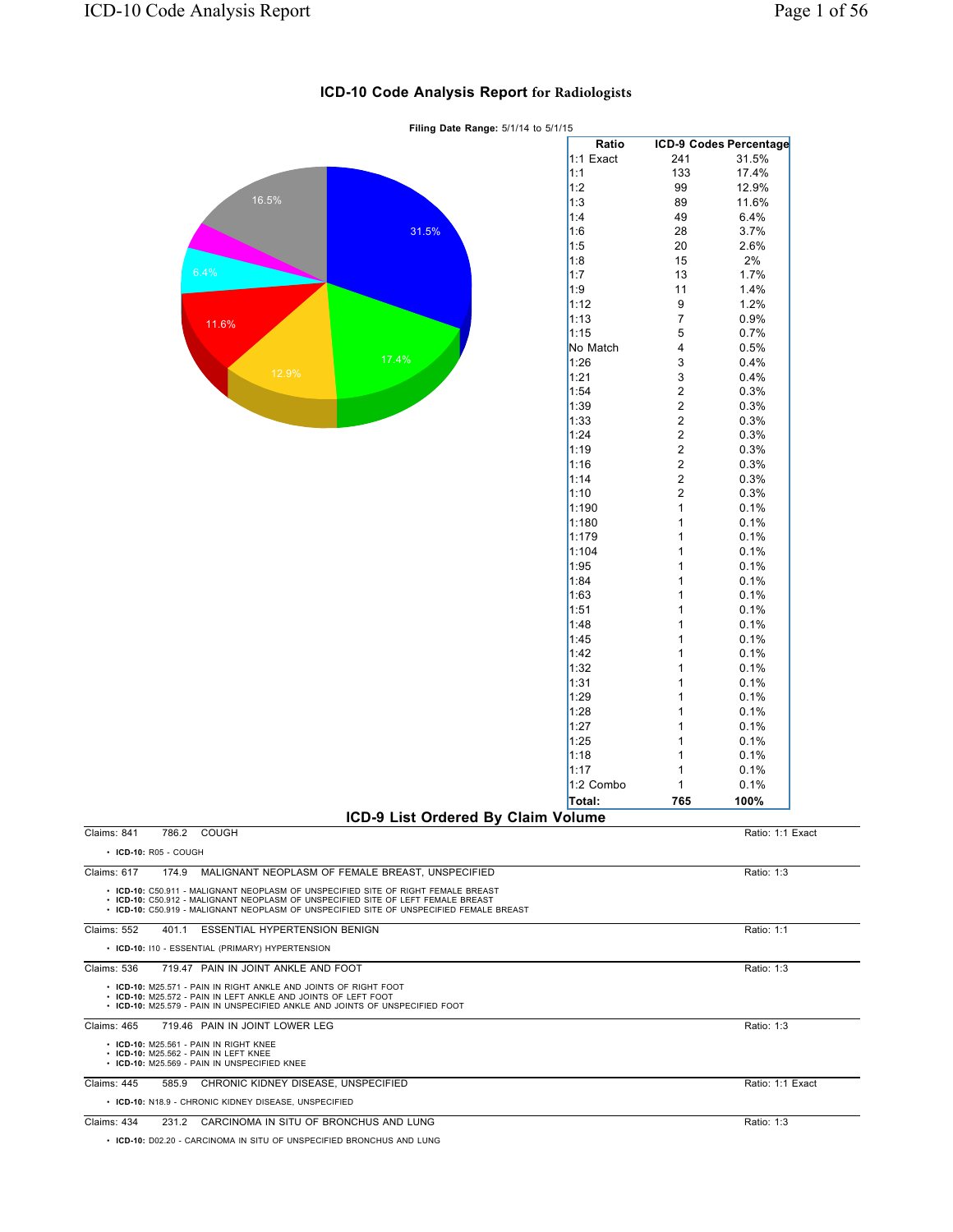| • ICD-10: D02.21 - CARCINOMA IN SITU OF RIGHT BRONCHUS AND LUNG<br>• ICD-10: D02.22 - CARCINOMA IN SITU OF LEFT BRONCHUS AND LUNG                                                                                                                                                                                                                                                                                                                                                                                                                                                                                                                                                                                                                                                                                                                                                                                                                                                                                                                                                                                                                                                                                                                                                                                                                                                                                                                                                                                                              |                  |
|------------------------------------------------------------------------------------------------------------------------------------------------------------------------------------------------------------------------------------------------------------------------------------------------------------------------------------------------------------------------------------------------------------------------------------------------------------------------------------------------------------------------------------------------------------------------------------------------------------------------------------------------------------------------------------------------------------------------------------------------------------------------------------------------------------------------------------------------------------------------------------------------------------------------------------------------------------------------------------------------------------------------------------------------------------------------------------------------------------------------------------------------------------------------------------------------------------------------------------------------------------------------------------------------------------------------------------------------------------------------------------------------------------------------------------------------------------------------------------------------------------------------------------------------|------------------|
| 789.00 ABDOMINAL PAIN UNSPECIFIED SITE<br>Claims: 429                                                                                                                                                                                                                                                                                                                                                                                                                                                                                                                                                                                                                                                                                                                                                                                                                                                                                                                                                                                                                                                                                                                                                                                                                                                                                                                                                                                                                                                                                          | Ratio: 1:2       |
| • ICD-10: R10.0 - ACUTE ABDOMEN<br>• ICD-10: R10.9 - UNSPECIFIED ABDOMINAL PAIN                                                                                                                                                                                                                                                                                                                                                                                                                                                                                                                                                                                                                                                                                                                                                                                                                                                                                                                                                                                                                                                                                                                                                                                                                                                                                                                                                                                                                                                                |                  |
| Claims: 424<br>724.2 LUMBAGO                                                                                                                                                                                                                                                                                                                                                                                                                                                                                                                                                                                                                                                                                                                                                                                                                                                                                                                                                                                                                                                                                                                                                                                                                                                                                                                                                                                                                                                                                                                   | Ratio: 1:1 Exact |
| • ICD-10: M54.5 - LOW BACK PAIN                                                                                                                                                                                                                                                                                                                                                                                                                                                                                                                                                                                                                                                                                                                                                                                                                                                                                                                                                                                                                                                                                                                                                                                                                                                                                                                                                                                                                                                                                                                |                  |
| Claims: 373<br>585.3 CHRONIC KIDNEY DISEASE, STAGE III (MODERATE)                                                                                                                                                                                                                                                                                                                                                                                                                                                                                                                                                                                                                                                                                                                                                                                                                                                                                                                                                                                                                                                                                                                                                                                                                                                                                                                                                                                                                                                                              | Ratio: 1:1 Exact |
| • ICD-10: N18.3 - CHRONIC KIDNEY DISEASE, STAGE 3 (MODERATE)                                                                                                                                                                                                                                                                                                                                                                                                                                                                                                                                                                                                                                                                                                                                                                                                                                                                                                                                                                                                                                                                                                                                                                                                                                                                                                                                                                                                                                                                                   |                  |
| 786.50 CHEST PAIN, UNSPECIFIED<br>Claims: 368                                                                                                                                                                                                                                                                                                                                                                                                                                                                                                                                                                                                                                                                                                                                                                                                                                                                                                                                                                                                                                                                                                                                                                                                                                                                                                                                                                                                                                                                                                  | Ratio: 1:1 Exact |
| • ICD-10: R07.9 - CHEST PAIN, UNSPECIFIED                                                                                                                                                                                                                                                                                                                                                                                                                                                                                                                                                                                                                                                                                                                                                                                                                                                                                                                                                                                                                                                                                                                                                                                                                                                                                                                                                                                                                                                                                                      |                  |
| Claims: 356<br>V76.12 SPECIAL SCREENING FOR MALIGNANT NEOPLASMS OTHER SCREENING MAMMOGRAM                                                                                                                                                                                                                                                                                                                                                                                                                                                                                                                                                                                                                                                                                                                                                                                                                                                                                                                                                                                                                                                                                                                                                                                                                                                                                                                                                                                                                                                      | Ratio: 1:1       |
| • ICD-10: Z12.31 - ENCOUNTER FOR SCREENING MAMMOGRAM FOR MALIGNANT NEOPLASM OF BREAST                                                                                                                                                                                                                                                                                                                                                                                                                                                                                                                                                                                                                                                                                                                                                                                                                                                                                                                                                                                                                                                                                                                                                                                                                                                                                                                                                                                                                                                          |                  |
| Claims: 353<br>729.5 PAIN IN LIMB                                                                                                                                                                                                                                                                                                                                                                                                                                                                                                                                                                                                                                                                                                                                                                                                                                                                                                                                                                                                                                                                                                                                                                                                                                                                                                                                                                                                                                                                                                              | Ratio: 1:31      |
| • ICD-10: M79.601 - PAIN IN RIGHT ARM<br>• ICD-10: M79.602 - PAIN IN LEFT ARM<br>• ICD-10: M79.603 - PAIN IN ARM, UNSPECIFIED<br>· ICD-10: M79.604 - PAIN IN RIGHT LEG<br>• ICD-10: M79.605 - PAIN IN LEFT LEG<br>• ICD-10: M79.606 - PAIN IN LEG. UNSPECIFIED<br>• ICD-10: M79.609 - PAIN IN UNSPECIFIED LIMB<br>• ICD-10: M79.621 - PAIN IN RIGHT UPPER ARM<br>• ICD-10: M79.622 - PAIN IN LEFT UPPER ARM<br>• ICD-10: M79.629 - PAIN IN UNSPECIFIED UPPER ARM<br>• ICD-10: M79.631 - PAIN IN RIGHT FOREARM<br>• ICD-10: M79.632 - PAIN IN LEFT FOREARM<br>• ICD-10: M79.639 - PAIN IN UNSPECIFIED FOREARM<br>• ICD-10: M79.641 - PAIN IN RIGHT HAND<br>$\cdot$ ICD-10: M79.642 - PAIN IN LEFT HAND<br>• ICD-10: M79.643 - PAIN IN UNSPECIFIED HAND<br>$\cdot$ ICD-10: M79.644 - PAIN IN RIGHT FINGER(S)<br>· ICD-10: M79.645 - PAIN IN LEFT FINGER(S)<br>• ICD-10: M79.646 - PAIN IN UNSPECIFIED FINGER(S)<br>• ICD-10: M79.651 - PAIN IN RIGHT THIGH<br>• ICD-10: M79.652 - PAIN IN LEFT THIGH<br>• ICD-10: M79.659 - PAIN IN UNSPECIFIED THIGH<br>· ICD-10: M79.661 - PAIN IN RIGHT LOWER LEG<br>· ICD-10: M79.662 - PAIN IN LEFT LOWER LEG<br>• ICD-10: M79.669 - PAIN IN UNSPECIFIED LOWER LEG<br>• ICD-10: M79.671 - PAIN IN RIGHT FOOT<br>• ICD-10: M79.672 - PAIN IN LEFT FOOT<br>• ICD-10: M79.673 - PAIN IN UNSPECIFIED FOOT<br>$\cdot$ ICD-10: M79.674 - PAIN IN RIGHT TOE(S)<br>• ICD-10: M79.675 - PAIN IN LEFT TOE(S)<br>• ICD-10: M79.676 - PAIN IN UNSPECIFIED TOE(S)<br>Claims: 352<br>719.41 PAIN IN JOINT SHOULDER REGION | Ratio: 1:3       |
| • ICD-10: M25.511 - PAIN IN RIGHT SHOULDER<br>· ICD-10: M25.512 - PAIN IN LEFT SHOULDER<br>• ICD-10: M25.519 - PAIN IN UNSPECIFIED SHOULDER                                                                                                                                                                                                                                                                                                                                                                                                                                                                                                                                                                                                                                                                                                                                                                                                                                                                                                                                                                                                                                                                                                                                                                                                                                                                                                                                                                                                    |                  |
| Claims: 287<br>719.45 PAIN IN JOINT PELVIC REGION AND THIGH                                                                                                                                                                                                                                                                                                                                                                                                                                                                                                                                                                                                                                                                                                                                                                                                                                                                                                                                                                                                                                                                                                                                                                                                                                                                                                                                                                                                                                                                                    | Ratio: 1:3       |
| $\cdot$ ICD-10: M25.551 - PAIN IN RIGHT HIP<br>• ICD-10: M25.552 - PAIN IN LEFT HIP<br>• ICD-10: M25.559 - PAIN IN UNSPECIFIED HIP                                                                                                                                                                                                                                                                                                                                                                                                                                                                                                                                                                                                                                                                                                                                                                                                                                                                                                                                                                                                                                                                                                                                                                                                                                                                                                                                                                                                             |                  |
| Claims: 271<br>ATHEROSCLEROSIS OF RENAL ARTERY<br>440.1                                                                                                                                                                                                                                                                                                                                                                                                                                                                                                                                                                                                                                                                                                                                                                                                                                                                                                                                                                                                                                                                                                                                                                                                                                                                                                                                                                                                                                                                                        | Ratio: 1:1 Exact |
| • ICD-10: 170.1 - ATHEROSCLEROSIS OF RENAL ARTERY                                                                                                                                                                                                                                                                                                                                                                                                                                                                                                                                                                                                                                                                                                                                                                                                                                                                                                                                                                                                                                                                                                                                                                                                                                                                                                                                                                                                                                                                                              |                  |
| SYMPTOMS INVOLVING RESPIRATORY SYSTEM AND CHEST OTHER<br>Claims: 267<br>786.9                                                                                                                                                                                                                                                                                                                                                                                                                                                                                                                                                                                                                                                                                                                                                                                                                                                                                                                                                                                                                                                                                                                                                                                                                                                                                                                                                                                                                                                                  | Ratio: 1:1       |
| • ICD-10: R06.89 - OTHER ABNORMALITIES OF BREATHING                                                                                                                                                                                                                                                                                                                                                                                                                                                                                                                                                                                                                                                                                                                                                                                                                                                                                                                                                                                                                                                                                                                                                                                                                                                                                                                                                                                                                                                                                            |                  |
| Claims: 263<br>786.05 SHORTNESS OF BREATH                                                                                                                                                                                                                                                                                                                                                                                                                                                                                                                                                                                                                                                                                                                                                                                                                                                                                                                                                                                                                                                                                                                                                                                                                                                                                                                                                                                                                                                                                                      | Ratio: 1:1 Exact |
| • ICD-10: R06.02 - SHORTNESS OF BREATH                                                                                                                                                                                                                                                                                                                                                                                                                                                                                                                                                                                                                                                                                                                                                                                                                                                                                                                                                                                                                                                                                                                                                                                                                                                                                                                                                                                                                                                                                                         |                  |
| Claims: 255<br>154.0<br>MALIGNANT NEOPLASM OF RECTOSIGMOID JUNCTION                                                                                                                                                                                                                                                                                                                                                                                                                                                                                                                                                                                                                                                                                                                                                                                                                                                                                                                                                                                                                                                                                                                                                                                                                                                                                                                                                                                                                                                                            | Ratio: 1:1 Exact |
| • ICD-10: C19 - MALIGNANT NEOPLASM OF RECTOSIGMOID JUNCTION                                                                                                                                                                                                                                                                                                                                                                                                                                                                                                                                                                                                                                                                                                                                                                                                                                                                                                                                                                                                                                                                                                                                                                                                                                                                                                                                                                                                                                                                                    |                  |
| Claims: 245<br>723.1 CERVICALGIA<br>• ICD-10: M54.2 - CERVICALGIA                                                                                                                                                                                                                                                                                                                                                                                                                                                                                                                                                                                                                                                                                                                                                                                                                                                                                                                                                                                                                                                                                                                                                                                                                                                                                                                                                                                                                                                                              | Ratio: 1:1 Exact |
| Claims: 231<br>202.80 OTHER MALIGNANT LYMPHOMAS UNSPECIFIED SITE                                                                                                                                                                                                                                                                                                                                                                                                                                                                                                                                                                                                                                                                                                                                                                                                                                                                                                                                                                                                                                                                                                                                                                                                                                                                                                                                                                                                                                                                               | Ratio: 1:17      |
| • ICD-10: C82.50 - DIFFUSE FOLLICLE CENTER LYMPHOMA, UNSPECIFIED SITE<br>• ICD-10: C82.59 - DIFFUSE FOLLICLE CENTER LYMPHOMA, EXTRANODAL AND SOLID ORGAN SITES<br>• ICD-10: C84.90 - MATURE T/NK-CELL LYMPHOMAS, UNSPECIFIED, UNSPECIFIED SITE<br>• ICD-10: C84.99 - MATURE T/NK-CELL LYMPHOMAS, UNSPECIFIED, EXTRANODAL AND SOLID ORGAN SITES<br>• ICD-10: C84.A0 - CUTANEOUS T-CELL LYMPHOMA, UNSPECIFIED, UNSPECIFIED SITE<br>• ICD-10: C84.A9 - CUTANEOUS T-CELL LYMPHOMA, UNSPECIFIED, EXTRANODAL AND SOLID ORGAN SITES<br>• ICD-10: C84.Z0 - OTHER MATURE T/NK-CELL LYMPHOMAS, UNSPECIFIED SITE<br>• ICD-10: C84.Z9 - OTHER MATURE T/NK-CELL LYMPHOMAS, EXTRANODAL AND SOLID ORGAN SITES<br>• ICD-10: C85.10 - UNSPECIFIED B-CELL LYMPHOMA, UNSPECIFIED SITE<br>• ICD-10: C85.19 - UNSPECIFIED B-CELL LYMPHOMA, EXTRANODAL AND SOLID ORGAN SITES<br>• ICD-10: C85.20 - MEDIASTINAL (THYMIC) LARGE B-CELL LYMPHOMA, UNSPECIFIED SITE<br>· ICD-10: C85.29 - MEDIASTINAL (THYMIC) LARGE B-CELL LYMPHOMA, EXTRANODAL AND SOLID ORGAN SITES<br>• ICD-10: C85.80 - OTHER SPECIFIED TYPES OF NON-HODGKIN LYMPHOMA, UNSPECIFIED SITE<br>· ICD-10: C85.89 - OTHER SPECIFIED TYPES OF NON-HODGKIN LYMPHOMA, EXTRANODAL AND SOLID ORGAN SITES<br>• ICD-10: C85.90 - NON-HODGKIN LYMPHOMA, UNSPECIFIED, UNSPECIFIED SITE<br>· ICD-10: C85.99 - NON-HODGKIN LYMPHOMA, UNSPECIFIED, EXTRANODAL AND SOLID ORGAN SITES<br>• ICD-10: C86.4 - BLASTIC NK-CELL LYMPHOMA                                                                                     |                  |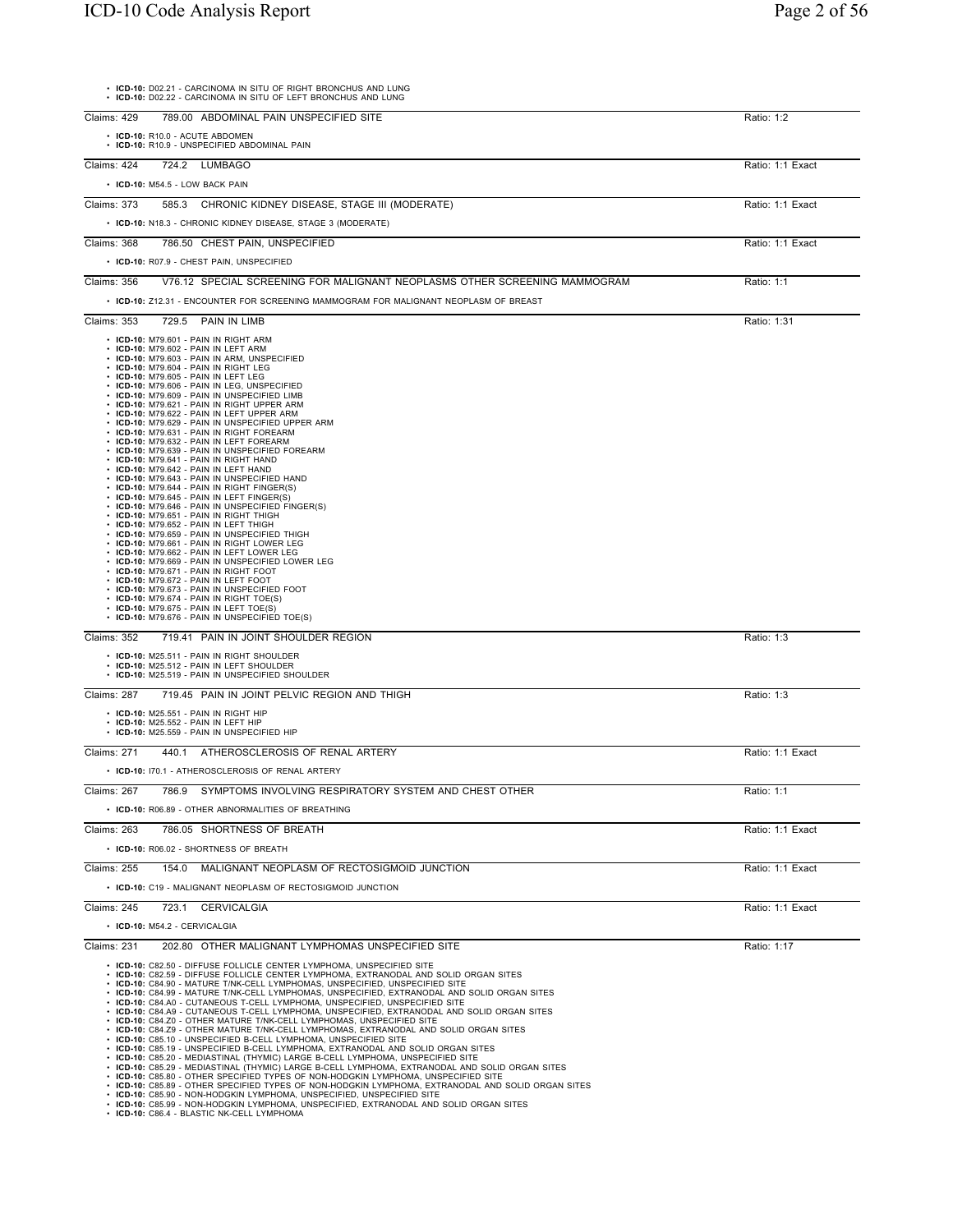| Claims: 220<br>719.44 PAIN IN JOINT HAND                                                                                                                                                                                                                                                                                                                                                                                                                              | Ratio: 1:2       |
|-----------------------------------------------------------------------------------------------------------------------------------------------------------------------------------------------------------------------------------------------------------------------------------------------------------------------------------------------------------------------------------------------------------------------------------------------------------------------|------------------|
| • ICD-10: M79.643 - PAIN IN UNSPECIFIED HAND<br>• ICD-10: M79.646 - PAIN IN UNSPECIFIED FINGER(S)                                                                                                                                                                                                                                                                                                                                                                     |                  |
| Claims: 188<br>724.5 BACKACHE, UNSPECIFIED                                                                                                                                                                                                                                                                                                                                                                                                                            | Ratio: 1:2       |
| • ICD-10: M54.89 - OTHER DORSALGIA<br>· ICD-10: M54.9 - DORSALGIA, UNSPECIFIED                                                                                                                                                                                                                                                                                                                                                                                        |                  |
| Claims: 180<br>793.11 SOLITARY PULMONARY NODULE                                                                                                                                                                                                                                                                                                                                                                                                                       | Ratio: 1:1 Exact |
| • ICD-10: R91.1 - SOLITARY PULMONARY NODULE                                                                                                                                                                                                                                                                                                                                                                                                                           |                  |
| Claims: 174<br>719.43 PAIN IN JOINT FOREARM                                                                                                                                                                                                                                                                                                                                                                                                                           | Ratio: 1:3       |
| • ICD-10: M25.531 - PAIN IN RIGHT WRIST<br>• ICD-10: M25.532 - PAIN IN LEFT WRIST                                                                                                                                                                                                                                                                                                                                                                                     |                  |
| • ICD-10: M25.539 - PAIN IN UNSPECIFIED WRIST                                                                                                                                                                                                                                                                                                                                                                                                                         |                  |
| 241.0 NONTOXIC UNINODULAR GOITER<br>Claims: 163                                                                                                                                                                                                                                                                                                                                                                                                                       | Ratio: 1:1       |
| • ICD-10: E04.1 - NONTOXIC SINGLE THYROID NODULE                                                                                                                                                                                                                                                                                                                                                                                                                      |                  |
| Claims: 150<br>959.7<br>INJURY, KNEE, LEG, ANKLE, AND FOOT                                                                                                                                                                                                                                                                                                                                                                                                            | Ratio: 1:84      |
| • ICD-10: S86.001A - UNSPECIFIED INJURY OF RIGHT ACHILLES TENDON, INITIAL ENCOUNTER<br>• ICD-10: S86.002A - UNSPECIFIED INJURY OF LEFT ACHILLES TENDON, INITIAL ENCOUNTER                                                                                                                                                                                                                                                                                             |                  |
| ICD-10: S86.009A - UNSPECIFIED INJURY OF UNSPECIFIED ACHILLES TENDON, INITIAL ENCOUNTER<br>ICD-10: S86.091A - OTHER SPECIFIED INJURY OF RIGHT ACHILLES TENDON, INITIAL ENCOUNTER                                                                                                                                                                                                                                                                                      |                  |
| ICD-10: S86.092A - OTHER SPECIFIED INJURY OF LEFT ACHILLES TENDON, INITIAL ENCOUNTER<br>ICD-10: S86.099A - OTHER SPECIFIED INJURY OF UNSPECIFIED ACHILLES TENDON, INITIAL ENCOUNTER                                                                                                                                                                                                                                                                                   |                  |
| ICD-10: S86.101A - UNSPECIFIED INJURY OF OTHER MUSCLE(S) AND TENDON(S) OF POSTERIOR MUSCLE GROUP AT LOWER LEG LEVEL, RIGHT LEG, INITIAL ENCOUNTER<br>ICD-10: S86.102A - UNSPECIFIED INJURY OF OTHER MUSCLE(S) AND TENDON(S) OF POSTERIOR MUSCLE GROUP AT LOWER LEG LEVEL, LEFT LEG, INITIAL ENCOUNTER                                                                                                                                                                 |                  |
| ICD-10: S86.109A - UNSPECIFIED INJURY OF OTHER MUSCLE(S) AND TENDON(S) OF POSTERIOR MUSCLE GROUP AT LOWER LEG LEVEL, UNSPECIFIED LEG, INITIAL ENCOUNTER<br>ICD-10: S86.191A - OTHER INJURY OF OTHER MUSCLE(S) AND TENDON(S) OF POSTERIOR MUSCLE GROUP AT LOWER LEG LEVEL, RIGHT LEG, INITIAL ENCOUNTER                                                                                                                                                                |                  |
| ICD-10: S86.192A - OTHER INJURY OF OTHER MUSCLE(S) AND TENDON(S) OF POSTERIOR MUSCLE GROUP AT LOWER LEG LEVEL, LEFT LEG, INITIAL ENCOUNTER<br>ICD-10: S86.199A - OTHER INJURY OF OTHER MUSCLE(S) AND TENDON(S) OF POSTERIOR MUSCL                                                                                                                                                                                                                                     |                  |
| · ICD-10: S86.201A - UNSPECIFIED INJURY OF MUSCLE(S) AND TENDON(S) OF ANTERIOR MUSCLE GROUP AT LOWER LEG LEVEL, RIGHT LEG, INITIAL ENCOUNTER<br>· ICD-10: S86.202A - UNSPECIFIED INJURY OF MUSCLE(S) AND TENDON(S) OF ANTERIOR MUSCLE GROUP AT LOWER LEG LEVEL, LEFT LEG, INITIAL ENCOUNTER                                                                                                                                                                           |                  |
| · ICD-10: S86.209A - UNSPECIFIED INJURY OF MUSCLE(S) AND TENDON(S) OF ANTERIOR MUSCLE GROUP AT LOWER LEG LEVEL, UNSPECIFIED LEG, INITIAL ENCOUNTER<br>ICD-10: S86.291A - OTHER INJURY OF MUSCLE(S) AND TENDON(S) OF ANTERIOR MUSCLE GROUP AT LOWER LEG LEVEL, RIGHT LEG, INITIAL ENCOUNTER                                                                                                                                                                            |                  |
| . ICD-10: S86.292A - OTHER INJURY OF MUSCLE(S) AND TENDON(S) OF ANTERIOR MUSCLE GROUP AT LOWER LEG LEVEL, LEFT LEG, INITIAL ENCOUNTER<br>· ICD-10: S86.299A - OTHER INJURY OF MUSCLE(S) AND TENDON(S) OF ANTERIOR MUSCLE GROUP AT LOWER LEG LEVEL, UNSPECIFIED LEG, INITIAL ENCOUNTER                                                                                                                                                                                 |                  |
| ICD-10: S86.301A - UNSPECIFIED INJURY OF MUSCLE(S) AND TENDON(S) OF PERONEAL MUSCLE GROUP AT LOWER LEG LEVEL, RIGHT LEG, INITIAL ENCOUNTER<br>ICD-10: S86.302A - UNSPECIFIED INJURY OF MUSCLE(S) AND TENDON(S) OF PERONEAL MUSCLE GROUP AT LOWER LEG LEVEL, LEFT LEG, INITIAL ENCOUNTER                                                                                                                                                                               |                  |
| · ICD-10: S86.309A - UNSPECIFIED INJURY OF MUSCLE(S) AND TENDON(S) OF PERONEAL MUSCLE GROUP AT LOWER LEG LEVEL, UNSPECIFIED LEG, INITIAL ENCOUNTER<br>· ICD-10: S86.391A - OTHER INJURY OF MUSCLE(S) AND TENDON(S) OF PERONEAL MUSCLE GROUP AT LOWER LEG LEVEL, RIGHT LEG, INITIAL ENCOUNTER                                                                                                                                                                          |                  |
| . ICD-10: S86.392A - OTHER INJURY OF MUSCLE(S) AND TENDON(S) OF PERONEAL MUSCLE GROUP AT LOWER LEG LEVEL, LEFT LEG, INITIAL ENCOUNTER<br>· ICD-10: S86.399A - OTHER INJURY OF MUSCLE(S) AND TENDON(S) OF PERONEAL MUSCLE GROUP AT LOWER LEG LEVEL, UNSPECIFIED LEG, INITIAL ENCOUNTER                                                                                                                                                                                 |                  |
| · ICD-10: S86.801A - UNSPECIFIED INJURY OF OTHER MUSCLE(S) AND TENDON(S) AT LOWER LEG LEVEL, RIGHT LEG, INITIAL ENCOUNTER<br>. ICD-10: S86.802A - UNSPECIFIED INJURY OF OTHER MUSCLE(S) AND TENDON(S) AT LOWER LEG LEVEL, LEFT LEG, INITIAL ENCOUNTER<br>• ICD-10: S86.809A - UNSPECIFIED INJURY OF OTHER MUSCLE(S) AND TENDON(S) AT LOWER LEG LEVEL, UNSPECIFIED LEG, INITIAL ENCOUNTER                                                                              |                  |
| • ICD-10: S86.891A - OTHER INJURY OF OTHER MUSCLE(S) AND TENDON(S) AT LOWER LEG LEVEL, RIGHT LEG, INITIAL ENCOUNTER<br>. ICD-10: S86.892A - OTHER INJURY OF OTHER MUSCLE(S) AND TENDON(S) AT LOWER LEG LEVEL, LEFT LEG, INITIAL ENCOUNTER                                                                                                                                                                                                                             |                  |
| · ICD-10: S86.899A - OTHER INJURY OF OTHER MUSCLE(S) AND TENDON(S) AT LOWER LEG LEVEL, UNSPECIFIED LEG, INITIAL ENCOUNTER<br>. ICD-10: S86.901A - UNSPECIFIED INJURY OF UNSPECIFIED MUSCLE(S) AND TENDON(S) AT LOWER LEG LEVEL, RIGHT LEG, INITIAL ENCOUNTER                                                                                                                                                                                                          |                  |
| · ICD-10: S86.902A - UNSPECIFIED INJURY OF UNSPECIFIED MUSCLE(S) AND TENDON(S) AT LOWER LEG LEVEL, LEFT LEG, INITIAL ENCOUNTER<br>· ICD-10: S86.909A - UNSPECIFIED INJURY OF UNSPECIFIED MUSCLE(S) AND TENDON(S) AT LOWER LEG LEVEL, UNSPECIFIED LEG, INITIAL ENCOUNTER                                                                                                                                                                                               |                  |
| ∙ ICD-10: S86.991A - OTHER INJURY OF UNSPECIFIED MUSCLE(S) AND TENDON(S) AT LOWER LEG LEVEL, RIGHT LEG, INITIAL ENCOUNTER<br>. ICD-10: S86.992A - OTHER INJURY OF UNSPECIFIED MUSCLE(S) AND TENDON(S) AT LOWER LEG LEVEL, LEFT LEG, INITIAL ENCOUNTER                                                                                                                                                                                                                 |                  |
| · ICD-10: S86.999A - OTHER INJURY OF UNSPECIFIED MUSCLE(S) AND TENDON(S) AT LOWER LEG LEVEL, UNSPECIFIED LEG, INITIAL ENCOUNTER<br>• ICD-10: S89.80XA - OTHER SPECIFIED INJURIES OF UNSPECIFIED LOWER LEG, INITIAL ENCOUNTER                                                                                                                                                                                                                                          |                  |
| • ICD-10: S89.81XA - OTHER SPECIFIED INJURIES OF RIGHT LOWER LEG, INITIAL ENCOUNTER<br>• ICD-10: S89.82XA - OTHER SPECIFIED INJURIES OF LEFT LOWER LEG, INITIAL ENCOUNTER                                                                                                                                                                                                                                                                                             |                  |
| · ICD-10: S89.90XA - UNSPECIFIED INJURY OF UNSPECIFIED LOWER LEG, INITIAL ENCOUNTER<br>• ICD-10: S89.91XA - UNSPECIFIED INJURY OF RIGHT LOWER LEG, INITIAL ENCOUNTER                                                                                                                                                                                                                                                                                                  |                  |
| • ICD-10: S89.92XA - UNSPECIFIED INJURY OF LEFT LOWER LEG, INITIAL ENCOUNTER<br>. ICD-10: S96.001A - UNSPECIFIED INJURY OF MUSCLE AND TENDON OF LONG FLEXOR MUSCLE OF TOE AT ANKLE AND FOOT LEVEL, RIGHT FOOT, INITIAL ENCOUNTER                                                                                                                                                                                                                                      |                  |
| · ICD-10: S96.002A - UNSPECIFIED INJURY OF MUSCLE AND TENDON OF LONG FLEXOR MUSCLE OF TOE AT ANKLE AND FOOT LEVEL, LEFT FOOT, INITIAL ENCOUNTER<br>· ICD-10: S96.009A - UNSPECIFIED INJURY OF MUSCLE AND TENDON OF LONG FLEXOR MUSCLE OF TOE AT ANKLE AND FOOT LEVEL, UNSPECIFIED FOOT, INITIAL ENCOUNTER                                                                                                                                                             |                  |
| . ICD-10: S96.091A - OTHER INJURY OF MUSCLE AND TENDON OF LONG FLEXOR MUSCLE OF TOE AT ANKLE AND FOOT LEVEL, RIGHT FOOT, INITIAL ENCOUNTER<br>. ICD-10: S96.092A - OTHER INJURY OF MUSCLE AND TENDON OF LONG FLEXOR MUSCLE OF TOE AT ANKLE AND FOOT LEVEL, LEFT FOOT, INITIAL ENCOUNTER                                                                                                                                                                               |                  |
| . ICD-10: S96.099A - OTHER INJURY OF MUSCLE AND TENDON OF LONG FLEXOR MUSCLE OF TOE AT ANKLE AND FOOT LEVEL, UNSPECIFIED FOOT, INITIAL ENCOUNTER<br>. ICD-10: S96.101A - UNSPECIFIED INJURY OF MUSCLE AND TENDON OF LONG EXTENSOR MUSCLE OF TOE AT ANKLE AND FOOT LEVEL, RIGHT FOOT, INITIAL ENCOUNTER                                                                                                                                                                |                  |
| . ICD-10: S96.102A - UNSPECIFIED INJURY OF MUSCLE AND TENDON OF LONG EXTENSOR MUSCLE OF TOE AT ANKLE AND FOOT LEVEL, LEFT FOOT, INITIAL ENCOUNTER<br>. ICD-10: S96.109A - UNSPECIFIED INJURY OF MUSCLE AND TENDON OF LONG EXTENSOR MUSCLE OF TOE AT ANKLE AND FOOT LEVEL, UNSPECIFIED FOOT, INITIAL ENCOUNTER                                                                                                                                                         |                  |
| . ICD-10: S96.191A - OTHER SPECIFIED INJURY OF MUSCLE AND TENDON OF LONG EXTENSOR MUSCLE OF TOE AT ANKLE AND FOOT LEVEL, RIGHT FOOT, INITIAL ENCOUNTER<br>. ICD-10: S96.192A - OTHER SPECIFIED INJURY OF MUSCLE AND TENDON OF LONG EXTENSOR MUSCLE OF TOE AT ANKLE AND FOOT LEVEL, LEFT FOOT, INITIAL ENCOUNTER<br>. ICD-10: S96.199A - OTHER SPECIFIED INJURY OF MUSCLE AND TENDON OF LONG EXTENSOR MUSCLE OF TOE AT ANKLE AND FOOT LEVEL, UNSPECIFIED FOOT, INITIAL |                  |
| <b>ENCOUNTER</b><br>. ICD-10: S96.201A - UNSPECIFIED INJURY OF INTRINSIC MUSCLE AND TENDON AT ANKLE AND FOOT LEVEL. RIGHT FOOT. INITIAL ENCOUNTER                                                                                                                                                                                                                                                                                                                     |                  |
| . ICD-10: S96.202A - UNSPECIFIED INJURY OF INTRINSIC MUSCLE AND TENDON AT ANKLE AND FOOT LEVEL, LEFT FOOT, INITIAL ENCOUNTER<br>. ICD-10: S96.209A - UNSPECIFIED INJURY OF INTRINSIC MUSCLE AND TENDON AT ANKLE AND FOOT LEVEL, UNSPECIFIED FOOT, INITIAL ENCOUNTER                                                                                                                                                                                                   |                  |
| . ICD-10: S96.291A - OTHER SPECIFIED INJURY OF INTRINSIC MUSCLE AND TENDON AT ANKLE AND FOOT LEVEL, RIGHT FOOT, INITIAL ENCOUNTER<br>. ICD-10: S96.292A - OTHER SPECIFIED INJURY OF INTRINSIC MUSCLE AND TENDON AT ANKLE AND FOOT LEVEL, LEFT FOOT, INITIAL ENCOUNTER                                                                                                                                                                                                 |                  |
| . ICD-10: S96.299A - OTHER SPECIFIED INJURY OF INTRINSIC MUSCLE AND TENDON AT ANKLE AND FOOT LEVEL, UNSPECIFIED FOOT, INITIAL ENCOUNTER<br>. ICD-10: S96.801A - UNSPECIFIED INJURY OF OTHER SPECIFIED MUSCLES AND TENDONS AT ANKLE AND FOOT LEVEL, RIGHT FOOT, INITIAL ENCOUNTER                                                                                                                                                                                      |                  |
| . ICD-10: S96.802A - UNSPECIFIED INJURY OF OTHER SPECIFIED MUSCLES AND TENDONS AT ANKLE AND FOOT LEVEL, LEFT FOOT, INITIAL ENCOUNTER<br>. ICD-10: S96.809A - UNSPECIFIED INJURY OF OTHER SPECIFIED MUSCLES AND TENDONS AT ANKLE AND FOOT LEVEL, UNSPECIFIED FOOT, INITIAL ENCOUNTER                                                                                                                                                                                   |                  |
| · ICD-10: S96.891A - OTHER SPECIFIED INJURY OF OTHER SPECIFIED MUSCLES AND TENDONS AT ANKLE AND FOOT LEVEL, RIGHT FOOT, INITIAL ENCOUNTER<br>. ICD-10: S96.892A - OTHER SPECIFIED INJURY OF OTHER SPECIFIED MUSCLES AND TENDONS AT ANKLE AND FOOT LEVEL, LEFT FOOT, INITIAL ENCOUNTER                                                                                                                                                                                 |                  |
| · ICD-10: S96.899A - OTHER SPECIFIED INJURY OF OTHER SPECIFIED MUSCLES AND TENDONS AT ANKLE AND FOOT LEVEL, UNSPECIFIED FOOT, INITIAL ENCOUNTER<br>. ICD-10: S96.901A - UNSPECIFIED INJURY OF UNSPECIFIED MUSCLE AND TENDON AT ANKLE AND FOOT LEVEL, RIGHT FOOT, INITIAL ENCOUNTER                                                                                                                                                                                    |                  |
| . ICD-10: S96.902A - UNSPECIFIED INJURY OF UNSPECIFIED MUSCLE AND TENDON AT ANKLE AND FOOT LEVEL, LEFT FOOT, INITIAL ENCOUNTER<br>· ICD-10: S96.909A - UNSPECIFIED INJURY OF UNSPECIFIED MUSCLE AND TENDON AT ANKLE AND FOOT LEVEL, UNSPECIFIED FOOT, INITIAL ENCOUNTER                                                                                                                                                                                               |                  |
| · ICD-10: S96.991A - OTHER SPECIFIED INJURY OF UNSPECIFIED MUSCLE AND TENDON AT ANKLE AND FOOT LEVEL, RIGHT FOOT, INITIAL ENCOUNTER<br>. ICD-10: S96.992A - OTHER SPECIFIED INJURY OF UNSPECIFIED MUSCLE AND TENDON AT ANKLE AND FOOT LEVEL, LEFT FOOT, INITIAL ENCOUNTER                                                                                                                                                                                             |                  |
| · ICD-10: S96.999A - OTHER SPECIFIED INJURY OF UNSPECIFIED MUSCLE AND TENDON AT ANKLE AND FOOT LEVEL, UNSPECIFIED FOOT, INITIAL ENCOUNTER<br>• ICD-10: S99.811A - OTHER SPECIFIED INJURIES OF RIGHT ANKLE, INITIAL ENCOUNTER                                                                                                                                                                                                                                          |                  |
| • ICD-10: S99.812A - OTHER SPECIFIED INJURIES OF LEFT ANKLE, INITIAL ENCOUNTER<br>• ICD-10: S99.819A - OTHER SPECIFIED INJURIES OF UNSPECIFIED ANKLE, INITIAL ENCOUNTER                                                                                                                                                                                                                                                                                               |                  |
| • ICD-10: S99.821A - OTHER SPECIFIED INJURIES OF RIGHT FOOT, INITIAL ENCOUNTER<br>• ICD-10: S99.822A - OTHER SPECIFIED INJURIES OF LEFT FOOT, INITIAL ENCOUNTER                                                                                                                                                                                                                                                                                                       |                  |
| • ICD-10: S99.829A - OTHER SPECIFIED INJURIES OF UNSPECIFIED FOOT, INITIAL ENCOUNTER<br>• ICD-10: S99.911A - UNSPECIFIED INJURY OF RIGHT ANKLE, INITIAL ENCOUNTER                                                                                                                                                                                                                                                                                                     |                  |
| • ICD-10: S99.912A - UNSPECIFIED INJURY OF LEFT ANKLE, INITIAL ENCOUNTER<br>• ICD-10: S99.919A - UNSPECIFIED INJURY OF UNSPECIFIED ANKLE, INITIAL ENCOUNTER                                                                                                                                                                                                                                                                                                           |                  |
| • ICD-10: S99.921A - UNSPECIFIED INJURY OF RIGHT FOOT, INITIAL ENCOUNTER<br>• ICD-10: S99.922A - UNSPECIFIED INJURY OF LEFT FOOT, INITIAL ENCOUNTER                                                                                                                                                                                                                                                                                                                   |                  |
| • ICD-10: S99.929A - UNSPECIFIED INJURY OF UNSPECIFIED FOOT, INITIAL ENCOUNTER                                                                                                                                                                                                                                                                                                                                                                                        |                  |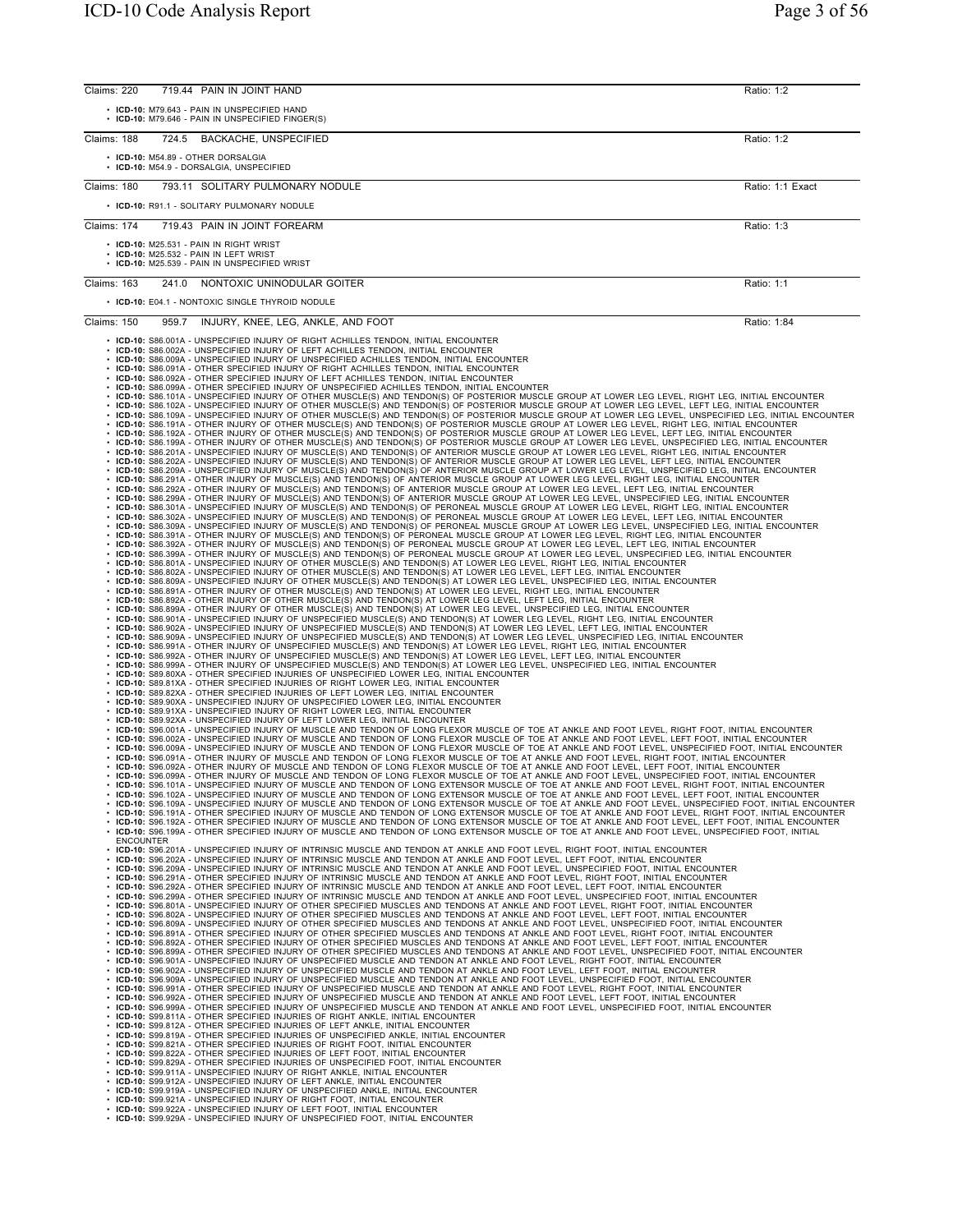| Claims: 108 | 719.42 PAIN IN JOINT UPPER ARM                                                                                                                                                                                                                                                                                                                                                                                                                                                                                                                                                                                                       | Ratio: 1:3       |
|-------------|--------------------------------------------------------------------------------------------------------------------------------------------------------------------------------------------------------------------------------------------------------------------------------------------------------------------------------------------------------------------------------------------------------------------------------------------------------------------------------------------------------------------------------------------------------------------------------------------------------------------------------------|------------------|
|             | • ICD-10: M25.521 - PAIN IN RIGHT ELBOW<br>• ICD-10: M25.522 - PAIN IN LEFT ELBOW<br>• ICD-10: M25.529 - PAIN IN UNSPECIFIED ELBOW                                                                                                                                                                                                                                                                                                                                                                                                                                                                                                   |                  |
| Claims: 106 | 585.2 CHRONIC KIDNEY DISEASE, STAGE II (MILD)                                                                                                                                                                                                                                                                                                                                                                                                                                                                                                                                                                                        | Ratio: 1:1 Exact |
|             | • ICD-10: N18.2 - CHRONIC KIDNEY DISEASE, STAGE 2 (MILD)                                                                                                                                                                                                                                                                                                                                                                                                                                                                                                                                                                             |                  |
| Claims: 106 | 729.81 SWELLING OF LIMB                                                                                                                                                                                                                                                                                                                                                                                                                                                                                                                                                                                                              | Ratio: 1:1       |
|             | • ICD-10: M79.89 - OTHER SPECIFIED SOFT TISSUE DISORDERS                                                                                                                                                                                                                                                                                                                                                                                                                                                                                                                                                                             |                  |
| Claims: 98  | 715.96 OSTEOARTHROSIS, UNSPECIFIED WHETHER GENERALIZED OR LOCALIZED LOWER LEG                                                                                                                                                                                                                                                                                                                                                                                                                                                                                                                                                        | Ratio: 1:1       |
|             | • ICD-10: M17.9 - OSTEOARTHRITIS OF KNEE, UNSPECIFIED                                                                                                                                                                                                                                                                                                                                                                                                                                                                                                                                                                                |                  |
| Claims: 96  | 786.07 WHEEZING                                                                                                                                                                                                                                                                                                                                                                                                                                                                                                                                                                                                                      | Ratio: 1:1 Exact |
|             | • ICD-10: R06.2 - WHEEZING                                                                                                                                                                                                                                                                                                                                                                                                                                                                                                                                                                                                           |                  |
| Claims: 95  | V72.82 PREOPERATIVE RESPIRATORY EXAMINATION                                                                                                                                                                                                                                                                                                                                                                                                                                                                                                                                                                                          | Ratio: 1:1 Exact |
|             | • ICD-10: Z01.811 - ENCOUNTER FOR PREPROCEDURAL RESPIRATORY EXAMINATION                                                                                                                                                                                                                                                                                                                                                                                                                                                                                                                                                              |                  |
| Claims: 95  | 786.09 DYSPNEA AND RESPIRATORY ABNORMALITIES OTHER                                                                                                                                                                                                                                                                                                                                                                                                                                                                                                                                                                                   | Ratio: 1:5       |
|             | • ICD-10: R06.00 - DYSPNEA, UNSPECIFIED<br>• ICD-10: R06.09 - OTHER FORMS OF DYSPNEA<br>• ICD-10: R06.3 - PERIODIC BREATHING<br>• ICD-10: R06.83 - SNORING<br>• ICD-10: R06.89 - OTHER ABNORMALITIES OF BREATHING                                                                                                                                                                                                                                                                                                                                                                                                                    |                  |
| Claims: 94  | 592.0 CALCULUS OF KIDNEY                                                                                                                                                                                                                                                                                                                                                                                                                                                                                                                                                                                                             | Ratio: 1:2       |
|             | • ICD-10: N20.0 - CALCULUS OF KIDNEY<br>• ICD-10: N20.2 - CALCULUS OF KIDNEY WITH CALCULUS OF URETER                                                                                                                                                                                                                                                                                                                                                                                                                                                                                                                                 |                  |
| Claims: 93  | 571.8 CHRONIC NONALCOHOLIC LIVER DISEASE OTHER                                                                                                                                                                                                                                                                                                                                                                                                                                                                                                                                                                                       | Ratio: 1:3       |
|             | • ICD-10: K75.81 - NONALCOHOLIC STEATOHEPATITIS (NASH)<br>• ICD-10: K76.0 - FATTY (CHANGE OF) LIVER, NOT ELSEWHERE CLASSIFIED<br>• ICD-10: K76.89 - OTHER SPECIFIED DISEASES OF LIVER                                                                                                                                                                                                                                                                                                                                                                                                                                                |                  |
| Claims: 88  | 733.00 OSTEOPOROSIS, UNSPECIFIED                                                                                                                                                                                                                                                                                                                                                                                                                                                                                                                                                                                                     | Ratio: 1:1       |
|             | • ICD-10: M81.0 - AGE-RELATED OSTEOPOROSIS WITHOUT CURRENT PATHOLOGICAL FRACTURE                                                                                                                                                                                                                                                                                                                                                                                                                                                                                                                                                     |                  |
| Claims: 87  | 785.6 ENLARGEMENT OF LYMPH NODES                                                                                                                                                                                                                                                                                                                                                                                                                                                                                                                                                                                                     | Ratio: 1:3       |
|             | • ICD-10: R59.0 - LOCALIZED ENLARGED LYMPH NODES<br>• ICD-10: R59.1 - GENERALIZED ENLARGED LYMPH NODES<br>• ICD-10: R59.9 - ENLARGED LYMPH NODES, UNSPECIFIED                                                                                                                                                                                                                                                                                                                                                                                                                                                                        |                  |
| Claims: 82  | 780.60 FEVER, UNSPECIFIED                                                                                                                                                                                                                                                                                                                                                                                                                                                                                                                                                                                                            | Ratio: 1:2       |
|             | • ICD-10: R50.2 - DRUG INDUCED FEVER<br>• ICD-10: R50.9 - FEVER, UNSPECIFIED                                                                                                                                                                                                                                                                                                                                                                                                                                                                                                                                                         |                  |
| Claims: 82  | PNEUMONIA, ORGANISM UNSPECIFIED<br>486                                                                                                                                                                                                                                                                                                                                                                                                                                                                                                                                                                                               | Ratio: 1:2       |
|             | • ICD-10: J18.8 - OTHER PNEUMONIA, UNSPECIFIED ORGANISM<br>• ICD-10: J18.9 - PNEUMONIA, UNSPECIFIED ORGANISM                                                                                                                                                                                                                                                                                                                                                                                                                                                                                                                         |                  |
| Claims: 79  | 959.5 INJURY, FINGER                                                                                                                                                                                                                                                                                                                                                                                                                                                                                                                                                                                                                 | Ratio: 1:6       |
|             | • ICD-10: S69.80XA - OTHER SPECIFIED INJURIES OF UNSPECIFIED WRIST, HAND AND FINGER(S), INITIAL ENCOUNTER<br>. ICD-10: S69.81XA - OTHER SPECIFIED INJURIES OF RIGHT WRIST, HAND AND FINGER(S), INITIAL ENCOUNTER<br>• ICD-10: S69.82XA - OTHER SPECIFIED INJURIES OF LEFT WRIST, HAND AND FINGER(S), INITIAL ENCOUNTER<br>• ICD-10: S69.90XA - UNSPECIFIED INJURY OF UNSPECIFIED WRIST, HAND AND FINGER(S), INITIAL ENCOUNTER<br>$\cdot$ ICD-10: S69.91XA - UNSPECIFIED INJURY OF RIGHT WRIST. HAND AND FINGER(S). INITIAL ENCOUNTER<br>• ICD-10: S69.92XA - UNSPECIFIED INJURY OF LEFT WRIST, HAND AND FINGER(S), INITIAL ENCOUNTER |                  |
| Claims: 77  | CHRONIC KIDNEY DISEASE, STAGE IV (SEVERE)<br>585.4                                                                                                                                                                                                                                                                                                                                                                                                                                                                                                                                                                                   | Ratio: 1:1 Exact |
|             | • ICD-10: N18.4 - CHRONIC KIDNEY DISEASE, STAGE 4 (SEVERE)                                                                                                                                                                                                                                                                                                                                                                                                                                                                                                                                                                           |                  |
| Claims: 70  | 783.21 ABNORMAL LOSS OF WEIGHT                                                                                                                                                                                                                                                                                                                                                                                                                                                                                                                                                                                                       | Ratio: 1:1 Exact |
|             | • ICD-10: R63.4 - ABNORMAL WEIGHT LOSS                                                                                                                                                                                                                                                                                                                                                                                                                                                                                                                                                                                               |                  |
| Claims: 69  | MALIGNANT NEOPLASM OF PROSTATE<br>185                                                                                                                                                                                                                                                                                                                                                                                                                                                                                                                                                                                                | Ratio: 1:1 Exact |
|             | • ICD-10: C61 - MALIGNANT NEOPLASM OF PROSTATE                                                                                                                                                                                                                                                                                                                                                                                                                                                                                                                                                                                       |                  |
| Claims: 67  | 564.00 CONSTIPATION, UNSPECIFIED<br>• ICD-10: K59.00 - CONSTIPATION, UNSPECIFIED                                                                                                                                                                                                                                                                                                                                                                                                                                                                                                                                                     | Ratio: 1:1 Exact |
| Claims: 66  | 717.9 INTERNAL DERANGEMENT OF KNEE UNSPECIFIED                                                                                                                                                                                                                                                                                                                                                                                                                                                                                                                                                                                       | Ratio: 1:6       |
|             | • ICD-10: M22.90 - UNSPECIFIED DISORDER OF PATELLA, UNSPECIFIED KNEE<br>• ICD-10: M22.91 - UNSPECIFIED DISORDER OF PATELLA, RIGHT KNEE<br>• ICD-10: M22.92 - UNSPECIFIED DISORDER OF PATELLA, LEFT KNEE<br>• ICD-10: M23.90 - UNSPECIFIED INTERNAL DERANGEMENT OF UNSPECIFIED KNEE<br>• ICD-10: M23.91 - UNSPECIFIED INTERNAL DERANGEMENT OF RIGHT KNEE<br>• ICD-10: M23.92 - UNSPECIFIED INTERNAL DERANGEMENT OF LEFT KNEE                                                                                                                                                                                                          |                  |
| Claims: 66  | 593.2 CYST OF KIDNEY, ACQUIRED                                                                                                                                                                                                                                                                                                                                                                                                                                                                                                                                                                                                       | Ratio: 1:1 Exact |
|             | • ICD-10: N28.1 - CYST OF KIDNEY, ACQUIRED                                                                                                                                                                                                                                                                                                                                                                                                                                                                                                                                                                                           |                  |
| Claims: 63  | 496<br>CHRONIC AIRWAY OBSTRUCTION, NOT ELSEWHERE CLASSIFIED                                                                                                                                                                                                                                                                                                                                                                                                                                                                                                                                                                          | Ratio: 1:1       |
|             | • ICD-10: J44.9 - CHRONIC OBSTRUCTIVE PULMONARY DISEASE, UNSPECIFIED                                                                                                                                                                                                                                                                                                                                                                                                                                                                                                                                                                 |                  |
| Claims: 62  | 784.2 SWELLING, MASS, OR LUMP IN HEAD AND NECK                                                                                                                                                                                                                                                                                                                                                                                                                                                                                                                                                                                       | Ratio: 1:3       |

• **ICD-10:** R22.0 - LOCALIZED SWELLING, MASS AND LUMP, HEAD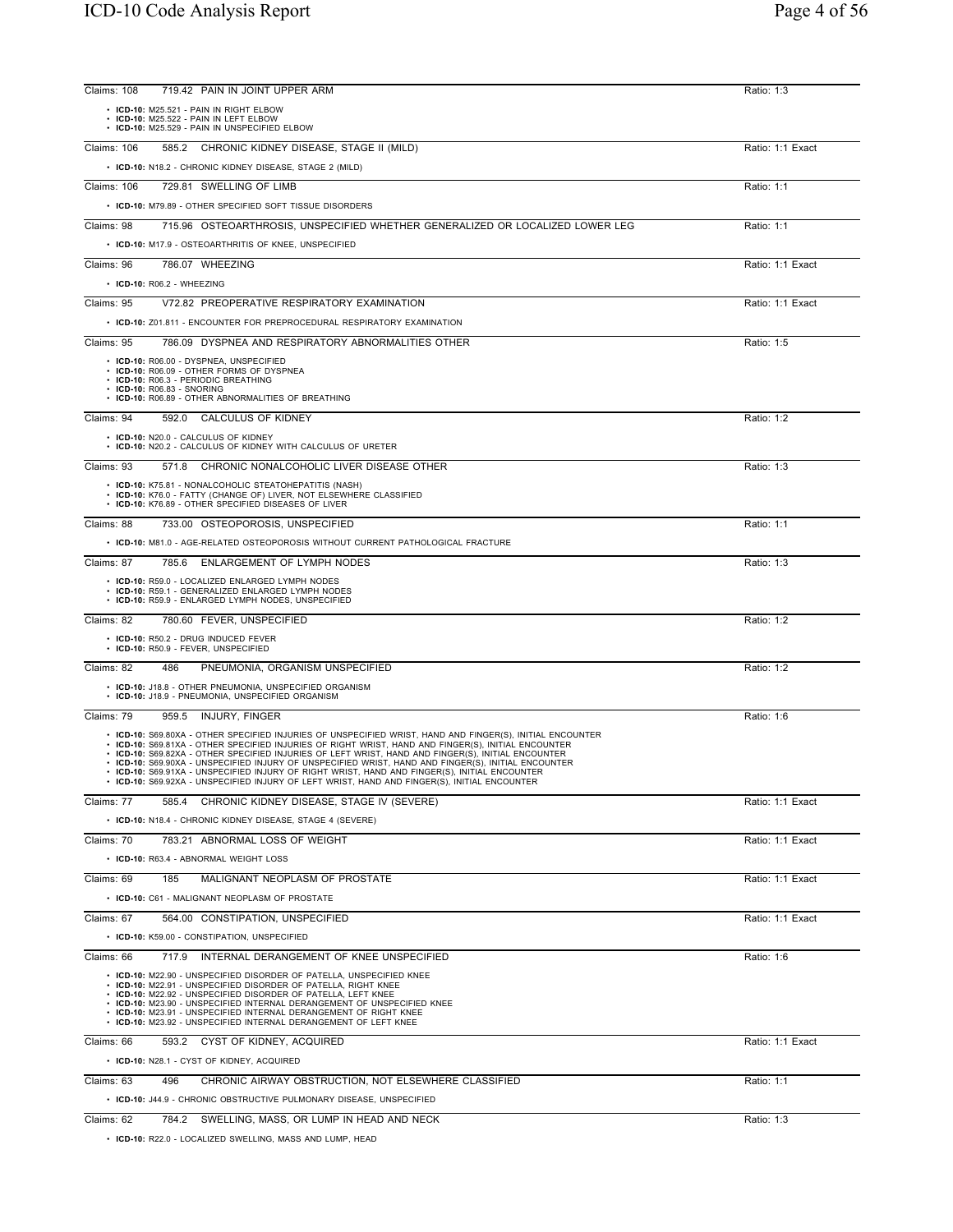| • ICD-10: R22.1 - LOCALIZED SWELLING, MASS AND LUMP, NECK<br>· ICD-10: R90.0 - INTRACRANIAL SPACE-OCCUPYING LESION FOUND ON DIAGNOSTIC IMAGING OF CENTRAL NERVOUS SYSTEM                                                                                                                                                                                                                                                                                                                                                                                                                                                                                                                                                                                                                                                                                                                                                                                                                                                                                                                                                                                                                                                                                                                                                                                                                                                                                                                                                                                                                                                                                                                                                                                                                                                                                                                                                                                                                                                                                                                                                                                                                                                                                                                                                                                                                                                                                                                                                                                                                                                                                                                                                                |                  |
|-----------------------------------------------------------------------------------------------------------------------------------------------------------------------------------------------------------------------------------------------------------------------------------------------------------------------------------------------------------------------------------------------------------------------------------------------------------------------------------------------------------------------------------------------------------------------------------------------------------------------------------------------------------------------------------------------------------------------------------------------------------------------------------------------------------------------------------------------------------------------------------------------------------------------------------------------------------------------------------------------------------------------------------------------------------------------------------------------------------------------------------------------------------------------------------------------------------------------------------------------------------------------------------------------------------------------------------------------------------------------------------------------------------------------------------------------------------------------------------------------------------------------------------------------------------------------------------------------------------------------------------------------------------------------------------------------------------------------------------------------------------------------------------------------------------------------------------------------------------------------------------------------------------------------------------------------------------------------------------------------------------------------------------------------------------------------------------------------------------------------------------------------------------------------------------------------------------------------------------------------------------------------------------------------------------------------------------------------------------------------------------------------------------------------------------------------------------------------------------------------------------------------------------------------------------------------------------------------------------------------------------------------------------------------------------------------------------------------------------------|------------------|
| 737.43 SCOLIOSIS ASSOCIATED WITH OTHER CONDITIONS<br>Claims: 61                                                                                                                                                                                                                                                                                                                                                                                                                                                                                                                                                                                                                                                                                                                                                                                                                                                                                                                                                                                                                                                                                                                                                                                                                                                                                                                                                                                                                                                                                                                                                                                                                                                                                                                                                                                                                                                                                                                                                                                                                                                                                                                                                                                                                                                                                                                                                                                                                                                                                                                                                                                                                                                                         | Ratio: 1:15      |
| • ICD-10: M41.40 - NEUROMUSCULAR SCOLIOSIS, SITE UNSPECIFIED<br>• ICD-10: M41.41 - NEUROMUSCULAR SCOLIOSIS, OCCIPITO-ATLANTO-AXIAL REGION<br>• ICD-10: M41.42 - NEUROMUSCULAR SCOLIOSIS, CERVICAL REGION<br>· ICD-10: M41.43 - NEUROMUSCULAR SCOLIOSIS, CERVICOTHORACIC REGION<br>• ICD-10: M41.44 - NEUROMUSCULAR SCOLIOSIS, THORACIC REGION<br>· ICD-10: M41.45 - NEUROMUSCULAR SCOLIOSIS, THORACOLUMBAR REGION<br>• ICD-10: M41.46 - NEUROMUSCULAR SCOLIOSIS, LUMBAR REGION<br>• ICD-10: M41.47 - NEUROMUSCULAR SCOLIOSIS, LUMBOSACRAL REGION<br>• ICD-10: M41.50 - OTHER SECONDARY SCOLIOSIS, SITE UNSPECIFIED<br>• ICD-10: M41.52 - OTHER SECONDARY SCOLIOSIS, CERVICAL REGION<br>• ICD-10: M41.53 - OTHER SECONDARY SCOLIOSIS, CERVICOTHORACIC REGION<br>ICD-10: M41.54 - OTHER SECONDARY SCOLIOSIS, THORACIC REGION<br>• ICD-10: M41.55 - OTHER SECONDARY SCOLIOSIS, THORACOLUMBAR REGION<br>• ICD-10: M41.56 - OTHER SECONDARY SCOLIOSIS, LUMBAR REGION<br>• ICD-10: M41.57 - OTHER SECONDARY SCOLIOSIS, LUMBOSACRAL REGION                                                                                                                                                                                                                                                                                                                                                                                                                                                                                                                                                                                                                                                                                                                                                                                                                                                                                                                                                                                                                                                                                                                                                                                                                                                                                                                                                                                                                                                                                                                                                                                                                                                                                                     |                  |
| 784.0<br>HEADACHE<br>Claims: 56                                                                                                                                                                                                                                                                                                                                                                                                                                                                                                                                                                                                                                                                                                                                                                                                                                                                                                                                                                                                                                                                                                                                                                                                                                                                                                                                                                                                                                                                                                                                                                                                                                                                                                                                                                                                                                                                                                                                                                                                                                                                                                                                                                                                                                                                                                                                                                                                                                                                                                                                                                                                                                                                                                         | Ratio: 1:2       |
| • ICD-10: G44.1 - VASCULAR HEADACHE, NOT ELSEWHERE CLASSIFIED<br>$\cdot$ ICD-10: R51 - HEADACHE                                                                                                                                                                                                                                                                                                                                                                                                                                                                                                                                                                                                                                                                                                                                                                                                                                                                                                                                                                                                                                                                                                                                                                                                                                                                                                                                                                                                                                                                                                                                                                                                                                                                                                                                                                                                                                                                                                                                                                                                                                                                                                                                                                                                                                                                                                                                                                                                                                                                                                                                                                                                                                         |                  |
| 719.07 EFFUSION OF JOINT ANKLE AND FOOT<br>Claims: 56                                                                                                                                                                                                                                                                                                                                                                                                                                                                                                                                                                                                                                                                                                                                                                                                                                                                                                                                                                                                                                                                                                                                                                                                                                                                                                                                                                                                                                                                                                                                                                                                                                                                                                                                                                                                                                                                                                                                                                                                                                                                                                                                                                                                                                                                                                                                                                                                                                                                                                                                                                                                                                                                                   | Ratio: 1:6       |
| • ICD-10: M25.471 - EFFUSION, RIGHT ANKLE<br>• ICD-10: M25.472 - EFFUSION, LEFT ANKLE<br>• ICD-10: M25.473 - EFFUSION, UNSPECIFIED ANKLE<br>• ICD-10: M25.474 - EFFUSION, RIGHT FOOT<br>· ICD-10: M25.475 - EFFUSION, LEFT FOOT<br>• ICD-10: M25.476 - EFFUSION, UNSPECIFIED FOOT                                                                                                                                                                                                                                                                                                                                                                                                                                                                                                                                                                                                                                                                                                                                                                                                                                                                                                                                                                                                                                                                                                                                                                                                                                                                                                                                                                                                                                                                                                                                                                                                                                                                                                                                                                                                                                                                                                                                                                                                                                                                                                                                                                                                                                                                                                                                                                                                                                                       |                  |
| Claims: 55<br>789.09 ABDOMINAL PAIN OTHER SPECIFIED SITE                                                                                                                                                                                                                                                                                                                                                                                                                                                                                                                                                                                                                                                                                                                                                                                                                                                                                                                                                                                                                                                                                                                                                                                                                                                                                                                                                                                                                                                                                                                                                                                                                                                                                                                                                                                                                                                                                                                                                                                                                                                                                                                                                                                                                                                                                                                                                                                                                                                                                                                                                                                                                                                                                | Ratio: 1:3       |
| • ICD-10: R10.10 - UPPER ABDOMINAL PAIN, UNSPECIFIED<br>• ICD-10: R10.2 - PELVIC AND PERINEAL PAIN<br>• ICD-10: R10.30 - LOWER ABDOMINAL PAIN, UNSPECIFIED                                                                                                                                                                                                                                                                                                                                                                                                                                                                                                                                                                                                                                                                                                                                                                                                                                                                                                                                                                                                                                                                                                                                                                                                                                                                                                                                                                                                                                                                                                                                                                                                                                                                                                                                                                                                                                                                                                                                                                                                                                                                                                                                                                                                                                                                                                                                                                                                                                                                                                                                                                              |                  |
| 493.90 ASTHMA, UNSPECIFIED UNSPECIFIED<br>Claims: 54                                                                                                                                                                                                                                                                                                                                                                                                                                                                                                                                                                                                                                                                                                                                                                                                                                                                                                                                                                                                                                                                                                                                                                                                                                                                                                                                                                                                                                                                                                                                                                                                                                                                                                                                                                                                                                                                                                                                                                                                                                                                                                                                                                                                                                                                                                                                                                                                                                                                                                                                                                                                                                                                                    | Ratio: 1:2       |
| • ICD-10: J45.909 - UNSPECIFIED ASTHMA, UNCOMPLICATED<br>• ICD-10: J45.998 - OTHER ASTHMA                                                                                                                                                                                                                                                                                                                                                                                                                                                                                                                                                                                                                                                                                                                                                                                                                                                                                                                                                                                                                                                                                                                                                                                                                                                                                                                                                                                                                                                                                                                                                                                                                                                                                                                                                                                                                                                                                                                                                                                                                                                                                                                                                                                                                                                                                                                                                                                                                                                                                                                                                                                                                                               |                  |
| 782.3<br>Claims: 52<br>EDEMA                                                                                                                                                                                                                                                                                                                                                                                                                                                                                                                                                                                                                                                                                                                                                                                                                                                                                                                                                                                                                                                                                                                                                                                                                                                                                                                                                                                                                                                                                                                                                                                                                                                                                                                                                                                                                                                                                                                                                                                                                                                                                                                                                                                                                                                                                                                                                                                                                                                                                                                                                                                                                                                                                                            | Ratio: 1:3       |
| • ICD-10: R60.0 - LOCALIZED EDEMA<br>• ICD-10: R60.1 - GENERALIZED EDEMA<br>• ICD-10: R60.9 - EDEMA, UNSPECIFIED                                                                                                                                                                                                                                                                                                                                                                                                                                                                                                                                                                                                                                                                                                                                                                                                                                                                                                                                                                                                                                                                                                                                                                                                                                                                                                                                                                                                                                                                                                                                                                                                                                                                                                                                                                                                                                                                                                                                                                                                                                                                                                                                                                                                                                                                                                                                                                                                                                                                                                                                                                                                                        |                  |
| 285.9 ANEMIA, UNSPECIFIED<br>Claims: 51                                                                                                                                                                                                                                                                                                                                                                                                                                                                                                                                                                                                                                                                                                                                                                                                                                                                                                                                                                                                                                                                                                                                                                                                                                                                                                                                                                                                                                                                                                                                                                                                                                                                                                                                                                                                                                                                                                                                                                                                                                                                                                                                                                                                                                                                                                                                                                                                                                                                                                                                                                                                                                                                                                 | Ratio: 1:1 Exact |
| • ICD-10: D64.9 - ANEMIA, UNSPECIFIED                                                                                                                                                                                                                                                                                                                                                                                                                                                                                                                                                                                                                                                                                                                                                                                                                                                                                                                                                                                                                                                                                                                                                                                                                                                                                                                                                                                                                                                                                                                                                                                                                                                                                                                                                                                                                                                                                                                                                                                                                                                                                                                                                                                                                                                                                                                                                                                                                                                                                                                                                                                                                                                                                                   |                  |
| Claims: 51<br>726.73 CALCANEAL SPUR                                                                                                                                                                                                                                                                                                                                                                                                                                                                                                                                                                                                                                                                                                                                                                                                                                                                                                                                                                                                                                                                                                                                                                                                                                                                                                                                                                                                                                                                                                                                                                                                                                                                                                                                                                                                                                                                                                                                                                                                                                                                                                                                                                                                                                                                                                                                                                                                                                                                                                                                                                                                                                                                                                     | Ratio: 1:3       |
| • ICD-10: M77.30 - CALCANEAL SPUR, UNSPECIFIED FOOT<br>· ICD-10: M77.31 - CALCANEAL SPUR, RIGHT FOOT<br>· ICD-10: M77.32 - CALCANEAL SPUR, LEFT FOOT                                                                                                                                                                                                                                                                                                                                                                                                                                                                                                                                                                                                                                                                                                                                                                                                                                                                                                                                                                                                                                                                                                                                                                                                                                                                                                                                                                                                                                                                                                                                                                                                                                                                                                                                                                                                                                                                                                                                                                                                                                                                                                                                                                                                                                                                                                                                                                                                                                                                                                                                                                                    |                  |
| Claims: 51<br>753.10 CONGENITAL ANOMALY, CYSTIC KIDNEY DISEASE, UNSPECIFIED                                                                                                                                                                                                                                                                                                                                                                                                                                                                                                                                                                                                                                                                                                                                                                                                                                                                                                                                                                                                                                                                                                                                                                                                                                                                                                                                                                                                                                                                                                                                                                                                                                                                                                                                                                                                                                                                                                                                                                                                                                                                                                                                                                                                                                                                                                                                                                                                                                                                                                                                                                                                                                                             | Ratio: 1:2       |
| • ICD-10: Q61.00 - CONGENITAL RENAL CYST, UNSPECIFIED<br>• ICD-10: Q61.9 - CYSTIC KIDNEY DISEASE, UNSPECIFIED                                                                                                                                                                                                                                                                                                                                                                                                                                                                                                                                                                                                                                                                                                                                                                                                                                                                                                                                                                                                                                                                                                                                                                                                                                                                                                                                                                                                                                                                                                                                                                                                                                                                                                                                                                                                                                                                                                                                                                                                                                                                                                                                                                                                                                                                                                                                                                                                                                                                                                                                                                                                                           |                  |
| 787.02 NAUSEA ALONE<br>Claims: 50<br>• ICD-10: R11.0 - NAUSEA                                                                                                                                                                                                                                                                                                                                                                                                                                                                                                                                                                                                                                                                                                                                                                                                                                                                                                                                                                                                                                                                                                                                                                                                                                                                                                                                                                                                                                                                                                                                                                                                                                                                                                                                                                                                                                                                                                                                                                                                                                                                                                                                                                                                                                                                                                                                                                                                                                                                                                                                                                                                                                                                           | Ratio: 1:1 Exact |
| Claims: 49<br>786.6<br>SWELLING, MASS, OR LUMP IN CHEST                                                                                                                                                                                                                                                                                                                                                                                                                                                                                                                                                                                                                                                                                                                                                                                                                                                                                                                                                                                                                                                                                                                                                                                                                                                                                                                                                                                                                                                                                                                                                                                                                                                                                                                                                                                                                                                                                                                                                                                                                                                                                                                                                                                                                                                                                                                                                                                                                                                                                                                                                                                                                                                                                 | Ratio: 1:1       |
| • ICD-10: R22.2 - LOCALIZED SWELLING, MASS AND LUMP, TRUNK                                                                                                                                                                                                                                                                                                                                                                                                                                                                                                                                                                                                                                                                                                                                                                                                                                                                                                                                                                                                                                                                                                                                                                                                                                                                                                                                                                                                                                                                                                                                                                                                                                                                                                                                                                                                                                                                                                                                                                                                                                                                                                                                                                                                                                                                                                                                                                                                                                                                                                                                                                                                                                                                              |                  |
| 789.03 ABDOMINAL PAIN RIGHT LOWER QUADRANT<br>Claims: 47                                                                                                                                                                                                                                                                                                                                                                                                                                                                                                                                                                                                                                                                                                                                                                                                                                                                                                                                                                                                                                                                                                                                                                                                                                                                                                                                                                                                                                                                                                                                                                                                                                                                                                                                                                                                                                                                                                                                                                                                                                                                                                                                                                                                                                                                                                                                                                                                                                                                                                                                                                                                                                                                                | Ratio: 1:1 Exact |
| • ICD-10: R10.31 - RIGHT LOWER QUADRANT PAIN                                                                                                                                                                                                                                                                                                                                                                                                                                                                                                                                                                                                                                                                                                                                                                                                                                                                                                                                                                                                                                                                                                                                                                                                                                                                                                                                                                                                                                                                                                                                                                                                                                                                                                                                                                                                                                                                                                                                                                                                                                                                                                                                                                                                                                                                                                                                                                                                                                                                                                                                                                                                                                                                                            |                  |
| Claims: 46<br>244.1<br>OTHER POSTABLATIVE HYPOTHYROIDISM                                                                                                                                                                                                                                                                                                                                                                                                                                                                                                                                                                                                                                                                                                                                                                                                                                                                                                                                                                                                                                                                                                                                                                                                                                                                                                                                                                                                                                                                                                                                                                                                                                                                                                                                                                                                                                                                                                                                                                                                                                                                                                                                                                                                                                                                                                                                                                                                                                                                                                                                                                                                                                                                                | Ratio: 1:1       |
| • ICD-10: E89.0 - POSTPROCEDURAL HYPOTHYROIDISM                                                                                                                                                                                                                                                                                                                                                                                                                                                                                                                                                                                                                                                                                                                                                                                                                                                                                                                                                                                                                                                                                                                                                                                                                                                                                                                                                                                                                                                                                                                                                                                                                                                                                                                                                                                                                                                                                                                                                                                                                                                                                                                                                                                                                                                                                                                                                                                                                                                                                                                                                                                                                                                                                         |                  |
| INJURY, ELBOW, FOREARM, AND WRIST<br>Claims: 46<br>959.3                                                                                                                                                                                                                                                                                                                                                                                                                                                                                                                                                                                                                                                                                                                                                                                                                                                                                                                                                                                                                                                                                                                                                                                                                                                                                                                                                                                                                                                                                                                                                                                                                                                                                                                                                                                                                                                                                                                                                                                                                                                                                                                                                                                                                                                                                                                                                                                                                                                                                                                                                                                                                                                                                | Ratio: 1:179     |
| . ICD-10: S56.001A - UNSPECIFIED INJURY OF FLEXOR MUSCLE, FASCIA AND TENDON OF RIGHT THUMB AT FOREARM LEVEL, INITIAL ENCOUNTER<br>• ICD-10: S56.002A - UNSPECIFIED INJURY OF FLEXOR MUSCLE. FASCIA AND TENDON OF LEFT THUMB AT FOREARM LEVEL. INITIAL ENCOUNTER<br>. ICD-10: S56.009A - UNSPECIFIED INJURY OF FLEXOR MUSCLE, FASCIA AND TENDON OF UNSPECIFIED THUMB AT FOREARM LEVEL, INITIAL ENCOUNTER<br>. ICD-10: S56.091A - OTHER INJURY OF FLEXOR MUSCLE. FASCIA AND TENDON OF RIGHT THUMB AT FOREARM LEVEL. INITIAL ENCOUNTER<br>. ICD-10: S56.092A - OTHER INJURY OF FLEXOR MUSCLE, FASCIA AND TENDON OF LEFT THUMB AT FOREARM LEVEL, INITIAL ENCOUNTER<br>. ICD-10: S56.099A - OTHER INJURY OF FLEXOR MUSCLE, FASCIA AND TENDON OF UNSPECIFIED THUMB AT FOREARM LEVEL, INITIAL ENCOUNTER<br>· ICD-10: S56.101A - UNSPECIFIED INJURY OF FLEXOR MUSCLE, FASCIA AND TENDON OF RIGHT INDEX FINGER AT FOREARM LEVEL, INITIAL ENCOUNTER<br>· ICD-10: S56.102A - UNSPECIFIED INJURY OF FLEXOR MUSCLE, FASCIA AND TENDON OF LEFT INDEX FINGER AT FOREARM LEVEL, INITIAL ENCOUNTER<br>· ICD-10: S56.103A - UNSPECIFIED INJURY OF FLEXOR MUSCLE, FASCIA AND TENDON OF RIGHT MIDDLE FINGER AT FOREARM LEVEL, INITIAL ENCOUNTER<br>· ICD-10: S56.104A - UNSPECIFIED INJURY OF FLEXOR MUSCLE, FASCIA AND TENDON OF LEFT MIDDLE FINGER AT FOREARM LEVEL, INITIAL ENCOUNTER<br>· ICD-10: S56.105A - UNSPECIFIED INJURY OF FLEXOR MUSCLE, FASCIA AND TENDON OF RIGHT RING FINGER AT FOREARM LEVEL, INITIAL ENCOUNTER<br>· ICD-10: S56.106A - UNSPECIFIED INJURY OF FLEXOR MUSCLE, FASCIA AND TENDON OF LEFT RING FINGER AT FOREARM LEVEL, INITIAL ENCOUNTER<br>· ICD-10: S56.107A - UNSPECIFIED INJURY OF FLEXOR MUSCLE, FASCIA AND TENDON OF RIGHT LITTLE FINGER AT FOREARM LEVEL, INITIAL ENCOUNTER<br>· ICD-10: S56.108A - UNSPECIFIED INJURY OF FLEXOR MUSCLE, FASCIA AND TENDON OF LEFT LITTLE FINGER AT FOREARM LEVEL, INITIAL ENCOUNTER<br>· ICD-10: S56.109A - UNSPECIFIED INJURY OF FLEXOR MUSCLE, FASCIA AND TENDON OF UNSPECIFIED FINGER AT FOREARM LEVEL, INITIAL ENCOUNTER<br>. ICD-10: S56.191A - OTHER INJURY OF FLEXOR MUSCLE, FASCIA AND TENDON OF RIGHT INDEX FINGER AT FOREARM LEVEL, INITIAL ENCOUNTER<br>. ICD-10: S56.192A - OTHER INJURY OF FLEXOR MUSCLE, FASCIA AND TENDON OF LEFT INDEX FINGER AT FOREARM LEVEL, INITIAL ENCOUNTER<br>· ICD-10: S56.193A - OTHER INJURY OF FLEXOR MUSCLE, FASCIA AND TENDON OF RIGHT MIDDLE FINGER AT FOREARM LEVEL, INITIAL ENCOUNTER<br>· ICD-10: S56.194A - OTHER INJURY OF FLEXOR MUSCLE, FASCIA AND TENDON OF LEFT MIDDLE FINGER AT FOREARM LEVEL, INITIAL ENCOUNTER<br>OTHER IN HIDY OF FLEVOR MHOOLE<br>FACCIA AND TENDON OF DICUT DINC FINCED AT FOREADM LEVEL INITIAL ENCOUR |                  |

• ICD-10: S66.1944 - OTHER INJURY OF FLEXOR MUSCLE, FASCIA AND TENDON OF LEFT MIDDLE FINGER AT FOREARM LEVEL, INITIAL ENCOUNTER<br>• ICD-10: S66.1954 - OTHER INJURY OF FLEXOR MUSCLE, FASCIA AND TENDON OF RIGHT RING FINGER AT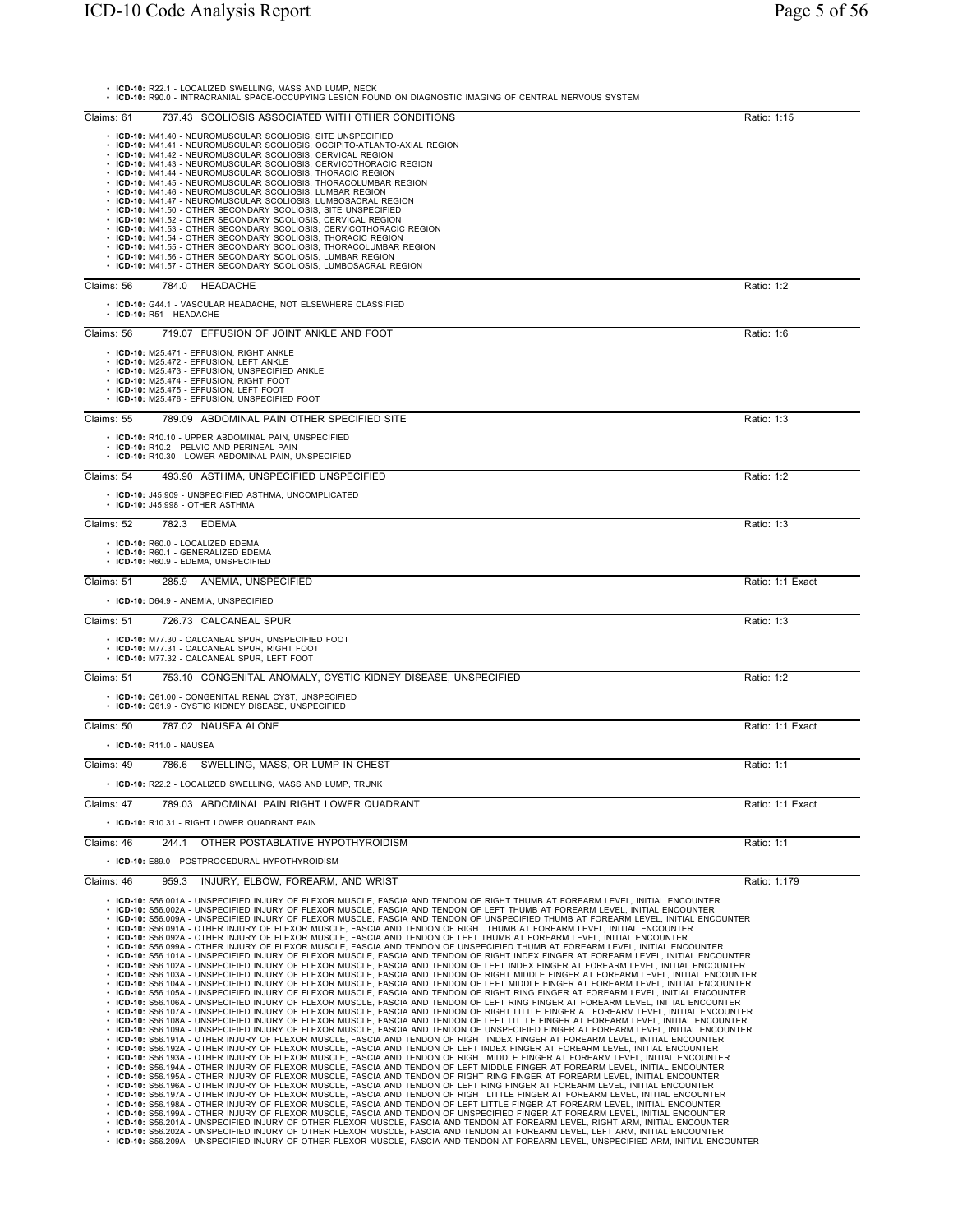ι IGO-10: 88.294 - OTHER NUMY OF OTHER RECOR NUSCE, FASCIA AND TENDON AT FOREABM LIVEL, IRGPT ANN, INITIAL ERCOUNTER<br>IF IGO-10: 88.394 - OTHER NUMY OF OTHER RECOR NUSCE, FASCIA AND TENDON AT FOREABM LIVEL, IRGPT ANN, INI • ICD-10: S56.899A - OTHER INJURY OF OTHER MUSCLES, FASCIA AND TENDONS AT FOREARM LEVEL, UNSPECIFIED ARM, INITIAL ENCOUNTER<br>• ICD-10: S56.991A - UNSPECIFIED INJURY OF UNSPECIFIED MUSCLES, FASCIA AND TENDONS AT FOREARM LEVE • ICD-10: S59.801A - OTHER SPECIFIED INJURIES OF RIGHT ELBOW, INITIAL ENCOUNTER<br>• ICD-10: S59.802A - OTHER SPECIFIED INJURIES OF LEFT ELBOW, INITIAL ENCOUNTER<br>• ICD-10: S59.809A - OTHER SPECIFIED INJURIES OF UNSPECIFIED EL ι ICO-00: S68 913A - OTHER SPECIFIED INJURIS LEFT FOREAMA, INTUAL ENCOUNTER<br>IN ICO-00: S68 9004 - UNSPECIFIED INJURY OF LEFT ELEOVATION THAN ENCOUNTER<br>IN ICO-00: S68 9004 - UNSPECIFIED INJURY OF LEFT ELEOVATION ENCOUNTER - I CD-10: 562.304 ^ OTHER SPECIFIED INJUY OF EXTENSOR MUSCLE, FASCIA AND TENDON OF GEHT HIJUME AT WRIST AND HAND LEVEL, INITIAL ENCOUNTER<br>- I CD-10: 562.324 ^ OTHER SPECIFIED INJUY OF EXTENSOR MUSCLE, FASCIA AND TENDON O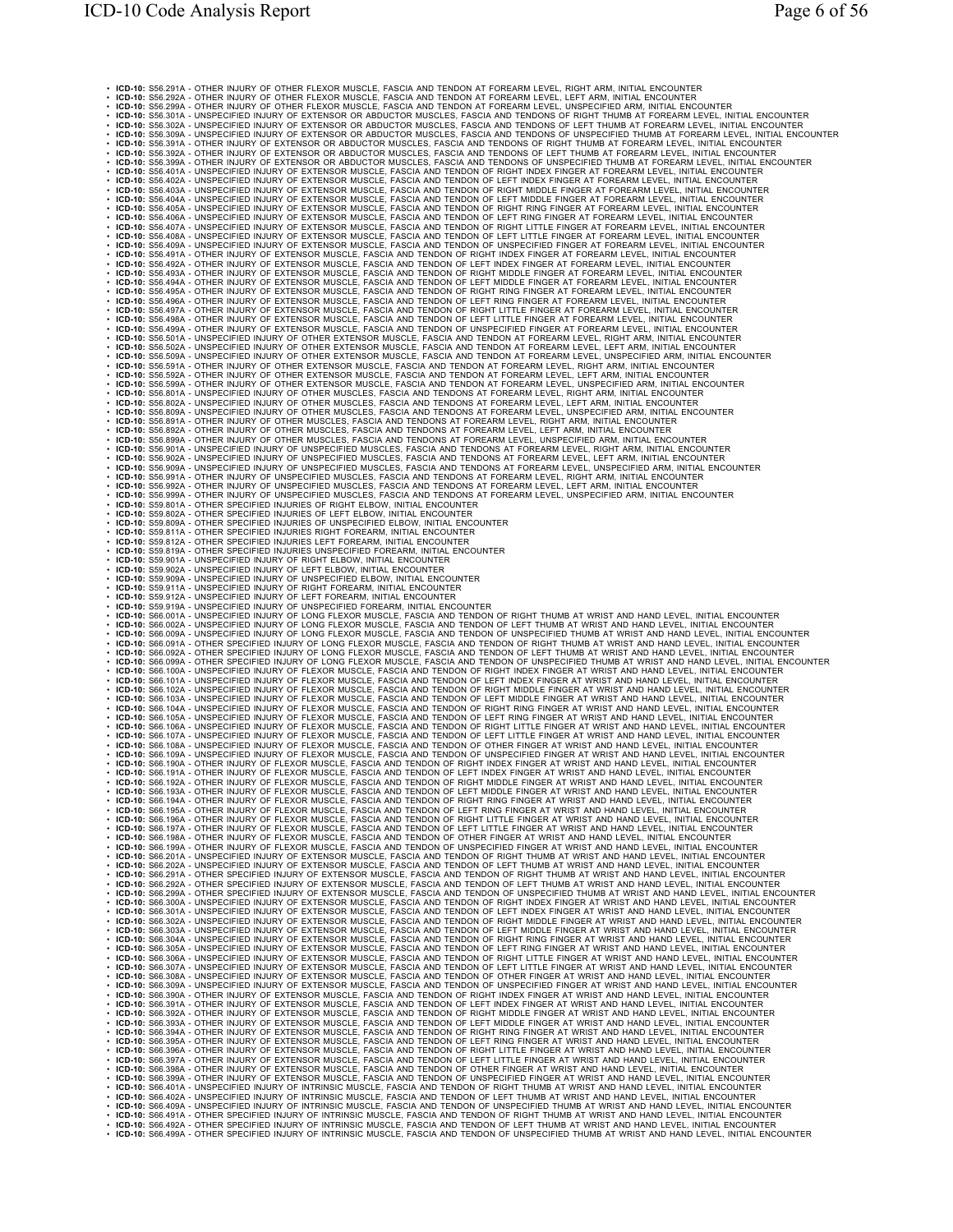| · ICD-10: S66.500A - UNSPECIFIED INJURY OF INTRINSIC MUSCLE, FASCIA AND TENDON OF RIGHT INDEX FINGER AT WRIST AND HAND LEVEL, INITIAL ENCOUNTER<br>· ICD-10: S66.501A - UNSPECIFIED INJURY OF INTRINSIC MUSCLE, FASCIA AND TENDON OF LEFT INDEX FINGER AT WRIST AND HAND LEVEL, INITIAL ENCOUNTER<br>· ICD-10: S66.502A - UNSPECIFIED INJURY OF INTRINSIC MUSCLE, FASCIA AND TENDON OF RIGHT MIDDLE FINGER AT WRIST AND HAND LEVEL, INITIAL ENCOUNTER<br>· ICD-10: S66.503A - UNSPECIFIED INJURY OF INTRINSIC MUSCLE, FASCIA AND TENDON OF LEFT MIDDLE FINGER AT WRIST AND HAND LEVEL, INITIAL ENCOUNTER<br>· ICD-10: S66.504A - UNSPECIFIED INJURY OF INTRINSIC MUSCLE, FASCIA AND TENDON OF RIGHT RING FINGER AT WRIST AND HAND LEVEL, INITIAL ENCOUNTER<br>· ICD-10: S66.505A - UNSPECIFIED INJURY OF INTRINSIC MUSCLE, FASCIA AND TENDON OF LEFT RING FINGER AT WRIST AND HAND LEVEL, INITIAL ENCOUNTER<br>· ICD-10: S66.506A - UNSPECIFIED INJURY OF INTRINSIC MUSCLE, FASCIA AND TENDON OF RIGHT LITTLE FINGER AT WRIST AND HAND LEVEL, INITIAL ENCOUNTER<br>· ICD-10: S66.507A - UNSPECIFIED INJURY OF INTRINSIC MUSCLE, FASCIA AND TENDON OF LEFT LITTLE FINGER AT WRIST AND HAND LEVEL, INITIAL ENCOUNTER<br>· ICD-10: S66.508A - UNSPECIFIED INJURY OF INTRINSIC MUSCLE, FASCIA AND TENDON OF OTHER FINGER AT WRIST AND HAND LEVEL, INITIAL ENCOUNTER<br>· ICD-10: S66.509A - UNSPECIFIED INJURY OF INTRINSIC MUSCLE, FASCIA AND TENDON OF UNSPECIFIED FINGER AT WRIST AND HAND LEVEL, INITIAL ENCOUNTER<br>. ICD-10: S66.590A - OTHER INJURY OF INTRINSIC MUSCLE, FASCIA AND TENDON OF RIGHT INDEX FINGER AT WRIST AND HAND LEVEL, INITIAL ENCOUNTER<br>. ICD-10: S66.591A - OTHER INJURY OF INTRINSIC MUSCLE, FASCIA AND TENDON OF LEFT INDEX FINGER AT WRIST AND HAND LEVEL, INITIAL ENCOUNTER<br>. ICD-10: S66.592A - OTHER INJURY OF INTRINSIC MUSCLE, FASCIA AND TENDON OF RIGHT MIDDLE FINGER AT WRIST AND HAND LEVEL, INITIAL ENCOUNTER<br>. ICD-10: S66.593A - OTHER INJURY OF INTRINSIC MUSCLE, FASCIA AND TENDON OF LEFT MIDDLE FINGER AT WRIST AND HAND LEVEL, INITIAL ENCOUNTER<br>. ICD-10: S66.594A - OTHER INJURY OF INTRINSIC MUSCLE, FASCIA AND TENDON OF RIGHT RING FINGER AT WRIST AND HAND LEVEL, INITIAL ENCOUNTER<br>. ICD-10: S66.595A - OTHER INJURY OF INTRINSIC MUSCLE, FASCIA AND TENDON OF LEFT RING FINGER AT WRIST AND HAND LEVEL, INITIAL ENCOUNTER<br>· ICD-10: S66.596A - OTHER INJURY OF INTRINSIC MUSCLE, FASCIA AND TENDON OF RIGHT LITTLE FINGER AT WRIST AND HAND LEVEL, INITIAL ENCOUNTER<br>. ICD-10: S66.597A - OTHER INJURY OF INTRINSIC MUSCLE. FASCIA AND TENDON OF LEFT LITTLE FINGER AT WRIST AND HAND LEVEL. INITIAL ENCOUNTER<br>. ICD-10: S66.598A - OTHER INJURY OF INTRINSIC MUSCLE, FASCIA AND TENDON OF OTHER FINGER AT WRIST AND HAND LEVEL, INITIAL ENCOUNTER<br>. ICD-10: S66.599A - OTHER INJURY OF INTRINSIC MUSCLE, FASCIA AND TENDON OF UNSPECIFIED FINGER AT WRIST AND HAND LEVEL, INITIAL ENCOUNTER<br>· ICD-10: S66.801A - UNSPECIFIED INJURY OF OTHER SPECIFIED MUSCLES, FASCIA AND TENDONS AT WRIST AND HAND LEVEL, RIGHT HAND, INITIAL ENCOUNTER<br>· ICD-10: S66.802A - UNSPECIFIED INJURY OF OTHER SPECIFIED MUSCLES, FASCIA AND TENDONS AT WRIST AND HAND LEVEL, LEFT HAND, INITIAL ENCOUNTER<br>· ICD-10: S66.809A - UNSPECIFIED INJURY OF OTHER SPECIFIED MUSCLES, FASCIA AND TENDONS AT WRIST AND HAND LEVEL, UNSPECIFIED HAND, INITIAL ENCOUNTER<br>. ICD-10: S66.891A - OTHER INJURY OF OTHER SPECIFIED MUSCLES, FASCIA AND TENDONS AT WRIST AND HAND LEVEL, RIGHT HAND, INITIAL ENCOUNTER<br>· ICD-10: S66.892A - OTHER INJURY OF OTHER SPECIFIED MUSCLES, FASCIA AND TENDONS AT WRIST AND HAND LEVEL, LEFT HAND, INITIAL ENCOUNTER<br>· ICD-10: S66.899A - OTHER INJURY OF OTHER SPECIFIED MUSCLES, FASCIA AND TENDONS AT WRIST AND HAND LEVEL, UNSPECIFIED HAND, INITIAL ENCOUNTER<br>· ICD-10: S66.901A - UNSPECIFIED INJURY OF UNSPECIFIED MUSCLE, FASCIA AND TENDON AT WRIST AND HAND LEVEL, RIGHT HAND, INITIAL ENCOUNTER<br>· ICD-10: S66.902A - UNSPECIFIED INJURY OF UNSPECIFIED MUSCLE, FASCIA AND TENDON AT WRIST AND HAND LEVEL, LEFT HAND, INITIAL ENCOUNTER<br>· ICD-10: S66.909A - UNSPECIFIED INJURY OF UNSPECIFIED MUSCLE, FASCIA AND TENDON AT WRIST AND HAND LEVEL, UNSPECIFIED HAND, INITIAL ENCOUNTER<br>· ICD-10: S66.991A - OTHER INJURY OF UNSPECIFIED MUSCLE, FASCIA AND TENDON AT WRIST AND HAND LEVEL, RIGHT HAND, INITIAL ENCOUNTER<br>· ICD-10: S66.992A - OTHER INJURY OF UNSPECIFIED MUSCLE, FASCIA AND TENDON AT WRIST AND HAND LEVEL, LEFT HAND, INITIAL ENCOUNTER<br>· ICD-10: S66.999A - OTHER INJURY OF UNSPECIFIED MUSCLE, FASCIA AND TENDON AT WRIST AND HAND LEVEL, UNSPECIFIED HAND, INITIAL ENCOUNTER<br>· ICD-10: S69.80XA - OTHER SPECIFIED INJURIES OF UNSPECIFIED WRIST, HAND AND FINGER(S), INITIAL ENCOUNTER<br>· ICD-10: S69.81XA - OTHER SPECIFIED INJURIES OF RIGHT WRIST, HAND AND FINGER(S), INITIAL ENCOUNTER<br>• ICD-10: S69.82XA - OTHER SPECIFIED INJURIES OF LEFT WRIST, HAND AND FINGER(S), INITIAL ENCOUNTER<br>· ICD-10: S69.90XA - UNSPECIFIED INJURY OF UNSPECIFIED WRIST, HAND AND FINGER(S), INITIAL ENCOUNTER<br>· ICD-10: S69.91XA - UNSPECIFIED INJURY OF RIGHT WRIST, HAND AND FINGER(S), INITIAL ENCOUNTER<br>• ICD-10: S69.92XA - UNSPECIFIED INJURY OF LEFT WRIST, HAND AND FINGER(S), INITIAL ENCOUNTER |                  |
|------------------------------------------------------------------------------------------------------------------------------------------------------------------------------------------------------------------------------------------------------------------------------------------------------------------------------------------------------------------------------------------------------------------------------------------------------------------------------------------------------------------------------------------------------------------------------------------------------------------------------------------------------------------------------------------------------------------------------------------------------------------------------------------------------------------------------------------------------------------------------------------------------------------------------------------------------------------------------------------------------------------------------------------------------------------------------------------------------------------------------------------------------------------------------------------------------------------------------------------------------------------------------------------------------------------------------------------------------------------------------------------------------------------------------------------------------------------------------------------------------------------------------------------------------------------------------------------------------------------------------------------------------------------------------------------------------------------------------------------------------------------------------------------------------------------------------------------------------------------------------------------------------------------------------------------------------------------------------------------------------------------------------------------------------------------------------------------------------------------------------------------------------------------------------------------------------------------------------------------------------------------------------------------------------------------------------------------------------------------------------------------------------------------------------------------------------------------------------------------------------------------------------------------------------------------------------------------------------------------------------------------------------------------------------------------------------------------------------------------------------------------------------------------------------------------------------------------------------------------------------------------------------------------------------------------------------------------------------------------------------------------------------------------------------------------------------------------------------------------------------------------------------------------------------------------------------------------------------------------------------------------------------------------------------------------------------------------------------------------------------------------------------------------------------------------------------------------------------------------------------------------------------------------------------------------------------------------------------------------------------------------------------------------------------------------------------------------------------------------------------------------------------------------------------------------------------------------------------------------------------------------------------------------------------------------------------------------------------------------------------------------------------------------------------------------------------------------------------------------------------------------------------------------------------------------------------------------------------------------------------------------------------------------------------------------------------------------------------------------------------------------------------------------------------------------------------------------------------------------------------------------------------------------------------------------------------------------------------------------------------------------------------------------------------------------------------------------------------------------------------------------------------------------------------------------------------------------------------------------------------------------------------------------------------------------------------------------------------------------------------------------------------------------------------------------------------------------------------------------------------------------------------------------------------------------------------------------------------------------------------------------------------------------------------------------------------------------------------------------------|------------------|
| Claims: 45<br>490<br>BRONCHITIS, NOT SPECIFIED AS ACUTE OR CHRONIC                                                                                                                                                                                                                                                                                                                                                                                                                                                                                                                                                                                                                                                                                                                                                                                                                                                                                                                                                                                                                                                                                                                                                                                                                                                                                                                                                                                                                                                                                                                                                                                                                                                                                                                                                                                                                                                                                                                                                                                                                                                                                                                                                                                                                                                                                                                                                                                                                                                                                                                                                                                                                                                                                                                                                                                                                                                                                                                                                                                                                                                                                                                                                                                                                                                                                                                                                                                                                                                                                                                                                                                                                                                                                                                                                                                                                                                                                                                                                                                                                                                                                                                                                                                                                                                                                                                                                                                                                                                                                                                                                                                                                                                                                                                                                                                                                                                                                                                                                                                                                                                                                                                                                                                                                                                                                                     | Ratio: 1:1 Exact |
| • ICD-10: J40 - BRONCHITIS, NOT SPECIFIED AS ACUTE OR CHRONIC                                                                                                                                                                                                                                                                                                                                                                                                                                                                                                                                                                                                                                                                                                                                                                                                                                                                                                                                                                                                                                                                                                                                                                                                                                                                                                                                                                                                                                                                                                                                                                                                                                                                                                                                                                                                                                                                                                                                                                                                                                                                                                                                                                                                                                                                                                                                                                                                                                                                                                                                                                                                                                                                                                                                                                                                                                                                                                                                                                                                                                                                                                                                                                                                                                                                                                                                                                                                                                                                                                                                                                                                                                                                                                                                                                                                                                                                                                                                                                                                                                                                                                                                                                                                                                                                                                                                                                                                                                                                                                                                                                                                                                                                                                                                                                                                                                                                                                                                                                                                                                                                                                                                                                                                                                                                                                          |                  |
| Claims: 44<br>789.06 ABDOMINAL PAIN EPIGASTRIC<br>• ICD-10: R10.13 - EPIGASTRIC PAIN                                                                                                                                                                                                                                                                                                                                                                                                                                                                                                                                                                                                                                                                                                                                                                                                                                                                                                                                                                                                                                                                                                                                                                                                                                                                                                                                                                                                                                                                                                                                                                                                                                                                                                                                                                                                                                                                                                                                                                                                                                                                                                                                                                                                                                                                                                                                                                                                                                                                                                                                                                                                                                                                                                                                                                                                                                                                                                                                                                                                                                                                                                                                                                                                                                                                                                                                                                                                                                                                                                                                                                                                                                                                                                                                                                                                                                                                                                                                                                                                                                                                                                                                                                                                                                                                                                                                                                                                                                                                                                                                                                                                                                                                                                                                                                                                                                                                                                                                                                                                                                                                                                                                                                                                                                                                                   | Ratio: 1:1 Exact |
| Claims: 43<br>782.0 DISTURBANCE OF SKIN SENSATION                                                                                                                                                                                                                                                                                                                                                                                                                                                                                                                                                                                                                                                                                                                                                                                                                                                                                                                                                                                                                                                                                                                                                                                                                                                                                                                                                                                                                                                                                                                                                                                                                                                                                                                                                                                                                                                                                                                                                                                                                                                                                                                                                                                                                                                                                                                                                                                                                                                                                                                                                                                                                                                                                                                                                                                                                                                                                                                                                                                                                                                                                                                                                                                                                                                                                                                                                                                                                                                                                                                                                                                                                                                                                                                                                                                                                                                                                                                                                                                                                                                                                                                                                                                                                                                                                                                                                                                                                                                                                                                                                                                                                                                                                                                                                                                                                                                                                                                                                                                                                                                                                                                                                                                                                                                                                                                      | Ratio: 1:6       |
| • ICD-10: R20.0 - ANESTHESIA OF SKIN<br>· ICD-10: R20.1 - HYPOESTHESIA OF SKIN<br>· ICD-10: R20.2 - PARESTHESIA OF SKIN<br>• ICD-10: R20.3 - HYPERESTHESIA<br>• ICD-10: R20.8 - OTHER DISTURBANCES OF SKIN SENSATION<br>• ICD-10: R20.9 - UNSPECIFIED DISTURBANCES OF SKIN SENSATION                                                                                                                                                                                                                                                                                                                                                                                                                                                                                                                                                                                                                                                                                                                                                                                                                                                                                                                                                                                                                                                                                                                                                                                                                                                                                                                                                                                                                                                                                                                                                                                                                                                                                                                                                                                                                                                                                                                                                                                                                                                                                                                                                                                                                                                                                                                                                                                                                                                                                                                                                                                                                                                                                                                                                                                                                                                                                                                                                                                                                                                                                                                                                                                                                                                                                                                                                                                                                                                                                                                                                                                                                                                                                                                                                                                                                                                                                                                                                                                                                                                                                                                                                                                                                                                                                                                                                                                                                                                                                                                                                                                                                                                                                                                                                                                                                                                                                                                                                                                                                                                                                   |                  |
| Claims: 42<br>MALIGNANT NEOPLASM OF OVARY<br>183.0                                                                                                                                                                                                                                                                                                                                                                                                                                                                                                                                                                                                                                                                                                                                                                                                                                                                                                                                                                                                                                                                                                                                                                                                                                                                                                                                                                                                                                                                                                                                                                                                                                                                                                                                                                                                                                                                                                                                                                                                                                                                                                                                                                                                                                                                                                                                                                                                                                                                                                                                                                                                                                                                                                                                                                                                                                                                                                                                                                                                                                                                                                                                                                                                                                                                                                                                                                                                                                                                                                                                                                                                                                                                                                                                                                                                                                                                                                                                                                                                                                                                                                                                                                                                                                                                                                                                                                                                                                                                                                                                                                                                                                                                                                                                                                                                                                                                                                                                                                                                                                                                                                                                                                                                                                                                                                                     | Ratio: 1:3       |
| • ICD-10: C56.1 - MALIGNANT NEOPLASM OF RIGHT OVARY<br>• ICD-10: C56.2 - MALIGNANT NEOPLASM OF LEFT OVARY<br>• ICD-10: C56.9 - MALIGNANT NEOPLASM OF UNSPECIFIED OVARY                                                                                                                                                                                                                                                                                                                                                                                                                                                                                                                                                                                                                                                                                                                                                                                                                                                                                                                                                                                                                                                                                                                                                                                                                                                                                                                                                                                                                                                                                                                                                                                                                                                                                                                                                                                                                                                                                                                                                                                                                                                                                                                                                                                                                                                                                                                                                                                                                                                                                                                                                                                                                                                                                                                                                                                                                                                                                                                                                                                                                                                                                                                                                                                                                                                                                                                                                                                                                                                                                                                                                                                                                                                                                                                                                                                                                                                                                                                                                                                                                                                                                                                                                                                                                                                                                                                                                                                                                                                                                                                                                                                                                                                                                                                                                                                                                                                                                                                                                                                                                                                                                                                                                                                                 |                  |
| Claims: 41<br>287.5 THROMBOCYTOPENIA, UNSPECIFIED<br>• ICD-10: D69.6 - THROMBOCYTOPENIA, UNSPECIFIED                                                                                                                                                                                                                                                                                                                                                                                                                                                                                                                                                                                                                                                                                                                                                                                                                                                                                                                                                                                                                                                                                                                                                                                                                                                                                                                                                                                                                                                                                                                                                                                                                                                                                                                                                                                                                                                                                                                                                                                                                                                                                                                                                                                                                                                                                                                                                                                                                                                                                                                                                                                                                                                                                                                                                                                                                                                                                                                                                                                                                                                                                                                                                                                                                                                                                                                                                                                                                                                                                                                                                                                                                                                                                                                                                                                                                                                                                                                                                                                                                                                                                                                                                                                                                                                                                                                                                                                                                                                                                                                                                                                                                                                                                                                                                                                                                                                                                                                                                                                                                                                                                                                                                                                                                                                                   | Ratio: 1:1 Exact |
| Claims: 38<br>TRACHOMA INITIAL STAGE<br>076.0                                                                                                                                                                                                                                                                                                                                                                                                                                                                                                                                                                                                                                                                                                                                                                                                                                                                                                                                                                                                                                                                                                                                                                                                                                                                                                                                                                                                                                                                                                                                                                                                                                                                                                                                                                                                                                                                                                                                                                                                                                                                                                                                                                                                                                                                                                                                                                                                                                                                                                                                                                                                                                                                                                                                                                                                                                                                                                                                                                                                                                                                                                                                                                                                                                                                                                                                                                                                                                                                                                                                                                                                                                                                                                                                                                                                                                                                                                                                                                                                                                                                                                                                                                                                                                                                                                                                                                                                                                                                                                                                                                                                                                                                                                                                                                                                                                                                                                                                                                                                                                                                                                                                                                                                                                                                                                                          | Ratio: 1:1 Exact |
| • ICD-10: A71.0 - INITIAL STAGE OF TRACHOMA                                                                                                                                                                                                                                                                                                                                                                                                                                                                                                                                                                                                                                                                                                                                                                                                                                                                                                                                                                                                                                                                                                                                                                                                                                                                                                                                                                                                                                                                                                                                                                                                                                                                                                                                                                                                                                                                                                                                                                                                                                                                                                                                                                                                                                                                                                                                                                                                                                                                                                                                                                                                                                                                                                                                                                                                                                                                                                                                                                                                                                                                                                                                                                                                                                                                                                                                                                                                                                                                                                                                                                                                                                                                                                                                                                                                                                                                                                                                                                                                                                                                                                                                                                                                                                                                                                                                                                                                                                                                                                                                                                                                                                                                                                                                                                                                                                                                                                                                                                                                                                                                                                                                                                                                                                                                                                                            |                  |
| Claims: 38<br>786.59 CHEST PAIN OTHER                                                                                                                                                                                                                                                                                                                                                                                                                                                                                                                                                                                                                                                                                                                                                                                                                                                                                                                                                                                                                                                                                                                                                                                                                                                                                                                                                                                                                                                                                                                                                                                                                                                                                                                                                                                                                                                                                                                                                                                                                                                                                                                                                                                                                                                                                                                                                                                                                                                                                                                                                                                                                                                                                                                                                                                                                                                                                                                                                                                                                                                                                                                                                                                                                                                                                                                                                                                                                                                                                                                                                                                                                                                                                                                                                                                                                                                                                                                                                                                                                                                                                                                                                                                                                                                                                                                                                                                                                                                                                                                                                                                                                                                                                                                                                                                                                                                                                                                                                                                                                                                                                                                                                                                                                                                                                                                                  | Ratio: 1:2       |
| • ICD-10: R07.82 - INTERCOSTAL PAIN<br>• ICD-10: R07.89 - OTHER CHEST PAIN                                                                                                                                                                                                                                                                                                                                                                                                                                                                                                                                                                                                                                                                                                                                                                                                                                                                                                                                                                                                                                                                                                                                                                                                                                                                                                                                                                                                                                                                                                                                                                                                                                                                                                                                                                                                                                                                                                                                                                                                                                                                                                                                                                                                                                                                                                                                                                                                                                                                                                                                                                                                                                                                                                                                                                                                                                                                                                                                                                                                                                                                                                                                                                                                                                                                                                                                                                                                                                                                                                                                                                                                                                                                                                                                                                                                                                                                                                                                                                                                                                                                                                                                                                                                                                                                                                                                                                                                                                                                                                                                                                                                                                                                                                                                                                                                                                                                                                                                                                                                                                                                                                                                                                                                                                                                                             |                  |
| Claims: 37<br>238.2 NEOPLASM OF UNCERTAIN BEHAVIOR OF SKIN                                                                                                                                                                                                                                                                                                                                                                                                                                                                                                                                                                                                                                                                                                                                                                                                                                                                                                                                                                                                                                                                                                                                                                                                                                                                                                                                                                                                                                                                                                                                                                                                                                                                                                                                                                                                                                                                                                                                                                                                                                                                                                                                                                                                                                                                                                                                                                                                                                                                                                                                                                                                                                                                                                                                                                                                                                                                                                                                                                                                                                                                                                                                                                                                                                                                                                                                                                                                                                                                                                                                                                                                                                                                                                                                                                                                                                                                                                                                                                                                                                                                                                                                                                                                                                                                                                                                                                                                                                                                                                                                                                                                                                                                                                                                                                                                                                                                                                                                                                                                                                                                                                                                                                                                                                                                                                             | Ratio: 1:1 Exact |
| • ICD-10: D48.5 - NEOPLASM OF UNCERTAIN BEHAVIOR OF SKIN                                                                                                                                                                                                                                                                                                                                                                                                                                                                                                                                                                                                                                                                                                                                                                                                                                                                                                                                                                                                                                                                                                                                                                                                                                                                                                                                                                                                                                                                                                                                                                                                                                                                                                                                                                                                                                                                                                                                                                                                                                                                                                                                                                                                                                                                                                                                                                                                                                                                                                                                                                                                                                                                                                                                                                                                                                                                                                                                                                                                                                                                                                                                                                                                                                                                                                                                                                                                                                                                                                                                                                                                                                                                                                                                                                                                                                                                                                                                                                                                                                                                                                                                                                                                                                                                                                                                                                                                                                                                                                                                                                                                                                                                                                                                                                                                                                                                                                                                                                                                                                                                                                                                                                                                                                                                                                               |                  |
| Claims: 36<br>790.5 NONSPECIFIC ABNORMAL SERUM ENZYME LEVELS OTHER                                                                                                                                                                                                                                                                                                                                                                                                                                                                                                                                                                                                                                                                                                                                                                                                                                                                                                                                                                                                                                                                                                                                                                                                                                                                                                                                                                                                                                                                                                                                                                                                                                                                                                                                                                                                                                                                                                                                                                                                                                                                                                                                                                                                                                                                                                                                                                                                                                                                                                                                                                                                                                                                                                                                                                                                                                                                                                                                                                                                                                                                                                                                                                                                                                                                                                                                                                                                                                                                                                                                                                                                                                                                                                                                                                                                                                                                                                                                                                                                                                                                                                                                                                                                                                                                                                                                                                                                                                                                                                                                                                                                                                                                                                                                                                                                                                                                                                                                                                                                                                                                                                                                                                                                                                                                                                     | Ratio: 1:2       |
| • ICD-10: R74.8 - ABNORMAL LEVELS OF OTHER SERUM ENZYMES<br>• ICD-10: R74.9 - ABNORMAL SERUM ENZYME LEVEL, UNSPECIFIED                                                                                                                                                                                                                                                                                                                                                                                                                                                                                                                                                                                                                                                                                                                                                                                                                                                                                                                                                                                                                                                                                                                                                                                                                                                                                                                                                                                                                                                                                                                                                                                                                                                                                                                                                                                                                                                                                                                                                                                                                                                                                                                                                                                                                                                                                                                                                                                                                                                                                                                                                                                                                                                                                                                                                                                                                                                                                                                                                                                                                                                                                                                                                                                                                                                                                                                                                                                                                                                                                                                                                                                                                                                                                                                                                                                                                                                                                                                                                                                                                                                                                                                                                                                                                                                                                                                                                                                                                                                                                                                                                                                                                                                                                                                                                                                                                                                                                                                                                                                                                                                                                                                                                                                                                                                 |                  |
| Claims: 36<br>599.70 HEMATURIA, UNSPECIFIED                                                                                                                                                                                                                                                                                                                                                                                                                                                                                                                                                                                                                                                                                                                                                                                                                                                                                                                                                                                                                                                                                                                                                                                                                                                                                                                                                                                                                                                                                                                                                                                                                                                                                                                                                                                                                                                                                                                                                                                                                                                                                                                                                                                                                                                                                                                                                                                                                                                                                                                                                                                                                                                                                                                                                                                                                                                                                                                                                                                                                                                                                                                                                                                                                                                                                                                                                                                                                                                                                                                                                                                                                                                                                                                                                                                                                                                                                                                                                                                                                                                                                                                                                                                                                                                                                                                                                                                                                                                                                                                                                                                                                                                                                                                                                                                                                                                                                                                                                                                                                                                                                                                                                                                                                                                                                                                            | Ratio: 1:1 Exact |
| • ICD-10: R31.9 - HEMATURIA, UNSPECIFIED                                                                                                                                                                                                                                                                                                                                                                                                                                                                                                                                                                                                                                                                                                                                                                                                                                                                                                                                                                                                                                                                                                                                                                                                                                                                                                                                                                                                                                                                                                                                                                                                                                                                                                                                                                                                                                                                                                                                                                                                                                                                                                                                                                                                                                                                                                                                                                                                                                                                                                                                                                                                                                                                                                                                                                                                                                                                                                                                                                                                                                                                                                                                                                                                                                                                                                                                                                                                                                                                                                                                                                                                                                                                                                                                                                                                                                                                                                                                                                                                                                                                                                                                                                                                                                                                                                                                                                                                                                                                                                                                                                                                                                                                                                                                                                                                                                                                                                                                                                                                                                                                                                                                                                                                                                                                                                                               |                  |
| Claims: 35<br>189.0 MALIGNANT NEOPLASM OF KIDNEY, EXCEPT PELVIS                                                                                                                                                                                                                                                                                                                                                                                                                                                                                                                                                                                                                                                                                                                                                                                                                                                                                                                                                                                                                                                                                                                                                                                                                                                                                                                                                                                                                                                                                                                                                                                                                                                                                                                                                                                                                                                                                                                                                                                                                                                                                                                                                                                                                                                                                                                                                                                                                                                                                                                                                                                                                                                                                                                                                                                                                                                                                                                                                                                                                                                                                                                                                                                                                                                                                                                                                                                                                                                                                                                                                                                                                                                                                                                                                                                                                                                                                                                                                                                                                                                                                                                                                                                                                                                                                                                                                                                                                                                                                                                                                                                                                                                                                                                                                                                                                                                                                                                                                                                                                                                                                                                                                                                                                                                                                                        | Ratio: 1:3       |
| • ICD-10: C64.1 - MALIGNANT NEOPLASM OF RIGHT KIDNEY, EXCEPT RENAL PELVIS<br>• ICD-10: C64.2 - MALIGNANT NEOPLASM OF LEFT KIDNEY, EXCEPT RENAL PELVIS<br>• ICD-10: C64.9 - MALIGNANT NEOPLASM OF UNSPECIFIED KIDNEY, EXCEPT RENAL PELVIS                                                                                                                                                                                                                                                                                                                                                                                                                                                                                                                                                                                                                                                                                                                                                                                                                                                                                                                                                                                                                                                                                                                                                                                                                                                                                                                                                                                                                                                                                                                                                                                                                                                                                                                                                                                                                                                                                                                                                                                                                                                                                                                                                                                                                                                                                                                                                                                                                                                                                                                                                                                                                                                                                                                                                                                                                                                                                                                                                                                                                                                                                                                                                                                                                                                                                                                                                                                                                                                                                                                                                                                                                                                                                                                                                                                                                                                                                                                                                                                                                                                                                                                                                                                                                                                                                                                                                                                                                                                                                                                                                                                                                                                                                                                                                                                                                                                                                                                                                                                                                                                                                                                               |                  |
| Claims: 35<br>401.9 ESSENTIAL HYPERTENSION UNSPECIFIED                                                                                                                                                                                                                                                                                                                                                                                                                                                                                                                                                                                                                                                                                                                                                                                                                                                                                                                                                                                                                                                                                                                                                                                                                                                                                                                                                                                                                                                                                                                                                                                                                                                                                                                                                                                                                                                                                                                                                                                                                                                                                                                                                                                                                                                                                                                                                                                                                                                                                                                                                                                                                                                                                                                                                                                                                                                                                                                                                                                                                                                                                                                                                                                                                                                                                                                                                                                                                                                                                                                                                                                                                                                                                                                                                                                                                                                                                                                                                                                                                                                                                                                                                                                                                                                                                                                                                                                                                                                                                                                                                                                                                                                                                                                                                                                                                                                                                                                                                                                                                                                                                                                                                                                                                                                                                                                 | Ratio: 1:1       |
| • ICD-10: I10 - ESSENTIAL (PRIMARY) HYPERTENSION                                                                                                                                                                                                                                                                                                                                                                                                                                                                                                                                                                                                                                                                                                                                                                                                                                                                                                                                                                                                                                                                                                                                                                                                                                                                                                                                                                                                                                                                                                                                                                                                                                                                                                                                                                                                                                                                                                                                                                                                                                                                                                                                                                                                                                                                                                                                                                                                                                                                                                                                                                                                                                                                                                                                                                                                                                                                                                                                                                                                                                                                                                                                                                                                                                                                                                                                                                                                                                                                                                                                                                                                                                                                                                                                                                                                                                                                                                                                                                                                                                                                                                                                                                                                                                                                                                                                                                                                                                                                                                                                                                                                                                                                                                                                                                                                                                                                                                                                                                                                                                                                                                                                                                                                                                                                                                                       |                  |
| Claims: 34<br>733.90 DISORDER OF BONE AND CARTILAGE, UNSPECIFIED                                                                                                                                                                                                                                                                                                                                                                                                                                                                                                                                                                                                                                                                                                                                                                                                                                                                                                                                                                                                                                                                                                                                                                                                                                                                                                                                                                                                                                                                                                                                                                                                                                                                                                                                                                                                                                                                                                                                                                                                                                                                                                                                                                                                                                                                                                                                                                                                                                                                                                                                                                                                                                                                                                                                                                                                                                                                                                                                                                                                                                                                                                                                                                                                                                                                                                                                                                                                                                                                                                                                                                                                                                                                                                                                                                                                                                                                                                                                                                                                                                                                                                                                                                                                                                                                                                                                                                                                                                                                                                                                                                                                                                                                                                                                                                                                                                                                                                                                                                                                                                                                                                                                                                                                                                                                                                       | Ratio: 1:3       |
| • ICD-10: M85.9 - DISORDER OF BONE DENSITY AND STRUCTURE, UNSPECIFIED<br>• ICD-10: M89.9 - DISORDER OF BONE, UNSPECIFIED<br>• ICD-10: M94.9 - DISORDER OF CARTILAGE, UNSPECIFIED                                                                                                                                                                                                                                                                                                                                                                                                                                                                                                                                                                                                                                                                                                                                                                                                                                                                                                                                                                                                                                                                                                                                                                                                                                                                                                                                                                                                                                                                                                                                                                                                                                                                                                                                                                                                                                                                                                                                                                                                                                                                                                                                                                                                                                                                                                                                                                                                                                                                                                                                                                                                                                                                                                                                                                                                                                                                                                                                                                                                                                                                                                                                                                                                                                                                                                                                                                                                                                                                                                                                                                                                                                                                                                                                                                                                                                                                                                                                                                                                                                                                                                                                                                                                                                                                                                                                                                                                                                                                                                                                                                                                                                                                                                                                                                                                                                                                                                                                                                                                                                                                                                                                                                                       |                  |
| Claims: 33<br>584.9 ACUTE RENAL FAILURE, UNSPECIFIED                                                                                                                                                                                                                                                                                                                                                                                                                                                                                                                                                                                                                                                                                                                                                                                                                                                                                                                                                                                                                                                                                                                                                                                                                                                                                                                                                                                                                                                                                                                                                                                                                                                                                                                                                                                                                                                                                                                                                                                                                                                                                                                                                                                                                                                                                                                                                                                                                                                                                                                                                                                                                                                                                                                                                                                                                                                                                                                                                                                                                                                                                                                                                                                                                                                                                                                                                                                                                                                                                                                                                                                                                                                                                                                                                                                                                                                                                                                                                                                                                                                                                                                                                                                                                                                                                                                                                                                                                                                                                                                                                                                                                                                                                                                                                                                                                                                                                                                                                                                                                                                                                                                                                                                                                                                                                                                   | Ratio: 1:1 Exact |
| • ICD-10: N17.9 - ACUTE KIDNEY FAILURE, UNSPECIFIED                                                                                                                                                                                                                                                                                                                                                                                                                                                                                                                                                                                                                                                                                                                                                                                                                                                                                                                                                                                                                                                                                                                                                                                                                                                                                                                                                                                                                                                                                                                                                                                                                                                                                                                                                                                                                                                                                                                                                                                                                                                                                                                                                                                                                                                                                                                                                                                                                                                                                                                                                                                                                                                                                                                                                                                                                                                                                                                                                                                                                                                                                                                                                                                                                                                                                                                                                                                                                                                                                                                                                                                                                                                                                                                                                                                                                                                                                                                                                                                                                                                                                                                                                                                                                                                                                                                                                                                                                                                                                                                                                                                                                                                                                                                                                                                                                                                                                                                                                                                                                                                                                                                                                                                                                                                                                                                    |                  |
| Claims: 32<br>241.9<br>NONTOXIC NODULAR GOITER UNSPECIFIED                                                                                                                                                                                                                                                                                                                                                                                                                                                                                                                                                                                                                                                                                                                                                                                                                                                                                                                                                                                                                                                                                                                                                                                                                                                                                                                                                                                                                                                                                                                                                                                                                                                                                                                                                                                                                                                                                                                                                                                                                                                                                                                                                                                                                                                                                                                                                                                                                                                                                                                                                                                                                                                                                                                                                                                                                                                                                                                                                                                                                                                                                                                                                                                                                                                                                                                                                                                                                                                                                                                                                                                                                                                                                                                                                                                                                                                                                                                                                                                                                                                                                                                                                                                                                                                                                                                                                                                                                                                                                                                                                                                                                                                                                                                                                                                                                                                                                                                                                                                                                                                                                                                                                                                                                                                                                                             | Ratio: 1:2       |

• **ICD-10:** E04.8 - OTHER SPECIFIED NONTOXIC GOITER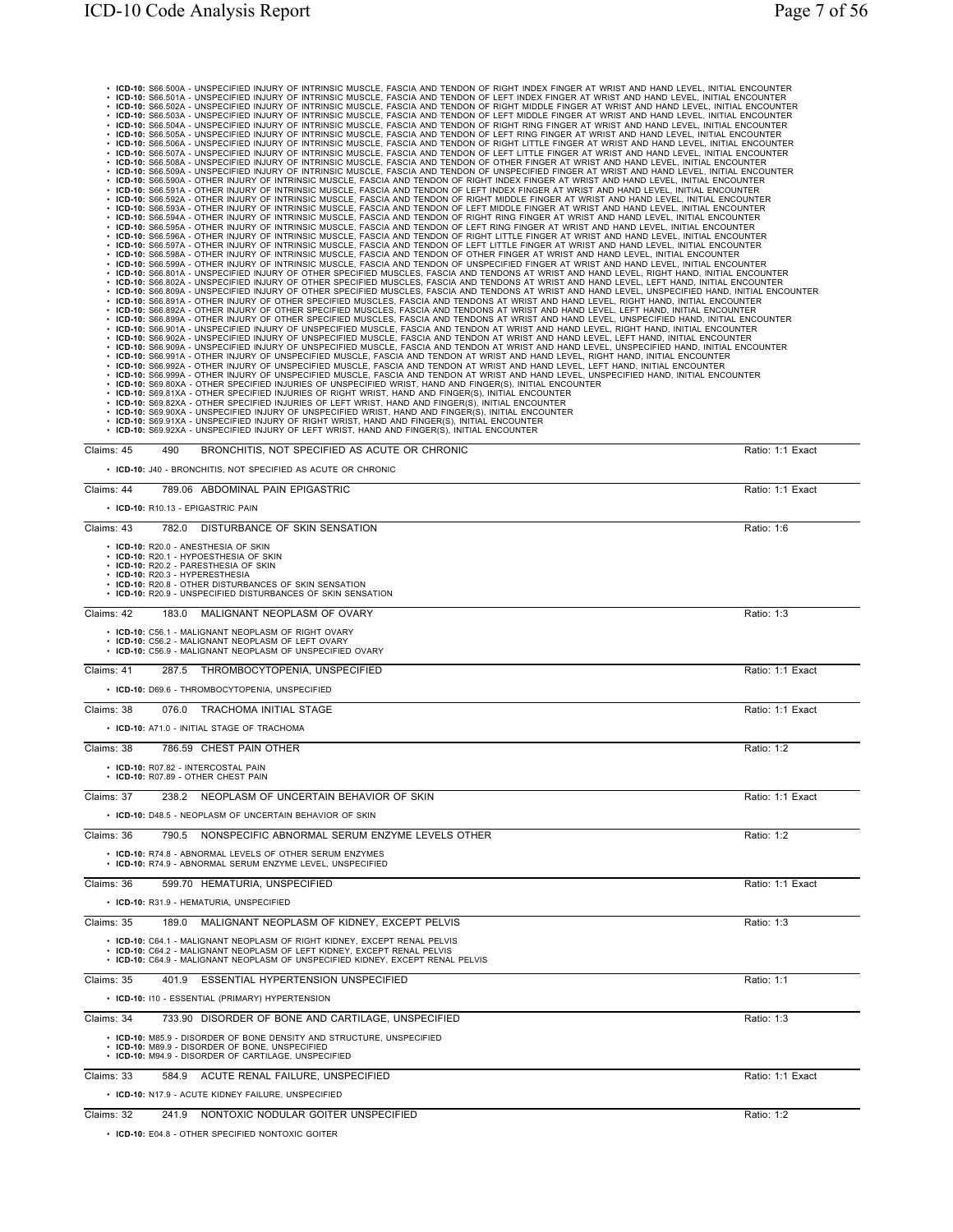• **ICD-10:** E04.9 - NONTOXIC GOITER, UNSPECIFIED

| Claims: 32 |       | 724.1 PAIN IN THORACIC SPINE                                                                                                                                                                                                                                                                                                                                                                                                                                                                                                                                                                                                                                                                                                                                                                                                                                                                                                                                                                                                                                                                                                                                                                                                                                                                                                                                                                                                                                                                                                                                                                                                                                                                                                                                                                                                                                                                                                                                                                                                                                                                                                                                                                                                                                                                                                                                                                                                                                                                                                                                                                                                                                                                                                                                                                                                                                                                                                                                                                                                                                                                                                                                                                                                                                                                                                                                                                                                                                                                                                                                                                                                                                                                                                                                                                                                                                                                                                                                                                                                                                                                                                                                                                                                                                                                                                                                                                                                                                                                                                                                                                                                                                                                                                                                                                                                                                                                                                                                                                                                                                                                                                                                                                                                                                                                                                                                                                                                                                                                                                                                                                                                                                                                                                                                                                                                                                                                                                                                                                                                                                                                                                                                                                                                                                                                                                                                                                                                                                                                                                                                                                                                                                                                                                                                                                                                                                                                                                                                                                                                                                                                                                                                                                                                                                                                                                                                                                                                                                                                                                                                                                                                                                                                                                                                                                                                                                                                                                                                                                                                                                                                                                                                                                                                                                                                                                                                                                                                                                                                                                                                                                                                                                                                                                                                                                                                                                                                                                                                                                                                                                                                                                                                                                                                                                                                                                                                                                                                                                                                                                                                                                                                                                                                                                                                                                                                                                                                                                                                                               | Ratio: 1:1 Exact                |
|------------|-------|--------------------------------------------------------------------------------------------------------------------------------------------------------------------------------------------------------------------------------------------------------------------------------------------------------------------------------------------------------------------------------------------------------------------------------------------------------------------------------------------------------------------------------------------------------------------------------------------------------------------------------------------------------------------------------------------------------------------------------------------------------------------------------------------------------------------------------------------------------------------------------------------------------------------------------------------------------------------------------------------------------------------------------------------------------------------------------------------------------------------------------------------------------------------------------------------------------------------------------------------------------------------------------------------------------------------------------------------------------------------------------------------------------------------------------------------------------------------------------------------------------------------------------------------------------------------------------------------------------------------------------------------------------------------------------------------------------------------------------------------------------------------------------------------------------------------------------------------------------------------------------------------------------------------------------------------------------------------------------------------------------------------------------------------------------------------------------------------------------------------------------------------------------------------------------------------------------------------------------------------------------------------------------------------------------------------------------------------------------------------------------------------------------------------------------------------------------------------------------------------------------------------------------------------------------------------------------------------------------------------------------------------------------------------------------------------------------------------------------------------------------------------------------------------------------------------------------------------------------------------------------------------------------------------------------------------------------------------------------------------------------------------------------------------------------------------------------------------------------------------------------------------------------------------------------------------------------------------------------------------------------------------------------------------------------------------------------------------------------------------------------------------------------------------------------------------------------------------------------------------------------------------------------------------------------------------------------------------------------------------------------------------------------------------------------------------------------------------------------------------------------------------------------------------------------------------------------------------------------------------------------------------------------------------------------------------------------------------------------------------------------------------------------------------------------------------------------------------------------------------------------------------------------------------------------------------------------------------------------------------------------------------------------------------------------------------------------------------------------------------------------------------------------------------------------------------------------------------------------------------------------------------------------------------------------------------------------------------------------------------------------------------------------------------------------------------------------------------------------------------------------------------------------------------------------------------------------------------------------------------------------------------------------------------------------------------------------------------------------------------------------------------------------------------------------------------------------------------------------------------------------------------------------------------------------------------------------------------------------------------------------------------------------------------------------------------------------------------------------------------------------------------------------------------------------------------------------------------------------------------------------------------------------------------------------------------------------------------------------------------------------------------------------------------------------------------------------------------------------------------------------------------------------------------------------------------------------------------------------------------------------------------------------------------------------------------------------------------------------------------------------------------------------------------------------------------------------------------------------------------------------------------------------------------------------------------------------------------------------------------------------------------------------------------------------------------------------------------------------------------------------------------------------------------------------------------------------------------------------------------------------------------------------------------------------------------------------------------------------------------------------------------------------------------------------------------------------------------------------------------------------------------------------------------------------------------------------------------------------------------------------------------------------------------------------------------------------------------------------------------------------------------------------------------------------------------------------------------------------------------------------------------------------------------------------------------------------------------------------------------------------------------------------------------------------------------------------------------------------------------------------------------------------------------------------------------------------------------------------------------------------------------------------------------------------------------------------------------------------------------------------------------------------------------------------------------------------------------------------------------------------------------------------------------------------------------------------------------------------------------------------------------------------------------------------------------------------------------------------------------------------------------------------------------------------------------------------------------------------------------------------------------------------------------------------------------------------------------------------------------------------------------------------------------------------------------------------------------------------------------------------------------------------------------------------------------------------------------------------------------------------------------------------------------------------------------------------------------------------------------------------------------------------------------------------------------------------------------------------------------------------------------------------------------------------------------------------------------------------------------------------------------------------------------------------------------------------------------------------------------------------------------------------------------------------------------------------------------------------------------------------------------------------------------------------------------------------------------------------------------------------------------------------------------------------------------------------------------------------------------------------------------------------------------------------------------------------------------------------------------------------------------------------------------------------------------------------------------------------------------------------------------------------------------------------------------------------------------------------------------------------------------------------------------------------------------------------------------------------------------------------------------------------------------------------------------------------------------------------------------|---------------------------------|
|            |       |                                                                                                                                                                                                                                                                                                                                                                                                                                                                                                                                                                                                                                                                                                                                                                                                                                                                                                                                                                                                                                                                                                                                                                                                                                                                                                                                                                                                                                                                                                                                                                                                                                                                                                                                                                                                                                                                                                                                                                                                                                                                                                                                                                                                                                                                                                                                                                                                                                                                                                                                                                                                                                                                                                                                                                                                                                                                                                                                                                                                                                                                                                                                                                                                                                                                                                                                                                                                                                                                                                                                                                                                                                                                                                                                                                                                                                                                                                                                                                                                                                                                                                                                                                                                                                                                                                                                                                                                                                                                                                                                                                                                                                                                                                                                                                                                                                                                                                                                                                                                                                                                                                                                                                                                                                                                                                                                                                                                                                                                                                                                                                                                                                                                                                                                                                                                                                                                                                                                                                                                                                                                                                                                                                                                                                                                                                                                                                                                                                                                                                                                                                                                                                                                                                                                                                                                                                                                                                                                                                                                                                                                                                                                                                                                                                                                                                                                                                                                                                                                                                                                                                                                                                                                                                                                                                                                                                                                                                                                                                                                                                                                                                                                                                                                                                                                                                                                                                                                                                                                                                                                                                                                                                                                                                                                                                                                                                                                                                                                                                                                                                                                                                                                                                                                                                                                                                                                                                                                                                                                                                                                                                                                                                                                                                                                                                                                                                                                                                                                                                                            |                                 |
|            |       | • ICD-10: M54.6 - PAIN IN THORACIC SPINE                                                                                                                                                                                                                                                                                                                                                                                                                                                                                                                                                                                                                                                                                                                                                                                                                                                                                                                                                                                                                                                                                                                                                                                                                                                                                                                                                                                                                                                                                                                                                                                                                                                                                                                                                                                                                                                                                                                                                                                                                                                                                                                                                                                                                                                                                                                                                                                                                                                                                                                                                                                                                                                                                                                                                                                                                                                                                                                                                                                                                                                                                                                                                                                                                                                                                                                                                                                                                                                                                                                                                                                                                                                                                                                                                                                                                                                                                                                                                                                                                                                                                                                                                                                                                                                                                                                                                                                                                                                                                                                                                                                                                                                                                                                                                                                                                                                                                                                                                                                                                                                                                                                                                                                                                                                                                                                                                                                                                                                                                                                                                                                                                                                                                                                                                                                                                                                                                                                                                                                                                                                                                                                                                                                                                                                                                                                                                                                                                                                                                                                                                                                                                                                                                                                                                                                                                                                                                                                                                                                                                                                                                                                                                                                                                                                                                                                                                                                                                                                                                                                                                                                                                                                                                                                                                                                                                                                                                                                                                                                                                                                                                                                                                                                                                                                                                                                                                                                                                                                                                                                                                                                                                                                                                                                                                                                                                                                                                                                                                                                                                                                                                                                                                                                                                                                                                                                                                                                                                                                                                                                                                                                                                                                                                                                                                                                                                                                                                                                                                   |                                 |
| Claims: 30 |       | 473.9 SINUSITIS UNSPECIFIED (CHRONIC)                                                                                                                                                                                                                                                                                                                                                                                                                                                                                                                                                                                                                                                                                                                                                                                                                                                                                                                                                                                                                                                                                                                                                                                                                                                                                                                                                                                                                                                                                                                                                                                                                                                                                                                                                                                                                                                                                                                                                                                                                                                                                                                                                                                                                                                                                                                                                                                                                                                                                                                                                                                                                                                                                                                                                                                                                                                                                                                                                                                                                                                                                                                                                                                                                                                                                                                                                                                                                                                                                                                                                                                                                                                                                                                                                                                                                                                                                                                                                                                                                                                                                                                                                                                                                                                                                                                                                                                                                                                                                                                                                                                                                                                                                                                                                                                                                                                                                                                                                                                                                                                                                                                                                                                                                                                                                                                                                                                                                                                                                                                                                                                                                                                                                                                                                                                                                                                                                                                                                                                                                                                                                                                                                                                                                                                                                                                                                                                                                                                                                                                                                                                                                                                                                                                                                                                                                                                                                                                                                                                                                                                                                                                                                                                                                                                                                                                                                                                                                                                                                                                                                                                                                                                                                                                                                                                                                                                                                                                                                                                                                                                                                                                                                                                                                                                                                                                                                                                                                                                                                                                                                                                                                                                                                                                                                                                                                                                                                                                                                                                                                                                                                                                                                                                                                                                                                                                                                                                                                                                                                                                                                                                                                                                                                                                                                                                                                                                                                                                                                      | Ratio: 1:1 Exact                |
|            |       | • ICD-10: J32.9 - CHRONIC SINUSITIS, UNSPECIFIED                                                                                                                                                                                                                                                                                                                                                                                                                                                                                                                                                                                                                                                                                                                                                                                                                                                                                                                                                                                                                                                                                                                                                                                                                                                                                                                                                                                                                                                                                                                                                                                                                                                                                                                                                                                                                                                                                                                                                                                                                                                                                                                                                                                                                                                                                                                                                                                                                                                                                                                                                                                                                                                                                                                                                                                                                                                                                                                                                                                                                                                                                                                                                                                                                                                                                                                                                                                                                                                                                                                                                                                                                                                                                                                                                                                                                                                                                                                                                                                                                                                                                                                                                                                                                                                                                                                                                                                                                                                                                                                                                                                                                                                                                                                                                                                                                                                                                                                                                                                                                                                                                                                                                                                                                                                                                                                                                                                                                                                                                                                                                                                                                                                                                                                                                                                                                                                                                                                                                                                                                                                                                                                                                                                                                                                                                                                                                                                                                                                                                                                                                                                                                                                                                                                                                                                                                                                                                                                                                                                                                                                                                                                                                                                                                                                                                                                                                                                                                                                                                                                                                                                                                                                                                                                                                                                                                                                                                                                                                                                                                                                                                                                                                                                                                                                                                                                                                                                                                                                                                                                                                                                                                                                                                                                                                                                                                                                                                                                                                                                                                                                                                                                                                                                                                                                                                                                                                                                                                                                                                                                                                                                                                                                                                                                                                                                                                                                                                                                                           |                                 |
| Claims: 29 |       | V67.4 FOLLOW-UP EXAMINATION FOLLOWING TREATMENT OF HEALED FRACTURE                                                                                                                                                                                                                                                                                                                                                                                                                                                                                                                                                                                                                                                                                                                                                                                                                                                                                                                                                                                                                                                                                                                                                                                                                                                                                                                                                                                                                                                                                                                                                                                                                                                                                                                                                                                                                                                                                                                                                                                                                                                                                                                                                                                                                                                                                                                                                                                                                                                                                                                                                                                                                                                                                                                                                                                                                                                                                                                                                                                                                                                                                                                                                                                                                                                                                                                                                                                                                                                                                                                                                                                                                                                                                                                                                                                                                                                                                                                                                                                                                                                                                                                                                                                                                                                                                                                                                                                                                                                                                                                                                                                                                                                                                                                                                                                                                                                                                                                                                                                                                                                                                                                                                                                                                                                                                                                                                                                                                                                                                                                                                                                                                                                                                                                                                                                                                                                                                                                                                                                                                                                                                                                                                                                                                                                                                                                                                                                                                                                                                                                                                                                                                                                                                                                                                                                                                                                                                                                                                                                                                                                                                                                                                                                                                                                                                                                                                                                                                                                                                                                                                                                                                                                                                                                                                                                                                                                                                                                                                                                                                                                                                                                                                                                                                                                                                                                                                                                                                                                                                                                                                                                                                                                                                                                                                                                                                                                                                                                                                                                                                                                                                                                                                                                                                                                                                                                                                                                                                                                                                                                                                                                                                                                                                                                                                                                                                                                                                                                         | Ratio: 1:1                      |
|            |       | • ICD-10: Z09 - ENCOUNTER FOR FOLLOW-UP EXAMINATION AFTER COMPLETED TREATMENT FOR CONDITIONS OTHER THAN MALIGNANT NEOPLASM                                                                                                                                                                                                                                                                                                                                                                                                                                                                                                                                                                                                                                                                                                                                                                                                                                                                                                                                                                                                                                                                                                                                                                                                                                                                                                                                                                                                                                                                                                                                                                                                                                                                                                                                                                                                                                                                                                                                                                                                                                                                                                                                                                                                                                                                                                                                                                                                                                                                                                                                                                                                                                                                                                                                                                                                                                                                                                                                                                                                                                                                                                                                                                                                                                                                                                                                                                                                                                                                                                                                                                                                                                                                                                                                                                                                                                                                                                                                                                                                                                                                                                                                                                                                                                                                                                                                                                                                                                                                                                                                                                                                                                                                                                                                                                                                                                                                                                                                                                                                                                                                                                                                                                                                                                                                                                                                                                                                                                                                                                                                                                                                                                                                                                                                                                                                                                                                                                                                                                                                                                                                                                                                                                                                                                                                                                                                                                                                                                                                                                                                                                                                                                                                                                                                                                                                                                                                                                                                                                                                                                                                                                                                                                                                                                                                                                                                                                                                                                                                                                                                                                                                                                                                                                                                                                                                                                                                                                                                                                                                                                                                                                                                                                                                                                                                                                                                                                                                                                                                                                                                                                                                                                                                                                                                                                                                                                                                                                                                                                                                                                                                                                                                                                                                                                                                                                                                                                                                                                                                                                                                                                                                                                                                                                                                                                                                                                                                 |                                 |
|            |       |                                                                                                                                                                                                                                                                                                                                                                                                                                                                                                                                                                                                                                                                                                                                                                                                                                                                                                                                                                                                                                                                                                                                                                                                                                                                                                                                                                                                                                                                                                                                                                                                                                                                                                                                                                                                                                                                                                                                                                                                                                                                                                                                                                                                                                                                                                                                                                                                                                                                                                                                                                                                                                                                                                                                                                                                                                                                                                                                                                                                                                                                                                                                                                                                                                                                                                                                                                                                                                                                                                                                                                                                                                                                                                                                                                                                                                                                                                                                                                                                                                                                                                                                                                                                                                                                                                                                                                                                                                                                                                                                                                                                                                                                                                                                                                                                                                                                                                                                                                                                                                                                                                                                                                                                                                                                                                                                                                                                                                                                                                                                                                                                                                                                                                                                                                                                                                                                                                                                                                                                                                                                                                                                                                                                                                                                                                                                                                                                                                                                                                                                                                                                                                                                                                                                                                                                                                                                                                                                                                                                                                                                                                                                                                                                                                                                                                                                                                                                                                                                                                                                                                                                                                                                                                                                                                                                                                                                                                                                                                                                                                                                                                                                                                                                                                                                                                                                                                                                                                                                                                                                                                                                                                                                                                                                                                                                                                                                                                                                                                                                                                                                                                                                                                                                                                                                                                                                                                                                                                                                                                                                                                                                                                                                                                                                                                                                                                                                                                                                                                                            |                                 |
|            |       |                                                                                                                                                                                                                                                                                                                                                                                                                                                                                                                                                                                                                                                                                                                                                                                                                                                                                                                                                                                                                                                                                                                                                                                                                                                                                                                                                                                                                                                                                                                                                                                                                                                                                                                                                                                                                                                                                                                                                                                                                                                                                                                                                                                                                                                                                                                                                                                                                                                                                                                                                                                                                                                                                                                                                                                                                                                                                                                                                                                                                                                                                                                                                                                                                                                                                                                                                                                                                                                                                                                                                                                                                                                                                                                                                                                                                                                                                                                                                                                                                                                                                                                                                                                                                                                                                                                                                                                                                                                                                                                                                                                                                                                                                                                                                                                                                                                                                                                                                                                                                                                                                                                                                                                                                                                                                                                                                                                                                                                                                                                                                                                                                                                                                                                                                                                                                                                                                                                                                                                                                                                                                                                                                                                                                                                                                                                                                                                                                                                                                                                                                                                                                                                                                                                                                                                                                                                                                                                                                                                                                                                                                                                                                                                                                                                                                                                                                                                                                                                                                                                                                                                                                                                                                                                                                                                                                                                                                                                                                                                                                                                                                                                                                                                                                                                                                                                                                                                                                                                                                                                                                                                                                                                                                                                                                                                                                                                                                                                                                                                                                                                                                                                                                                                                                                                                                                                                                                                                                                                                                                                                                                                                                                                                                                                                                                                                                                                                                                                                                                                            |                                 |
|            |       |                                                                                                                                                                                                                                                                                                                                                                                                                                                                                                                                                                                                                                                                                                                                                                                                                                                                                                                                                                                                                                                                                                                                                                                                                                                                                                                                                                                                                                                                                                                                                                                                                                                                                                                                                                                                                                                                                                                                                                                                                                                                                                                                                                                                                                                                                                                                                                                                                                                                                                                                                                                                                                                                                                                                                                                                                                                                                                                                                                                                                                                                                                                                                                                                                                                                                                                                                                                                                                                                                                                                                                                                                                                                                                                                                                                                                                                                                                                                                                                                                                                                                                                                                                                                                                                                                                                                                                                                                                                                                                                                                                                                                                                                                                                                                                                                                                                                                                                                                                                                                                                                                                                                                                                                                                                                                                                                                                                                                                                                                                                                                                                                                                                                                                                                                                                                                                                                                                                                                                                                                                                                                                                                                                                                                                                                                                                                                                                                                                                                                                                                                                                                                                                                                                                                                                                                                                                                                                                                                                                                                                                                                                                                                                                                                                                                                                                                                                                                                                                                                                                                                                                                                                                                                                                                                                                                                                                                                                                                                                                                                                                                                                                                                                                                                                                                                                                                                                                                                                                                                                                                                                                                                                                                                                                                                                                                                                                                                                                                                                                                                                                                                                                                                                                                                                                                                                                                                                                                                                                                                                                                                                                                                                                                                                                                                                                                                                                                                                                                                                                            |                                 |
| Claims: 29 |       |                                                                                                                                                                                                                                                                                                                                                                                                                                                                                                                                                                                                                                                                                                                                                                                                                                                                                                                                                                                                                                                                                                                                                                                                                                                                                                                                                                                                                                                                                                                                                                                                                                                                                                                                                                                                                                                                                                                                                                                                                                                                                                                                                                                                                                                                                                                                                                                                                                                                                                                                                                                                                                                                                                                                                                                                                                                                                                                                                                                                                                                                                                                                                                                                                                                                                                                                                                                                                                                                                                                                                                                                                                                                                                                                                                                                                                                                                                                                                                                                                                                                                                                                                                                                                                                                                                                                                                                                                                                                                                                                                                                                                                                                                                                                                                                                                                                                                                                                                                                                                                                                                                                                                                                                                                                                                                                                                                                                                                                                                                                                                                                                                                                                                                                                                                                                                                                                                                                                                                                                                                                                                                                                                                                                                                                                                                                                                                                                                                                                                                                                                                                                                                                                                                                                                                                                                                                                                                                                                                                                                                                                                                                                                                                                                                                                                                                                                                                                                                                                                                                                                                                                                                                                                                                                                                                                                                                                                                                                                                                                                                                                                                                                                                                                                                                                                                                                                                                                                                                                                                                                                                                                                                                                                                                                                                                                                                                                                                                                                                                                                                                                                                                                                                                                                                                                                                                                                                                                                                                                                                                                                                                                                                                                                                                                                                                                                                                                                                                                                                                            |                                 |
| Claims: 29 | 959.4 | 585.1 CHRONIC KIDNEY DISEASE, STAGE I<br>• ICD-10: N18.1 - CHRONIC KIDNEY DISEASE, STAGE 1<br>INJURY, HAND, EXCEPT FINGER<br>. ICD-10: S66.001A - UNSPECIFIED INJURY OF LONG FLEXOR MUSCLE, FASCIA AND TENDON OF RIGHT THUMB AT WRIST AND HAND LEVEL, INITIAL ENCOUNTER<br>· ICD-10: S66.002A - UNSPECIFIED INJURY OF LONG FLEXOR MUSCLE, FASCIA AND TENDON OF LEFT THUMB AT WRIST AND HAND LEVEL, INITIAL ENCOUNTER<br>ICD-10: S66.009A - UNSPECIFIED INJURY OF LONG FLEXOR MUSCLE, FASCIA AND TENDON OF UNSPECIFIED THUMB AT WRIST AND HAND LEVEL, INITIAL ENCOUNTER<br>· ICD-10: S66.092A - OTHER SPECIFIED INJURY OF LONG FLEXOR MUSCLE, FASCIA AND TENDON OF LEFT THUMB AT WRIST AND HAND LEVEL, INITIAL ENCOUNTER<br>· ICD-10: S66.099A - OTHER SPECIFIED INJURY OF LONG FLEXOR MUSCLE, FASCIA AND TENDON OF UNSPECIFIED THUMB AT WRIST AND HAND LEVEL, INITIAL ENCOUNTER<br>· ICD-10: S66.100A - UNSPECIFIED INJURY OF FLEXOR MUSCLE, FASCIA AND TENDON OF RIGHT INDEX FINGER AT WRIST AND HAND LEVEL, INITIAL ENCOUNTER<br>· ICD-10: S66.101A - UNSPECIFIED INJURY OF FLEXOR MUSCLE, FASCIA AND TENDON OF LEFT INDEX FINGER AT WRIST AND HAND LEVEL, INITIAL ENCOUNTER<br>• ICD-10: S66.102A - UNSPECIFIED INJURY OF FLEXOR MUSCLE, FASCIA AND TENDON OF RIGHT MIDDLE FINGER AT WRIST AND HAND LEVEL, INITIAL ENCOUNTER<br>• ICD-10: S66.103A - UNSPECIFIED INJURY OF FLEXOR MUSCLE, FASCIA AND TENDON OF<br>ICD-10: S66.104A - UNSPECIFIED INJURY OF FLEXOR MUSCLE, FASCIA AND TENDON OF RIGHT RING FINGER AT WRIST AND HAND LEVEL, INITIAL ENCOUNTER<br>ICD-10: S66.105A - UNSPECIFIED INJURY OF FLEXOR MUSCLE, FASCIA AND TENDON OF LEFT RING FINGER AT WRIST AND HAND LEVEL, INITIAL ENCOUNTER<br>ICD-10: S66.106A - UNSPECIFIED INJURY OF FLEXOR MUSCLE, FASCIA AND TENDON OF RIGHT LITTLE FINGER AT WRIST AND HAND LEVEL, INITIAL ENCOUNTER<br>ICD-10: S66.107A - UNSPECIFIED INJURY OF FLEXOR MUSCLE, FASCIA AND TENDON OF LEFT LITTLE FINGER AT WRIST AND HAND LEVEL, INITIAL ENCOUNTER<br>ICD-10: S66.108A - UNSPECIFIED INJURY OF FLEXOR MUSCLE, FASCIA AND TENDON OF OTHER FINGER AT WRIST AND HAND LEVEL, INITIAL ENCOUNTER<br>ICD-10: S66.109A - UNSPECIFIED INJURY OF FLEXOR MUSCLE, FASCIA AND TENDON OF UNSPECIFIED FINGER AT WRIST AND HAND LEVEL, INITIAL ENCOUNTER<br>ICD-10: S66.190A - OTHER INJURY OF FLEXOR MUSCLE, FASCIA AND TENDON OF RIGHT INDEX FINGER AT WRIST AND HAND LEVEL, INITIAL ENCOUNTER<br>ICD-10: S66.191A - OTHER INJURY OF FLEXOR MUSCLE, FASCIA AND TENDON OF LEFT INDEX FINGER<br>ICD-10: S66.192A - OTHER INJURY OF FLEXOR MUSCLE, FASCIA AND TENDON OF RIGHT MIDDLE FINGER AT WRIST AND HAND LEVEL, INITIAL ENCOUNTER<br>ICD-10: S66.193A - OTHER INJURY OF FLEXOR MUSCLE, FASCIA AND TENDON OF LEFT MIDDLE FINGER AT WRIST AND HAND LEVEL, INITIAL ENCOUNTER<br>ICD-10: S66.194A - OTHER INJURY OF FLEXOR MUSCLE, FASCIA AND TENDON OF RIGHT RING FINGER AT WRIST AND HAND LEVEL, INITIAL ENCOUNTER<br>ICD-10: S66.195A - OTHER INJURY OF FLEXOR MUSCLE, FASCIA AND TENDON OF LEFT RING FINGER AT WRIST AND HAND LEVEL, INITIAL ENCOUNTER<br>ICD-10: S66.196A - OTHER INJURY OF FLEXOR MUSCLE, FASCIA AND TENDON OF RIGHT LITTLE FINGER AT WRIST AND HAND LEVEL, INITIAL ENCOUNTER<br>ICD-10: S66.197A - OTHER INJURY OF FLEXOR MUSCLE, FASCIA AND TENDON OF LEFT LITTLE FINGER AT WRIST AND HAND LEVEL, INITIAL ENCOUNTER<br>ICD-10: S66.198A - OTHER INJURY OF FLEXOR MUSCLE, FASCIA AND TENDON OF OTHER FINGER AT WR<br>ICD-10: S66.199A - OTHER INJURY OF FLEXOR MUSCLE, FASCIA AND TENDON OF UNSPECIFIED FINGER AT WRIST AND HAND LEVEL, INITIAL ENCOUNTER<br>ICD-10: S66.201A - UNSPECIFIED INJURY OF EXTENSOR MUSCLE, FASCIA AND TENDON OF RIGHT THUMB AT WRIST AND HAND LEVEL, INITIAL ENCOUNTER<br>ICD-10: S66.202A - UNSPECIFIED INJURY OF EXTENSOR MUSCLE, FASCIA AND TENDON OF LEFT THUMB AT WRIST AND HAND LEVEL, INITIAL ENCOUNTER<br>ICD-10: S66.209A - UNSPECIFIED INJURY OF EXTENSOR MUSCLE, FASCIA AND TENDON OF UNSPECIFIED THUMB AT WRIST AND HAND LEVEL, INITIAL ENCOUNTER<br>ICD-10: S66.291A - OTHER SPECIFIED INJURY OF EXTENSOR MUSCLE, FASCIA AND TENDON OF RIGHT THUMB AT WRIST AND HAND LEVEL, INITIAL ENCOUNTER<br>ICD-10: S66.292A - OTHER SPECIFIED INJURY OF EXTENSOR MUSCLE, FASCIA AND TENDON OF LEFT THUMB AT WRIST AND HAND LEVEL, INITIAL ENCOUNTER<br>ICD-10: S66.299A - OTHER SPECIFIED INJURY OF EXTENSOR MUSCLE, FASCIA AND TENDON OF UNSPECIFIED THUMB AT WRIST AND HAND LEVEL, INITIAL ENCOUNTER<br>ICD-10: S66.300A - UNSPECIFIED INJURY OF EXTENSOR MUSCLE, FASCIA AND TENDON OF RIGHT INDEX FINGER AT WRIST AND HAND LEVEL, INITIAL ENCOUNTER<br>ICD-10: S66.301A - UNSPECIFIED INJURY OF EXTENSOR MUSCLE, FASCIA AND TENDON OF LEFT INDEX FINGER AT WRIST AND HAND LEVEL, INITIAL ENCOUNTER<br>ICD-10: S66.302A - UNSPECIFIED INJURY OF EXTENSOR MUSCLE, FASCIA AND TENDON OF RIGHT MIDDLE FINGER AT WRIST AND HAND LEVEL, INITIAL ENCOUNTER<br>ICD-10: S66.303A - UNSPECIFIED INJURY OF EXTENSOR MUSCLE, FASCIA AND TENDON OF LEFT MIDDLE FINGER AT WRIST AND HAND LEVEL, INITIAL ENCOUNTER<br>ICD-10: S66.304A - UNSPECIFIED INJURY OF EXTENSOR MUSCLE, FASCIA AND TENDON OF RIGHT RING FINGER AT WRIST AND HAND LEVEL, INITIAL ENCOUNTER<br>ICD-10: S66.305A - UNSPECIFIED INJURY OF EXTENSOR MUSCLE, FASCIA AND TENDON OF LEFT RING FINGER AT WRIST AND HAND LEVEL, INITIAL ENCOUNTER<br>ICD-10: S66.306A - UNSPECIFIED INJURY OF EXTENSOR MUSCLE, FASCIA AND TENDON OF RIGHT LITTLE FINGER AT WRIST AND HAND LEVEL, INITIAL ENCOUNTER<br>ICD-10: S66.307A - UNSPECIFIED INJURY OF EXTENSOR MUSCLE, FASCIA AND TENDON OF LEFT LITTLE FINGER AT WRIST AND HAND LEVEL, INITIAL ENCOUNTER<br>ICD-10: S66.308A - UNSPECIFIED INJURY OF EXTENSOR MUSCLE, FASCIA AND TENDON OF OTHER FINGER AT WRIST AND HAND LEVEL, INITIAL ENCOUNTER<br>ICD-10: S66.309A - UNSPECIFIED INJURY OF EXTENSOR MUSCLE, FASCIA AND TENDON OF UNSPECIFIED FINGER AT WRIST AND HAND LEVEL, INITIAL ENCOUNTER<br>ICD-10: S66.390A - OTHER INJURY OF EXTENSOR MUSCLE, FASCIA AND TENDON OF RIGHT INDEX FINGER AT WRIST AND HAND LEVEL, INITIAL ENCOUNTER<br>ICD-10: S66.391A - OTHER INJURY OF EXTENSOR MUSCLE, FASCIA AND TENDON OF LEFT INDEX FINGER AT WRIST AND HAND LEVEL, INITIAL ENCOUNTER<br>ICD-10: S66.392A - OTHER INJURY OF EXTENSOR MUSCLE, FASCIA AND TENDON OF RIGHT MIDDLE FINGER AT WRIST AND HAND LEVEL, INITIAL ENCOUNTER<br>ICD-10: S66.393A - OTHER INJURY OF EXTENSOR MUSCLE, FASCIA AND TENDON OF LEFT MIDDLE FINGER AT WRIST AND HAND LEVEL, INITIAL ENCOUNTER<br>ICD-10: S66.394A - OTHER INJURY OF EXTENSOR MUSCLE, FASCIA AND TENDON OF RIGHT RING FINGER AT WRIST AND HAND LEVEL, INITIAL ENCOUNTER<br>. ICD-10: S66.395A - OTHER INJURY OF EXTENSOR MUSCLE, FASCIA AND TENDON OF LEFT RING FINGER AT WRIST AND HAND LEVEL, INITIAL ENCOUNTER<br>. ICD-10: S66.396A - OTHER INJURY OF EXTENSOR MUSCLE, FASCIA AND TENDON OF RIGHT LITTLE FINGER AT WRIST AND HAND LEVEL, INITIAL ENCOUNTER<br>. ICD-10: S66.397A - OTHER INJURY OF EXTENSOR MUSCLE, FASCIA AND TENDON OF LEFT LITTLE FINGER AT WRIST AND HAND LEVEL, INITIAL ENCOUNTER<br>. ICD-10: S66.398A - OTHER INJURY OF EXTENSOR MUSCLE, FASCIA AND TENDON OF OTHER FINGER AT WRIST AND HAND LEVEL, INITIAL ENCOUNTER<br>. ICD-10: S66.399A - OTHER INJURY OF EXTENSOR MUSCLE, FASCIA AND TENDON OF UNSPECIFIED FINGER AT WRIST AND HAND LEVEL, INITIAL ENCOUNTER<br>· ICD-10: S66.401A - UNSPECIFIED INJURY OF INTRINSIC MUSCLE, FASCIA AND TENDON OF RIGHT THUMB AT WRIST AND HAND LEVEL, INITIAL ENCOUNTER<br>ICD-10: S66.402A - UNSPECIFIED INJURY OF INTRINSIC MUSCLE, FASCIA AND TENDON OF LEFT THUMB AT WRIST AND HAND LEVEL, INITIAL ENCOUNTER<br>· ICD-10: S66.409A - UNSPECIFIED INJURY OF INTRINSIC MUSCLE, FASCIA AND TENDON OF UNSPECIFIED THUMB AT WRIST AND HAND LEVEL, INITIAL ENCOUNTER<br>ICD-10: S66.491A - OTHER SPECIFIED INJURY OF INTRINSIC MUSCLE, FASCIA AND TENDON OF RIGHT THUMB AT WRIST AND HAND LEVEL, INITIAL ENCOUNTER<br>ICD-10: S66.492A - OTHER SPECIFIED INJURY OF INTRINSIC MUSCLE. FASCIA AND TENDON OF LEFT THUMB AT WRIST AND HAND LEVEL. INITIAL ENCOUNTER<br>. ICD-10: S66.499A - OTHER SPECIFIED INJURY OF INTRINSIC MUSCLE, FASCIA AND TENDON OF UNSPECIFIED THUMB AT WRIST AND HAND LEVEL, INITIAL ENCOUNTER<br>· ICD-10: S66.500A - UNSPECIFIED INJURY OF INTRINSIC MUSCLE, FASCIA AND TENDON OF RIGHT INDEX FINGER AT WRIST AND HAND LEVEL, INITIAL ENCOUNTER<br>· ICD-10: S66.501A - UNSPECIFIED INJURY OF INTRINSIC MUSCLE, FASCIA AND TENDON OF LEFT INDEX FINGER AT WRIST AND HAND LEVEL, INITIAL ENCOUNTER<br>· ICD-10: S66.502A - UNSPECIFIED INJURY OF INTRINSIC MUSCLE, FASCIA AND TENDON OF RIGHT MIDDLE FINGER AT WRIST AND HAND LEVEL, INITIAL ENCOUNTER<br>. ICD-10: S66.503A - UNSPECIFIED INJURY OF INTRINSIC MUSCLE, FASCIA AND TENDON OF LEFT MIDDLE FINGER AT WRIST AND HAND LEVEL, INITIAL ENCOUNTER<br>. ICD-10: S66.504A - UNSPECIFIED INJURY OF INTRINSIC MUSCLE, FASCIA AND TENDON OF RIGHT RING FINGER AT WRIST AND HAND LEVEL, INITIAL ENCOUNTER<br>· ICD-10: S66.505A - UNSPECIFIED INJURY OF INTRINSIC MUSCLE, FASCIA AND TENDON OF LEFT RING FINGER AT WRIST AND HAND LEVEL, INITIAL ENCOUNTER<br>· ICD-10: S66.506A - UNSPECIFIED INJURY OF INTRINSIC MUSCLE, FASCIA AND TENDON OF RIGHT LITTLE FINGER AT WRIST AND HAND LEVEL, INITIAL ENCOUNTER<br>. ICD-10: S66.507A - UNSPECIFIED INJURY OF INTRINSIC MUSCLE, FASCIA AND TENDON OF LEFT LITTLE FINGER AT WRIST AND HAND LEVEL, INITIAL ENCOUNTER<br>. ICD-10: S66.508A - UNSPECIFIED INJURY OF INTRINSIC MUSCLE, FASCIA AND TENDON OF OTHER FINGER AT WRIST AND HAND LEVEL, INITIAL ENCOUNTER<br>· ICD-10: S66.509A - UNSPECIFIED INJURY OF INTRINSIC MUSCLE, FASCIA AND TENDON OF UNSPECIFIED FINGER AT WRIST AND HAND LEVEL, INITIAL ENCOUNTER<br>· ICD-10: S66.590A - OTHER INJURY OF INTRINSIC MUSCLE, FASCIA AND TENDON OF RIGHT INDEX FINGER AT WRIST AND HAND LEVEL, INITIAL ENCOUNTER | Ratio: 1:1 Exact<br>Ratio: 1:95 |
|            |       | · ICD-10: S66.591A - OTHER INJURY OF INTRINSIC MUSCLE, FASCIA AND TENDON OF LEFT INDEX FINGER AT WRIST AND HAND LEVEL, INITIAL ENCOUNTER                                                                                                                                                                                                                                                                                                                                                                                                                                                                                                                                                                                                                                                                                                                                                                                                                                                                                                                                                                                                                                                                                                                                                                                                                                                                                                                                                                                                                                                                                                                                                                                                                                                                                                                                                                                                                                                                                                                                                                                                                                                                                                                                                                                                                                                                                                                                                                                                                                                                                                                                                                                                                                                                                                                                                                                                                                                                                                                                                                                                                                                                                                                                                                                                                                                                                                                                                                                                                                                                                                                                                                                                                                                                                                                                                                                                                                                                                                                                                                                                                                                                                                                                                                                                                                                                                                                                                                                                                                                                                                                                                                                                                                                                                                                                                                                                                                                                                                                                                                                                                                                                                                                                                                                                                                                                                                                                                                                                                                                                                                                                                                                                                                                                                                                                                                                                                                                                                                                                                                                                                                                                                                                                                                                                                                                                                                                                                                                                                                                                                                                                                                                                                                                                                                                                                                                                                                                                                                                                                                                                                                                                                                                                                                                                                                                                                                                                                                                                                                                                                                                                                                                                                                                                                                                                                                                                                                                                                                                                                                                                                                                                                                                                                                                                                                                                                                                                                                                                                                                                                                                                                                                                                                                                                                                                                                                                                                                                                                                                                                                                                                                                                                                                                                                                                                                                                                                                                                                                                                                                                                                                                                                                                                                                                                                                                                                                                                                   |                                 |
|            |       | . ICD-10: S66.592A - OTHER INJURY OF INTRINSIC MUSCLE, FASCIA AND TENDON OF RIGHT MIDDLE FINGER AT WRIST AND HAND LEVEL, INITIAL ENCOUNTER<br>. ICD-10: S66.593A - OTHER INJURY OF INTRINSIC MUSCLE, FASCIA AND TENDON OF LEFT MIDDLE FINGER AT WRIST AND HAND LEVEL, INITIAL ENCOUNTER                                                                                                                                                                                                                                                                                                                                                                                                                                                                                                                                                                                                                                                                                                                                                                                                                                                                                                                                                                                                                                                                                                                                                                                                                                                                                                                                                                                                                                                                                                                                                                                                                                                                                                                                                                                                                                                                                                                                                                                                                                                                                                                                                                                                                                                                                                                                                                                                                                                                                                                                                                                                                                                                                                                                                                                                                                                                                                                                                                                                                                                                                                                                                                                                                                                                                                                                                                                                                                                                                                                                                                                                                                                                                                                                                                                                                                                                                                                                                                                                                                                                                                                                                                                                                                                                                                                                                                                                                                                                                                                                                                                                                                                                                                                                                                                                                                                                                                                                                                                                                                                                                                                                                                                                                                                                                                                                                                                                                                                                                                                                                                                                                                                                                                                                                                                                                                                                                                                                                                                                                                                                                                                                                                                                                                                                                                                                                                                                                                                                                                                                                                                                                                                                                                                                                                                                                                                                                                                                                                                                                                                                                                                                                                                                                                                                                                                                                                                                                                                                                                                                                                                                                                                                                                                                                                                                                                                                                                                                                                                                                                                                                                                                                                                                                                                                                                                                                                                                                                                                                                                                                                                                                                                                                                                                                                                                                                                                                                                                                                                                                                                                                                                                                                                                                                                                                                                                                                                                                                                                                                                                                                                                                                                                                                    |                                 |
|            |       | . ICD-10: S66.594A - OTHER INJURY OF INTRINSIC MUSCLE, FASCIA AND TENDON OF RIGHT RING FINGER AT WRIST AND HAND LEVEL, INITIAL ENCOUNTER<br>· ICD-10: S66.595A - OTHER INJURY OF INTRINSIC MUSCLE, FASCIA AND TENDON OF LEFT RING FINGER AT WRIST AND HAND LEVEL, INITIAL ENCOUNTER                                                                                                                                                                                                                                                                                                                                                                                                                                                                                                                                                                                                                                                                                                                                                                                                                                                                                                                                                                                                                                                                                                                                                                                                                                                                                                                                                                                                                                                                                                                                                                                                                                                                                                                                                                                                                                                                                                                                                                                                                                                                                                                                                                                                                                                                                                                                                                                                                                                                                                                                                                                                                                                                                                                                                                                                                                                                                                                                                                                                                                                                                                                                                                                                                                                                                                                                                                                                                                                                                                                                                                                                                                                                                                                                                                                                                                                                                                                                                                                                                                                                                                                                                                                                                                                                                                                                                                                                                                                                                                                                                                                                                                                                                                                                                                                                                                                                                                                                                                                                                                                                                                                                                                                                                                                                                                                                                                                                                                                                                                                                                                                                                                                                                                                                                                                                                                                                                                                                                                                                                                                                                                                                                                                                                                                                                                                                                                                                                                                                                                                                                                                                                                                                                                                                                                                                                                                                                                                                                                                                                                                                                                                                                                                                                                                                                                                                                                                                                                                                                                                                                                                                                                                                                                                                                                                                                                                                                                                                                                                                                                                                                                                                                                                                                                                                                                                                                                                                                                                                                                                                                                                                                                                                                                                                                                                                                                                                                                                                                                                                                                                                                                                                                                                                                                                                                                                                                                                                                                                                                                                                                                                                                                                                                                        |                                 |
|            |       | · ICD-10: S66.596A - OTHER INJURY OF INTRINSIC MUSCLE, FASCIA AND TENDON OF RIGHT LITTLE FINGER AT WRIST AND HAND LEVEL, INITIAL ENCOUNTER<br>· ICD-10: S66.597A - OTHER INJURY OF INTRINSIC MUSCLE, FASCIA AND TENDON OF LEFT LITTLE FINGER AT WRIST AND HAND LEVEL, INITIAL ENCOUNTER                                                                                                                                                                                                                                                                                                                                                                                                                                                                                                                                                                                                                                                                                                                                                                                                                                                                                                                                                                                                                                                                                                                                                                                                                                                                                                                                                                                                                                                                                                                                                                                                                                                                                                                                                                                                                                                                                                                                                                                                                                                                                                                                                                                                                                                                                                                                                                                                                                                                                                                                                                                                                                                                                                                                                                                                                                                                                                                                                                                                                                                                                                                                                                                                                                                                                                                                                                                                                                                                                                                                                                                                                                                                                                                                                                                                                                                                                                                                                                                                                                                                                                                                                                                                                                                                                                                                                                                                                                                                                                                                                                                                                                                                                                                                                                                                                                                                                                                                                                                                                                                                                                                                                                                                                                                                                                                                                                                                                                                                                                                                                                                                                                                                                                                                                                                                                                                                                                                                                                                                                                                                                                                                                                                                                                                                                                                                                                                                                                                                                                                                                                                                                                                                                                                                                                                                                                                                                                                                                                                                                                                                                                                                                                                                                                                                                                                                                                                                                                                                                                                                                                                                                                                                                                                                                                                                                                                                                                                                                                                                                                                                                                                                                                                                                                                                                                                                                                                                                                                                                                                                                                                                                                                                                                                                                                                                                                                                                                                                                                                                                                                                                                                                                                                                                                                                                                                                                                                                                                                                                                                                                                                                                                                                                                    |                                 |
|            |       | . ICD-10: S66.598A - OTHER INJURY OF INTRINSIC MUSCLE, FASCIA AND TENDON OF OTHER FINGER AT WRIST AND HAND LEVEL, INITIAL ENCOUNTER<br>. ICD-10: S66.599A - OTHER INJURY OF INTRINSIC MUSCLE, FASCIA AND TENDON OF UNSPECIFIED FINGER AT WRIST AND HAND LEVEL, INITIAL ENCOUNTER                                                                                                                                                                                                                                                                                                                                                                                                                                                                                                                                                                                                                                                                                                                                                                                                                                                                                                                                                                                                                                                                                                                                                                                                                                                                                                                                                                                                                                                                                                                                                                                                                                                                                                                                                                                                                                                                                                                                                                                                                                                                                                                                                                                                                                                                                                                                                                                                                                                                                                                                                                                                                                                                                                                                                                                                                                                                                                                                                                                                                                                                                                                                                                                                                                                                                                                                                                                                                                                                                                                                                                                                                                                                                                                                                                                                                                                                                                                                                                                                                                                                                                                                                                                                                                                                                                                                                                                                                                                                                                                                                                                                                                                                                                                                                                                                                                                                                                                                                                                                                                                                                                                                                                                                                                                                                                                                                                                                                                                                                                                                                                                                                                                                                                                                                                                                                                                                                                                                                                                                                                                                                                                                                                                                                                                                                                                                                                                                                                                                                                                                                                                                                                                                                                                                                                                                                                                                                                                                                                                                                                                                                                                                                                                                                                                                                                                                                                                                                                                                                                                                                                                                                                                                                                                                                                                                                                                                                                                                                                                                                                                                                                                                                                                                                                                                                                                                                                                                                                                                                                                                                                                                                                                                                                                                                                                                                                                                                                                                                                                                                                                                                                                                                                                                                                                                                                                                                                                                                                                                                                                                                                                                                                                                                                           |                                 |
|            |       | . ICD-10: S66.801A - UNSPECIFIED INJURY OF OTHER SPECIFIED MUSCLES, FASCIA AND TENDONS AT WRIST AND HAND LEVEL, RIGHT HAND, INITIAL ENCOUNTER                                                                                                                                                                                                                                                                                                                                                                                                                                                                                                                                                                                                                                                                                                                                                                                                                                                                                                                                                                                                                                                                                                                                                                                                                                                                                                                                                                                                                                                                                                                                                                                                                                                                                                                                                                                                                                                                                                                                                                                                                                                                                                                                                                                                                                                                                                                                                                                                                                                                                                                                                                                                                                                                                                                                                                                                                                                                                                                                                                                                                                                                                                                                                                                                                                                                                                                                                                                                                                                                                                                                                                                                                                                                                                                                                                                                                                                                                                                                                                                                                                                                                                                                                                                                                                                                                                                                                                                                                                                                                                                                                                                                                                                                                                                                                                                                                                                                                                                                                                                                                                                                                                                                                                                                                                                                                                                                                                                                                                                                                                                                                                                                                                                                                                                                                                                                                                                                                                                                                                                                                                                                                                                                                                                                                                                                                                                                                                                                                                                                                                                                                                                                                                                                                                                                                                                                                                                                                                                                                                                                                                                                                                                                                                                                                                                                                                                                                                                                                                                                                                                                                                                                                                                                                                                                                                                                                                                                                                                                                                                                                                                                                                                                                                                                                                                                                                                                                                                                                                                                                                                                                                                                                                                                                                                                                                                                                                                                                                                                                                                                                                                                                                                                                                                                                                                                                                                                                                                                                                                                                                                                                                                                                                                                                                                                                                                                                                              |                                 |
|            |       | . ICD-10: S66.802A - UNSPECIFIED INJURY OF OTHER SPECIFIED MUSCLES, FASCIA AND TENDONS AT WRIST AND HAND LEVEL, LEFT HAND, INITIAL ENCOUNTER<br>. ICD-10: S66.809A - UNSPECIFIED INJURY OF OTHER SPECIFIED MUSCLES, FASCIA AND TENDONS AT WRIST AND HAND LEVEL, UNSPECIFIED HAND, INITIAL ENCOUNTER                                                                                                                                                                                                                                                                                                                                                                                                                                                                                                                                                                                                                                                                                                                                                                                                                                                                                                                                                                                                                                                                                                                                                                                                                                                                                                                                                                                                                                                                                                                                                                                                                                                                                                                                                                                                                                                                                                                                                                                                                                                                                                                                                                                                                                                                                                                                                                                                                                                                                                                                                                                                                                                                                                                                                                                                                                                                                                                                                                                                                                                                                                                                                                                                                                                                                                                                                                                                                                                                                                                                                                                                                                                                                                                                                                                                                                                                                                                                                                                                                                                                                                                                                                                                                                                                                                                                                                                                                                                                                                                                                                                                                                                                                                                                                                                                                                                                                                                                                                                                                                                                                                                                                                                                                                                                                                                                                                                                                                                                                                                                                                                                                                                                                                                                                                                                                                                                                                                                                                                                                                                                                                                                                                                                                                                                                                                                                                                                                                                                                                                                                                                                                                                                                                                                                                                                                                                                                                                                                                                                                                                                                                                                                                                                                                                                                                                                                                                                                                                                                                                                                                                                                                                                                                                                                                                                                                                                                                                                                                                                                                                                                                                                                                                                                                                                                                                                                                                                                                                                                                                                                                                                                                                                                                                                                                                                                                                                                                                                                                                                                                                                                                                                                                                                                                                                                                                                                                                                                                                                                                                                                                                                                                                                                        |                                 |
|            |       | . ICD-10: S66.891A - OTHER INJURY OF OTHER SPECIFIED MUSCLES, FASCIA AND TENDONS AT WRIST AND HAND LEVEL, RIGHT HAND, INITIAL ENCOUNTER<br>. ICD-10: S66.892A - OTHER INJURY OF OTHER SPECIFIED MUSCLES, FASCIA AND TENDONS AT WRIST AND HAND LEVEL, LEFT HAND, INITIAL ENCOUNTER                                                                                                                                                                                                                                                                                                                                                                                                                                                                                                                                                                                                                                                                                                                                                                                                                                                                                                                                                                                                                                                                                                                                                                                                                                                                                                                                                                                                                                                                                                                                                                                                                                                                                                                                                                                                                                                                                                                                                                                                                                                                                                                                                                                                                                                                                                                                                                                                                                                                                                                                                                                                                                                                                                                                                                                                                                                                                                                                                                                                                                                                                                                                                                                                                                                                                                                                                                                                                                                                                                                                                                                                                                                                                                                                                                                                                                                                                                                                                                                                                                                                                                                                                                                                                                                                                                                                                                                                                                                                                                                                                                                                                                                                                                                                                                                                                                                                                                                                                                                                                                                                                                                                                                                                                                                                                                                                                                                                                                                                                                                                                                                                                                                                                                                                                                                                                                                                                                                                                                                                                                                                                                                                                                                                                                                                                                                                                                                                                                                                                                                                                                                                                                                                                                                                                                                                                                                                                                                                                                                                                                                                                                                                                                                                                                                                                                                                                                                                                                                                                                                                                                                                                                                                                                                                                                                                                                                                                                                                                                                                                                                                                                                                                                                                                                                                                                                                                                                                                                                                                                                                                                                                                                                                                                                                                                                                                                                                                                                                                                                                                                                                                                                                                                                                                                                                                                                                                                                                                                                                                                                                                                                                                                                                                                          |                                 |
|            |       | . ICD-10: S66.899A - OTHER INJURY OF OTHER SPECIFIED MUSCLES, FASCIA AND TENDONS AT WRIST AND HAND LEVEL, UNSPECIFIED HAND, INITIAL ENCOUNTER<br>. ICD-10: S66.901A - UNSPECIFIED INJURY OF UNSPECIFIED MUSCLE, FASCIA AND TENDON AT WRIST AND HAND LEVEL, RIGHT HAND, INITIAL ENCOUNTER                                                                                                                                                                                                                                                                                                                                                                                                                                                                                                                                                                                                                                                                                                                                                                                                                                                                                                                                                                                                                                                                                                                                                                                                                                                                                                                                                                                                                                                                                                                                                                                                                                                                                                                                                                                                                                                                                                                                                                                                                                                                                                                                                                                                                                                                                                                                                                                                                                                                                                                                                                                                                                                                                                                                                                                                                                                                                                                                                                                                                                                                                                                                                                                                                                                                                                                                                                                                                                                                                                                                                                                                                                                                                                                                                                                                                                                                                                                                                                                                                                                                                                                                                                                                                                                                                                                                                                                                                                                                                                                                                                                                                                                                                                                                                                                                                                                                                                                                                                                                                                                                                                                                                                                                                                                                                                                                                                                                                                                                                                                                                                                                                                                                                                                                                                                                                                                                                                                                                                                                                                                                                                                                                                                                                                                                                                                                                                                                                                                                                                                                                                                                                                                                                                                                                                                                                                                                                                                                                                                                                                                                                                                                                                                                                                                                                                                                                                                                                                                                                                                                                                                                                                                                                                                                                                                                                                                                                                                                                                                                                                                                                                                                                                                                                                                                                                                                                                                                                                                                                                                                                                                                                                                                                                                                                                                                                                                                                                                                                                                                                                                                                                                                                                                                                                                                                                                                                                                                                                                                                                                                                                                                                                                                                                   |                                 |
|            |       | . ICD-10: S66.902A - UNSPECIFIED INJURY OF UNSPECIFIED MUSCLE, FASCIA AND TENDON AT WRIST AND HAND LEVEL, LEFT HAND, INITIAL ENCOUNTER                                                                                                                                                                                                                                                                                                                                                                                                                                                                                                                                                                                                                                                                                                                                                                                                                                                                                                                                                                                                                                                                                                                                                                                                                                                                                                                                                                                                                                                                                                                                                                                                                                                                                                                                                                                                                                                                                                                                                                                                                                                                                                                                                                                                                                                                                                                                                                                                                                                                                                                                                                                                                                                                                                                                                                                                                                                                                                                                                                                                                                                                                                                                                                                                                                                                                                                                                                                                                                                                                                                                                                                                                                                                                                                                                                                                                                                                                                                                                                                                                                                                                                                                                                                                                                                                                                                                                                                                                                                                                                                                                                                                                                                                                                                                                                                                                                                                                                                                                                                                                                                                                                                                                                                                                                                                                                                                                                                                                                                                                                                                                                                                                                                                                                                                                                                                                                                                                                                                                                                                                                                                                                                                                                                                                                                                                                                                                                                                                                                                                                                                                                                                                                                                                                                                                                                                                                                                                                                                                                                                                                                                                                                                                                                                                                                                                                                                                                                                                                                                                                                                                                                                                                                                                                                                                                                                                                                                                                                                                                                                                                                                                                                                                                                                                                                                                                                                                                                                                                                                                                                                                                                                                                                                                                                                                                                                                                                                                                                                                                                                                                                                                                                                                                                                                                                                                                                                                                                                                                                                                                                                                                                                                                                                                                                                                                                                                                                     |                                 |
|            |       | . ICD-10: S66.909A - UNSPECIFIED INJURY OF UNSPECIFIED MUSCLE, FASCIA AND TENDON AT WRIST AND HAND LEVEL, UNSPECIFIED HAND, INITIAL ENCOUNTER<br>· ICD-10: S66.991A - OTHER INJURY OF UNSPECIFIED MUSCLE, FASCIA AND TENDON AT WRIST AND HAND LEVEL, RIGHT HAND, INITIAL ENCOUNTER                                                                                                                                                                                                                                                                                                                                                                                                                                                                                                                                                                                                                                                                                                                                                                                                                                                                                                                                                                                                                                                                                                                                                                                                                                                                                                                                                                                                                                                                                                                                                                                                                                                                                                                                                                                                                                                                                                                                                                                                                                                                                                                                                                                                                                                                                                                                                                                                                                                                                                                                                                                                                                                                                                                                                                                                                                                                                                                                                                                                                                                                                                                                                                                                                                                                                                                                                                                                                                                                                                                                                                                                                                                                                                                                                                                                                                                                                                                                                                                                                                                                                                                                                                                                                                                                                                                                                                                                                                                                                                                                                                                                                                                                                                                                                                                                                                                                                                                                                                                                                                                                                                                                                                                                                                                                                                                                                                                                                                                                                                                                                                                                                                                                                                                                                                                                                                                                                                                                                                                                                                                                                                                                                                                                                                                                                                                                                                                                                                                                                                                                                                                                                                                                                                                                                                                                                                                                                                                                                                                                                                                                                                                                                                                                                                                                                                                                                                                                                                                                                                                                                                                                                                                                                                                                                                                                                                                                                                                                                                                                                                                                                                                                                                                                                                                                                                                                                                                                                                                                                                                                                                                                                                                                                                                                                                                                                                                                                                                                                                                                                                                                                                                                                                                                                                                                                                                                                                                                                                                                                                                                                                                                                                                                                                         |                                 |
|            |       | · ICD-10: S66.992A - OTHER INJURY OF UNSPECIFIED MUSCLE, FASCIA AND TENDON AT WRIST AND HAND LEVEL, LEFT HAND, INITIAL ENCOUNTER<br>. ICD-10: S66.999A - OTHER INJURY OF UNSPECIFIED MUSCLE, FASCIA AND TENDON AT WRIST AND HAND LEVEL, UNSPECIFIED HAND, INITIAL ENCOUNTER                                                                                                                                                                                                                                                                                                                                                                                                                                                                                                                                                                                                                                                                                                                                                                                                                                                                                                                                                                                                                                                                                                                                                                                                                                                                                                                                                                                                                                                                                                                                                                                                                                                                                                                                                                                                                                                                                                                                                                                                                                                                                                                                                                                                                                                                                                                                                                                                                                                                                                                                                                                                                                                                                                                                                                                                                                                                                                                                                                                                                                                                                                                                                                                                                                                                                                                                                                                                                                                                                                                                                                                                                                                                                                                                                                                                                                                                                                                                                                                                                                                                                                                                                                                                                                                                                                                                                                                                                                                                                                                                                                                                                                                                                                                                                                                                                                                                                                                                                                                                                                                                                                                                                                                                                                                                                                                                                                                                                                                                                                                                                                                                                                                                                                                                                                                                                                                                                                                                                                                                                                                                                                                                                                                                                                                                                                                                                                                                                                                                                                                                                                                                                                                                                                                                                                                                                                                                                                                                                                                                                                                                                                                                                                                                                                                                                                                                                                                                                                                                                                                                                                                                                                                                                                                                                                                                                                                                                                                                                                                                                                                                                                                                                                                                                                                                                                                                                                                                                                                                                                                                                                                                                                                                                                                                                                                                                                                                                                                                                                                                                                                                                                                                                                                                                                                                                                                                                                                                                                                                                                                                                                                                                                                                                                                |                                 |
|            |       | · ICD-10: S69.80XA - OTHER SPECIFIED INJURIES OF UNSPECIFIED WRIST, HAND AND FINGER(S), INITIAL ENCOUNTER<br>• ICD-10: S69.81XA - OTHER SPECIFIED INJURIES OF RIGHT WRIST, HAND AND FINGER(S), INITIAL ENCOUNTER                                                                                                                                                                                                                                                                                                                                                                                                                                                                                                                                                                                                                                                                                                                                                                                                                                                                                                                                                                                                                                                                                                                                                                                                                                                                                                                                                                                                                                                                                                                                                                                                                                                                                                                                                                                                                                                                                                                                                                                                                                                                                                                                                                                                                                                                                                                                                                                                                                                                                                                                                                                                                                                                                                                                                                                                                                                                                                                                                                                                                                                                                                                                                                                                                                                                                                                                                                                                                                                                                                                                                                                                                                                                                                                                                                                                                                                                                                                                                                                                                                                                                                                                                                                                                                                                                                                                                                                                                                                                                                                                                                                                                                                                                                                                                                                                                                                                                                                                                                                                                                                                                                                                                                                                                                                                                                                                                                                                                                                                                                                                                                                                                                                                                                                                                                                                                                                                                                                                                                                                                                                                                                                                                                                                                                                                                                                                                                                                                                                                                                                                                                                                                                                                                                                                                                                                                                                                                                                                                                                                                                                                                                                                                                                                                                                                                                                                                                                                                                                                                                                                                                                                                                                                                                                                                                                                                                                                                                                                                                                                                                                                                                                                                                                                                                                                                                                                                                                                                                                                                                                                                                                                                                                                                                                                                                                                                                                                                                                                                                                                                                                                                                                                                                                                                                                                                                                                                                                                                                                                                                                                                                                                                                                                                                                                                                           |                                 |
|            |       | • ICD-10: S69.82XA - OTHER SPECIFIED INJURIES OF LEFT WRIST, HAND AND FINGER(S), INITIAL ENCOUNTER<br>• ICD-10: S69.90XA - UNSPECIFIED INJURY OF UNSPECIFIED WRIST, HAND AND FINGER(S), INITIAL ENCOUNTER                                                                                                                                                                                                                                                                                                                                                                                                                                                                                                                                                                                                                                                                                                                                                                                                                                                                                                                                                                                                                                                                                                                                                                                                                                                                                                                                                                                                                                                                                                                                                                                                                                                                                                                                                                                                                                                                                                                                                                                                                                                                                                                                                                                                                                                                                                                                                                                                                                                                                                                                                                                                                                                                                                                                                                                                                                                                                                                                                                                                                                                                                                                                                                                                                                                                                                                                                                                                                                                                                                                                                                                                                                                                                                                                                                                                                                                                                                                                                                                                                                                                                                                                                                                                                                                                                                                                                                                                                                                                                                                                                                                                                                                                                                                                                                                                                                                                                                                                                                                                                                                                                                                                                                                                                                                                                                                                                                                                                                                                                                                                                                                                                                                                                                                                                                                                                                                                                                                                                                                                                                                                                                                                                                                                                                                                                                                                                                                                                                                                                                                                                                                                                                                                                                                                                                                                                                                                                                                                                                                                                                                                                                                                                                                                                                                                                                                                                                                                                                                                                                                                                                                                                                                                                                                                                                                                                                                                                                                                                                                                                                                                                                                                                                                                                                                                                                                                                                                                                                                                                                                                                                                                                                                                                                                                                                                                                                                                                                                                                                                                                                                                                                                                                                                                                                                                                                                                                                                                                                                                                                                                                                                                                                                                                                                                                                                  |                                 |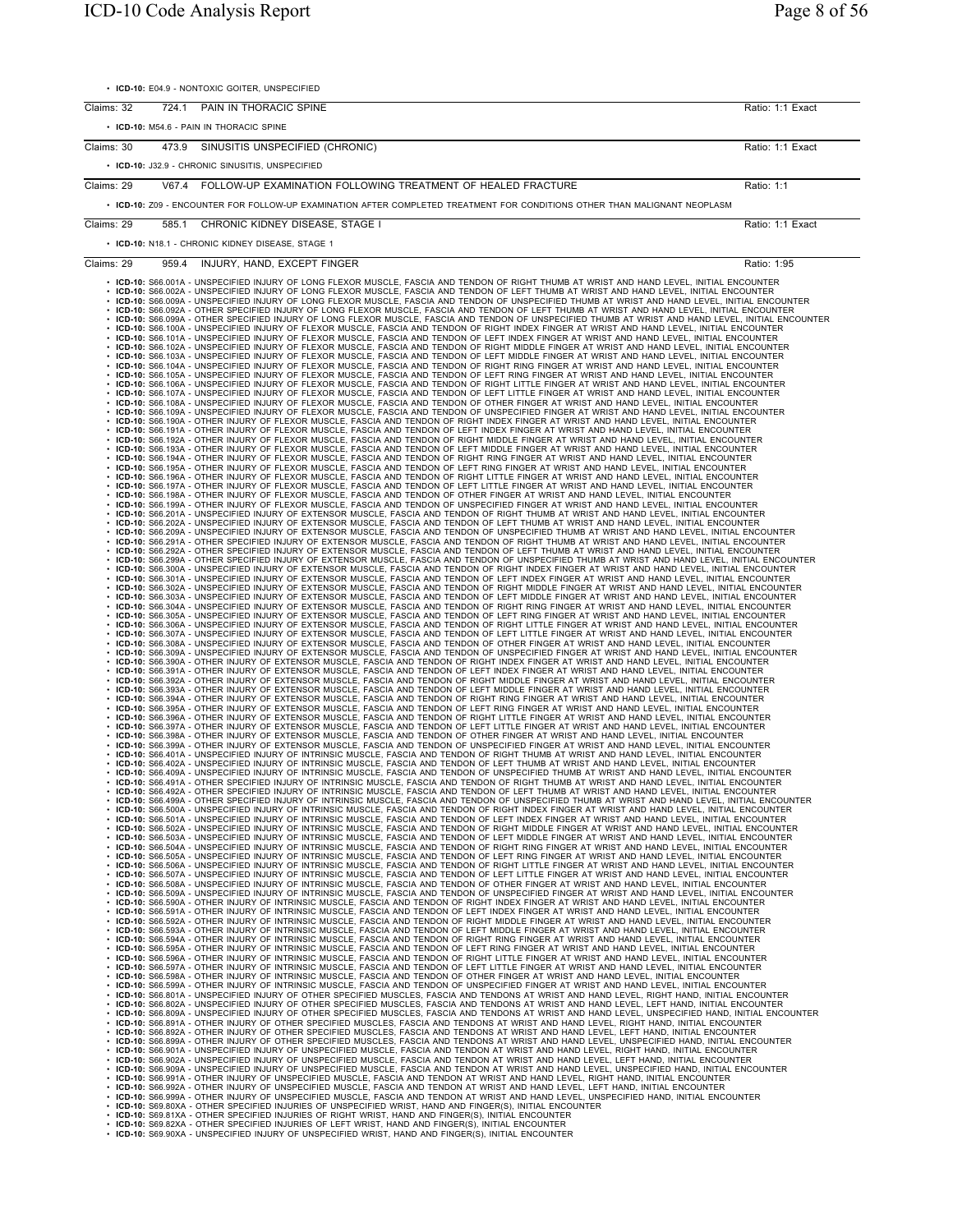|            | • ICD-10: S69.91XA - UNSPECIFIED INJURY OF RIGHT WRIST, HAND AND FINGER(S), INITIAL ENCOUNTER<br>• ICD-10: S69.92XA - UNSPECIFIED INJURY OF LEFT WRIST, HAND AND FINGER(S), INITIAL ENCOUNTER                                                                                                                                                                                                                                                                                                                                                                                                                                                                                                                                                                                                                                                                                                                                                                                                                                                                                                                                                                                                                                                                                                                                                  |                  |
|------------|------------------------------------------------------------------------------------------------------------------------------------------------------------------------------------------------------------------------------------------------------------------------------------------------------------------------------------------------------------------------------------------------------------------------------------------------------------------------------------------------------------------------------------------------------------------------------------------------------------------------------------------------------------------------------------------------------------------------------------------------------------------------------------------------------------------------------------------------------------------------------------------------------------------------------------------------------------------------------------------------------------------------------------------------------------------------------------------------------------------------------------------------------------------------------------------------------------------------------------------------------------------------------------------------------------------------------------------------|------------------|
| Claims: 28 | 172.9<br>MALIGNANT MELANOMA OF SKIN, SITE UNSPECIFIED                                                                                                                                                                                                                                                                                                                                                                                                                                                                                                                                                                                                                                                                                                                                                                                                                                                                                                                                                                                                                                                                                                                                                                                                                                                                                          | Ratio: 1:2       |
|            | • ICD-10: C43.9 - MALIGNANT MELANOMA OF SKIN, UNSPECIFIED<br>• ICD-10: D03.9 - MELANOMA IN SITU, UNSPECIFIED                                                                                                                                                                                                                                                                                                                                                                                                                                                                                                                                                                                                                                                                                                                                                                                                                                                                                                                                                                                                                                                                                                                                                                                                                                   |                  |
| Claims: 28 | 238.4 NEOPLASM OF UNCERTAIN BEHAVIOR OF POLYCYTHEMIA VERA                                                                                                                                                                                                                                                                                                                                                                                                                                                                                                                                                                                                                                                                                                                                                                                                                                                                                                                                                                                                                                                                                                                                                                                                                                                                                      | Ratio: 1:1       |
|            | • ICD-10: D45 - POLYCYTHEMIA VERA                                                                                                                                                                                                                                                                                                                                                                                                                                                                                                                                                                                                                                                                                                                                                                                                                                                                                                                                                                                                                                                                                                                                                                                                                                                                                                              |                  |
| Claims: 28 | 735.4 OTHER HAMMER TOE (ACQUIRED)                                                                                                                                                                                                                                                                                                                                                                                                                                                                                                                                                                                                                                                                                                                                                                                                                                                                                                                                                                                                                                                                                                                                                                                                                                                                                                              | Ratio: 1:3       |
|            | • ICD-10: M20.40 - OTHER HAMMER TOE(S) (ACQUIRED), UNSPECIFIED FOOT<br>• ICD-10: M20.41 - OTHER HAMMER TOE(S) (ACQUIRED), RIGHT FOOT<br>• ICD-10: M20.42 - OTHER HAMMER TOE(S) (ACQUIRED), LEFT FOOT                                                                                                                                                                                                                                                                                                                                                                                                                                                                                                                                                                                                                                                                                                                                                                                                                                                                                                                                                                                                                                                                                                                                           |                  |
| Claims: 27 | 785.9 SYMPTOMS INVOLVING CARDIOVASCULAR SYSTEM OTHER                                                                                                                                                                                                                                                                                                                                                                                                                                                                                                                                                                                                                                                                                                                                                                                                                                                                                                                                                                                                                                                                                                                                                                                                                                                                                           | Ratio: 1:1       |
|            | • ICD-10: R09.89 - OTHER SPECIFIED SYMPTOMS AND SIGNS INVOLVING THE CIRCULATORY AND RESPIRATORY SYSTEMS                                                                                                                                                                                                                                                                                                                                                                                                                                                                                                                                                                                                                                                                                                                                                                                                                                                                                                                                                                                                                                                                                                                                                                                                                                        |                  |
| Claims: 27 | 433.10 OCCLUSION AND STENOSIS OF CAROTID ARTERY WITHOUT MENTION OF CEREBRAL INFARCTION                                                                                                                                                                                                                                                                                                                                                                                                                                                                                                                                                                                                                                                                                                                                                                                                                                                                                                                                                                                                                                                                                                                                                                                                                                                         | Ratio: 1:4       |
|            | • ICD-10: 165.21 - OCCLUSION AND STENOSIS OF RIGHT CAROTID ARTERY<br>• ICD-10: 165.22 - OCCLUSION AND STENOSIS OF LEFT CAROTID ARTERY<br>• ICD-10: 165.23 - OCCLUSION AND STENOSIS OF BILATERAL CAROTID ARTERIES<br>• ICD-10: 165.29 - OCCLUSION AND STENOSIS OF UNSPECIFIED CAROTID ARTERY                                                                                                                                                                                                                                                                                                                                                                                                                                                                                                                                                                                                                                                                                                                                                                                                                                                                                                                                                                                                                                                    |                  |
| Claims: 27 | DIABETES MELLITUS WITHOUT MENTION OF COMPLICATION TYPE II OR UNSPECIFIED TYPE, NOT STATED AS Ratio: 1:2<br>250.00<br><b>UNCONTROLLED</b>                                                                                                                                                                                                                                                                                                                                                                                                                                                                                                                                                                                                                                                                                                                                                                                                                                                                                                                                                                                                                                                                                                                                                                                                       |                  |
|            | • ICD-10: E11.9 - TYPE 2 DIABETES MELLITUS WITHOUT COMPLICATIONS<br>• ICD-10: E13.9 - OTHER SPECIFIED DIABETES MELLITUS WITHOUT COMPLICATIONS                                                                                                                                                                                                                                                                                                                                                                                                                                                                                                                                                                                                                                                                                                                                                                                                                                                                                                                                                                                                                                                                                                                                                                                                  |                  |
| Claims: 26 | 780.4 DIZZINESS AND GIDDINESS                                                                                                                                                                                                                                                                                                                                                                                                                                                                                                                                                                                                                                                                                                                                                                                                                                                                                                                                                                                                                                                                                                                                                                                                                                                                                                                  | Ratio: 1:1 Exact |
|            | • ICD-10: R42 - DIZZINESS AND GIDDINESS                                                                                                                                                                                                                                                                                                                                                                                                                                                                                                                                                                                                                                                                                                                                                                                                                                                                                                                                                                                                                                                                                                                                                                                                                                                                                                        |                  |
| Claims: 24 | 288.8 DISEASES OF WHITE BLOOD CELLS OTHER SPECIFIED                                                                                                                                                                                                                                                                                                                                                                                                                                                                                                                                                                                                                                                                                                                                                                                                                                                                                                                                                                                                                                                                                                                                                                                                                                                                                            | Ratio: 1:1 Exact |
|            | • ICD-10: D72.89 - OTHER SPECIFIED DISORDERS OF WHITE BLOOD CELLS                                                                                                                                                                                                                                                                                                                                                                                                                                                                                                                                                                                                                                                                                                                                                                                                                                                                                                                                                                                                                                                                                                                                                                                                                                                                              |                  |
| Claims: 24 | 611.72 LUMP OR MASS IN BREAST                                                                                                                                                                                                                                                                                                                                                                                                                                                                                                                                                                                                                                                                                                                                                                                                                                                                                                                                                                                                                                                                                                                                                                                                                                                                                                                  | Ratio: 1:1 Exact |
|            | • ICD-10: N63 - UNSPECIFIED LUMP IN BREAST                                                                                                                                                                                                                                                                                                                                                                                                                                                                                                                                                                                                                                                                                                                                                                                                                                                                                                                                                                                                                                                                                                                                                                                                                                                                                                     |                  |
| Claims: 24 | 719.06 EFFUSION OF JOINT LOWER LEG                                                                                                                                                                                                                                                                                                                                                                                                                                                                                                                                                                                                                                                                                                                                                                                                                                                                                                                                                                                                                                                                                                                                                                                                                                                                                                             | Ratio: 1:3       |
|            | • ICD-10: M25.461 - EFFUSION, RIGHT KNEE<br>· ICD-10: M25.462 - EFFUSION, LEFT KNEE<br>• ICD-10: M25.469 - EFFUSION, UNSPECIFIED KNEE                                                                                                                                                                                                                                                                                                                                                                                                                                                                                                                                                                                                                                                                                                                                                                                                                                                                                                                                                                                                                                                                                                                                                                                                          |                  |
| Claims: 24 | 793.82 INCONCLUSIVE MAMMOGRAM                                                                                                                                                                                                                                                                                                                                                                                                                                                                                                                                                                                                                                                                                                                                                                                                                                                                                                                                                                                                                                                                                                                                                                                                                                                                                                                  | Ratio: 1:1 Exact |
|            | • ICD-10: R92.2 - INCONCLUSIVE MAMMOGRAM                                                                                                                                                                                                                                                                                                                                                                                                                                                                                                                                                                                                                                                                                                                                                                                                                                                                                                                                                                                                                                                                                                                                                                                                                                                                                                       |                  |
| Claims: 24 | 789.04 ABDOMINAL PAIN LEFT LOWER QUADRANT                                                                                                                                                                                                                                                                                                                                                                                                                                                                                                                                                                                                                                                                                                                                                                                                                                                                                                                                                                                                                                                                                                                                                                                                                                                                                                      | Ratio: 1:1 Exact |
|            | • ICD-10: R10.32 - LEFT LOWER QUADRANT PAIN                                                                                                                                                                                                                                                                                                                                                                                                                                                                                                                                                                                                                                                                                                                                                                                                                                                                                                                                                                                                                                                                                                                                                                                                                                                                                                    |                  |
| Claims: 23 | 787.03 VOMITING ALONE                                                                                                                                                                                                                                                                                                                                                                                                                                                                                                                                                                                                                                                                                                                                                                                                                                                                                                                                                                                                                                                                                                                                                                                                                                                                                                                          | Ratio: 1:3       |
|            | • ICD-10: R11.10 - VOMITING, UNSPECIFIED<br>• ICD-10: R11.11 - VOMITING WITHOUT NAUSEA<br>· ICD-10: R11.12 - PROJECTILE VOMITING                                                                                                                                                                                                                                                                                                                                                                                                                                                                                                                                                                                                                                                                                                                                                                                                                                                                                                                                                                                                                                                                                                                                                                                                               |                  |
| Claims: 23 | 155.0 MALIGNANT NEOPLASM OF LIVER, PRIMARY                                                                                                                                                                                                                                                                                                                                                                                                                                                                                                                                                                                                                                                                                                                                                                                                                                                                                                                                                                                                                                                                                                                                                                                                                                                                                                     | Ratio: 1:6       |
|            | • ICD-10: C22.0 - LIVER CELL CARCINOMA<br>• ICD-10: C22.2 - HEPATOBLASTOMA<br>• ICD-10: C22.3 - ANGIOSARCOMA OF LIVER<br>• ICD-10: C22.4 - OTHER SARCOMAS OF LIVER<br>• ICD-10: C22.7 - OTHER SPECIFIED CARCINOMAS OF LIVER<br>• ICD-10: C22.8 - MALIGNANT NEOPLASM OF LIVER, PRIMARY, UNSPECIFIED AS TO TYPE                                                                                                                                                                                                                                                                                                                                                                                                                                                                                                                                                                                                                                                                                                                                                                                                                                                                                                                                                                                                                                  |                  |
| Claims: 23 | 780.71 CHRONIC FATIGUE SYNDROME<br>• ICD-10: R53.82 - CHRONIC FATIGUE, UNSPECIFIED                                                                                                                                                                                                                                                                                                                                                                                                                                                                                                                                                                                                                                                                                                                                                                                                                                                                                                                                                                                                                                                                                                                                                                                                                                                             | Ratio: 1:1 Exact |
| Claims: 23 | 466.0<br><b>ACUTE BRONCHITIS</b>                                                                                                                                                                                                                                                                                                                                                                                                                                                                                                                                                                                                                                                                                                                                                                                                                                                                                                                                                                                                                                                                                                                                                                                                                                                                                                               | Ratio: 1:10      |
|            | • ICD-10: J20.0 - ACUTE BRONCHITIS DUE TO MYCOPLASMA PNEUMONIAE<br>• ICD-10: J20.1 - ACUTE BRONCHITIS DUE TO HEMOPHILUS INFLUENZAE<br>• ICD-10: J20.2 - ACUTE BRONCHITIS DUE TO STREPTOCOCCUS<br>• ICD-10: J20.3 - ACUTE BRONCHITIS DUE TO COXSACKIEVIRUS<br>• ICD-10: J20.4 - ACUTE BRONCHITIS DUE TO PARAINFLUENZA VIRUS<br>• ICD-10: J20.5 - ACUTE BRONCHITIS DUE TO RESPIRATORY SYNCYTIAL VIRUS<br>• ICD-10: J20.6 - ACUTE BRONCHITIS DUE TO RHINOVIRUS<br>• ICD-10: J20.7 - ACUTE BRONCHITIS DUE TO ECHOVIRUS<br>• ICD-10: J20.8 - ACUTE BRONCHITIS DUE TO OTHER SPECIFIED ORGANISMS<br>• ICD-10: J20.9 - ACUTE BRONCHITIS, UNSPECIFIED                                                                                                                                                                                                                                                                                                                                                                                                                                                                                                                                                                                                                                                                                                   |                  |
| Claims: 22 | 627.3<br>POSTMENOPAUSAL ATROPHIC VAGINITIS                                                                                                                                                                                                                                                                                                                                                                                                                                                                                                                                                                                                                                                                                                                                                                                                                                                                                                                                                                                                                                                                                                                                                                                                                                                                                                     | Ratio: 1:1 Exact |
|            | • ICD-10: N95.2 - POSTMENOPAUSAL ATROPHIC VAGINITIS                                                                                                                                                                                                                                                                                                                                                                                                                                                                                                                                                                                                                                                                                                                                                                                                                                                                                                                                                                                                                                                                                                                                                                                                                                                                                            |                  |
| Claims: 22 | 836.2 OTHER TEAR OF CARTILAGE OR MENISCUS OF KNEE, CURRENT                                                                                                                                                                                                                                                                                                                                                                                                                                                                                                                                                                                                                                                                                                                                                                                                                                                                                                                                                                                                                                                                                                                                                                                                                                                                                     | Ratio: 1:12      |
|            | . ICD-10: S83.200A - BUCKET-HANDLE TEAR OF UNSPECIFIED MENISCUS, CURRENT INJURY, RIGHT KNEE, INITIAL ENCOUNTER<br>· ICD-10: S83.201A - BUCKET-HANDLE TEAR OF UNSPECIFIED MENISCUS, CURRENT INJURY, LEFT KNEE, INITIAL ENCOUNTER<br>· ICD-10: S83.202A - BUCKET-HANDLE TEAR OF UNSPECIFIED MENISCUS, CURRENT INJURY, UNSPECIFIED KNEE, INITIAL ENCOUNTER<br>· ICD-10: S83.203A - OTHER TEAR OF UNSPECIFIED MENISCUS, CURRENT INJURY, RIGHT KNEE, INITIAL ENCOUNTER<br>· ICD-10: S83.204A - OTHER TEAR OF UNSPECIFIED MENISCUS, CURRENT INJURY, LEFT KNEE, INITIAL ENCOUNTER<br>· ICD-10: S83.205A - OTHER TEAR OF UNSPECIFIED MENISCUS, CURRENT INJURY, UNSPECIFIED KNEE, INITIAL ENCOUNTER<br>· ICD-10: S83.206A - UNSPECIFIED TEAR OF UNSPECIFIED MENISCUS, CURRENT INJURY, RIGHT KNEE, INITIAL ENCOUNTER<br>· ICD-10: S83.207A - UNSPECIFIED TEAR OF UNSPECIFIED MENISCUS, CURRENT INJURY, LEFT KNEE, INITIAL ENCOUNTER<br>· ICD-10: S83.209A - UNSPECIFIED TEAR OF UNSPECIFIED MENISCUS, CURRENT INJURY, UNSPECIFIED KNEE, INITIAL ENCOUNTER<br>· ICD-10: S83.30XA - TEAR OF ARTICULAR CARTILAGE OF UNSPECIFIED KNEE, CURRENT, INITIAL ENCOUNTER<br>· ICD-10: S83.31XA - TEAR OF ARTICULAR CARTILAGE OF RIGHT KNEE, CURRENT, INITIAL ENCOUNTER<br>• ICD-10: S83.32XA - TEAR OF ARTICULAR CARTILAGE OF LEFT KNEE, CURRENT, INITIAL ENCOUNTER |                  |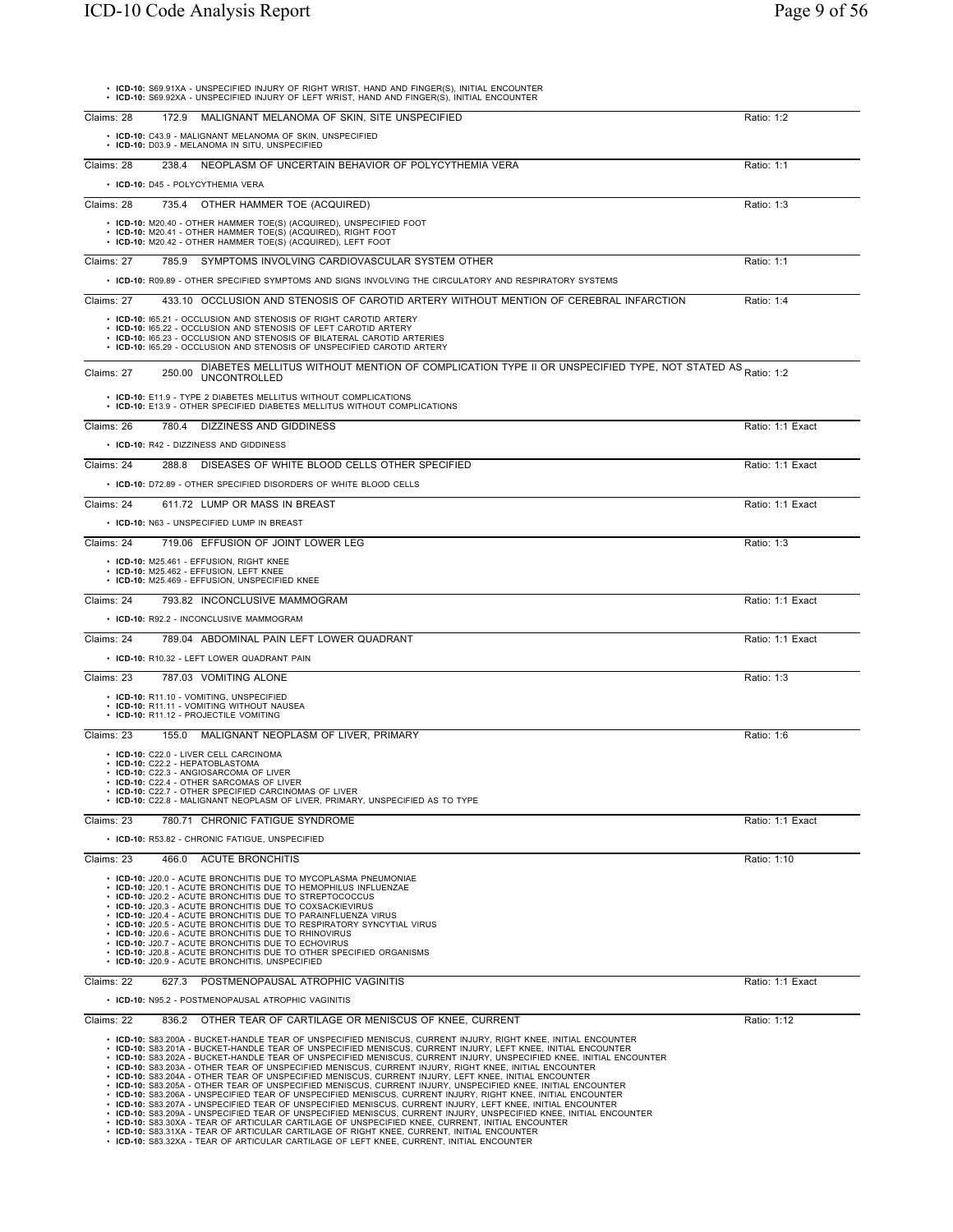| Claims: 21 | 787.20<br>DYSPHAGIA, UNSPECIFIED                                                                                                                                                                                                                                                                                                                                                                                                                                                                                                                                                                                                                                                                                                                                                                                                                                                                                                                                                                                                                                                                                                                                                                                                                                                                                                                                                                                                                                                                                                                                                                                                                                                                                                                                                                                                                                                                                                                                                                                                                                                                                                                                                                                                                                                                                                                                                                                                                                                                                                                                                                                                                                                                                                                                                                                                                                                                                                                                                                                                                                                                                                                                                                                                                                                                                                                                                                                                                                                                                                                                                                                                                                                                                                                                                                                                                                                                                                                                                                 | Ratio: 1:2       |
|------------|--------------------------------------------------------------------------------------------------------------------------------------------------------------------------------------------------------------------------------------------------------------------------------------------------------------------------------------------------------------------------------------------------------------------------------------------------------------------------------------------------------------------------------------------------------------------------------------------------------------------------------------------------------------------------------------------------------------------------------------------------------------------------------------------------------------------------------------------------------------------------------------------------------------------------------------------------------------------------------------------------------------------------------------------------------------------------------------------------------------------------------------------------------------------------------------------------------------------------------------------------------------------------------------------------------------------------------------------------------------------------------------------------------------------------------------------------------------------------------------------------------------------------------------------------------------------------------------------------------------------------------------------------------------------------------------------------------------------------------------------------------------------------------------------------------------------------------------------------------------------------------------------------------------------------------------------------------------------------------------------------------------------------------------------------------------------------------------------------------------------------------------------------------------------------------------------------------------------------------------------------------------------------------------------------------------------------------------------------------------------------------------------------------------------------------------------------------------------------------------------------------------------------------------------------------------------------------------------------------------------------------------------------------------------------------------------------------------------------------------------------------------------------------------------------------------------------------------------------------------------------------------------------------------------------------------------------------------------------------------------------------------------------------------------------------------------------------------------------------------------------------------------------------------------------------------------------------------------------------------------------------------------------------------------------------------------------------------------------------------------------------------------------------------------------------------------------------------------------------------------------------------------------------------------------------------------------------------------------------------------------------------------------------------------------------------------------------------------------------------------------------------------------------------------------------------------------------------------------------------------------------------------------------------------------------------------------------------------------------------------------|------------------|
|            | $\cdot$ ICD-10: R13.0 - APHAGIA<br>• ICD-10: R13.10 - DYSPHAGIA, UNSPECIFIED                                                                                                                                                                                                                                                                                                                                                                                                                                                                                                                                                                                                                                                                                                                                                                                                                                                                                                                                                                                                                                                                                                                                                                                                                                                                                                                                                                                                                                                                                                                                                                                                                                                                                                                                                                                                                                                                                                                                                                                                                                                                                                                                                                                                                                                                                                                                                                                                                                                                                                                                                                                                                                                                                                                                                                                                                                                                                                                                                                                                                                                                                                                                                                                                                                                                                                                                                                                                                                                                                                                                                                                                                                                                                                                                                                                                                                                                                                                     |                  |
| Claims: 21 | 338.29 PAIN, CHRONIC OTHER                                                                                                                                                                                                                                                                                                                                                                                                                                                                                                                                                                                                                                                                                                                                                                                                                                                                                                                                                                                                                                                                                                                                                                                                                                                                                                                                                                                                                                                                                                                                                                                                                                                                                                                                                                                                                                                                                                                                                                                                                                                                                                                                                                                                                                                                                                                                                                                                                                                                                                                                                                                                                                                                                                                                                                                                                                                                                                                                                                                                                                                                                                                                                                                                                                                                                                                                                                                                                                                                                                                                                                                                                                                                                                                                                                                                                                                                                                                                                                       | Ratio: 1:1 Exact |
|            | • ICD-10: G89.29 - OTHER CHRONIC PAIN                                                                                                                                                                                                                                                                                                                                                                                                                                                                                                                                                                                                                                                                                                                                                                                                                                                                                                                                                                                                                                                                                                                                                                                                                                                                                                                                                                                                                                                                                                                                                                                                                                                                                                                                                                                                                                                                                                                                                                                                                                                                                                                                                                                                                                                                                                                                                                                                                                                                                                                                                                                                                                                                                                                                                                                                                                                                                                                                                                                                                                                                                                                                                                                                                                                                                                                                                                                                                                                                                                                                                                                                                                                                                                                                                                                                                                                                                                                                                            |                  |
| Claims: 20 | 719.65 OTHER SYMPTOMS REFERABLE TO JOINT PELVIC REGION AND THIGH                                                                                                                                                                                                                                                                                                                                                                                                                                                                                                                                                                                                                                                                                                                                                                                                                                                                                                                                                                                                                                                                                                                                                                                                                                                                                                                                                                                                                                                                                                                                                                                                                                                                                                                                                                                                                                                                                                                                                                                                                                                                                                                                                                                                                                                                                                                                                                                                                                                                                                                                                                                                                                                                                                                                                                                                                                                                                                                                                                                                                                                                                                                                                                                                                                                                                                                                                                                                                                                                                                                                                                                                                                                                                                                                                                                                                                                                                                                                 | Ratio: 1:1       |
|            | • ICD-10: R29.4 - CLICKING HIP                                                                                                                                                                                                                                                                                                                                                                                                                                                                                                                                                                                                                                                                                                                                                                                                                                                                                                                                                                                                                                                                                                                                                                                                                                                                                                                                                                                                                                                                                                                                                                                                                                                                                                                                                                                                                                                                                                                                                                                                                                                                                                                                                                                                                                                                                                                                                                                                                                                                                                                                                                                                                                                                                                                                                                                                                                                                                                                                                                                                                                                                                                                                                                                                                                                                                                                                                                                                                                                                                                                                                                                                                                                                                                                                                                                                                                                                                                                                                                   |                  |
| Claims: 20 | 789.30 ABDOMINAL OR PELVIC SWELLING, MASS, OR LUMP UNSPECIFIED SITE                                                                                                                                                                                                                                                                                                                                                                                                                                                                                                                                                                                                                                                                                                                                                                                                                                                                                                                                                                                                                                                                                                                                                                                                                                                                                                                                                                                                                                                                                                                                                                                                                                                                                                                                                                                                                                                                                                                                                                                                                                                                                                                                                                                                                                                                                                                                                                                                                                                                                                                                                                                                                                                                                                                                                                                                                                                                                                                                                                                                                                                                                                                                                                                                                                                                                                                                                                                                                                                                                                                                                                                                                                                                                                                                                                                                                                                                                                                              | Ratio: 1:1 Exact |
|            | • ICD-10: R19.00 - INTRA-ABDOMINAL AND PELVIC SWELLING, MASS AND LUMP, UNSPECIFIED SITE                                                                                                                                                                                                                                                                                                                                                                                                                                                                                                                                                                                                                                                                                                                                                                                                                                                                                                                                                                                                                                                                                                                                                                                                                                                                                                                                                                                                                                                                                                                                                                                                                                                                                                                                                                                                                                                                                                                                                                                                                                                                                                                                                                                                                                                                                                                                                                                                                                                                                                                                                                                                                                                                                                                                                                                                                                                                                                                                                                                                                                                                                                                                                                                                                                                                                                                                                                                                                                                                                                                                                                                                                                                                                                                                                                                                                                                                                                          |                  |
| Claims: 20 | 825.35 FRACTURE OF OTHER TARSAL AND METATARSAL BONES, METATARSAL BONE(S) OPEN                                                                                                                                                                                                                                                                                                                                                                                                                                                                                                                                                                                                                                                                                                                                                                                                                                                                                                                                                                                                                                                                                                                                                                                                                                                                                                                                                                                                                                                                                                                                                                                                                                                                                                                                                                                                                                                                                                                                                                                                                                                                                                                                                                                                                                                                                                                                                                                                                                                                                                                                                                                                                                                                                                                                                                                                                                                                                                                                                                                                                                                                                                                                                                                                                                                                                                                                                                                                                                                                                                                                                                                                                                                                                                                                                                                                                                                                                                                    | Ratio: 1:33      |
|            | · ICD-10: S92.301B - FRACTURE OF UNSPECIFIED METATARSAL BONE(S), RIGHT FOOT, INITIAL ENCOUNTER FOR OPEN FRACTURE<br>· ICD-10: S92.302B - FRACTURE OF UNSPECIFIED METATARSAL BONE(S), LEFT FOOT, INITIAL ENCOUNTER FOR OPEN FRACTURE<br>· ICD-10: S92.309B - FRACTURE OF UNSPECIFIED METATARSAL BONE(S), UNSPECIFIED FOOT, INITIAL ENCOUNTER FOR OPEN FRACTURE<br>· ICD-10: S92.311B - DISPLACED FRACTURE OF FIRST METATARSAL BONE, RIGHT FOOT, INITIAL ENCOUNTER FOR OPEN FRACTURE<br>· ICD-10: S92.312B - DISPLACED FRACTURE OF FIRST METATARSAL BONE, LEFT FOOT, INITIAL ENCOUNTER FOR OPEN FRACTURE<br>· ICD-10: S92.313B - DISPLACED FRACTURE OF FIRST METATARSAL BONE, UNSPECIFIED FOOT, INITIAL ENCOUNTER FOR OPEN FRACTURE<br>· ICD-10: S92.314B - NONDISPLACED FRACTURE OF FIRST METATARSAL BONE, RIGHT FOOT, INITIAL ENCOUNTER FOR OPEN FRACTURE<br>· ICD-10: S92.315B - NONDISPLACED FRACTURE OF FIRST METATARSAL BONE, LEFT FOOT, INITIAL ENCOUNTER FOR OPEN FRACTURE<br>· ICD-10: S92.316B - NONDISPLACED FRACTURE OF FIRST METATARSAL BONE, UNSPECIFIED FOOT, INITIAL ENCOUNTER FOR OPEN FRACTURE<br>· ICD-10: S92.321B - DISPLACED FRACTURE OF SECOND METATARSAL BONE, RIGHT FOOT, INITIAL ENCOUNTER FOR OPEN FRACTURE<br>· ICD-10: S92.322B - DISPLACED FRACTURE OF SECOND METATARSAL BONE, LEFT FOOT, INITIAL ENCOUNTER FOR OPEN FRACTURE<br>· ICD-10: S92.323B - DISPLACED FRACTURE OF SECOND METATARSAL BONE, UNSPECIFIED FOOT, INITIAL ENCOUNTER FOR OPEN FRACTURE<br>. ICD-10: S92.324B - NONDISPLACED FRACTURE OF SECOND METATARSAL BONE. RIGHT FOOT. INITIAL ENCOUNTER FOR OPEN FRACTURE<br>· ICD-10: S92.325B - NONDISPLACED FRACTURE OF SECOND METATARSAL BONE, LEFT FOOT, INITIAL ENCOUNTER FOR OPEN FRACTURE<br>. ICD-10: S92.326B - NONDISPLACED FRACTURE OF SECOND METATARSAL BONE. UNSPECIFIED FOOT. INITIAL ENCOUNTER FOR OPEN FRACTURE<br>. ICD-10: S92.331B - DISPLACED FRACTURE OF THIRD METATARSAL BONE, RIGHT FOOT, INITIAL ENCOUNTER FOR OPEN FRACTURE<br>· ICD-10: S92.332B - DISPLACED FRACTURE OF THIRD METATARSAL BONE, LEFT FOOT, INITIAL ENCOUNTER FOR OPEN FRACTURE<br>· ICD-10: S92.333B - DISPLACED FRACTURE OF THIRD METATARSAL BONE, UNSPECIFIED FOOT, INITIAL ENCOUNTER FOR OPEN FRACTURE<br>· ICD-10: S92.334B - NONDISPLACED FRACTURE OF THIRD METATARSAL BONE, RIGHT FOOT, INITIAL ENCOUNTER FOR OPEN FRACTURE<br>· ICD-10: S92.335B - NONDISPLACED FRACTURE OF THIRD METATARSAL BONE, LEFT FOOT, INITIAL ENCOUNTER FOR OPEN FRACTURE<br>· ICD-10: S92.336B - NONDISPLACED FRACTURE OF THIRD METATARSAL BONE, UNSPECIFIED FOOT, INITIAL ENCOUNTER FOR OPEN FRACTURE<br>· ICD-10: S92.341B - DISPLACED FRACTURE OF FOURTH METATARSAL BONE, RIGHT FOOT, INITIAL ENCOUNTER FOR OPEN FRACTURE<br>· ICD-10: S92.342B - DISPLACED FRACTURE OF FOURTH METATARSAL BONE, LEFT FOOT, INITIAL ENCOUNTER FOR OPEN FRACTURE<br>· ICD-10: S92.343B - DISPLACED FRACTURE OF FOURTH METATARSAL BONE, UNSPECIFIED FOOT, INITIAL ENCOUNTER FOR OPEN FRACTURE<br>. ICD-10: S92.344B - NONDISPLACED FRACTURE OF FOURTH METATARSAL BONE, RIGHT FOOT, INITIAL ENCOUNTER FOR OPEN FRACTURE<br>· ICD-10: S92.345B - NONDISPLACED FRACTURE OF FOURTH METATARSAL BONE, LEFT FOOT, INITIAL ENCOUNTER FOR OPEN FRACTURE<br>· ICD-10: S92.346B - NONDISPLACED FRACTURE OF FOURTH METATARSAL BONE, UNSPECIFIED FOOT, INITIAL ENCOUNTER FOR OPEN FRACTURE<br>· ICD-10: S92.351B - DISPLACED FRACTURE OF FIFTH METATARSAL BONE, RIGHT FOOT, INITIAL ENCOUNTER FOR OPEN FRACTURE<br>· ICD-10: S92.352B - DISPLACED FRACTURE OF FIFTH METATARSAL BONE, LEFT FOOT, INITIAL ENCOUNTER FOR OPEN FRACTURE<br>· ICD-10: S92.353B - DISPLACED FRACTURE OF FIFTH METATARSAL BONE, UNSPECIFIED FOOT, INITIAL ENCOUNTER FOR OPEN FRACTURE<br>· ICD-10: S92.354B - NONDISPLACED FRACTURE OF FIFTH METATARSAL BONE, RIGHT FOOT, INITIAL ENCOUNTER FOR OPEN FRACTURE<br>· ICD-10: S92.355B - NONDISPLACED FRACTURE OF FIFTH METATARSAL BONE, LEFT FOOT, INITIAL ENCOUNTER FOR OPEN FRACTURE |                  |
| Claims: 19 | ICD-10: S92.356B - NONDISPLACED FRACTURE OF FIFTH METATARSAL BONE, UNSPECIFIED FOOT, INITIAL ENCOUNTER FOR OPEN FRACTURE<br>NONDEPENDENT TOBACCO USE DISORDER<br>305.1                                                                                                                                                                                                                                                                                                                                                                                                                                                                                                                                                                                                                                                                                                                                                                                                                                                                                                                                                                                                                                                                                                                                                                                                                                                                                                                                                                                                                                                                                                                                                                                                                                                                                                                                                                                                                                                                                                                                                                                                                                                                                                                                                                                                                                                                                                                                                                                                                                                                                                                                                                                                                                                                                                                                                                                                                                                                                                                                                                                                                                                                                                                                                                                                                                                                                                                                                                                                                                                                                                                                                                                                                                                                                                                                                                                                                           | Ratio: 1:8       |
|            | • ICD-10: F17.200 - NICOTINE DEPENDENCE, UNSPECIFIED, UNCOMPLICATED<br>• ICD-10: F17.201 - NICOTINE DEPENDENCE, UNSPECIFIED, IN REMISSION<br>• ICD-10: F17.210 - NICOTINE DEPENDENCE, CIGARETTES, UNCOMPLICATED<br>• ICD-10: F17.211 - NICOTINE DEPENDENCE, CIGARETTES, IN REMISSION<br>• ICD-10: F17.220 - NICOTINE DEPENDENCE, CHEWING TOBACCO, UNCOMPLICATED<br>• ICD-10: F17.221 - NICOTINE DEPENDENCE, CHEWING TOBACCO, IN REMISSION<br>• ICD-10: F17.290 - NICOTINE DEPENDENCE, OTHER TOBACCO PRODUCT, UNCOMPLICATED<br>• ICD-10: F17.291 - NICOTINE DEPENDENCE, OTHER TOBACCO PRODUCT, IN REMISSION                                                                                                                                                                                                                                                                                                                                                                                                                                                                                                                                                                                                                                                                                                                                                                                                                                                                                                                                                                                                                                                                                                                                                                                                                                                                                                                                                                                                                                                                                                                                                                                                                                                                                                                                                                                                                                                                                                                                                                                                                                                                                                                                                                                                                                                                                                                                                                                                                                                                                                                                                                                                                                                                                                                                                                                                                                                                                                                                                                                                                                                                                                                                                                                                                                                                                                                                                                                       |                  |
| Claims: 19 | MALIGNANT NEOPLASM OF BLADDER, PART UNSPECIFIED<br>188.9                                                                                                                                                                                                                                                                                                                                                                                                                                                                                                                                                                                                                                                                                                                                                                                                                                                                                                                                                                                                                                                                                                                                                                                                                                                                                                                                                                                                                                                                                                                                                                                                                                                                                                                                                                                                                                                                                                                                                                                                                                                                                                                                                                                                                                                                                                                                                                                                                                                                                                                                                                                                                                                                                                                                                                                                                                                                                                                                                                                                                                                                                                                                                                                                                                                                                                                                                                                                                                                                                                                                                                                                                                                                                                                                                                                                                                                                                                                                         | Ratio: 1:1 Exact |
|            | • ICD-10: C67.9 - MALIGNANT NEOPLASM OF BLADDER, UNSPECIFIED                                                                                                                                                                                                                                                                                                                                                                                                                                                                                                                                                                                                                                                                                                                                                                                                                                                                                                                                                                                                                                                                                                                                                                                                                                                                                                                                                                                                                                                                                                                                                                                                                                                                                                                                                                                                                                                                                                                                                                                                                                                                                                                                                                                                                                                                                                                                                                                                                                                                                                                                                                                                                                                                                                                                                                                                                                                                                                                                                                                                                                                                                                                                                                                                                                                                                                                                                                                                                                                                                                                                                                                                                                                                                                                                                                                                                                                                                                                                     |                  |
| Claims: 19 | 780.79 MALAISE AND FATIGUE OTHER                                                                                                                                                                                                                                                                                                                                                                                                                                                                                                                                                                                                                                                                                                                                                                                                                                                                                                                                                                                                                                                                                                                                                                                                                                                                                                                                                                                                                                                                                                                                                                                                                                                                                                                                                                                                                                                                                                                                                                                                                                                                                                                                                                                                                                                                                                                                                                                                                                                                                                                                                                                                                                                                                                                                                                                                                                                                                                                                                                                                                                                                                                                                                                                                                                                                                                                                                                                                                                                                                                                                                                                                                                                                                                                                                                                                                                                                                                                                                                 | Ratio: 1:5       |
|            | • ICD-10: G93.3 - POSTVIRAL FATIGUE SYNDROME<br>• ICD-10: R53.0 - NEOPLASTIC (MALIGNANT) RELATED FATIGUE<br>ICD-10: R53.1 - WEAKNESS<br>$\cdot$ ICD-10: R53.81 - OTHER MALAISE<br>$\cdot$ ICD-10: R53.83 - OTHER FATIGUE                                                                                                                                                                                                                                                                                                                                                                                                                                                                                                                                                                                                                                                                                                                                                                                                                                                                                                                                                                                                                                                                                                                                                                                                                                                                                                                                                                                                                                                                                                                                                                                                                                                                                                                                                                                                                                                                                                                                                                                                                                                                                                                                                                                                                                                                                                                                                                                                                                                                                                                                                                                                                                                                                                                                                                                                                                                                                                                                                                                                                                                                                                                                                                                                                                                                                                                                                                                                                                                                                                                                                                                                                                                                                                                                                                         |                  |
| Claims: 19 | 151.9<br>MALIGNANT NEOPLASM OF STOMACH, UNSPECIFIED                                                                                                                                                                                                                                                                                                                                                                                                                                                                                                                                                                                                                                                                                                                                                                                                                                                                                                                                                                                                                                                                                                                                                                                                                                                                                                                                                                                                                                                                                                                                                                                                                                                                                                                                                                                                                                                                                                                                                                                                                                                                                                                                                                                                                                                                                                                                                                                                                                                                                                                                                                                                                                                                                                                                                                                                                                                                                                                                                                                                                                                                                                                                                                                                                                                                                                                                                                                                                                                                                                                                                                                                                                                                                                                                                                                                                                                                                                                                              | Ratio: 1:1 Exact |
|            | • ICD-10: C16.9 - MALIGNANT NEOPLASM OF STOMACH, UNSPECIFIED                                                                                                                                                                                                                                                                                                                                                                                                                                                                                                                                                                                                                                                                                                                                                                                                                                                                                                                                                                                                                                                                                                                                                                                                                                                                                                                                                                                                                                                                                                                                                                                                                                                                                                                                                                                                                                                                                                                                                                                                                                                                                                                                                                                                                                                                                                                                                                                                                                                                                                                                                                                                                                                                                                                                                                                                                                                                                                                                                                                                                                                                                                                                                                                                                                                                                                                                                                                                                                                                                                                                                                                                                                                                                                                                                                                                                                                                                                                                     |                  |
| Claims: 19 | 787.91 DIARRHEA                                                                                                                                                                                                                                                                                                                                                                                                                                                                                                                                                                                                                                                                                                                                                                                                                                                                                                                                                                                                                                                                                                                                                                                                                                                                                                                                                                                                                                                                                                                                                                                                                                                                                                                                                                                                                                                                                                                                                                                                                                                                                                                                                                                                                                                                                                                                                                                                                                                                                                                                                                                                                                                                                                                                                                                                                                                                                                                                                                                                                                                                                                                                                                                                                                                                                                                                                                                                                                                                                                                                                                                                                                                                                                                                                                                                                                                                                                                                                                                  | Ratio: 1:3       |
|            | • ICD-10: K52.2 - ALLERGIC AND DIETETIC GASTROENTERITIS AND COLITIS<br>• ICD-10: K52.89 - OTHER SPECIFIED NONINFECTIVE GASTROENTERITIS AND COLITIS<br>• ICD-10: R19.7 - DIARRHEA, UNSPECIFIED                                                                                                                                                                                                                                                                                                                                                                                                                                                                                                                                                                                                                                                                                                                                                                                                                                                                                                                                                                                                                                                                                                                                                                                                                                                                                                                                                                                                                                                                                                                                                                                                                                                                                                                                                                                                                                                                                                                                                                                                                                                                                                                                                                                                                                                                                                                                                                                                                                                                                                                                                                                                                                                                                                                                                                                                                                                                                                                                                                                                                                                                                                                                                                                                                                                                                                                                                                                                                                                                                                                                                                                                                                                                                                                                                                                                    |                  |
| Claims: 19 | 518.89 DISEASES OF LUNG OTHER                                                                                                                                                                                                                                                                                                                                                                                                                                                                                                                                                                                                                                                                                                                                                                                                                                                                                                                                                                                                                                                                                                                                                                                                                                                                                                                                                                                                                                                                                                                                                                                                                                                                                                                                                                                                                                                                                                                                                                                                                                                                                                                                                                                                                                                                                                                                                                                                                                                                                                                                                                                                                                                                                                                                                                                                                                                                                                                                                                                                                                                                                                                                                                                                                                                                                                                                                                                                                                                                                                                                                                                                                                                                                                                                                                                                                                                                                                                                                                    | Ratio: 1:1 Exact |
|            | • ICD-10: J98.4 - OTHER DISORDERS OF LUNG                                                                                                                                                                                                                                                                                                                                                                                                                                                                                                                                                                                                                                                                                                                                                                                                                                                                                                                                                                                                                                                                                                                                                                                                                                                                                                                                                                                                                                                                                                                                                                                                                                                                                                                                                                                                                                                                                                                                                                                                                                                                                                                                                                                                                                                                                                                                                                                                                                                                                                                                                                                                                                                                                                                                                                                                                                                                                                                                                                                                                                                                                                                                                                                                                                                                                                                                                                                                                                                                                                                                                                                                                                                                                                                                                                                                                                                                                                                                                        |                  |
| Claims: 18 | 790.6 ABNORMAL BLOOD CHEMISTRY OTHER                                                                                                                                                                                                                                                                                                                                                                                                                                                                                                                                                                                                                                                                                                                                                                                                                                                                                                                                                                                                                                                                                                                                                                                                                                                                                                                                                                                                                                                                                                                                                                                                                                                                                                                                                                                                                                                                                                                                                                                                                                                                                                                                                                                                                                                                                                                                                                                                                                                                                                                                                                                                                                                                                                                                                                                                                                                                                                                                                                                                                                                                                                                                                                                                                                                                                                                                                                                                                                                                                                                                                                                                                                                                                                                                                                                                                                                                                                                                                             | Ratio: 1:7       |
|            | • ICD-10: E79.0 - HYPERURICEMIA WITHOUT SIGNS OF INFLAMMATORY ARTHRITIS AND TOPHACEOUS DISEASE<br>• ICD-10: R78.71 - ABNORMAL LEAD LEVEL IN BLOOD<br>• ICD-10: R78.79 - FINDING OF ABNORMAL LEVEL OF HEAVY METALS IN BLOOD<br>• ICD-10: R78.89 - FINDING OF OTHER SPECIFIED SUBSTANCES, NOT NORMALLY FOUND IN BLOOD<br>• ICD-10: R79.0 - ABNORMAL LEVEL OF BLOOD MINERAL<br>• ICD-10: R79.89 - OTHER SPECIFIED ABNORMAL FINDINGS OF BLOOD CHEMISTRY<br>• ICD-10: R79.9 - ABNORMAL FINDING OF BLOOD CHEMISTRY, UNSPECIFIED                                                                                                                                                                                                                                                                                                                                                                                                                                                                                                                                                                                                                                                                                                                                                                                                                                                                                                                                                                                                                                                                                                                                                                                                                                                                                                                                                                                                                                                                                                                                                                                                                                                                                                                                                                                                                                                                                                                                                                                                                                                                                                                                                                                                                                                                                                                                                                                                                                                                                                                                                                                                                                                                                                                                                                                                                                                                                                                                                                                                                                                                                                                                                                                                                                                                                                                                                                                                                                                                        |                  |
| Claims: 18 | MALIGNANT NEOPLASM OF BRONCHUS AND LUNG, UNSPECIFIED<br>162.9                                                                                                                                                                                                                                                                                                                                                                                                                                                                                                                                                                                                                                                                                                                                                                                                                                                                                                                                                                                                                                                                                                                                                                                                                                                                                                                                                                                                                                                                                                                                                                                                                                                                                                                                                                                                                                                                                                                                                                                                                                                                                                                                                                                                                                                                                                                                                                                                                                                                                                                                                                                                                                                                                                                                                                                                                                                                                                                                                                                                                                                                                                                                                                                                                                                                                                                                                                                                                                                                                                                                                                                                                                                                                                                                                                                                                                                                                                                                    | Ratio: 1:3       |
|            | • ICD-10: C34.90 - MALIGNANT NEOPLASM OF UNSPECIFIED PART OF UNSPECIFIED BRONCHUS OR LUNG<br>• ICD-10: C34.91 - MALIGNANT NEOPLASM OF UNSPECIFIED PART OF RIGHT BRONCHUS OR LUNG<br>• ICD-10: C34.92 - MALIGNANT NEOPLASM OF UNSPECIFIED PART OF LEFT BRONCHUS OR LUNG                                                                                                                                                                                                                                                                                                                                                                                                                                                                                                                                                                                                                                                                                                                                                                                                                                                                                                                                                                                                                                                                                                                                                                                                                                                                                                                                                                                                                                                                                                                                                                                                                                                                                                                                                                                                                                                                                                                                                                                                                                                                                                                                                                                                                                                                                                                                                                                                                                                                                                                                                                                                                                                                                                                                                                                                                                                                                                                                                                                                                                                                                                                                                                                                                                                                                                                                                                                                                                                                                                                                                                                                                                                                                                                           |                  |
| Claims: 18 | PLEURAL EFFUSION UNSPECIFIED<br>511.9                                                                                                                                                                                                                                                                                                                                                                                                                                                                                                                                                                                                                                                                                                                                                                                                                                                                                                                                                                                                                                                                                                                                                                                                                                                                                                                                                                                                                                                                                                                                                                                                                                                                                                                                                                                                                                                                                                                                                                                                                                                                                                                                                                                                                                                                                                                                                                                                                                                                                                                                                                                                                                                                                                                                                                                                                                                                                                                                                                                                                                                                                                                                                                                                                                                                                                                                                                                                                                                                                                                                                                                                                                                                                                                                                                                                                                                                                                                                                            | Ratio: 1:1       |

• **ICD-10:** J91.8 - PLEURAL EFFUSION IN OTHER CONDITIONS CLASSIFIED ELSEWHERE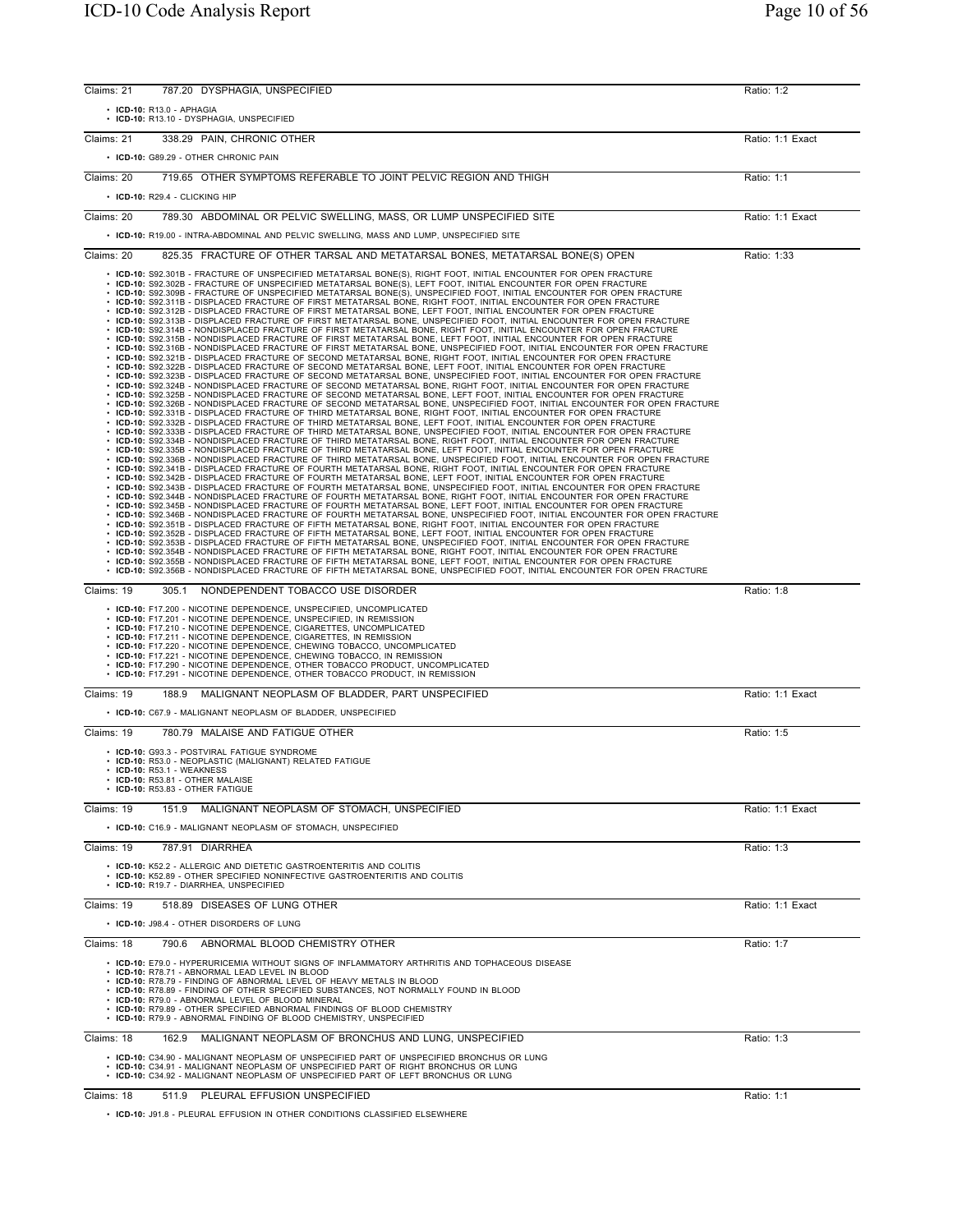| MALIGNANT NEOPLASM OF CERVIX UTERI OTHER SPECIFIED SITES<br>Claims: 18<br>180.8                                                                                                                                                                                                                                                                                                                                                                                                                                                                                                                                                                                                                                                                                                                                                                                                                                                                                                                                                                                                                                                                                                                                                                                                                                                                                                                                                                                                                                                                                                                                                                                                                                                                                                                                                                                                                                                                                                                                                                                                                                                                                                                                                                                                                                                                                                                                                                                                                                                                                                                                                                                                                                                                                                                                                                                                                                                                                                                                                                                                                                                                                                                                                                                                                                                                                                                                                                                                                                                                                                                                                                                                                                                                                                                                                                                                                                                                                                                                                                                                                                                                                                                                                                                                                                                                                                                                                                                                                                                                                                                                                                                                                                                                                                                                                                                                                                                                                                                                                                                                                                                                                                                                                                                                                                 | Ratio: 1:1 Exact |
|-----------------------------------------------------------------------------------------------------------------------------------------------------------------------------------------------------------------------------------------------------------------------------------------------------------------------------------------------------------------------------------------------------------------------------------------------------------------------------------------------------------------------------------------------------------------------------------------------------------------------------------------------------------------------------------------------------------------------------------------------------------------------------------------------------------------------------------------------------------------------------------------------------------------------------------------------------------------------------------------------------------------------------------------------------------------------------------------------------------------------------------------------------------------------------------------------------------------------------------------------------------------------------------------------------------------------------------------------------------------------------------------------------------------------------------------------------------------------------------------------------------------------------------------------------------------------------------------------------------------------------------------------------------------------------------------------------------------------------------------------------------------------------------------------------------------------------------------------------------------------------------------------------------------------------------------------------------------------------------------------------------------------------------------------------------------------------------------------------------------------------------------------------------------------------------------------------------------------------------------------------------------------------------------------------------------------------------------------------------------------------------------------------------------------------------------------------------------------------------------------------------------------------------------------------------------------------------------------------------------------------------------------------------------------------------------------------------------------------------------------------------------------------------------------------------------------------------------------------------------------------------------------------------------------------------------------------------------------------------------------------------------------------------------------------------------------------------------------------------------------------------------------------------------------------------------------------------------------------------------------------------------------------------------------------------------------------------------------------------------------------------------------------------------------------------------------------------------------------------------------------------------------------------------------------------------------------------------------------------------------------------------------------------------------------------------------------------------------------------------------------------------------------------------------------------------------------------------------------------------------------------------------------------------------------------------------------------------------------------------------------------------------------------------------------------------------------------------------------------------------------------------------------------------------------------------------------------------------------------------------------------------------------------------------------------------------------------------------------------------------------------------------------------------------------------------------------------------------------------------------------------------------------------------------------------------------------------------------------------------------------------------------------------------------------------------------------------------------------------------------------------------------------------------------------------------------------------------------------------------------------------------------------------------------------------------------------------------------------------------------------------------------------------------------------------------------------------------------------------------------------------------------------------------------------------------------------------------------------------------------------------------------------------------------------------------|------------------|
| • ICD-10: C53.8 - MALIGNANT NEOPLASM OF OVERLAPPING SITES OF CERVIX UTERI                                                                                                                                                                                                                                                                                                                                                                                                                                                                                                                                                                                                                                                                                                                                                                                                                                                                                                                                                                                                                                                                                                                                                                                                                                                                                                                                                                                                                                                                                                                                                                                                                                                                                                                                                                                                                                                                                                                                                                                                                                                                                                                                                                                                                                                                                                                                                                                                                                                                                                                                                                                                                                                                                                                                                                                                                                                                                                                                                                                                                                                                                                                                                                                                                                                                                                                                                                                                                                                                                                                                                                                                                                                                                                                                                                                                                                                                                                                                                                                                                                                                                                                                                                                                                                                                                                                                                                                                                                                                                                                                                                                                                                                                                                                                                                                                                                                                                                                                                                                                                                                                                                                                                                                                                                       |                  |
| Claims: 18<br>V16.3 FAMILY HISTORY OF MALIGNANT NEOPLASM BREAST                                                                                                                                                                                                                                                                                                                                                                                                                                                                                                                                                                                                                                                                                                                                                                                                                                                                                                                                                                                                                                                                                                                                                                                                                                                                                                                                                                                                                                                                                                                                                                                                                                                                                                                                                                                                                                                                                                                                                                                                                                                                                                                                                                                                                                                                                                                                                                                                                                                                                                                                                                                                                                                                                                                                                                                                                                                                                                                                                                                                                                                                                                                                                                                                                                                                                                                                                                                                                                                                                                                                                                                                                                                                                                                                                                                                                                                                                                                                                                                                                                                                                                                                                                                                                                                                                                                                                                                                                                                                                                                                                                                                                                                                                                                                                                                                                                                                                                                                                                                                                                                                                                                                                                                                                                                 | Ratio: 1:1 Exact |
| • ICD-10: Z80.3 - FAMILY HISTORY OF MALIGNANT NEOPLASM OF BREAST                                                                                                                                                                                                                                                                                                                                                                                                                                                                                                                                                                                                                                                                                                                                                                                                                                                                                                                                                                                                                                                                                                                                                                                                                                                                                                                                                                                                                                                                                                                                                                                                                                                                                                                                                                                                                                                                                                                                                                                                                                                                                                                                                                                                                                                                                                                                                                                                                                                                                                                                                                                                                                                                                                                                                                                                                                                                                                                                                                                                                                                                                                                                                                                                                                                                                                                                                                                                                                                                                                                                                                                                                                                                                                                                                                                                                                                                                                                                                                                                                                                                                                                                                                                                                                                                                                                                                                                                                                                                                                                                                                                                                                                                                                                                                                                                                                                                                                                                                                                                                                                                                                                                                                                                                                                |                  |
| Claims: 18<br>441.9 AORTIC ANEURYSM OF UNSPECIFIED SITE WITHOUT MENTION OF RUPTURE                                                                                                                                                                                                                                                                                                                                                                                                                                                                                                                                                                                                                                                                                                                                                                                                                                                                                                                                                                                                                                                                                                                                                                                                                                                                                                                                                                                                                                                                                                                                                                                                                                                                                                                                                                                                                                                                                                                                                                                                                                                                                                                                                                                                                                                                                                                                                                                                                                                                                                                                                                                                                                                                                                                                                                                                                                                                                                                                                                                                                                                                                                                                                                                                                                                                                                                                                                                                                                                                                                                                                                                                                                                                                                                                                                                                                                                                                                                                                                                                                                                                                                                                                                                                                                                                                                                                                                                                                                                                                                                                                                                                                                                                                                                                                                                                                                                                                                                                                                                                                                                                                                                                                                                                                              | Ratio: 1:2       |
| • ICD-10: 171.9 - AORTIC ANEURYSM OF UNSPECIFIED SITE, WITHOUT RUPTURE<br>• ICD-10: 179.0 - ANEURYSM OF AORTA IN DISEASES CLASSIFIED ELSEWHERE                                                                                                                                                                                                                                                                                                                                                                                                                                                                                                                                                                                                                                                                                                                                                                                                                                                                                                                                                                                                                                                                                                                                                                                                                                                                                                                                                                                                                                                                                                                                                                                                                                                                                                                                                                                                                                                                                                                                                                                                                                                                                                                                                                                                                                                                                                                                                                                                                                                                                                                                                                                                                                                                                                                                                                                                                                                                                                                                                                                                                                                                                                                                                                                                                                                                                                                                                                                                                                                                                                                                                                                                                                                                                                                                                                                                                                                                                                                                                                                                                                                                                                                                                                                                                                                                                                                                                                                                                                                                                                                                                                                                                                                                                                                                                                                                                                                                                                                                                                                                                                                                                                                                                                  |                  |
| 209.36 MERKEL CELL CARCINOMA OF OTHER SITES<br>Claims: 18                                                                                                                                                                                                                                                                                                                                                                                                                                                                                                                                                                                                                                                                                                                                                                                                                                                                                                                                                                                                                                                                                                                                                                                                                                                                                                                                                                                                                                                                                                                                                                                                                                                                                                                                                                                                                                                                                                                                                                                                                                                                                                                                                                                                                                                                                                                                                                                                                                                                                                                                                                                                                                                                                                                                                                                                                                                                                                                                                                                                                                                                                                                                                                                                                                                                                                                                                                                                                                                                                                                                                                                                                                                                                                                                                                                                                                                                                                                                                                                                                                                                                                                                                                                                                                                                                                                                                                                                                                                                                                                                                                                                                                                                                                                                                                                                                                                                                                                                                                                                                                                                                                                                                                                                                                                       | Ratio: 1:2       |
| • ICD-10: C4A.8 - MERKEL CELL CARCINOMA OF OVERLAPPING SITES<br>• ICD-10: C4A.9 - MERKEL CELL CARCINOMA, UNSPECIFIED                                                                                                                                                                                                                                                                                                                                                                                                                                                                                                                                                                                                                                                                                                                                                                                                                                                                                                                                                                                                                                                                                                                                                                                                                                                                                                                                                                                                                                                                                                                                                                                                                                                                                                                                                                                                                                                                                                                                                                                                                                                                                                                                                                                                                                                                                                                                                                                                                                                                                                                                                                                                                                                                                                                                                                                                                                                                                                                                                                                                                                                                                                                                                                                                                                                                                                                                                                                                                                                                                                                                                                                                                                                                                                                                                                                                                                                                                                                                                                                                                                                                                                                                                                                                                                                                                                                                                                                                                                                                                                                                                                                                                                                                                                                                                                                                                                                                                                                                                                                                                                                                                                                                                                                            |                  |
| MALIGNANT NEOPLASM OF CORPUS UTERI. EXCEPT ISTHMUS<br>Claims: 18<br>182.0                                                                                                                                                                                                                                                                                                                                                                                                                                                                                                                                                                                                                                                                                                                                                                                                                                                                                                                                                                                                                                                                                                                                                                                                                                                                                                                                                                                                                                                                                                                                                                                                                                                                                                                                                                                                                                                                                                                                                                                                                                                                                                                                                                                                                                                                                                                                                                                                                                                                                                                                                                                                                                                                                                                                                                                                                                                                                                                                                                                                                                                                                                                                                                                                                                                                                                                                                                                                                                                                                                                                                                                                                                                                                                                                                                                                                                                                                                                                                                                                                                                                                                                                                                                                                                                                                                                                                                                                                                                                                                                                                                                                                                                                                                                                                                                                                                                                                                                                                                                                                                                                                                                                                                                                                                       | Ratio: 1:4       |
| • ICD-10: C54.1 - MALIGNANT NEOPLASM OF ENDOMETRIUM<br>• ICD-10: C54.2 - MALIGNANT NEOPLASM OF MYOMETRIUM<br>• ICD-10: C54.3 - MALIGNANT NEOPLASM OF FUNDUS UTERI<br>• ICD-10: C54.9 - MALIGNANT NEOPLASM OF CORPUS UTERI, UNSPECIFIED                                                                                                                                                                                                                                                                                                                                                                                                                                                                                                                                                                                                                                                                                                                                                                                                                                                                                                                                                                                                                                                                                                                                                                                                                                                                                                                                                                                                                                                                                                                                                                                                                                                                                                                                                                                                                                                                                                                                                                                                                                                                                                                                                                                                                                                                                                                                                                                                                                                                                                                                                                                                                                                                                                                                                                                                                                                                                                                                                                                                                                                                                                                                                                                                                                                                                                                                                                                                                                                                                                                                                                                                                                                                                                                                                                                                                                                                                                                                                                                                                                                                                                                                                                                                                                                                                                                                                                                                                                                                                                                                                                                                                                                                                                                                                                                                                                                                                                                                                                                                                                                                          |                  |
| 959.2 INJURY, SHOULDER AND UPPER ARM<br>Claims: 16                                                                                                                                                                                                                                                                                                                                                                                                                                                                                                                                                                                                                                                                                                                                                                                                                                                                                                                                                                                                                                                                                                                                                                                                                                                                                                                                                                                                                                                                                                                                                                                                                                                                                                                                                                                                                                                                                                                                                                                                                                                                                                                                                                                                                                                                                                                                                                                                                                                                                                                                                                                                                                                                                                                                                                                                                                                                                                                                                                                                                                                                                                                                                                                                                                                                                                                                                                                                                                                                                                                                                                                                                                                                                                                                                                                                                                                                                                                                                                                                                                                                                                                                                                                                                                                                                                                                                                                                                                                                                                                                                                                                                                                                                                                                                                                                                                                                                                                                                                                                                                                                                                                                                                                                                                                              | Ratio: 1:42      |
| · ICD-10: S46.002A - UNSPECIFIED INJURY OF MUSCLE(S) AND TENDON(S) OF THE ROTATOR CUFF OF LEFT SHOULDER, INITIAL ENCOUNTER<br>· ICD-10: S46.009A - UNSPECIFIED INJURY OF MUSCLE(S) AND TENDON(S) OF THE ROTATOR CUFF OF UNSPECIFIED SHOULDER, INITIAL ENCOUNTER<br>$\cdot$ ICD-10: S46.091A - OTHER INJURY OF MUSCLE(S) AND TENDON(S) OF THE ROTATOR CUFF OF RIGHT SHOULDER, INITIAL ENCOUNTER<br>· ICD-10: S46.092A - OTHER INJURY OF MUSCLE(S) AND TENDON(S) OF THE ROTATOR CUFF OF LEFT SHOULDER, INITIAL ENCOUNTER<br>. ICD-10: S46.099A - OTHER INJURY OF MUSCLE(S) AND TENDON(S) OF THE ROTATOR CUFF OF UNSPECIFIED SHOULDER, INITIAL ENCOUNTER<br>· ICD-10: S46.101A - UNSPECIFIED INJURY OF MUSCLE, FASCIA AND TENDON OF LONG HEAD OF BICEPS, RIGHT ARM, INITIAL ENCOUNTER<br>· ICD-10: S46.102A - UNSPECIFIED INJURY OF MUSCLE, FASCIA AND TENDON OF LONG HEAD OF BICEPS, LEFT ARM, INITIAL ENCOUNTER<br>· ICD-10: S46.109A - UNSPECIFIED INJURY OF MUSCLE, FASCIA AND TENDON OF LONG HEAD OF BICEPS, UNSPECIFIED ARM, INITIAL ENCOUNTER<br>. ICD-10: S46.191A - OTHER INJURY OF MUSCLE, FASCIA AND TENDON OF LONG HEAD OF BICEPS, RIGHT ARM, INITIAL ENCOUNTER<br>· ICD-10: S46.192A - OTHER INJURY OF MUSCLE, FASCIA AND TENDON OF LONG HEAD OF BICEPS, LEFT ARM, INITIAL ENCOUNTER<br>. ICD-10: S46.199A - OTHER INJURY OF MUSCLE, FASCIA AND TENDON OF LONG HEAD OF BICEPS, UNSPECIFIED ARM, INITIAL ENCOUNTER<br>. ICD-10: S46.201A - UNSPECIFIED INJURY OF MUSCLE, FASCIA AND TENDON OF OTHER PARTS OF BICEPS, RIGHT ARM, INITIAL ENCOUNTER<br>· ICD-10: S46.202A - UNSPECIFIED INJURY OF MUSCLE, FASCIA AND TENDON OF OTHER PARTS OF BICEPS, LEFT ARM, INITIAL ENCOUNTER<br>. ICD-10: S46.209A - UNSPECIFIED INJURY OF MUSCLE, FASCIA AND TENDON OF OTHER PARTS OF BICEPS, UNSPECIFIED ARM, INITIAL ENCOUNTER<br>. ICD-10: S46.291A - OTHER INJURY OF MUSCLE, FASCIA AND TENDON OF OTHER PARTS OF BICEPS, RIGHT ARM, INITIAL ENCOUNTER<br>. ICD-10: S46.292A - OTHER INJURY OF MUSCLE, FASCIA AND TENDON OF OTHER PARTS OF BICEPS, LEFT ARM, INITIAL ENCOUNTER<br>ICD-10: S46.299A - OTHER INJURY OF MUSCLE, FASCIA AND TENDON OF OTHER PARTS OF BICEPS, UNSPECIFIED ARM, INITIAL ENCOUNTER<br>ICD-10: S46.301A - UNSPECIFIED INJURY OF MUSCLE, FASCIA AND TENDON OF TRICEPS, RIGHT ARM, INITIAL ENCOUNTER<br>ICD-10: S46.302A - UNSPECIFIED INJURY OF MUSCLE, FASCIA AND TENDON OF TRICEPS, LEFT ARM, INITIAL ENCOUNTER<br>· ICD-10: S46.309A - UNSPECIFIED INJURY OF MUSCLE, FASCIA AND TENDON OF TRICEPS, UNSPECIFIED ARM, INITIAL ENCOUNTER<br>· ICD-10: S46.391A - OTHER INJURY OF MUSCLE, FASCIA AND TENDON OF TRICEPS, RIGHT ARM, INITIAL ENCOUNTER<br>· ICD-10: S46.392A - OTHER INJURY OF MUSCLE, FASCIA AND TENDON OF TRICEPS, LEFT ARM, INITIAL ENCOUNTER<br>· ICD-10: S46.399A - OTHER INJURY OF MUSCLE, FASCIA AND TENDON OF TRICEPS, UNSPECIFIED ARM, INITIAL ENCOUNTER<br>· ICD-10: S46.801A - UNSPECIFIED INJURY OF OTHER MUSCLES, FASCIA AND TENDONS AT SHOULDER AND UPPER ARM LEVEL, RIGHT ARM, INITIAL ENCOUNTER<br>. ICD-10: S46.802A - UNSPECIFIED INJURY OF OTHER MUSCLES, FASCIA AND TENDONS AT SHOULDER AND UPPER ARM LEVEL, LEFT ARM, INITIAL ENCOUNTER<br>· ICD-10: S46.809A - UNSPECIFIED INJURY OF OTHER MUSCLES, FASCIA AND TENDONS AT SHOULDER AND UPPER ARM LEVEL, UNSPECIFIED ARM, INITIAL ENCOUNTER<br>. ICD-10: S46.891A - OTHER INJURY OF OTHER MUSCLES, FASCIA AND TENDONS AT SHOULDER AND UPPER ARM LEVEL, RIGHT ARM, INITIAL ENCOUNTER<br>· ICD-10: S46.892A - OTHER INJURY OF OTHER MUSCLES, FASCIA AND TENDONS AT SHOULDER AND UPPER ARM LEVEL, LEFT ARM, INITIAL ENCOUNTER<br>· ICD-10: S46.899A - OTHER INJURY OF OTHER MUSCLES, FASCIA AND TENDONS AT SHOULDER AND UPPER ARM LEVEL, UNSPECIFIED ARM, INITIAL ENCOUNTER<br>· ICD-10: S46.901A - UNSPECIFIED INJURY OF UNSPECIFIED MUSCLE, FASCIA AND TENDON AT SHOULDER AND UPPER ARM LEVEL, RIGHT ARM, INITIAL ENCOUNTER<br>· ICD-10: S46.902A - UNSPECIFIED INJURY OF UNSPECIFIED MUSCLE, FASCIA AND TENDON AT SHOULDER AND UPPER ARM LEVEL, LEFT ARM, INITIAL ENCOUNTER<br>· ICD-10: S46.909A - UNSPECIFIED INJURY OF UNSPECIFIED MUSCLE, FASCIA AND TENDON AT SHOULDER AND UPPER ARM LEVEL, UNSPECIFIED ARM, INITIAL ENCOUNTER<br>. ICD-10: S46.991A - OTHER INJURY OF UNSPECIFIED MUSCLE, FASCIA AND TENDON AT SHOULDER AND UPPER ARM LEVEL, RIGHT ARM, INITIAL ENCOUNTER<br>. ICD-10: S46.992A - OTHER INJURY OF UNSPECIFIED MUSCLE, FASCIA AND TENDON AT SHOULDER AND UPPER ARM LEVEL, LEFT ARM, INITIAL ENCOUNTER<br>· ICD-10: S46.999A - OTHER INJURY OF UNSPECIFIED MUSCLE, FASCIA AND TENDON AT SHOULDER AND UPPER ARM LEVEL, UNSPECIFIED ARM, INITIAL ENCOUNTER<br>· ICD-10: S49.80XA - OTHER SPECIFIED INJURIES OF SHOULDER AND UPPER ARM, UNSPECIFIED ARM, INITIAL ENCOUNTER<br>• ICD-10: S49.81XA - OTHER SPECIFIED INJURIES OF RIGHT SHOULDER AND UPPER ARM. INITIAL ENCOUNTER<br>. ICD-10: S49.82XA - OTHER SPECIFIED INJURIES OF LEFT SHOULDER AND UPPER ARM, INITIAL ENCOUNTER<br>· ICD-10: S49.90XA - UNSPECIFIED INJURY OF SHOULDER AND UPPER ARM, UNSPECIFIED ARM, INITIAL ENCOUNTER<br>. ICD-10: S49.91XA - UNSPECIFIED INJURY OF RIGHT SHOULDER AND UPPER ARM, INITIAL ENCOUNTER<br>. ICD-10: S49.92XA - UNSPECIFIED INJURY OF LEFT SHOULDER AND UPPER ARM, INITIAL ENCOUNTER |                  |
| Claims: 16<br>737.42 LORDOSIS ASSOCIATED WITH OTHER CONDITIONS                                                                                                                                                                                                                                                                                                                                                                                                                                                                                                                                                                                                                                                                                                                                                                                                                                                                                                                                                                                                                                                                                                                                                                                                                                                                                                                                                                                                                                                                                                                                                                                                                                                                                                                                                                                                                                                                                                                                                                                                                                                                                                                                                                                                                                                                                                                                                                                                                                                                                                                                                                                                                                                                                                                                                                                                                                                                                                                                                                                                                                                                                                                                                                                                                                                                                                                                                                                                                                                                                                                                                                                                                                                                                                                                                                                                                                                                                                                                                                                                                                                                                                                                                                                                                                                                                                                                                                                                                                                                                                                                                                                                                                                                                                                                                                                                                                                                                                                                                                                                                                                                                                                                                                                                                                                  | Ratio: 1:4       |
| • ICD-10: M40.50 - LORDOSIS, UNSPECIFIED, SITE UNSPECIFIED<br>ICD-10: M40.55 - LORDOSIS, UNSPECIFIED, THORACOLUMBAR REGION<br>• ICD-10: M40.56 - LORDOSIS, UNSPECIFIED, LUMBAR REGION<br>• ICD-10: M40.57 - LORDOSIS, UNSPECIFIED, LUMBOSACRAL REGION                                                                                                                                                                                                                                                                                                                                                                                                                                                                                                                                                                                                                                                                                                                                                                                                                                                                                                                                                                                                                                                                                                                                                                                                                                                                                                                                                                                                                                                                                                                                                                                                                                                                                                                                                                                                                                                                                                                                                                                                                                                                                                                                                                                                                                                                                                                                                                                                                                                                                                                                                                                                                                                                                                                                                                                                                                                                                                                                                                                                                                                                                                                                                                                                                                                                                                                                                                                                                                                                                                                                                                                                                                                                                                                                                                                                                                                                                                                                                                                                                                                                                                                                                                                                                                                                                                                                                                                                                                                                                                                                                                                                                                                                                                                                                                                                                                                                                                                                                                                                                                                           |                  |
| Claims: 16<br>MALIGNANT NEOPLASM OF PAROTID GLAND<br>142.0                                                                                                                                                                                                                                                                                                                                                                                                                                                                                                                                                                                                                                                                                                                                                                                                                                                                                                                                                                                                                                                                                                                                                                                                                                                                                                                                                                                                                                                                                                                                                                                                                                                                                                                                                                                                                                                                                                                                                                                                                                                                                                                                                                                                                                                                                                                                                                                                                                                                                                                                                                                                                                                                                                                                                                                                                                                                                                                                                                                                                                                                                                                                                                                                                                                                                                                                                                                                                                                                                                                                                                                                                                                                                                                                                                                                                                                                                                                                                                                                                                                                                                                                                                                                                                                                                                                                                                                                                                                                                                                                                                                                                                                                                                                                                                                                                                                                                                                                                                                                                                                                                                                                                                                                                                                      | Ratio: 1:1 Exact |
| • ICD-10: C07 - MALIGNANT NEOPLASM OF PAROTID GLAND                                                                                                                                                                                                                                                                                                                                                                                                                                                                                                                                                                                                                                                                                                                                                                                                                                                                                                                                                                                                                                                                                                                                                                                                                                                                                                                                                                                                                                                                                                                                                                                                                                                                                                                                                                                                                                                                                                                                                                                                                                                                                                                                                                                                                                                                                                                                                                                                                                                                                                                                                                                                                                                                                                                                                                                                                                                                                                                                                                                                                                                                                                                                                                                                                                                                                                                                                                                                                                                                                                                                                                                                                                                                                                                                                                                                                                                                                                                                                                                                                                                                                                                                                                                                                                                                                                                                                                                                                                                                                                                                                                                                                                                                                                                                                                                                                                                                                                                                                                                                                                                                                                                                                                                                                                                             |                  |
| Claims: 16<br>386.2 VERTIGO OF CENTRAL ORIGIN<br>• ICD-10: H81.41 - VERTIGO OF CENTRAL ORIGIN. RIGHT EAR<br>• ICD-10: H81.42 - VERTIGO OF CENTRAL ORIGIN, LEFT EAR<br>• ICD-10: H81.43 - VERTIGO OF CENTRAL ORIGIN, BILATERAL<br>• ICD-10: H81.49 - VERTIGO OF CENTRAL ORIGIN, UNSPECIFIED EAR                                                                                                                                                                                                                                                                                                                                                                                                                                                                                                                                                                                                                                                                                                                                                                                                                                                                                                                                                                                                                                                                                                                                                                                                                                                                                                                                                                                                                                                                                                                                                                                                                                                                                                                                                                                                                                                                                                                                                                                                                                                                                                                                                                                                                                                                                                                                                                                                                                                                                                                                                                                                                                                                                                                                                                                                                                                                                                                                                                                                                                                                                                                                                                                                                                                                                                                                                                                                                                                                                                                                                                                                                                                                                                                                                                                                                                                                                                                                                                                                                                                                                                                                                                                                                                                                                                                                                                                                                                                                                                                                                                                                                                                                                                                                                                                                                                                                                                                                                                                                                  | Ratio: 1:4       |
| 230.1 CARCINOMA IN SITU OF ESOPHAGUS<br>Claims: 16                                                                                                                                                                                                                                                                                                                                                                                                                                                                                                                                                                                                                                                                                                                                                                                                                                                                                                                                                                                                                                                                                                                                                                                                                                                                                                                                                                                                                                                                                                                                                                                                                                                                                                                                                                                                                                                                                                                                                                                                                                                                                                                                                                                                                                                                                                                                                                                                                                                                                                                                                                                                                                                                                                                                                                                                                                                                                                                                                                                                                                                                                                                                                                                                                                                                                                                                                                                                                                                                                                                                                                                                                                                                                                                                                                                                                                                                                                                                                                                                                                                                                                                                                                                                                                                                                                                                                                                                                                                                                                                                                                                                                                                                                                                                                                                                                                                                                                                                                                                                                                                                                                                                                                                                                                                              | Ratio: 1:1 Exact |
| • ICD-10: D00.1 - CARCINOMA IN SITU OF ESOPHAGUS                                                                                                                                                                                                                                                                                                                                                                                                                                                                                                                                                                                                                                                                                                                                                                                                                                                                                                                                                                                                                                                                                                                                                                                                                                                                                                                                                                                                                                                                                                                                                                                                                                                                                                                                                                                                                                                                                                                                                                                                                                                                                                                                                                                                                                                                                                                                                                                                                                                                                                                                                                                                                                                                                                                                                                                                                                                                                                                                                                                                                                                                                                                                                                                                                                                                                                                                                                                                                                                                                                                                                                                                                                                                                                                                                                                                                                                                                                                                                                                                                                                                                                                                                                                                                                                                                                                                                                                                                                                                                                                                                                                                                                                                                                                                                                                                                                                                                                                                                                                                                                                                                                                                                                                                                                                                |                  |
| Claims: 16<br>586<br>RENAL FAILURE, UNSPECIFIED                                                                                                                                                                                                                                                                                                                                                                                                                                                                                                                                                                                                                                                                                                                                                                                                                                                                                                                                                                                                                                                                                                                                                                                                                                                                                                                                                                                                                                                                                                                                                                                                                                                                                                                                                                                                                                                                                                                                                                                                                                                                                                                                                                                                                                                                                                                                                                                                                                                                                                                                                                                                                                                                                                                                                                                                                                                                                                                                                                                                                                                                                                                                                                                                                                                                                                                                                                                                                                                                                                                                                                                                                                                                                                                                                                                                                                                                                                                                                                                                                                                                                                                                                                                                                                                                                                                                                                                                                                                                                                                                                                                                                                                                                                                                                                                                                                                                                                                                                                                                                                                                                                                                                                                                                                                                 | Ratio: 1:1 Exact |
| • ICD-10: N19 - UNSPECIFIED KIDNEY FAILURE                                                                                                                                                                                                                                                                                                                                                                                                                                                                                                                                                                                                                                                                                                                                                                                                                                                                                                                                                                                                                                                                                                                                                                                                                                                                                                                                                                                                                                                                                                                                                                                                                                                                                                                                                                                                                                                                                                                                                                                                                                                                                                                                                                                                                                                                                                                                                                                                                                                                                                                                                                                                                                                                                                                                                                                                                                                                                                                                                                                                                                                                                                                                                                                                                                                                                                                                                                                                                                                                                                                                                                                                                                                                                                                                                                                                                                                                                                                                                                                                                                                                                                                                                                                                                                                                                                                                                                                                                                                                                                                                                                                                                                                                                                                                                                                                                                                                                                                                                                                                                                                                                                                                                                                                                                                                      |                  |
| Claims: 16<br>571.5 CIRRHOSIS OF LIVER WITHOUT MENTION OF ALCOHOL<br>• ICD-10: K74.0 - HEPATIC FIBROSIS<br>• ICD-10: K74.60 - UNSPECIFIED CIRRHOSIS OF LIVER<br>• ICD-10: K74.69 - OTHER CIRRHOSIS OF LIVER                                                                                                                                                                                                                                                                                                                                                                                                                                                                                                                                                                                                                                                                                                                                                                                                                                                                                                                                                                                                                                                                                                                                                                                                                                                                                                                                                                                                                                                                                                                                                                                                                                                                                                                                                                                                                                                                                                                                                                                                                                                                                                                                                                                                                                                                                                                                                                                                                                                                                                                                                                                                                                                                                                                                                                                                                                                                                                                                                                                                                                                                                                                                                                                                                                                                                                                                                                                                                                                                                                                                                                                                                                                                                                                                                                                                                                                                                                                                                                                                                                                                                                                                                                                                                                                                                                                                                                                                                                                                                                                                                                                                                                                                                                                                                                                                                                                                                                                                                                                                                                                                                                     | Ratio: 1:3       |
| Claims: 16<br>V43.65 JOINT KNEE REPLACED BY OTHER MEANS                                                                                                                                                                                                                                                                                                                                                                                                                                                                                                                                                                                                                                                                                                                                                                                                                                                                                                                                                                                                                                                                                                                                                                                                                                                                                                                                                                                                                                                                                                                                                                                                                                                                                                                                                                                                                                                                                                                                                                                                                                                                                                                                                                                                                                                                                                                                                                                                                                                                                                                                                                                                                                                                                                                                                                                                                                                                                                                                                                                                                                                                                                                                                                                                                                                                                                                                                                                                                                                                                                                                                                                                                                                                                                                                                                                                                                                                                                                                                                                                                                                                                                                                                                                                                                                                                                                                                                                                                                                                                                                                                                                                                                                                                                                                                                                                                                                                                                                                                                                                                                                                                                                                                                                                                                                         | Ratio: 1:4       |
| • ICD-10: Z96.651 - PRESENCE OF RIGHT ARTIFICIAL KNEE JOINT<br>• ICD-10: Z96.652 - PRESENCE OF LEFT ARTIFICIAL KNEE JOINT<br>• ICD-10: Z96.653 - PRESENCE OF ARTIFICIAL KNEE JOINT, BILATERAL<br>• ICD-10: Z96.659 - PRESENCE OF UNSPECIFIED ARTIFICIAL KNEE JOINT                                                                                                                                                                                                                                                                                                                                                                                                                                                                                                                                                                                                                                                                                                                                                                                                                                                                                                                                                                                                                                                                                                                                                                                                                                                                                                                                                                                                                                                                                                                                                                                                                                                                                                                                                                                                                                                                                                                                                                                                                                                                                                                                                                                                                                                                                                                                                                                                                                                                                                                                                                                                                                                                                                                                                                                                                                                                                                                                                                                                                                                                                                                                                                                                                                                                                                                                                                                                                                                                                                                                                                                                                                                                                                                                                                                                                                                                                                                                                                                                                                                                                                                                                                                                                                                                                                                                                                                                                                                                                                                                                                                                                                                                                                                                                                                                                                                                                                                                                                                                                                              |                  |
| CHRONIC SINUSITIS MAXILLARY<br>Claims: 15<br>473.0                                                                                                                                                                                                                                                                                                                                                                                                                                                                                                                                                                                                                                                                                                                                                                                                                                                                                                                                                                                                                                                                                                                                                                                                                                                                                                                                                                                                                                                                                                                                                                                                                                                                                                                                                                                                                                                                                                                                                                                                                                                                                                                                                                                                                                                                                                                                                                                                                                                                                                                                                                                                                                                                                                                                                                                                                                                                                                                                                                                                                                                                                                                                                                                                                                                                                                                                                                                                                                                                                                                                                                                                                                                                                                                                                                                                                                                                                                                                                                                                                                                                                                                                                                                                                                                                                                                                                                                                                                                                                                                                                                                                                                                                                                                                                                                                                                                                                                                                                                                                                                                                                                                                                                                                                                                              | Ratio: 1:1 Exact |

• **ICD-10:** J32.0 - CHRONIC MAXILLARY SINUSITIS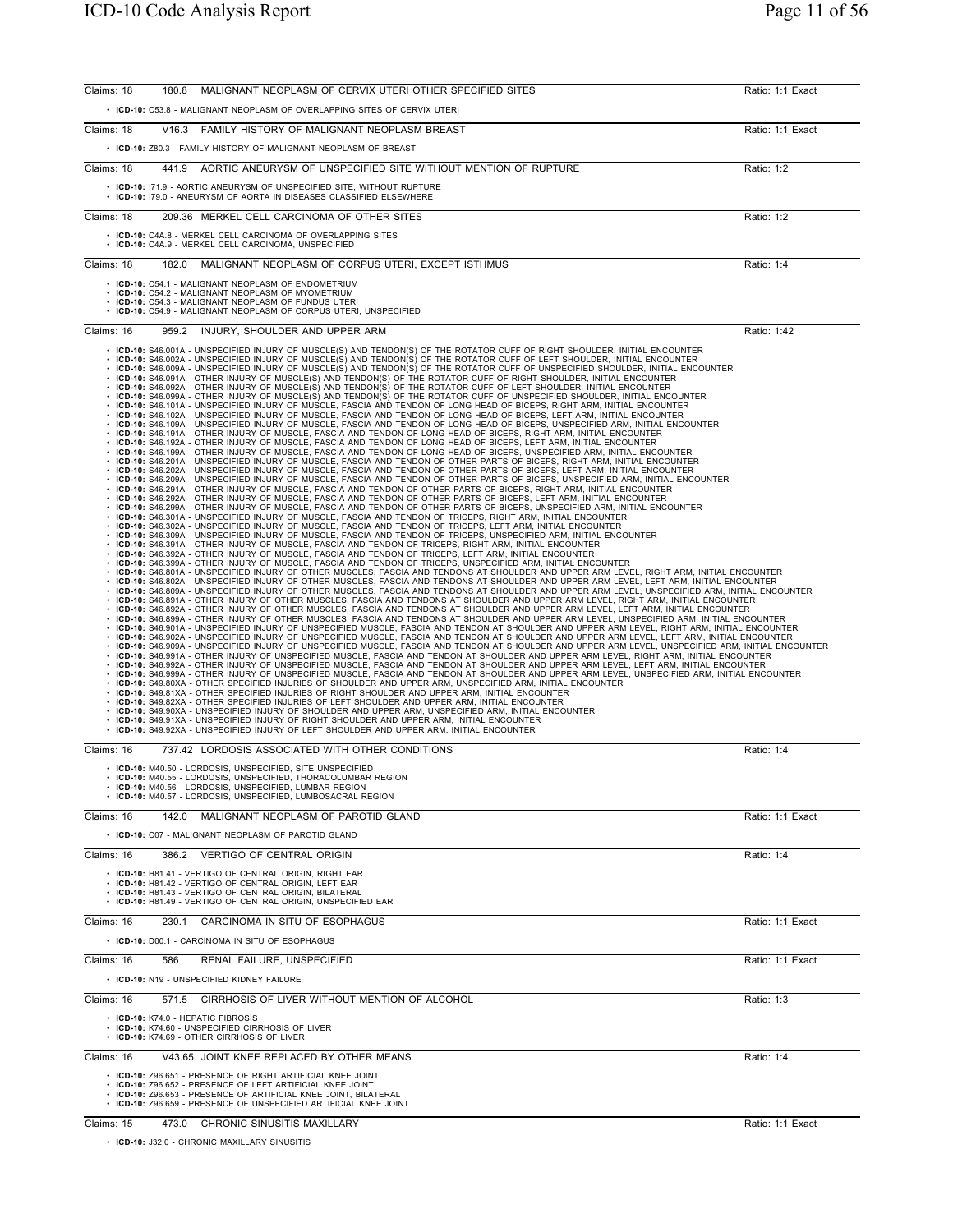| Claims: 15<br>203.00 MULTIPLE MYELOMA WITHOUT MENTION OF REMISSION                                                                                                                                                                                                                                                                                                                                                                                             | Ratio: 1:1 Exact |
|----------------------------------------------------------------------------------------------------------------------------------------------------------------------------------------------------------------------------------------------------------------------------------------------------------------------------------------------------------------------------------------------------------------------------------------------------------------|------------------|
| • ICD-10: C90.00 - MULTIPLE MYELOMA NOT HAVING ACHIEVED REMISSION                                                                                                                                                                                                                                                                                                                                                                                              |                  |
| 208.90 LEUKEMIA OF UNSPECIFIED CELL TYPE WITHOUT MENTION OF REMISSION<br>Claims: 15                                                                                                                                                                                                                                                                                                                                                                            | Ratio: 1:1       |
| • ICD-10: C95.90 - LEUKEMIA, UNSPECIFIED NOT HAVING ACHIEVED REMISSION                                                                                                                                                                                                                                                                                                                                                                                         |                  |
| 722.10 DISPLACEMENT OF LUMBAR INTERVERTEBRAL DISC WITHOUT MYELOPATHY<br>Claims: 14                                                                                                                                                                                                                                                                                                                                                                             | Ratio: 1:2       |
| • ICD-10: M51.26 - OTHER INTERVERTEBRAL DISC DISPLACEMENT, LUMBAR REGION<br>• ICD-10: M51.27 - OTHER INTERVERTEBRAL DISC DISPLACEMENT, LUMBOSACRAL REGION                                                                                                                                                                                                                                                                                                      |                  |
| 845.00 SPRAINS AND STRAINS OF ANKLE UNSPECIFIED SITE<br>Claims: 14                                                                                                                                                                                                                                                                                                                                                                                             | Ratio: 1:4       |
| • ICD-10: S93.401A - SPRAIN OF UNSPECIFIED LIGAMENT OF RIGHT ANKLE, INITIAL ENCOUNTER<br>• ICD-10: S93.402A - SPRAIN OF UNSPECIFIED LIGAMENT OF LEFT ANKLE, INITIAL ENCOUNTER<br>• ICD-10: S93.409A - SPRAIN OF UNSPECIFIED LIGAMENT OF UNSPECIFIED ANKLE, INITIAL ENCOUNTER<br>· ICD-10: S96.919A - STRAIN OF UNSPECIFIED MUSCLE AND TENDON AT ANKLE AND FOOT LEVEL, UNSPECIFIED FOOT, INITIAL ENCOUNTER                                                      |                  |
| 453.9 VENOUS EMBOLISM AND THROMBOSIS OF UNSPECIFIED SITE<br>Claims: 14                                                                                                                                                                                                                                                                                                                                                                                         | Ratio: 1:1       |
| • ICD-10: 182.91 - CHRONIC EMBOLISM AND THROMBOSIS OF UNSPECIFIED VEIN                                                                                                                                                                                                                                                                                                                                                                                         |                  |
| Claims: 14<br>620.2<br>OTHER AND UNSPECIFIED OVARIAN CYST                                                                                                                                                                                                                                                                                                                                                                                                      | Ratio: 1:2       |
| • ICD-10: N83.20 - UNSPECIFIED OVARIAN CYSTS<br>• ICD-10: N83.29 - OTHER OVARIAN CYSTS                                                                                                                                                                                                                                                                                                                                                                         |                  |
| Claims: 14<br>229.8<br>BENIGN NEOPLASM OF OTHER SPECIFIED SITES                                                                                                                                                                                                                                                                                                                                                                                                | Ratio: 1:2       |
| • ICD-10: D19.7 - BENIGN NEOPLASM OF MESOTHELIAL TISSUE OF OTHER SITES<br>• ICD-10: D36.7 - BENIGN NEOPLASM OF OTHER SPECIFIED SITES                                                                                                                                                                                                                                                                                                                           |                  |
| Claims: 13<br>719.54 STIFFNESS OF JOINT, NOT ELSEWHERE CLASSIFIED HAND                                                                                                                                                                                                                                                                                                                                                                                         | Ratio: 1:3       |
| • ICD-10: M25.641 - STIFFNESS OF RIGHT HAND, NOT ELSEWHERE CLASSIFIED<br>• ICD-10: M25.642 - STIFFNESS OF LEFT HAND. NOT ELSEWHERE CLASSIFIED<br>• ICD-10: M25.649 - STIFFNESS OF UNSPECIFIED HAND. NOT ELSEWHERE CLASSIFIED                                                                                                                                                                                                                                   |                  |
| Claims: 13<br>726.19 ROTATOR CUFF SYNDROME OF SHOULDER AND ALLIED DISORDERS OTHER SPECIFIED DISORDERS                                                                                                                                                                                                                                                                                                                                                          | Ratio: 1:3       |
| • ICD-10: M75.80 - OTHER SHOULDER LESIONS, UNSPECIFIED SHOULDER<br>• ICD-10: M75.81 - OTHER SHOULDER LESIONS, RIGHT SHOULDER<br>• ICD-10: M75.82 - OTHER SHOULDER LESIONS, LEFT SHOULDER                                                                                                                                                                                                                                                                       |                  |
| 724.3 SCIATIA<br>Claims: 13                                                                                                                                                                                                                                                                                                                                                                                                                                    | Ratio: 1:6       |
| • ICD-10: M54.30 - SCIATICA, UNSPECIFIED SIDE<br>· ICD-10: M54.31 - SCIATICA, RIGHT SIDE<br>· ICD-10: M54.32 - SCIATICA, LEFT SIDE<br>• ICD-10: M54.40 - LUMBAGO WITH SCIATICA, UNSPECIFIED SIDE<br>• ICD-10: M54.41 - LUMBAGO WITH SCIATICA, RIGHT SIDE<br>• ICD-10: M54.42 - LUMBAGO WITH SCIATICA, LEFT SIDE                                                                                                                                                |                  |
| 793.89 ABNORMAL FINDINGS ON RADIOLOGICAL EXAMINATION OF BREAST OTHER<br>Claims: 13                                                                                                                                                                                                                                                                                                                                                                             | Ratio: 1:2       |
| • ICD-10: R92.1 - MAMMOGRAPHIC CALCIFICATION FOUND ON DIAGNOSTIC IMAGING OF BREAST<br>• ICD-10: R92.8 - OTHER ABNORMAL AND INCONCLUSIVE FINDINGS ON DIAGNOSTIC IMAGING OF BREAST                                                                                                                                                                                                                                                                               |                  |
| 787.01 NAUSEA WITH VOMITING<br>Claims: 13                                                                                                                                                                                                                                                                                                                                                                                                                      | Ratio: 1:1       |
| • ICD-10: R11.2 - NAUSEA WITH VOMITING, UNSPECIFIED                                                                                                                                                                                                                                                                                                                                                                                                            |                  |
| 715.09 OSTEOARTHROSIS, GENERALIZED MULTIPLE SITES<br>Claims: 13                                                                                                                                                                                                                                                                                                                                                                                                | Ratio: 1:1       |
| • ICD-10: M15.0 - PRIMARY GENERALIZED (OSTEO)ARTHRITIS                                                                                                                                                                                                                                                                                                                                                                                                         |                  |
| HYPERTENSIVE CHRONIC KIDNEY DISEASE UNSPECIFIED WITH CHRONIC KIDNEY DISEASE STAGE I TO<br>Claims: 12<br>403.90<br>STAGE IV, OR UNSPECIFIED                                                                                                                                                                                                                                                                                                                     | Ratio: 1:1       |
| · ICD-10: 112.9 - HYPERTENSIVE CHRONIC KIDNEY DISEASE WITH STAGE 1 THROUGH STAGE 4 CHRONIC KIDNEY DISEASE, OR UNSPECIFIED CHRONIC KIDNEY DISEASE                                                                                                                                                                                                                                                                                                               |                  |
| CHRONIC LIVER DISEASE WITHOUT MENTION OF ALCOHOL UNSPECIFIED<br>Claims: 12<br>571.9                                                                                                                                                                                                                                                                                                                                                                            | Ratio: 1:3       |
| • ICD-10: K74.1 - HEPATIC SCLEROSIS<br>• ICD-10: K74.2 - HEPATIC FIBROSIS WITH HEPATIC SCLEROSIS<br>• ICD-10: K76.9 - LIVER DISEASE, UNSPECIFIED                                                                                                                                                                                                                                                                                                               |                  |
| 574.20 CALCULUS OF GALLBLADDER WITHOUT MENTION OF CHOLECYSTITIS WITHOUT MENTION OF OBSTRUCTION Ratio: 1:2<br>Claims: 12                                                                                                                                                                                                                                                                                                                                        |                  |
| • ICD-10: K80.20 - CALCULUS OF GALLBLADDER WITHOUT CHOLECYSTITIS WITHOUT OBSTRUCTION<br>• ICD-10: K80.80 - OTHER CHOLELITHIASIS WITHOUT OBSTRUCTION                                                                                                                                                                                                                                                                                                            |                  |
| 784.1 THROAT PAIN<br>Claims: 12                                                                                                                                                                                                                                                                                                                                                                                                                                | Ratio: 1:1 Exact |
| • ICD-10: R07.0 - PAIN IN THROAT                                                                                                                                                                                                                                                                                                                                                                                                                               |                  |
| Claims: 12<br>574.21 CALCULUS OF GALLBLADDER WITHOUT MENTION OF CHOLECYSTITIS WITH OBSTRUCTION<br>• ICD-10: K80.21 - CALCULUS OF GALLBLADDER WITHOUT CHOLECYSTITIS WITH OBSTRUCTION                                                                                                                                                                                                                                                                            | Ratio: 1:1 Exact |
| Claims: 12<br>573.8 DISORDERS OF LIVER OTHER SPECIFIED                                                                                                                                                                                                                                                                                                                                                                                                         | Ratio: 1:4       |
| • ICD-10: K76.1 - CHRONIC PASSIVE CONGESTION OF LIVER<br>• ICD-10: K76.5 - HEPATIC VENO-OCCLUSIVE DISEASE                                                                                                                                                                                                                                                                                                                                                      |                  |
| • ICD-10: K76.89 - OTHER SPECIFIED DISEASES OF LIVER<br>• ICD-10: K77 - LIVER DISORDERS IN DISEASES CLASSIFIED ELSEWHERE                                                                                                                                                                                                                                                                                                                                       |                  |
| Claims: 12<br>959.09 INJURY OF FACE AND NECK                                                                                                                                                                                                                                                                                                                                                                                                                   | Ratio: 1:12      |
| • ICD-10: S09.92XA - UNSPECIFIED INJURY OF NOSE, INITIAL ENCOUNTER<br>• ICD-10: S09.93XA - UNSPECIFIED INJURY OF FACE, INITIAL ENCOUNTER<br>. ICD-10: S16.8XXA - OTHER SPECIFIED INJURY OF MUSCLE, FASCIA AND TENDON AT NECK LEVEL, INITIAL ENCOUNTER<br>. ICD-10: S16.9XXA - UNSPECIFIED INJURY OF MUSCLE, FASCIA AND TENDON AT NECK LEVEL, INITIAL ENCOUNTER<br>• ICD-10: S19.80XA - OTHER SPECIFIED INJURIES OF UNSPECIFIED PART OF NECK, INITIAL ENCOUNTER |                  |
| • ICD-10: S19.81XA - OTHER SPECIFIED INJURIES OF LARYNX. INITIAL ENCOUNTER<br>• ICD-10: S19.82XA - OTHER SPECIFIED INJURIES OF CERVICAL TRACHEA, INITIAL ENCOUNTER                                                                                                                                                                                                                                                                                             |                  |

• ICD-10: S19.82XA - OTHER SPECIFIED INJURIES OF CERVICAL TRACHEA, INITIAL ENCOUNTER<br>• ICD-10: S19.83XA - OTHER SPECIFIED INJURIES OF VOCAL CORD, INITIAL ENCOUNTER<br>• ICD-10: S19.84XA - OTHER SPECIFIED INJURIES OF THYROID G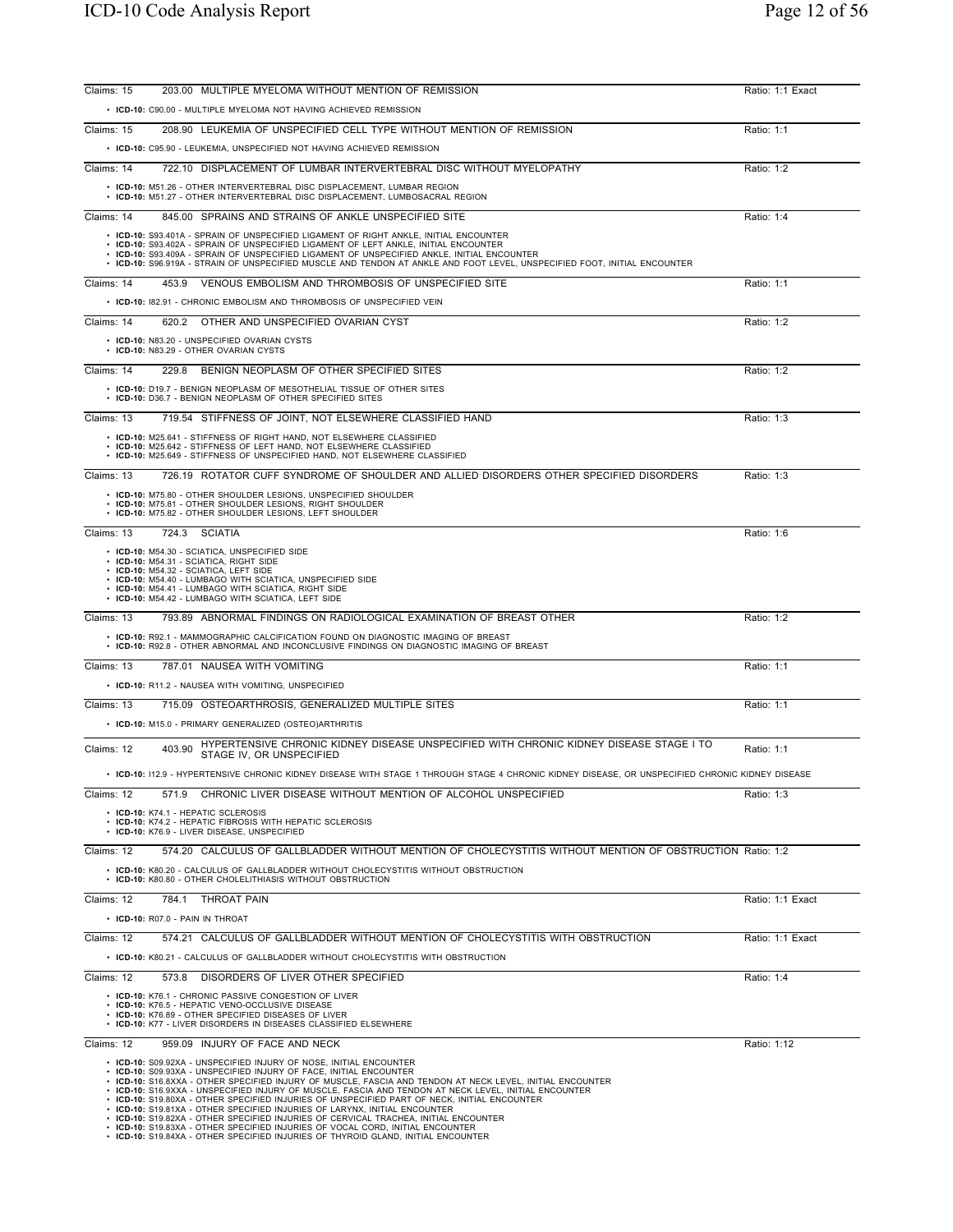• **ICD-10:** S19.85XA - OTHER SPECIFIED INJURIES OF PHARYNX AND CERVICAL ESOPHAGUS, INITIAL ENCOUNTER • **ICD-10:** S19.89XA - OTHER SPECIFIED INJURIES OF OTHER SPECIFIED PART OF NECK, INITIAL ENCOUNTER • **ICD-10:** S19.9XXA - UNSPECIFIED INJURY OF NECK, INITIAL ENCOUNTER Claims: 11 492.0 EMPHYSEMATOUS BLEB Ratio: 1:1 • **ICD-10:** J43.9 - EMPHYSEMA, UNSPECIFIED Claims: 11 724.02 SPINAL STENOSIS, LUMBAR REGION Ratio: 1:8 • **ICD-10:** M48.06 - SPINAL STENOSIS, LUMBAR REGION • **ICD-10:** M48.07 - SPINAL STENOSIS, LUMBOSACRAL REGION • **ICD-10:** M99.23 - SUBLUXATION STENOSIS OF NEURAL CANAL OF LUMBAR REGION • **ICD-10:** M99.33 - OSSEOUS STENOSIS OF NEURAL CANAL OF LUMBAR REGION • ICD-10: M99.43 - CONNECTIVE TISSUE STENOSIS OF NEURAL CANAL OF LUMBAR REGION<br>• ICD-10: M99.53 - INTERVERTEBRAL DISC STENOSIS OF NEURAL CANAL OF LUMBAR REGION<br>• ICD-10: M99.63 - OSSEOUS AND SUBLUXATION STENOSIS OF INTERVE Claims: 11 608.89 DISORDERS OF MALE GENITAL ORGANS OTHER **Ratio: 1:8** Ratio: 1:8 • ICD-10: N44.1 - CYST OF TUNICA ALBUGINEA TESTIS<br>• ICD-10: N44.2 - BENIGN CYST OF TESTIS<br>• ICD-10: N44.8 - OTHER NONINFLAMMATORY DISORDERS OF THE TESTIS<br>• ICD-10: N50.8 - CYST OF EPIDIDYMIS<br>• ICD-10: N50.8 - OTHER SPECIFI Claims: 11 915.0 ABRASION OR FRICTION BURN WITHOUT MENTION OF INFECTION Ratio: 1:13 • ICD-10: S60.311A - ABRASION OF RIGHT THUMB, INITIAL ENCOUNTER<br>• ICD-10: S60.312A - ABRASION OF LEFT THUMB, INITIAL ENCOUNTER<br>• ICD-10: S60.319A - ABRASION OF UNSPECIFIED THUMB, INITIAL ENCOUNTER<br>• ICD-10: S60.410A - ABRA Claims: 11 388.30 TINNITUS, UNSPECIFIED Ratio: 1:4 • **ICD-10**: H93.11 - TINNITUS, RIGHT EAR<br>• **ICD-10**: H93.12 - TINNITUS, LEFT EAR<br>• **ICD-10:** H93.13 - TINNITUS, BILATERAL<br>• **ICD-10:** H93.19 - TINNITUS, UNSPECIFIED EAR Claims: 10 161.9 MALIGNANT NEOPLASM OF LARYNX, UNSPECIFIED Ratio: 1:1 Exact • **ICD-10:** C32.9 - MALIGNANT NEOPLASM OF LARYNX, UNSPECIFIED Claims: 10 591 HYDRONEPHROSIS Ratio: 1:4 • **ICD-10:** N13.1 - HYDRONEPHROSIS WITH URETERAL STRICTURE, NOT ELSEWHERE CLASSIFIED • **ICD-10:** N13.2 - HYDRONEPHROSIS WITH RENAL AND URETERAL CALCULOUS OBSTRUCTION<br>• **ICD-10:** N13.30 - UNSPECIFIED HYDRONEPHROSIS<br>• **ICD-10:** N13.39 - OTHER HYDRONEPHROSIS Claims: 10 V76.51 SPECIAL SCREENING FOR MALIGNANT NEOPLASMS COLON Ratio: 1:1 Exact • **ICD-10:** Z12.11 - ENCOUNTER FOR SCREENING FOR MALIGNANT NEOPLASM OF COLON Claims: 10 787.7 ABNORMAL FECES RATIO: 1:1 • **ICD-10:** R19.5 - OTHER FECAL ABNORMALITIES Claims: 10 V10.05 PERSONAL HISTORY OF MALIGNANT NEOPLASM LARGE INTESTINE **Ratio: 1:1** Ratio: 1:1 • **ICD-10:** Z85.038 - PERSONAL HISTORY OF OTHER MALIGNANT NEOPLASM OF LARGE INTESTINE Claims: 10 782.2 LOCALIZED SUPERFICIAL SWELLING, MASS, OR LUMP RATIO: 1:12 • ICD-10: R22.0 - LOCALIZED SWELLING, MASS AND LUMP, HEAD<br>• ICD-10: R22.1 - LOCALIZED SWELLING, MASS AND LUMP, NECK<br>• ICD-10: R22.2 - LOCALIZED SWELLING, MASS AND LUMP, TRUNK<br>• ICD-10: R22.31 - LOCALIZED SWELLING, MASS AND Claims: 10 894.1 MULTIPLE AND UNSPECIFIED OPEN WOUND OF LOWER LIMB COMPLICATED Ratio: 1:1 • **ICD-10:** S71.029A - LACERATION WITH FOREIGN BODY, UNSPECIFIED HIP, INITIAL ENCOUNTER Claims: 10 844.9 SPRAINS AND STRAINS OF KNEE AND LEG UNSPECIFIED SITE Ratio: 1:6 • ICD-10: S83.90XA - SPRAIN OF UNSPECIFIED SITE OF UNSPECIFIED KNEE, INITIAL ENCOUNTER<br>• ICD-10: S83.91XA - SPRAIN OF UNSPECIFIED SITE OF RIGHT KNEE, INITIAL ENCOUNTER<br>• ICD-10: S83.91XA - SPRAIN OF UNSPECIFIED SITE OF LEF Claims: 10 273.1 MONOCLONAL PARAPROTEINEMIA Ratio: 1:2 • **ICD-10:** D47.2 - MONOCLONAL GAMMOPATHY • **ICD-10:** D89.2 - HYPERGAMMAGLOBULINEMIA, UNSPECIFIED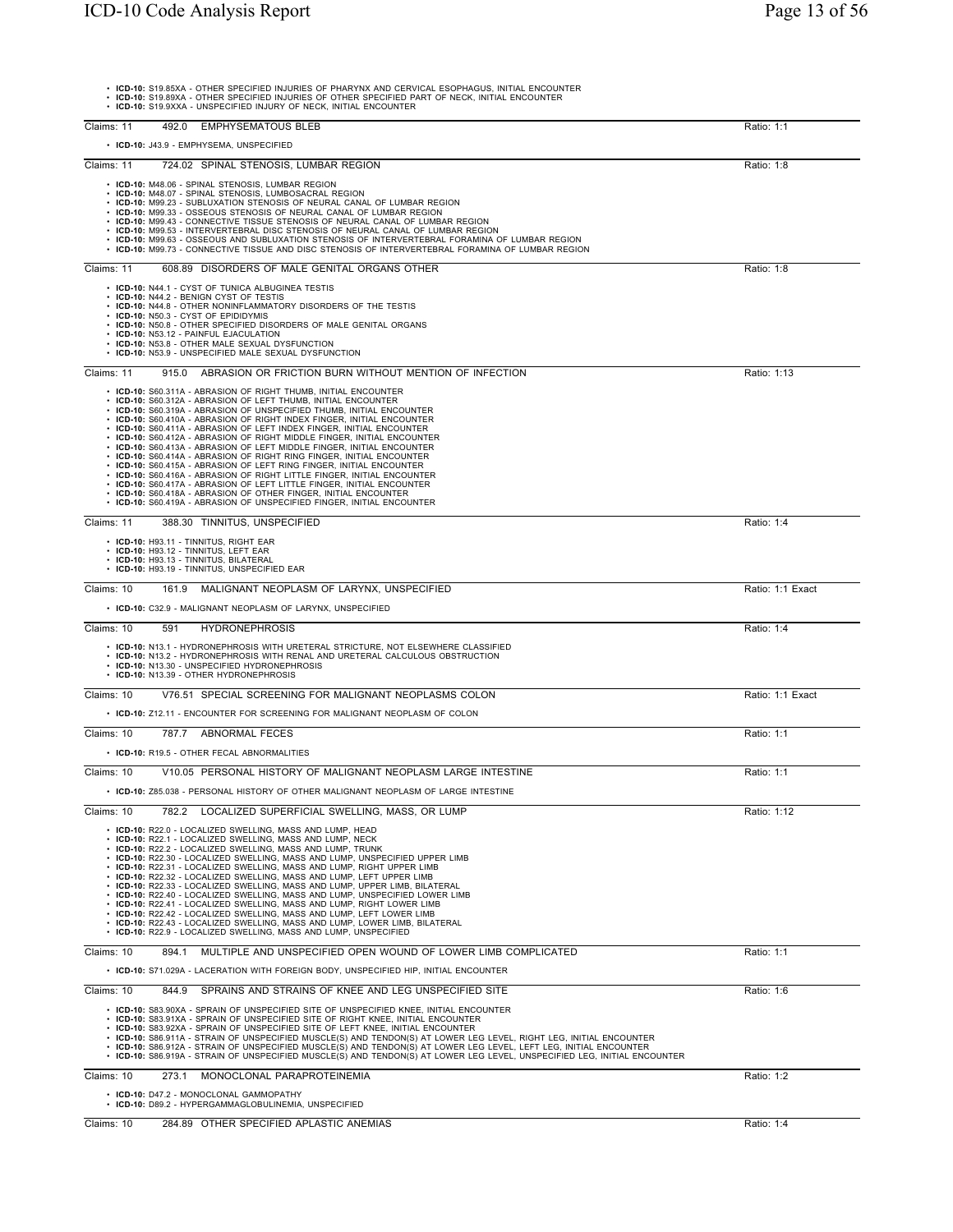| • ICD-10: D61.1 - DRUG-INDUCED APLASTIC ANEMIA<br>• ICD-10: D61.2 - APLASTIC ANEMIA DUE TO OTHER EXTERNAL AGENTS<br>• ICD-10: D61.3 - IDIOPATHIC APLASTIC ANEMIA<br>. ICD-10: D61.89 - OTHER SPECIFIED APLASTIC ANEMIAS AND OTHER BONE MARROW FAILURE SYNDROMES                                                                                                                                                                                                                                                                                                                                                                                                                                                                                                                                              |                  |
|--------------------------------------------------------------------------------------------------------------------------------------------------------------------------------------------------------------------------------------------------------------------------------------------------------------------------------------------------------------------------------------------------------------------------------------------------------------------------------------------------------------------------------------------------------------------------------------------------------------------------------------------------------------------------------------------------------------------------------------------------------------------------------------------------------------|------------------|
| 959.11 INJURY, OTHER CHEST WALL<br>Claims: 10                                                                                                                                                                                                                                                                                                                                                                                                                                                                                                                                                                                                                                                                                                                                                                | Ratio: 1:8       |
| . ICD-10: S29.001A - UNSPECIFIED INJURY OF MUSCLE AND TENDON OF FRONT WALL OF THORAX, INITIAL ENCOUNTER<br>. ICD-10: S29.002A - UNSPECIFIED INJURY OF MUSCLE AND TENDON OF BACK WALL OF THORAX. INITIAL ENCOUNTER<br>. ICD-10: S29.009A - UNSPECIFIED INJURY OF MUSCLE AND TENDON OF UNSPECIFIED WALL OF THORAX, INITIAL ENCOUNTER<br>. ICD-10: S29.091A - OTHER INJURY OF MUSCLE AND TENDON OF FRONT WALL OF THORAX, INITIAL ENCOUNTER<br>. ICD-10: S29.092A - OTHER INJURY OF MUSCLE AND TENDON OF BACK WALL OF THORAX, INITIAL ENCOUNTER<br>. ICD-10: S29.099A - OTHER INJURY OF MUSCLE AND TENDON OF UNSPECIFIED WALL OF THORAX, INITIAL ENCOUNTER<br>• ICD-10: S29.8XXA - OTHER SPECIFIED INJURIES OF THORAX, INITIAL ENCOUNTER<br>• ICD-10: S29.9XXA - UNSPECIFIED INJURY OF THORAX, INITIAL ENCOUNTER |                  |
| Claims: 10<br>787.3 FLATULENCE, ERUCTATION, AND GAS PAIN                                                                                                                                                                                                                                                                                                                                                                                                                                                                                                                                                                                                                                                                                                                                                     | Ratio: 1:4       |
| • ICD-10: R14.0 - ABDOMINAL DISTENSION (GASEOUS)<br>• ICD-10: R14.1 - GAS PAIN<br>• ICD-10: R14.2 - ERUCTATION<br>· ICD-10: R14.3 - FLATULENCE                                                                                                                                                                                                                                                                                                                                                                                                                                                                                                                                                                                                                                                               |                  |
| Claims: 9<br>706.2 SEBACEOUS CYST                                                                                                                                                                                                                                                                                                                                                                                                                                                                                                                                                                                                                                                                                                                                                                            | Ratio: 1:5       |
| • ICD-10: L72.0 - EPIDERMAL CYST<br>• ICD-10: L72.2 - STEATOCYSTOMA MULTIPLEX<br>• ICD-10: L72.3 - SEBACEOUS CYST<br>• ICD-10: L72.8 - OTHER FOLLICULAR CYSTS OF THE SKIN AND SUBCUTANEOUS TISSUE<br>• ICD-10: L72.9 - FOLLICULAR CYST OF THE SKIN AND SUBCUTANEOUS TISSUE, UNSPECIFIED                                                                                                                                                                                                                                                                                                                                                                                                                                                                                                                      |                  |
| Claims: 9<br>585.6<br>END STAGE RENAL DISEASE                                                                                                                                                                                                                                                                                                                                                                                                                                                                                                                                                                                                                                                                                                                                                                | Ratio: 1:1 Exact |
| • ICD-10: N18.6 - END STAGE RENAL DISEASE                                                                                                                                                                                                                                                                                                                                                                                                                                                                                                                                                                                                                                                                                                                                                                    |                  |
| Claims: 9<br>389.21 MIXED HEARING LOSS, UNILATERAL                                                                                                                                                                                                                                                                                                                                                                                                                                                                                                                                                                                                                                                                                                                                                           | Ratio: 1:2       |
| . ICD-10: H90.71 - MIXED CONDUCTIVE AND SENSORINEURAL HEARING LOSS, UNILATERAL, RIGHT EAR, WITH UNRESTRICTED HEARING ON THE CONTRALATERAL SIDE<br>. ICD-10: H90.72 - MIXED CONDUCTIVE AND SENSORINEURAL HEARING LOSS, UNILATERAL, LEFT EAR, WITH UNRESTRICTED HEARING ON THE CONTRALATERAL SIDE                                                                                                                                                                                                                                                                                                                                                                                                                                                                                                              |                  |
| 789.59 OTHER ASCITES<br>Claims: 9                                                                                                                                                                                                                                                                                                                                                                                                                                                                                                                                                                                                                                                                                                                                                                            | Ratio: 1:1 Exact |
| • ICD-10: R18.8 - OTHER ASCITES                                                                                                                                                                                                                                                                                                                                                                                                                                                                                                                                                                                                                                                                                                                                                                              |                  |
| 201.00 HODGKINS PARAGRANULOMA UNSPECIFIED SITE<br>Claims: 9                                                                                                                                                                                                                                                                                                                                                                                                                                                                                                                                                                                                                                                                                                                                                  | Ratio: 1:2       |
| • ICD-10: C81.70 - OTHER CLASSICAL HODGKIN LYMPHOMA, UNSPECIFIED SITE<br>· ICD-10: C81.79 - OTHER CLASSICAL HODGKIN LYMPHOMA, EXTRANODAL AND SOLID ORGAN SITES                                                                                                                                                                                                                                                                                                                                                                                                                                                                                                                                                                                                                                               |                  |
| Claims: 9<br>453.81 ACUTE VENOUS EMBOLISM AND THROMBOSIS OF SUPERFICIAL VEINS OF UPPER EXTREMITY                                                                                                                                                                                                                                                                                                                                                                                                                                                                                                                                                                                                                                                                                                             | Ratio: 1:4       |
| . ICD-10: 182.611 - ACUTE EMBOLISM AND THROMBOSIS OF SUPERFICIAL VEINS OF RIGHT UPPER EXTREMITY<br>. ICD-10: 182.612 - ACUTE EMBOLISM AND THROMBOSIS OF SUPERFICIAL VEINS OF LEFT UPPER EXTREMITY<br>. ICD-10: 182.613 - ACUTE EMBOLISM AND THROMBOSIS OF SUPERFICIAL VEINS OF UPPER EXTREMITY, BILATERAL<br>• ICD-10: 182.619 - ACUTE EMBOLISM AND THROMBOSIS OF SUPERFICIAL VEINS OF UNSPECIFIED UPPER EXTREMITY                                                                                                                                                                                                                                                                                                                                                                                           |                  |
| <b>CHRONIC PANCREATITIS</b><br>Claims: 9<br>577.1                                                                                                                                                                                                                                                                                                                                                                                                                                                                                                                                                                                                                                                                                                                                                            | Ratio: 1:2       |
| • ICD-10: K86.0 - ALCOHOL-INDUCED CHRONIC PANCREATITIS<br>• ICD-10: K86.1 - OTHER CHRONIC PANCREATITIS                                                                                                                                                                                                                                                                                                                                                                                                                                                                                                                                                                                                                                                                                                       |                  |
| Claims: 9<br>SYMPTOMS ASSOCIATED WITH FEMALE GENITAL ORGANS UNSPECIFIED<br>625.9                                                                                                                                                                                                                                                                                                                                                                                                                                                                                                                                                                                                                                                                                                                             | Ratio: 1:2       |
| · ICD-10: N94.89 - OTHER SPECIFIED CONDITIONS ASSOCIATED WITH FEMALE GENITAL ORGANS AND MENSTRUAL CYCLE<br>• ICD-10: R10.2 - PELVIC AND PERINEAL PAIN                                                                                                                                                                                                                                                                                                                                                                                                                                                                                                                                                                                                                                                        |                  |
| Claims: 8<br>209.30 MALIGNANT POORLY DIFFERENTIATED NEUROENDOCRINE CARCINOMA. ANY SITE                                                                                                                                                                                                                                                                                                                                                                                                                                                                                                                                                                                                                                                                                                                       | Ratio: 1:2       |
| • ICD-10: C7A.1 - MALIGNANT POORLY DIFFERENTIATED NEUROENDOCRINE TUMORS<br>• ICD-10: C7A.8 - OTHER MALIGNANT NEUROENDOCRINE TUMORS                                                                                                                                                                                                                                                                                                                                                                                                                                                                                                                                                                                                                                                                           |                  |
| DISPLACEMENT OF CERVICAL INTERVERTEBRAL DISC WITHOUT MYELOPATHY<br>722.0<br>Claims: 8                                                                                                                                                                                                                                                                                                                                                                                                                                                                                                                                                                                                                                                                                                                        | Ratio: 1:4       |
| • ICD-10: M50.20 - OTHER CERVICAL DISC DISPLACEMENT, UNSPECIFIED CERVICAL REGION<br>• ICD-10: M50.21 - OTHER CERVICAL DISC DISPLACEMENT, HIGH CERVICAL REGION<br>• ICD-10: M50.22 - OTHER CERVICAL DISC DISPLACEMENT, MID-CERVICAL REGION<br>• ICD-10: M50.23 - OTHER CERVICAL DISC DISPLACEMENT, CERVICOTHORACIC REGION                                                                                                                                                                                                                                                                                                                                                                                                                                                                                     |                  |
| 230.3 CARCINOMA IN SITU OF COLON<br>Claims: 8                                                                                                                                                                                                                                                                                                                                                                                                                                                                                                                                                                                                                                                                                                                                                                | Ratio: 1:1 Exact |
| • ICD-10: D01.0 - CARCINOMA IN SITU OF COLON                                                                                                                                                                                                                                                                                                                                                                                                                                                                                                                                                                                                                                                                                                                                                                 |                  |
| Claims: 8<br>724.4 THORACIC OR LUMBOSACRAL NEURITIS OR RADICULITIS, UNSPECIFIED                                                                                                                                                                                                                                                                                                                                                                                                                                                                                                                                                                                                                                                                                                                              | Ratio: 1:8       |
| • ICD-10: M51.14 - INTERVERTEBRAL DISC DISORDERS WITH RADICULOPATHY, THORACIC REGION<br>• ICD-10: M51.15 - INTERVERTEBRAL DISC DISORDERS WITH RADICULOPATHY, THORACOLUMBAR REGION<br>• ICD-10: M51.16 - INTERVERTEBRAL DISC DISORDERS WITH RADICULOPATHY, LUMBAR REGION<br>• ICD-10: M51.17 - INTERVERTEBRAL DISC DISORDERS WITH RADICULOPATHY, LUMBOSACRAL REGION<br>• ICD-10: M54.14 - RADICULOPATHY, THORACIC REGION<br>• ICD-10: M54.15 - RADICULOPATHY, THORACOLUMBAR REGION<br>• ICD-10: M54.16 - RADICULOPATHY, LUMBAR REGION<br>• ICD-10: M54.17 - RADICULOPATHY, LUMBOSACRAL REGION                                                                                                                                                                                                                 |                  |
| Claims: 8<br>453.89 ACUTE VENOUS EMBOLISM AND THROMBOSIS OF OTHER SPECIFIED VEINS                                                                                                                                                                                                                                                                                                                                                                                                                                                                                                                                                                                                                                                                                                                            | Ratio: 1:2       |
| • ICD-10: 182.890 - ACUTE EMBOLISM AND THROMBOSIS OF OTHER SPECIFIED VEINS<br>• ICD-10: 182.90 - ACUTE EMBOLISM AND THROMBOSIS OF UNSPECIFIED VEIN                                                                                                                                                                                                                                                                                                                                                                                                                                                                                                                                                                                                                                                           |                  |
| SYNCOPE AND COLLAPSE<br>780.2<br>Claims: 8                                                                                                                                                                                                                                                                                                                                                                                                                                                                                                                                                                                                                                                                                                                                                                   | Ratio: 1:1 Exact |
| • ICD-10: R55 - SYNCOPE AND COLLAPSE                                                                                                                                                                                                                                                                                                                                                                                                                                                                                                                                                                                                                                                                                                                                                                         |                  |
| Claims: 8<br>789.1 HEPATOMEGALY                                                                                                                                                                                                                                                                                                                                                                                                                                                                                                                                                                                                                                                                                                                                                                              | Ratio: 1:2       |
| • ICD-10: R16.0 - HEPATOMEGALY, NOT ELSEWHERE CLASSIFIED<br>• ICD-10: R16.2 - HEPATOMEGALY WITH SPLENOMEGALY, NOT ELSEWHERE CLASSIFIED                                                                                                                                                                                                                                                                                                                                                                                                                                                                                                                                                                                                                                                                       |                  |
| 585.5 CHRONIC KIDNEY DISEASE, STAGE V<br>Claims: 8                                                                                                                                                                                                                                                                                                                                                                                                                                                                                                                                                                                                                                                                                                                                                           | Ratio: 1:1 Exact |
| • ICD-10: N18.5 - CHRONIC KIDNEY DISEASE, STAGE 5                                                                                                                                                                                                                                                                                                                                                                                                                                                                                                                                                                                                                                                                                                                                                            |                  |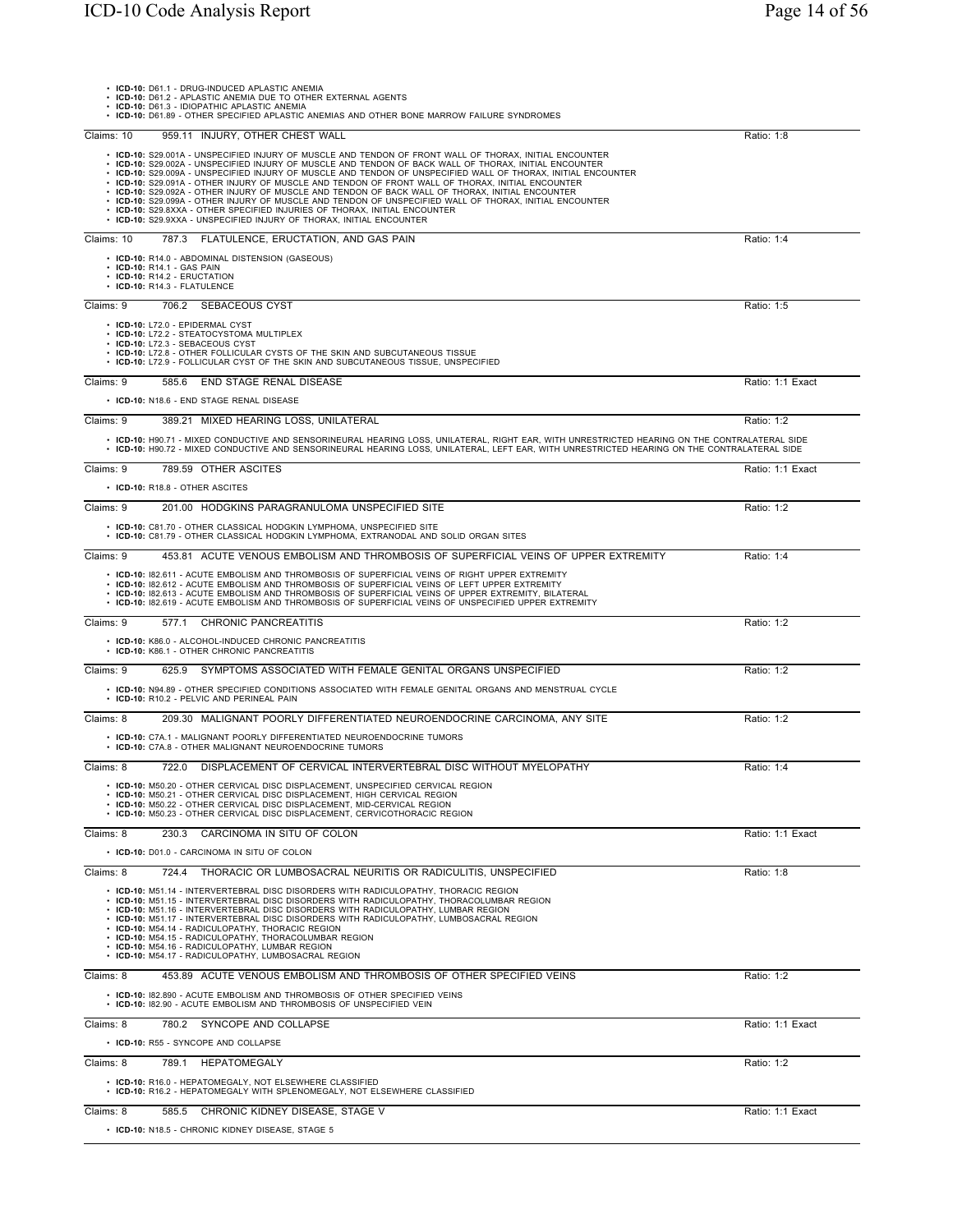| Claims: 8 | 795.51 NONSPECIFIC REACTION TO TUBERCULIN SKIN TEST WITHOUT ACTIVE TUBERCULOSIS                                                                                                                                                                                                                                                                                                                                                                                                                                                                                                                                                                                                                                                                                                                                               | Ratio: 1:1 Exact |
|-----------|-------------------------------------------------------------------------------------------------------------------------------------------------------------------------------------------------------------------------------------------------------------------------------------------------------------------------------------------------------------------------------------------------------------------------------------------------------------------------------------------------------------------------------------------------------------------------------------------------------------------------------------------------------------------------------------------------------------------------------------------------------------------------------------------------------------------------------|------------------|
|           | • ICD-10: R76.11 - NONSPECIFIC REACTION TO TUBERCULIN SKIN TEST WITHOUT ACTIVE TUBERCULOSIS                                                                                                                                                                                                                                                                                                                                                                                                                                                                                                                                                                                                                                                                                                                                   |                  |
| Claims: 8 | 727.61 COMPLETE RUPTURE OF ROTATOR CUFF                                                                                                                                                                                                                                                                                                                                                                                                                                                                                                                                                                                                                                                                                                                                                                                       | Ratio: 1:3       |
|           | . ICD-10: M75.120 - COMPLETE ROTATOR CUFF TEAR OR RUPTURE OF UNSPECIFIED SHOULDER, NOT SPECIFIED AS TRAUMATIC<br>· ICD-10: M75.121 - COMPLETE ROTATOR CUFF TEAR OR RUPTURE OF RIGHT SHOULDER, NOT SPECIFIED AS TRAUMATIC<br>· ICD-10: M75.122 - COMPLETE ROTATOR CUFF TEAR OR RUPTURE OF LEFT SHOULDER, NOT SPECIFIED AS TRAUMATIC                                                                                                                                                                                                                                                                                                                                                                                                                                                                                            |                  |
| Claims: 8 | CARCINOMA IN SITU OF SKIN OF LOWER LIMB, INCLUDING HIP<br>232.7                                                                                                                                                                                                                                                                                                                                                                                                                                                                                                                                                                                                                                                                                                                                                               | Ratio: 1:3       |
|           | • ICD-10: D04.70 - CARCINOMA IN SITU OF SKIN OF UNSPECIFIED LOWER LIMB, INCLUDING HIP<br>• ICD-10: D04.71 - CARCINOMA IN SITU OF SKIN OF RIGHT LOWER LIMB, INCLUDING HIP<br>• ICD-10: D04.72 - CARCINOMA IN SITU OF SKIN OF LEFT LOWER LIMB, INCLUDING HIP                                                                                                                                                                                                                                                                                                                                                                                                                                                                                                                                                                    |                  |
| Claims: 8 | 562.11 DIVERTICULITIS OF COLON WITHOUT MENTION OF HEMORRHAGE                                                                                                                                                                                                                                                                                                                                                                                                                                                                                                                                                                                                                                                                                                                                                                  | Ratio: 1:6       |
|           | • ICD-10: K57.20 - DIVERTICULITIS OF LARGE INTESTINE WITH PERFORATION AND ABSCESS WITHOUT BLEEDING<br>· ICD-10: K57.32 - DIVERTICULITIS OF LARGE INTESTINE WITHOUT PERFORATION OR ABSCESS WITHOUT BLEEDING<br>. ICD-10: K57.40 - DIVERTICULITIS OF BOTH SMALL AND LARGE INTESTINE WITH PERFORATION AND ABSCESS WITHOUT BLEEDING<br>. ICD-10: K57.52 - DIVERTICULITIS OF BOTH SMALL AND LARGE INTESTINE WITHOUT PERFORATION OR ABSCESS WITHOUT BLEEDING<br>· ICD-10: K57.80 - DIVERTICULITIS OF INTESTINE, PART UNSPECIFIED, WITH PERFORATION AND ABSCESS WITHOUT BLEEDING<br>. ICD-10: K57.92 - DIVERTICULITIS OF INTESTINE, PART UNSPECIFIED, WITHOUT PERFORATION OR ABSCESS WITHOUT BLEEDING                                                                                                                                |                  |
| Claims: 8 | STRICTURE OR KINKING OF URETER<br>593.3                                                                                                                                                                                                                                                                                                                                                                                                                                                                                                                                                                                                                                                                                                                                                                                       | Ratio: 1:2       |
|           | • ICD-10: N11.1 - CHRONIC OBSTRUCTIVE PYELONEPHRITIS<br>• ICD-10: N13.5 - CROSSING VESSEL AND STRICTURE OF URETER WITHOUT HYDRONEPHROSIS                                                                                                                                                                                                                                                                                                                                                                                                                                                                                                                                                                                                                                                                                      |                  |
| Claims: 8 | INGUINAL HERNIA, WITHOUT MENTION OF OBSTRUCTION OR GANGRENE UNILATERAL OR UNSPECIFIED<br>550.90<br>(NOT SPECIFIED AS RECURRENT)                                                                                                                                                                                                                                                                                                                                                                                                                                                                                                                                                                                                                                                                                               | Ratio: 1:1 Exact |
|           | · ICD-10: K40.90 - UNILATERAL INGUINAL HERNIA, WITHOUT OBSTRUCTION OR GANGRENE, NOT SPECIFIED AS RECURRENT                                                                                                                                                                                                                                                                                                                                                                                                                                                                                                                                                                                                                                                                                                                    |                  |
| Claims: 8 | V16.9 FAMILY HISTORY OF MALIGNANT NEOPLASM UNSPECIFIED MALIGNANT NEOPLASM                                                                                                                                                                                                                                                                                                                                                                                                                                                                                                                                                                                                                                                                                                                                                     | Ratio: 1:1 Exact |
|           | • ICD-10: Z80.9 - FAMILY HISTORY OF MALIGNANT NEOPLASM, UNSPECIFIED                                                                                                                                                                                                                                                                                                                                                                                                                                                                                                                                                                                                                                                                                                                                                           |                  |
| Claims: 7 | 728.71 PLANTAR FASCIAL FIBROMATOSIS<br>• ICD-10: M72.2 - PLANTAR FASCIAL FIBROMATOSIS                                                                                                                                                                                                                                                                                                                                                                                                                                                                                                                                                                                                                                                                                                                                         | Ratio: 1:1 Exact |
| Claims: 7 | 789.2 SPLENOMEGALY                                                                                                                                                                                                                                                                                                                                                                                                                                                                                                                                                                                                                                                                                                                                                                                                            | Ratio: 1:2       |
|           | • ICD-10: R16.1 - SPLENOMEGALY, NOT ELSEWHERE CLASSIFIED<br>• ICD-10: R16.2 - HEPATOMEGALY WITH SPLENOMEGALY, NOT ELSEWHERE CLASSIFIED                                                                                                                                                                                                                                                                                                                                                                                                                                                                                                                                                                                                                                                                                        |                  |
| Claims: 7 | 272.4<br>HYPERLIPIDEMIA OTHER AND UNSPECIFIED                                                                                                                                                                                                                                                                                                                                                                                                                                                                                                                                                                                                                                                                                                                                                                                 | Ratio: 1:2       |
|           | • ICD-10: E78.4 - OTHER HYPERLIPIDEMIA<br>• ICD-10: E78.5 - HYPERLIPIDEMIA, UNSPECIFIED                                                                                                                                                                                                                                                                                                                                                                                                                                                                                                                                                                                                                                                                                                                                       |                  |
| Claims: 7 | 465.9 ACUTE UPPER RESPIRATORY INFECTIONS OF UNSPECIFIED SITE                                                                                                                                                                                                                                                                                                                                                                                                                                                                                                                                                                                                                                                                                                                                                                  | Ratio: 1:1       |
|           | • ICD-10: J06.9 - ACUTE UPPER RESPIRATORY INFECTION, UNSPECIFIED                                                                                                                                                                                                                                                                                                                                                                                                                                                                                                                                                                                                                                                                                                                                                              |                  |
| Claims: 7 | 574.10 CALCULUS OF GALLBLADDER WITH OTHER CHOLECYSTITIS WITHOUT MENTION OF OBSTRUCTION                                                                                                                                                                                                                                                                                                                                                                                                                                                                                                                                                                                                                                                                                                                                        | Ratio: 1:3       |
|           | • ICD-10: K80.10 - CALCULUS OF GALLBLADDER WITH CHRONIC CHOLECYSTITIS WITHOUT OBSTRUCTION<br>. ICD-10: K80.12 - CALCULUS OF GALLBLADDER WITH ACUTE AND CHRONIC CHOLECYSTITIS WITHOUT OBSTRUCTION<br>• ICD-10: K80.18 - CALCULUS OF GALLBLADDER WITH OTHER CHOLECYSTITIS WITHOUT OBSTRUCTION                                                                                                                                                                                                                                                                                                                                                                                                                                                                                                                                   |                  |
| Claims: 7 | 793.80 ABNORMAL MAMMOGRAM, UNSPECIFIED                                                                                                                                                                                                                                                                                                                                                                                                                                                                                                                                                                                                                                                                                                                                                                                        | Ratio: 1:1       |
|           | • ICD-10: R92.8 - OTHER ABNORMAL AND INCONCLUSIVE FINDINGS ON DIAGNOSTIC IMAGING OF BREAST                                                                                                                                                                                                                                                                                                                                                                                                                                                                                                                                                                                                                                                                                                                                    |                  |
| Claims: 7 | ABDOMINAL ANEURYSM WITHOUT MENTION OF RUPTURE<br>441.4                                                                                                                                                                                                                                                                                                                                                                                                                                                                                                                                                                                                                                                                                                                                                                        | Ratio: 1:1 Exact |
|           | • ICD-10: 171.4 - ABDOMINAL AORTIC ANEURYSM, WITHOUT RUPTURE                                                                                                                                                                                                                                                                                                                                                                                                                                                                                                                                                                                                                                                                                                                                                                  |                  |
| Claims: 7 | NONSPECIFIC ABNORMAL FINDINGS ON RADIOLOGICAL AND OTHER EXAMINATION OF MUSCULOSKELETAL<br>793.7<br>SYSTEM                                                                                                                                                                                                                                                                                                                                                                                                                                                                                                                                                                                                                                                                                                                     | Ratio: 1:2       |
|           | • ICD-10: R93.6 - ABNORMAL FINDINGS ON DIAGNOSTIC IMAGING OF LIMBS<br>• ICD-10: R93.7 - ABNORMAL FINDINGS ON DIAGNOSTIC IMAGING OF OTHER PARTS OF MUSCULOSKELETAL SYSTEM                                                                                                                                                                                                                                                                                                                                                                                                                                                                                                                                                                                                                                                      |                  |
| Claims: 7 | 593.9 DISORDERS OF KIDNEY AND URETER UNSPECIFIED                                                                                                                                                                                                                                                                                                                                                                                                                                                                                                                                                                                                                                                                                                                                                                              | Ratio: 1:2       |
|           | • ICD-10: N28.9 - DISORDER OF KIDNEY AND URETER, UNSPECIFIED<br>• ICD-10: N29 - OTHER DISORDERS OF KIDNEY AND URETER IN DISEASES CLASSIFIED ELSEWHERE                                                                                                                                                                                                                                                                                                                                                                                                                                                                                                                                                                                                                                                                         |                  |
| Claims: 7 | 091.4<br>ADENOPATHY DUE TO SECONDARY SYPHILIS                                                                                                                                                                                                                                                                                                                                                                                                                                                                                                                                                                                                                                                                                                                                                                                 | Ratio: 1:1       |
|           | • ICD-10: A51.49 - OTHER SECONDARY SYPHILITIC CONDITIONS                                                                                                                                                                                                                                                                                                                                                                                                                                                                                                                                                                                                                                                                                                                                                                      |                  |
| Claims: 7 | 578.1 BLOOD IN STOOL                                                                                                                                                                                                                                                                                                                                                                                                                                                                                                                                                                                                                                                                                                                                                                                                          | Ratio: 1:1 Exact |
|           | • ICD-10: K92.1 - MELENA                                                                                                                                                                                                                                                                                                                                                                                                                                                                                                                                                                                                                                                                                                                                                                                                      |                  |
| Claims: 7 | 209.60 BENIGN CARCINOID TUMOR OF UNKNOWN PRIMARY SITE<br>• ICD-10: D3A.00 - BENIGN CARCINOID TUMOR OF UNSPECIFIED SITE                                                                                                                                                                                                                                                                                                                                                                                                                                                                                                                                                                                                                                                                                                        | Ratio: 1:2       |
| Claims: 7 | • ICD-10: D3A.8 - OTHER BENIGN NEUROENDOCRINE TUMORS<br>715.90 OSTEOARTHROSIS, UNSPECIFIED WHETHER GENERALIZED OR LOCALIZED SITE UNSPECIFIED                                                                                                                                                                                                                                                                                                                                                                                                                                                                                                                                                                                                                                                                                  | Ratio: 1:2       |
|           | • ICD-10: M15.9 - POLYOSTEOARTHRITIS, UNSPECIFIED                                                                                                                                                                                                                                                                                                                                                                                                                                                                                                                                                                                                                                                                                                                                                                             |                  |
|           | • ICD-10: M19.90 - UNSPECIFIED OSTEOARTHRITIS, UNSPECIFIED SITE                                                                                                                                                                                                                                                                                                                                                                                                                                                                                                                                                                                                                                                                                                                                                               |                  |
| Claims: 7 | 717.3 OTHER AND UNSPECIFIED DERANGEMENT OF MEDIAL MENISCUS<br>• ICD-10: M23.031 - CYSTIC MENISCUS, OTHER MEDIAL MENISCUS, RIGHT KNEE<br>• ICD-10: M23.032 - CYSTIC MENISCUS, OTHER MEDIAL MENISCUS, LEFT KNEE<br>• ICD-10: M23.039 - CYSTIC MENISCUS, OTHER MEDIAL MENISCUS, UNSPECIFIED KNEE<br>. ICD-10: M23.203 - DERANGEMENT OF UNSPECIFIED MEDIAL MENISCUS DUE TO OLD TEAR OR INJURY, RIGHT KNEE<br>. ICD-10: M23.204 - DERANGEMENT OF UNSPECIFIED MEDIAL MENISCUS DUE TO OLD TEAR OR INJURY, LEFT KNEE<br>. ICD-10: M23.205 - DERANGEMENT OF UNSPECIFIED MEDIAL MENISCUS DUE TO OLD TEAR OR INJURY, UNSPECIFIED KNEE<br>. ICD-10: M23.231 - DERANGEMENT OF OTHER MEDIAL MENISCUS DUE TO OLD TEAR OR INJURY, RIGHT KNEE<br>. ICD-10: M23.232 - DERANGEMENT OF OTHER MEDIAL MENISCUS DUE TO OLD TEAR OR INJURY, LEFT KNEE | Ratio: 1:15      |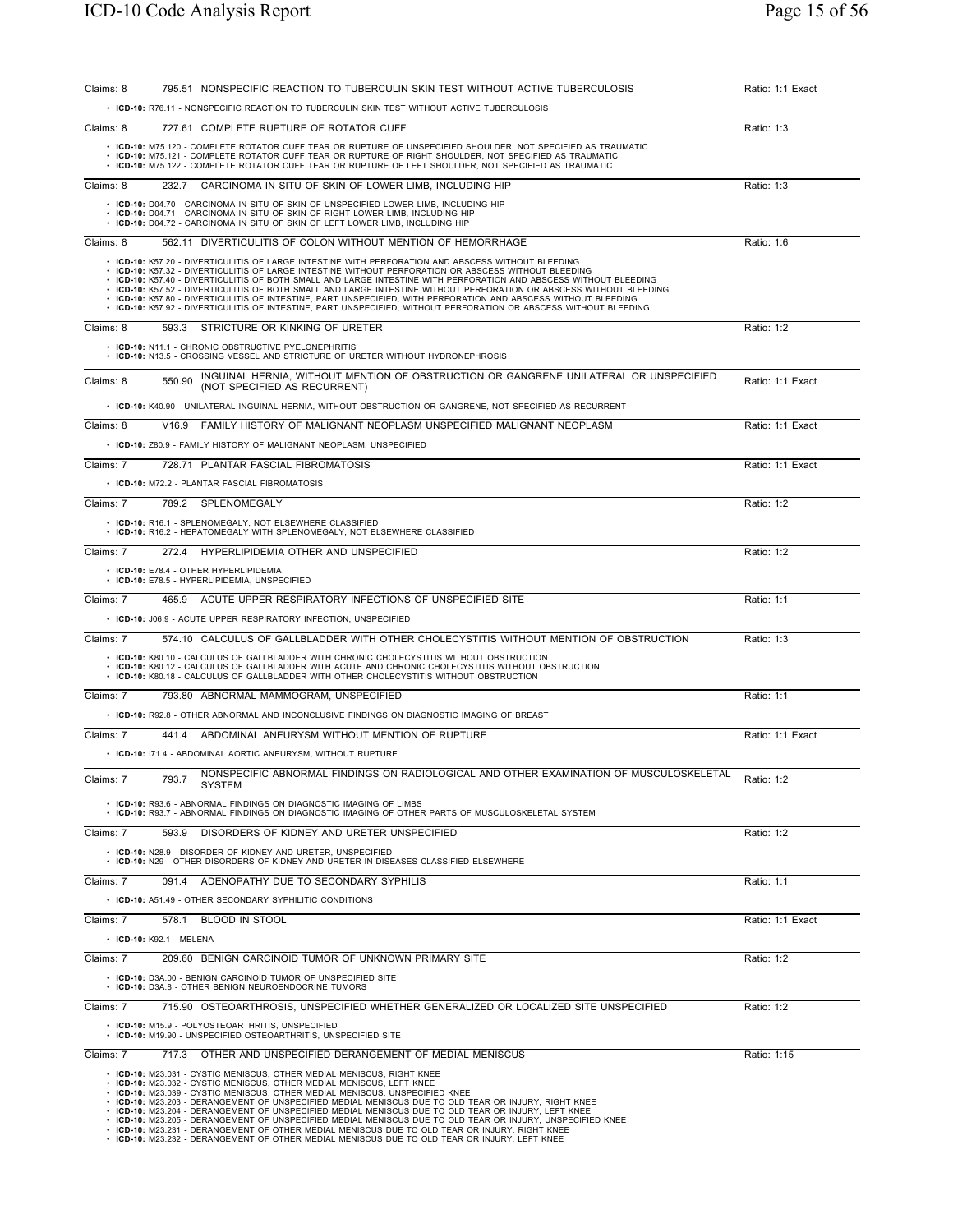• **ICD-10:** M23.239 - DERANGEMENT OF OTHER MEDIAL MENISCUS DUE TO OLD TEAR OR INJURY, UNSPECIFIED KNEE

• ICD-10: M23.303 - OTHER MENISCUS DERANGEMENTS, UNSPECIFIED MEDIAL MENISCUS, RIGHT KNEE<br>• ICD-10: M23.304 - OTHER MENISCUS DERANGEMENTS, UNSPECIFIED MEDIAL MENISCUS, LIEFT KNEE<br>• ICD-10: M23.305 - OTHER MENISCUS DERANGEME

• **ICD-10:** M23.339 - OTHER MENISCUS DERANGEMENTS, OTHER MEDIAL MENISCUS, UNSPECIFIED KNEE

Claims: 6 883.0 OPEN WOUND OF FINGER(S) WITHOUT MENTION OF COMPLICATION Ratio: 1:104

**ERROR SERVA: MORFENTER DEN MANALD IN DET HUMAR INTERNATIONALE TOMAGE PROFESSIONALE PROPERTIES (ESPACING PROFESSIONALE PROPERTIES) (ESPACING PROFESSIONALE PROPERTIES) (ESPACING PROFESSIONALE PROFESSIONALE PROPERTIES) (ESP** - IGD-10: 881 3944 - UNBEGRIED OPEN WOUND OF EIGHT RING FROER WITH DAMAGE TO NAIL, INITIAL ENCOUNTER<br>
• IGD-10: 881 3364 - UNBEGRIED OPEN WOUND OF LEFT IRING FROER WITH DAMAGE TO NAIL, INITIAL ENCOUNTER<br>
• IGD-10: 881 336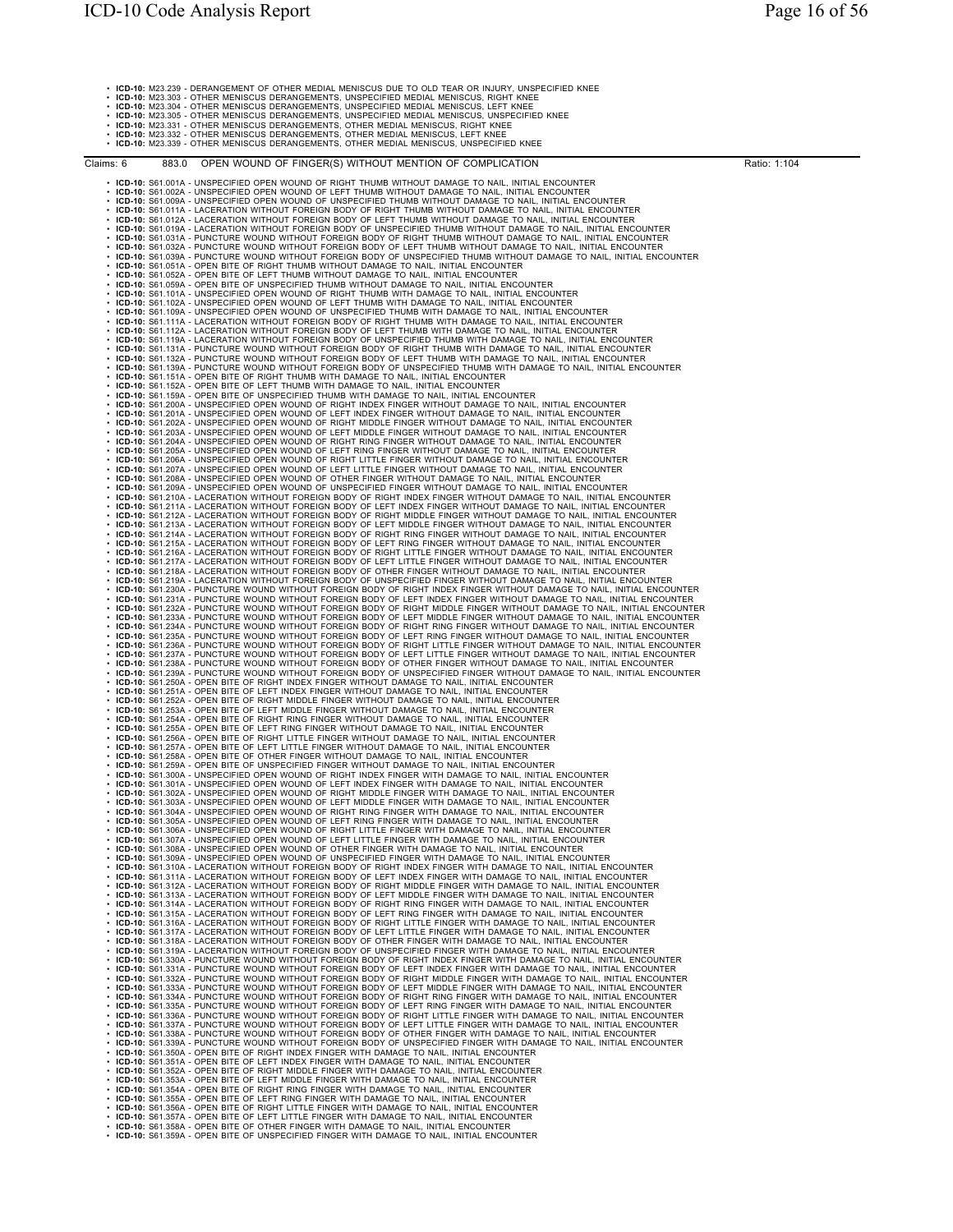| Claims: 6 | 146.0                     | MALIGNANT NEOPLASM OF TONSIL                                                                                                                                                                                                                                                                                                                                       | Ratio: 1:2       |
|-----------|---------------------------|--------------------------------------------------------------------------------------------------------------------------------------------------------------------------------------------------------------------------------------------------------------------------------------------------------------------------------------------------------------------|------------------|
|           |                           | • ICD-10: C09.8 - MALIGNANT NEOPLASM OF OVERLAPPING SITES OF TONSIL<br>• ICD-10: C09.9 - MALIGNANT NEOPLASM OF TONSIL, UNSPECIFIED                                                                                                                                                                                                                                 |                  |
| Claims: 6 | 536.8                     | DYSPEPSIA AND OTHER SPECIFIED DISORDERS OF FUNCTION OF STOMACH                                                                                                                                                                                                                                                                                                     | Ratio: 1:1 Exact |
|           |                           | • ICD-10: K30 - FUNCTIONAL DYSPEPSIA                                                                                                                                                                                                                                                                                                                               |                  |
| Claims: 6 |                           | 722.71 INTERVERTEBRAL DISC DISORDER WITH MYELOPATHY CERVICAL REGION                                                                                                                                                                                                                                                                                                | Ratio: 1:4       |
|           |                           | • ICD-10: M50.00 - CERVICAL DISC DISORDER WITH MYELOPATHY, UNSPECIFIED CERVICAL REGION<br>• ICD-10: M50.01 - CERVICAL DISC DISORDER WITH MYELOPATHY, HIGH CERVICAL REGION<br>• ICD-10: M50.02 - CERVICAL DISC DISORDER WITH MYELOPATHY, MID-CERVICAL REGION<br>• ICD-10: M50.03 - CERVICAL DISC DISORDER WITH MYELOPATHY, CERVICOTHORACIC REGION                   |                  |
| Claims: 6 | 470                       | DEVIATED NASAL SEPTUM<br>• ICD-10: J34.2 - DEVIATED NASAL SEPTUM                                                                                                                                                                                                                                                                                                   | Ratio: 1:1 Exact |
| Claims: 6 |                           | 611.1 HYPERTROPHY OF BREAST                                                                                                                                                                                                                                                                                                                                        | Ratio: 1:1 Exact |
|           |                           | • ICD-10: N62 - HYPERTROPHY OF BREAST                                                                                                                                                                                                                                                                                                                              |                  |
| Claims: 6 | 788.1                     | <b>DYSURIA</b>                                                                                                                                                                                                                                                                                                                                                     | Ratio: 1:2       |
|           | • ICD-10: R30.0 - DYSURIA | • ICD-10: R30.9 - PAINFUL MICTURITION, UNSPECIFIED                                                                                                                                                                                                                                                                                                                 |                  |
| Claims: 6 |                           | 070.51 ACUTE HEPATITIS C WITHOUT MENTION OF HEPATIC COMA                                                                                                                                                                                                                                                                                                           | Ratio: 1:1 Exact |
|           |                           | • ICD-10: B17.10 - ACUTE HEPATITIS C WITHOUT HEPATIC COMA                                                                                                                                                                                                                                                                                                          |                  |
| Claims: 6 |                           | 714.0 RHEUMATOID ARTHRITIS                                                                                                                                                                                                                                                                                                                                         | Ratio: 1:190     |
|           |                           | • ICD-10: M05.40 - RHEUMATOID MYOPATHY WITH RHEUMATOID ARTHRITIS OF UNSPECIFIED SITE<br>• ICD-10: M05.411 - RHEUMATOID MYOPATHY WITH RHEUMATOID ARTHRITIS OF RIGHT SHOULDER                                                                                                                                                                                        |                  |
|           |                           | • ICD-10: M05.412 - RHEUMATOID MYOPATHY WITH RHEUMATOID ARTHRITIS OF LEFT SHOULDER<br>. ICD-10: M05.419 - RHEUMATOID MYOPATHY WITH RHEUMATOID ARTHRITIS OF UNSPECIFIED SHOULDER                                                                                                                                                                                    |                  |
|           |                           | . ICD-10: M05.421 - RHEUMATOID MYOPATHY WITH RHEUMATOID ARTHRITIS OF RIGHT ELBOW<br>• ICD-10: M05.422 - RHEUMATOID MYOPATHY WITH RHEUMATOID ARTHRITIS OF LEFT ELBOW                                                                                                                                                                                                |                  |
|           |                           | • ICD-10: M05.429 - RHEUMATOID MYOPATHY WITH RHEUMATOID ARTHRITIS OF UNSPECIFIED ELBOW<br>• ICD-10: M05.431 - RHEUMATOID MYOPATHY WITH RHEUMATOID ARTHRITIS OF RIGHT WRIST                                                                                                                                                                                         |                  |
|           |                           | • ICD-10: M05.432 - RHEUMATOID MYOPATHY WITH RHEUMATOID ARTHRITIS OF LEFT WRIST<br>• ICD-10: M05.439 - RHEUMATOID MYOPATHY WITH RHEUMATOID ARTHRITIS OF UNSPECIFIED WRIST                                                                                                                                                                                          |                  |
|           |                           | • ICD-10: M05.441 - RHEUMATOID MYOPATHY WITH RHEUMATOID ARTHRITIS OF RIGHT HAND<br>. ICD-10: M05.442 - RHEUMATOID MYOPATHY WITH RHEUMATOID ARTHRITIS OF LEFT HAND                                                                                                                                                                                                  |                  |
|           |                           | • ICD-10: M05.449 - RHEUMATOID MYOPATHY WITH RHEUMATOID ARTHRITIS OF UNSPECIFIED HAND<br>• ICD-10: M05.451 - RHEUMATOID MYOPATHY WITH RHEUMATOID ARTHRITIS OF RIGHT HIP<br>• ICD-10: M05.452 - RHEUMATOID MYOPATHY WITH RHEUMATOID ARTHRITIS OF LEFT HIP                                                                                                           |                  |
|           |                           | • ICD-10: M05.459 - RHEUMATOID MYOPATHY WITH RHEUMATOID ARTHRITIS OF UNSPECIFIED HIP<br>• ICD-10: M05.461 - RHEUMATOID MYOPATHY WITH RHEUMATOID ARTHRITIS OF RIGHT KNEE                                                                                                                                                                                            |                  |
|           |                           | • ICD-10: M05.462 - RHEUMATOID MYOPATHY WITH RHEUMATOID ARTHRITIS OF LEFT KNEE<br>· ICD-10: M05.469 - RHEUMATOID MYOPATHY WITH RHEUMATOID ARTHRITIS OF UNSPECIFIED KNEE                                                                                                                                                                                            |                  |
|           |                           | . ICD-10: M05.471 - RHEUMATOID MYOPATHY WITH RHEUMATOID ARTHRITIS OF RIGHT ANKLE AND FOOT<br>. ICD-10: M05.472 - RHEUMATOID MYOPATHY WITH RHEUMATOID ARTHRITIS OF LEFT ANKLE AND FOOT                                                                                                                                                                              |                  |
|           |                           | . ICD-10: M05.479 - RHEUMATOID MYOPATHY WITH RHEUMATOID ARTHRITIS OF UNSPECIFIED ANKLE AND FOOT<br>• ICD-10: M05.49 - RHEUMATOID MYOPATHY WITH RHEUMATOID ARTHRITIS OF MULTIPLE SITES                                                                                                                                                                              |                  |
|           |                           | . ICD-10: M05.50 - RHEUMATOID POLYNEUROPATHY WITH RHEUMATOID ARTHRITIS OF UNSPECIFIED SITE<br>. ICD-10: M05.511 - RHEUMATOID POLYNEUROPATHY WITH RHEUMATOID ARTHRITIS OF RIGHT SHOULDER                                                                                                                                                                            |                  |
|           |                           | . ICD-10: M05.512 - RHEUMATOID POLYNEUROPATHY WITH RHEUMATOID ARTHRITIS OF LEFT SHOULDER<br>. ICD-10: M05.519 - RHEUMATOID POLYNEUROPATHY WITH RHEUMATOID ARTHRITIS OF UNSPECIFIED SHOULDER<br>. ICD-10: M05.521 - RHEUMATOID POLYNEUROPATHY WITH RHEUMATOID ARTHRITIS OF RIGHT ELBOW                                                                              |                  |
|           |                           | . ICD-10: M05.522 - RHEUMATOID POLYNEUROPATHY WITH RHEUMATOID ARTHRITIS OF LEFT ELBOW<br>. ICD-10: M05.529 - RHEUMATOID POLYNEUROPATHY WITH RHEUMATOID ARTHRITIS OF UNSPECIFIED ELBOW                                                                                                                                                                              |                  |
|           |                           | • ICD-10: M05.531 - RHEUMATOID POLYNEUROPATHY WITH RHEUMATOID ARTHRITIS OF RIGHT WRIST<br>• ICD-10: M05.532 - RHEUMATOID POLYNEUROPATHY WITH RHEUMATOID ARTHRITIS OF LEFT WRIST                                                                                                                                                                                    |                  |
|           |                           | . ICD-10: M05.539 - RHEUMATOID POLYNEUROPATHY WITH RHEUMATOID ARTHRITIS OF UNSPECIFIED WRIST<br>. ICD-10: M05.541 - RHEUMATOID POLYNEUROPATHY WITH RHEUMATOID ARTHRITIS OF RIGHT HAND                                                                                                                                                                              |                  |
|           |                           | • ICD-10: M05.542 - RHEUMATOID POLYNEUROPATHY WITH RHEUMATOID ARTHRITIS OF LEFT HAND<br>. ICD-10: M05.549 - RHEUMATOID POLYNEUROPATHY WITH RHEUMATOID ARTHRITIS OF UNSPECIFIED HAND                                                                                                                                                                                |                  |
|           |                           | • ICD-10: M05.551 - RHEUMATOID POLYNEUROPATHY WITH RHEUMATOID ARTHRITIS OF RIGHT HIP<br>. ICD-10: M05.552 - RHEUMATOID POLYNEUROPATHY WITH RHEUMATOID ARTHRITIS OF LEFT HIP                                                                                                                                                                                        |                  |
|           |                           | • ICD-10: M05.559 - RHEUMATOID POLYNEUROPATHY WITH RHEUMATOID ARTHRITIS OF UNSPECIFIED HIP<br>• ICD-10: M05.561 - RHEUMATOID POLYNEUROPATHY WITH RHEUMATOID ARTHRITIS OF RIGHT KNEE                                                                                                                                                                                |                  |
|           |                           | • ICD-10: M05.562 - RHEUMATOID POLYNEUROPATHY WITH RHEUMATOID ARTHRITIS OF LEFT KNEE<br>• ICD-10: M05.569 - RHEUMATOID POLYNEUROPATHY WITH RHEUMATOID ARTHRITIS OF UNSPECIFIED KNEE                                                                                                                                                                                |                  |
|           |                           | . ICD-10: M05.571 - RHEUMATOID POLYNEUROPATHY WITH RHEUMATOID ARTHRITIS OF RIGHT ANKLE AND FOOT<br>• ICD-10: M05.572 - RHEUMATOID POLYNEUROPATHY WITH RHEUMATOID ARTHRITIS OF LEFT ANKLE AND FOOT<br>. ICD-10: M05.579 - RHEUMATOID POLYNEUROPATHY WITH RHEUMATOID ARTHRITIS OF UNSPECIFIED ANKLE AND FOOT                                                         |                  |
|           |                           | • ICD-10: M05.59 - RHEUMATOID POLYNEUROPATHY WITH RHEUMATOID ARTHRITIS OF MULTIPLE SITES<br>. ICD-10: M05.70 - RHEUMATOID ARTHRITIS WITH RHEUMATOID FACTOR OF UNSPECIFIED SITE WITHOUT ORGAN OR SYSTEMS INVOLVEMENT                                                                                                                                                |                  |
|           |                           | . ICD-10: M05.711 - RHEUMATOID ARTHRITIS WITH RHEUMATOID FACTOR OF RIGHT SHOULDER WITHOUT ORGAN OR SYSTEMS INVOLVEMENT<br>. ICD-10: M05.712 - RHEUMATOID ARTHRITIS WITH RHEUMATOID FACTOR OF LEFT SHOULDER WITHOUT ORGAN OR SYSTEMS INVOLVEMENT                                                                                                                    |                  |
|           |                           | · ICD-10: M05.719 - RHEUMATOID ARTHRITIS WITH RHEUMATOID FACTOR OF UNSPECIFIED SHOULDER WITHOUT ORGAN OR SYSTEMS INVOLVEMENT<br>. ICD-10: M05.721 - RHEUMATOID ARTHRITIS WITH RHEUMATOID FACTOR OF RIGHT ELBOW WITHOUT ORGAN OR SYSTEMS INVOLVEMENT                                                                                                                |                  |
|           |                           | . ICD-10: M05.722 - RHEUMATOID ARTHRITIS WITH RHEUMATOID FACTOR OF LEFT ELBOW WITHOUT ORGAN OR SYSTEMS INVOLVEMENT<br>· ICD-10: M05.729 - RHEUMATOID ARTHRITIS WITH RHEUMATOID FACTOR OF UNSPECIFIED ELBOW WITHOUT ORGAN OR SYSTEMS INVOLVEMENT                                                                                                                    |                  |
|           |                           | . ICD-10: M05.731 - RHEUMATOID ARTHRITIS WITH RHEUMATOID FACTOR OF RIGHT WRIST WITHOUT ORGAN OR SYSTEMS INVOLVEMENT<br>. ICD-10: M05.732 - RHEUMATOID ARTHRITIS WITH RHEUMATOID FACTOR OF LEFT WRIST WITHOUT ORGAN OR SYSTEMS INVOLVEMENT                                                                                                                          |                  |
|           |                           | · ICD-10: M05.739 - RHEUMATOID ARTHRITIS WITH RHEUMATOID FACTOR OF UNSPECIFIED WRIST WITHOUT ORGAN OR SYSTEMS INVOLVEMENT<br>. ICD-10: M05.741 - RHEUMATOID ARTHRITIS WITH RHEUMATOID FACTOR OF RIGHT HAND WITHOUT ORGAN OR SYSTEMS INVOLVEMENT                                                                                                                    |                  |
|           |                           | . ICD-10: M05.742 - RHEUMATOID ARTHRITIS WITH RHEUMATOID FACTOR OF LEFT HAND WITHOUT ORGAN OR SYSTEMS INVOLVEMENT<br>. ICD-10: M05.749 - RHEUMATOID ARTHRITIS WITH RHEUMATOID FACTOR OF UNSPECIFIED HAND WITHOUT ORGAN OR SYSTEMS INVOLVEMENT<br>. ICD-10: M05.751 - RHEUMATOID ARTHRITIS WITH RHEUMATOID FACTOR OF RIGHT HIP WITHOUT ORGAN OR SYSTEMS INVOLVEMENT |                  |
|           |                           | . ICD-10: M05.752 - RHEUMATOID ARTHRITIS WITH RHEUMATOID FACTOR OF LEFT HIP WITHOUT ORGAN OR SYSTEMS INVOLVEMENT<br>. ICD-10: M05.759 - RHEUMATOID ARTHRITIS WITH RHEUMATOID FACTOR OF UNSPECIFIED HIP WITHOUT ORGAN OR SYSTEMS INVOLVEMENT                                                                                                                        |                  |
|           |                           | . ICD-10: M05.761 - RHEUMATOID ARTHRITIS WITH RHEUMATOID FACTOR OF RIGHT KNEE WITHOUT ORGAN OR SYSTEMS INVOLVEMENT<br>. ICD-10: M05.762 - RHEUMATOID ARTHRITIS WITH RHEUMATOID FACTOR OF LEFT KNEE WITHOUT ORGAN OR SYSTEMS INVOLVEMENT                                                                                                                            |                  |
|           |                           | · ICD-10: M05.769 - RHEUMATOID ARTHRITIS WITH RHEUMATOID FACTOR OF UNSPECIFIED KNEE WITHOUT ORGAN OR SYSTEMS INVOLVEMENT<br>. ICD-10: M05.771 - RHEUMATOID ARTHRITIS WITH RHEUMATOID FACTOR OF RIGHT ANKLE AND FOOT WITHOUT ORGAN OR SYSTEMS INVOLVEMENT                                                                                                           |                  |
|           |                           | . ICD-10: M05.772 - RHEUMATOID ARTHRITIS WITH RHEUMATOID FACTOR OF LEFT ANKLE AND FOOT WITHOUT ORGAN OR SYSTEMS INVOLVEMENT<br>. ICD-10: M05.779 - RHEUMATOID ARTHRITIS WITH RHEUMATOID FACTOR OF UNSPECIFIED ANKLE AND FOOT WITHOUT ORGAN OR SYSTEMS INVOLVEMENT                                                                                                  |                  |
|           |                           | . ICD-10: M05.79 - RHEUMATOID ARTHRITIS WITH RHEUMATOID FACTOR OF MULTIPLE SITES WITHOUT ORGAN OR SYSTEMS INVOLVEMENT<br>• ICD-10: M05.80 - OTHER RHEUMATOID ARTHRITIS WITH RHEUMATOID FACTOR OF UNSPECIFIED SITE                                                                                                                                                  |                  |
|           |                           | . ICD-10: M05.811 - OTHER RHEUMATOID ARTHRITIS WITH RHEUMATOID FACTOR OF RIGHT SHOULDER<br>• ICD-10: M05.812 - OTHER RHEUMATOID ARTHRITIS WITH RHEUMATOID FACTOR OF LEFT SHOULDER                                                                                                                                                                                  |                  |
|           |                           | • ICD-10: M05.819 - OTHER RHEUMATOID ARTHRITIS WITH RHEUMATOID FACTOR OF UNSPECIFIED SHOULDER<br>• ICD-10: M05.821 - OTHER RHEUMATOID ARTHRITIS WITH RHEUMATOID FACTOR OF RIGHT ELBOW                                                                                                                                                                              |                  |
|           |                           | . ICD-10: M05.822 - OTHER RHEUMATOID ARTHRITIS WITH RHEUMATOID FACTOR OF LEFT ELBOW<br>• ICD-10: M05.829 - OTHER RHEUMATOID ARTHRITIS WITH RHEUMATOID FACTOR OF UNSPECIFIED ELBOW                                                                                                                                                                                  |                  |
|           |                           | • ICD-10: M05.831 - OTHER RHEUMATOID ARTHRITIS WITH RHEUMATOID FACTOR OF RIGHT WRIST<br>• ICD-10: M05.832 - OTHER RHEUMATOID ARTHRITIS WITH RHEUMATOID FACTOR OF LEFT WRIST                                                                                                                                                                                        |                  |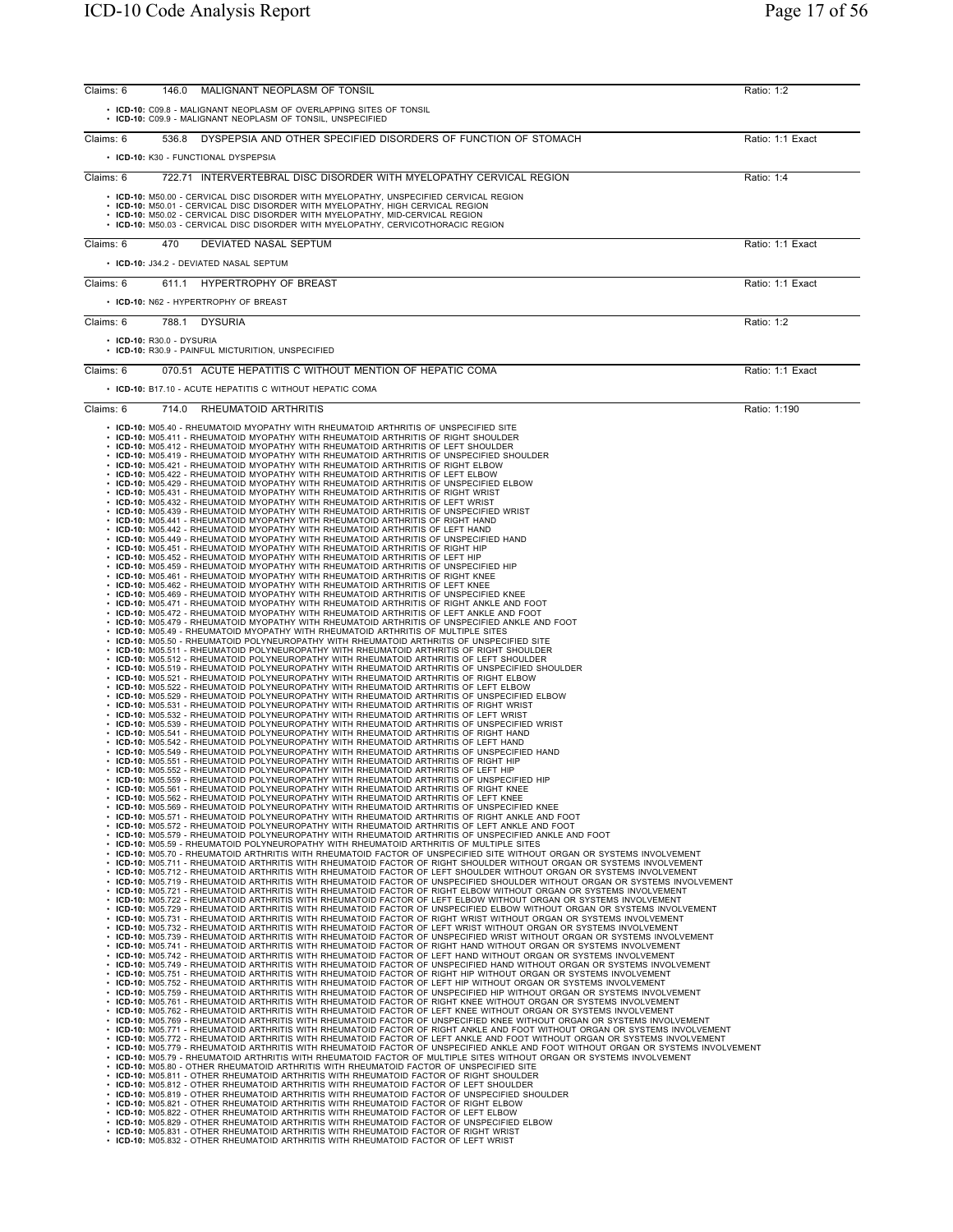• **ICD-10:** M05.839 - OTHER RHEUMATOID ARTHRITIS WITH RHEUMATOID FACTOR OF UNSPECIFIED WRIST • ICD-10: M05.841 - OTHER RHEUMATOID ARTHRITIS WITH RHEUMATOID FACTOR OF RIGHT HAND<br>• ICD-10: M05.842 - OTHER RHEUMATOID ARTHRITIS WITH RHEUMATOID FACTOR OF LEFT HAND<br>• ICD-10: M05.849 - OTHER RHEUMATOID ARTHRITIS WITH RH • ICD-10: M05.851 - OTHER RHEUMATOID ARTHRITIS WITH RHEUMATOID FACTOR OF RIGHT HIP<br>• ICD-10: M05.852 - OTHER RHEUMATOID ARTHRITIS WITH RHEUMATOID FACTOR OF LEFT HIP<br>• ICD-10: M05.859 - OTHER RHEUMATOID ARTHRITIS WITH RHEU • ICD-10: M05.89 - OTHER RHEUMATOID ARTHRITIS WITH RHEUMATOID FACTOR, UNSPECIFIED<br>• ICD-10: M05.9 - RHEUMATOID ARTHRITIS WITH RHEUMATOID FACTOR, UNSPECIFIED SITE<br>• ICD-10: M06.01 - RHEUMATOID ARTHRITIS WITH RHEUMATOID FACT • ICD-10: M06.052 - RHEUMATOID ARTHRITIS WITHOUT RHEUMATOID FACTOR, LEFT HIP<br>• ICD-10: M06.059 - RHEUMATOID ARTHRITIS WITHOUT RHEUMATOID FACTOR, UNSPECIFIED HIP<br>• ICD-10: M06.061 - RHEUMATOID ARTHRITIS WITHOUT RHEUMATOID F • ICD-10: M06.079 - RHEUMATOID ARTHRITIS WITHOUT RHEUMATOID FACTOR, UNSPECIFIED ANKLE AND FOOT<br>• ICD-10: M06.08 - RHEUMATOID ARTHRITIS WITHOUT RHEUMATOID FACTOR, VERTEBRAE<br>• ICD-10: M06.09 - RHEUMATOID ARTHRITIS WITHOUT R • ICD-10: M06.20 - RHEUMATOID BURSITIS, UNSPECIFIED SITE<br>• ICD-10: M06.211 - RHEUMATOID BURSITIS, RIGHT SHOULDER<br>• ICD-10: M06.212 - RHEUMATOID BURSITIS, L'EFT SHOULDER<br>• ICD-10: M06.221 - RHEUMATOID BURSITIS, INSPECIFIED • **ICD-10:** M06.239 - RHEUMATOID BURSITIS, UNSPECIFIED WRIST • **ICD-10:** M06.241 - RHEUMATOID BURSITIS, RIGHT HAND • **ICD-10:** M06.242 - RHEUMATOID BURSITIS, LEFT HAND • ICD-10: M06.249 - RHEUMATOID BURSITIS, UNSPECIFIED HAND<br>• ICD-10: M06.251 - RHEUMATOID BURSITIS, RIGHT HIP<br>• ICD-10: M06.251 - RHEUMATOID BURSITIS, RIGHT HIP<br>• ICD-10: M06.251 - RHEUMATOID BURSITIS, UNSPECIFIED HIP<br>• ICD • ICD-10: M06.311 - RHEUMATOID NODULE, RIGHT SHOULDER<br>• ICD-10: M06.312 - RHEUMATOID NODULE, LEFT SHOULDER<br>• ICD-10: M06.319 - RHEUMATOID NODULE, UNSPECIFIED SHOULDER<br>• ICD-10: M06.321 - RHEUMATOID NODULE, RIGHT ELBOW • ICD-10: M06.322 - RHEUMATOID NODULE, LEFT ELBOW<br>• ICD-10: M06.329 - RHEUMATOID NODULE, UNSPECIFIED ELBOW<br>• ICD-10: M06.331 - RHEUMATOID NODULE, RIGHT WRIST<br>• ICD-10: M06.332 - RHEUMATOID NODULE, LEFT WRIST • ICD-10: M06.339 - RHEUMATOID NODULE, UNSPECIFIED WRIST<br>• ICD-10: M06.341 - RHEUMATOID NODULE, RIGHT HAND<br>• ICD-10: M06.342 - RHEUMATOID NODULE, RIEFT HAND<br>• ICD-10: M06.349 - RHEUMATOID NODULE, UNSPECIFIED HAND • ICD-10: M06.351 - RHEUMATOID NODULE, RIGHT HIP<br>• ICD-10: M06.352 - RHEUMATOID NODULE, LEFT HIP<br>• ICD-10: M06.359 - RHEUMATOID NODULE, UNSPECIFIED HIP<br>• ICD-10: M06.361 - RHEUMATOID NODULE, RIGHT KNEE • **ICD-10:** M06.362 - RHEUMATOID NODULE, LEFT KNEE • **ICD-10:** M06.369 - RHEUMATOID NODULE, UNSPECIFIED KNEE • **ICD-10:** M06.371 - RHEUMATOID NODULE, RIGHT ANKLE AND FOOT • **ICD-10:** M06.372 - RHEUMATOID NODULE, LEFT ANKLE AND FOOT • **ICD-10:** M06.379 - RHEUMATOID NODULE, UNSPECIFIED ANKLE AND FOOT • **ICD-10:** M06.38 - RHEUMATOID NODULE, VERTEBRAE • ICD-10: M06.39 - RHEUMATOID NODULE, MULTIPLE SITES<br>• ICD-10: M06.80 - OTHER SPECIFIED RHEUMATOID ARTHRITIS, UNSPECIFIED SITE<br>• ICD-10: M06.81 - OTHER SPECIFIED RHEUMATOID ARTHRITIS, ILRY TENDULDER<br>• ICD-10: M06.81 - OTH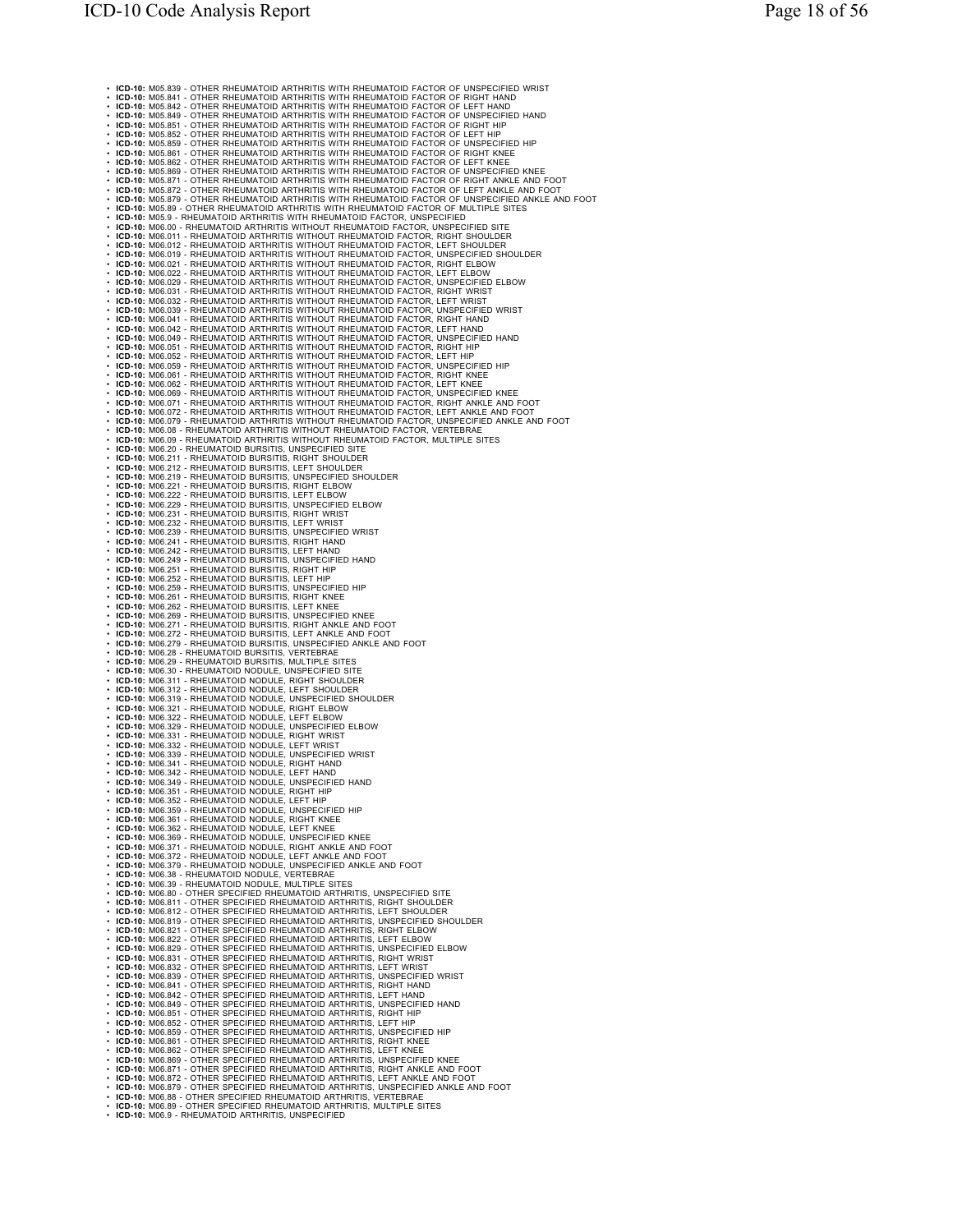| Ratio: 1:12      |
|------------------|
|                  |
|                  |
| Ratio: 1:1       |
|                  |
| Ratio: 1:2       |
|                  |
| Ratio: 1:1 Exact |
|                  |
| Ratio: 1:7       |
|                  |
| Ratio: 1:1       |
|                  |
| Ratio: 1:1 Exact |
|                  |
| Ratio: 1:1 Exact |
|                  |
| Ratio: 1:2       |
|                  |
| Ratio: 1:2       |
|                  |
| Ratio: 1:180     |
|                  |
|                  |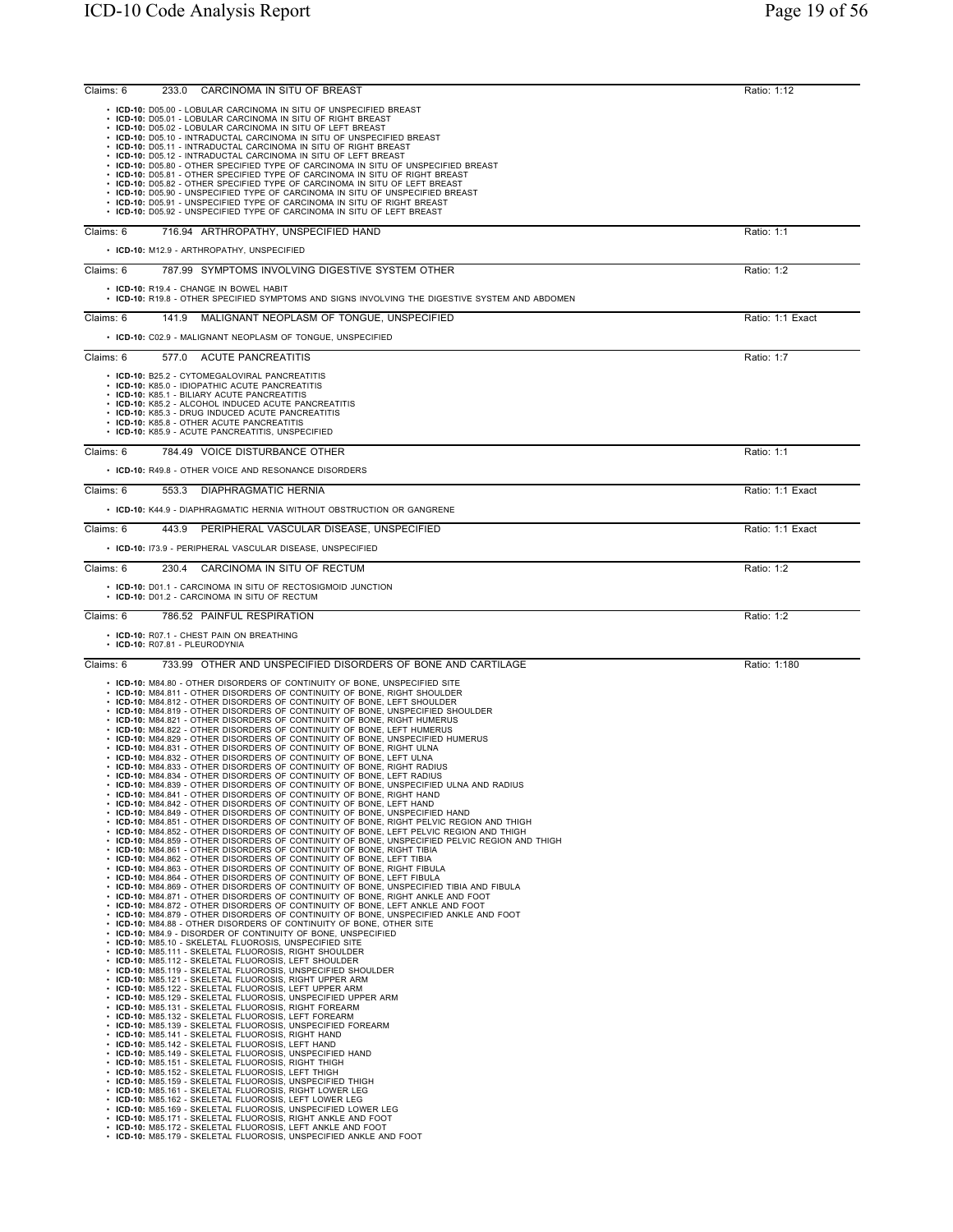• **ICD-10:** M85.18 - SKELETAL FLUOROSIS, OTHER SITE **1CD-10:** M85.19 - SNELETAL FLUOROSIS, MULTIPLE SITES<br>**ICD-10:** M85.80 - OTHER SPECIFIED DISORDERS OF BONE DENSITY AND STRUCTURE, UNSPECIFIED SITE<br>**ICD-10:** M85.81 - OTHER SPECIFIED DISORDERS OF BONE DENSITY AND STRUCTURE, • IGO-10. Miss 80 - OTHER SPECIFIED DISORDERS OF BONET TAND STRUCTURE. ILLET TRIAL IN CASE IN THE RESULTING THE CONTRACT IN THE RESULTING IN THE RESULTING TO THE RESULTING TO THE RESULTING TO THE RESULTING TO THE RESULTIN • ICD-10: M89.311 - HYPERTROPHY OF BONE, RIGHT SHOULDER<br>• ICD-10: M89.312 - HYPERTROPHY OF BONE, LEFT SHOULDER<br>• ICD-10: M89.319 - HYPERTROPHY OF BONE, UNSPECIFIED SHOULDER<br>• ICD-10: M89.322 - HYPERTROPHY OF BONE, LEFT HUM • **ICD-10:** M89.329 - HYPERTROPHY OF BONE, UNSPECIFIED HUMERUS • **ICD-10:** M89.331 - HYPERTROPHY OF BONE, RIGHT ULNA • **ICD-10:** M89.332 - HYPERTROPHY OF BONE, LEFT ULNA • **ICD-10:** M89.333 - HYPERTROPHY OF BONE, RIGHT RADIUS • **ICD-10:** M89.334 - HYPERTROPHY OF BONE, LEFT RADIUS • **ICD-10:** M89.339 - HYPERTROPHY OF BONE, UNSPECIFIED ULNA AND RADIUS • **ICD-10:** M89.341 - HYPERTROPHY OF BONE, RIGHT HAND • ICD-10: M89.342 - HYPERTROPHY OF BONE, LEFT HAND<br>• ICD-10: M89.349 - HYPERTROPHY OF BONE, UNSPECIFIED HAND<br>• ICD-10: M89.351 - HYPERTROPHY OF BONE, RIGHT FEMUR<br>• ICD-10: M89.359 - HYPERTROPHY OF BONE, LNSPECIFIED FEMUR<br>• • ICD-10: M89.361 - HYPERTROPHY OF BONE, RIGHT TIBIA<br>• ICD-10: M89.362 - HYPERTROPHY OF BONE, ILEFT TIBIA<br>• ICD-10: M89.363 - HYPERTROPHY OF BONE, ILEFT TIBILA<br>• ICD-10: M89.364 - HYPERTROPHY OF BONE, ILET FIBILLA<br>• ICD-10 • **ICD-10:** M89.511 - OSTEOLYSIS, RIGHT SHOULDER<br>• **ICD-10:** M89.512 - OSTEOLYSIS, LEFT SHOULDER<br>• **ICD-10:** M89.519 - OSTEOLYSIS, UNSPECIFIED SHOULDER<br>• **ICD-10:** M89.521 - OSTEOLYSIS, RIGHT UPPER ARM • **ICD-10:** M89.522 - OSTEOLYSIS, LEFT UPPER ARM<br>• **ICD-10:** M89.529 - OSTEOLYSIS, UNSPECIFIED UPPER ARM<br>• **ICD-10:** M89.531 - OSTEOLYSIS, RIGHT FOREARM<br>• **ICD-10:** M89.532 - OSTEOLYSIS, LEFT FOREARM • **ICD-10:** M89.539 - OSTEOLYSIS, UNSPECIFIED FOREARM • **ICD-10:** M89.541 - OSTEOLYSIS, RIGHT HAND • **ICD-10:** M89.542 - OSTEOLYSIS, LEFT HAND • ICD-10: M89.549 - OSTEOLYSIS, UNSPECIFIED HAND<br>• ICD-10: M89.551 - OSTEOLYSIS, RIGHT THIGH<br>• ICD-10: M89.552 - OSTEOLYSIS, REFT THIGH<br>• ICD-10: M89.552 - OSTEOLYSIS, LEFT THIGH<br>• ICD-10: M89.562 - OSTEOLYSIS, RIGHT LOWER • ICD-10: M89.579 - OSTEOLYSIS, UNSPECIFIED ANKLE AND FOOT<br>• ICD-10: M89.58 - OSTEOLYSIS, OTHER SITE<br>• ICD-10: M89.59 - OSTEOLYSIS, MULTIPLE SITES<br>• ICD-10: M89.8X - OTHER SPECIFIED DISORDERS OF BONE, MULTIPLE SITES<br>• ICD-• **ICD-10:** M89.8X5 - OTHER SPECIFIED DISORDERS OF BONE, THIGH • **ICD-10:** M89.8X6 - OTHER SPECIFIED DISORDERS OF BONE, LOWER LEG • **ICD-10:** M89.8X7 - OTHER SPECIFIED DISORDERS OF BONE, ANKLE AND FOOT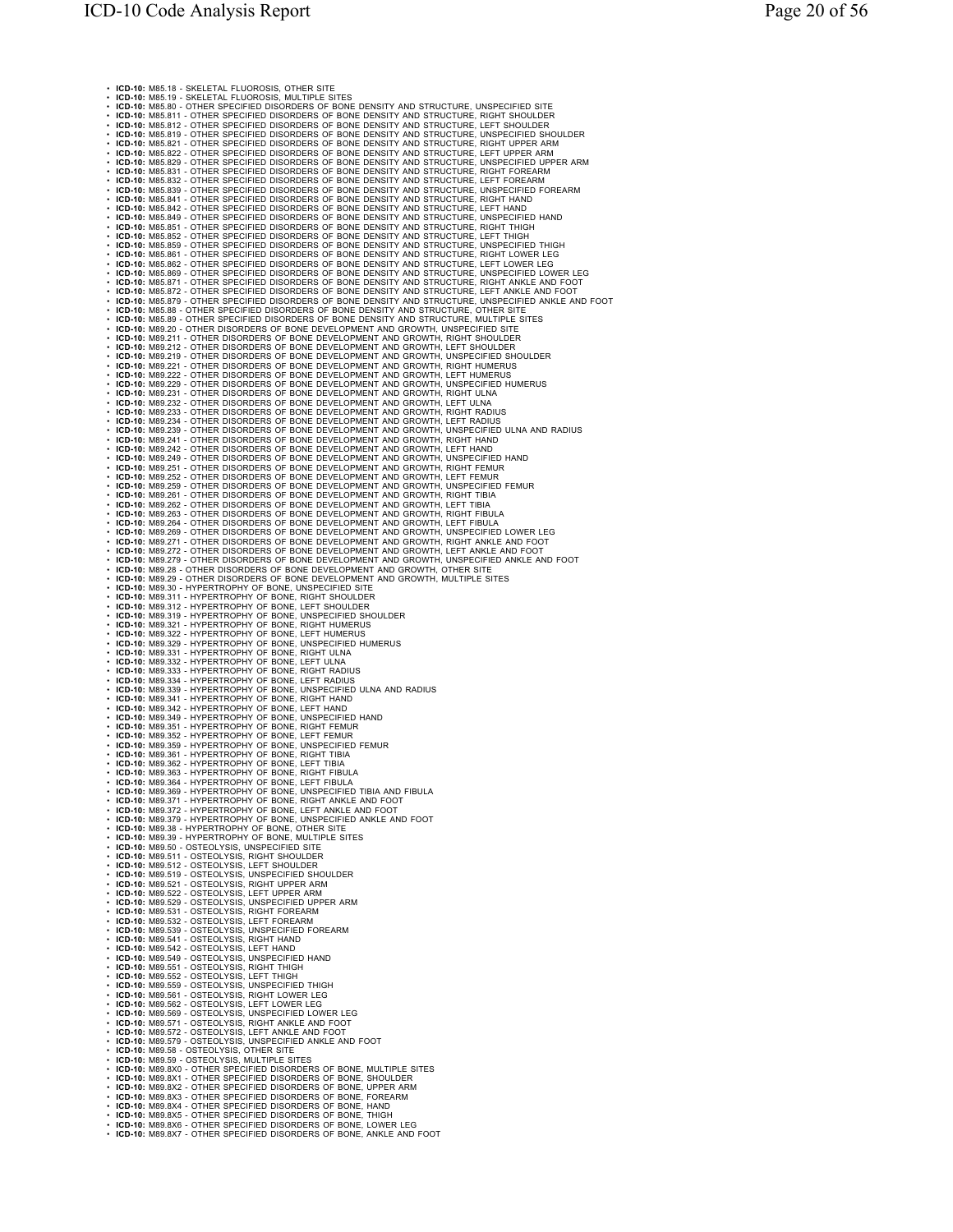| • ICD-10: M89.8X8 - OTHER SPECIFIED DISORDERS OF BONE, OTHER SITE<br>• ICD-10: M89.8X9 - OTHER SPECIFIED DISORDERS OF BONE, UNSPECIFIED SITE<br>• ICD-10: M94.1 - RELAPSING POLYCHONDRITIS<br>• ICD-10: M94.351 - CHONDROLYSIS, RIGHT HIP<br>· ICD-10: M94.352 - CHONDROLYSIS, LEFT HIP<br>· ICD-10: M94.359 - CHONDROLYSIS, UNSPECIFIED HIP<br>• ICD-10: M94.8X0 - OTHER SPECIFIED DISORDERS OF CARTILAGE, MULTIPLE SITES<br>· ICD-10: M94.8X1 - OTHER SPECIFIED DISORDERS OF CARTILAGE, SHOULDER<br>• ICD-10: M94.8X2 - OTHER SPECIFIED DISORDERS OF CARTILAGE, UPPER ARM<br>• ICD-10: M94.8X3 - OTHER SPECIFIED DISORDERS OF CARTILAGE, FOREARM<br>• ICD-10: M94.8X4 - OTHER SPECIFIED DISORDERS OF CARTILAGE, HAND<br>• ICD-10: M94.8X5 - OTHER SPECIFIED DISORDERS OF CARTILAGE, THIGH<br>· ICD-10: M94.8X6 - OTHER SPECIFIED DISORDERS OF CARTILAGE, LOWER LEG<br>• ICD-10: M94.8X7 - OTHER SPECIFIED DISORDERS OF CARTILAGE, ANKLE AND FOOT<br>• ICD-10: M94.8X8 - OTHER SPECIFIED DISORDERS OF CARTILAGE, OTHER SITE<br>• ICD-10: M94.8X9 - OTHER SPECIFIED DISORDERS OF CARTILAGE, UNSPECIFIED SITES |                  |
|---------------------------------------------------------------------------------------------------------------------------------------------------------------------------------------------------------------------------------------------------------------------------------------------------------------------------------------------------------------------------------------------------------------------------------------------------------------------------------------------------------------------------------------------------------------------------------------------------------------------------------------------------------------------------------------------------------------------------------------------------------------------------------------------------------------------------------------------------------------------------------------------------------------------------------------------------------------------------------------------------------------------------------------------------------------------------------------------------------------|------------------|
| Claims: 5<br>238.71 THROMBOCYTHEMIA, ESSENTIAL                                                                                                                                                                                                                                                                                                                                                                                                                                                                                                                                                                                                                                                                                                                                                                                                                                                                                                                                                                                                                                                                | Ratio: 1:1       |
| • ICD-10: D47.3 - ESSENTIAL (HEMORRHAGIC) THROMBOCYTHEMIA                                                                                                                                                                                                                                                                                                                                                                                                                                                                                                                                                                                                                                                                                                                                                                                                                                                                                                                                                                                                                                                     |                  |
| Claims: 5<br>288.50 LEUKOCYTOPENIA, UNSPECIFIED                                                                                                                                                                                                                                                                                                                                                                                                                                                                                                                                                                                                                                                                                                                                                                                                                                                                                                                                                                                                                                                               | Ratio: 1:1       |
| • ICD-10: D72.819 - DECREASED WHITE BLOOD CELL COUNT, UNSPECIFIED                                                                                                                                                                                                                                                                                                                                                                                                                                                                                                                                                                                                                                                                                                                                                                                                                                                                                                                                                                                                                                             |                  |
| SUPERFICIAL FOREIGN BODY (SPLINTER) WITHOUT MAJOR OPEN WOUND AND WITHOUT MENTION OF<br>Claims: 5<br>914.6<br><b>INFECTION</b>                                                                                                                                                                                                                                                                                                                                                                                                                                                                                                                                                                                                                                                                                                                                                                                                                                                                                                                                                                                 | Ratio: 1:3       |
| • ICD-10: S60.551A - SUPERFICIAL FOREIGN BODY OF RIGHT HAND, INITIAL ENCOUNTER<br>• ICD-10: S60.552A - SUPERFICIAL FOREIGN BODY OF LEFT HAND, INITIAL ENCOUNTER<br>• ICD-10: S60.559A - SUPERFICIAL FOREIGN BODY OF UNSPECIFIED HAND, INITIAL ENCOUNTER                                                                                                                                                                                                                                                                                                                                                                                                                                                                                                                                                                                                                                                                                                                                                                                                                                                       |                  |
| 388.72 REFERRED PAIN<br>Claims: 5                                                                                                                                                                                                                                                                                                                                                                                                                                                                                                                                                                                                                                                                                                                                                                                                                                                                                                                                                                                                                                                                             | Ratio: 1:1       |
| • ICD-10: H92.09 - OTALGIA, UNSPECIFIED EAR                                                                                                                                                                                                                                                                                                                                                                                                                                                                                                                                                                                                                                                                                                                                                                                                                                                                                                                                                                                                                                                                   |                  |
| MALIGNANT NEOPLASM OF PHARYNX, UNSPECIFIED<br>Claims: 5<br>149.0                                                                                                                                                                                                                                                                                                                                                                                                                                                                                                                                                                                                                                                                                                                                                                                                                                                                                                                                                                                                                                              | Ratio: 1:1 Exact |
| • ICD-10: C14.0 - MALIGNANT NEOPLASM OF PHARYNX, UNSPECIFIED                                                                                                                                                                                                                                                                                                                                                                                                                                                                                                                                                                                                                                                                                                                                                                                                                                                                                                                                                                                                                                                  |                  |
| Claims: 5<br>V72.5 RADIOLOGICAL EXAMINATION. NOT ELSEWHERE CLASSIFIED                                                                                                                                                                                                                                                                                                                                                                                                                                                                                                                                                                                                                                                                                                                                                                                                                                                                                                                                                                                                                                         | Ratio: 1:1       |
| • ICD-10: Z01.89 - ENCOUNTER FOR OTHER SPECIFIED SPECIAL EXAMINATIONS                                                                                                                                                                                                                                                                                                                                                                                                                                                                                                                                                                                                                                                                                                                                                                                                                                                                                                                                                                                                                                         |                  |
| Claims: 5<br>726.71 ACHILLES BURSITIS OR TENDINITIS                                                                                                                                                                                                                                                                                                                                                                                                                                                                                                                                                                                                                                                                                                                                                                                                                                                                                                                                                                                                                                                           | Ratio: 1:3       |
| • ICD-10: M76.60 - ACHILLES TENDINITIS, UNSPECIFIED LEG<br>• ICD-10: M76.61 - ACHILLES TENDINITIS, RIGHT LEG<br>• ICD-10: M76.62 - ACHILLES TENDINITIS, LEFT LEG                                                                                                                                                                                                                                                                                                                                                                                                                                                                                                                                                                                                                                                                                                                                                                                                                                                                                                                                              |                  |
| Claims: 5<br>621.0 POLYP OF CORPUS UTERI                                                                                                                                                                                                                                                                                                                                                                                                                                                                                                                                                                                                                                                                                                                                                                                                                                                                                                                                                                                                                                                                      | Ratio: 1:3       |
| • ICD-10: N84.0 - POLYP OF CORPUS UTERI<br>• ICD-10: N84.8 - POLYP OF OTHER PARTS OF FEMALE GENITAL TRACT<br>• ICD-10: N84.9 - POLYP OF FEMALE GENITAL TRACT, UNSPECIFIED                                                                                                                                                                                                                                                                                                                                                                                                                                                                                                                                                                                                                                                                                                                                                                                                                                                                                                                                     |                  |
| 289.3 LYMPHADENITIS, UNSPECIFIED, EXCEPT MESENTERIC<br>Claims: 5                                                                                                                                                                                                                                                                                                                                                                                                                                                                                                                                                                                                                                                                                                                                                                                                                                                                                                                                                                                                                                              | Ratio: 1:2       |
| • ICD-10: 188.8 - OTHER NONSPECIFIC LYMPHADENITIS<br>• ICD-10: 188.9 - NONSPECIFIC LYMPHADENITIS, UNSPECIFIED                                                                                                                                                                                                                                                                                                                                                                                                                                                                                                                                                                                                                                                                                                                                                                                                                                                                                                                                                                                                 |                  |
| 785.1 PALPITATIONS<br>Claims: 5                                                                                                                                                                                                                                                                                                                                                                                                                                                                                                                                                                                                                                                                                                                                                                                                                                                                                                                                                                                                                                                                               | Ratio: 1:1 Exact |
| • ICD-10: R00.2 - PALPITATIONS                                                                                                                                                                                                                                                                                                                                                                                                                                                                                                                                                                                                                                                                                                                                                                                                                                                                                                                                                                                                                                                                                |                  |
| V10.00 PERSONAL HISTORY OF MALIGNANT NEOPLASM GASTROINTESTINAL TRACT, UNSPECIFIED<br>Claims: 5                                                                                                                                                                                                                                                                                                                                                                                                                                                                                                                                                                                                                                                                                                                                                                                                                                                                                                                                                                                                                | Ratio: 1:1 Exact |
| • ICD-10: Z85.00 - PERSONAL HISTORY OF MALIGNANT NEOPLASM OF UNSPECIFIED DIGESTIVE ORGAN                                                                                                                                                                                                                                                                                                                                                                                                                                                                                                                                                                                                                                                                                                                                                                                                                                                                                                                                                                                                                      |                  |
| Claims: 5<br>474.00 CHRONIC TONSILLITIS                                                                                                                                                                                                                                                                                                                                                                                                                                                                                                                                                                                                                                                                                                                                                                                                                                                                                                                                                                                                                                                                       | Ratio: 1:1 Exact |
| • ICD-10: J35.01 - CHRONIC TONSILLITIS                                                                                                                                                                                                                                                                                                                                                                                                                                                                                                                                                                                                                                                                                                                                                                                                                                                                                                                                                                                                                                                                        |                  |
| CARCINOMA IN SITU OF PROSTATE<br>Claims: 5<br>233.4                                                                                                                                                                                                                                                                                                                                                                                                                                                                                                                                                                                                                                                                                                                                                                                                                                                                                                                                                                                                                                                           | Ratio: 1:1 Exact |
| • ICD-10: D07.5 - CARCINOMA IN SITU OF PROSTATE                                                                                                                                                                                                                                                                                                                                                                                                                                                                                                                                                                                                                                                                                                                                                                                                                                                                                                                                                                                                                                                               |                  |
| Claims: 5<br>PNEUMOCONIOSIS DUE TO OTHER SILICA OR SILICATES<br>502                                                                                                                                                                                                                                                                                                                                                                                                                                                                                                                                                                                                                                                                                                                                                                                                                                                                                                                                                                                                                                           | Ratio: 1:2       |
| • ICD-10: J62.0 - PNEUMOCONIOSIS DUE TO TALC DUST<br>• ICD-10: J62.8 - PNEUMOCONIOSIS DUE TO OTHER DUST CONTAINING SILICA                                                                                                                                                                                                                                                                                                                                                                                                                                                                                                                                                                                                                                                                                                                                                                                                                                                                                                                                                                                     |                  |
| REGIONAL ENTERITIS UNSPECIFIED SITE<br>Claims: 5<br>555.9                                                                                                                                                                                                                                                                                                                                                                                                                                                                                                                                                                                                                                                                                                                                                                                                                                                                                                                                                                                                                                                     | Ratio: 1:7       |
| • ICD-10: K50.90 - ROHNS DISEASE, UNSPECIFIED, WITHOUT COMPLICATIONS<br>• ICD-10: K50.911 - ROHNS DISEASE, UNSPECIFIED, WITH RECTAL BLEEDING<br>• ICD-10: K50.912 - ROHNS DISEASE, UNSPECIFIED, WITH INTESTINAL OBSTRUCTION<br>• ICD-10: K50.913 - ROHNS DISEASE, UNSPECIFIED, WITH FISTULA<br>• ICD-10: K50.914 - ROHNS DISEASE, UNSPECIFIED, WITH ABSCESS<br>• ICD-10: K50.918 - ROHNS DISEASE, UNSPECIFIED, WITH OTHER COMPLICATION<br>• ICD-10: K50.919 - ROHNS DISEASE, UNSPECIFIED, WITH UNSPECIFIED COMPLICATIONS                                                                                                                                                                                                                                                                                                                                                                                                                                                                                                                                                                                      |                  |
| 193<br>MALIGNANT NEOPLASM OF THYROID GLAND<br>Claims: 5                                                                                                                                                                                                                                                                                                                                                                                                                                                                                                                                                                                                                                                                                                                                                                                                                                                                                                                                                                                                                                                       | Ratio: 1:1 Exact |
| • ICD-10: C73 - MALIGNANT NEOPLASM OF THYROID GLAND                                                                                                                                                                                                                                                                                                                                                                                                                                                                                                                                                                                                                                                                                                                                                                                                                                                                                                                                                                                                                                                           |                  |
| 726.79 ENTHESOPATHY OF ANKLE AND TARSUS OTHER<br>Claims: 5                                                                                                                                                                                                                                                                                                                                                                                                                                                                                                                                                                                                                                                                                                                                                                                                                                                                                                                                                                                                                                                    | Ratio: 1:6       |
| • ICD-10: M76.70 - PERONEAL TENDINITIS, UNSPECIFIED LEG<br>• ICD-10: M76.71 - PERONEAL TENDINITIS, RIGHT LEG<br>• ICD-10: M76.72 - PERONEAL TENDINITIS, LEFT LEG<br>• ICD-10: M77.50 - OTHER ENTHESOPATHY OF UNSPECIFIED FOOT<br>• ICD-10: M77.51 - OTHER ENTHESOPATHY OF RIGHT FOOT<br>• ICD-10: M77.52 - OTHER ENTHESOPATHY OF LEFT FOOT                                                                                                                                                                                                                                                                                                                                                                                                                                                                                                                                                                                                                                                                                                                                                                    |                  |
| 724.79 DISORDERS OF COCCYX OTHER<br>Claims: 5                                                                                                                                                                                                                                                                                                                                                                                                                                                                                                                                                                                                                                                                                                                                                                                                                                                                                                                                                                                                                                                                 | Ratio: 1:1       |

• **ICD-10:** M53.3 - SACROCOCCYGEAL DISORDERS, NOT ELSEWHERE CLASSIFIED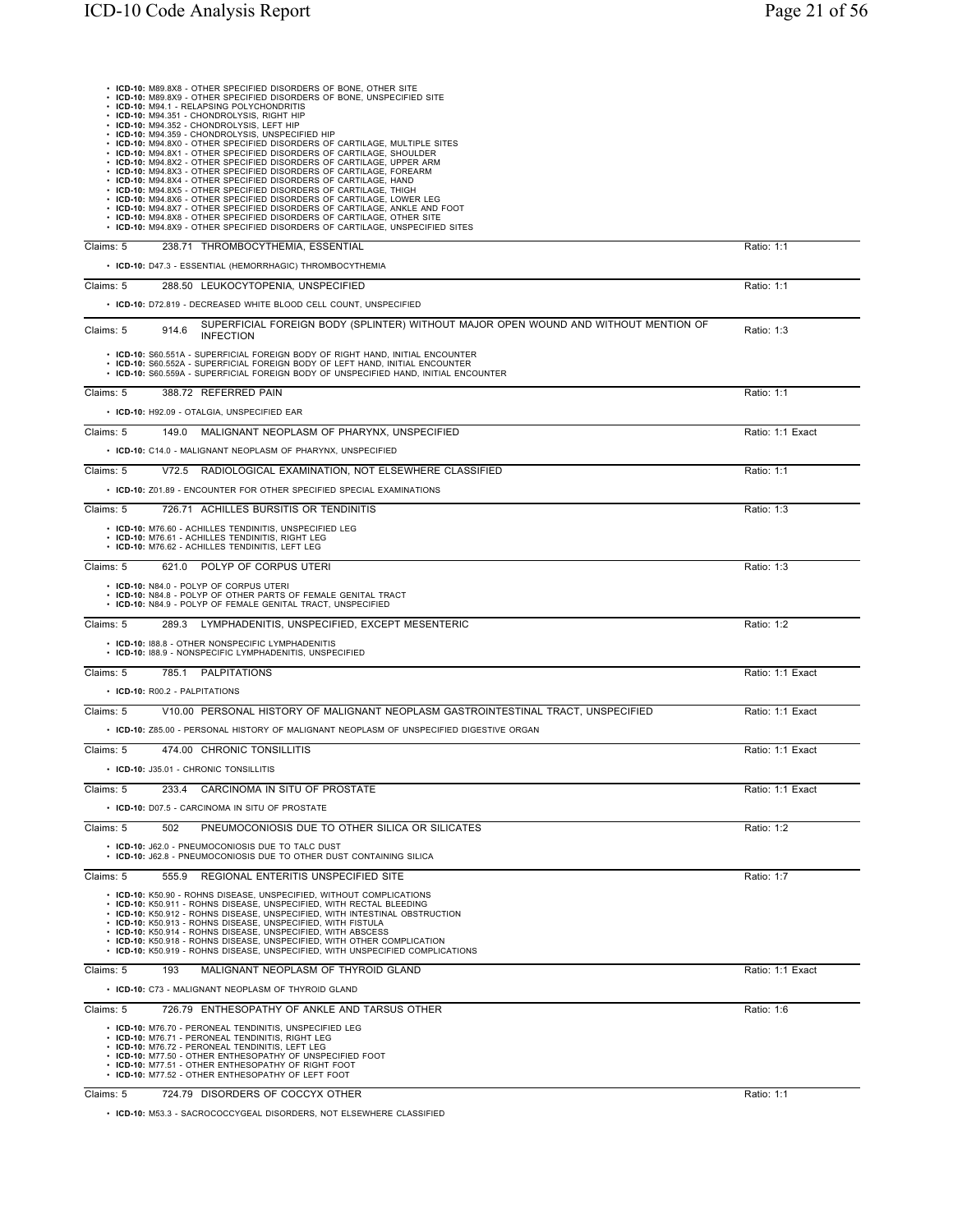| Claims: 4 | ROUTINE GENERAL MEDICAL EXAMINATION AT A HEALTH CARE FACILITY<br>V70.0                                                                                                                                                                                                                                                                                                                            | Ratio: 1:2       |
|-----------|---------------------------------------------------------------------------------------------------------------------------------------------------------------------------------------------------------------------------------------------------------------------------------------------------------------------------------------------------------------------------------------------------|------------------|
|           | • ICD-10: Z00.00 - ENCOUNTER FOR GENERAL ADULT MEDICAL EXAMINATION WITHOUT ABNORMAL FINDINGS                                                                                                                                                                                                                                                                                                      |                  |
|           | • ICD-10: Z00.01 - ENCOUNTER FOR GENERAL ADULT MEDICAL EXAMINATION WITH ABNORMAL FINDINGS                                                                                                                                                                                                                                                                                                         |                  |
| Claims: 4 | 716.90 ARTHROPATHY, UNSPECIFIED, SITE UNSPECIFIED                                                                                                                                                                                                                                                                                                                                                 | Ratio: 1:1       |
|           | • ICD-10: M12.9 - ARTHROPATHY, UNSPECIFIED                                                                                                                                                                                                                                                                                                                                                        |                  |
| Claims: 4 | HALLUX VALGUS (ACQUIRED)<br>735.0                                                                                                                                                                                                                                                                                                                                                                 | Ratio: 1:3       |
|           | • ICD-10: M20.10 - HALLUX VALGUS (ACQUIRED), UNSPECIFIED FOOT                                                                                                                                                                                                                                                                                                                                     |                  |
|           | • ICD-10: M20.11 - HALLUX VALGUS (ACQUIRED), RIGHT FOOT<br>ICD-10: M20.12 - HALLUX VALGUS (ACQUIRED), LEFT FOOT                                                                                                                                                                                                                                                                                   |                  |
| Claims: 4 | IRON DEFICIENCY ANEMIAS, UNSPECIFIED<br>280.9                                                                                                                                                                                                                                                                                                                                                     | Ratio: 1:1 Exact |
|           | • ICD-10: D50.9 - IRON DEFICIENCY ANEMIA, UNSPECIFIED                                                                                                                                                                                                                                                                                                                                             |                  |
| Claims: 4 | CARCINOMA IN SITU OF ANAL CANAL<br>230.5                                                                                                                                                                                                                                                                                                                                                          | Ratio: 1:1       |
|           |                                                                                                                                                                                                                                                                                                                                                                                                   |                  |
|           | • ICD-10: D01.3 - CARCINOMA IN SITU OF ANUS AND ANAL CANAL                                                                                                                                                                                                                                                                                                                                        |                  |
| Claims: 4 | 924.3<br>CONTUSION OF TOE                                                                                                                                                                                                                                                                                                                                                                         | Ratio: 1:12      |
|           | • ICD-10: S90.111A - CONTUSION OF RIGHT GREAT TOE WITHOUT DAMAGE TO NAIL, INITIAL ENCOUNTER<br>• ICD-10: S90.112A - CONTUSION OF LEFT GREAT TOE WITHOUT DAMAGE TO NAIL, INITIAL ENCOUNTER<br>. ICD-10: S90.119A - CONTUSION OF UNSPECIFIED GREAT TOE WITHOUT DAMAGE TO NAIL, INITIAL ENCOUNTER<br>. ICD-10: S90.121A - CONTUSION OF RIGHT LESSER TOE(S) WITHOUT DAMAGE TO NAIL, INITIAL ENCOUNTER |                  |
|           | . ICD-10: S90.122A - CONTUSION OF LEFT LESSER TOE(S) WITHOUT DAMAGE TO NAIL, INITIAL ENCOUNTER<br>· ICD-10: S90.129A - CONTUSION OF UNSPECIFIED LESSER TOE(S) WITHOUT DAMAGE TO NAIL, INITIAL ENCOUNTER                                                                                                                                                                                           |                  |
|           | • ICD-10: S90.211A - CONTUSION OF RIGHT GREAT TOE WITH DAMAGE TO NAIL, INITIAL ENCOUNTER<br>. ICD-10: S90.212A - CONTUSION OF LEFT GREAT TOE WITH DAMAGE TO NAIL, INITIAL ENCOUNTER                                                                                                                                                                                                               |                  |
|           | . ICD-10: S90.219A - CONTUSION OF UNSPECIFIED GREAT TOE WITH DAMAGE TO NAIL, INITIAL ENCOUNTER<br>• ICD-10: S90.221A - CONTUSION OF RIGHT LESSER TOE(S) WITH DAMAGE TO NAIL, INITIAL ENCOUNTER                                                                                                                                                                                                    |                  |
|           | • ICD-10: S90.222A - CONTUSION OF LEFT LESSER TOE(S) WITH DAMAGE TO NAIL, INITIAL ENCOUNTER<br>• ICD-10: S90.229A - CONTUSION OF UNSPECIFIED LESSER TOE(S) WITH DAMAGE TO NAIL, INITIAL ENCOUNTER                                                                                                                                                                                                 |                  |
| Claims: 4 | 717.6 LOOSE BODY IN KNEE                                                                                                                                                                                                                                                                                                                                                                          | Ratio: 1:3       |
|           | • ICD-10: M23.40 - LOOSE BODY IN KNEE, UNSPECIFIED KNEE                                                                                                                                                                                                                                                                                                                                           |                  |
|           | · ICD-10: M23.41 - LOOSE BODY IN KNEE, RIGHT KNEE<br>• ICD-10: M23.42 - LOOSE BODY IN KNEE, LEFT KNEE                                                                                                                                                                                                                                                                                             |                  |
| Claims: 4 | 781.99 SYMPTOMS INVOLVING NERVOUS AND MUSCULOSKELETAL SYSTEMS OTHER                                                                                                                                                                                                                                                                                                                               | Ratio: 1:5       |
|           | • ICD-10: R29.6 - REPEATED FALLS<br>• ICD-10: R29.818 - OTHER SYMPTOMS AND SIGNS INVOLVING THE NERVOUS SYSTEM                                                                                                                                                                                                                                                                                     |                  |
|           | • ICD-10: R29.898 - OTHER SYMPTOMS AND SIGNS INVOLVING THE MUSCULOSKELETAL SYSTEM                                                                                                                                                                                                                                                                                                                 |                  |
|           | • ICD-10: R29.90 - UNSPECIFIED SYMPTOMS AND SIGNS INVOLVING THE NERVOUS SYSTEM<br>• ICD-10: R29.91 - UNSPECIFIED SYMPTOMS AND SIGNS INVOLVING THE MUSCULOSKELETAL SYSTEM                                                                                                                                                                                                                          |                  |
| Claims: 4 | DISEASES OF BLOOD AND BLOOD-FORMING ORGANS UNSPECIFIED<br>289.9                                                                                                                                                                                                                                                                                                                                   | Ratio: 1:1       |
|           | • ICD-10: D75.9 - DISEASE OF BLOOD AND BLOOD-FORMING ORGANS, UNSPECIFIED                                                                                                                                                                                                                                                                                                                          |                  |
| Claims: 4 | ENCOUNTER FOR EXTRACORPOREAL DIALYSIS<br>V56.0                                                                                                                                                                                                                                                                                                                                                    | Ratio: 1:1       |
|           | • ICD-10: Z49.31 - ENCOUNTER FOR ADEQUACY TESTING FOR HEMODIALYSIS                                                                                                                                                                                                                                                                                                                                |                  |
|           | NONSPECIFIC ABNORMAL FINDINGS ON RADIOLOGICAL AND OTHER EXAMINATION OF GENITOURINARY                                                                                                                                                                                                                                                                                                              |                  |
| Claims: 4 | 793.5<br>ORGANS                                                                                                                                                                                                                                                                                                                                                                                   | Ratio: 1:1       |
|           | • ICD-10: R93.4 - ABNORMAL FINDINGS ON DIAGNOSTIC IMAGING OF URINARY ORGANS                                                                                                                                                                                                                                                                                                                       |                  |
| Claims: 4 | OTHER BENIGN NEOPLASM OF CONNECTIVE AND OTHER SOFT TISSUE LOWER LIMB, INCLUDING HIP<br>215.3                                                                                                                                                                                                                                                                                                      | Ratio: 1:3       |
|           | . ICD-10: D21.20 - BENIGN NEOPLASM OF CONNECTIVE AND OTHER SOFT TISSUE OF UNSPECIFIED LOWER LIMB, INCLUDING HIP<br>. ICD-10: D21.21 - BENIGN NEOPLASM OF CONNECTIVE AND OTHER SOFT TISSUE OF RIGHT LOWER LIMB, INCLUDING HIP<br>. ICD-10: D21.22 - BENIGN NEOPLASM OF CONNECTIVE AND OTHER SOFT TISSUE OF LEFT LOWER LIMB. INCLUDING HIP                                                          |                  |
| Claims: 4 | OTHER ABNORMAL CLINICAL FINDINGS<br>796.4                                                                                                                                                                                                                                                                                                                                                         | Ratio: 1:1       |
|           | • ICD-10: R68.89 - OTHER GENERAL SYMPTOMS AND SIGNS                                                                                                                                                                                                                                                                                                                                               |                  |
|           |                                                                                                                                                                                                                                                                                                                                                                                                   |                  |
| Claims: 4 | 141.0 MALIGNANT NEOPLASM OF BASE OF TONGUE                                                                                                                                                                                                                                                                                                                                                        | Ratio: 1:1 Exact |
|           | • ICD-10: C01 - MALIGNANT NEOPLASM OF BASE OF TONGUE                                                                                                                                                                                                                                                                                                                                              |                  |
| Claims: 4 | 274.9 GOUT, UNSPECIFIED                                                                                                                                                                                                                                                                                                                                                                           | Ratio: 1:1       |
|           | • ICD-10: M10.9 - GOUT, UNSPECIFIED                                                                                                                                                                                                                                                                                                                                                               |                  |
| Claims: 4 | 789.39 ABDOMINAL OR PELVIC SWELLING, MASS, OR LUMP OTHER SPECIFIED SITE                                                                                                                                                                                                                                                                                                                           | Ratio: 1:1       |
|           | • ICD-10: R19.09 - OTHER INTRA-ABDOMINAL AND PELVIC SWELLING, MASS AND LUMP                                                                                                                                                                                                                                                                                                                       |                  |
| Claims: 4 | 208.10 LEUKEMIA OF UNSPECIFIED CELL TYPE CHRONIC WITHOUT MENTION OF REMISSION                                                                                                                                                                                                                                                                                                                     | Ratio: 1:1 Exact |
|           | • ICD-10: C95.10 - CHRONIC LEUKEMIA OF UNSPECIFIED CELL TYPE NOT HAVING ACHIEVED REMISSION                                                                                                                                                                                                                                                                                                        |                  |
| Claims: 4 | 683<br>ACUTE LYMPHADENITIS                                                                                                                                                                                                                                                                                                                                                                        | Ratio: 1:6       |
|           | • ICD-10: L04.0 - ACUTE LYMPHADENITIS OF FACE, HEAD AND NECK                                                                                                                                                                                                                                                                                                                                      |                  |
|           | • ICD-10: L04.1 - ACUTE LYMPHADENITIS OF TRUNK<br>• ICD-10: L04.2 - ACUTE LYMPHADENITIS OF UPPER LIMB                                                                                                                                                                                                                                                                                             |                  |
|           | • ICD-10: L04.3 - ACUTE LYMPHADENITIS OF LOWER LIMB<br>• ICD-10: L04.8 - ACUTE LYMPHADENITIS OF OTHER SITES                                                                                                                                                                                                                                                                                       |                  |
|           | • ICD-10: L04.9 - ACUTE LYMPHADENITIS, UNSPECIFIED                                                                                                                                                                                                                                                                                                                                                |                  |
| Claims: 4 | 049.0 LYMPHOCYTIC CHORIOMENINGITIS                                                                                                                                                                                                                                                                                                                                                                | Ratio: 1:1 Exact |
|           | • ICD-10: A87.2 - LYMPHOCYTIC CHORIOMENINGITIS                                                                                                                                                                                                                                                                                                                                                    |                  |
| Claims: 4 | 789.05 ABDOMINAL PAIN PERIUMBILIC                                                                                                                                                                                                                                                                                                                                                                 | Ratio: 1:1 Exact |
|           | • ICD-10: R10.33 - PERIUMBILICAL PAIN                                                                                                                                                                                                                                                                                                                                                             |                  |
| Claims: 4 | DISORDERS OF PLASMA PROTEIN METABOLISM UNSPECIFIED<br>273.9                                                                                                                                                                                                                                                                                                                                       | Ratio: 1:1       |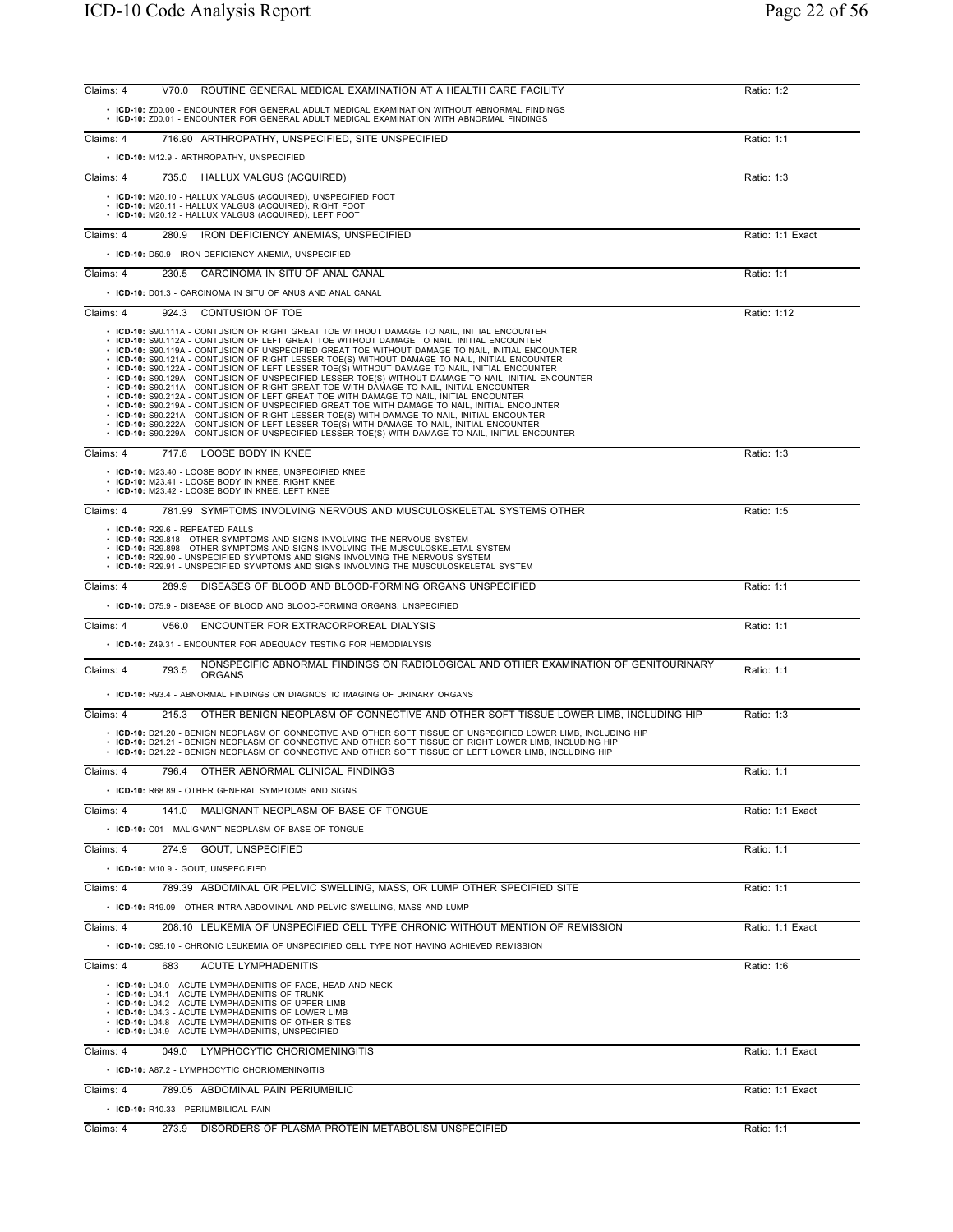• **ICD-10:** E88.09 - OTHER DISORDERS OF PLASMA-PROTEIN METABOLISM, NOT ELSEWHERE CLASSIFIED

| Claims: 4                   | DERMATOSES OTHER SPECIFIED<br>702.8                                                                                                                                                                                                                                                                                                                                                                                                                                                                                                                                                                                                                                                                                                                                                                                                                                                                                                                                                                                 | Ratio: 1:2       |
|-----------------------------|---------------------------------------------------------------------------------------------------------------------------------------------------------------------------------------------------------------------------------------------------------------------------------------------------------------------------------------------------------------------------------------------------------------------------------------------------------------------------------------------------------------------------------------------------------------------------------------------------------------------------------------------------------------------------------------------------------------------------------------------------------------------------------------------------------------------------------------------------------------------------------------------------------------------------------------------------------------------------------------------------------------------|------------------|
|                             | • ICD-10: L11.1 - TRANSIENT ACANTHOLYTIC DERMATOSIS [GROVER]<br>• ICD-10: L98.8 - OTHER SPECIFIED DISORDERS OF THE SKIN AND SUBCUTANEOUS TISSUE                                                                                                                                                                                                                                                                                                                                                                                                                                                                                                                                                                                                                                                                                                                                                                                                                                                                     |                  |
| Claims: 4                   | 214.1 LIPOMA OTHER SKIN AND SUBCUTANEOUS TISSUE                                                                                                                                                                                                                                                                                                                                                                                                                                                                                                                                                                                                                                                                                                                                                                                                                                                                                                                                                                     | Ratio: 1:8       |
|                             | • ICD-10: D17.1 - BENIGN LIPOMATOUS NEOPLASM OF SKIN AND SUBCUTANEOUS TISSUE OF TRUNK<br>• ICD-10: D17.20 - BENIGN LIPOMATOUS NEOPLASM OF SKIN AND SUBCUTANEOUS TISSUE OF UNSPECIFIED LIMB<br>• ICD-10: D17.21 - BENIGN LIPOMATOUS NEOPLASM OF SKIN AND SUBCUTANEOUS TISSUE OF RIGHT ARM<br>• ICD-10: D17.22 - BENIGN LIPOMATOUS NEOPLASM OF SKIN AND SUBCUTANEOUS TISSUE OF LEFT ARM<br>• ICD-10: D17.23 - BENIGN LIPOMATOUS NEOPLASM OF SKIN AND SUBCUTANEOUS TISSUE OF RIGHT LEG<br>• ICD-10: D17.24 - BENIGN LIPOMATOUS NEOPLASM OF SKIN AND SUBCUTANEOUS TISSUE OF LEFT LEG<br>• ICD-10: D17.30 - BENIGN LIPOMATOUS NEOPLASM OF SKIN AND SUBCUTANEOUS TISSUE OF UNSPECIFIED SITES<br>• ICD-10: D17.39 - BENIGN LIPOMATOUS NEOPLASM OF SKIN AND SUBCUTANEOUS TISSUE OF OTHER SITES                                                                                                                                                                                                                              |                  |
| Claims: 4                   | 527.2 SIALOADENITIS                                                                                                                                                                                                                                                                                                                                                                                                                                                                                                                                                                                                                                                                                                                                                                                                                                                                                                                                                                                                 | Ratio: 1:4       |
|                             | • ICD-10: K11.20 - SIALOADENITIS, UNSPECIFIED<br>• ICD-10: K11.21 - ACUTE SIALOADENITIS<br>• ICD-10: K11.22 - ACUTE RECURRENT SIALOADENITIS<br>• ICD-10: K11.23 - CHRONIC SIALOADENITIS                                                                                                                                                                                                                                                                                                                                                                                                                                                                                                                                                                                                                                                                                                                                                                                                                             |                  |
| Claims: 4                   | 719.40 PAIN IN JOINT SITE UNSPECIFIED                                                                                                                                                                                                                                                                                                                                                                                                                                                                                                                                                                                                                                                                                                                                                                                                                                                                                                                                                                               | Ratio: 1:1       |
|                             | • ICD-10: M25.50 - PAIN IN UNSPECIFIED JOINT                                                                                                                                                                                                                                                                                                                                                                                                                                                                                                                                                                                                                                                                                                                                                                                                                                                                                                                                                                        |                  |
| Claims: 4                   | 611.79 SIGNS AND SYMPTOMS IN BREAST OTHER                                                                                                                                                                                                                                                                                                                                                                                                                                                                                                                                                                                                                                                                                                                                                                                                                                                                                                                                                                           | Ratio: 1:4       |
|                             | • ICD-10: N64.51 - INDURATION OF BREAST<br>• ICD-10: N64.52 - NIPPLE DISCHARGE<br>• ICD-10: N64.53 - RETRACTION OF NIPPLE<br>• ICD-10: N64.59 - OTHER SIGNS AND SYMPTOMS IN BREAST                                                                                                                                                                                                                                                                                                                                                                                                                                                                                                                                                                                                                                                                                                                                                                                                                                  |                  |
| Claims: 4                   | SYMPTOMS ASSOCIATED WITH FEMALE GENITAL ORGANS OTHER SPECIFIED<br>625.8                                                                                                                                                                                                                                                                                                                                                                                                                                                                                                                                                                                                                                                                                                                                                                                                                                                                                                                                             | Ratio: 1:1       |
|                             | • ICD-10: N94.89 - OTHER SPECIFIED CONDITIONS ASSOCIATED WITH FEMALE GENITAL ORGANS AND MENSTRUAL CYCLE                                                                                                                                                                                                                                                                                                                                                                                                                                                                                                                                                                                                                                                                                                                                                                                                                                                                                                             |                  |
| Claims: 4                   | 726.72 TIBIALIS TENDINITIS<br>• ICD-10: M76.811 - ANTERIOR TIBIAL SYNDROME, RIGHT LEG<br>• ICD-10: M76.812 - ANTERIOR TIBIAL SYNDROME, LEFT LEG<br>• ICD-10: M76.819 - ANTERIOR TIBIAL SYNDROME, UNSPECIFIED LEG<br>• ICD-10: M76.821 - POSTERIOR TIBIAL TENDINITIS, RIGHT LEG                                                                                                                                                                                                                                                                                                                                                                                                                                                                                                                                                                                                                                                                                                                                      | Ratio: 1:6       |
|                             | • ICD-10: M76.822 - POSTERIOR TIBIAL TENDINITIS, LEFT LEG<br>• ICD-10: M76.829 - POSTERIOR TIBIAL TENDINITIS, UNSPECIFIED LEG                                                                                                                                                                                                                                                                                                                                                                                                                                                                                                                                                                                                                                                                                                                                                                                                                                                                                       |                  |
| Claims: 4                   | 530.20 ULCER OF ESOPHAGUS WITHOUT BLEEDING                                                                                                                                                                                                                                                                                                                                                                                                                                                                                                                                                                                                                                                                                                                                                                                                                                                                                                                                                                          | Ratio: 1:1 Exact |
|                             | • ICD-10: K22.10 - ULCER OF ESOPHAGUS WITHOUT BLEEDING                                                                                                                                                                                                                                                                                                                                                                                                                                                                                                                                                                                                                                                                                                                                                                                                                                                                                                                                                              |                  |
| Claims: 4                   | 188.5 MALIGNANT NEOPLASM OF BLADDER NECK                                                                                                                                                                                                                                                                                                                                                                                                                                                                                                                                                                                                                                                                                                                                                                                                                                                                                                                                                                            | Ratio: 1:1 Exact |
|                             | • ICD-10: C67.5 - MALIGNANT NEOPLASM OF BLADDER NECK                                                                                                                                                                                                                                                                                                                                                                                                                                                                                                                                                                                                                                                                                                                                                                                                                                                                                                                                                                |                  |
| Claims: 4<br>892.0          | OPEN WOUND OF FOOT EXCEPT TOE(S) ALONE WITHOUT MNTION OF COMPLICATION                                                                                                                                                                                                                                                                                                                                                                                                                                                                                                                                                                                                                                                                                                                                                                                                                                                                                                                                               | Ratio: 1:12      |
|                             | • ICD-10: S91.301A - UNSPECIFIED OPEN WOUND, RIGHT FOOT, INITIAL ENCOUNTER<br>• ICD-10: S91.302A - UNSPECIFIED OPEN WOUND, LEFT FOOT, INITIAL ENCOUNTER<br>• ICD-10: S91.309A - UNSPECIFIED OPEN WOUND, UNSPECIFIED FOOT, INITIAL ENCOUNTER<br>• ICD-10: S91.311A - LACERATION WITHOUT FOREIGN BODY, RIGHT FOOT, INITIAL ENCOUNTER<br>• ICD-10: S91.312A - LACERATION WITHOUT FOREIGN BODY, LEFT FOOT, INITIAL ENCOUNTER<br>• ICD-10: S91.319A - LACERATION WITHOUT FOREIGN BODY, UNSPECIFIED FOOT, INITIAL ENCOUNTER<br>• ICD-10: S91.331A - PUNCTURE WOUND WITHOUT FOREIGN BODY, RIGHT FOOT, INITIAL ENCOUNTER<br>· ICD-10: S91.332A - PUNCTURE WOUND WITHOUT FOREIGN BODY, LEFT FOOT, INITIAL ENCOUNTER<br>· ICD-10: S91.339A - PUNCTURE WOUND WITHOUT FOREIGN BODY, UNSPECIFIED FOOT, INITIAL ENCOUNTER<br>• ICD-10: S91.351A - OPEN BITE, RIGHT FOOT, INITIAL ENCOUNTER<br>• ICD-10: S91.352A - OPEN BITE, LEFT FOOT, INITIAL ENCOUNTER<br>• ICD-10: S91.359A - OPEN BITE, UNSPECIFIED FOOT, INITIAL ENCOUNTER |                  |
| Claims: 4                   | 784.92 JAW PAIN                                                                                                                                                                                                                                                                                                                                                                                                                                                                                                                                                                                                                                                                                                                                                                                                                                                                                                                                                                                                     | Ratio: 1:1 Exact |
| • ICD-10: R68.84 - JAW PAIN |                                                                                                                                                                                                                                                                                                                                                                                                                                                                                                                                                                                                                                                                                                                                                                                                                                                                                                                                                                                                                     |                  |
| 793.6<br>Claims: 4          | NONSPECIFIC ABNORMAL FINDINGS ON RADIOLOGICAL AND OTHER EXAMINATION OF ABDOMINAL AREA.<br>INCLUDING RETROPERITONEUM                                                                                                                                                                                                                                                                                                                                                                                                                                                                                                                                                                                                                                                                                                                                                                                                                                                                                                 | Ratio: 1:1       |
|                             | • ICD-10: R93.5 - ABNORMAL FINDINGS ON DIAGNOSTIC IMAGING OF OTHER ABDOMINAL REGIONS, INCLUDING RETROPERITONEUM                                                                                                                                                                                                                                                                                                                                                                                                                                                                                                                                                                                                                                                                                                                                                                                                                                                                                                     |                  |
| Claims: 4<br>568.0          | PERITONEAL ADHESIONS (POSTOPERATIVE) (POSTINFECTION)<br>• ICD-10: K66.0 - PERITONEAL ADHESIONS (POSTPROCEDURAL) (POSTINFECTION)<br>• ICD-10: N99.4 - POSTPROCEDURAL PELVIC PERITONEAL ADHESIONS                                                                                                                                                                                                                                                                                                                                                                                                                                                                                                                                                                                                                                                                                                                                                                                                                     | Ratio: 1:2       |
| Claims: 4                   | 388.70 OTALGIA, UNSPECIFIED                                                                                                                                                                                                                                                                                                                                                                                                                                                                                                                                                                                                                                                                                                                                                                                                                                                                                                                                                                                         | Ratio: 1:4       |
|                             | • ICD-10: H92.01 - OTALGIA. RIGHT EAR<br>• ICD-10: H92.02 - OTALGIA, LEFT EAR<br>• ICD-10: H92.03 - OTALGIA, BILATERAL<br>• ICD-10: H92.09 - OTALGIA, UNSPECIFIED EAR                                                                                                                                                                                                                                                                                                                                                                                                                                                                                                                                                                                                                                                                                                                                                                                                                                               |                  |
| Claims: 4                   | 238.75 MYELODYSPLASTIC SYNDROME, UNSPECIFIED                                                                                                                                                                                                                                                                                                                                                                                                                                                                                                                                                                                                                                                                                                                                                                                                                                                                                                                                                                        | Ratio: 1:2       |
|                             | • ICD-10: D46.9 - MYELODYSPLASTIC SYNDROME, UNSPECIFIED<br>• ICD-10: D46.Z - OTHER MYELODYSPLASTIC SYNDROMES                                                                                                                                                                                                                                                                                                                                                                                                                                                                                                                                                                                                                                                                                                                                                                                                                                                                                                        |                  |
| Claims: 3                   | HEMORRHAGE OF GASTROINTESTINAL TRACT, UNSPECIFIED<br>578.9                                                                                                                                                                                                                                                                                                                                                                                                                                                                                                                                                                                                                                                                                                                                                                                                                                                                                                                                                          | Ratio: 1:1 Exact |
|                             | • ICD-10: K92.2 - GASTROINTESTINAL HEMORRHAGE, UNSPECIFIED                                                                                                                                                                                                                                                                                                                                                                                                                                                                                                                                                                                                                                                                                                                                                                                                                                                                                                                                                          |                  |
| Claims: 3                   | 786.7 ABNORMAL CHEST SOUNDS                                                                                                                                                                                                                                                                                                                                                                                                                                                                                                                                                                                                                                                                                                                                                                                                                                                                                                                                                                                         | Ratio: 1:1       |
|                             | • ICD-10: R09.89 - OTHER SPECIFIED SYMPTOMS AND SIGNS INVOLVING THE CIRCULATORY AND RESPIRATORY SYSTEMS                                                                                                                                                                                                                                                                                                                                                                                                                                                                                                                                                                                                                                                                                                                                                                                                                                                                                                             |                  |
| Claims: 3                   | 608.9 DISORDERS OF MALE GENITAL ORGANS UNSPECIFIED                                                                                                                                                                                                                                                                                                                                                                                                                                                                                                                                                                                                                                                                                                                                                                                                                                                                                                                                                                  | Ratio: 1:2       |
|                             | • ICD-10: N50.9 - DISORDER OF MALE GENITAL ORGANS, UNSPECIFIED<br>• ICD-10: R10.2 - PELVIC AND PERINEAL PAIN                                                                                                                                                                                                                                                                                                                                                                                                                                                                                                                                                                                                                                                                                                                                                                                                                                                                                                        |                  |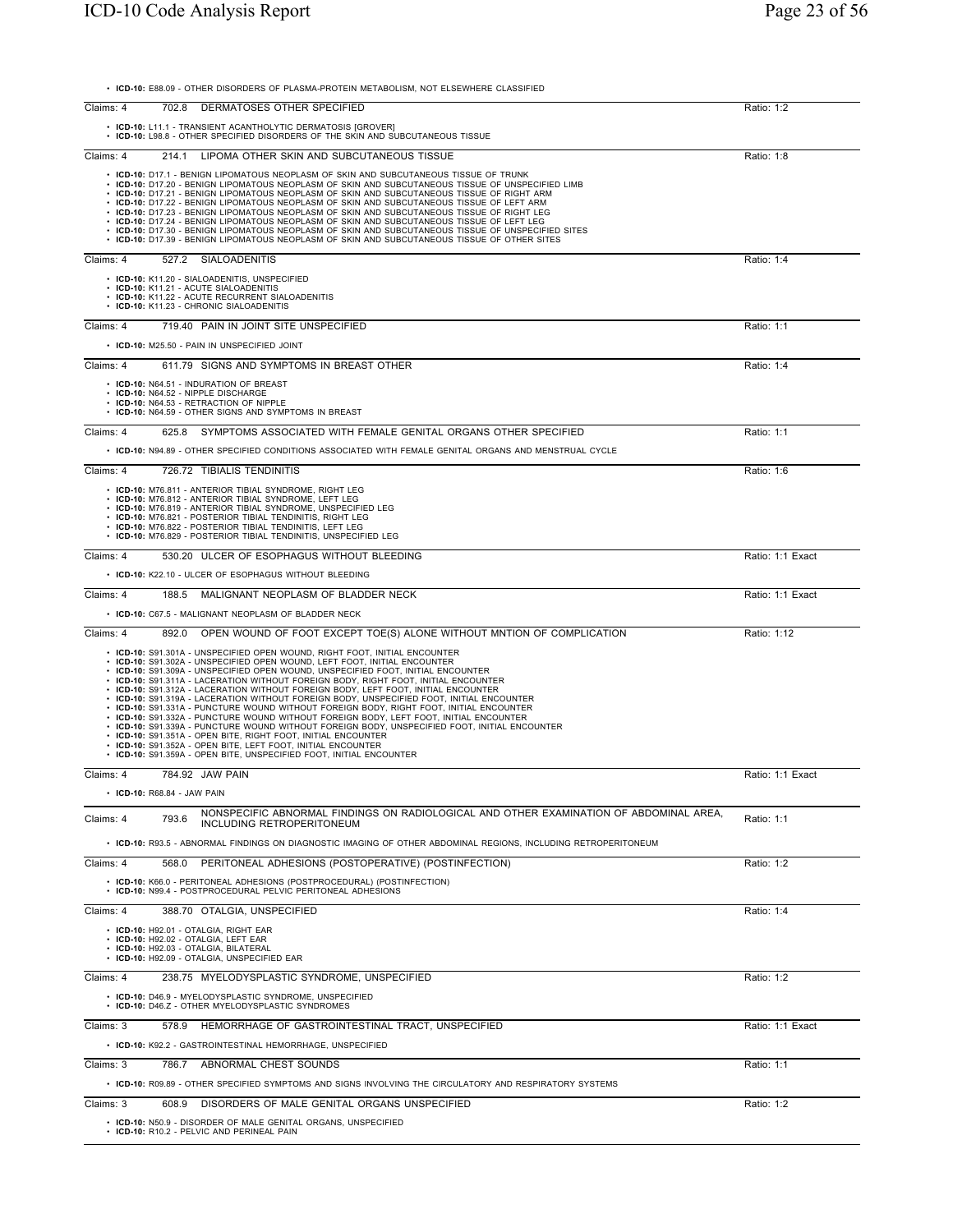| Claims: 3                      | 807.00 FRACTURE OF RIB(S), CLOSED, RIB(S), UNSPECIFIED                                                                                                                                                                                                                                                                                                                                                                                                                                                                                                                                                                                                                                                                                                                                                                                                                                                                                                                                                                                                                                                                                                                                                                                                                                                                                                                                                                                                                                                                                                                                                                                                                                                                                                                                                                                                                                                                                                                                                                                                                                                                                                                         | Ratio: 1:1       |
|--------------------------------|--------------------------------------------------------------------------------------------------------------------------------------------------------------------------------------------------------------------------------------------------------------------------------------------------------------------------------------------------------------------------------------------------------------------------------------------------------------------------------------------------------------------------------------------------------------------------------------------------------------------------------------------------------------------------------------------------------------------------------------------------------------------------------------------------------------------------------------------------------------------------------------------------------------------------------------------------------------------------------------------------------------------------------------------------------------------------------------------------------------------------------------------------------------------------------------------------------------------------------------------------------------------------------------------------------------------------------------------------------------------------------------------------------------------------------------------------------------------------------------------------------------------------------------------------------------------------------------------------------------------------------------------------------------------------------------------------------------------------------------------------------------------------------------------------------------------------------------------------------------------------------------------------------------------------------------------------------------------------------------------------------------------------------------------------------------------------------------------------------------------------------------------------------------------------------|------------------|
|                                | • ICD-10: S22.39XA - FRACTURE OF ONE RIB, UNSPECIFIED SIDE, INITIAL ENCOUNTER FOR CLOSED FRACTURE                                                                                                                                                                                                                                                                                                                                                                                                                                                                                                                                                                                                                                                                                                                                                                                                                                                                                                                                                                                                                                                                                                                                                                                                                                                                                                                                                                                                                                                                                                                                                                                                                                                                                                                                                                                                                                                                                                                                                                                                                                                                              |                  |
| Claims: 3                      | 726.33 OLECRANON BURSITIS                                                                                                                                                                                                                                                                                                                                                                                                                                                                                                                                                                                                                                                                                                                                                                                                                                                                                                                                                                                                                                                                                                                                                                                                                                                                                                                                                                                                                                                                                                                                                                                                                                                                                                                                                                                                                                                                                                                                                                                                                                                                                                                                                      | Ratio: 1:3       |
|                                | • ICD-10: M70.20 - OLECRANON BURSITIS, UNSPECIFIED ELBOW<br>• ICD-10: M70.21 - OLECRANON BURSITIS, RIGHT ELBOW<br>• ICD-10: M70.22 - OLECRANON BURSITIS, LEFT ELBOW                                                                                                                                                                                                                                                                                                                                                                                                                                                                                                                                                                                                                                                                                                                                                                                                                                                                                                                                                                                                                                                                                                                                                                                                                                                                                                                                                                                                                                                                                                                                                                                                                                                                                                                                                                                                                                                                                                                                                                                                            |                  |
| Claims: 3                      | 952.2<br>SPINAL CORD INJURY WITHOUT EVIDENCE OF SPINAL BONE INJURY LUMBAR                                                                                                                                                                                                                                                                                                                                                                                                                                                                                                                                                                                                                                                                                                                                                                                                                                                                                                                                                                                                                                                                                                                                                                                                                                                                                                                                                                                                                                                                                                                                                                                                                                                                                                                                                                                                                                                                                                                                                                                                                                                                                                      | Ratio: 1:19      |
|                                | • ICD-10: S34.01XA - CONCUSSION AND EDEMA OF LUMBAR SPINAL CORD, INITIAL ENCOUNTER<br>• ICD-10: S34.101A - UNSPECIFIED INJURY TO L1 LEVEL OF LUMBAR SPINAL CORD, INITIAL ENCOUNTER<br>· ICD-10: S34.102A - UNSPECIFIED INJURY TO L2 LEVEL OF LUMBAR SPINAL CORD, INITIAL ENCOUNTER<br>. ICD-10: S34.103A - UNSPECIFIED INJURY TO L3 LEVEL OF LUMBAR SPINAL CORD, INITIAL ENCOUNTER<br>· ICD-10: S34.104A - UNSPECIFIED INJURY TO L4 LEVEL OF LUMBAR SPINAL CORD, INITIAL ENCOUNTER<br>. ICD-10: S34.105A - UNSPECIFIED INJURY TO L5 LEVEL OF LUMBAR SPINAL CORD, INITIAL ENCOUNTER<br>. ICD-10: S34.109A - UNSPECIFIED INJURY TO UNSPECIFIED LEVEL OF LUMBAR SPINAL CORD, INITIAL ENCOUNTER<br>. ICD-10: S34.111A - COMPLETE LESION OF L1 LEVEL OF LUMBAR SPINAL CORD, INITIAL ENCOUNTER<br>· ICD-10: S34.112A - COMPLETE LESION OF L2 LEVEL OF LUMBAR SPINAL CORD, INITIAL ENCOUNTER<br>· ICD-10: S34.113A - COMPLETE LESION OF L3 LEVEL OF LUMBAR SPINAL CORD, INITIAL ENCOUNTER<br>• ICD-10: S34.114A - COMPLETE LESION OF L4 LEVEL OF LUMBAR SPINAL CORD, INITIAL ENCOUNTER<br>. ICD-10: S34.115A - COMPLETE LESION OF L5 LEVEL OF LUMBAR SPINAL CORD, INITIAL ENCOUNTER<br>• ICD-10: S34.119A - COMPLETE LESION OF UNSPECIFIED LEVEL OF LUMBAR SPINAL CORD, INITIAL ENCOUNTER<br>. ICD-10: S34.121A - INCOMPLETE LESION OF L1 LEVEL OF LUMBAR SPINAL CORD, INITIAL ENCOUNTER<br>· ICD-10: S34.122A - INCOMPLETE LESION OF L2 LEVEL OF LUMBAR SPINAL CORD, INITIAL ENCOUNTER<br>· ICD-10: S34.123A - INCOMPLETE LESION OF L3 LEVEL OF LUMBAR SPINAL CORD, INITIAL ENCOUNTER<br>. ICD-10: S34.124A - INCOMPLETE LESION OF L4 LEVEL OF LUMBAR SPINAL CORD, INITIAL ENCOUNTER<br>• ICD-10: S34.125A - INCOMPLETE LESION OF L5 LEVEL OF LUMBAR SPINAL CORD, INITIAL ENCOUNTER<br>• ICD-10: S34.129A - INCOMPLETE LESION OF UNSPECIFIED LEVEL OF LUMBAR SPINAL CORD. INITIAL ENCOUNTER                                                                                                                                                                                                                                                                                          |                  |
| Claims: 3                      | 791.0 PROTEINURIA                                                                                                                                                                                                                                                                                                                                                                                                                                                                                                                                                                                                                                                                                                                                                                                                                                                                                                                                                                                                                                                                                                                                                                                                                                                                                                                                                                                                                                                                                                                                                                                                                                                                                                                                                                                                                                                                                                                                                                                                                                                                                                                                                              | Ratio: 1:5       |
|                                | • ICD-10: R80.0 - ISOLATED PROTEINURIA<br>• ICD-10: R80.1 - PERSISTENT PROTEINURIA, UNSPECIFIED<br>• ICD-10: R80.3 - BENCE JONES PROTEINURIA<br>• ICD-10: R80.8 - OTHER PROTEINURIA<br>· ICD-10: R80.9 - PROTEINURIA, UNSPECIFIED                                                                                                                                                                                                                                                                                                                                                                                                                                                                                                                                                                                                                                                                                                                                                                                                                                                                                                                                                                                                                                                                                                                                                                                                                                                                                                                                                                                                                                                                                                                                                                                                                                                                                                                                                                                                                                                                                                                                              |                  |
| Claims: 3                      | V01.1 CONTACT WITH OR EXPOSURE TO TUBERCULOSIS                                                                                                                                                                                                                                                                                                                                                                                                                                                                                                                                                                                                                                                                                                                                                                                                                                                                                                                                                                                                                                                                                                                                                                                                                                                                                                                                                                                                                                                                                                                                                                                                                                                                                                                                                                                                                                                                                                                                                                                                                                                                                                                                 | Ratio: 1:1 Exact |
|                                | • ICD-10: Z20.1 - CONTACT WITH AND (SUSPECTED) EXPOSURE TO TUBERCULOSIS                                                                                                                                                                                                                                                                                                                                                                                                                                                                                                                                                                                                                                                                                                                                                                                                                                                                                                                                                                                                                                                                                                                                                                                                                                                                                                                                                                                                                                                                                                                                                                                                                                                                                                                                                                                                                                                                                                                                                                                                                                                                                                        |                  |
| $\overline{\text{Clains}}$ : 3 | 727.51 SYNOVIAL CYST OF POPLITEAL SPACE                                                                                                                                                                                                                                                                                                                                                                                                                                                                                                                                                                                                                                                                                                                                                                                                                                                                                                                                                                                                                                                                                                                                                                                                                                                                                                                                                                                                                                                                                                                                                                                                                                                                                                                                                                                                                                                                                                                                                                                                                                                                                                                                        | Ratio: 1:4       |
|                                | • ICD-10: M66.0 - RUPTURE OF POPLITEAL CYST<br>• ICD-10: M71.20 - SYNOVIAL CYST OF POPLITEAL SPACE [BAKER], UNSPECIFIED KNEE<br>• ICD-10: M71.21 - SYNOVIAL CYST OF POPLITEAL SPACE [BAKER], RIGHT KNEE<br>• ICD-10: M71.22 - SYNOVIAL CYST OF POPLITEAL SPACE [BAKER], LEFT KNEE                                                                                                                                                                                                                                                                                                                                                                                                                                                                                                                                                                                                                                                                                                                                                                                                                                                                                                                                                                                                                                                                                                                                                                                                                                                                                                                                                                                                                                                                                                                                                                                                                                                                                                                                                                                                                                                                                              |                  |
| Claims: 3                      | 368.2<br><b>DIPLOPIA</b>                                                                                                                                                                                                                                                                                                                                                                                                                                                                                                                                                                                                                                                                                                                                                                                                                                                                                                                                                                                                                                                                                                                                                                                                                                                                                                                                                                                                                                                                                                                                                                                                                                                                                                                                                                                                                                                                                                                                                                                                                                                                                                                                                       | Ratio: 1:1 Exact |
|                                | • ICD-10: H53.2 - DIPLOPIA                                                                                                                                                                                                                                                                                                                                                                                                                                                                                                                                                                                                                                                                                                                                                                                                                                                                                                                                                                                                                                                                                                                                                                                                                                                                                                                                                                                                                                                                                                                                                                                                                                                                                                                                                                                                                                                                                                                                                                                                                                                                                                                                                     |                  |
| Claims: 3                      | 723.4<br>BRACHIA NEURITIS OR RADICULITIS NOS<br>• ICD-10: M50.10 - CERVICAL DISC DISORDER WITH RADICULOPATHY, UNSPECIFIED CERVICAL REGION<br>• ICD-10: M50.11 - CERVICAL DISC DISORDER WITH RADICULOPATHY, HIGH CERVICAL REGION<br>• ICD-10: M50.12 - CERVICAL DISC DISORDER WITH RADICULOPATHY, MID-CERVICAL REGION<br>• ICD-10: M50.13 - CERVICAL DISC DISORDER WITH RADICULOPATHY, CERVICOTHORACIC REGION<br>• ICD-10: M54.11 - RADICULOPATHY, OCCIPITO-ATLANTO-AXIAL REGION<br>• ICD-10: M54.12 - RADICULOPATHY, CERVICAL REGION<br>• ICD-10: M54.13 - RADICULOPATHY, CERVICOTHORACIC REGION                                                                                                                                                                                                                                                                                                                                                                                                                                                                                                                                                                                                                                                                                                                                                                                                                                                                                                                                                                                                                                                                                                                                                                                                                                                                                                                                                                                                                                                                                                                                                                               | Ratio: 1:7       |
| Claims: 3                      | CONGESTIVE HEART FAILURE, UNSPECIFIED<br>428.0                                                                                                                                                                                                                                                                                                                                                                                                                                                                                                                                                                                                                                                                                                                                                                                                                                                                                                                                                                                                                                                                                                                                                                                                                                                                                                                                                                                                                                                                                                                                                                                                                                                                                                                                                                                                                                                                                                                                                                                                                                                                                                                                 | Ratio: 1:13      |
|                                | • ICD-10: I50.20 - UNSPECIFIED SYSTOLIC (CONGESTIVE) HEART FAILURE<br>• ICD-10: 150.21 - ACUTE SYSTOLIC (CONGESTIVE) HEART FAILURE<br>• ICD-10: 150.22 - CHRONIC SYSTOLIC (CONGESTIVE) HEART FAILURE<br>• ICD-10: 150.23 - ACUTE ON CHRONIC SYSTOLIC (CONGESTIVE) HEART FAILURE<br>ICD-10: I50.30 - UNSPECIFIED DIASTOLIC (CONGESTIVE) HEART FAILURE<br>• ICD-10: 150.31 - ACUTE DIASTOLIC (CONGESTIVE) HEART FAILURE<br>• ICD-10: 150.32 - CHRONIC DIASTOLIC (CONGESTIVE) HEART FAILURE<br>• ICD-10: 150.33 - ACUTE ON CHRONIC DIASTOLIC (CONGESTIVE) HEART FAILURE<br>• ICD-10: I50.40 - UNSPECIFIED COMBINED SYSTOLIC (CONGESTIVE) AND DIASTOLIC (CONGESTIVE) HEART FAILURE<br>• ICD-10: I50.41 - ACUTE COMBINED SYSTOLIC (CONGESTIVE) AND DIASTOLIC (CONGESTIVE) HEART FAILURE<br>• ICD-10: I50.42 - CHRONIC COMBINED SYSTOLIC (CONGESTIVE) AND DIASTOLIC (CONGESTIVE) HEART FAILURE<br>. ICD-10: I50.43 - ACUTE ON CHRONIC COMBINED SYSTOLIC (CONGESTIVE) AND DIASTOLIC (CONGESTIVE) HEART FAILURE<br>· ICD-10: I50.9 - HEART FAILURE, UNSPECIFIED                                                                                                                                                                                                                                                                                                                                                                                                                                                                                                                                                                                                                                                                                                                                                                                                                                                                                                                                                                                                                                                                                                                        |                  |
| Claims: 3                      | 780.96 PAIN, GENERALIZED                                                                                                                                                                                                                                                                                                                                                                                                                                                                                                                                                                                                                                                                                                                                                                                                                                                                                                                                                                                                                                                                                                                                                                                                                                                                                                                                                                                                                                                                                                                                                                                                                                                                                                                                                                                                                                                                                                                                                                                                                                                                                                                                                       | Ratio: 1:1       |
|                                | • ICD-10: R52 - PAIN, UNSPECIFIED                                                                                                                                                                                                                                                                                                                                                                                                                                                                                                                                                                                                                                                                                                                                                                                                                                                                                                                                                                                                                                                                                                                                                                                                                                                                                                                                                                                                                                                                                                                                                                                                                                                                                                                                                                                                                                                                                                                                                                                                                                                                                                                                              |                  |
| Claims: 3                      | MECHANICAL COMPLICATION DUE TO OTHER IMPLANT AND INTERNAL DEVICE, NOT ELSEWHERE<br>996.59<br><b>CLASSIFIED</b>                                                                                                                                                                                                                                                                                                                                                                                                                                                                                                                                                                                                                                                                                                                                                                                                                                                                                                                                                                                                                                                                                                                                                                                                                                                                                                                                                                                                                                                                                                                                                                                                                                                                                                                                                                                                                                                                                                                                                                                                                                                                 | Ratio: 1:29      |
|                                | • ICD-10: T85.310A - BREAKDOWN (MECHANICAL) OF PROSTHETIC ORBIT OF RIGHT EYE, INITIAL ENCOUNTER<br>. ICD-10: T85.311A - BREAKDOWN (MECHANICAL) OF PROSTHETIC ORBIT OF LEFT EYE, INITIAL ENCOUNTER<br>· ICD-10: T85.318A - BREAKDOWN (MECHANICAL) OF OTHER OCULAR PROSTHETIC DEVICES, IMPLANTS AND GRAFTS, INITIAL ENCOUNTER<br>• ICD-10: T85.320A - DISPLACEMENT OF PROSTHETIC ORBIT OF RIGHT EYE, INITIAL ENCOUNTER<br>• ICD-10: T85.321A - DISPLACEMENT OF PROSTHETIC ORBIT OF LEFT EYE, INITIAL ENCOUNTER<br>. ICD-10: T85.328A - DISPLACEMENT OF OTHER OCULAR PROSTHETIC DEVICES, IMPLANTS AND GRAFTS, INITIAL ENCOUNTER<br>. ICD-10: T85.390A - OTHER MECHANICAL COMPLICATION OF PROSTHETIC ORBIT OF RIGHT EYE, INITIAL ENCOUNTER<br>• ICD-10: T85.391A - OTHER MECHANICAL COMPLICATION OF PROSTHETIC ORBIT OF LEFT EYE, INITIAL ENCOUNTER<br>. ICD-10: T85.398A - OTHER MECHANICAL COMPLICATION OF OTHER OCULAR PROSTHETIC DEVICES, IMPLANTS AND GRAFTS, INITIAL ENCOUNTER<br>• ICD-10: T85.510A - BREAKDOWN (MECHANICAL) OF BILE DUCT PROSTHESIS, INITIAL ENCOUNTER<br>• ICD-10: T85.511A - BREAKDOWN (MECHANICAL) OF ESOPHAGEAL ANTI-REFLUX DEVICE, INITIAL ENCOUNTER<br>• ICD-10: T85.518A - BREAKDOWN (MECHANICAL) OF OTHER GASTROINTESTINAL PROSTHETIC DEVICES, IMPLANTS AND GRAFTS, INITIAL ENCOUNTER<br>• ICD-10: T85.520A - DISPLACEMENT OF BILE DUCT PROSTHESIS, INITIAL ENCOUNTER<br>• ICD-10: T85.521A - DISPLACEMENT OF ESOPHAGEAL ANTI-REFLUX DEVICE, INITIAL ENCOUNTER<br>. ICD-10: T85.528A - DISPLACEMENT OF OTHER GASTROINTESTINAL PROSTHETIC DEVICES, IMPLANTS AND GRAFTS, INITIAL ENCOUNTER<br>• ICD-10: T85.590A - OTHER MECHANICAL COMPLICATION OF BILE DUCT PROSTHESIS, INITIAL ENCOUNTER<br>. ICD-10: T85.591A - OTHER MECHANICAL COMPLICATION OF ESOPHAGEAL ANTI-REFLUX DEVICE, INITIAL ENCOUNTER<br>. ICD-10: T85.598A - OTHER MECHANICAL COMPLICATION OF OTHER GASTROINTESTINAL PROSTHETIC DEVICES, IMPLANTS AND GRAFTS, INITIAL ENCOUNTER<br>· ICD-10: T85.610A - BREAKDOWN (MECHANICAL) OF EPIDURAL AND SUBDURAL INFUSION CATHETER, INITIAL ENCOUNTER<br>• ICD-10: T85.612A - BREAKDOWN (MECHANICAL) OF PERMANENT SUTURES, INITIAL ENCOUNTER |                  |

- ICD-10: T85.612A BREAKDOWN (MECHANICAL) OF PERMANENT SUTURES, INTIAL ENCOUNTER<br>• ICD-10: T85.618A BREAKDOWN (MECHANICAL) OF OTHER SPECIFIED INTERNAL PROSTHETIC DEVICES, IMPLANTS AND GRAFTS, INITIAL ENCOUNTER<br>• ICD-10
-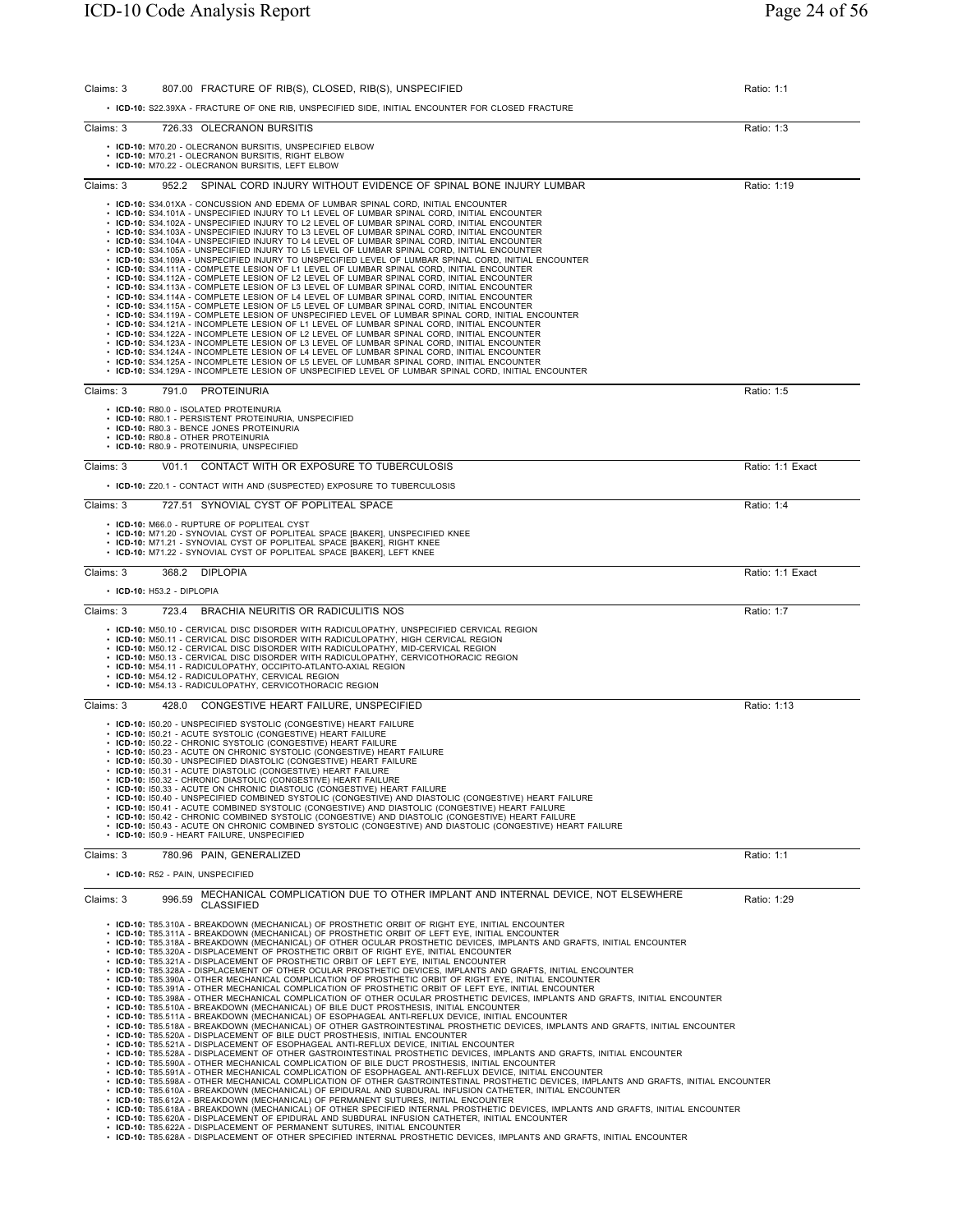• ICD-10: T85.630A - LEAKAGE OF EPIDURAL AND SUBDURAL INFUSION CATHETER, INITIAL ENCOUNTER<br>• ICD-10: T85.638A - LEAKAGE OF OTHER SPECIFIED INTERNAL PROSTHETIC DEVICES, IMPLANTS AND GRAFTS, INITIAL ENCOUNTER<br>• ICD-10: T85.6

| <b>IOD-10.</b> T00.00ZA - OTHER MEGHANICAL COMELIGATION OF FERMANENT OUTURES, INTIAL LINGOUNTER<br>. ICD-10: T85.698A - OTHER MECHANICAL COMPLICATION OF OTHER SPECIFIED INTERNAL PROSTHETIC DEVICES, IMPLANTS AND GRAFTS, INITIAL ENCOUNTER                                                                                                                                                                                                                                                                                                                                                                                                                                                                                                                                                                                                                                                                                                                                                    |                  |
|-------------------------------------------------------------------------------------------------------------------------------------------------------------------------------------------------------------------------------------------------------------------------------------------------------------------------------------------------------------------------------------------------------------------------------------------------------------------------------------------------------------------------------------------------------------------------------------------------------------------------------------------------------------------------------------------------------------------------------------------------------------------------------------------------------------------------------------------------------------------------------------------------------------------------------------------------------------------------------------------------|------------------|
| Claims: 3<br>732.7 OSTEOCHONDRITIS DISSECANS                                                                                                                                                                                                                                                                                                                                                                                                                                                                                                                                                                                                                                                                                                                                                                                                                                                                                                                                                    | Ratio: 1:24      |
| • ICD-10: M93.20 - OSTEOCHONDRITIS DISSECANS OF UNSPECIFIED SITE<br>• ICD-10: M93.211 - OSTEOCHONDRITIS DISSECANS, RIGHT SHOULDER<br>• ICD-10: M93.212 - OSTEOCHONDRITIS DISSECANS, LEFT SHOULDER<br>• ICD-10: M93.219 - OSTEOCHONDRITIS DISSECANS, UNSPECIFIED SHOULDER<br>• ICD-10: M93.221 - OSTEOCHONDRITIS DISSECANS, RIGHT ELBOW<br>• ICD-10: M93.222 - OSTEOCHONDRITIS DISSECANS, LEFT ELBOW<br>· ICD-10: M93.229 - OSTEOCHONDRITIS DISSECANS, UNSPECIFIED ELBOW<br>• ICD-10: M93.231 - OSTEOCHONDRITIS DISSECANS. RIGHT WRIST<br>• ICD-10: M93.232 - OSTEOCHONDRITIS DISSECANS, LEFT WRIST<br>• ICD-10: M93.239 - OSTEOCHONDRITIS DISSECANS, UNSPECIFIED WRIST<br>• ICD-10: M93.241 - OSTEOCHONDRITIS DISSECANS, JOINTS OF RIGHT HAND                                                                                                                                                                                                                                                   |                  |
| • ICD-10: M93.242 - OSTEOCHONDRITIS DISSECANS, JOINTS OF LEFT HAND<br>• ICD-10: M93.249 - OSTEOCHONDRITIS DISSECANS, JOINTS OF UNSPECIFIED HAND<br>• ICD-10: M93.251 - OSTEOCHONDRITIS DISSECANS, RIGHT HIP<br>• ICD-10: M93.252 - OSTEOCHONDRITIS DISSECANS, LEFT HIP<br>• ICD-10: M93.259 - OSTEOCHONDRITIS DISSECANS, UNSPECIFIED HIP<br>• ICD-10: M93.261 - OSTEOCHONDRITIS DISSECANS, RIGHT KNEE<br>• ICD-10: M93.262 - OSTEOCHONDRITIS DISSECANS, LEFT KNEE<br>• ICD-10: M93.269 - OSTEOCHONDRITIS DISSECANS, UNSPECIFIED KNEE<br>• ICD-10: M93.271 - OSTEOCHONDRITIS DISSECANS, RIGHT ANKLE AND JOINTS OF RIGHT FOOT<br>• ICD-10: M93.272 - OSTEOCHONDRITIS DISSECANS, LEFT ANKLE AND JOINTS OF LEFT FOOT<br>• ICD-10: M93.279 - OSTEOCHONDRITIS DISSECANS, UNSPECIFIED ANKLE AND JOINTS OF FOOT<br>• ICD-10: M93.28 - OSTEOCHONDRITIS DISSECANS OTHER SITE<br>• ICD-10: M93.29 - OSTEOCHONDRITIS DISSECANS MULTIPLE SITES                                                               |                  |
| Claims: 3<br>218.9 UTERINE LEIOMYOMA, UNSPECIFIED<br>• ICD-10: D25.9 - LEIOMYOMA OF UTERUS, UNSPECIFIED                                                                                                                                                                                                                                                                                                                                                                                                                                                                                                                                                                                                                                                                                                                                                                                                                                                                                         | Ratio: 1:1 Exact |
| Claims: 3<br>241.1 NONTOXIC MULTINODULAR GOITER<br>• ICD-10: E01.1 - IODINE-DEFICIENCY RELATED MULTINODULAR (ENDEMIC) GOITER<br>• ICD-10: E04.2 - NONTOXIC MULTINODULAR GOITER                                                                                                                                                                                                                                                                                                                                                                                                                                                                                                                                                                                                                                                                                                                                                                                                                  | Ratio: 1:2       |
| Claims: 3<br>284.81 RED CELL APLASIA (ACQUIRED)(ADULT)(WITH THYMOMA)                                                                                                                                                                                                                                                                                                                                                                                                                                                                                                                                                                                                                                                                                                                                                                                                                                                                                                                            | Ratio: 1:4       |
| • ICD-10: D60.0 - CHRONIC ACQUIRED PURE RED CELL APLASIA<br>• ICD-10: D60.1 - TRANSIENT ACQUIRED PURE RED CELL APLASIA<br>• ICD-10: D60.8 - OTHER ACQUIRED PURE RED CELL APLASIAS<br>• ICD-10: D60.9 - ACQUIRED PURE RED CELL APLASIA, UNSPECIFIED                                                                                                                                                                                                                                                                                                                                                                                                                                                                                                                                                                                                                                                                                                                                              |                  |
| Claims: 3<br>794.5 NONSPECIFIC ABNORMAL RESULTS OF FUNCTION STUDIES THYROID<br>• ICD-10: R94.6 - ABNORMAL RESULTS OF THYROID FUNCTION STUDIES                                                                                                                                                                                                                                                                                                                                                                                                                                                                                                                                                                                                                                                                                                                                                                                                                                                   | Ratio: 1:1 Exact |
| Claims: 3<br>415.19 PULMONARY EMBOLISM AND INFARCTION OTHER                                                                                                                                                                                                                                                                                                                                                                                                                                                                                                                                                                                                                                                                                                                                                                                                                                                                                                                                     | Ratio: 1:2       |
| • ICD-10: I26.09 - OTHER PULMONARY EMBOLISM WITH ACUTE COR PULMONALE<br>• ICD-10: I26.99 - OTHER PULMONARY EMBOLISM WITHOUT ACUTE COR PULMONALE                                                                                                                                                                                                                                                                                                                                                                                                                                                                                                                                                                                                                                                                                                                                                                                                                                                 |                  |
| Claims: 3<br>458.9 HYPOTENSION, UNSPECIFIED                                                                                                                                                                                                                                                                                                                                                                                                                                                                                                                                                                                                                                                                                                                                                                                                                                                                                                                                                     | Ratio: 1:1 Exact |
| • ICD-10: 195.9 - HYPOTENSION, UNSPECIFIED                                                                                                                                                                                                                                                                                                                                                                                                                                                                                                                                                                                                                                                                                                                                                                                                                                                                                                                                                      |                  |
| Claims: 3<br>354.0 CARPAL TUNNEL SYNDROME                                                                                                                                                                                                                                                                                                                                                                                                                                                                                                                                                                                                                                                                                                                                                                                                                                                                                                                                                       | Ratio: 1:3       |
| • ICD-10: G56.00 - CARPAL TUNNEL SYNDROME, UNSPECIFIED UPPER LIMB<br>• ICD-10: G56.01 - CARPAL TUNNEL SYNDROME, RIGHT UPPER LIMB<br>. ICD-10: G56.02 - CARPAL TUNNEL SYNDROME, LEFT UPPER LIMB                                                                                                                                                                                                                                                                                                                                                                                                                                                                                                                                                                                                                                                                                                                                                                                                  |                  |
| 719.91 DISORDERS OF JOINT UNSPECIFIED SHOULDER REGION<br>Claims: 3                                                                                                                                                                                                                                                                                                                                                                                                                                                                                                                                                                                                                                                                                                                                                                                                                                                                                                                              | Ratio: 1:1       |
| • ICD-10: M25.9 - JOINT DISORDER, UNSPECIFIED                                                                                                                                                                                                                                                                                                                                                                                                                                                                                                                                                                                                                                                                                                                                                                                                                                                                                                                                                   |                  |
| Claims: 3<br>SPRAINS AND STRAINS OF SHOULDER AND UPPER ARM UNSPECIFIED SITE<br>840.9                                                                                                                                                                                                                                                                                                                                                                                                                                                                                                                                                                                                                                                                                                                                                                                                                                                                                                            | Ratio: 1:9       |
| • ICD-10: S43.401A - UNSPECIFIED SPRAIN OF RIGHT SHOULDER JOINT, INITIAL ENCOUNTER<br>• ICD-10: S43.402A - UNSPECIFIED SPRAIN OF LEFT SHOULDER JOINT, INITIAL ENCOUNTER<br>• ICD-10: S43.409A - UNSPECIFIED SPRAIN OF UNSPECIFIED SHOULDER JOINT, INITIAL ENCOUNTER<br>• ICD-10: S43.90XA - SPRAIN OF UNSPECIFIED PARTS OF UNSPECIFIED SHOULDER GIRDLE, INITIAL ENCOUNTER<br>• ICD-10: S43.91XA - SPRAIN OF UNSPECIFIED PARTS OF RIGHT SHOULDER GIRDLE, INITIAL ENCOUNTER<br>• ICD-10: S43.92XA - SPRAIN OF UNSPECIFIED PARTS OF LEFT SHOULDER GIRDLE, INITIAL ENCOUNTER<br>. ICD-10: S46.911A - STRAIN OF UNSPECIFIED MUSCLE, FASCIA AND TENDON AT SHOULDER AND UPPER ARM LEVEL, RIGHT ARM, INITIAL ENCOUNTER<br>. ICD-10: S46.912A - STRAIN OF UNSPECIFIED MUSCLE, FASCIA AND TENDON AT SHOULDER AND UPPER ARM LEVEL, LEFT ARM, INITIAL ENCOUNTER<br>. ICD-10: S46.919A - STRAIN OF UNSPECIFIED MUSCLE, FASCIA AND TENDON AT SHOULDER AND UPPER ARM LEVEL, UNSPECIFIED ARM, INITIAL ENCOUNTER |                  |
| GASTRIC ULCER ACUTE WITHOUT MENTION OF HEMORRHAGE OR PERFORATION WITHOUT MENTION OF<br>531.30<br>Claims: 3<br><b>OBSTRUCTION</b>                                                                                                                                                                                                                                                                                                                                                                                                                                                                                                                                                                                                                                                                                                                                                                                                                                                                | Ratio: 1:1       |
| • ICD-10: K25.3 - ACUTE GASTRIC ULCER WITHOUT HEMORRHAGE OR PERFORATION                                                                                                                                                                                                                                                                                                                                                                                                                                                                                                                                                                                                                                                                                                                                                                                                                                                                                                                         |                  |
| Claims: 3<br>OTHER AFFECTIONS OF SHOULDER REGION, NOT ELSEWHERE CLASSIFIED<br>726.2                                                                                                                                                                                                                                                                                                                                                                                                                                                                                                                                                                                                                                                                                                                                                                                                                                                                                                             | Ratio: 1:15      |
| • ICD-10: M25.711 - OSTEOPHYTE, RIGHT SHOULDER<br>• ICD-10: M25.712 - OSTEOPHYTE, LEFT SHOULDER<br>• ICD-10: M25.719 - OSTEOPHYTE, UNSPECIFIED SHOULDER<br>• ICD-10: M75.30 - CALCIFIC TENDINITIS OF UNSPECIFIED SHOULDER<br>• ICD-10: M75.31 - CALCIFIC TENDINITIS OF RIGHT SHOULDER<br>• ICD-10: M75.32 - CALCIFIC TENDINITIS OF LEFT SHOULDER<br>• ICD-10: M75.40 - IMPINGEMENT SYNDROME OF UNSPECIFIED SHOULDER<br>• ICD-10: M75.41 - IMPINGEMENT SYNDROME OF RIGHT SHOULDER<br>• ICD-10: M75.42 - IMPINGEMENT SYNDROME OF LEFT SHOULDER<br>• ICD-10: M75.80 - OTHER SHOULDER LESIONS, UNSPECIFIED SHOULDER<br>• ICD-10: M75.81 - OTHER SHOULDER LESIONS, RIGHT SHOULDER<br>• ICD-10: M75.82 - OTHER SHOULDER LESIONS, LEFT SHOULDER<br>• ICD-10: M75.90 - SHOULDER LESION, UNSPECIFIED, UNSPECIFIED SHOULDER<br>• ICD-10: M75.91 - SHOULDER LESION, UNSPECIFIED, RIGHT SHOULDER<br>• ICD-10: M75.92 - SHOULDER LESION, UNSPECIFIED, LEFT SHOULDER                                          |                  |
| Claims: 3<br>719.04 EFFUSION OF JOINT HAND                                                                                                                                                                                                                                                                                                                                                                                                                                                                                                                                                                                                                                                                                                                                                                                                                                                                                                                                                      | Ratio: 1:3       |
|                                                                                                                                                                                                                                                                                                                                                                                                                                                                                                                                                                                                                                                                                                                                                                                                                                                                                                                                                                                                 |                  |

• **ICD-10:** M25.441 - EFFUSION, RIGHT HAND • **ICD-10:** M25.442 - EFFUSION, LEFT HAND • **ICD-10:** M25.449 - EFFUSION, UNSPECIFIED HAND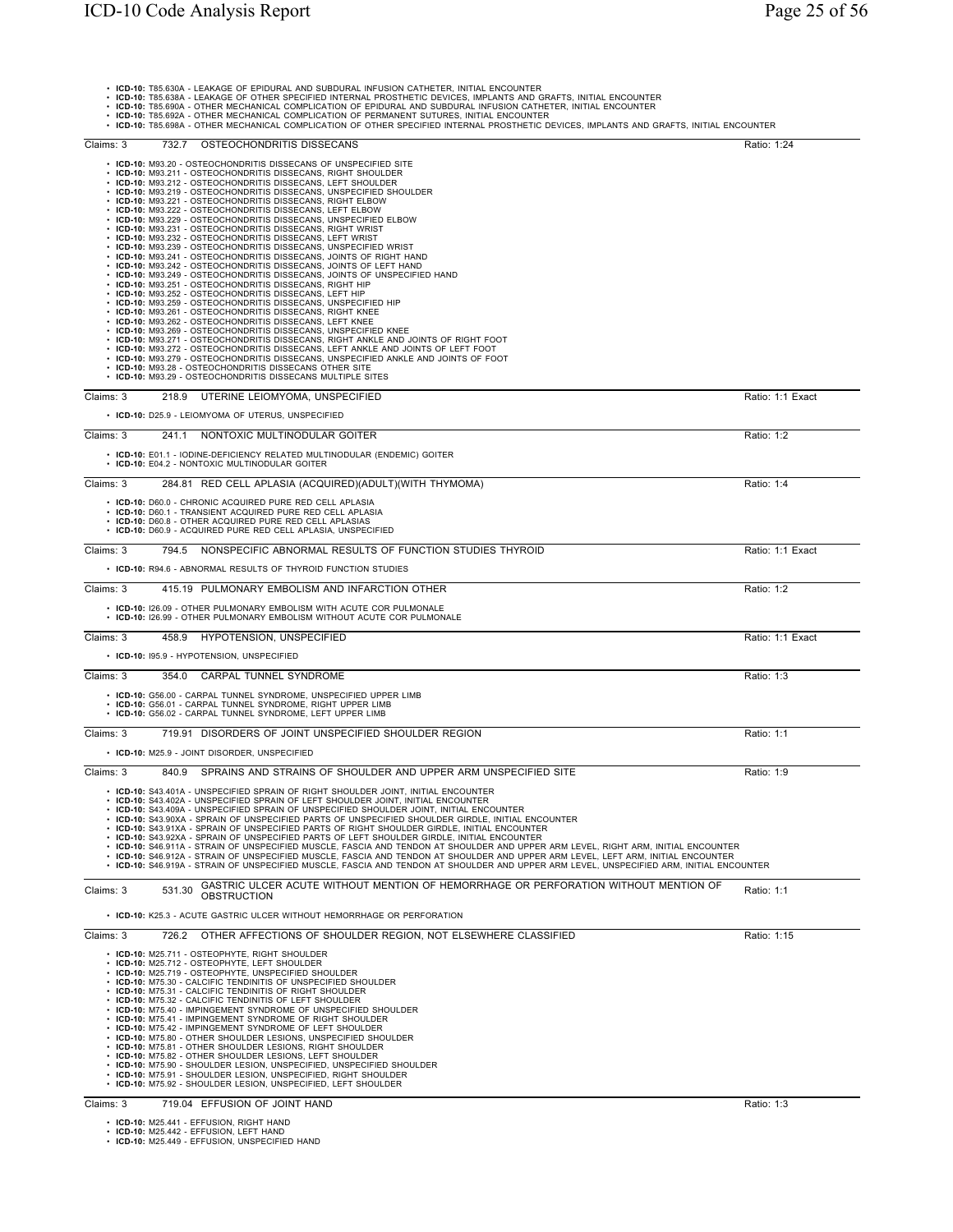| Claims: 3 | 938                              | FOREIGN BODY IN DIGESTIVE SYSTEM, UNSPECIFIED                                                                                                                                                                                                                                                                                                                                                                                                                                                                                                                                                                                                                                                                                                                                                                                                                                                                                                                                                   | Ratio: 1:2       |
|-----------|----------------------------------|-------------------------------------------------------------------------------------------------------------------------------------------------------------------------------------------------------------------------------------------------------------------------------------------------------------------------------------------------------------------------------------------------------------------------------------------------------------------------------------------------------------------------------------------------------------------------------------------------------------------------------------------------------------------------------------------------------------------------------------------------------------------------------------------------------------------------------------------------------------------------------------------------------------------------------------------------------------------------------------------------|------------------|
|           |                                  | . ICD-10: T18.8XXA - FOREIGN BODY IN OTHER PARTS OF ALIMENTARY TRACT, INITIAL ENCOUNTER<br>· ICD-10: T18.9XXA - FOREIGN BODY OF ALIMENTARY TRACT, PART UNSPECIFIED, INITIAL ENCOUNTER                                                                                                                                                                                                                                                                                                                                                                                                                                                                                                                                                                                                                                                                                                                                                                                                           |                  |
| Claims: 3 |                                  | 959.19 INJURY, TRUNK OTHER SITES                                                                                                                                                                                                                                                                                                                                                                                                                                                                                                                                                                                                                                                                                                                                                                                                                                                                                                                                                                | Ratio: 1:8       |
|           |                                  | • ICD-10: S39.002A - UNSPECIFIED INJURY OF MUSCLE, FASCIA AND TENDON OF LOWER BACK, INITIAL ENCOUNTER<br>· ICD-10: S39.003A - UNSPECIFIED INJURY OF MUSCLE, FASCIA AND TENDON OF PELVIS, INITIAL ENCOUNTER<br>. ICD-10: S39.092A - OTHER INJURY OF MUSCLE, FASCIA AND TENDON OF LOWER BACK, INITIAL ENCOUNTER<br>. ICD-10: S39.093A - OTHER INJURY OF MUSCLE, FASCIA AND TENDON OF PELVIS, INITIAL ENCOUNTER<br>• ICD-10: S39.82XA - OTHER SPECIFIED INJURIES OF LOWER BACK, INITIAL ENCOUNTER<br>• ICD-10: S39.83XA - OTHER SPECIFIED INJURIES OF PELVIS, INITIAL ENCOUNTER<br>• ICD-10: S39.92XA - UNSPECIFIED INJURY OF LOWER BACK, INITIAL ENCOUNTER<br>• ICD-10: S39.93XA - UNSPECIFIED INJURY OF PELVIS, INITIAL ENCOUNTER                                                                                                                                                                                                                                                                |                  |
| Claims: 3 |                                  | 240.9 GOITER, UNSPECIFIED                                                                                                                                                                                                                                                                                                                                                                                                                                                                                                                                                                                                                                                                                                                                                                                                                                                                                                                                                                       | Ratio: 1:3       |
|           |                                  | • ICD-10: E01.0 - IODINE-DEFICIENCY RELATED DIFFUSE (ENDEMIC) GOITER<br>• ICD-10: E01.2 - IODINE-DEFICIENCY RELATED (ENDEMIC) GOITER, UNSPECIFIED<br>• ICD-10: E04.9 - NONTOXIC GOITER, UNSPECIFIED                                                                                                                                                                                                                                                                                                                                                                                                                                                                                                                                                                                                                                                                                                                                                                                             |                  |
| Claims: 3 |                                  | 783.0 ANOREXIA                                                                                                                                                                                                                                                                                                                                                                                                                                                                                                                                                                                                                                                                                                                                                                                                                                                                                                                                                                                  | Ratio: 1:1 Exact |
|           | • ICD-10: R63.0 - ANOREXIA       |                                                                                                                                                                                                                                                                                                                                                                                                                                                                                                                                                                                                                                                                                                                                                                                                                                                                                                                                                                                                 |                  |
| Claims: 3 |                                  | 726.10 DISORDERS OF BURSAE AND TENDONS IN SHOULDER REGION, UNSPECIFIED                                                                                                                                                                                                                                                                                                                                                                                                                                                                                                                                                                                                                                                                                                                                                                                                                                                                                                                          | Ratio: 1:12      |
|           |                                  | • ICD-10: M66.211 - SPONTANEOUS RUPTURE OF EXTENSOR TENDONS, RIGHT SHOULDER<br>• ICD-10: M66.212 - SPONTANEOUS RUPTURE OF EXTENSOR TENDONS, LEFT SHOULDER<br>• ICD-10: M66.219 - SPONTANEOUS RUPTURE OF EXTENSOR TENDONS, UNSPECIFIED SHOULDER<br>• ICD-10: M66.811 - SPONTANEOUS RUPTURE OF OTHER TENDONS, RIGHT SHOULDER<br>• ICD-10: M66.812 - SPONTANEOUS RUPTURE OF OTHER TENDONS, LEFT SHOULDER<br>• ICD-10: M66.819 - SPONTANEOUS RUPTURE OF OTHER TENDONS, UNSPECIFIED SHOULDER<br>· ICD-10: M75.100 - UNSPECIFIED ROTATOR CUFF TEAR OR RUPTURE OF UNSPECIFIED SHOULDER, NOT SPECIFIED AS TRAUMATIC<br>· ICD-10: M75.101 - UNSPECIFIED ROTATOR CUFF TEAR OR RUPTURE OF RIGHT SHOULDER, NOT SPECIFIED AS TRAUMATIC<br>• ICD-10: M75.101 - UNSPECIFIED ROTATOR CUFF TEAR OR RUPTURE OF RIGHT SHOULDER, NOT SPECIFIED AS TRAUMATIC<br>• ICD-10: M75.50 - BURSITIS OF UNSPECIFIED SHOULDER<br>• ICD-10: M75.51 - BURSITIS OF RIGHT SHOULDER<br>• ICD-10: M75.52 - BURSITIS OF LEFT SHOULDER |                  |
| Claims: 3 |                                  | 608.86 EDEMA OF MALE GENITAL ORGANS                                                                                                                                                                                                                                                                                                                                                                                                                                                                                                                                                                                                                                                                                                                                                                                                                                                                                                                                                             | Ratio: 1:1       |
|           |                                  | • ICD-10: N50.8 - OTHER SPECIFIED DISORDERS OF MALE GENITAL ORGANS                                                                                                                                                                                                                                                                                                                                                                                                                                                                                                                                                                                                                                                                                                                                                                                                                                                                                                                              |                  |
| Claims: 3 |                                  | 726.64 PATELLAR TENDINITIS<br>• ICD-10: M76.50 - PATELLAR TENDINITIS, UNSPECIFIED KNEE<br>• ICD-10: M76.51 - PATELLAR TENDINITIS, RIGHT KNEE                                                                                                                                                                                                                                                                                                                                                                                                                                                                                                                                                                                                                                                                                                                                                                                                                                                    | Ratio: 1:3       |
|           |                                  | • ICD-10: M76.52 - PATELLAR TENDINITIS, LEFT KNEE                                                                                                                                                                                                                                                                                                                                                                                                                                                                                                                                                                                                                                                                                                                                                                                                                                                                                                                                               |                  |
| Claims: 3 |                                  | 153.9 MALIGNANT NEOPLASM OF COLON, UNSPECIFIED<br>• ICD-10: C18.9 - MALIGNANT NEOPLASM OF COLON, UNSPECIFIED                                                                                                                                                                                                                                                                                                                                                                                                                                                                                                                                                                                                                                                                                                                                                                                                                                                                                    | Ratio: 1:1 Exact |
| Claims: 3 |                                  | 599.0 URINARY TRACT INFECTION, SITE NOT SPECIFIED                                                                                                                                                                                                                                                                                                                                                                                                                                                                                                                                                                                                                                                                                                                                                                                                                                                                                                                                               | Ratio: 1:1 Exact |
|           |                                  | • ICD-10: N39.0 - URINARY TRACT INFECTION, SITE NOT SPECIFIED                                                                                                                                                                                                                                                                                                                                                                                                                                                                                                                                                                                                                                                                                                                                                                                                                                                                                                                                   |                  |
| Claims: 3 |                                  | 441.2 THORACIC ANEURYSM WITHOUT MENTION OF RUPTURE                                                                                                                                                                                                                                                                                                                                                                                                                                                                                                                                                                                                                                                                                                                                                                                                                                                                                                                                              | Ratio: 1:1 Exact |
|           |                                  | • ICD-10: 171.2 - THORACIC AORTIC ANEURYSM, WITHOUT RUPTURE                                                                                                                                                                                                                                                                                                                                                                                                                                                                                                                                                                                                                                                                                                                                                                                                                                                                                                                                     |                  |
| Claims: 3 |                                  | 389.10 SENSORINEURAL HEARING LOSS, UNSPECIFIED<br>• ICD-10: H90.5 - UNSPECIFIED SENSORINEURAL HEARING LOSS                                                                                                                                                                                                                                                                                                                                                                                                                                                                                                                                                                                                                                                                                                                                                                                                                                                                                      | Ratio: 1:1       |
| Claims: 3 |                                  | 959.01 INJURY HEAD UNSPECIFIED                                                                                                                                                                                                                                                                                                                                                                                                                                                                                                                                                                                                                                                                                                                                                                                                                                                                                                                                                                  | Ratio: 1:5       |
|           |                                  | . ICD-10: S09.10XA - UNSPECIFIED INJURY OF MUSCLE AND TENDON OF HEAD, INITIAL ENCOUNTER<br>. ICD-10: S09.11XA - STRAIN OF MUSCLE AND TENDON OF HEAD, INITIAL ENCOUNTER<br>• ICD-10: S09.19XA - OTHER SPECIFIED INJURY OF MUSCLE AND TENDON OF HEAD. INITIAL ENCOUNTER<br>• ICD-10: S09.8XXA - OTHER SPECIFIED INJURIES OF HEAD, INITIAL ENCOUNTER<br>• ICD-10: S09.90XA - UNSPECIFIED INJURY OF HEAD, INITIAL ENCOUNTER                                                                                                                                                                                                                                                                                                                                                                                                                                                                                                                                                                         |                  |
| Claims: 3 | 920                              | CONTUSION OF FACE, SCALP, AND NECK EXCEPT EYE(S)                                                                                                                                                                                                                                                                                                                                                                                                                                                                                                                                                                                                                                                                                                                                                                                                                                                                                                                                                | Ratio: 1:12      |
|           |                                  | • ICD-10: S00.03XA - CONTUSION OF SCALP, INITIAL ENCOUNTER<br>• ICD-10: S00.33XA - CONTUSION OF NOSE, INITIAL ENCOUNTER<br>• ICD-10: S00.431A - CONTUSION OF RIGHT EAR. INITIAL ENCOUNTER<br>• ICD-10: S00.432A - CONTUSION OF LEFT EAR, INITIAL ENCOUNTER<br>• ICD-10: S00.439A - CONTUSION OF UNSPECIFIED EAR, INITIAL ENCOUNTER<br>• ICD-10: S00.531A - CONTUSION OF LIP, INITIAL ENCOUNTER<br>• ICD-10: S00.532A - CONTUSION OF ORAL CAVITY, INITIAL ENCOUNTER<br>• ICD-10: S00.83XA - CONTUSION OF OTHER PART OF HEAD, INITIAL ENCOUNTER<br>• ICD-10: S00.93XA - CONTUSION OF UNSPECIFIED PART OF HEAD, INITIAL ENCOUNTER<br>• ICD-10: S10.0XXA - CONTUSION OF THROAT, INITIAL ENCOUNTER<br>• ICD-10: S10.83XA - CONTUSION OF OTHER SPECIFIED PART OF NECK, INITIAL ENCOUNTER<br>• ICD-10: S10.93XA - CONTUSION OF UNSPECIFIED PART OF NECK, INITIAL ENCOUNTER                                                                                                                             |                  |
| Claims: 3 |                                  | 244.9 HYPOTHYROIDISM UNSPECIFIED                                                                                                                                                                                                                                                                                                                                                                                                                                                                                                                                                                                                                                                                                                                                                                                                                                                                                                                                                                | Ratio: 1:1 Exact |
|           |                                  | • ICD-10: E03.9 - HYPOTHYROIDISM, UNSPECIFIED                                                                                                                                                                                                                                                                                                                                                                                                                                                                                                                                                                                                                                                                                                                                                                                                                                                                                                                                                   |                  |
| Claims: 3 |                                  | 346.90 MIGRAINE, UNSPECIFIED WITHOUT MENTION OF INTRACTABLE MIGRAINE<br>• ICD-10: G43.909 - MIGRAINE, UNSPECIFIED, NOT INTRACTABLE, WITHOUT STATUS MIGRAINOSUS                                                                                                                                                                                                                                                                                                                                                                                                                                                                                                                                                                                                                                                                                                                                                                                                                                  | Ratio: 1:1 Exact |
| Claims: 3 |                                  | 039.2 ACTINOMYCOTIC INFECTIONS ABDOMINAL                                                                                                                                                                                                                                                                                                                                                                                                                                                                                                                                                                                                                                                                                                                                                                                                                                                                                                                                                        | Ratio: 1:1 Exact |
|           |                                  | • ICD-10: A42.1 - ABDOMINAL ACTINOMYCOSIS                                                                                                                                                                                                                                                                                                                                                                                                                                                                                                                                                                                                                                                                                                                                                                                                                                                                                                                                                       |                  |
| Claims: 3 |                                  | 788.43 NOCTURIA                                                                                                                                                                                                                                                                                                                                                                                                                                                                                                                                                                                                                                                                                                                                                                                                                                                                                                                                                                                 | Ratio: 1:1 Exact |
|           | $\cdot$ ICD-10: R35.1 - NOCTURIA |                                                                                                                                                                                                                                                                                                                                                                                                                                                                                                                                                                                                                                                                                                                                                                                                                                                                                                                                                                                                 |                  |
| Claims: 3 |                                  | 234.9 CARCINOMA IN SITU OF SITE UNSPECIFIED<br>• ICD-10: D09.9 - CARCINOMA IN SITU, UNSPECIFIED                                                                                                                                                                                                                                                                                                                                                                                                                                                                                                                                                                                                                                                                                                                                                                                                                                                                                                 | Ratio: 1:1 Exact |
| Claims: 3 |                                  | 751.9 OTHER CONGENITAL ANOMALIES OF DIGESTIVE SYSTEM UNSPECIFIED                                                                                                                                                                                                                                                                                                                                                                                                                                                                                                                                                                                                                                                                                                                                                                                                                                                                                                                                | Ratio: 1:1 Exact |
|           |                                  |                                                                                                                                                                                                                                                                                                                                                                                                                                                                                                                                                                                                                                                                                                                                                                                                                                                                                                                                                                                                 |                  |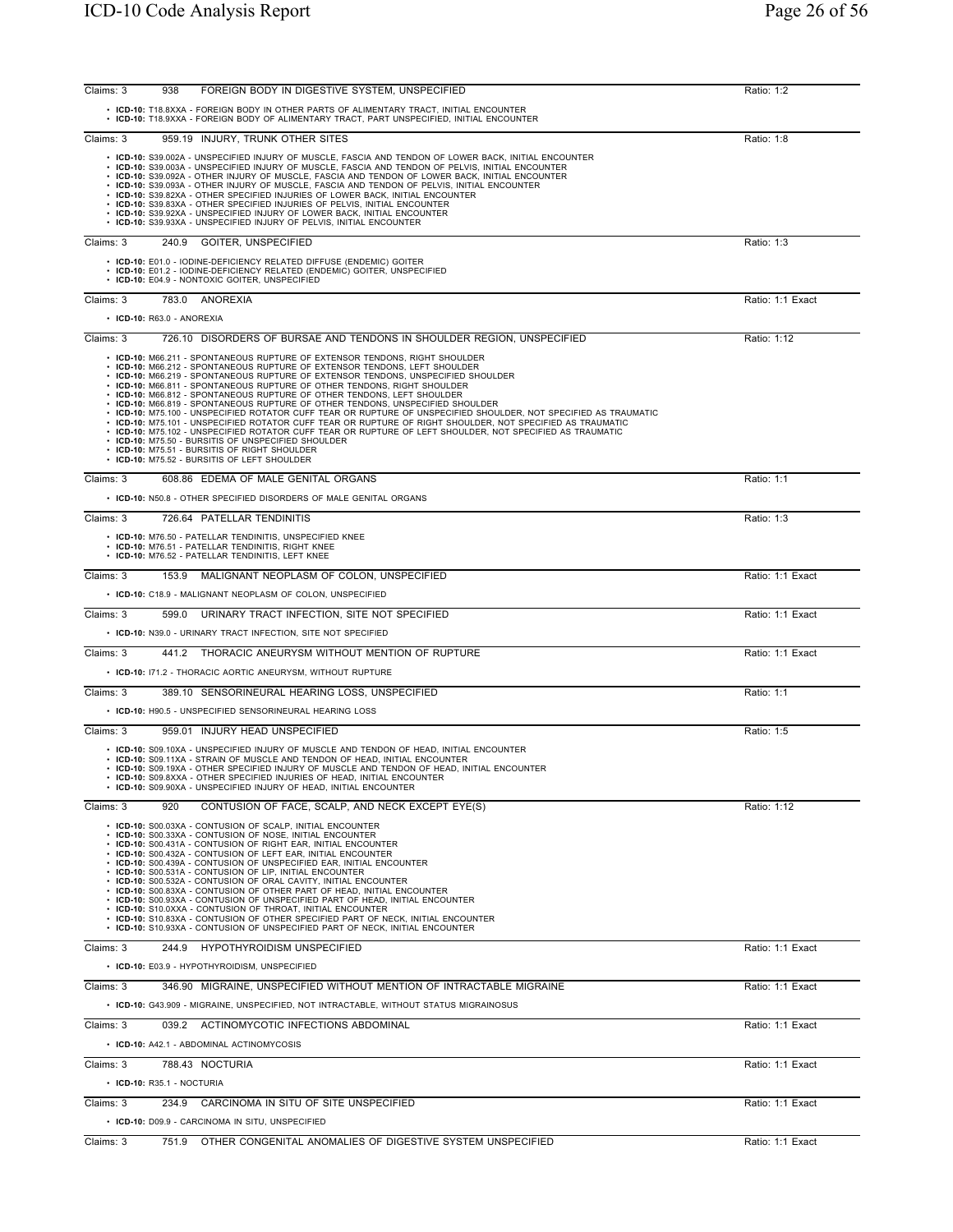| • ICD-10: Q45.9 - CONGENITAL MALFORMATION OF DIGESTIVE SYSTEM, UNSPECIFIED                                                                                                                                                                                                                                                                                                                                                                                                                                                                                                                                                                                                                                                                                                                                                                                                                                                                                                                                                                                                                                                                                                                                                                                                                                                                                                                                                                                                                                                                                                                                                                                                                                                                                                                                                                                                                                                                                                                                                                                                                                                                                                                                                                                                                                                                                                                                                                                                                                                                                                                                                                                                                                                                                                                                                                                                                                                                                                                                                                                                                                                                                                                                                                                                                                                                                                                                                                                                                                                                                                                                                                                                                                                                                                                                                                                                                                                                                                                                                                                             |                  |
|------------------------------------------------------------------------------------------------------------------------------------------------------------------------------------------------------------------------------------------------------------------------------------------------------------------------------------------------------------------------------------------------------------------------------------------------------------------------------------------------------------------------------------------------------------------------------------------------------------------------------------------------------------------------------------------------------------------------------------------------------------------------------------------------------------------------------------------------------------------------------------------------------------------------------------------------------------------------------------------------------------------------------------------------------------------------------------------------------------------------------------------------------------------------------------------------------------------------------------------------------------------------------------------------------------------------------------------------------------------------------------------------------------------------------------------------------------------------------------------------------------------------------------------------------------------------------------------------------------------------------------------------------------------------------------------------------------------------------------------------------------------------------------------------------------------------------------------------------------------------------------------------------------------------------------------------------------------------------------------------------------------------------------------------------------------------------------------------------------------------------------------------------------------------------------------------------------------------------------------------------------------------------------------------------------------------------------------------------------------------------------------------------------------------------------------------------------------------------------------------------------------------------------------------------------------------------------------------------------------------------------------------------------------------------------------------------------------------------------------------------------------------------------------------------------------------------------------------------------------------------------------------------------------------------------------------------------------------------------------------------------------------------------------------------------------------------------------------------------------------------------------------------------------------------------------------------------------------------------------------------------------------------------------------------------------------------------------------------------------------------------------------------------------------------------------------------------------------------------------------------------------------------------------------------------------------------------------------------------------------------------------------------------------------------------------------------------------------------------------------------------------------------------------------------------------------------------------------------------------------------------------------------------------------------------------------------------------------------------------------------------------------------------------------------------------------|------------------|
| Claims: 3<br>183.9 MALIGNANT NEOPLASM OF UTERINE ADNEXA, UNSPECIFIED                                                                                                                                                                                                                                                                                                                                                                                                                                                                                                                                                                                                                                                                                                                                                                                                                                                                                                                                                                                                                                                                                                                                                                                                                                                                                                                                                                                                                                                                                                                                                                                                                                                                                                                                                                                                                                                                                                                                                                                                                                                                                                                                                                                                                                                                                                                                                                                                                                                                                                                                                                                                                                                                                                                                                                                                                                                                                                                                                                                                                                                                                                                                                                                                                                                                                                                                                                                                                                                                                                                                                                                                                                                                                                                                                                                                                                                                                                                                                                                                   | Ratio: 1:1       |
| • ICD-10: C57.4 - MALIGNANT NEOPLASM OF UTERINE ADNEXA, UNSPECIFIED                                                                                                                                                                                                                                                                                                                                                                                                                                                                                                                                                                                                                                                                                                                                                                                                                                                                                                                                                                                                                                                                                                                                                                                                                                                                                                                                                                                                                                                                                                                                                                                                                                                                                                                                                                                                                                                                                                                                                                                                                                                                                                                                                                                                                                                                                                                                                                                                                                                                                                                                                                                                                                                                                                                                                                                                                                                                                                                                                                                                                                                                                                                                                                                                                                                                                                                                                                                                                                                                                                                                                                                                                                                                                                                                                                                                                                                                                                                                                                                                    |                  |
| 781.3 LACK OF COORDINATION<br>Claims: 3                                                                                                                                                                                                                                                                                                                                                                                                                                                                                                                                                                                                                                                                                                                                                                                                                                                                                                                                                                                                                                                                                                                                                                                                                                                                                                                                                                                                                                                                                                                                                                                                                                                                                                                                                                                                                                                                                                                                                                                                                                                                                                                                                                                                                                                                                                                                                                                                                                                                                                                                                                                                                                                                                                                                                                                                                                                                                                                                                                                                                                                                                                                                                                                                                                                                                                                                                                                                                                                                                                                                                                                                                                                                                                                                                                                                                                                                                                                                                                                                                                | Ratio: 1:3       |
| • ICD-10: R27.0 - ATAXIA, UNSPECIFIED<br>• ICD-10: R27.8 - OTHER LACK OF COORDINATION<br>• ICD-10: R27.9 - UNSPECIFIED LACK OF COORDINATION                                                                                                                                                                                                                                                                                                                                                                                                                                                                                                                                                                                                                                                                                                                                                                                                                                                                                                                                                                                                                                                                                                                                                                                                                                                                                                                                                                                                                                                                                                                                                                                                                                                                                                                                                                                                                                                                                                                                                                                                                                                                                                                                                                                                                                                                                                                                                                                                                                                                                                                                                                                                                                                                                                                                                                                                                                                                                                                                                                                                                                                                                                                                                                                                                                                                                                                                                                                                                                                                                                                                                                                                                                                                                                                                                                                                                                                                                                                            |                  |
| 621.30 ENDOMETRIAL HYPERPLASIA, UNSPECIFIED<br>Claims: 3                                                                                                                                                                                                                                                                                                                                                                                                                                                                                                                                                                                                                                                                                                                                                                                                                                                                                                                                                                                                                                                                                                                                                                                                                                                                                                                                                                                                                                                                                                                                                                                                                                                                                                                                                                                                                                                                                                                                                                                                                                                                                                                                                                                                                                                                                                                                                                                                                                                                                                                                                                                                                                                                                                                                                                                                                                                                                                                                                                                                                                                                                                                                                                                                                                                                                                                                                                                                                                                                                                                                                                                                                                                                                                                                                                                                                                                                                                                                                                                                               | Ratio: 1:1 Exact |
| • ICD-10: N85.00 - ENDOMETRIAL HYPERPLASIA, UNSPECIFIED                                                                                                                                                                                                                                                                                                                                                                                                                                                                                                                                                                                                                                                                                                                                                                                                                                                                                                                                                                                                                                                                                                                                                                                                                                                                                                                                                                                                                                                                                                                                                                                                                                                                                                                                                                                                                                                                                                                                                                                                                                                                                                                                                                                                                                                                                                                                                                                                                                                                                                                                                                                                                                                                                                                                                                                                                                                                                                                                                                                                                                                                                                                                                                                                                                                                                                                                                                                                                                                                                                                                                                                                                                                                                                                                                                                                                                                                                                                                                                                                                |                  |
| 232.5 CARCINOMA IN SITU OF SKIN OF TRUNK. EXCEPT SCROTUM<br>Claims: 3                                                                                                                                                                                                                                                                                                                                                                                                                                                                                                                                                                                                                                                                                                                                                                                                                                                                                                                                                                                                                                                                                                                                                                                                                                                                                                                                                                                                                                                                                                                                                                                                                                                                                                                                                                                                                                                                                                                                                                                                                                                                                                                                                                                                                                                                                                                                                                                                                                                                                                                                                                                                                                                                                                                                                                                                                                                                                                                                                                                                                                                                                                                                                                                                                                                                                                                                                                                                                                                                                                                                                                                                                                                                                                                                                                                                                                                                                                                                                                                                  | Ratio: 1:1       |
| • ICD-10: D04.5 - CARCINOMA IN SITU OF SKIN OF TRUNK                                                                                                                                                                                                                                                                                                                                                                                                                                                                                                                                                                                                                                                                                                                                                                                                                                                                                                                                                                                                                                                                                                                                                                                                                                                                                                                                                                                                                                                                                                                                                                                                                                                                                                                                                                                                                                                                                                                                                                                                                                                                                                                                                                                                                                                                                                                                                                                                                                                                                                                                                                                                                                                                                                                                                                                                                                                                                                                                                                                                                                                                                                                                                                                                                                                                                                                                                                                                                                                                                                                                                                                                                                                                                                                                                                                                                                                                                                                                                                                                                   |                  |
| V16.0 FAMILY HISTORY OF MALIGNANT NEOPLASM GASTROINTESTINAL TRACT<br>Claims: 3                                                                                                                                                                                                                                                                                                                                                                                                                                                                                                                                                                                                                                                                                                                                                                                                                                                                                                                                                                                                                                                                                                                                                                                                                                                                                                                                                                                                                                                                                                                                                                                                                                                                                                                                                                                                                                                                                                                                                                                                                                                                                                                                                                                                                                                                                                                                                                                                                                                                                                                                                                                                                                                                                                                                                                                                                                                                                                                                                                                                                                                                                                                                                                                                                                                                                                                                                                                                                                                                                                                                                                                                                                                                                                                                                                                                                                                                                                                                                                                         | Ratio: 1:1 Exact |
| • ICD-10: Z80.0 - FAMILY HISTORY OF MALIGNANT NEOPLASM OF DIGESTIVE ORGANS                                                                                                                                                                                                                                                                                                                                                                                                                                                                                                                                                                                                                                                                                                                                                                                                                                                                                                                                                                                                                                                                                                                                                                                                                                                                                                                                                                                                                                                                                                                                                                                                                                                                                                                                                                                                                                                                                                                                                                                                                                                                                                                                                                                                                                                                                                                                                                                                                                                                                                                                                                                                                                                                                                                                                                                                                                                                                                                                                                                                                                                                                                                                                                                                                                                                                                                                                                                                                                                                                                                                                                                                                                                                                                                                                                                                                                                                                                                                                                                             |                  |
| Claims: 3<br>611.71 MASTODYNIA                                                                                                                                                                                                                                                                                                                                                                                                                                                                                                                                                                                                                                                                                                                                                                                                                                                                                                                                                                                                                                                                                                                                                                                                                                                                                                                                                                                                                                                                                                                                                                                                                                                                                                                                                                                                                                                                                                                                                                                                                                                                                                                                                                                                                                                                                                                                                                                                                                                                                                                                                                                                                                                                                                                                                                                                                                                                                                                                                                                                                                                                                                                                                                                                                                                                                                                                                                                                                                                                                                                                                                                                                                                                                                                                                                                                                                                                                                                                                                                                                                         | Ratio: 1:1 Exact |
| • ICD-10: N64.4 - MASTODYNIA                                                                                                                                                                                                                                                                                                                                                                                                                                                                                                                                                                                                                                                                                                                                                                                                                                                                                                                                                                                                                                                                                                                                                                                                                                                                                                                                                                                                                                                                                                                                                                                                                                                                                                                                                                                                                                                                                                                                                                                                                                                                                                                                                                                                                                                                                                                                                                                                                                                                                                                                                                                                                                                                                                                                                                                                                                                                                                                                                                                                                                                                                                                                                                                                                                                                                                                                                                                                                                                                                                                                                                                                                                                                                                                                                                                                                                                                                                                                                                                                                                           |                  |
| Claims: 3<br>171.0 MALIGNANT NEOPLASM OF CONNECTIVE AND OTHER SOFT TISSUE HEAD, FACE, AND NECK                                                                                                                                                                                                                                                                                                                                                                                                                                                                                                                                                                                                                                                                                                                                                                                                                                                                                                                                                                                                                                                                                                                                                                                                                                                                                                                                                                                                                                                                                                                                                                                                                                                                                                                                                                                                                                                                                                                                                                                                                                                                                                                                                                                                                                                                                                                                                                                                                                                                                                                                                                                                                                                                                                                                                                                                                                                                                                                                                                                                                                                                                                                                                                                                                                                                                                                                                                                                                                                                                                                                                                                                                                                                                                                                                                                                                                                                                                                                                                         | Ratio: 1:2       |
| • ICD-10: C47.0 - MALIGNANT NEOPLASM OF PERIPHERAL NERVES OF HEAD, FACE AND NECK<br>• ICD-10: C49.0 - MALIGNANT NEOPLASM OF CONNECTIVE AND SOFT TISSUE OF HEAD, FACE AND NECK                                                                                                                                                                                                                                                                                                                                                                                                                                                                                                                                                                                                                                                                                                                                                                                                                                                                                                                                                                                                                                                                                                                                                                                                                                                                                                                                                                                                                                                                                                                                                                                                                                                                                                                                                                                                                                                                                                                                                                                                                                                                                                                                                                                                                                                                                                                                                                                                                                                                                                                                                                                                                                                                                                                                                                                                                                                                                                                                                                                                                                                                                                                                                                                                                                                                                                                                                                                                                                                                                                                                                                                                                                                                                                                                                                                                                                                                                          |                  |
| 146.9 MALIGNANT NEOPLASM OF OROPHARYNX, UNSPECIFIED<br>Claims: 3                                                                                                                                                                                                                                                                                                                                                                                                                                                                                                                                                                                                                                                                                                                                                                                                                                                                                                                                                                                                                                                                                                                                                                                                                                                                                                                                                                                                                                                                                                                                                                                                                                                                                                                                                                                                                                                                                                                                                                                                                                                                                                                                                                                                                                                                                                                                                                                                                                                                                                                                                                                                                                                                                                                                                                                                                                                                                                                                                                                                                                                                                                                                                                                                                                                                                                                                                                                                                                                                                                                                                                                                                                                                                                                                                                                                                                                                                                                                                                                                       | Ratio: 1:1 Exact |
| • ICD-10: C10.9 - MALIGNANT NEOPLASM OF OROPHARYNX, UNSPECIFIED                                                                                                                                                                                                                                                                                                                                                                                                                                                                                                                                                                                                                                                                                                                                                                                                                                                                                                                                                                                                                                                                                                                                                                                                                                                                                                                                                                                                                                                                                                                                                                                                                                                                                                                                                                                                                                                                                                                                                                                                                                                                                                                                                                                                                                                                                                                                                                                                                                                                                                                                                                                                                                                                                                                                                                                                                                                                                                                                                                                                                                                                                                                                                                                                                                                                                                                                                                                                                                                                                                                                                                                                                                                                                                                                                                                                                                                                                                                                                                                                        |                  |
| Claims: 3<br>560.31 GALLSTONE ILEUS                                                                                                                                                                                                                                                                                                                                                                                                                                                                                                                                                                                                                                                                                                                                                                                                                                                                                                                                                                                                                                                                                                                                                                                                                                                                                                                                                                                                                                                                                                                                                                                                                                                                                                                                                                                                                                                                                                                                                                                                                                                                                                                                                                                                                                                                                                                                                                                                                                                                                                                                                                                                                                                                                                                                                                                                                                                                                                                                                                                                                                                                                                                                                                                                                                                                                                                                                                                                                                                                                                                                                                                                                                                                                                                                                                                                                                                                                                                                                                                                                                    | Ratio: 1:1 Exact |
| • ICD-10: K56.3 - GALLSTONE ILEUS                                                                                                                                                                                                                                                                                                                                                                                                                                                                                                                                                                                                                                                                                                                                                                                                                                                                                                                                                                                                                                                                                                                                                                                                                                                                                                                                                                                                                                                                                                                                                                                                                                                                                                                                                                                                                                                                                                                                                                                                                                                                                                                                                                                                                                                                                                                                                                                                                                                                                                                                                                                                                                                                                                                                                                                                                                                                                                                                                                                                                                                                                                                                                                                                                                                                                                                                                                                                                                                                                                                                                                                                                                                                                                                                                                                                                                                                                                                                                                                                                                      |                  |
| 794.8 NONSPECIFIC ABNORMAL RESULTS OF FUNCTION STUDIES LIVER<br>Claims: 3                                                                                                                                                                                                                                                                                                                                                                                                                                                                                                                                                                                                                                                                                                                                                                                                                                                                                                                                                                                                                                                                                                                                                                                                                                                                                                                                                                                                                                                                                                                                                                                                                                                                                                                                                                                                                                                                                                                                                                                                                                                                                                                                                                                                                                                                                                                                                                                                                                                                                                                                                                                                                                                                                                                                                                                                                                                                                                                                                                                                                                                                                                                                                                                                                                                                                                                                                                                                                                                                                                                                                                                                                                                                                                                                                                                                                                                                                                                                                                                              | Ratio: 1:1 Exact |
| • ICD-10: R94.5 - ABNORMAL RESULTS OF LIVER FUNCTION STUDIES                                                                                                                                                                                                                                                                                                                                                                                                                                                                                                                                                                                                                                                                                                                                                                                                                                                                                                                                                                                                                                                                                                                                                                                                                                                                                                                                                                                                                                                                                                                                                                                                                                                                                                                                                                                                                                                                                                                                                                                                                                                                                                                                                                                                                                                                                                                                                                                                                                                                                                                                                                                                                                                                                                                                                                                                                                                                                                                                                                                                                                                                                                                                                                                                                                                                                                                                                                                                                                                                                                                                                                                                                                                                                                                                                                                                                                                                                                                                                                                                           |                  |
| 516.34 RESPIRATORY BRONCHIOLITIS INTERSTITIAL LUNG DISEASE<br>Claims: 3                                                                                                                                                                                                                                                                                                                                                                                                                                                                                                                                                                                                                                                                                                                                                                                                                                                                                                                                                                                                                                                                                                                                                                                                                                                                                                                                                                                                                                                                                                                                                                                                                                                                                                                                                                                                                                                                                                                                                                                                                                                                                                                                                                                                                                                                                                                                                                                                                                                                                                                                                                                                                                                                                                                                                                                                                                                                                                                                                                                                                                                                                                                                                                                                                                                                                                                                                                                                                                                                                                                                                                                                                                                                                                                                                                                                                                                                                                                                                                                                | Ratio: 1:1 Exact |
| • ICD-10: J84.115 - RESPIRATORY BRONCHIOLITIS INTERSTITIAL LUNG DISEASE<br>Claims: 3<br>825.25 FRACTURE OF OTHER TARSAL AND METATARSAL BONES, METATARSAL BONE(S) CLOSED                                                                                                                                                                                                                                                                                                                                                                                                                                                                                                                                                                                                                                                                                                                                                                                                                                                                                                                                                                                                                                                                                                                                                                                                                                                                                                                                                                                                                                                                                                                                                                                                                                                                                                                                                                                                                                                                                                                                                                                                                                                                                                                                                                                                                                                                                                                                                                                                                                                                                                                                                                                                                                                                                                                                                                                                                                                                                                                                                                                                                                                                                                                                                                                                                                                                                                                                                                                                                                                                                                                                                                                                                                                                                                                                                                                                                                                                                                | Ratio: 1:33      |
| • ICD-10: S92.302A - FRACTURE OF UNSPECIFIED METATARSAL BONE(S), LEFT FOOT, INITIAL ENCOUNTER FOR CLOSED FRACTURE<br>· ICD-10: S92.309A - FRACTURE OF UNSPECIFIED METATARSAL BONE(S), UNSPECIFIED FOOT, INITIAL ENCOUNTER FOR CLOSED FRACTURE<br>. ICD-10: S92.311A - DISPLACED FRACTURE OF FIRST METATARSAL BONE, RIGHT FOOT, INITIAL ENCOUNTER FOR CLOSED FRACTURE<br>. ICD-10: S92.312A - DISPLACED FRACTURE OF FIRST METATARSAL BONE, LEFT FOOT, INITIAL ENCOUNTER FOR CLOSED FRACTURE<br>· ICD-10: S92.313A - DISPLACED FRACTURE OF FIRST METATARSAL BONE, UNSPECIFIED FOOT, INITIAL ENCOUNTER FOR CLOSED FRACTURE<br>· ICD-10: S92.314A - NONDISPLACED FRACTURE OF FIRST METATARSAL BONE, RIGHT FOOT, INITIAL ENCOUNTER FOR CLOSED FRACTURE<br>· ICD-10: S92.315A - NONDISPLACED FRACTURE OF FIRST METATARSAL BONE, LEFT FOOT, INITIAL ENCOUNTER FOR CLOSED FRACTURE<br>· ICD-10: S92.316A - NONDISPLACED FRACTURE OF FIRST METATARSAL BONE, UNSPECIFIED FOOT, INITIAL ENCOUNTER FOR CLOSED FRACTURE<br>· ICD-10: S92.321A - DISPLACED FRACTURE OF SECOND METATARSAL BONE, RIGHT FOOT, INITIAL ENCOUNTER FOR CLOSED FRACTURE<br>· ICD-10: S92.322A - DISPLACED FRACTURE OF SECOND METATARSAL BONE, LEFT FOOT, INITIAL ENCOUNTER FOR CLOSED FRACTURE<br>· ICD-10: S92.323A - DISPLACED FRACTURE OF SECOND METATARSAL BONE, UNSPECIFIED FOOT, INITIAL ENCOUNTER FOR CLOSED FRACTURE<br>· ICD-10: S92.324A - NONDISPLACED FRACTURE OF SECOND METATARSAL BONE, RIGHT FOOT, INITIAL ENCOUNTER FOR CLOSED FRACTURE<br>· ICD-10: S92.325A - NONDISPLACED FRACTURE OF SECOND METATARSAL BONE, LEFT FOOT, INITIAL ENCOUNTER FOR CLOSED FRACTURE<br>· ICD-10: S92.326A - NONDISPLACED FRACTURE OF SECOND METATARSAL BONE, UNSPECIFIED FOOT, INITIAL ENCOUNTER FOR CLOSED FRACTURE<br>· ICD-10: S92.331A - DISPLACED FRACTURE OF THIRD METATARSAL BONE, RIGHT FOOT, INITIAL ENCOUNTER FOR CLOSED FRACTURE<br>· ICD-10: S92.332A - DISPLACED FRACTURE OF THIRD METATARSAL BONE, LEFT FOOT, INITIAL ENCOUNTER FOR CLOSED FRACTURE<br>· ICD-10: S92.333A - DISPLACED FRACTURE OF THIRD METATARSAL BONE, UNSPECIFIED FOOT, INITIAL ENCOUNTER FOR CLOSED FRACTURE<br>· ICD-10: S92.334A - NONDISPLACED FRACTURE OF THIRD METATARSAL BONE, RIGHT FOOT, INITIAL ENCOUNTER FOR CLOSED FRACTURE<br>· ICD-10: S92.335A - NONDISPLACED FRACTURE OF THIRD METATARSAL BONE, LEFT FOOT, INITIAL ENCOUNTER FOR CLOSED FRACTURE<br>· ICD-10: S92.336A - NONDISPLACED FRACTURE OF THIRD METATARSAL BONE, UNSPECIFIED FOOT, INITIAL ENCOUNTER FOR CLOSED FRACTURE<br>· ICD-10: S92.341A - DISPLACED FRACTURE OF FOURTH METATARSAL BONE, RIGHT FOOT, INITIAL ENCOUNTER FOR CLOSED FRACTURE<br>· ICD-10: S92.342A - DISPLACED FRACTURE OF FOURTH METATARSAL BONE, LEFT FOOT, INITIAL ENCOUNTER FOR CLOSED FRACTURE<br>· ICD-10: S92.343A - DISPLACED FRACTURE OF FOURTH METATARSAL BONE, UNSPECIFIED FOOT, INITIAL ENCOUNTER FOR CLOSED FRACTURE<br>ICD-10: S92.344A - NONDISPLACED FRACTURE OF FOURTH METATARSAL BONE, RIGHT FOOT, INITIAL ENCOUNTER FOR CLOSED FRACTURE<br>· ICD-10: S92.345A - NONDISPLACED FRACTURE OF FOURTH METATARSAL BONE, LEFT FOOT, INITIAL ENCOUNTER FOR CLOSED FRACTURE<br>· ICD-10: S92.346A - NONDISPLACED FRACTURE OF FOURTH METATARSAL BONE, UNSPECIFIED FOOT, INITIAL ENCOUNTER FOR CLOSED FRACTURE<br>ICD-10: S92.351A - DISPLACED FRACTURE OF FIFTH METATARSAL BONE, RIGHT FOOT, INITIAL ENCOUNTER FOR CLOSED FRACTURE<br>. ICD-10: S92.352A - DISPLACED FRACTURE OF FIFTH METATARSAL BONE, LEFT FOOT, INITIAL ENCOUNTER FOR CLOSED FRACTURE<br>. ICD-10: S92.353A - DISPLACED FRACTURE OF FIFTH METATARSAL BONE, UNSPECIFIED FOOT, INITIAL ENCOUNTER FOR CLOSED FRACTURE<br>· ICD-10: S92.354A - NONDISPLACED FRACTURE OF FIFTH METATARSAL BONE, RIGHT FOOT, INITIAL ENCOUNTER FOR CLOSED FRACTURE<br>. ICD-10: S92.355A - NONDISPLACED FRACTURE OF FIFTH METATARSAL BONE, LEFT FOOT, INITIAL ENCOUNTER FOR CLOSED FRACTURE<br>• ICD-10: S92.356A - NONDISPLACED FRACTURE OF FIFTH METATARSAL BONE, UNSPECIFIED FOOT, INITIAL ENCOUNTER FOR CLOSED FRACTURE |                  |
| Claims: 3<br>456.4 SCROTAL VARICES                                                                                                                                                                                                                                                                                                                                                                                                                                                                                                                                                                                                                                                                                                                                                                                                                                                                                                                                                                                                                                                                                                                                                                                                                                                                                                                                                                                                                                                                                                                                                                                                                                                                                                                                                                                                                                                                                                                                                                                                                                                                                                                                                                                                                                                                                                                                                                                                                                                                                                                                                                                                                                                                                                                                                                                                                                                                                                                                                                                                                                                                                                                                                                                                                                                                                                                                                                                                                                                                                                                                                                                                                                                                                                                                                                                                                                                                                                                                                                                                                                     | Ratio: 1:1 Exact |
| · ICD-10: 186.1 - SCROTAL VARICES                                                                                                                                                                                                                                                                                                                                                                                                                                                                                                                                                                                                                                                                                                                                                                                                                                                                                                                                                                                                                                                                                                                                                                                                                                                                                                                                                                                                                                                                                                                                                                                                                                                                                                                                                                                                                                                                                                                                                                                                                                                                                                                                                                                                                                                                                                                                                                                                                                                                                                                                                                                                                                                                                                                                                                                                                                                                                                                                                                                                                                                                                                                                                                                                                                                                                                                                                                                                                                                                                                                                                                                                                                                                                                                                                                                                                                                                                                                                                                                                                                      |                  |
| 788.31 URGE INCONTINENCE<br>Claims: 3                                                                                                                                                                                                                                                                                                                                                                                                                                                                                                                                                                                                                                                                                                                                                                                                                                                                                                                                                                                                                                                                                                                                                                                                                                                                                                                                                                                                                                                                                                                                                                                                                                                                                                                                                                                                                                                                                                                                                                                                                                                                                                                                                                                                                                                                                                                                                                                                                                                                                                                                                                                                                                                                                                                                                                                                                                                                                                                                                                                                                                                                                                                                                                                                                                                                                                                                                                                                                                                                                                                                                                                                                                                                                                                                                                                                                                                                                                                                                                                                                                  | Ratio: 1:1 Exact |
| • ICD-10: N39.41 - URGE INCONTINENCE                                                                                                                                                                                                                                                                                                                                                                                                                                                                                                                                                                                                                                                                                                                                                                                                                                                                                                                                                                                                                                                                                                                                                                                                                                                                                                                                                                                                                                                                                                                                                                                                                                                                                                                                                                                                                                                                                                                                                                                                                                                                                                                                                                                                                                                                                                                                                                                                                                                                                                                                                                                                                                                                                                                                                                                                                                                                                                                                                                                                                                                                                                                                                                                                                                                                                                                                                                                                                                                                                                                                                                                                                                                                                                                                                                                                                                                                                                                                                                                                                                   |                  |
| Claims: 3<br>INTESTINAL OBSTRUCTION UNSPECIFIED<br>560.9<br>• ICD-10: K50.012 - ROHNS DISEASE OF SMALL INTESTINE WITH INTESTINAL OBSTRUCTION<br>• ICD-10: K50.112 - ROHNS DISEASE OF LARGE INTESTINE WITH INTESTINAL OBSTRUCTION<br>. ICD-10: K50.812 - ROHNS DISEASE OF BOTH SMALL AND LARGE INTESTINE WITH INTESTINAL OBSTRUCTION<br>• ICD-10: K50.912 - ROHNS DISEASE, UNSPECIFIED, WITH INTESTINAL OBSTRUCTION<br>• ICD-10: K56.60 - UNSPECIFIED INTESTINAL OBSTRUCTION                                                                                                                                                                                                                                                                                                                                                                                                                                                                                                                                                                                                                                                                                                                                                                                                                                                                                                                                                                                                                                                                                                                                                                                                                                                                                                                                                                                                                                                                                                                                                                                                                                                                                                                                                                                                                                                                                                                                                                                                                                                                                                                                                                                                                                                                                                                                                                                                                                                                                                                                                                                                                                                                                                                                                                                                                                                                                                                                                                                                                                                                                                                                                                                                                                                                                                                                                                                                                                                                                                                                                                                            | Ratio: 1:5       |
| Claims: 3<br>ADHESIVE CAPSULITIS OF SHOULDER<br>726.0                                                                                                                                                                                                                                                                                                                                                                                                                                                                                                                                                                                                                                                                                                                                                                                                                                                                                                                                                                                                                                                                                                                                                                                                                                                                                                                                                                                                                                                                                                                                                                                                                                                                                                                                                                                                                                                                                                                                                                                                                                                                                                                                                                                                                                                                                                                                                                                                                                                                                                                                                                                                                                                                                                                                                                                                                                                                                                                                                                                                                                                                                                                                                                                                                                                                                                                                                                                                                                                                                                                                                                                                                                                                                                                                                                                                                                                                                                                                                                                                                  |                  |
|                                                                                                                                                                                                                                                                                                                                                                                                                                                                                                                                                                                                                                                                                                                                                                                                                                                                                                                                                                                                                                                                                                                                                                                                                                                                                                                                                                                                                                                                                                                                                                                                                                                                                                                                                                                                                                                                                                                                                                                                                                                                                                                                                                                                                                                                                                                                                                                                                                                                                                                                                                                                                                                                                                                                                                                                                                                                                                                                                                                                                                                                                                                                                                                                                                                                                                                                                                                                                                                                                                                                                                                                                                                                                                                                                                                                                                                                                                                                                                                                                                                                        | Ratio: 1:3       |
| • ICD-10: M75.00 - ADHESIVE CAPSULITIS OF UNSPECIFIED SHOULDER<br>• ICD-10: M75.01 - ADHESIVE CAPSULITIS OF RIGHT SHOULDER<br>• ICD-10: M75.02 - ADHESIVE CAPSULITIS OF LEFT SHOULDER                                                                                                                                                                                                                                                                                                                                                                                                                                                                                                                                                                                                                                                                                                                                                                                                                                                                                                                                                                                                                                                                                                                                                                                                                                                                                                                                                                                                                                                                                                                                                                                                                                                                                                                                                                                                                                                                                                                                                                                                                                                                                                                                                                                                                                                                                                                                                                                                                                                                                                                                                                                                                                                                                                                                                                                                                                                                                                                                                                                                                                                                                                                                                                                                                                                                                                                                                                                                                                                                                                                                                                                                                                                                                                                                                                                                                                                                                  |                  |

• **ICD-10:** J33.0 - POLYP OF NASAL CAVITY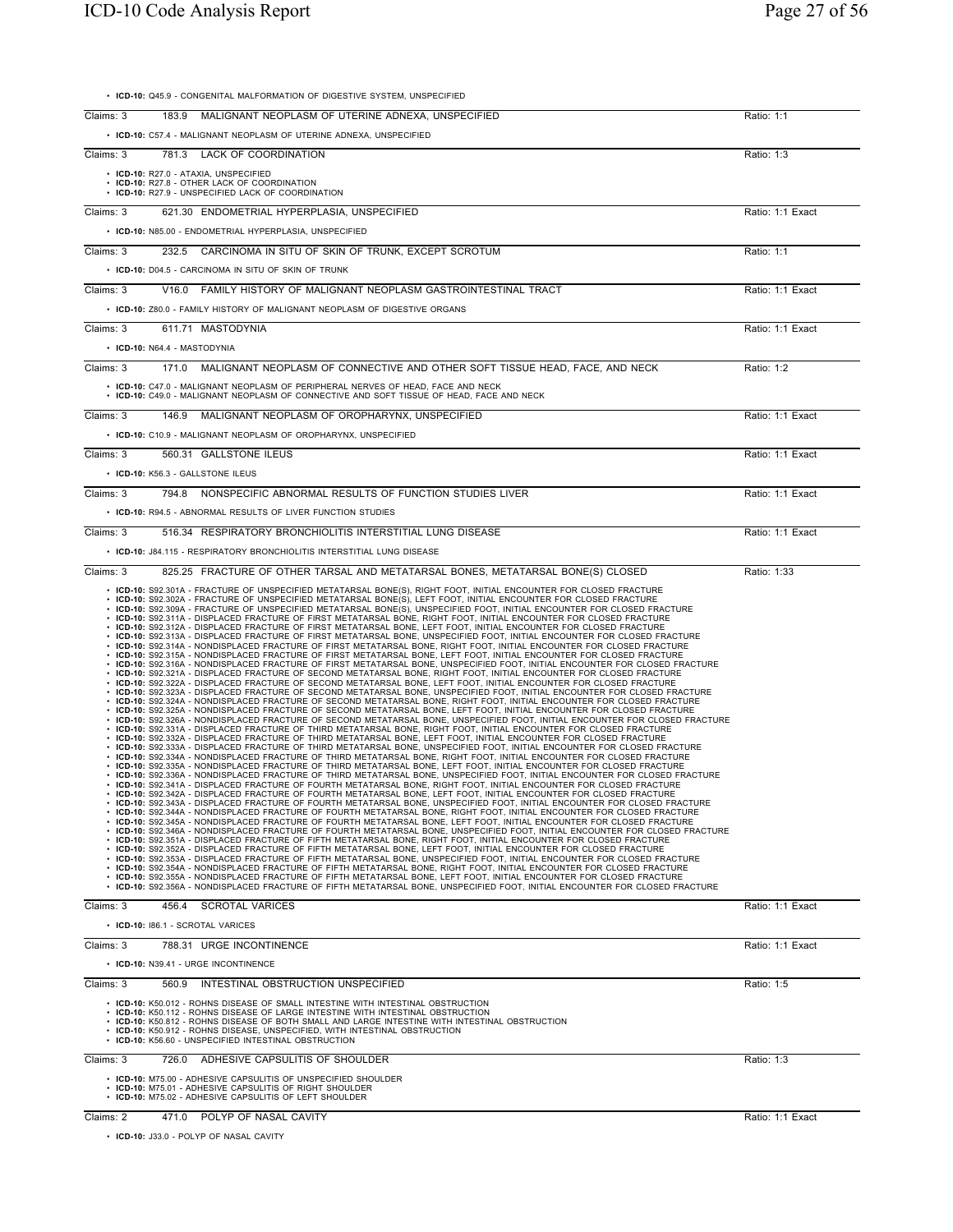| Claims: 2 | 569.0                        | ANAL AND RECTAL POLYP                                                                                                                                                                                                                                                                                                                                                                                                                                                                                                                                                                                                                                                                                                                                                                                                                                                                                                                                                                                                                                                                                                                                                                                                                                                                                                                                                                                                                                                                                                                                                                                                                                                                                                                                                                                                                                                                                                                                                                                                                                                                                                                                                                                                                                                                                                                                                                                                                                                                                                                                                                                                                                                                                                                                                                                                                                                                                                                                                                                                                                                                                                                                                                                                                                                                                                                                                                                                                                                                                                                                                                                                                                                                                                                                                                                                                                                                                                                                                                                                                                                                                                                                                                                                                                                                                                                                                                                                                                                                                                                                                                                                                                                                                                                                                                                                                                                                                                                                                                                                                                                                                                                                                                                                                                                                                                                                                                                                                                                                                                                                                                                                                                                                                                                                                                                                                                                                                                                                                                                                                                                                                                                                                                                                                                                                                                                      | Ratio: 1:2       |
|-----------|------------------------------|--------------------------------------------------------------------------------------------------------------------------------------------------------------------------------------------------------------------------------------------------------------------------------------------------------------------------------------------------------------------------------------------------------------------------------------------------------------------------------------------------------------------------------------------------------------------------------------------------------------------------------------------------------------------------------------------------------------------------------------------------------------------------------------------------------------------------------------------------------------------------------------------------------------------------------------------------------------------------------------------------------------------------------------------------------------------------------------------------------------------------------------------------------------------------------------------------------------------------------------------------------------------------------------------------------------------------------------------------------------------------------------------------------------------------------------------------------------------------------------------------------------------------------------------------------------------------------------------------------------------------------------------------------------------------------------------------------------------------------------------------------------------------------------------------------------------------------------------------------------------------------------------------------------------------------------------------------------------------------------------------------------------------------------------------------------------------------------------------------------------------------------------------------------------------------------------------------------------------------------------------------------------------------------------------------------------------------------------------------------------------------------------------------------------------------------------------------------------------------------------------------------------------------------------------------------------------------------------------------------------------------------------------------------------------------------------------------------------------------------------------------------------------------------------------------------------------------------------------------------------------------------------------------------------------------------------------------------------------------------------------------------------------------------------------------------------------------------------------------------------------------------------------------------------------------------------------------------------------------------------------------------------------------------------------------------------------------------------------------------------------------------------------------------------------------------------------------------------------------------------------------------------------------------------------------------------------------------------------------------------------------------------------------------------------------------------------------------------------------------------------------------------------------------------------------------------------------------------------------------------------------------------------------------------------------------------------------------------------------------------------------------------------------------------------------------------------------------------------------------------------------------------------------------------------------------------------------------------------------------------------------------------------------------------------------------------------------------------------------------------------------------------------------------------------------------------------------------------------------------------------------------------------------------------------------------------------------------------------------------------------------------------------------------------------------------------------------------------------------------------------------------------------------------------------------------------------------------------------------------------------------------------------------------------------------------------------------------------------------------------------------------------------------------------------------------------------------------------------------------------------------------------------------------------------------------------------------------------------------------------------------------------------------------------------------------------------------------------------------------------------------------------------------------------------------------------------------------------------------------------------------------------------------------------------------------------------------------------------------------------------------------------------------------------------------------------------------------------------------------------------------------------------------------------------------------------------------------------------------------------------------------------------------------------------------------------------------------------------------------------------------------------------------------------------------------------------------------------------------------------------------------------------------------------------------------------------------------------------------------------------------------------------------------------------------------------------------------------|------------------|
|           | · ICD-10: K62.0 - ANAL POLYP | · ICD-10: K62.1 - RECTAL POLYP                                                                                                                                                                                                                                                                                                                                                                                                                                                                                                                                                                                                                                                                                                                                                                                                                                                                                                                                                                                                                                                                                                                                                                                                                                                                                                                                                                                                                                                                                                                                                                                                                                                                                                                                                                                                                                                                                                                                                                                                                                                                                                                                                                                                                                                                                                                                                                                                                                                                                                                                                                                                                                                                                                                                                                                                                                                                                                                                                                                                                                                                                                                                                                                                                                                                                                                                                                                                                                                                                                                                                                                                                                                                                                                                                                                                                                                                                                                                                                                                                                                                                                                                                                                                                                                                                                                                                                                                                                                                                                                                                                                                                                                                                                                                                                                                                                                                                                                                                                                                                                                                                                                                                                                                                                                                                                                                                                                                                                                                                                                                                                                                                                                                                                                                                                                                                                                                                                                                                                                                                                                                                                                                                                                                                                                                                                             |                  |
| Claims: 2 |                              | E888.1 FALL RESULTING IN STRIKING AGAINST OTHER OBJECT                                                                                                                                                                                                                                                                                                                                                                                                                                                                                                                                                                                                                                                                                                                                                                                                                                                                                                                                                                                                                                                                                                                                                                                                                                                                                                                                                                                                                                                                                                                                                                                                                                                                                                                                                                                                                                                                                                                                                                                                                                                                                                                                                                                                                                                                                                                                                                                                                                                                                                                                                                                                                                                                                                                                                                                                                                                                                                                                                                                                                                                                                                                                                                                                                                                                                                                                                                                                                                                                                                                                                                                                                                                                                                                                                                                                                                                                                                                                                                                                                                                                                                                                                                                                                                                                                                                                                                                                                                                                                                                                                                                                                                                                                                                                                                                                                                                                                                                                                                                                                                                                                                                                                                                                                                                                                                                                                                                                                                                                                                                                                                                                                                                                                                                                                                                                                                                                                                                                                                                                                                                                                                                                                                                                                                                                                     | No Match         |
|           |                              | • No Corresponding Codes Found                                                                                                                                                                                                                                                                                                                                                                                                                                                                                                                                                                                                                                                                                                                                                                                                                                                                                                                                                                                                                                                                                                                                                                                                                                                                                                                                                                                                                                                                                                                                                                                                                                                                                                                                                                                                                                                                                                                                                                                                                                                                                                                                                                                                                                                                                                                                                                                                                                                                                                                                                                                                                                                                                                                                                                                                                                                                                                                                                                                                                                                                                                                                                                                                                                                                                                                                                                                                                                                                                                                                                                                                                                                                                                                                                                                                                                                                                                                                                                                                                                                                                                                                                                                                                                                                                                                                                                                                                                                                                                                                                                                                                                                                                                                                                                                                                                                                                                                                                                                                                                                                                                                                                                                                                                                                                                                                                                                                                                                                                                                                                                                                                                                                                                                                                                                                                                                                                                                                                                                                                                                                                                                                                                                                                                                                                                             |                  |
| Claims: 2 | 826.0                        | FRACTURE OF ONE OR MORE PHALANGES OF FOOT CLOSED                                                                                                                                                                                                                                                                                                                                                                                                                                                                                                                                                                                                                                                                                                                                                                                                                                                                                                                                                                                                                                                                                                                                                                                                                                                                                                                                                                                                                                                                                                                                                                                                                                                                                                                                                                                                                                                                                                                                                                                                                                                                                                                                                                                                                                                                                                                                                                                                                                                                                                                                                                                                                                                                                                                                                                                                                                                                                                                                                                                                                                                                                                                                                                                                                                                                                                                                                                                                                                                                                                                                                                                                                                                                                                                                                                                                                                                                                                                                                                                                                                                                                                                                                                                                                                                                                                                                                                                                                                                                                                                                                                                                                                                                                                                                                                                                                                                                                                                                                                                                                                                                                                                                                                                                                                                                                                                                                                                                                                                                                                                                                                                                                                                                                                                                                                                                                                                                                                                                                                                                                                                                                                                                                                                                                                                                                           | Ratio: 1:51      |
|           |                              | . ICD-10: S92.401A - DISPLACED UNSPECIFIED FRACTURE OF RIGHT GREAT TOE, INITIAL ENCOUNTER FOR CLOSED FRACTURE<br>· ICD-10: S92.402A - DISPLACED UNSPECIFIED FRACTURE OF LEFT GREAT TOE, INITIAL ENCOUNTER FOR CLOSED FRACTURE<br>· ICD-10: S92.403A - DISPLACED UNSPECIFIED FRACTURE OF UNSPECIFIED GREAT TOE, INITIAL ENCOUNTER FOR CLOSED FRACTURE<br>· ICD-10: S92.404A - NONDISPLACED UNSPECIFIED FRACTURE OF RIGHT GREAT TOE, INITIAL ENCOUNTER FOR CLOSED FRACTURE<br>· ICD-10: S92.405A - NONDISPLACED UNSPECIFIED FRACTURE OF LEFT GREAT TOE, INITIAL ENCOUNTER FOR CLOSED FRACTURE<br>· ICD-10: S92.406A - NONDISPLACED UNSPECIFIED FRACTURE OF UNSPECIFIED GREAT TOE, INITIAL ENCOUNTER FOR CLOSED FRACTURE<br>· ICD-10: S92.411A - DISPLACED FRACTURE OF PROXIMAL PHALANX OF RIGHT GREAT TOE, INITIAL ENCOUNTER FOR CLOSED FRACTURE<br>· ICD-10: S92.412A - DISPLACED FRACTURE OF PROXIMAL PHALANX OF LEFT GREAT TOE, INITIAL ENCOUNTER FOR CLOSED FRACTURE<br>· ICD-10: S92.413A - DISPLACED FRACTURE OF PROXIMAL PHALANX OF UNSPECIFIED GREAT TOE, INITIAL ENCOUNTER FOR CLOSED FRACTURE<br>· ICD-10: S92.414A - NONDISPLACED FRACTURE OF PROXIMAL PHALANX OF RIGHT GREAT TOE, INITIAL ENCOUNTER FOR CLOSED FRACTURE<br>· ICD-10: S92.415A - NONDISPLACED FRACTURE OF PROXIMAL PHALANX OF LEFT GREAT TOE, INITIAL ENCOUNTER FOR CLOSED FRACTURE<br>· ICD-10: S92.416A - NONDISPLACED FRACTURE OF PROXIMAL PHALANX OF UNSPECIFIED GREAT TOE, INITIAL ENCOUNTER FOR CLOSED FRACTURE<br>· ICD-10: S92.421A - DISPLACED FRACTURE OF DISTAL PHALANX OF RIGHT GREAT TOE, INITIAL ENCOUNTER FOR CLOSED FRACTURE<br>· ICD-10: S92.422A - DISPLACED FRACTURE OF DISTAL PHALANX OF LEFT GREAT TOE, INITIAL ENCOUNTER FOR CLOSED FRACTURE<br>· ICD-10: S92.423A - DISPLACED FRACTURE OF DISTAL PHALANX OF UNSPECIFIED GREAT TOE, INITIAL ENCOUNTER FOR CLOSED FRACTURE<br>· ICD-10: S92.424A - NONDISPLACED FRACTURE OF DISTAL PHALANX OF RIGHT GREAT TOE, INITIAL ENCOUNTER FOR CLOSED FRACTURE<br>· ICD-10: S92.425A - NONDISPLACED FRACTURE OF DISTAL PHALANX OF LEFT GREAT TOE, INITIAL ENCOUNTER FOR CLOSED FRACTURE<br>· ICD-10: S92.426A - NONDISPLACED FRACTURE OF DISTAL PHALANX OF UNSPECIFIED GREAT TOE, INITIAL ENCOUNTER FOR CLOSED FRACTURE<br>· ICD-10: S92.491A - OTHER FRACTURE OF RIGHT GREAT TOE, INITIAL ENCOUNTER FOR CLOSED FRACTURE<br>· ICD-10: S92.492A - OTHER FRACTURE OF LEFT GREAT TOE, INITIAL ENCOUNTER FOR CLOSED FRACTURE<br>· ICD-10: S92.499A - OTHER FRACTURE OF UNSPECIFIED GREAT TOE, INITIAL ENCOUNTER FOR CLOSED FRACTURE<br>· ICD-10: S92.501A - DISPLACED UNSPECIFIED FRACTURE OF RIGHT LESSER TOE(S), INITIAL ENCOUNTER FOR CLOSED FRACTURE<br>· ICD-10: S92.502A - DISPLACED UNSPECIFIED FRACTURE OF LEFT LESSER TOE(S), INITIAL ENCOUNTER FOR CLOSED FRACTURE<br>· ICD-10: S92.503A - DISPLACED UNSPECIFIED FRACTURE OF UNSPECIFIED LESSER TOE(S), INITIAL ENCOUNTER FOR CLOSED FRACTURE<br>· ICD-10: S92.504A - NONDISPLACED UNSPECIFIED FRACTURE OF RIGHT LESSER TOE(S), INITIAL ENCOUNTER FOR CLOSED FRACTURE<br>· ICD-10: S92.505A - NONDISPLACED UNSPECIFIED FRACTURE OF LEFT LESSER TOE(S), INITIAL ENCOUNTER FOR CLOSED FRACTURE<br>· ICD-10: S92.506A - NONDISPLACED UNSPECIFIED FRACTURE OF UNSPECIFIED LESSER TOE(S), INITIAL ENCOUNTER FOR CLOSED FRACTURE<br>· ICD-10: S92.511A - DISPLACED FRACTURE OF PROXIMAL PHALANX OF RIGHT LESSER TOE(S), INITIAL ENCOUNTER FOR CLOSED FRACTURE<br>· ICD-10: S92.512A - DISPLACED FRACTURE OF PROXIMAL PHALANX OF LEFT LESSER TOE(S), INITIAL ENCOUNTER FOR CLOSED FRACTURE<br>· ICD-10: S92.513A - DISPLACED FRACTURE OF PROXIMAL PHALANX OF UNSPECIFIED LESSER TOE(S), INITIAL ENCOUNTER FOR CLOSED FRACTURE<br>· ICD-10: S92.514A - NONDISPLACED FRACTURE OF PROXIMAL PHALANX OF RIGHT LESSER TOE(S), INITIAL ENCOUNTER FOR CLOSED FRACTURE<br>· ICD-10: S92.515A - NONDISPLACED FRACTURE OF PROXIMAL PHALANX OF LEFT LESSER TOE(S), INITIAL ENCOUNTER FOR CLOSED FRACTURE<br>· ICD-10: S92.516A - NONDISPLACED FRACTURE OF PROXIMAL PHALANX OF UNSPECIFIED LESSER TOE(S), INITIAL ENCOUNTER FOR CLOSED FRACTURE<br>· ICD-10: S92.521A - DISPLACED FRACTURE OF MEDIAL PHALANX OF RIGHT LESSER TOE(S), INITIAL ENCOUNTER FOR CLOSED FRACTURE<br>· ICD-10: S92.522A - DISPLACED FRACTURE OF MEDIAL PHALANX OF LEFT LESSER TOE(S), INITIAL ENCOUNTER FOR CLOSED FRACTURE<br>· ICD-10: S92.523A - DISPLACED FRACTURE OF MEDIAL PHALANX OF UNSPECIFIED LESSER TOE(S), INITIAL ENCOUNTER FOR CLOSED FRACTURE<br>· ICD-10: S92.524A - NONDISPLACED FRACTURE OF MEDIAL PHALANX OF RIGHT LESSER TOE(S), INITIAL ENCOUNTER FOR CLOSED FRACTURE<br>$\cdot$ ICD-10: S92.525A - NONDISPLACED FRACTURE OF MEDIAL PHALANX OF LEFT LESSER TOE(S), INITIAL ENCOUNTER FOR CLOSED FRACTURE<br>· ICD-10: S92.526A - NONDISPLACED FRACTURE OF MEDIAL PHALANX OF UNSPECIFIED LESSER TOE(S), INITIAL ENCOUNTER FOR CLOSED FRACTURE<br>· ICD-10: S92.531A - DISPLACED FRACTURE OF DISTAL PHALANX OF RIGHT LESSER TOE(S), INITIAL ENCOUNTER FOR CLOSED FRACTURE<br>· ICD-10: S92.532A - DISPLACED FRACTURE OF DISTAL PHALANX OF LEFT LESSER TOE(S), INITIAL ENCOUNTER FOR CLOSED FRACTURE<br>· ICD-10: S92.533A - DISPLACED FRACTURE OF DISTAL PHALANX OF UNSPECIFIED LESSER TOE(S), INITIAL ENCOUNTER FOR CLOSED FRACTURE<br>· ICD-10: S92.534A - NONDISPLACED FRACTURE OF DISTAL PHALANX OF RIGHT LESSER TOE(S), INITIAL ENCOUNTER FOR CLOSED FRACTURE<br>· ICD-10: S92.535A - NONDISPLACED FRACTURE OF DISTAL PHALANX OF LEFT LESSER TOE(S), INITIAL ENCOUNTER FOR CLOSED FRACTURE<br>∙ ICD-10: S92.536A - NONDISPLACED FRACTURE OF DISTAL PHALANX OF UNSPECIFIED LESSER TOE(S), INITIAL ENCOUNTER FOR CLOSED FRACTURE<br>· ICD-10: S92.591A - OTHER FRACTURE OF RIGHT LESSER TOE(S), INITIAL ENCOUNTER FOR CLOSED FRACTURE<br>· ICD-10: S92.592A - OTHER FRACTURE OF LEFT LESSER TOE(S), INITIAL ENCOUNTER FOR CLOSED FRACTURE<br>· ICD-10: S92.599A - OTHER FRACTURE OF UNSPECIFIED LESSER TOE(S), INITIAL ENCOUNTER FOR CLOSED FRACTURE<br>· ICD-10: S92.911A - UNSPECIFIED FRACTURE OF RIGHT TOE(S), INITIAL ENCOUNTER FOR CLOSED FRACTURE<br>· ICD-10: S92.912A - UNSPECIFIED FRACTURE OF LEFT TOE(S), INITIAL ENCOUNTER FOR CLOSED FRACTURE<br>· ICD-10: S92.919A - UNSPECIFIED FRACTURE OF UNSPECIFIED TOE(S), INITIAL ENCOUNTER FOR CLOSED FRACTURE |                  |
| Claims: 2 |                              | E888.0 FALL RESULTING IN STRIKING AGAINST SHARP OBJECT                                                                                                                                                                                                                                                                                                                                                                                                                                                                                                                                                                                                                                                                                                                                                                                                                                                                                                                                                                                                                                                                                                                                                                                                                                                                                                                                                                                                                                                                                                                                                                                                                                                                                                                                                                                                                                                                                                                                                                                                                                                                                                                                                                                                                                                                                                                                                                                                                                                                                                                                                                                                                                                                                                                                                                                                                                                                                                                                                                                                                                                                                                                                                                                                                                                                                                                                                                                                                                                                                                                                                                                                                                                                                                                                                                                                                                                                                                                                                                                                                                                                                                                                                                                                                                                                                                                                                                                                                                                                                                                                                                                                                                                                                                                                                                                                                                                                                                                                                                                                                                                                                                                                                                                                                                                                                                                                                                                                                                                                                                                                                                                                                                                                                                                                                                                                                                                                                                                                                                                                                                                                                                                                                                                                                                                                                     | No Match         |
|           |                              | • No Corresponding Codes Found                                                                                                                                                                                                                                                                                                                                                                                                                                                                                                                                                                                                                                                                                                                                                                                                                                                                                                                                                                                                                                                                                                                                                                                                                                                                                                                                                                                                                                                                                                                                                                                                                                                                                                                                                                                                                                                                                                                                                                                                                                                                                                                                                                                                                                                                                                                                                                                                                                                                                                                                                                                                                                                                                                                                                                                                                                                                                                                                                                                                                                                                                                                                                                                                                                                                                                                                                                                                                                                                                                                                                                                                                                                                                                                                                                                                                                                                                                                                                                                                                                                                                                                                                                                                                                                                                                                                                                                                                                                                                                                                                                                                                                                                                                                                                                                                                                                                                                                                                                                                                                                                                                                                                                                                                                                                                                                                                                                                                                                                                                                                                                                                                                                                                                                                                                                                                                                                                                                                                                                                                                                                                                                                                                                                                                                                                                             |                  |
| Claims: 2 |                              | 737.41 KYPHOSISCURVATURE OF SPINE ASSOCIATED WITH OTHER CONDITIONS<br>• ICD-10: M40.10 - OTHER SECONDARY KYPHOSIS, SITE UNSPECIFIED<br>· ICD-10: M40.12 - OTHER SECONDARY KYPHOSIS, CERVICAL REGION<br>· ICD-10: M40.13 - OTHER SECONDARY KYPHOSIS, CERVICOTHORACIC REGION<br>• ICD-10: M40.14 - OTHER SECONDARY KYPHOSIS, THORACIC REGION<br>ICD-10: M40.15 - OTHER SECONDARY KYPHOSIS, THORACOLUMBAR REGION                                                                                                                                                                                                                                                                                                                                                                                                                                                                                                                                                                                                                                                                                                                                                                                                                                                                                                                                                                                                                                                                                                                                                                                                                                                                                                                                                                                                                                                                                                                                                                                                                                                                                                                                                                                                                                                                                                                                                                                                                                                                                                                                                                                                                                                                                                                                                                                                                                                                                                                                                                                                                                                                                                                                                                                                                                                                                                                                                                                                                                                                                                                                                                                                                                                                                                                                                                                                                                                                                                                                                                                                                                                                                                                                                                                                                                                                                                                                                                                                                                                                                                                                                                                                                                                                                                                                                                                                                                                                                                                                                                                                                                                                                                                                                                                                                                                                                                                                                                                                                                                                                                                                                                                                                                                                                                                                                                                                                                                                                                                                                                                                                                                                                                                                                                                                                                                                                                                              | Ratio: 1:5       |
| Claims: 2 |                              | V10.3 PERSONAL HISTORY OF MALIGNANT NEOPLASM BREAST                                                                                                                                                                                                                                                                                                                                                                                                                                                                                                                                                                                                                                                                                                                                                                                                                                                                                                                                                                                                                                                                                                                                                                                                                                                                                                                                                                                                                                                                                                                                                                                                                                                                                                                                                                                                                                                                                                                                                                                                                                                                                                                                                                                                                                                                                                                                                                                                                                                                                                                                                                                                                                                                                                                                                                                                                                                                                                                                                                                                                                                                                                                                                                                                                                                                                                                                                                                                                                                                                                                                                                                                                                                                                                                                                                                                                                                                                                                                                                                                                                                                                                                                                                                                                                                                                                                                                                                                                                                                                                                                                                                                                                                                                                                                                                                                                                                                                                                                                                                                                                                                                                                                                                                                                                                                                                                                                                                                                                                                                                                                                                                                                                                                                                                                                                                                                                                                                                                                                                                                                                                                                                                                                                                                                                                                                        | Ratio: 1:1 Exact |
|           |                              | • ICD-10: Z85.3 - PERSONAL HISTORY OF MALIGNANT NEOPLASM OF BREAST                                                                                                                                                                                                                                                                                                                                                                                                                                                                                                                                                                                                                                                                                                                                                                                                                                                                                                                                                                                                                                                                                                                                                                                                                                                                                                                                                                                                                                                                                                                                                                                                                                                                                                                                                                                                                                                                                                                                                                                                                                                                                                                                                                                                                                                                                                                                                                                                                                                                                                                                                                                                                                                                                                                                                                                                                                                                                                                                                                                                                                                                                                                                                                                                                                                                                                                                                                                                                                                                                                                                                                                                                                                                                                                                                                                                                                                                                                                                                                                                                                                                                                                                                                                                                                                                                                                                                                                                                                                                                                                                                                                                                                                                                                                                                                                                                                                                                                                                                                                                                                                                                                                                                                                                                                                                                                                                                                                                                                                                                                                                                                                                                                                                                                                                                                                                                                                                                                                                                                                                                                                                                                                                                                                                                                                                         |                  |
| Claims: 2 | 453.6                        | VENOUS EMBOLISM AND THROMBOSIS OF SUPERFICIAL VESSELS OF LOWER EXTREMITY<br>• ICD-10: 182.811 - EMBOLISM AND THROMBOSIS OF SUPERFICIAL VEINS OF RIGHT LOWER EXTREMITIES<br>• ICD-10: 182.812 - EMBOLISM AND THROMBOSIS OF SUPERFICIAL VEINS OF LEFT LOWER EXTREMITIES<br>• ICD-10: 182.813 - EMBOLISM AND THROMBOSIS OF SUPERFICIAL VEINS OF LOWER EXTREMITIES, BILATERAL<br>• ICD-10: 182.819 - EMBOLISM AND THROMBOSIS OF SUPERFICIAL VEINS OF UNSPECIFIED LOWER EXTREMITIES                                                                                                                                                                                                                                                                                                                                                                                                                                                                                                                                                                                                                                                                                                                                                                                                                                                                                                                                                                                                                                                                                                                                                                                                                                                                                                                                                                                                                                                                                                                                                                                                                                                                                                                                                                                                                                                                                                                                                                                                                                                                                                                                                                                                                                                                                                                                                                                                                                                                                                                                                                                                                                                                                                                                                                                                                                                                                                                                                                                                                                                                                                                                                                                                                                                                                                                                                                                                                                                                                                                                                                                                                                                                                                                                                                                                                                                                                                                                                                                                                                                                                                                                                                                                                                                                                                                                                                                                                                                                                                                                                                                                                                                                                                                                                                                                                                                                                                                                                                                                                                                                                                                                                                                                                                                                                                                                                                                                                                                                                                                                                                                                                                                                                                                                                                                                                                                             | Ratio: 1:4       |
| Claims: 2 |                              | 715.04 OSTEOARTHROSIS, GENERALIZED HAND                                                                                                                                                                                                                                                                                                                                                                                                                                                                                                                                                                                                                                                                                                                                                                                                                                                                                                                                                                                                                                                                                                                                                                                                                                                                                                                                                                                                                                                                                                                                                                                                                                                                                                                                                                                                                                                                                                                                                                                                                                                                                                                                                                                                                                                                                                                                                                                                                                                                                                                                                                                                                                                                                                                                                                                                                                                                                                                                                                                                                                                                                                                                                                                                                                                                                                                                                                                                                                                                                                                                                                                                                                                                                                                                                                                                                                                                                                                                                                                                                                                                                                                                                                                                                                                                                                                                                                                                                                                                                                                                                                                                                                                                                                                                                                                                                                                                                                                                                                                                                                                                                                                                                                                                                                                                                                                                                                                                                                                                                                                                                                                                                                                                                                                                                                                                                                                                                                                                                                                                                                                                                                                                                                                                                                                                                                    | Ratio: 1:2       |
|           |                              | • ICD-10: M15.1 - EBERDENS NODES (WITH ARTHROPATHY)<br>• ICD-10: M15.2 - OUCHARDS NODES (WITH ARTHROPATHY)                                                                                                                                                                                                                                                                                                                                                                                                                                                                                                                                                                                                                                                                                                                                                                                                                                                                                                                                                                                                                                                                                                                                                                                                                                                                                                                                                                                                                                                                                                                                                                                                                                                                                                                                                                                                                                                                                                                                                                                                                                                                                                                                                                                                                                                                                                                                                                                                                                                                                                                                                                                                                                                                                                                                                                                                                                                                                                                                                                                                                                                                                                                                                                                                                                                                                                                                                                                                                                                                                                                                                                                                                                                                                                                                                                                                                                                                                                                                                                                                                                                                                                                                                                                                                                                                                                                                                                                                                                                                                                                                                                                                                                                                                                                                                                                                                                                                                                                                                                                                                                                                                                                                                                                                                                                                                                                                                                                                                                                                                                                                                                                                                                                                                                                                                                                                                                                                                                                                                                                                                                                                                                                                                                                                                                 |                  |
| Claims: 2 | 154.3                        | MALIGNANT NEOPLASM OF ANUS. UNSPECIFIED                                                                                                                                                                                                                                                                                                                                                                                                                                                                                                                                                                                                                                                                                                                                                                                                                                                                                                                                                                                                                                                                                                                                                                                                                                                                                                                                                                                                                                                                                                                                                                                                                                                                                                                                                                                                                                                                                                                                                                                                                                                                                                                                                                                                                                                                                                                                                                                                                                                                                                                                                                                                                                                                                                                                                                                                                                                                                                                                                                                                                                                                                                                                                                                                                                                                                                                                                                                                                                                                                                                                                                                                                                                                                                                                                                                                                                                                                                                                                                                                                                                                                                                                                                                                                                                                                                                                                                                                                                                                                                                                                                                                                                                                                                                                                                                                                                                                                                                                                                                                                                                                                                                                                                                                                                                                                                                                                                                                                                                                                                                                                                                                                                                                                                                                                                                                                                                                                                                                                                                                                                                                                                                                                                                                                                                                                                    | Ratio: 1:1 Exact |
|           |                              | • ICD-10: C21.0 - MALIGNANT NEOPLASM OF ANUS, UNSPECIFIED                                                                                                                                                                                                                                                                                                                                                                                                                                                                                                                                                                                                                                                                                                                                                                                                                                                                                                                                                                                                                                                                                                                                                                                                                                                                                                                                                                                                                                                                                                                                                                                                                                                                                                                                                                                                                                                                                                                                                                                                                                                                                                                                                                                                                                                                                                                                                                                                                                                                                                                                                                                                                                                                                                                                                                                                                                                                                                                                                                                                                                                                                                                                                                                                                                                                                                                                                                                                                                                                                                                                                                                                                                                                                                                                                                                                                                                                                                                                                                                                                                                                                                                                                                                                                                                                                                                                                                                                                                                                                                                                                                                                                                                                                                                                                                                                                                                                                                                                                                                                                                                                                                                                                                                                                                                                                                                                                                                                                                                                                                                                                                                                                                                                                                                                                                                                                                                                                                                                                                                                                                                                                                                                                                                                                                                                                  |                  |
| Claims: 2 | 840.4                        | SPRAINS AND STRAINS OF ROTATOR CUFF (CAPSULE)<br>• ICD-10: S43.421A - SPRAIN OF RIGHT ROTATOR CUFF CAPSULE, INITIAL ENCOUNTER<br>• ICD-10: S43.422A - SPRAIN OF LEFT ROTATOR CUFF CAPSULE, INITIAL ENCOUNTER<br>• ICD-10: S43.429A - SPRAIN OF UNSPECIFIED ROTATOR CUFF CAPSULE, INITIAL ENCOUNTER                                                                                                                                                                                                                                                                                                                                                                                                                                                                                                                                                                                                                                                                                                                                                                                                                                                                                                                                                                                                                                                                                                                                                                                                                                                                                                                                                                                                                                                                                                                                                                                                                                                                                                                                                                                                                                                                                                                                                                                                                                                                                                                                                                                                                                                                                                                                                                                                                                                                                                                                                                                                                                                                                                                                                                                                                                                                                                                                                                                                                                                                                                                                                                                                                                                                                                                                                                                                                                                                                                                                                                                                                                                                                                                                                                                                                                                                                                                                                                                                                                                                                                                                                                                                                                                                                                                                                                                                                                                                                                                                                                                                                                                                                                                                                                                                                                                                                                                                                                                                                                                                                                                                                                                                                                                                                                                                                                                                                                                                                                                                                                                                                                                                                                                                                                                                                                                                                                                                                                                                                                         | Ratio: 1:3       |
| Claims: 2 |                              | 289.59 OTHER DISEASES OF SPLEEN                                                                                                                                                                                                                                                                                                                                                                                                                                                                                                                                                                                                                                                                                                                                                                                                                                                                                                                                                                                                                                                                                                                                                                                                                                                                                                                                                                                                                                                                                                                                                                                                                                                                                                                                                                                                                                                                                                                                                                                                                                                                                                                                                                                                                                                                                                                                                                                                                                                                                                                                                                                                                                                                                                                                                                                                                                                                                                                                                                                                                                                                                                                                                                                                                                                                                                                                                                                                                                                                                                                                                                                                                                                                                                                                                                                                                                                                                                                                                                                                                                                                                                                                                                                                                                                                                                                                                                                                                                                                                                                                                                                                                                                                                                                                                                                                                                                                                                                                                                                                                                                                                                                                                                                                                                                                                                                                                                                                                                                                                                                                                                                                                                                                                                                                                                                                                                                                                                                                                                                                                                                                                                                                                                                                                                                                                                            | Ratio: 1:5       |
|           |                              | • ICD-10: D73.0 - HYPOSPLENISM<br>• ICD-10: D73.3 - ABSCESS OF SPLEEN<br>· ICD-10: D73.4 - CYST OF SPLEEN<br>• ICD-10: D73.5 - INFARCTION OF SPLEEN<br>• ICD-10: D73.89 - OTHER DISEASES OF SPLEEN                                                                                                                                                                                                                                                                                                                                                                                                                                                                                                                                                                                                                                                                                                                                                                                                                                                                                                                                                                                                                                                                                                                                                                                                                                                                                                                                                                                                                                                                                                                                                                                                                                                                                                                                                                                                                                                                                                                                                                                                                                                                                                                                                                                                                                                                                                                                                                                                                                                                                                                                                                                                                                                                                                                                                                                                                                                                                                                                                                                                                                                                                                                                                                                                                                                                                                                                                                                                                                                                                                                                                                                                                                                                                                                                                                                                                                                                                                                                                                                                                                                                                                                                                                                                                                                                                                                                                                                                                                                                                                                                                                                                                                                                                                                                                                                                                                                                                                                                                                                                                                                                                                                                                                                                                                                                                                                                                                                                                                                                                                                                                                                                                                                                                                                                                                                                                                                                                                                                                                                                                                                                                                                                         |                  |
| Claims: 2 |                              | 715.16 OSTEOARTHROSIS, LOCALIZED, PRIMARY LOWER LEG                                                                                                                                                                                                                                                                                                                                                                                                                                                                                                                                                                                                                                                                                                                                                                                                                                                                                                                                                                                                                                                                                                                                                                                                                                                                                                                                                                                                                                                                                                                                                                                                                                                                                                                                                                                                                                                                                                                                                                                                                                                                                                                                                                                                                                                                                                                                                                                                                                                                                                                                                                                                                                                                                                                                                                                                                                                                                                                                                                                                                                                                                                                                                                                                                                                                                                                                                                                                                                                                                                                                                                                                                                                                                                                                                                                                                                                                                                                                                                                                                                                                                                                                                                                                                                                                                                                                                                                                                                                                                                                                                                                                                                                                                                                                                                                                                                                                                                                                                                                                                                                                                                                                                                                                                                                                                                                                                                                                                                                                                                                                                                                                                                                                                                                                                                                                                                                                                                                                                                                                                                                                                                                                                                                                                                                                                        | Ratio: 1:4       |

• **ICD-10:** M17.0 - BILATERAL PRIMARY OSTEOARTHRITIS OF KNEE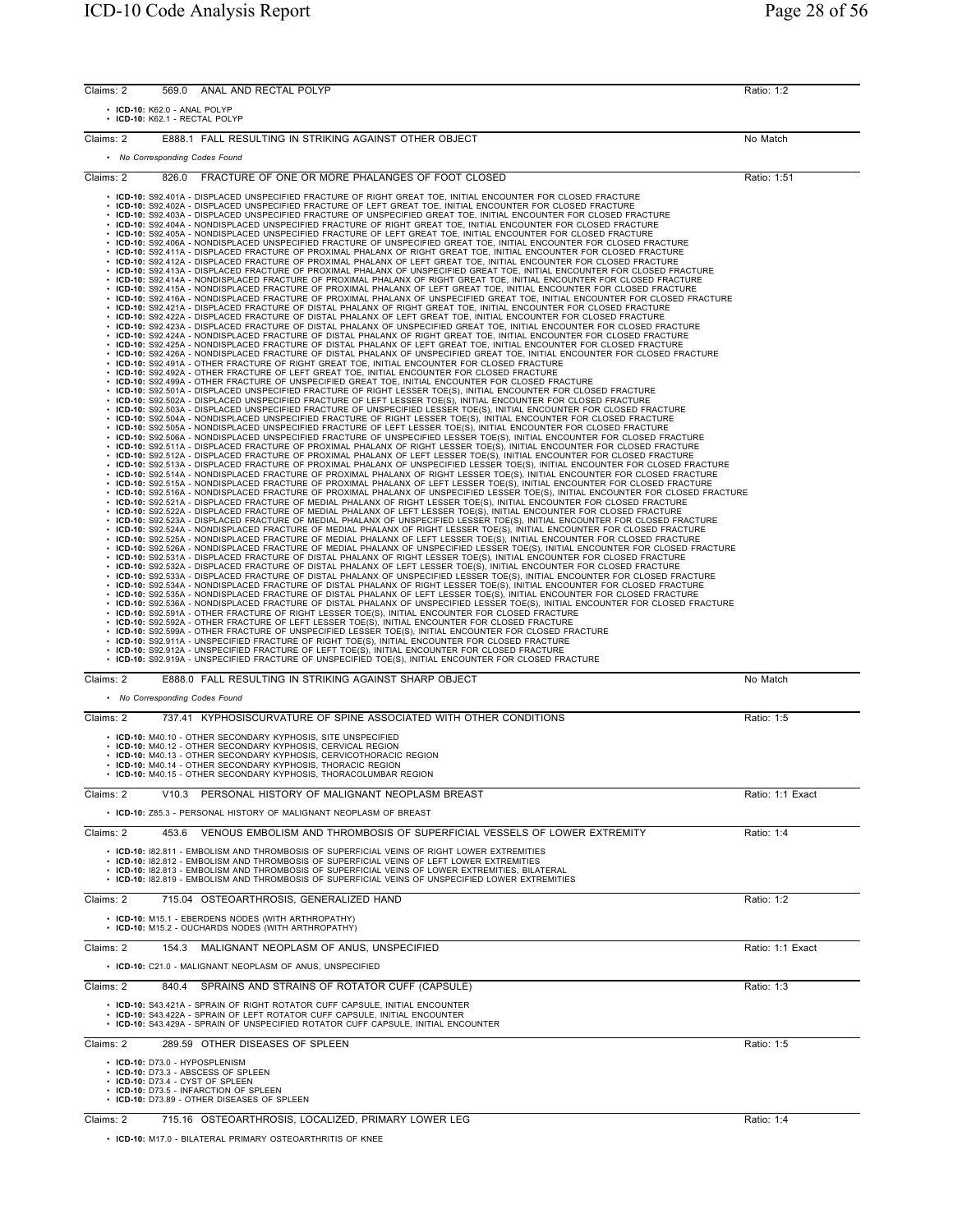| • ICD-10: M17.10 - UNILATERAL PRIMARY OSTEOARTHRITIS, UNSPECIFIED KNEE<br>• ICD-10: M17.11 - UNILATERAL PRIMARY OSTEOARTHRITIS, RIGHT KNEE<br>• ICD-10: M17.12 - UNILATERAL PRIMARY OSTEOARTHRITIS, LEFT KNEE                                                                                                                                                                                                                                                                                  |                  |
|------------------------------------------------------------------------------------------------------------------------------------------------------------------------------------------------------------------------------------------------------------------------------------------------------------------------------------------------------------------------------------------------------------------------------------------------------------------------------------------------|------------------|
| 519.8 DISEASES OF RESPIRATORY SYSTEM OTHER, NOT ELSEWHERE CLASSIFIED<br>Claims: 2                                                                                                                                                                                                                                                                                                                                                                                                              | Ratio: 1:2       |
| • ICD-10: J22 - UNSPECIFIED ACUTE LOWER RESPIRATORY INFECTION<br>• ICD-10: J98.8 - OTHER SPECIFIED RESPIRATORY DISORDERS                                                                                                                                                                                                                                                                                                                                                                       |                  |
| 288.1 FUNCTIONAL DISORDERS OF POLYMORPHONUCLEAR NEUTROPHILS<br>Claims: 2<br>• ICD-10: D71 - FUNCTIONAL DISORDERS OF POLYMORPHONUCLEAR NEUTROPHILS                                                                                                                                                                                                                                                                                                                                              | Ratio: 1:1 Exact |
| Claims: 2<br>428.9 HEART FAILURE, UNSPECIFIED                                                                                                                                                                                                                                                                                                                                                                                                                                                  | Ratio: 1:1       |
| • ICD-10: 150.9 - HEART FAILURE, UNSPECIFIED                                                                                                                                                                                                                                                                                                                                                                                                                                                   |                  |
| 208.00 LEUKEMIA OF UNSPECIFIED CELL TYPE ACUTE WITHOUT MENTION OF REMISSION<br>Claims: 2                                                                                                                                                                                                                                                                                                                                                                                                       | Ratio: 1:1 Exact |
| • ICD-10: C95.00 - ACUTE LEUKEMIA OF UNSPECIFIED CELL TYPE NOT HAVING ACHIEVED REMISSION                                                                                                                                                                                                                                                                                                                                                                                                       |                  |
| Claims: 2<br>721.2 THORACIC SPONDYLOSIS WITHOUT MYELOPATHY                                                                                                                                                                                                                                                                                                                                                                                                                                     | Ratio: 1:6       |
| • ICD-10: M47.24 - OTHER SPONDYLOSIS WITH RADICULOPATHY, THORACIC REGION<br>· ICD-10: M47.25 - OTHER SPONDYLOSIS WITH RADICULOPATHY, THORACOLUMBAR REGION<br>• ICD-10: M47.814 - SPONDYLOSIS WITHOUT MYELOPATHY OR RADICULOPATHY, THORACIC REGION<br>. ICD-10: M47.815 - SPONDYLOSIS WITHOUT MYELOPATHY OR RADICULOPATHY, THORACOLUMBAR REGION<br>• ICD-10: M47.894 - OTHER SPONDYLOSIS, THORACIC REGION<br>• ICD-10: M47.895 - OTHER SPONDYLOSIS, THORACOLUMBAR REGION                        |                  |
| Claims: 2<br>102.6 YAWS BONE AND JOINT LESIONS                                                                                                                                                                                                                                                                                                                                                                                                                                                 | Ratio: 1:1 Exact |
| • ICD-10: A66.6 - BONE AND JOINT LESIONS OF YAWS                                                                                                                                                                                                                                                                                                                                                                                                                                               |                  |
| 788.99 OTHER SYMPTOMS INVOLVING URINARY SYSTEM<br>Claims: 2                                                                                                                                                                                                                                                                                                                                                                                                                                    | Ratio: 1:4       |
| • ICD-10: R30.1 - VESICAL TENESMUS<br>· ICD-10: R39.2 - EXTRARENAL UREMIA<br>• ICD-10: R39.89 - OTHER SYMPTOMS AND SIGNS INVOLVING THE GENITOURINARY SYSTEM<br>• ICD-10: R39.9 - UNSPECIFIED SYMPTOMS AND SIGNS INVOLVING THE GENITOURINARY SYSTEM                                                                                                                                                                                                                                             |                  |
| 275.02 HEMOCHROMATOSIS DUE TO REPEATED RED BLOOD CELL TRANSFUSIONS<br>Claims: 2                                                                                                                                                                                                                                                                                                                                                                                                                | Ratio: 1:1 Exact |
| • ICD-10: E83.111 - HEMOCHROMATOSIS DUE TO REPEATED RED BLOOD CELL TRANSFUSIONS                                                                                                                                                                                                                                                                                                                                                                                                                |                  |
| Claims: 2<br>846.9 SPRAINS AND STRAINS OF SACROILIAC REGION UNSPECIFIED SITE                                                                                                                                                                                                                                                                                                                                                                                                                   | Ratio: 1:1       |
| • ICD-10: S33.9XXA - SPRAIN OF UNSPECIFIED PARTS OF LUMBAR SPINE AND PELVIS, INITIAL ENCOUNTER                                                                                                                                                                                                                                                                                                                                                                                                 |                  |
| Claims: 2<br>930.9 FOREIGN BODY ON EXTERNAL EYE UNSPECIFIED SITE                                                                                                                                                                                                                                                                                                                                                                                                                               | Ratio: 1:3       |
| · ICD-10: T15.90XA - FOREIGN BODY ON EXTERNAL EYE, PART UNSPECIFIED, UNSPECIFIED EYE, INITIAL ENCOUNTER<br>. ICD-10: T15.91XA - FOREIGN BODY ON EXTERNAL EYE, PART UNSPECIFIED, RIGHT EYE, INITIAL ENCOUNTER<br>. ICD-10: T15.92XA - FOREIGN BODY ON EXTERNAL EYE, PART UNSPECIFIED, LEFT EYE, INITIAL ENCOUNTER                                                                                                                                                                               |                  |
| 440.8 ATHEROSCLEROSIS OF OTHER SPECIFIED ARTERIES<br>Claims: 2                                                                                                                                                                                                                                                                                                                                                                                                                                 | Ratio: 1:1       |
| • ICD-10: 170.8 - ATHEROSCLEROSIS OF OTHER ARTERIES                                                                                                                                                                                                                                                                                                                                                                                                                                            |                  |
| Claims: 2<br>148.9 MALIGNANT NEOPLASM OF HYPOPHARYNX, UNSPECIFIED                                                                                                                                                                                                                                                                                                                                                                                                                              | Ratio: 1:1 Exact |
| • ICD-10: C13.9 - MALIGNANT NEOPLASM OF HYPOPHARYNX, UNSPECIFIED                                                                                                                                                                                                                                                                                                                                                                                                                               |                  |
| Claims: 2<br>724.00 SPINAL STENOSIS, UNSPECIFIED REGION                                                                                                                                                                                                                                                                                                                                                                                                                                        | Ratio: 1:1 Exact |
| • ICD-10: M48.00 - SPINAL STENOSIS, SITE UNSPECIFIED                                                                                                                                                                                                                                                                                                                                                                                                                                           |                  |
| Claims: 2<br>742.2 REDUCTION DEFORMITIES OF BRAIN CONGENITAL                                                                                                                                                                                                                                                                                                                                                                                                                                   | Ratio: 1:4       |
| • ICD-10: Q04.0 - CONGENITAL MALFORMATIONS OF CORPUS CALLOSUM<br>• ICD-10: Q04.1 - ARHINENCEPHALY<br>• ICD-10: Q04.2 - HOLOPROSENCEPHALY<br>• ICD-10: Q04.3 - OTHER REDUCTION DEFORMITIES OF BRAIN                                                                                                                                                                                                                                                                                             |                  |
| Claims: 2<br>228.00 HEMANGIOMA OF UNSPECIFIED SITE                                                                                                                                                                                                                                                                                                                                                                                                                                             | Ratio: 1:1 Exact |
| • ICD-10: D18.00 - HEMANGIOMA UNSPECIFIED SITE                                                                                                                                                                                                                                                                                                                                                                                                                                                 |                  |
| Claims: 2<br>733.6 TIETZES DISEASE                                                                                                                                                                                                                                                                                                                                                                                                                                                             | Ratio: 1:1 Exact |
| • ICD-10: M94.0 - CHONDROCOSTAL JUNCTION SYNDROME [TIETZE]                                                                                                                                                                                                                                                                                                                                                                                                                                     |                  |
| <b>CARDIAC ARREST</b><br>Claims: 2<br>427.5                                                                                                                                                                                                                                                                                                                                                                                                                                                    | Ratio: 1:3       |
| • ICD-10: 146.2 - CARDIAC ARREST DUE TO UNDERLYING CARDIAC CONDITION<br>• ICD-10: 146.8 - CARDIAC ARREST DUE TO OTHER UNDERLYING CONDITION<br>• ICD-10: 146.9 - CARDIAC ARREST. CAUSE UNSPECIFIED                                                                                                                                                                                                                                                                                              |                  |
| Claims: 2<br>756.19 CONGENITAL ANOMALIES OF SPINE OTHER                                                                                                                                                                                                                                                                                                                                                                                                                                        | Ratio: 1:7       |
| • ICD-10: Q76.411 - CONGENITAL KYPHOSIS, OCCIPITO-ATLANTO-AXIAL REGION<br>· ICD-10: Q76.412 - CONGENITAL KYPHOSIS, CERVICAL REGION<br>• ICD-10: Q76.413 - CONGENITAL KYPHOSIS, CERVICOTHORACIC REGION<br>• ICD-10: Q76.414 - CONGENITAL KYPHOSIS, THORACIC REGION<br>• ICD-10: Q76.415 - CONGENITAL KYPHOSIS, THORACOLUMBAR REGION<br>• ICD-10: Q76.419 - CONGENITAL KYPHOSIS, UNSPECIFIED REGION<br>• ICD-10: Q76.49 - OTHER CONGENITAL MALFORMATIONS OF SPINE, NOT ASSOCIATED WITH SCOLIOSIS |                  |
| Claims: 2<br>173.50 UNSPECIFIED MALIGNANT NEOPLASM OF SKIN OF TRUNK, EXCEPT SCROTUM                                                                                                                                                                                                                                                                                                                                                                                                            | Ratio: 1:3       |
| • ICD-10: C44.500 - UNSPECIFIED MALIGNANT NEOPLASM OF ANAL SKIN<br>• ICD-10: C44.501 - UNSPECIFIED MALIGNANT NEOPLASM OF SKIN OF BREAST<br>• ICD-10: C44.509 - UNSPECIFIED MALIGNANT NEOPLASM OF SKIN OF OTHER PART OF TRUNK                                                                                                                                                                                                                                                                   |                  |
| Claims: 2<br>191.9 MALIGNANT NEOPLASM OF BRAIN, UNSPECIFIED                                                                                                                                                                                                                                                                                                                                                                                                                                    | Ratio: 1:1 Exact |
| • ICD-10: C71.9 - MALIGNANT NEOPLASM OF BRAIN, UNSPECIFIED                                                                                                                                                                                                                                                                                                                                                                                                                                     |                  |
| Claims: 2<br>462<br><b>ACUTE PHARYNGITIS</b>                                                                                                                                                                                                                                                                                                                                                                                                                                                   | Ratio: 1:2       |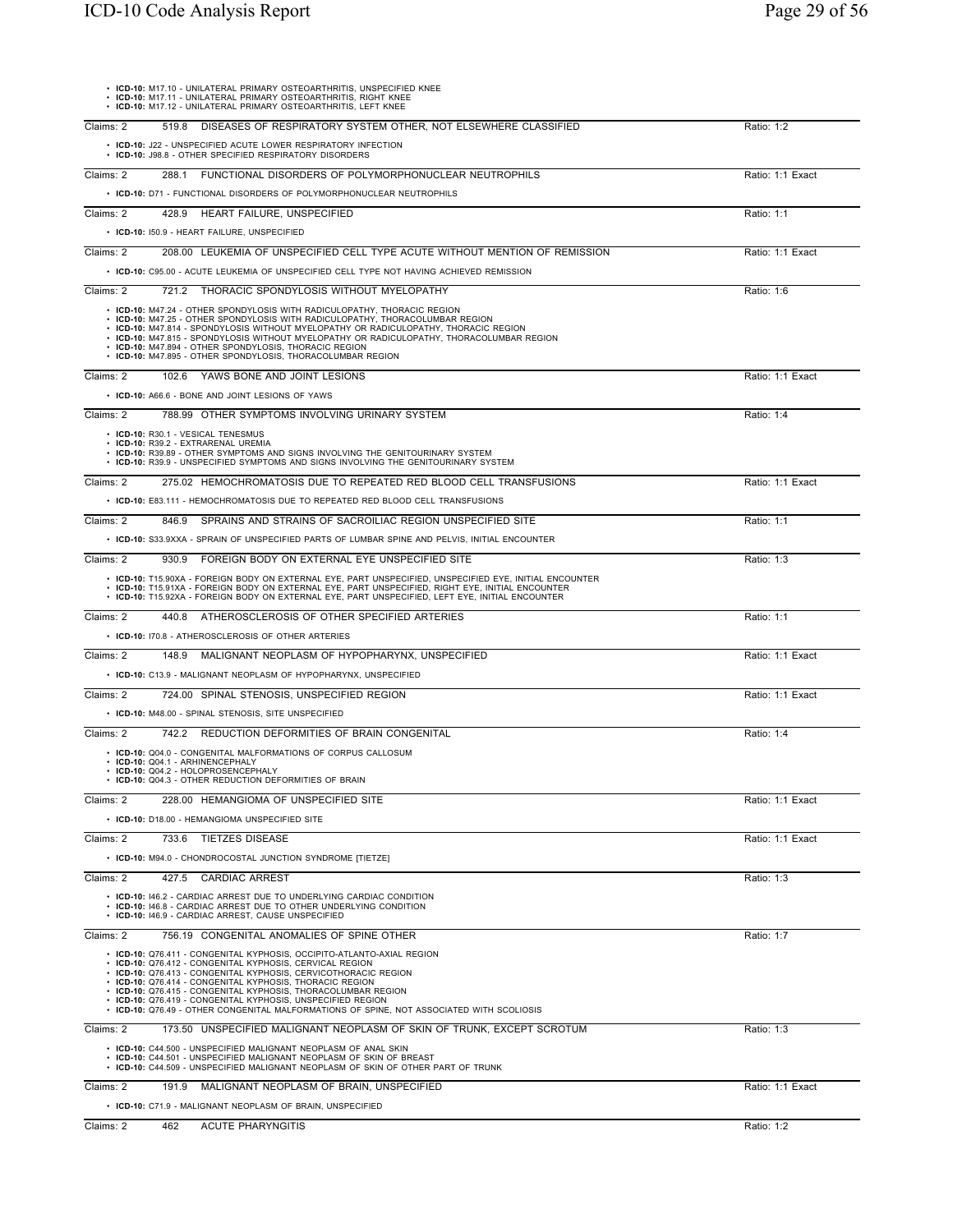• **ICD-10:** J02.8 - ACUTE PHARYNGITIS DUE TO OTHER SPECIFIED ORGANISMS • **ICD-10:** J02.9 - ACUTE PHARYNGITIS, UNSPECIFIED

| Claims: 2 | 257.2 TESTICULAR HYPOFUNCTION OTHER                                                                                                                                                                                                                                                                                                                                                                                                                                                                                                                                                                                                                                                                                                                                                                                                                                                                                                                                                                                                                                                                                                                                                                                                                                                                                                                                                                                                                                                                                                                                                                                                      | Ratio: 1:1 Exact |
|-----------|------------------------------------------------------------------------------------------------------------------------------------------------------------------------------------------------------------------------------------------------------------------------------------------------------------------------------------------------------------------------------------------------------------------------------------------------------------------------------------------------------------------------------------------------------------------------------------------------------------------------------------------------------------------------------------------------------------------------------------------------------------------------------------------------------------------------------------------------------------------------------------------------------------------------------------------------------------------------------------------------------------------------------------------------------------------------------------------------------------------------------------------------------------------------------------------------------------------------------------------------------------------------------------------------------------------------------------------------------------------------------------------------------------------------------------------------------------------------------------------------------------------------------------------------------------------------------------------------------------------------------------------|------------------|
|           | • ICD-10: E29.1 - TESTICULAR HYPOFUNCTION                                                                                                                                                                                                                                                                                                                                                                                                                                                                                                                                                                                                                                                                                                                                                                                                                                                                                                                                                                                                                                                                                                                                                                                                                                                                                                                                                                                                                                                                                                                                                                                                |                  |
| Claims: 2 | 780.39 CONVULSIONS OTHER                                                                                                                                                                                                                                                                                                                                                                                                                                                                                                                                                                                                                                                                                                                                                                                                                                                                                                                                                                                                                                                                                                                                                                                                                                                                                                                                                                                                                                                                                                                                                                                                                 | Ratio: 1:1       |
|           | • ICD-10: R56.9 - UNSPECIFIED CONVULSIONS                                                                                                                                                                                                                                                                                                                                                                                                                                                                                                                                                                                                                                                                                                                                                                                                                                                                                                                                                                                                                                                                                                                                                                                                                                                                                                                                                                                                                                                                                                                                                                                                |                  |
| Claims: 2 | 719.95 DISORDERS OF JOINT UNSPECIFIED PELVIC REGION AND THIGH                                                                                                                                                                                                                                                                                                                                                                                                                                                                                                                                                                                                                                                                                                                                                                                                                                                                                                                                                                                                                                                                                                                                                                                                                                                                                                                                                                                                                                                                                                                                                                            | Ratio: 1:1       |
|           | • ICD-10: M25.9 - JOINT DISORDER, UNSPECIFIED                                                                                                                                                                                                                                                                                                                                                                                                                                                                                                                                                                                                                                                                                                                                                                                                                                                                                                                                                                                                                                                                                                                                                                                                                                                                                                                                                                                                                                                                                                                                                                                            |                  |
| Claims: 2 | 259.2 CARCINOID SYNDROME                                                                                                                                                                                                                                                                                                                                                                                                                                                                                                                                                                                                                                                                                                                                                                                                                                                                                                                                                                                                                                                                                                                                                                                                                                                                                                                                                                                                                                                                                                                                                                                                                 | Ratio: 1:1 Exact |
|           | • ICD-10: E34.0 - CARCINOID SYNDROME                                                                                                                                                                                                                                                                                                                                                                                                                                                                                                                                                                                                                                                                                                                                                                                                                                                                                                                                                                                                                                                                                                                                                                                                                                                                                                                                                                                                                                                                                                                                                                                                     |                  |
| Claims: 2 | DIFFICULTY IN WALKING, OTHER AND UNSPECIFIED DISORDERS OF JOINT<br>719.7                                                                                                                                                                                                                                                                                                                                                                                                                                                                                                                                                                                                                                                                                                                                                                                                                                                                                                                                                                                                                                                                                                                                                                                                                                                                                                                                                                                                                                                                                                                                                                 | Ratio: 1:1 Exact |
|           |                                                                                                                                                                                                                                                                                                                                                                                                                                                                                                                                                                                                                                                                                                                                                                                                                                                                                                                                                                                                                                                                                                                                                                                                                                                                                                                                                                                                                                                                                                                                                                                                                                          |                  |
|           | • ICD-10: R26.2 - DIFFICULTY IN WALKING, NOT ELSEWHERE CLASSIFIED                                                                                                                                                                                                                                                                                                                                                                                                                                                                                                                                                                                                                                                                                                                                                                                                                                                                                                                                                                                                                                                                                                                                                                                                                                                                                                                                                                                                                                                                                                                                                                        |                  |
| Claims: 2 | 253.1 OTHER AND UNSPECIFIED ANTERIOR PITUITARY HYPERFUNCTION                                                                                                                                                                                                                                                                                                                                                                                                                                                                                                                                                                                                                                                                                                                                                                                                                                                                                                                                                                                                                                                                                                                                                                                                                                                                                                                                                                                                                                                                                                                                                                             | Ratio: 1:3       |
|           | • ICD-10: E22.1 - HYPERPROLACTINEMIA<br>• ICD-10: E22.8 - OTHER HYPERFUNCTION OF PITUITARY GLAND                                                                                                                                                                                                                                                                                                                                                                                                                                                                                                                                                                                                                                                                                                                                                                                                                                                                                                                                                                                                                                                                                                                                                                                                                                                                                                                                                                                                                                                                                                                                         |                  |
|           | • ICD-10: E22.9 - HYPERFUNCTION OF PITUITARY GLAND, UNSPECIFIED                                                                                                                                                                                                                                                                                                                                                                                                                                                                                                                                                                                                                                                                                                                                                                                                                                                                                                                                                                                                                                                                                                                                                                                                                                                                                                                                                                                                                                                                                                                                                                          |                  |
| Claims: 2 | 787.1<br><b>HEARTBURN</b>                                                                                                                                                                                                                                                                                                                                                                                                                                                                                                                                                                                                                                                                                                                                                                                                                                                                                                                                                                                                                                                                                                                                                                                                                                                                                                                                                                                                                                                                                                                                                                                                                | Ratio: 1:1 Exact |
|           | • ICD-10: R12 - HEARTBURN                                                                                                                                                                                                                                                                                                                                                                                                                                                                                                                                                                                                                                                                                                                                                                                                                                                                                                                                                                                                                                                                                                                                                                                                                                                                                                                                                                                                                                                                                                                                                                                                                |                  |
| Claims: 2 | 530.89 DISEASES OF ESOPHAGUS OTHER                                                                                                                                                                                                                                                                                                                                                                                                                                                                                                                                                                                                                                                                                                                                                                                                                                                                                                                                                                                                                                                                                                                                                                                                                                                                                                                                                                                                                                                                                                                                                                                                       | Ratio: 1:2       |
|           | • ICD-10: K22.8 - OTHER SPECIFIED DISEASES OF ESOPHAGUS<br>• ICD-10: K23 - DISORDERS OF ESOPHAGUS IN DISEASES CLASSIFIED ELSEWHERE                                                                                                                                                                                                                                                                                                                                                                                                                                                                                                                                                                                                                                                                                                                                                                                                                                                                                                                                                                                                                                                                                                                                                                                                                                                                                                                                                                                                                                                                                                       |                  |
|           |                                                                                                                                                                                                                                                                                                                                                                                                                                                                                                                                                                                                                                                                                                                                                                                                                                                                                                                                                                                                                                                                                                                                                                                                                                                                                                                                                                                                                                                                                                                                                                                                                                          |                  |
| Claims: 2 | OPEN WOUND OF OPEN WOUND(S) (MULTIPLE) OF UNSPECIFIED SITE(S) WITHOUT MENTION OF<br>879.8<br><b>COMPLICATION</b>                                                                                                                                                                                                                                                                                                                                                                                                                                                                                                                                                                                                                                                                                                                                                                                                                                                                                                                                                                                                                                                                                                                                                                                                                                                                                                                                                                                                                                                                                                                         | Ratio: 1:5       |
|           | . ICD-10: S31.000A - UNSPECIFIED OPEN WOUND OF LOWER BACK AND PELVIS WITHOUT PENETRATION INTO RETROPERITONEUM, INITIAL ENCOUNTER<br>. ICD-10: S31.010A - LACERATION WITHOUT FOREIGN BODY OF LOWER BACK AND PELVIS WITHOUT PENETRATION INTO RETROPERITONEUM, INITIAL ENCOUNTER<br>· ICD-10: S31.030A - PUNCTURE WOUND WITHOUT FOREIGN BODY OF LOWER BACK AND PELVIS WITHOUT PENETRATION INTO RETROPERITONEUM, INITIAL ENCOUNTER<br>· ICD-10: S31.050A - OPEN BITE OF LOWER BACK AND PELVIS WITHOUT PENETRATION INTO RETROPERITONEUM, INITIAL ENCOUNTER<br>• ICD-10: S38.3XXA - TRANSECTION (PARTIAL) OF ABDOMEN, INITIAL ENCOUNTER                                                                                                                                                                                                                                                                                                                                                                                                                                                                                                                                                                                                                                                                                                                                                                                                                                                                                                                                                                                                        |                  |
| Claims: 2 | 491.21 OBSTRUCTIVE CHRONIC BRONCHITIS WITH (ACUTE) EXACERBATION                                                                                                                                                                                                                                                                                                                                                                                                                                                                                                                                                                                                                                                                                                                                                                                                                                                                                                                                                                                                                                                                                                                                                                                                                                                                                                                                                                                                                                                                                                                                                                          | Ratio: 1:1       |
|           | • ICD-10: J44.1 - CHRONIC OBSTRUCTIVE PULMONARY DISEASE WITH (ACUTE) EXACERBATION                                                                                                                                                                                                                                                                                                                                                                                                                                                                                                                                                                                                                                                                                                                                                                                                                                                                                                                                                                                                                                                                                                                                                                                                                                                                                                                                                                                                                                                                                                                                                        |                  |
| Claims: 2 | 715.98 OSTEOARTHROSIS, UNSPECIFIED WHETHER GENERALIZED OR LOCALIZED OTHER SPECIFIED SITES                                                                                                                                                                                                                                                                                                                                                                                                                                                                                                                                                                                                                                                                                                                                                                                                                                                                                                                                                                                                                                                                                                                                                                                                                                                                                                                                                                                                                                                                                                                                                | Ratio: 1:1       |
|           | • ICD-10: M19.90 - UNSPECIFIED OSTEOARTHRITIS, UNSPECIFIED SITE                                                                                                                                                                                                                                                                                                                                                                                                                                                                                                                                                                                                                                                                                                                                                                                                                                                                                                                                                                                                                                                                                                                                                                                                                                                                                                                                                                                                                                                                                                                                                                          |                  |
| Claims: 2 | 232.2<br>CARCINOMA IN SITU OF EAR AND EXTERNAL AUDITORY CANAL                                                                                                                                                                                                                                                                                                                                                                                                                                                                                                                                                                                                                                                                                                                                                                                                                                                                                                                                                                                                                                                                                                                                                                                                                                                                                                                                                                                                                                                                                                                                                                            | Ratio: 1:3       |
|           | • ICD-10: D04.20 - CARCINOMA IN SITU OF SKIN OF UNSPECIFIED EAR AND EXTERNAL AURICULAR CANAL<br>• ICD-10: D04.21 - CARCINOMA IN SITU OF SKIN OF RIGHT EAR AND EXTERNAL AURICULAR CANAL<br>• ICD-10: D04.22 - CARCINOMA IN SITU OF SKIN OF LEFT EAR AND EXTERNAL AURICULAR CANAL                                                                                                                                                                                                                                                                                                                                                                                                                                                                                                                                                                                                                                                                                                                                                                                                                                                                                                                                                                                                                                                                                                                                                                                                                                                                                                                                                          |                  |
| Claims: 2 | 728.85 SPASM OF MUSCLE                                                                                                                                                                                                                                                                                                                                                                                                                                                                                                                                                                                                                                                                                                                                                                                                                                                                                                                                                                                                                                                                                                                                                                                                                                                                                                                                                                                                                                                                                                                                                                                                                   | Ratio: 1:26      |
|           | • ICD-10: M62.40 - CONTRACTURE OF MUSCLE, UNSPECIFIED SITE<br>• ICD-10: M62.411 - CONTRACTURE OF MUSCLE, RIGHT SHOULDER<br>• ICD-10: M62.412 - CONTRACTURE OF MUSCLE, LEFT SHOULDER<br>• ICD-10: M62.419 - CONTRACTURE OF MUSCLE, UNSPECIFIED SHOULDER<br>• ICD-10: M62.421 - CONTRACTURE OF MUSCLE, RIGHT UPPER ARM<br>• ICD-10: M62.422 - CONTRACTURE OF MUSCLE, LEFT UPPER ARM<br>• ICD-10: M62.429 - CONTRACTURE OF MUSCLE, UNSPECIFIED UPPER ARM<br>• ICD-10: M62.431 - CONTRACTURE OF MUSCLE, RIGHT FOREARM<br>• ICD-10: M62.432 - CONTRACTURE OF MUSCLE, LEFT FOREARM<br>• ICD-10: M62.439 - CONTRACTURE OF MUSCLE, UNSPECIFIED FOREARM<br>• ICD-10: M62.441 - CONTRACTURE OF MUSCLE, RIGHT HAND<br>• ICD-10: M62.442 - CONTRACTURE OF MUSCLE, LEFT HAND<br>• ICD-10: M62.449 - CONTRACTURE OF MUSCLE, UNSPECIFIED HAND<br>• ICD-10: M62.451 - CONTRACTURE OF MUSCLE, RIGHT THIGH<br>• ICD-10: M62.452 - CONTRACTURE OF MUSCLE, LEFT THIGH<br>• ICD-10: M62.459 - CONTRACTURE OF MUSCLE, UNSPECIFIED THIGH<br>• ICD-10: M62.461 - CONTRACTURE OF MUSCLE, RIGHT LOWER LEG<br>• ICD-10: M62.462 - CONTRACTURE OF MUSCLE, LEFT LOWER LEG<br>• ICD-10: M62.469 - CONTRACTURE OF MUSCLE, UNSPECIFIED LOWER LEG<br>• ICD-10: M62.471 - CONTRACTURE OF MUSCLE, RIGHT ANKLE AND FOOT<br>• ICD-10: M62.472 - CONTRACTURE OF MUSCLE, LEFT ANKLE AND FOOT<br>• ICD-10: M62.479 - CONTRACTURE OF MUSCLE, UNSPECIFIED ANKLE AND FOOT<br>• ICD-10: M62.48 - CONTRACTURE OF MUSCLE, OTHER SITE<br>• ICD-10: M62.49 - CONTRACTURE OF MUSCLE, MULTIPLE SITES<br>• ICD-10: M62.831 - MUSCLE SPASM OF CALF<br>• ICD-10: M62.838 - OTHER MUSCLE SPASM |                  |
| Claims: 2 | 900.00 INJURY TO CAROTID ARTERY, UNSPECIFIED                                                                                                                                                                                                                                                                                                                                                                                                                                                                                                                                                                                                                                                                                                                                                                                                                                                                                                                                                                                                                                                                                                                                                                                                                                                                                                                                                                                                                                                                                                                                                                                             | Ratio: 1:4       |
|           | • ICD-10: S15.009A - UNSPECIFIED INJURY OF UNSPECIFIED CAROTID ARTERY, INITIAL ENCOUNTER<br>• ICD-10: S15.019A - MINOR LACERATION OF UNSPECIFIED CAROTID ARTERY, INITIAL ENCOUNTER<br>• ICD-10: S15.029A - MAJOR LACERATION OF UNSPECIFIED CAROTID ARTERY, INITIAL ENCOUNTER<br>. ICD-10: S15.099A - OTHER SPECIFIED INJURY OF UNSPECIFIED CAROTID ARTERY, INITIAL ENCOUNTER                                                                                                                                                                                                                                                                                                                                                                                                                                                                                                                                                                                                                                                                                                                                                                                                                                                                                                                                                                                                                                                                                                                                                                                                                                                             |                  |
| Claims: 2 | 790.93 ELEVATED PROSTATE SPECIFIC ANTIGEN [PSA]                                                                                                                                                                                                                                                                                                                                                                                                                                                                                                                                                                                                                                                                                                                                                                                                                                                                                                                                                                                                                                                                                                                                                                                                                                                                                                                                                                                                                                                                                                                                                                                          | Ratio: 1:1 Exact |
|           | • ICD-10: R97.2 - ELEVATED PROSTATE SPECIFIC ANTIGEN [PSA]                                                                                                                                                                                                                                                                                                                                                                                                                                                                                                                                                                                                                                                                                                                                                                                                                                                                                                                                                                                                                                                                                                                                                                                                                                                                                                                                                                                                                                                                                                                                                                               |                  |
| Claims: 2 | INJURY, HIP AND THIGH<br>959.6                                                                                                                                                                                                                                                                                                                                                                                                                                                                                                                                                                                                                                                                                                                                                                                                                                                                                                                                                                                                                                                                                                                                                                                                                                                                                                                                                                                                                                                                                                                                                                                                           | Ratio: 1:48      |
|           | • ICD-10: S76.001A - UNSPECIFIED INJURY OF MUSCLE, FASCIA AND TENDON OF RIGHT HIP, INITIAL ENCOUNTER<br>. ICD-10: S76.002A - UNSPECIFIED INJURY OF MUSCLE, FASCIA AND TENDON OF LEFT HIP, INITIAL ENCOUNTER<br>· ICD-10: S76.009A - UNSPECIFIED INJURY OF MUSCLE, FASCIA AND TENDON OF UNSPECIFIED HIP, INITIAL ENCOUNTER<br>· ICD-10: S76.091A - OTHER SPECIFIED INJURY OF MUSCLE, FASCIA AND TENDON OF RIGHT HIP, INITIAL ENCOUNTER<br>· ICD-10: S76.092A - OTHER SPECIFIED INJURY OF MUSCLE, FASCIA AND TENDON OF LEFT HIP, INITIAL ENCOUNTER<br>· ICD-10: S76.099A - OTHER SPECIFIED INJURY OF MUSCLE, FASCIA AND TENDON OF UNSPECIFIED HIP, INITIAL ENCOUNTER<br>· ICD-10: S76.101A - UNSPECIFIED INJURY OF RIGHT QUADRICEPS MUSCLE, FASCIA AND TENDON, INITIAL ENCOUNTER<br>. ICD-10: S76.102A - UNSPECIFIED INJURY OF LEFT QUADRICEPS MUSCLE, FASCIA AND TENDON, INITIAL ENCOUNTER                                                                                                                                                                                                                                                                                                                                                                                                                                                                                                                                                                                                                                                                                                                                                |                  |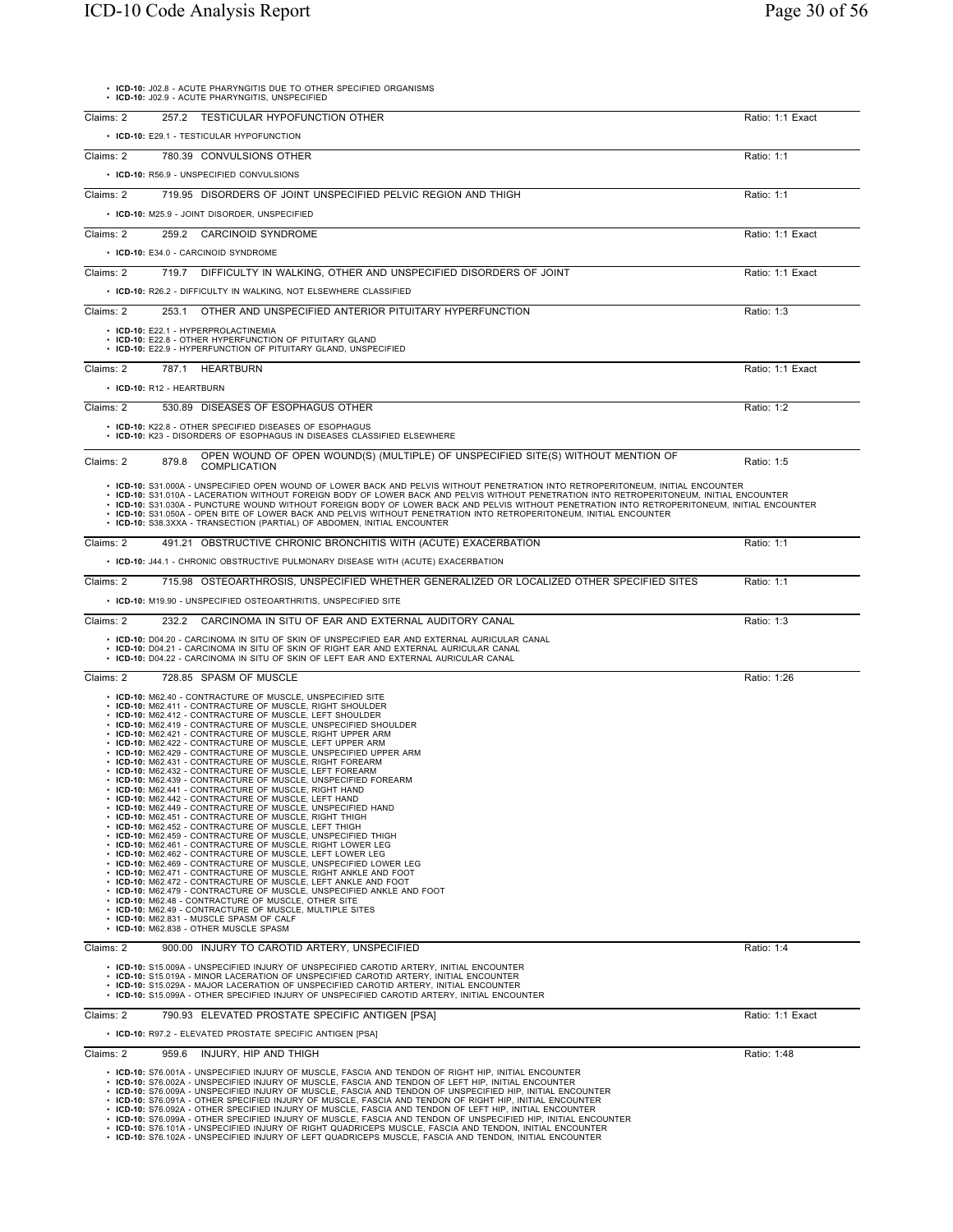| • ICD-10: S76.109A - UNSPECIFIED INJURY OF UNSPECIFIED QUADRICEPS MUSCLE, FASCIA AND TENDON, INITIAL ENCOUNTER<br>ICD-10: S76.191A - OTHER SPECIFIED INJURY OF RIGHT QUADRICEPS MUSCLE, FASCIA AND TENDON, INITIAL ENCOUNTER                                                                      |                  |
|---------------------------------------------------------------------------------------------------------------------------------------------------------------------------------------------------------------------------------------------------------------------------------------------------|------------------|
| ICD-10: S76.192A - OTHER SPECIFIED INJURY OF LEFT QUADRICEPS MUSCLE, FASCIA AND TENDON, INITIAL ENCOUNTER<br>ICD-10: S76.199A - OTHER SPECIFIED INJURY OF UNSPECIFIED QUADRICEPS MUSCLE, FASCIA AND TENDON, INITIAL ENCOUNTER                                                                     |                  |
| ICD-10: S76.201A - UNSPECIFIED INJURY OF ADDUCTOR MUSCLE, FASCIA AND TENDON OF RIGHT THIGH, INITIAL ENCOUNTER                                                                                                                                                                                     |                  |
| ICD-10: S76.202A - UNSPECIFIED INJURY OF ADDUCTOR MUSCLE, FASCIA AND TENDON OF LEFT THIGH, INITIAL ENCOUNTER<br>ICD-10: S76.209A - UNSPECIFIED INJURY OF ADDUCTOR MUSCLE, FASCIA AND TENDON OF UNSPECIFIED THIGH, INITIAL ENCOUNTER                                                               |                  |
| ICD-10: S76.291A - OTHER INJURY OF ADDUCTOR MUSCLE, FASCIA AND TENDON OF RIGHT THIGH, INITIAL ENCOUNTER<br>ICD-10: S76.292A - OTHER INJURY OF ADDUCTOR MUSCLE, FASCIA AND TENDON OF LEFT THIGH, INITIAL ENCOUNTER                                                                                 |                  |
| ICD-10: S76.299A - OTHER INJURY OF ADDUCTOR MUSCLE, FASCIA AND TENDON OF UNSPECIFIED THIGH, INITIAL ENCOUNTER                                                                                                                                                                                     |                  |
| ICD-10: S76.301A - UNSPECIFIED INJURY OF MUSCLE, FASCIA AND TENDON OF THE POSTERIOR MUSCLE GROUP AT THIGH LEVEL, RIGHT THIGH, INITIAL ENCOUNTER<br>ICD-10: S76.302A - UNSPECIFIED INJURY OF MUSCLE, FASCIA AND TENDON OF THE POSTERIOR MUSCLE GROUP AT THIGH LEVEL, LEFT THIGH, INITIAL ENCOUNTER |                  |
| ICD-10: S76.309A - UNSPECIFIED INJURY OF MUSCLE, FASCIA AND TENDON OF THE POSTERIOR MUSCLE GROUP AT THIGH LEVEL, UNSPECIFIED THIGH, INITIAL ENCOUNTER                                                                                                                                             |                  |
| + ICD-10: S76.391A - OTHER SPECIFIED INJURY OF MUSCLE, FASCIA AND TENDON OF THE POSTERIOR MUSCLE GROUP AT THIGH LEVEL, RIGHT THIGH, INITIAL ENCOUNTER<br>• ICD-10: S76.392A - OTHER SPECIFIED INJURY OF MUSCLE, FASCIA AND TENDO                                                                  |                  |
| . ICD-10: S76.801A - UNSPECIFIED INJURY OF OTHER SPECIFIED MUSCLES, FASCIA AND TENDONS AT THIGH LEVEL, RIGHT THIGH, INITIAL ENCOUNTER                                                                                                                                                             |                  |
| · ICD-10: S76.802A - UNSPECIFIED INJURY OF OTHER SPECIFIED MUSCLES, FASCIA AND TENDONS AT THIGH LEVEL, LEFT THIGH, INITIAL ENCOUNTER<br>· ICD-10: S76.809A - UNSPECIFIED INJURY OF OTHER SPECIFIED MUSCLES, FASCIA AND TENDONS AT THIGH LEVEL, UNSPECIFIED THIGH, INITIAL ENCOUNTER               |                  |
| · ICD-10: S76.891A - OTHER INJURY OF OTHER SPECIFIED MUSCLES, FASCIA AND TENDONS AT THIGH LEVEL, RIGHT THIGH, INITIAL ENCOUNTER<br>. ICD-10: S76.892A - OTHER INJURY OF OTHER SPECIFIED MUSCLES, FASCIA AND TENDONS AT THIGH LEVEL, LEFT THIGH, INITIAL ENCOUNTER                                 |                  |
| . ICD-10: S76.899A - OTHER INJURY OF OTHER SPECIFIED MUSCLES, FASCIA AND TENDONS AT THIGH LEVEL, UNSPECIFIED THIGH, INITIAL ENCOUNTER<br>· ICD-10: S76.901A - UNSPECIFIED INJURY OF UNSPECIFIED MUSCLES, FASCIA AND TENDONS AT THIGH LEVEL, RIGHT THIGH, INITIAL ENCOUNTER                        |                  |
| · ICD-10: S76.902A - UNSPECIFIED INJURY OF UNSPECIFIED MUSCLES, FASCIA AND TENDONS AT THIGH LEVEL, LEFT THIGH, INITIAL ENCOUNTER                                                                                                                                                                  |                  |
| · ICD-10: S76.909A - UNSPECIFIED INJURY OF UNSPECIFIED MUSCLES, FASCIA AND TENDONS AT THIGH LEVEL, UNSPECIFIED THIGH, INITIAL ENCOUNTER<br>· ICD-10: S76.991A - OTHER SPECIFIED INJURY OF UNSPECIFIED MUSCLES, FASCIA AND TENDONS AT THIGH LEVEL, RIGHT THIGH, INITIAL ENCOUNTER                  |                  |
| · ICD-10: S76.992A - OTHER SPECIFIED INJURY OF UNSPECIFIED MUSCLES, FASCIA AND TENDONS AT THIGH LEVEL, LEFT THIGH, INITIAL ENCOUNTER<br>. ICD-10: S76.999A - OTHER SPECIFIED INJURY OF UNSPECIFIED MUSCLES, FASCIA AND TENDONS AT THIGH LEVEL, UNSPECIFIED THIGH, INITIAL ENCOUNTER               |                  |
| • ICD-10: S79.811A - OTHER SPECIFIED INJURIES OF RIGHT HIP, INITIAL ENCOUNTER<br>• ICD-10: S79.812A - OTHER SPECIFIED INJURIES OF LEFT HIP, INITIAL ENCOUNTER                                                                                                                                     |                  |
| • ICD-10: S79.819A - OTHER SPECIFIED INJURIES OF UNSPECIFIED HIP, INITIAL ENCOUNTER                                                                                                                                                                                                               |                  |
| ICD-10: S79.821A - OTHER SPECIFIED INJURIES OF RIGHT THIGH, INITIAL ENCOUNTER<br>ICD-10: S79.822A - OTHER SPECIFIED INJURIES OF LEFT THIGH, INITIAL ENCOUNTER                                                                                                                                     |                  |
| ICD-10: S79.829A - OTHER SPECIFIED INJURIES OF UNSPECIFIED THIGH, INITIAL ENCOUNTER<br>ICD-10: S79.911A - UNSPECIFIED INJURY OF RIGHT HIP, INITIAL ENCOUNTER                                                                                                                                      |                  |
| ICD-10: S79.912A - UNSPECIFIED INJURY OF LEFT HIP, INITIAL ENCOUNTER                                                                                                                                                                                                                              |                  |
| ICD-10: S79.919A - UNSPECIFIED INJURY OF UNSPECIFIED HIP, INITIAL ENCOUNTER ICD-10: S79.921A - UNSPECIFIED INJURY OF RIGHT THIGH, INITIAL ENCOUNTER                                                                                                                                               |                  |
| • ICD-10: S79.922A - UNSPECIFIED INJURY OF LEFT THIGH, INITIAL ENCOUNTER<br>• ICD-10: S79.929A - UNSPECIFIED INJURY OF UNSPECIFIED THIGH, INITIAL ENCOUNTER                                                                                                                                       |                  |
| V67.9 FOLLOW-UP EXAMINATION UNSPECIFIED<br>Claims: 2                                                                                                                                                                                                                                              | Ratio: 1:2       |
| • ICD-10: Z08 - ENCOUNTER FOR FOLLOW-UP EXAMINATION AFTER COMPLETED TREATMENT FOR MALIGNANT NEOPLASM                                                                                                                                                                                              |                  |
| . ICD-10: Z09 - ENCOUNTER FOR FOLLOW-UP EXAMINATION AFTER COMPLETED TREATMENT FOR CONDITIONS OTHER THAN MALIGNANT NEOPLASM                                                                                                                                                                        |                  |
| Claims: 2<br>309.21 SEPARATION ANXIETY DISORDER                                                                                                                                                                                                                                                   | Ratio: 1:1 Exact |
| • ICD-10: F93.0 - SEPARATION ANXIETY DISORDER OF CHILDHOOD                                                                                                                                                                                                                                        |                  |
| 379.91 PAIN IN OR AROUND EYE<br>Claims: 2                                                                                                                                                                                                                                                         | Ratio: 1:4       |
|                                                                                                                                                                                                                                                                                                   |                  |
| • ICD-10: H57.10 - OCULAR PAIN, UNSPECIFIED EYE<br>• ICD-10: H57.11 - OCULAR PAIN, RIGHT EYE                                                                                                                                                                                                      |                  |
| • ICD-10: H57.12 - OCULAR PAIN, LEFT EYE<br>• ICD-10: H57.13 - OCULAR PAIN, BILATERAL                                                                                                                                                                                                             |                  |
|                                                                                                                                                                                                                                                                                                   |                  |
| 715.97 OSTEOARTHROSIS, UNSPECIFIED WHETHER GENERALIZED OR LOCALIZED ANKLE AND FOOT<br>Claims: 2                                                                                                                                                                                                   | Ratio: 1:1       |
| • ICD-10: M19.90 - UNSPECIFIED OSTEOARTHRITIS, UNSPECIFIED SITE                                                                                                                                                                                                                                   |                  |
| 845.11 SPRAINS AND STRAINS OF FOOT TARSOMETATARSAL (JOINT) (LIGAMENT)<br>Claims: 2                                                                                                                                                                                                                | Ratio: 1:3       |
| • ICD-10: S93.621A - SPRAIN OF TARSOMETATARSAL LIGAMENT OF RIGHT FOOT, INITIAL ENCOUNTER                                                                                                                                                                                                          |                  |
| • ICD-10: S93.622A - SPRAIN OF TARSOMETATARSAL LIGAMENT OF LEFT FOOT. INITIAL ENCOUNTER<br>• ICD-10: S93.629A - SPRAIN OF TARSOMETATARSAL LIGAMENT OF UNSPECIFIED FOOT, INITIAL ENCOUNTER                                                                                                         |                  |
| <b>IRREGULAR MENSTRUAL CYCLE</b><br>Claims: 2<br>626.4                                                                                                                                                                                                                                            | Ratio: 1:2       |
|                                                                                                                                                                                                                                                                                                   |                  |
| • ICD-10: N92.5 - OTHER SPECIFIED IRREGULAR MENSTRUATION<br>• ICD-10: N92.6 - IRREGULAR MENSTRUATION, UNSPECIFIED                                                                                                                                                                                 |                  |
| 923.02 CONTUSION OF AXILLARY REGION<br>Claims: 2                                                                                                                                                                                                                                                  | Ratio: 1:3       |
|                                                                                                                                                                                                                                                                                                   |                  |
| • ICD-10: S40.011A - CONTUSION OF RIGHT SHOULDER, INITIAL ENCOUNTER<br>• ICD-10: S40.012A - CONTUSION OF LEFT SHOULDER, INITIAL ENCOUNTER                                                                                                                                                         |                  |
| ICD-10: S40.019A - CONTUSION OF UNSPECIFIED SHOULDER, INITIAL ENCOUNTER                                                                                                                                                                                                                           |                  |
| NASAL POLYP UNSPECIFIED<br>Claims: 2<br>471.9                                                                                                                                                                                                                                                     | Ratio: 1:1 Exact |
| • ICD-10: J33.9 - NASAL POLYP, UNSPECIFIED                                                                                                                                                                                                                                                        |                  |
| 621.8<br>DISORDERS OF UTERUS, NOT ELSEWHERE CLASSIFIED OTHER SPECIFIED<br>Claims: 2                                                                                                                                                                                                               | Ratio: 1:1       |
| • ICD-10: N85.8 - OTHER SPECIFIED NONINFLAMMATORY DISORDERS OF UTERUS                                                                                                                                                                                                                             |                  |
| 845.19 SPRAINS AND STRAINS OF FOOT OTHER                                                                                                                                                                                                                                                          |                  |
| Claims: 2                                                                                                                                                                                                                                                                                         | Ratio: 1:27      |
| • ICD-10: S93.501A - UNSPECIFIED SPRAIN OF RIGHT GREAT TOE, INITIAL ENCOUNTER<br>• ICD-10: S93.502A - UNSPECIFIED SPRAIN OF LEFT GREAT TOE, INITIAL ENCOUNTER                                                                                                                                     |                  |
| • ICD-10: S93.503A - UNSPECIFIED SPRAIN OF UNSPECIFIED GREAT TOE, INITIAL ENCOUNTER<br>• ICD-10: S93.504A - UNSPECIFIED SPRAIN OF RIGHT LESSER TOE(S), INITIAL ENCOUNTER                                                                                                                          |                  |
| • ICD-10: S93.505A - UNSPECIFIED SPRAIN OF LEFT LESSER TOE(S), INITIAL ENCOUNTER<br>• ICD-10: S93.506A - UNSPECIFIED SPRAIN OF UNSPECIFIED LESSER TOE(S), INITIAL ENCOUNTER                                                                                                                       |                  |
| • ICD-10: S93.509A - UNSPECIFIED SPRAIN OF UNSPECIFIED TOE(S), INITIAL ENCOUNTER                                                                                                                                                                                                                  |                  |
| • ICD-10: S93.611A - SPRAIN OF TARSAL LIGAMENT OF RIGHT FOOT, INITIAL ENCOUNTER<br>• ICD-10: S93.612A - SPRAIN OF TARSAL LIGAMENT OF LEFT FOOT, INITIAL ENCOUNTER                                                                                                                                 |                  |
| • ICD-10: S93.619A - SPRAIN OF TARSAL LIGAMENT OF UNSPECIFIED FOOT, INITIAL ENCOUNTER<br>• ICD-10: S93.691A - OTHER SPRAIN OF RIGHT FOOT, INITIAL ENCOUNTER                                                                                                                                       |                  |
| • ICD-10: S93.692A - OTHER SPRAIN OF LEFT FOOT, INITIAL ENCOUNTER                                                                                                                                                                                                                                 |                  |
| • ICD-10: S93.699A - OTHER SPRAIN OF UNSPECIFIED FOOT, INITIAL ENCOUNTER<br>. ICD-10: S96.011A - STRAIN OF MUSCLE AND TENDON OF LONG FLEXOR MUSCLE OF TOE AT ANKLE AND FOOT LEVEL, RIGHT FOOT, INITIAL ENCOUNTER                                                                                  |                  |
| · ICD-10: S96.012A - STRAIN OF MUSCLE AND TENDON OF LONG FLEXOR MUSCLE OF TOE AT ANKLE AND FOOT LEVEL, LEFT FOOT, INITIAL ENCOUNTER<br>· ICD-10: S96.019A - STRAIN OF MUSCLE AND TENDON OF LONG FLEXOR MUSCLE OF TOE AT ANKLE AND FOOT LEVEL, UNSPECIFIED FOOT, INITIAL ENCOUNTER                 |                  |
| · ICD-10: S96.111A - STRAIN OF MUSCLE AND TENDON OF LONG EXTENSOR MUSCLE OF TOE AT ANKLE AND FOOT LEVEL, RIGHT FOOT, INITIAL ENCOUNTER<br>. ICD-10: S96.112A - STRAIN OF MUSCLE AND TENDON OF LONG EXTENSOR MUSCLE OF TOE AT ANKLE AND FOOT LEVEL, LEFT FOOT, INITIAL ENCOUNTER                   |                  |
| · ICD-10: S96.119A - STRAIN OF MUSCLE AND TENDON OF LONG EXTENSOR MUSCLE OF TOE AT ANKLE AND FOOT LEVEL, UNSPECIFIED FOOT, INITIAL ENCOUNTER<br>· ICD-10: S96.211A - STRAIN OF INTRINSIC MUSCLE AND TENDON AT ANKLE AND FOOT LEVEL, RIGHT FOOT, INITIAL ENCOUNTER                                 |                  |
| · ICD-10: S96.212A - STRAIN OF INTRINSIC MUSCLE AND TENDON AT ANKLE AND FOOT LEVEL, LEFT FOOT, INITIAL ENCOUNTER                                                                                                                                                                                  |                  |
| . ICD-10: S96.219A - STRAIN OF INTRINSIC MUSCLE AND TENDON AT ANKLE AND FOOT LEVEL, UNSPECIFIED FOOT, INITIAL ENCOUNTER<br>. ICD-10: S96.811A - STRAIN OF OTHER SPECIFIED MUSCLES AND TENDONS AT ANKLE AND FOOT LEVEL, RIGHT FOOT, INITIAL ENCOUNTER                                              |                  |
| . ICD-10: S96.812A - STRAIN OF OTHER SPECIFIED MUSCLES AND TENDONS AT ANKLE AND FOOT LEVEL, LEFT FOOT, INITIAL ENCOUNTER                                                                                                                                                                          |                  |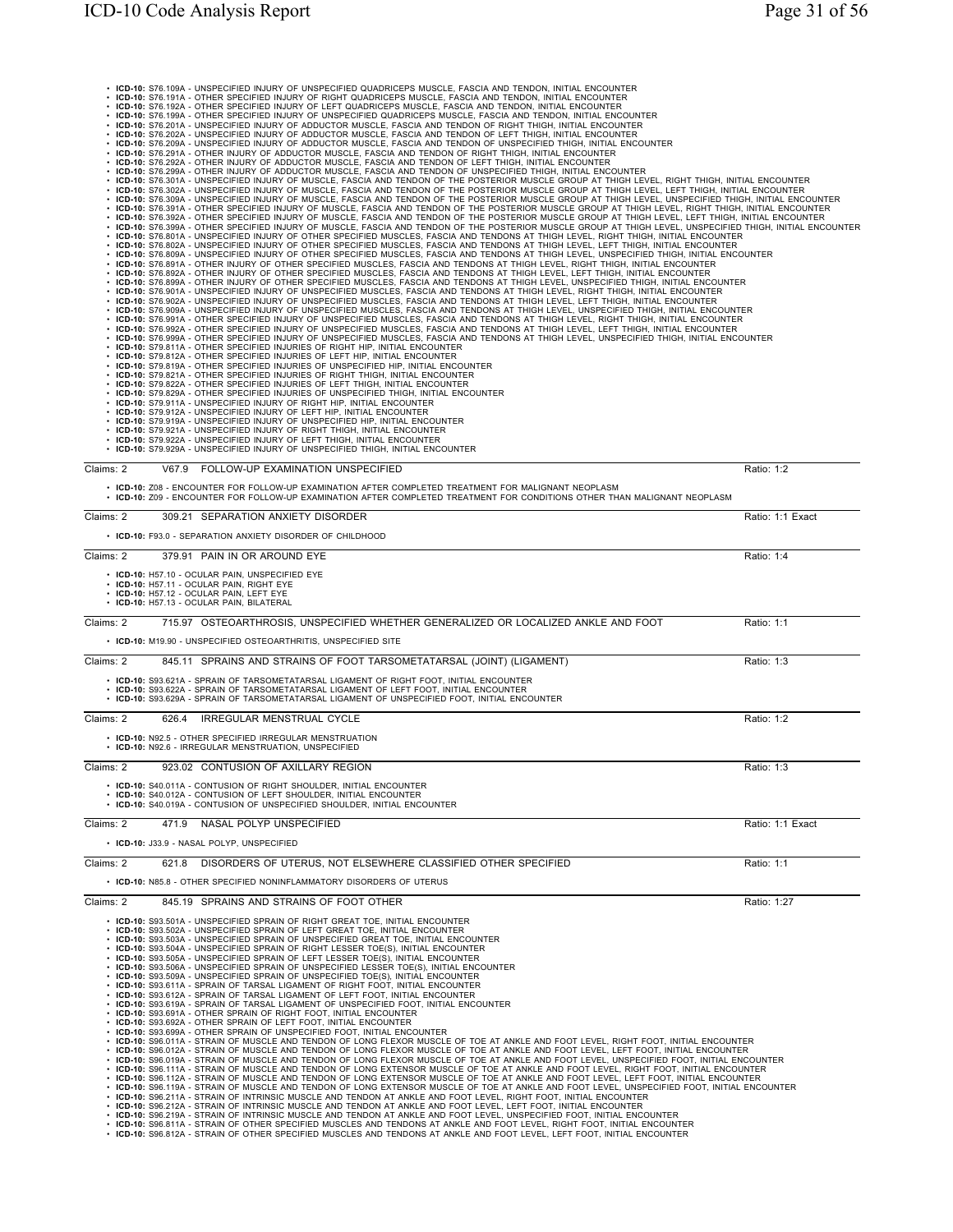| . ICD-10: S96.819A - STRAIN OF OTHER SPECIFIED MUSCLES AND TENDONS AT ANKLE AND FOOT LEVEL, UNSPECIFIED FOOT, INITIAL ENCOUNTER<br>· ICD-10: S96.911A - STRAIN OF UNSPECIFIED MUSCLE AND TENDON AT ANKLE AND FOOT LEVEL, RIGHT FOOT, INITIAL ENCOUNTER<br>. ICD-10: S96.912A - STRAIN OF UNSPECIFIED MUSCLE AND TENDON AT ANKLE AND FOOT LEVEL, LEFT FOOT, INITIAL ENCOUNTER                                                                                                                                                                                                                                                            |                  |
|-----------------------------------------------------------------------------------------------------------------------------------------------------------------------------------------------------------------------------------------------------------------------------------------------------------------------------------------------------------------------------------------------------------------------------------------------------------------------------------------------------------------------------------------------------------------------------------------------------------------------------------------|------------------|
| 807.09 FRACTURE OF RIB(S), CLOSED, MULTIPLE RIBS, UNSPECIFIED<br>Claims: 2                                                                                                                                                                                                                                                                                                                                                                                                                                                                                                                                                              | Ratio: 1:4       |
| • ICD-10: S22.41XA - MULTIPLE FRACTURES OF RIBS, RIGHT SIDE, INITIAL ENCOUNTER FOR CLOSED FRACTURE<br>· ICD-10: S22.42XA - MULTIPLE FRACTURES OF RIBS, LEFT SIDE, INITIAL ENCOUNTER FOR CLOSED FRACTURE<br>• ICD-10: S22.43XA - MULTIPLE FRACTURES OF RIBS, BILATERAL, INITIAL ENCOUNTER FOR CLOSED FRACTURE<br>. ICD-10: S22.49XA - MULTIPLE FRACTURES OF RIBS, UNSPECIFIED SIDE, INITIAL ENCOUNTER FOR CLOSED FRACTURE                                                                                                                                                                                                                |                  |
| Claims: 2<br>331.4 OBSTRUCTIVE HYDROCEPHALUS                                                                                                                                                                                                                                                                                                                                                                                                                                                                                                                                                                                            | Ratio: 1:4       |
| • ICD-10: G91.1 - OBSTRUCTIVE HYDROCEPHALUS<br>• ICD-10: G91.3 - POST-TRAUMATIC HYDROCEPHALUS, UNSPECIFIED<br>• ICD-10: G91.8 - OTHER HYDROCEPHALUS<br>• ICD-10: G91.9 - HYDROCEPHALUS, UNSPECIFIED                                                                                                                                                                                                                                                                                                                                                                                                                                     |                  |
| Claims: 2<br>784.99 SYMTOMS INVOLVING HEAD AND NECK, OTHER                                                                                                                                                                                                                                                                                                                                                                                                                                                                                                                                                                              | Ratio: 1:4       |
| • ICD-10: R06.5 - MOUTH BREATHING<br>• ICD-10: R06.7 - SNEEZING<br>• ICD-10: R06.89 - OTHER ABNORMALITIES OF BREATHING<br>• ICD-10: R19.6 - HALITOSIS                                                                                                                                                                                                                                                                                                                                                                                                                                                                                   |                  |
| VARICOSE VEINS OF LOWER EXTREMITIES WITH INFLAMMATION<br>Claims: 2<br>454.1                                                                                                                                                                                                                                                                                                                                                                                                                                                                                                                                                             | Ratio: 1:3       |
| • ICD-10: 183.10 - VARICOSE VEINS OF UNSPECIFIED LOWER EXTREMITY WITH INFLAMMATION<br>• ICD-10: 183.11 - VARICOSE VEINS OF RIGHT LOWER EXTREMITY WITH INFLAMMATION<br>• ICD-10: 183.12 - VARICOSE VEINS OF LEFT LOWER EXTREMITY WITH INFLAMMATION                                                                                                                                                                                                                                                                                                                                                                                       |                  |
| Claims: 2<br>UNSPECIFIED FUNCTIONAL DISORDER OF STOMACH<br>536.9                                                                                                                                                                                                                                                                                                                                                                                                                                                                                                                                                                        | Ratio: 1:2       |
| • ICD-10: K31.89 - OTHER DISEASES OF STOMACH AND DUODENUM<br>• ICD-10: K31.9 - DISEASE OF STOMACH AND DUODENUM, UNSPECIFIED                                                                                                                                                                                                                                                                                                                                                                                                                                                                                                             |                  |
| OLIGURIA AND ANURIA<br>Claims: 2<br>788.5                                                                                                                                                                                                                                                                                                                                                                                                                                                                                                                                                                                               | Ratio: 1:1 Exact |
| · ICD-10: R34 - ANURIA AND OLIGURIA                                                                                                                                                                                                                                                                                                                                                                                                                                                                                                                                                                                                     |                  |
| MALIGNANT NEOPLASM OF TONSILLAR FOSSA<br>Claims: 2<br>146.1                                                                                                                                                                                                                                                                                                                                                                                                                                                                                                                                                                             | Ratio: 1:1 Exact |
| • ICD-10: C09.0 - MALIGNANT NEOPLASM OF TONSILLAR FOSSA                                                                                                                                                                                                                                                                                                                                                                                                                                                                                                                                                                                 |                  |
| Claims: 2<br>791.9 OTHER NONSPECIFIC FINDINGS ON EXAMINATION OF URINE                                                                                                                                                                                                                                                                                                                                                                                                                                                                                                                                                                   | Ratio: 1:7       |
| • ICD-10: R82.5 - ELEVATED URINE LEVELS OF DRUGS, MEDICAMENTS AND BIOLOGICAL SUBSTANCES<br>• ICD-10: R82.6 - ABNORMAL URINE LEVELS OF SUBSTANCES CHIEFLY NONMEDICINAL AS TO SOURCE<br>• ICD-10: R82.7 - ABNORMAL FINDINGS ON MICROBIOLOGICAL EXAMINATION OF URINE<br>• ICD-10: R82.8 - ABNORMAL FINDINGS ON CYTOLOGICAL AND HISTOLOGICAL EXAMINATION OF URINE<br>• ICD-10: R82.90 - UNSPECIFIED ABNORMAL FINDINGS IN URINE<br>• ICD-10: R82.91 - OTHER CHROMOABNORMALITIES OF URINE                                                                                                                                                     |                  |
| • ICD-10: R82.99 - OTHER ABNORMAL FINDINGS IN URINE                                                                                                                                                                                                                                                                                                                                                                                                                                                                                                                                                                                     |                  |
| Claims: 2<br>456.1 ESOPHAGEAL VARICES WITHOUT MENTION OF BLEEDING                                                                                                                                                                                                                                                                                                                                                                                                                                                                                                                                                                       | Ratio: 1:1 Exact |
| • ICD-10: 185.00 - ESOPHAGEAL VARICES WITHOUT BLEEDING                                                                                                                                                                                                                                                                                                                                                                                                                                                                                                                                                                                  |                  |
| Claims: 2<br>MALIGNANT MELANOMA OF SKIN OTHER AND UNSPECIFIED PARTS OF FACE<br>172.3<br>• ICD-10: C43.30 - MALIGNANT MELANOMA OF UNSPECIFIED PART OF FACE<br>• ICD-10: C43.31 - MALIGNANT MELANOMA OF NOSE<br>• ICD-10: C43.39 - MALIGNANT MELANOMA OF OTHER PARTS OF FACE<br>• ICD-10: D03.30 - MELANOMA IN SITU OF UNSPECIFIED PART OF FACE<br>• ICD-10: D03.39 - MELANOMA IN SITU OF OTHER PARTS OF FACE                                                                                                                                                                                                                             | Ratio: 1:5       |
| 736.79 ACQUIRED DEFORMITIES OF ANKLE AND FOOT OTHER<br>Claims: 2                                                                                                                                                                                                                                                                                                                                                                                                                                                                                                                                                                        | Ratio: 1:9       |
| • ICD-10: M21.071 - VALGUS DEFORMITY, NOT ELSEWHERE CLASSIFIED, RIGHT ANKLE<br>• ICD-10: M21.072 - VALGUS DEFORMITY, NOT ELSEWHERE CLASSIFIED, LEFT ANKLE<br>• ICD-10: M21.079 - VALGUS DEFORMITY, NOT ELSEWHERE CLASSIFIED, UNSPECIFIED ANKLE<br>· ICD-10: M21.371 - FOOT DROP, RIGHT FOOT<br>· ICD-10: M21.372 - FOOT DROP, LEFT FOOT<br>• ICD-10: M21.379 - FOOT DROP, UNSPECIFIED FOOT<br>• ICD-10: M21.6X1 - OTHER ACQUIRED DEFORMITIES OF RIGHT FOOT<br>• ICD-10: M21.6X2 - OTHER ACQUIRED DEFORMITIES OF LEFT FOOT<br>• ICD-10: M21.6X9 - OTHER ACQUIRED DEFORMITIES OF UNSPECIFIED FOOT                                         |                  |
| Claims: 2<br>135<br><b>SARCOIDOSIS</b>                                                                                                                                                                                                                                                                                                                                                                                                                                                                                                                                                                                                  | Ratio: 1:13      |
| · ICD-10: D86.0 - SARCOIDOSIS OF LUNG<br>• ICD-10: D86.1 - SARCOIDOSIS OF LYMPH NODES<br>• ICD-10: D86.2 - SARCOIDOSIS OF LUNG WITH SARCOIDOSIS OF LYMPH NODES<br>• ICD-10: D86.3 - SARCOIDOSIS OF SKIN<br>• ICD-10: D86.81 - SARCOID MENINGITIS<br>• ICD-10: D86.82 - MULTIPLE CRANIAL NERVE PALSIES IN SARCOIDOSIS<br>· ICD-10: D86.83 - SARCOID IRIDOCYCLITIS<br>• ICD-10: D86.84 - SARCOID PYELONEPHRITIS<br>• ICD-10: D86.85 - SARCOID MYOCARDITIS<br>• ICD-10: D86.86 - SARCOID ARTHROPATHY<br>• ICD-10: D86.87 - SARCOID MYOSITIS<br>• ICD-10: D86.89 - SARCOIDOSIS OF OTHER SITES<br>• ICD-10: D86.9 - SARCOIDOSIS, UNSPECIFIED |                  |
| Claims: 2<br>PHYSIOLOGICAL MALFUNCTION ARISING FROM MENTAL FACTORS, GGASTROINTESTINAL<br>306.4                                                                                                                                                                                                                                                                                                                                                                                                                                                                                                                                          | Ratio: 1:1       |
| • ICD-10: F45.8 - OTHER SOMATOFORM DISORDERS                                                                                                                                                                                                                                                                                                                                                                                                                                                                                                                                                                                            |                  |
| Claims: 2<br>252.1 HYPOPARATHYROIDISM                                                                                                                                                                                                                                                                                                                                                                                                                                                                                                                                                                                                   | Ratio: 1:4       |
| • ICD-10: E20.0 - IDIOPATHIC HYPOPARATHYROIDISM<br>• ICD-10: E20.8 - OTHER HYPOPARATHYROIDISM<br>• ICD-10: E20.9 - HYPOPARATHYROIDISM, UNSPECIFIED<br>• ICD-10: E89.2 - POSTPROCEDURAL HYPOPARATHYROIDISM                                                                                                                                                                                                                                                                                                                                                                                                                               |                  |

• **ICD-10:** R04.2 - HEMOPTYSIS • **ICD-10:** R04.9 - HEMORRHAGE FROM RESPIRATORY PASSAGES, UNSPECIFIED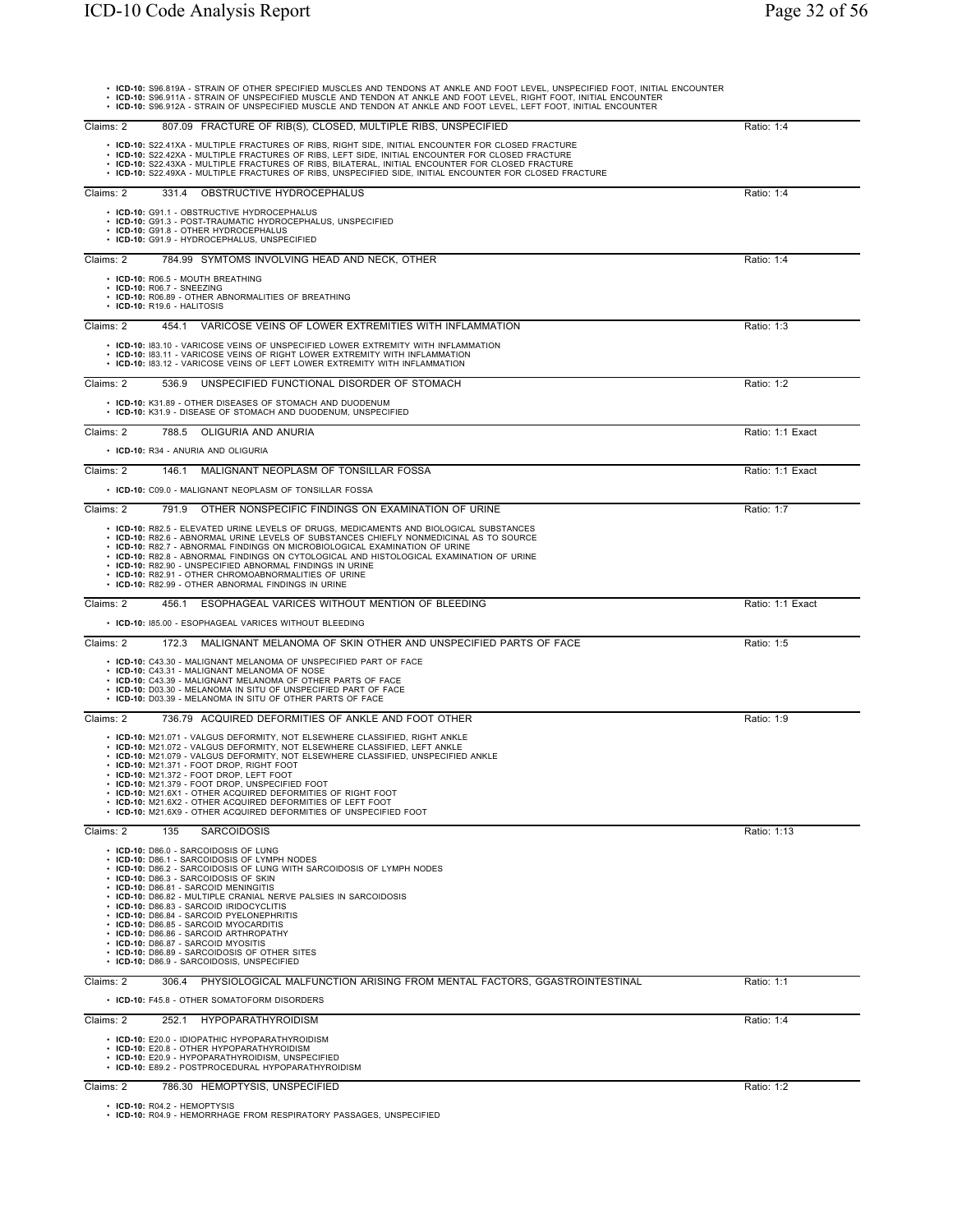| Claims: 2 | V10.46 PERSONAL HISTORY OF MALIGNANT NEOPLASM PROSTATE                                                                                                                                                                                                                                                                                                                                                                                                                                                                                                                                                                                                                                                                                                                                                                        | Ratio: 1:1 Exact |
|-----------|-------------------------------------------------------------------------------------------------------------------------------------------------------------------------------------------------------------------------------------------------------------------------------------------------------------------------------------------------------------------------------------------------------------------------------------------------------------------------------------------------------------------------------------------------------------------------------------------------------------------------------------------------------------------------------------------------------------------------------------------------------------------------------------------------------------------------------|------------------|
|           | • ICD-10: Z85.46 - PERSONAL HISTORY OF MALIGNANT NEOPLASM OF PROSTATE                                                                                                                                                                                                                                                                                                                                                                                                                                                                                                                                                                                                                                                                                                                                                         |                  |
| Claims: 2 | MALIGNANT NEOPLASM OF CONNECTIVE AND OTHER SOFT TISSUE, SITE UNSPECIFIED<br>171.9                                                                                                                                                                                                                                                                                                                                                                                                                                                                                                                                                                                                                                                                                                                                             | Ratio: 1:2       |
|           | • ICD-10: C47.9 - MALIGNANT NEOPLASM OF PERIPHERAL NERVES AND AUTONOMIC NERVOUS SYSTEM, UNSPECIFIED<br>• ICD-10: C49.9 - MALIGNANT NEOPLASM OF CONNECTIVE AND SOFT TISSUE, UNSPECIFIED                                                                                                                                                                                                                                                                                                                                                                                                                                                                                                                                                                                                                                        |                  |
| Claims: 2 | 461.9<br>ACUTE SINUSITIS, UNSPECIFIED                                                                                                                                                                                                                                                                                                                                                                                                                                                                                                                                                                                                                                                                                                                                                                                         | Ratio: 1:2       |
|           | • ICD-10: J01.90 - ACUTE SINUSITIS, UNSPECIFIED<br>• ICD-10: J01.91 - ACUTE RECURRENT SINUSITIS, UNSPECIFIED                                                                                                                                                                                                                                                                                                                                                                                                                                                                                                                                                                                                                                                                                                                  |                  |
| Claims: 2 | 142.9 MALIGNANT NEOPLASM OF SALIVARY GLAND, UNSPECIFIED                                                                                                                                                                                                                                                                                                                                                                                                                                                                                                                                                                                                                                                                                                                                                                       | Ratio: 1:1       |
|           | • ICD-10: C08.9 - MALIGNANT NEOPLASM OF MAJOR SALIVARY GLAND, UNSPECIFIED                                                                                                                                                                                                                                                                                                                                                                                                                                                                                                                                                                                                                                                                                                                                                     |                  |
| Claims: 2 | 429.9<br>HEART DISEASE, UNSPECIFIED                                                                                                                                                                                                                                                                                                                                                                                                                                                                                                                                                                                                                                                                                                                                                                                           | Ratio: 1:2       |
|           | • ICD-10: 151.9 - HEART DISEASE, UNSPECIFIED<br>• ICD-10: 152 - OTHER HEART DISORDERS IN DISEASES CLASSIFIED ELSEWHERE                                                                                                                                                                                                                                                                                                                                                                                                                                                                                                                                                                                                                                                                                                        |                  |
| Claims: 2 | 724.6<br>DISORDERS OF SACRUM                                                                                                                                                                                                                                                                                                                                                                                                                                                                                                                                                                                                                                                                                                                                                                                                  | Ratio: 1:8       |
|           | • ICD-10: M43.27 - FUSION OF SPINE, LUMBOSACRAL REGION<br>• ICD-10: M43.28 - FUSION OF SPINE, SACRAL AND SACROCOCCYGEAL REGION<br>• ICD-10: M53.2X7 - SPINAL INSTABILITIES, LUMBOSACRAL REGION<br>• ICD-10: M53.2X8 - SPINAL INSTABILITIES, SACRAL AND SACROCOCCYGEAL REGION<br>• ICD-10: M53.3 - SACROCOCCYGEAL DISORDERS, NOT ELSEWHERE CLASSIFIED<br>• ICD-10: M53.86 - OTHER SPECIFIED DORSOPATHIES, LUMBAR REGION<br>• ICD-10: M53.87 - OTHER SPECIFIED DORSOPATHIES, LUMBOSACRAL REGION<br>• ICD-10: M53.88 - OTHER SPECIFIED DORSOPATHIES, SACRAL AND SACROCOCCYGEAL REGION                                                                                                                                                                                                                                            |                  |
| Claims: 2 | 238.79 LYMPHATIC AND HEMATOPOIETIC TISSUES, OTHER                                                                                                                                                                                                                                                                                                                                                                                                                                                                                                                                                                                                                                                                                                                                                                             | Ratio: 1:8       |
|           | • ICD-10: C88.8 - OTHER MALIGNANT IMMUNOPROLIFERATIVE DISEASES<br>• ICD-10: C94.40 - ACUTE PANMYELOSIS WITH MYELOFIBROSIS NOT HAVING ACHIEVED REMISSION<br>• ICD-10: C94.41 - ACUTE PANMYELOSIS WITH MYELOFIBROSIS. IN REMISSION<br>• ICD-10: C94.42 - ACUTE PANMYELOSIS WITH MYELOFIBROSIS, IN RELAPSE<br>• ICD-10: C94.6 - MYELODYSPLASTIC DISEASE, NOT CLASSIFIED<br>• ICD-10: D47.1 - CHRONIC MYELOPROLIFERATIVE DISEASE<br>. ICD-10: D47.9 - NEOPLASM OF UNCERTAIN BEHAVIOR OF LYMPHOID, HEMATOPOIETIC AND RELATED TISSUE, UNSPECIFIED<br>· ICD-10: D47.Z9 - OTHER SPECIFIED NEOPLASMS OF UNCERTAIN BEHAVIOR OF LYMPHOID, HEMATOPOIETIC AND RELATED TISSUE                                                                                                                                                               |                  |
| Claims: 2 | 573.9 DISORDERS OF LIVER UNSPECIFIED                                                                                                                                                                                                                                                                                                                                                                                                                                                                                                                                                                                                                                                                                                                                                                                          | Ratio: 1:1       |
|           | • ICD-10: K76.9 - LIVER DISEASE, UNSPECIFIED                                                                                                                                                                                                                                                                                                                                                                                                                                                                                                                                                                                                                                                                                                                                                                                  |                  |
| Claims: 2 | 717.40 DERANGEMENT OF LATERAL MENISCUS, UNSPECIFIED<br>. ICD-10: M23.200 - DERANGEMENT OF UNSPECIFIED LATERAL MENISCUS DUE TO OLD TEAR OR INJURY, RIGHT KNEE                                                                                                                                                                                                                                                                                                                                                                                                                                                                                                                                                                                                                                                                  | Ratio: 1:9       |
|           | . ICD-10: M23.201 - DERANGEMENT OF UNSPECIFIED LATERAL MENISCUS DUE TO OLD TEAR OR INJURY, LEFT KNEE<br>. ICD-10: M23.202 - DERANGEMENT OF UNSPECIFIED LATERAL MENISCUS DUE TO OLD TEAR OR INJURY, UNSPECIFIED KNEE<br>. ICD-10: M23.261 - DERANGEMENT OF OTHER LATERAL MENISCUS DUE TO OLD TEAR OR INJURY, RIGHT KNEE<br>. ICD-10: M23.262 - DERANGEMENT OF OTHER LATERAL MENISCUS DUE TO OLD TEAR OR INJURY, LEFT KNEE<br>. ICD-10: M23.269 - DERANGEMENT OF OTHER LATERAL MENISCUS DUE TO OLD TEAR OR INJURY, UNSPECIFIED KNEE<br>• ICD-10: M23.300 - OTHER MENISCUS DERANGEMENTS, UNSPECIFIED LATERAL MENISCUS, RIGHT KNEE<br>• ICD-10: M23.301 - OTHER MENISCUS DERANGEMENTS, UNSPECIFIED LATERAL MENISCUS, LEFT KNEE<br>· ICD-10: M23.302 - OTHER MENISCUS DERANGEMENTS, UNSPECIFIED LATERAL MENISCUS, UNSPECIFIED KNEE |                  |
| Claims: 2 | 388.31 SUBJECTIVE TINNITUS                                                                                                                                                                                                                                                                                                                                                                                                                                                                                                                                                                                                                                                                                                                                                                                                    | Ratio: 1:4       |
|           | • ICD-10: H93.11 - TINNITUS, RIGHT EAR<br>• ICD-10: H93.12 - TINNITUS, LEFT EAR<br>• ICD-10: H93.13 - TINNITUS, BILATERAL<br>• ICD-10: H93.19 - TINNITUS, UNSPECIFIED EAR                                                                                                                                                                                                                                                                                                                                                                                                                                                                                                                                                                                                                                                     |                  |
| Claims: 2 | 682.6 CELLULITIS AND ABSCESS LEG. EXCEPT FOOT                                                                                                                                                                                                                                                                                                                                                                                                                                                                                                                                                                                                                                                                                                                                                                                 | Ratio: 1:9       |
|           | • ICD-10: L02.415 - CUTANEOUS ABSCESS OF RIGHT LOWER LIMB<br>• ICD-10: L02.416 - CUTANEOUS ABSCESS OF LEFT LOWER LIMB<br>ICD-10: L02.419 - CUTANEOUS ABSCESS OF LIMB, UNSPECIFIED<br>• ICD-10: L03.115 - CELLULITIS OF RIGHT LOWER LIMB<br>• ICD-10: L03.116 - CELLULITIS OF LEFT LOWER LIMB<br>ICD-10: L03.119 - CELLULITIS OF UNSPECIFIED PART OF LIMB<br>• ICD-10: L03.125 - ACUTE LYMPHANGITIS OF RIGHT LOWER LIMB<br>• ICD-10: L03.126 - ACUTE LYMPHANGITIS OF LEFT LOWER LIMB<br>• ICD-10: L03.129 - ACUTE LYMPHANGITIS OF UNSPECIFIED PART OF LIMB                                                                                                                                                                                                                                                                     |                  |
| Claims: 2 | 755.67 CONGENITAL ANOMALIES OF FOOT, NEC                                                                                                                                                                                                                                                                                                                                                                                                                                                                                                                                                                                                                                                                                                                                                                                      | Ratio: 1:2       |
|           | • ICD-10: Q66.89 - OTHER SPECIFIED CONGENITAL DEFORMITIES OF FEET<br>ICD-10: Q72.70 - SPLIT FOOT, UNSPECIFIED LOWER LIMB                                                                                                                                                                                                                                                                                                                                                                                                                                                                                                                                                                                                                                                                                                      |                  |
| Claims: 2 | 524.60 TEMPOROMANDIBULAR JOINT DISORDERS, UNSPECIFIED                                                                                                                                                                                                                                                                                                                                                                                                                                                                                                                                                                                                                                                                                                                                                                         | Ratio: 1:2       |
|           | • ICD-10: M26.60 - TEMPOROMANDIBULAR JOINT DISORDER, UNSPECIFIED<br>• ICD-10: M26.69 - OTHER SPECIFIED DISORDERS OF TEMPOROMANDIBULAR JOINT                                                                                                                                                                                                                                                                                                                                                                                                                                                                                                                                                                                                                                                                                   |                  |
| Claims: 2 | 719.86 DISORDERS OF JOINT OTHER SPECIFIED LOWER LEG                                                                                                                                                                                                                                                                                                                                                                                                                                                                                                                                                                                                                                                                                                                                                                           | Ratio: 1:6       |
|           | • ICD-10: M25.161 - FISTULA, RIGHT KNEE<br>• ICD-10: M25.162 - FISTULA, LEFT KNEE<br>• ICD-10: M25.169 - FISTULA, UNSPECIFIED KNEE<br>• ICD-10: M25.861 - OTHER SPECIFIED JOINT DISORDERS, RIGHT KNEE<br>• ICD-10: M25.862 - OTHER SPECIFIED JOINT DISORDERS, LEFT KNEE<br>• ICD-10: M25.869 - OTHER SPECIFIED JOINT DISORDERS, UNSPECIFIED KNEE                                                                                                                                                                                                                                                                                                                                                                                                                                                                              |                  |
| Claims: 2 | 924.11 CONTUSION OF KNEE                                                                                                                                                                                                                                                                                                                                                                                                                                                                                                                                                                                                                                                                                                                                                                                                      | Ratio: 1:3       |
|           | • ICD-10: S80.00XA - CONTUSION OF UNSPECIFIED KNEE, INITIAL ENCOUNTER<br>• ICD-10: S80.01XA - CONTUSION OF RIGHT KNEE, INITIAL ENCOUNTER<br>• ICD-10: S80.02XA - CONTUSION OF LEFT KNEE, INITIAL ENCOUNTER                                                                                                                                                                                                                                                                                                                                                                                                                                                                                                                                                                                                                    |                  |
| Claims: 2 | 355.6 LESION OF PLANTAR NERVE                                                                                                                                                                                                                                                                                                                                                                                                                                                                                                                                                                                                                                                                                                                                                                                                 | Ratio: 1:3       |
|           | • ICD-10: G57.60 - LESION OF PLANTAR NERVE, UNSPECIFIED LOWER LIMB<br>• ICD-10: G57.61 - LESION OF PLANTAR NERVE, RIGHT LOWER LIMB<br>• ICD-10: G57.62 - LESION OF PLANTAR NERVE, LEFT LOWER LIMB                                                                                                                                                                                                                                                                                                                                                                                                                                                                                                                                                                                                                             |                  |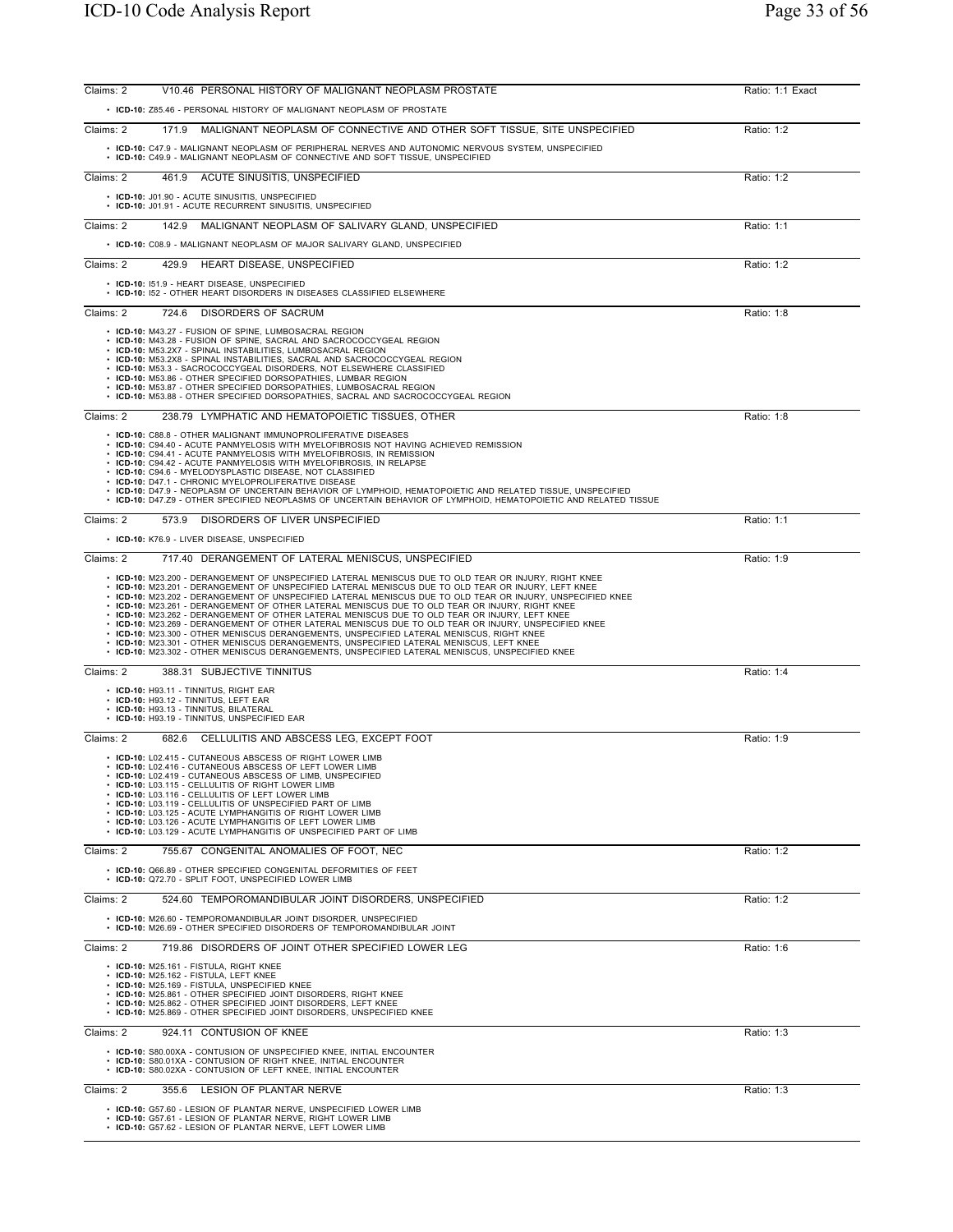| Claims: 2 |        | 723.8 OTHER SYNDROMES AFFECTING CERVICAL REGION                                                                                                                                                                                                                                                                                                                                                                                                                                                                                                                                                                                                                                                                                                                                                                                                                                                                                                                                                                                                                                                                                                                                                                                                                                                                                                                                                                                                                                                                                                                                                                                                                                                                                                                                                                                                                                                                                                                                                                                                                                                                                                                                                                                                                                                                                                                                | Ratio: 1:4       |
|-----------|--------|--------------------------------------------------------------------------------------------------------------------------------------------------------------------------------------------------------------------------------------------------------------------------------------------------------------------------------------------------------------------------------------------------------------------------------------------------------------------------------------------------------------------------------------------------------------------------------------------------------------------------------------------------------------------------------------------------------------------------------------------------------------------------------------------------------------------------------------------------------------------------------------------------------------------------------------------------------------------------------------------------------------------------------------------------------------------------------------------------------------------------------------------------------------------------------------------------------------------------------------------------------------------------------------------------------------------------------------------------------------------------------------------------------------------------------------------------------------------------------------------------------------------------------------------------------------------------------------------------------------------------------------------------------------------------------------------------------------------------------------------------------------------------------------------------------------------------------------------------------------------------------------------------------------------------------------------------------------------------------------------------------------------------------------------------------------------------------------------------------------------------------------------------------------------------------------------------------------------------------------------------------------------------------------------------------------------------------------------------------------------------------|------------------|
|           |        | • ICD-10: M53.81 - OTHER SPECIFIED DORSOPATHIES, OCCIPITO-ATLANTO-AXIAL REGION<br>• ICD-10: M53.82 - OTHER SPECIFIED DORSOPATHIES, CERVICAL REGION<br>• ICD-10: M53.83 - OTHER SPECIFIED DORSOPATHIES, CERVICOTHORACIC REGION                                                                                                                                                                                                                                                                                                                                                                                                                                                                                                                                                                                                                                                                                                                                                                                                                                                                                                                                                                                                                                                                                                                                                                                                                                                                                                                                                                                                                                                                                                                                                                                                                                                                                                                                                                                                                                                                                                                                                                                                                                                                                                                                                  |                  |
|           |        | · ICD-10: M54.81 - OCCIPITAL NEURALGIA                                                                                                                                                                                                                                                                                                                                                                                                                                                                                                                                                                                                                                                                                                                                                                                                                                                                                                                                                                                                                                                                                                                                                                                                                                                                                                                                                                                                                                                                                                                                                                                                                                                                                                                                                                                                                                                                                                                                                                                                                                                                                                                                                                                                                                                                                                                                         |                  |
| Claims: 2 |        | 733.13 PATHOLOGIC FRACTURE OF VERTEBRAE                                                                                                                                                                                                                                                                                                                                                                                                                                                                                                                                                                                                                                                                                                                                                                                                                                                                                                                                                                                                                                                                                                                                                                                                                                                                                                                                                                                                                                                                                                                                                                                                                                                                                                                                                                                                                                                                                                                                                                                                                                                                                                                                                                                                                                                                                                                                        | Ratio: 1:14      |
|           |        | • ICD-10: M48.50XA - COLLAPSED VERTEBRA, NOT ELSEWHERE CLASSIFIED, SITE UNSPECIFIED, INITIAL ENCOUNTER FOR FRACTURE<br>· ICD-10: M48.51XA - COLLAPSED VERTEBRA, NOT ELSEWHERE CLASSIFIED, OCCIPITO-ATLANTO-AXIAL REGION, INITIAL ENCOUNTER FOR FRACTURE<br>· ICD-10: M48.52XA - COLLAPSED VERTEBRA, NOT ELSEWHERE CLASSIFIED, CERVICAL REGION, INITIAL ENCOUNTER FOR FRACTURE<br>· ICD-10: M48.53XA - COLLAPSED VERTEBRA, NOT ELSEWHERE CLASSIFIED, CERVICOTHORACIC REGION, INITIAL ENCOUNTER FOR FRACTURE<br>· ICD-10: M48.54XA - COLLAPSED VERTEBRA, NOT ELSEWHERE CLASSIFIED, THORACIC REGION, INITIAL ENCOUNTER FOR FRACTURE<br>· ICD-10: M48.55XA - COLLAPSED VERTEBRA, NOT ELSEWHERE CLASSIFIED, THORACOLUMBAR REGION, INITIAL ENCOUNTER FOR FRACTURE<br>· ICD-10: M48.56XA - COLLAPSED VERTEBRA, NOT ELSEWHERE CLASSIFIED, LUMBAR REGION, INITIAL ENCOUNTER FOR FRACTURE<br>· ICD-10: M48.57XA - COLLAPSED VERTEBRA, NOT ELSEWHERE CLASSIFIED, LUMBOSACRAL REGION, INITIAL ENCOUNTER FOR FRACTURE<br>· ICD-10: M48.58XA - COLLAPSED VERTEBRA, NOT ELSEWHERE CLASSIFIED, SACRAL AND SACROCOCCYGEAL REGION, INITIAL ENCOUNTER FOR FRACTURE<br>· ICD-10: M80.08XA - AGE-RELATED OSTEOPOROSIS WITH CURRENT PATHOLOGICAL FRACTURE, VERTEBRA(E), INITIAL ENCOUNTER FOR FRACTURE<br>• ICD-10: M80.88XA - OTHER OSTEOPOROSIS WITH CURRENT PATHOLOGICAL FRACTURE, VERTEBRA(E), INITIAL ENCOUNTER FOR FRACTURE<br>• ICD-10: M84.48XA - PATHOLOGICAL FRACTURE, OTHER SITE, INITIAL ENCOUNTER FOR FRACTURE<br>· ICD-10: M84.58XA - PATHOLOGICAL FRACTURE IN NEOPLASTIC DISEASE, OTHER SPECIFIED SITE, INITIAL ENCOUNTER FOR FRACTURE<br>· ICD-10: M84.68XA - PATHOLOGICAL FRACTURE IN OTHER DISEASE, OTHER SITE, INITIAL ENCOUNTER FOR FRACTURE                                                                                                                                                                                                                                                                                                                                                                                                                                                                                                                                                                                                                                     |                  |
| Claims: 2 | 793.99 | ABNORMAL FINDINGS ON RADIOLOGICAL AND OTHER EXAMINATIONS OF BODY STRUCTURE, NONSPECIFIC<br><b>OTHER</b>                                                                                                                                                                                                                                                                                                                                                                                                                                                                                                                                                                                                                                                                                                                                                                                                                                                                                                                                                                                                                                                                                                                                                                                                                                                                                                                                                                                                                                                                                                                                                                                                                                                                                                                                                                                                                                                                                                                                                                                                                                                                                                                                                                                                                                                                        | Ratio: 1:2       |
|           |        | • ICD-10: R90.89 - OTHER ABNORMAL FINDINGS ON DIAGNOSTIC IMAGING OF CENTRAL NERVOUS SYSTEM<br>. ICD-10: R93.8 - ABNORMAL FINDINGS ON DIAGNOSTIC IMAGING OF OTHER SPECIFIED BODY STRUCTURES                                                                                                                                                                                                                                                                                                                                                                                                                                                                                                                                                                                                                                                                                                                                                                                                                                                                                                                                                                                                                                                                                                                                                                                                                                                                                                                                                                                                                                                                                                                                                                                                                                                                                                                                                                                                                                                                                                                                                                                                                                                                                                                                                                                     |                  |
| Claims: 2 | 793.2  | NONSPECIFIC ABNORMAL FINDINGS ON RADIOLOGICAL AND OTHER EXAMINATION OF INTRATHORACIC<br>ORGAN OTHER                                                                                                                                                                                                                                                                                                                                                                                                                                                                                                                                                                                                                                                                                                                                                                                                                                                                                                                                                                                                                                                                                                                                                                                                                                                                                                                                                                                                                                                                                                                                                                                                                                                                                                                                                                                                                                                                                                                                                                                                                                                                                                                                                                                                                                                                            | Ratio: 1:2       |
|           |        | • ICD-10: R93.1 - ABNORMAL FINDINGS ON DIAGNOSTIC IMAGING OF HEART AND CORONARY CIRCULATION<br>• ICD-10: R93.8 - ABNORMAL FINDINGS ON DIAGNOSTIC IMAGING OF OTHER SPECIFIED BODY STRUCTURES                                                                                                                                                                                                                                                                                                                                                                                                                                                                                                                                                                                                                                                                                                                                                                                                                                                                                                                                                                                                                                                                                                                                                                                                                                                                                                                                                                                                                                                                                                                                                                                                                                                                                                                                                                                                                                                                                                                                                                                                                                                                                                                                                                                    |                  |
| Claims: 2 | 157.9  | MALIGNANT NEOPLASM OF PANCREAS PART UNSPECIFIED<br>• ICD-10: C25.9 - MALIGNANT NEOPLASM OF PANCREAS, UNSPECIFIED                                                                                                                                                                                                                                                                                                                                                                                                                                                                                                                                                                                                                                                                                                                                                                                                                                                                                                                                                                                                                                                                                                                                                                                                                                                                                                                                                                                                                                                                                                                                                                                                                                                                                                                                                                                                                                                                                                                                                                                                                                                                                                                                                                                                                                                               | Ratio: 1:1 Exact |
| Claims: 2 |        | 737.30 SCOLIOSIS JAND KYPHOSCOLIOSIS], IDIOPATHIC                                                                                                                                                                                                                                                                                                                                                                                                                                                                                                                                                                                                                                                                                                                                                                                                                                                                                                                                                                                                                                                                                                                                                                                                                                                                                                                                                                                                                                                                                                                                                                                                                                                                                                                                                                                                                                                                                                                                                                                                                                                                                                                                                                                                                                                                                                                              | Ratio: 1:21      |
|           |        | · ICD-10: M41.112 - JUVENILE IDIOPATHIC SCOLIOSIS, CERVICAL REGION<br>· ICD-10: M41.113 - JUVENILE IDIOPATHIC SCOLIOSIS, CERVICOTHORACIC REGION<br>• ICD-10: M41.114 - JUVENILE IDIOPATHIC SCOLIOSIS, THORACIC REGION<br>· ICD-10: M41.115 - JUVENILE IDIOPATHIC SCOLIOSIS, THORACOLUMBAR REGION<br>• ICD-10: M41.116 - JUVENILE IDIOPATHIC SCOLIOSIS, LUMBAR REGION<br>· ICD-10: M41.117 - JUVENILE IDIOPATHIC SCOLIOSIS, LUMBOSACRAL REGION<br>• ICD-10: M41.119 - JUVENILE IDIOPATHIC SCOLIOSIS, SITE UNSPECIFIED<br>• ICD-10: M41.122 - ADOLESCENT IDIOPATHIC SCOLIOSIS, CERVICAL REGION<br>· ICD-10: M41.123 - ADOLESCENT IDIOPATHIC SCOLIOSIS, CERVICOTHORACIC REGION<br>• ICD-10: M41.124 - ADOLESCENT IDIOPATHIC SCOLIOSIS, THORACIC REGION<br>• ICD-10: M41.125 - ADOLESCENT IDIOPATHIC SCOLIOSIS, THORACOLUMBAR REGION<br>• ICD-10: M41.126 - ADOLESCENT IDIOPATHIC SCOLIOSIS, LUMBAR REGION<br>• ICD-10: M41.127 - ADOLESCENT IDIOPATHIC SCOLIOSIS, LUMBOSACRAL REGION<br>• ICD-10: M41.129 - ADOLESCENT IDIOPATHIC SCOLIOSIS, SITE UNSPECIFIED<br>• ICD-10: M41.20 - OTHER IDIOPATHIC SCOLIOSIS, SITE UNSPECIFIED<br>• ICD-10: M41.22 - OTHER IDIOPATHIC SCOLIOSIS, CERVICAL REGION<br>• ICD-10: M41.23 - OTHER IDIOPATHIC SCOLIOSIS, CERVICOTHORACIC REGION<br>• ICD-10: M41.24 - OTHER IDIOPATHIC SCOLIOSIS, THORACIC REGION<br>· ICD-10: M41.25 - OTHER IDIOPATHIC SCOLIOSIS, THORACOLUMBAR REGION<br>• ICD-10: M41.26 - OTHER IDIOPATHIC SCOLIOSIS, LUMBAR REGION<br>• ICD-10: M41.27 - OTHER IDIOPATHIC SCOLIOSIS, LUMBOSACRAL REGION                                                                                                                                                                                                                                                                                                                                                                                                                                                                                                                                                                                                                                                                                                                                                                                                                         |                  |
| Claims: 2 | 153.4  | MALIGNANT NEOPLASM OF CECUM                                                                                                                                                                                                                                                                                                                                                                                                                                                                                                                                                                                                                                                                                                                                                                                                                                                                                                                                                                                                                                                                                                                                                                                                                                                                                                                                                                                                                                                                                                                                                                                                                                                                                                                                                                                                                                                                                                                                                                                                                                                                                                                                                                                                                                                                                                                                                    | Ratio: 1:1 Exact |
|           |        | • ICD-10: C18.0 - MALIGNANT NEOPLASM OF CECUM                                                                                                                                                                                                                                                                                                                                                                                                                                                                                                                                                                                                                                                                                                                                                                                                                                                                                                                                                                                                                                                                                                                                                                                                                                                                                                                                                                                                                                                                                                                                                                                                                                                                                                                                                                                                                                                                                                                                                                                                                                                                                                                                                                                                                                                                                                                                  |                  |
| Claims: 2 |        | 733.20 CYST OF BONE (LOCALIZED), UNSPECIFIED<br>• ICD-10: M85.60 - OTHER CYST OF BONE, UNSPECIFIED SITE                                                                                                                                                                                                                                                                                                                                                                                                                                                                                                                                                                                                                                                                                                                                                                                                                                                                                                                                                                                                                                                                                                                                                                                                                                                                                                                                                                                                                                                                                                                                                                                                                                                                                                                                                                                                                                                                                                                                                                                                                                                                                                                                                                                                                                                                        | Ratio: 1:1       |
| Claims: 2 | 239.2  | NEOPLASMS OF UNSPECIFIED NATURE BONE, SOFT TISSUE, AND SKIN                                                                                                                                                                                                                                                                                                                                                                                                                                                                                                                                                                                                                                                                                                                                                                                                                                                                                                                                                                                                                                                                                                                                                                                                                                                                                                                                                                                                                                                                                                                                                                                                                                                                                                                                                                                                                                                                                                                                                                                                                                                                                                                                                                                                                                                                                                                    | Ratio: 1:1 Exact |
|           |        | • ICD-10: D49.2 - NEOPLASM OF UNSPECIFIED BEHAVIOR OF BONE, SOFT TISSUE, AND SKIN                                                                                                                                                                                                                                                                                                                                                                                                                                                                                                                                                                                                                                                                                                                                                                                                                                                                                                                                                                                                                                                                                                                                                                                                                                                                                                                                                                                                                                                                                                                                                                                                                                                                                                                                                                                                                                                                                                                                                                                                                                                                                                                                                                                                                                                                                              |                  |
| Claims: 2 |        | 727.09 SYNOVITIS AND TENOSYNOVITIS OTHER                                                                                                                                                                                                                                                                                                                                                                                                                                                                                                                                                                                                                                                                                                                                                                                                                                                                                                                                                                                                                                                                                                                                                                                                                                                                                                                                                                                                                                                                                                                                                                                                                                                                                                                                                                                                                                                                                                                                                                                                                                                                                                                                                                                                                                                                                                                                       | Ratio: 1:63      |
|           |        | • ICD-10: M65.10 - OTHER INFECTIVE (TENO)SYNOVITIS, UNSPECIFIED SITE<br>• ICD-10: M65.111 - OTHER INFECTIVE (TENO)SYNOVITIS, RIGHT SHOULDER<br>• ICD-10: M65.112 - OTHER INFECTIVE (TENO)SYNOVITIS, LEFT SHOULDER<br>• ICD-10: M65.119 - OTHER INFECTIVE (TENO)SYNOVITIS, UNSPECIFIED SHOULDER<br>• ICD-10: M65.121 - OTHER INFECTIVE (TENO)SYNOVITIS, RIGHT ELBOW<br>• ICD-10: M65.122 - OTHER INFECTIVE (TENO)SYNOVITIS, LEFT ELBOW<br>• ICD-10: M65.129 - OTHER INFECTIVE (TENO)SYNOVITIS, UNSPECIFIED ELBOW<br>• ICD-10: M65.131 - OTHER INFECTIVE (TENO)SYNOVITIS, RIGHT WRIST<br>• ICD-10: M65.132 - OTHER INFECTIVE (TENO)SYNOVITIS, LEFT WRIST<br>• ICD-10: M65.139 - OTHER INFECTIVE (TENO)SYNOVITIS, UNSPECIFIED WRIST<br>• ICD-10: M65.141 - OTHER INFECTIVE (TENO)SYNOVITIS, RIGHT HAND<br>• ICD-10: M65.142 - OTHER INFECTIVE (TENO)SYNOVITIS, LEFT HAND<br>• ICD-10: M65.149 - OTHER INFECTIVE (TENO)SYNOVITIS, UNSPECIFIED HAND<br>• ICD-10: M65.151 - OTHER INFECTIVE (TENO)SYNOVITIS, RIGHT HIP<br>• ICD-10: M65.152 - OTHER INFECTIVE (TENO)SYNOVITIS, LEFT HIP<br>• ICD-10: M65.159 - OTHER INFECTIVE (TENO)SYNOVITIS, UNSPECIFIED HIP<br>• ICD-10: M65.161 - OTHER INFECTIVE (TENO)SYNOVITIS, RIGHT KNEE<br>• ICD-10: M65.162 - OTHER INFECTIVE (TENO)SYNOVITIS, LEFT KNEE<br>• ICD-10: M65.169 - OTHER INFECTIVE (TENO)SYNOVITIS, UNSPECIFIED KNEE<br>· ICD-10: M65.171 - OTHER INFECTIVE (TENO)SYNOVITIS, RIGHT ANKLE AND FOOT<br>• ICD-10: M65.172 - OTHER INFECTIVE (TENO)SYNOVITIS, LEFT ANKLE AND FOOT<br>• ICD-10: M65.179 - OTHER INFECTIVE (TENO)SYNOVITIS, UNSPECIFIED ANKLE AND FOOT<br>• ICD-10: M65.18 - OTHER INFECTIVE (TENO)SYNOVITIS, OTHER SITE<br>• ICD-10: M65.19 - OTHER INFECTIVE (TENO)SYNOVITIS, MULTIPLE SITES<br>• ICD-10: M65.80 - OTHER SYNOVITIS AND TENOSYNOVITIS, UNSPECIFIED SITE<br>• ICD-10: M65.811 - OTHER SYNOVITIS AND TENOSYNOVITIS, RIGHT SHOULDER<br>• ICD-10: M65.812 - OTHER SYNOVITIS AND TENOSYNOVITIS, LEFT SHOULDER<br>• ICD-10: M65.819 - OTHER SYNOVITIS AND TENOSYNOVITIS, UNSPECIFIED SHOULDER<br>• ICD-10: M65.821 - OTHER SYNOVITIS AND TENOSYNOVITIS, RIGHT UPPER ARM<br>• ICD-10: M65.822 - OTHER SYNOVITIS AND TENOSYNOVITIS, LEFT UPPER ARM<br>• ICD-10: M65.829 - OTHER SYNOVITIS AND TENOSYNOVITIS, UNSPECIFIED UPPER ARM<br>• ICD-10: M65.851 - OTHER SYNOVITIS AND TENOSYNOVITIS, RIGHT THIGH |                  |
|           |        | • ICD-10: M65.852 - OTHER SYNOVITIS AND TENOSYNOVITIS, LEFT THIGH<br>• ICD-10: M65.859 - OTHER SYNOVITIS AND TENOSYNOVITIS, UNSPECIFIED THIGH                                                                                                                                                                                                                                                                                                                                                                                                                                                                                                                                                                                                                                                                                                                                                                                                                                                                                                                                                                                                                                                                                                                                                                                                                                                                                                                                                                                                                                                                                                                                                                                                                                                                                                                                                                                                                                                                                                                                                                                                                                                                                                                                                                                                                                  |                  |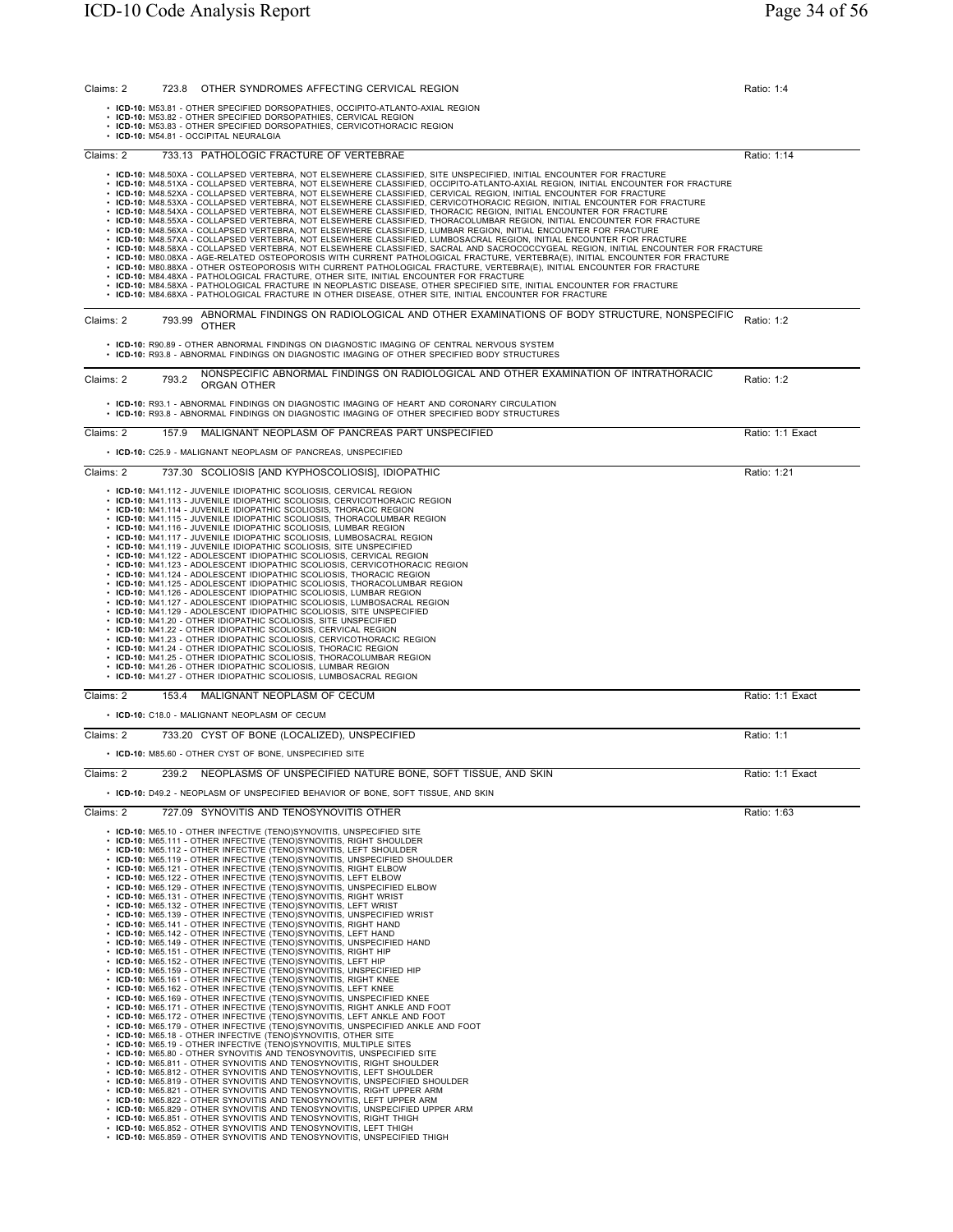| • ICD-10: M65.861 - OTHER SYNOVITIS AND TENOSYNOVITIS, RIGHT LOWER LEG<br>· ICD-10: M65.862 - OTHER SYNOVITIS AND TENOSYNOVITIS, LEFT LOWER LEG<br>· ICD-10: M65.869 - OTHER SYNOVITIS AND TENOSYNOVITIS, UNSPECIFIED LOWER LEG<br>· ICD-10: M65.88 - OTHER SYNOVITIS AND TENOSYNOVITIS, OTHER SITE<br>• ICD-10: M65.89 - OTHER SYNOVITIS AND TENOSYNOVITIS, MULTIPLE SITES<br>• ICD-10: M67.30 - TRANSIENT SYNOVITIS, UNSPECIFIED SITE<br>• ICD-10: M67.311 - TRANSIENT SYNOVITIS, RIGHT SHOULDER<br>· ICD-10: M67.312 - TRANSIENT SYNOVITIS, LEFT SHOULDER<br>· ICD-10: M67.319 - TRANSIENT SYNOVITIS, UNSPECIFIED SHOULDER<br>• ICD-10: M67.321 - TRANSIENT SYNOVITIS, RIGHT ELBOW<br>• ICD-10: M67.322 - TRANSIENT SYNOVITIS, LEFT ELBOW<br>• ICD-10: M67.329 - TRANSIENT SYNOVITIS, UNSPECIFIED ELBOW<br>• ICD-10: M67.331 - TRANSIENT SYNOVITIS, RIGHT WRIST<br>• ICD-10: M67.332 - TRANSIENT SYNOVITIS, LEFT WRIST<br>· ICD-10: M67.339 - TRANSIENT SYNOVITIS, UNSPECIFIED WRIST<br>• ICD-10: M67.341 - TRANSIENT SYNOVITIS, RIGHT HAND<br>• ICD-10: M67.342 - TRANSIENT SYNOVITIS, LEFT HAND<br>• ICD-10: M67.349 - TRANSIENT SYNOVITIS, UNSPECIFIED HAND<br>• ICD-10: M67.351 - TRANSIENT SYNOVITIS, RIGHT HIP<br>• ICD-10: M67.352 - TRANSIENT SYNOVITIS, LEFT HIP<br>• ICD-10: M67.359 - TRANSIENT SYNOVITIS, UNSPECIFIED HIP<br>· ICD-10: M67.361 - TRANSIENT SYNOVITIS, RIGHT KNEE<br>• ICD-10: M67.362 - TRANSIENT SYNOVITIS, LEFT KNEE<br>• ICD-10: M67.369 - TRANSIENT SYNOVITIS, UNSPECIFIED KNEE<br>• ICD-10: M67.371 - TRANSIENT SYNOVITIS, RIGHT ANKLE AND FOOT<br>• ICD-10: M67.372 - TRANSIENT SYNOVITIS, LEFT ANKLE AND FOOT<br>• ICD-10: M67.379 - TRANSIENT SYNOVITIS, UNSPECIFIED ANKLE AND FOOT                                                                                                                                                                                                                                       |                  |
|------------------------------------------------------------------------------------------------------------------------------------------------------------------------------------------------------------------------------------------------------------------------------------------------------------------------------------------------------------------------------------------------------------------------------------------------------------------------------------------------------------------------------------------------------------------------------------------------------------------------------------------------------------------------------------------------------------------------------------------------------------------------------------------------------------------------------------------------------------------------------------------------------------------------------------------------------------------------------------------------------------------------------------------------------------------------------------------------------------------------------------------------------------------------------------------------------------------------------------------------------------------------------------------------------------------------------------------------------------------------------------------------------------------------------------------------------------------------------------------------------------------------------------------------------------------------------------------------------------------------------------------------------------------------------------------------------------------------------------------------------------------------------------------------------------------------------------------------------------------------------------------------------------------------------------------------------------------|------------------|
| • ICD-10: M67.38 - TRANSIENT SYNOVITIS, OTHER SITE<br>• ICD-10: M67.39 - TRANSIENT SYNOVITIS, MULTIPLE SITES                                                                                                                                                                                                                                                                                                                                                                                                                                                                                                                                                                                                                                                                                                                                                                                                                                                                                                                                                                                                                                                                                                                                                                                                                                                                                                                                                                                                                                                                                                                                                                                                                                                                                                                                                                                                                                                     |                  |
| Claims: 2<br>556.9<br>ULCERATIVE COLITIS UNSPECIFIED                                                                                                                                                                                                                                                                                                                                                                                                                                                                                                                                                                                                                                                                                                                                                                                                                                                                                                                                                                                                                                                                                                                                                                                                                                                                                                                                                                                                                                                                                                                                                                                                                                                                                                                                                                                                                                                                                                             | Ratio: 1:7       |
| • ICD-10: K51.90 - ULCERATIVE COLITIS, UNSPECIFIED, WITHOUT COMPLICATIONS<br>• ICD-10: K51.911 - ULCERATIVE COLITIS, UNSPECIFIED WITH RECTAL BLEEDING<br>• ICD-10: K51.912 - ULCERATIVE COLITIS, UNSPECIFIED WITH INTESTINAL OBSTRUCTION<br>• ICD-10: K51.913 - ULCERATIVE COLITIS, UNSPECIFIED WITH FISTULA<br>• ICD-10: K51.914 - ULCERATIVE COLITIS, UNSPECIFIED WITH ABSCESS<br>• ICD-10: K51.918 - ULCERATIVE COLITIS, UNSPECIFIED WITH OTHER COMPLICATION<br>• ICD-10: K51.919 - ULCERATIVE COLITIS, UNSPECIFIED WITH UNSPECIFIED COMPLICATIONS                                                                                                                                                                                                                                                                                                                                                                                                                                                                                                                                                                                                                                                                                                                                                                                                                                                                                                                                                                                                                                                                                                                                                                                                                                                                                                                                                                                                            |                  |
| Claims: 2<br>924.20 CONTUSION OF FOOT, EXCLUDING TOE(S)                                                                                                                                                                                                                                                                                                                                                                                                                                                                                                                                                                                                                                                                                                                                                                                                                                                                                                                                                                                                                                                                                                                                                                                                                                                                                                                                                                                                                                                                                                                                                                                                                                                                                                                                                                                                                                                                                                          | Ratio: 1:3       |
| • ICD-10: S90.30XA - CONTUSION OF UNSPECIFIED FOOT, INITIAL ENCOUNTER<br>• ICD-10: S90.31XA - CONTUSION OF RIGHT FOOT, INITIAL ENCOUNTER<br>• ICD-10: S90.32XA - CONTUSION OF LEFT FOOT, INITIAL ENCOUNTER                                                                                                                                                                                                                                                                                                                                                                                                                                                                                                                                                                                                                                                                                                                                                                                                                                                                                                                                                                                                                                                                                                                                                                                                                                                                                                                                                                                                                                                                                                                                                                                                                                                                                                                                                       |                  |
| Claims: 2<br>MALIGNANT NEOPLASM WITHOUT SPECIFICATION OF SITE DISSEMINATED<br>199.0                                                                                                                                                                                                                                                                                                                                                                                                                                                                                                                                                                                                                                                                                                                                                                                                                                                                                                                                                                                                                                                                                                                                                                                                                                                                                                                                                                                                                                                                                                                                                                                                                                                                                                                                                                                                                                                                              | Ratio: 1:1 Exact |
| • ICD-10: C80.0 - DISSEMINATED MALIGNANT NEOPLASM, UNSPECIFIED                                                                                                                                                                                                                                                                                                                                                                                                                                                                                                                                                                                                                                                                                                                                                                                                                                                                                                                                                                                                                                                                                                                                                                                                                                                                                                                                                                                                                                                                                                                                                                                                                                                                                                                                                                                                                                                                                                   |                  |
| FRACTURE OF VERTEBRAL COLUMN WITHOUT MENTION OF SPINAL CORD INJURY, SACRUM AND COCCYX,<br>805.6<br>Claims: 2<br><b>CLOSED</b>                                                                                                                                                                                                                                                                                                                                                                                                                                                                                                                                                                                                                                                                                                                                                                                                                                                                                                                                                                                                                                                                                                                                                                                                                                                                                                                                                                                                                                                                                                                                                                                                                                                                                                                                                                                                                                    | Ratio: 1:19      |
| • ICD-10: S32.10XA - UNSPECIFIED FRACTURE OF SACRUM, INITIAL ENCOUNTER FOR CLOSED FRACTURE<br>• ICD-10: S32.110A - NONDISPLACED ZONE I FRACTURE OF SACRUM, INITIAL ENCOUNTER FOR CLOSED FRACTURE<br>. ICD-10: S32.111A - MINIMALLY DISPLACED ZONE I FRACTURE OF SACRUM, INITIAL ENCOUNTER FOR CLOSED FRACTURE<br>· ICD-10: S32.112A - SEVERELY DISPLACED ZONE I FRACTURE OF SACRUM, INITIAL ENCOUNTER FOR CLOSED FRACTURE<br>. ICD-10: S32.119A - UNSPECIFIED ZONE I FRACTURE OF SACRUM, INITIAL ENCOUNTER FOR CLOSED FRACTURE<br>• ICD-10: S32.120A - NONDISPLACED ZONE II FRACTURE OF SACRUM, INITIAL ENCOUNTER FOR CLOSED FRACTURE<br>. ICD-10: S32.121A - MINIMALLY DISPLACED ZONE II FRACTURE OF SACRUM, INITIAL ENCOUNTER FOR CLOSED FRACTURE<br>· ICD-10: S32.122A - SEVERELY DISPLACED ZONE II FRACTURE OF SACRUM, INITIAL ENCOUNTER FOR CLOSED FRACTURE<br>. ICD-10: S32.129A - UNSPECIFIED ZONE II FRACTURE OF SACRUM, INITIAL ENCOUNTER FOR CLOSED FRACTURE<br>. ICD-10: S32.130A - NONDISPLACED ZONE III FRACTURE OF SACRUM, INITIAL ENCOUNTER FOR CLOSED FRACTURE<br>· ICD-10: S32.131A - MINIMALLY DISPLACED ZONE III FRACTURE OF SACRUM, INITIAL ENCOUNTER FOR CLOSED FRACTURE<br>· ICD-10: S32.132A - SEVERELY DISPLACED ZONE III FRACTURE OF SACRUM, INITIAL ENCOUNTER FOR CLOSED FRACTURE<br>. ICD-10: S32.139A - UNSPECIFIED ZONE III FRACTURE OF SACRUM, INITIAL ENCOUNTER FOR CLOSED FRACTURE<br>• ICD-10: S32.14XA - TYPE 1 FRACTURE OF SACRUM, INITIAL ENCOUNTER FOR CLOSED FRACTURE<br>· ICD-10: S32.15XA - TYPE 2 FRACTURE OF SACRUM, INITIAL ENCOUNTER FOR CLOSED FRACTURE<br>• ICD-10: S32.16XA - TYPE 3 FRACTURE OF SACRUM, INITIAL ENCOUNTER FOR CLOSED FRACTURE<br>· ICD-10: S32.17XA - TYPE 4 FRACTURE OF SACRUM, INITIAL ENCOUNTER FOR CLOSED FRACTURE<br>• ICD-10: S32.19XA - OTHER FRACTURE OF SACRUM, INITIAL ENCOUNTER FOR CLOSED FRACTURE<br>• ICD-10: S32.2XXA - FRACTURE OF COCCYX, INITIAL ENCOUNTER FOR CLOSED FRACTURE |                  |
| Claims: 2<br>715.94 OSTEOARTHROSIS, UNSPECIFIED WHETHER GENERALIZED OR LOCALIZED HAND<br>• ICD-10: M18.9 - OSTEOARTHRITIS OF FIRST CARPOMETACARPAL JOINT, UNSPECIFIED                                                                                                                                                                                                                                                                                                                                                                                                                                                                                                                                                                                                                                                                                                                                                                                                                                                                                                                                                                                                                                                                                                                                                                                                                                                                                                                                                                                                                                                                                                                                                                                                                                                                                                                                                                                            | Ratio: 1:1       |
| Claims: 2<br>726.90 ENTHESOPATHY OF UNSPECIFIED SITE                                                                                                                                                                                                                                                                                                                                                                                                                                                                                                                                                                                                                                                                                                                                                                                                                                                                                                                                                                                                                                                                                                                                                                                                                                                                                                                                                                                                                                                                                                                                                                                                                                                                                                                                                                                                                                                                                                             | Ratio: 1:1 Exact |
| • ICD-10: M77.9 - ENTHESOPATHY, UNSPECIFIED                                                                                                                                                                                                                                                                                                                                                                                                                                                                                                                                                                                                                                                                                                                                                                                                                                                                                                                                                                                                                                                                                                                                                                                                                                                                                                                                                                                                                                                                                                                                                                                                                                                                                                                                                                                                                                                                                                                      |                  |
| Claims: 1<br>726.32 LATERAL EPICONDYLITIS                                                                                                                                                                                                                                                                                                                                                                                                                                                                                                                                                                                                                                                                                                                                                                                                                                                                                                                                                                                                                                                                                                                                                                                                                                                                                                                                                                                                                                                                                                                                                                                                                                                                                                                                                                                                                                                                                                                        | Ratio: 1:3       |
| • ICD-10: M77.10 - LATERAL EPICONDYLITIS, UNSPECIFIED ELBOW<br>• ICD-10: M77.11 - LATERAL EPICONDYLITIS, RIGHT ELBOW<br>• ICD-10: M77.12 - LATERAL EPICONDYLITIS, LEFT ELBOW                                                                                                                                                                                                                                                                                                                                                                                                                                                                                                                                                                                                                                                                                                                                                                                                                                                                                                                                                                                                                                                                                                                                                                                                                                                                                                                                                                                                                                                                                                                                                                                                                                                                                                                                                                                     |                  |
| Claims: 1<br>272.2<br>MIXED HYPERLIPIDEMIA<br>• ICD-10: E78.2 - MIXED HYPERLIPIDEMIA                                                                                                                                                                                                                                                                                                                                                                                                                                                                                                                                                                                                                                                                                                                                                                                                                                                                                                                                                                                                                                                                                                                                                                                                                                                                                                                                                                                                                                                                                                                                                                                                                                                                                                                                                                                                                                                                             | Ratio: 1:1 Exact |
| Claims: 1<br>175.9 MALIGNANT NEOPLASM OF MALE BREAST OTHER AND UNSPECIFIED SITES                                                                                                                                                                                                                                                                                                                                                                                                                                                                                                                                                                                                                                                                                                                                                                                                                                                                                                                                                                                                                                                                                                                                                                                                                                                                                                                                                                                                                                                                                                                                                                                                                                                                                                                                                                                                                                                                                 | Ratio: 1:24      |
| • ICD-10: C50.121 - MALIGNANT NEOPLASM OF CENTRAL PORTION OF RIGHT MALE BREAST<br>• ICD-10: C50.122 - MALIGNANT NEOPLASM OF CENTRAL PORTION OF LEFT MALE BREAST<br>• ICD-10: C50.129 - MALIGNANT NEOPLASM OF CENTRAL PORTION OF UNSPECIFIED MALE BREAST<br>• ICD-10: C50.221 - MALIGNANT NEOPLASM OF UPPER-INNER QUADRANT OF RIGHT MALE BREAST<br>. ICD-10: C50.222 - MALIGNANT NEOPLASM OF UPPER-INNER QUADRANT OF LEFT MALE BREAST<br>• ICD-10: C50.229 - MALIGNANT NEOPLASM OF UPPER-INNER QUADRANT OF UNSPECIFIED MALE BREAST<br>• ICD-10: C50.321 - MALIGNANT NEOPLASM OF LOWER-INNER QUADRANT OF RIGHT MALE BREAST<br>. ICD-10: C50.322 - MALIGNANT NEOPLASM OF LOWER-INNER QUADRANT OF LEFT MALE BREAST<br>• ICD-10: C50.329 - MALIGNANT NEOPLASM OF LOWER-INNER QUADRANT OF UNSPECIFIED MALE BREAST<br>• ICD-10: C50.421 - MALIGNANT NEOPLASM OF UPPER-OUTER QUADRANT OF RIGHT MALE BREAST<br>• ICD-10: C50.422 - MALIGNANT NEOPLASM OF UPPER-OUTER QUADRANT OF LEFT MALE BREAST<br>• ICD-10: C50.429 - MALIGNANT NEOPLASM OF UPPER-OUTER QUADRANT OF UNSPECIFIED MALE BREAST<br>• ICD-10: C50.521 - MALIGNANT NEOPLASM OF LOWER-OUTER QUADRANT OF RIGHT MALE BREAST<br>• ICD-10: C50.522 - MALIGNANT NEOPLASM OF LOWER-OUTER QUADRANT OF LEFT MALE BREAST<br>• ICD-10: C50.529 - MALIGNANT NEOPLASM OF LOWER-OUTER QUADRANT OF UNSPECIFIED MALE BREAST<br>• ICD-10: C50.621 - MALIGNANT NEOPLASM OF AXILLARY TAIL OF RIGHT MALE BREAST<br>• ICD-10: C50.622 - MALIGNANT NEOPLASM OF AXILLARY TAIL OF LEFT MALE BREAST<br>• ICD-10: C50.629 - MALIGNANT NEOPLASM OF AXILLARY TAIL OF UNSPECIFIED MALE BREAST<br>• ICD-10: C50.821 - MALIGNANT NEOPLASM OF OVERLAPPING SITES OF RIGHT MALE BREAST                                                                                                                                                                                                                                                         |                  |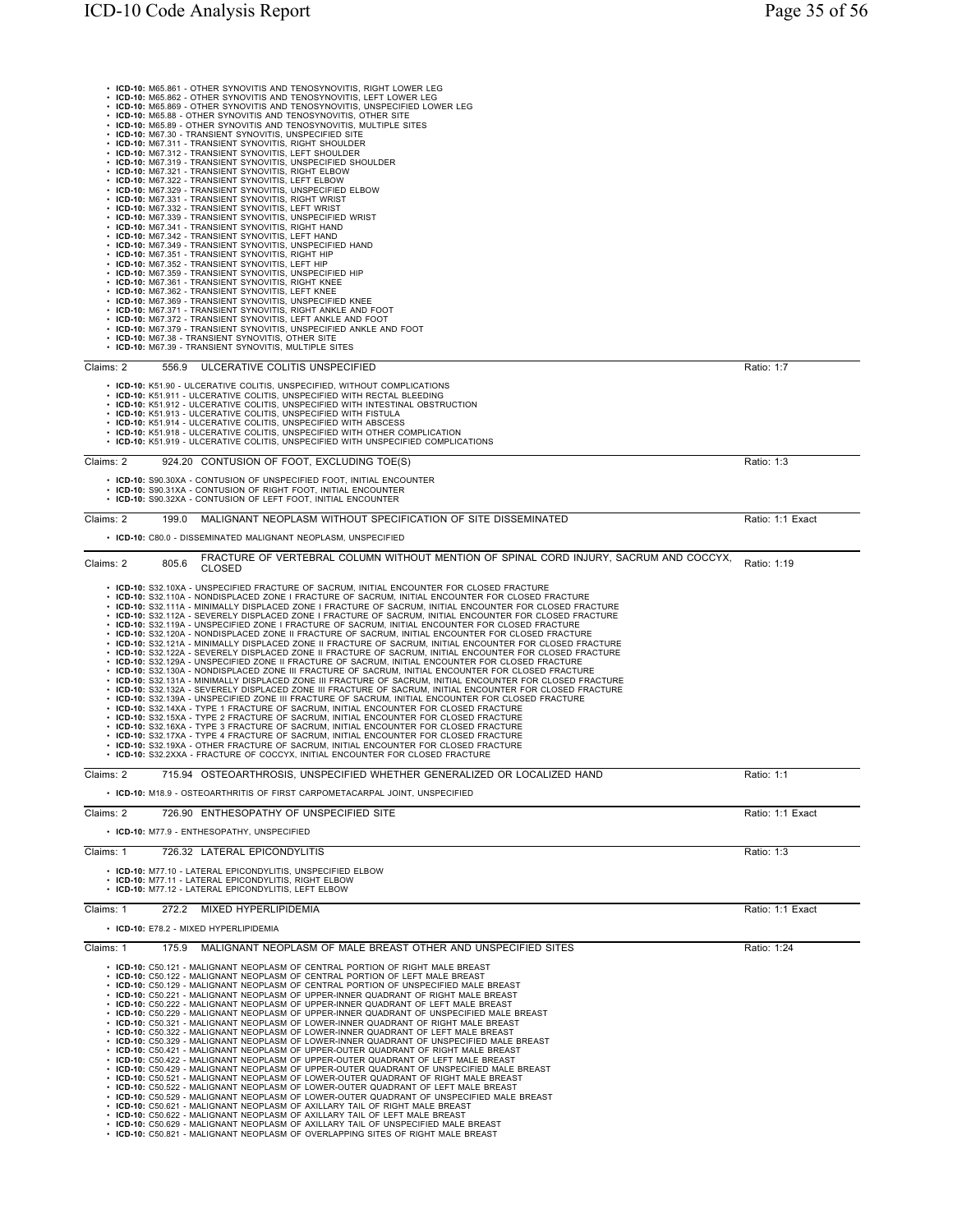| • ICD-10: C50.822 - MALIGNANT NEOPLASM OF OVERLAPPING SITES OF LEFT MALE BREAST<br>• ICD-10: C50.829 - MALIGNANT NEOPLASM OF OVERLAPPING SITES OF UNSPECIFIED MALE BREAST<br>ICD-10: C50.921 - MALIGNANT NEOPLASM OF UNSPECIFIED SITE OF RIGHT MALE BREAST<br>• ICD-10: C50.922 - MALIGNANT NEOPLASM OF UNSPECIFIED SITE OF LEFT MALE BREAST<br>ICD-10: C50.929 - MALIGNANT NEOPLASM OF UNSPECIFIED SITE OF UNSPECIFIED MALE BREAST                                                                                                                                                                                                                                                                                                                                                                                                                                                                                                                                                                                                                                                                                                                                                                                                                                                                                                                                                                                                                                                                                                                                                                                                                                                                                                                                                                                                                                                                                                                                                                                                                                                                                                                                                                                                                                                                                                                                                                                                                                                                                                                                                                                                                                                                                                                                                                                                                                                                                                                                                                                                                                                                                                                                                                                                                                                                                                                                                                                            |                  |
|--------------------------------------------------------------------------------------------------------------------------------------------------------------------------------------------------------------------------------------------------------------------------------------------------------------------------------------------------------------------------------------------------------------------------------------------------------------------------------------------------------------------------------------------------------------------------------------------------------------------------------------------------------------------------------------------------------------------------------------------------------------------------------------------------------------------------------------------------------------------------------------------------------------------------------------------------------------------------------------------------------------------------------------------------------------------------------------------------------------------------------------------------------------------------------------------------------------------------------------------------------------------------------------------------------------------------------------------------------------------------------------------------------------------------------------------------------------------------------------------------------------------------------------------------------------------------------------------------------------------------------------------------------------------------------------------------------------------------------------------------------------------------------------------------------------------------------------------------------------------------------------------------------------------------------------------------------------------------------------------------------------------------------------------------------------------------------------------------------------------------------------------------------------------------------------------------------------------------------------------------------------------------------------------------------------------------------------------------------------------------------------------------------------------------------------------------------------------------------------------------------------------------------------------------------------------------------------------------------------------------------------------------------------------------------------------------------------------------------------------------------------------------------------------------------------------------------------------------------------------------------------------------------------------------------------------------------------------------------------------------------------------------------------------------------------------------------------------------------------------------------------------------------------------------------------------------------------------------------------------------------------------------------------------------------------------------------------------------------------------------------------------------------------------------------|------------------|
| 245.9 THYROIDITIS, UNSPECIFIED<br>Claims: 1                                                                                                                                                                                                                                                                                                                                                                                                                                                                                                                                                                                                                                                                                                                                                                                                                                                                                                                                                                                                                                                                                                                                                                                                                                                                                                                                                                                                                                                                                                                                                                                                                                                                                                                                                                                                                                                                                                                                                                                                                                                                                                                                                                                                                                                                                                                                                                                                                                                                                                                                                                                                                                                                                                                                                                                                                                                                                                                                                                                                                                                                                                                                                                                                                                                                                                                                                                                    | Ratio: 1:1 Exact |
| • ICD-10: E06.9 - THYROIDITIS, UNSPECIFIED                                                                                                                                                                                                                                                                                                                                                                                                                                                                                                                                                                                                                                                                                                                                                                                                                                                                                                                                                                                                                                                                                                                                                                                                                                                                                                                                                                                                                                                                                                                                                                                                                                                                                                                                                                                                                                                                                                                                                                                                                                                                                                                                                                                                                                                                                                                                                                                                                                                                                                                                                                                                                                                                                                                                                                                                                                                                                                                                                                                                                                                                                                                                                                                                                                                                                                                                                                                     |                  |
| 300.02 GENERALIZED ANXIETY DISORDER<br>Claims: 1                                                                                                                                                                                                                                                                                                                                                                                                                                                                                                                                                                                                                                                                                                                                                                                                                                                                                                                                                                                                                                                                                                                                                                                                                                                                                                                                                                                                                                                                                                                                                                                                                                                                                                                                                                                                                                                                                                                                                                                                                                                                                                                                                                                                                                                                                                                                                                                                                                                                                                                                                                                                                                                                                                                                                                                                                                                                                                                                                                                                                                                                                                                                                                                                                                                                                                                                                                               | Ratio: 1:1 Exact |
| • ICD-10: F41.1 - GENERALIZED ANXIETY DISORDER                                                                                                                                                                                                                                                                                                                                                                                                                                                                                                                                                                                                                                                                                                                                                                                                                                                                                                                                                                                                                                                                                                                                                                                                                                                                                                                                                                                                                                                                                                                                                                                                                                                                                                                                                                                                                                                                                                                                                                                                                                                                                                                                                                                                                                                                                                                                                                                                                                                                                                                                                                                                                                                                                                                                                                                                                                                                                                                                                                                                                                                                                                                                                                                                                                                                                                                                                                                 |                  |
| Claims: 1<br>289.1 CHRONIC LYMPHADENITIS                                                                                                                                                                                                                                                                                                                                                                                                                                                                                                                                                                                                                                                                                                                                                                                                                                                                                                                                                                                                                                                                                                                                                                                                                                                                                                                                                                                                                                                                                                                                                                                                                                                                                                                                                                                                                                                                                                                                                                                                                                                                                                                                                                                                                                                                                                                                                                                                                                                                                                                                                                                                                                                                                                                                                                                                                                                                                                                                                                                                                                                                                                                                                                                                                                                                                                                                                                                       | Ratio: 1:1 Exact |
| • ICD-10: 188.1 - CHRONIC LYMPHADENITIS, EXCEPT MESENTERIC                                                                                                                                                                                                                                                                                                                                                                                                                                                                                                                                                                                                                                                                                                                                                                                                                                                                                                                                                                                                                                                                                                                                                                                                                                                                                                                                                                                                                                                                                                                                                                                                                                                                                                                                                                                                                                                                                                                                                                                                                                                                                                                                                                                                                                                                                                                                                                                                                                                                                                                                                                                                                                                                                                                                                                                                                                                                                                                                                                                                                                                                                                                                                                                                                                                                                                                                                                     |                  |
| Claims: 1<br>569.89 DISORDERS OF INTESTINE OTHER                                                                                                                                                                                                                                                                                                                                                                                                                                                                                                                                                                                                                                                                                                                                                                                                                                                                                                                                                                                                                                                                                                                                                                                                                                                                                                                                                                                                                                                                                                                                                                                                                                                                                                                                                                                                                                                                                                                                                                                                                                                                                                                                                                                                                                                                                                                                                                                                                                                                                                                                                                                                                                                                                                                                                                                                                                                                                                                                                                                                                                                                                                                                                                                                                                                                                                                                                                               | Ratio: 1:3       |
|                                                                                                                                                                                                                                                                                                                                                                                                                                                                                                                                                                                                                                                                                                                                                                                                                                                                                                                                                                                                                                                                                                                                                                                                                                                                                                                                                                                                                                                                                                                                                                                                                                                                                                                                                                                                                                                                                                                                                                                                                                                                                                                                                                                                                                                                                                                                                                                                                                                                                                                                                                                                                                                                                                                                                                                                                                                                                                                                                                                                                                                                                                                                                                                                                                                                                                                                                                                                                                |                  |
| • ICD-10: K63.4 - ENTEROPTOSIS<br>• ICD-10: K63.89 - OTHER SPECIFIED DISEASES OF INTESTINE<br>• ICD-10: K92.89 - OTHER SPECIFIED DISEASES OF THE DIGESTIVE SYSTEM                                                                                                                                                                                                                                                                                                                                                                                                                                                                                                                                                                                                                                                                                                                                                                                                                                                                                                                                                                                                                                                                                                                                                                                                                                                                                                                                                                                                                                                                                                                                                                                                                                                                                                                                                                                                                                                                                                                                                                                                                                                                                                                                                                                                                                                                                                                                                                                                                                                                                                                                                                                                                                                                                                                                                                                                                                                                                                                                                                                                                                                                                                                                                                                                                                                              |                  |
| Claims: 1<br>289.83 MYELOFIBROSIS                                                                                                                                                                                                                                                                                                                                                                                                                                                                                                                                                                                                                                                                                                                                                                                                                                                                                                                                                                                                                                                                                                                                                                                                                                                                                                                                                                                                                                                                                                                                                                                                                                                                                                                                                                                                                                                                                                                                                                                                                                                                                                                                                                                                                                                                                                                                                                                                                                                                                                                                                                                                                                                                                                                                                                                                                                                                                                                                                                                                                                                                                                                                                                                                                                                                                                                                                                                              | Ratio: 1:1 Exact |
| • ICD-10: D75.81 - MYELOFIBROSIS                                                                                                                                                                                                                                                                                                                                                                                                                                                                                                                                                                                                                                                                                                                                                                                                                                                                                                                                                                                                                                                                                                                                                                                                                                                                                                                                                                                                                                                                                                                                                                                                                                                                                                                                                                                                                                                                                                                                                                                                                                                                                                                                                                                                                                                                                                                                                                                                                                                                                                                                                                                                                                                                                                                                                                                                                                                                                                                                                                                                                                                                                                                                                                                                                                                                                                                                                                                               |                  |
| Claims: 1<br>802.0 FRACTURE OF NASAL BONES, CLOSED                                                                                                                                                                                                                                                                                                                                                                                                                                                                                                                                                                                                                                                                                                                                                                                                                                                                                                                                                                                                                                                                                                                                                                                                                                                                                                                                                                                                                                                                                                                                                                                                                                                                                                                                                                                                                                                                                                                                                                                                                                                                                                                                                                                                                                                                                                                                                                                                                                                                                                                                                                                                                                                                                                                                                                                                                                                                                                                                                                                                                                                                                                                                                                                                                                                                                                                                                                             | Ratio: 1:1       |
| • ICD-10: S02.2XXA - FRACTURE OF NASAL BONES, INITIAL ENCOUNTER FOR CLOSED FRACTURE                                                                                                                                                                                                                                                                                                                                                                                                                                                                                                                                                                                                                                                                                                                                                                                                                                                                                                                                                                                                                                                                                                                                                                                                                                                                                                                                                                                                                                                                                                                                                                                                                                                                                                                                                                                                                                                                                                                                                                                                                                                                                                                                                                                                                                                                                                                                                                                                                                                                                                                                                                                                                                                                                                                                                                                                                                                                                                                                                                                                                                                                                                                                                                                                                                                                                                                                            |                  |
| Claims: 1<br>388.11 ACOUSTIC TRAUMA (EXPLOSIVE) TO EAR                                                                                                                                                                                                                                                                                                                                                                                                                                                                                                                                                                                                                                                                                                                                                                                                                                                                                                                                                                                                                                                                                                                                                                                                                                                                                                                                                                                                                                                                                                                                                                                                                                                                                                                                                                                                                                                                                                                                                                                                                                                                                                                                                                                                                                                                                                                                                                                                                                                                                                                                                                                                                                                                                                                                                                                                                                                                                                                                                                                                                                                                                                                                                                                                                                                                                                                                                                         | Ratio: 1:4       |
| • ICD-10: H91.8X1 - OTHER SPECIFIED HEARING LOSS, RIGHT EAR                                                                                                                                                                                                                                                                                                                                                                                                                                                                                                                                                                                                                                                                                                                                                                                                                                                                                                                                                                                                                                                                                                                                                                                                                                                                                                                                                                                                                                                                                                                                                                                                                                                                                                                                                                                                                                                                                                                                                                                                                                                                                                                                                                                                                                                                                                                                                                                                                                                                                                                                                                                                                                                                                                                                                                                                                                                                                                                                                                                                                                                                                                                                                                                                                                                                                                                                                                    |                  |
| • ICD-10: H91.8X2 - OTHER SPECIFIED HEARING LOSS, LEFT EAR<br>• ICD-10: H91.8X3 - OTHER SPECIFIED HEARING LOSS, BILATERAL<br>• ICD-10: H91.8X9 - OTHER SPECIFIED HEARING LOSS, UNSPECIFIED EAR                                                                                                                                                                                                                                                                                                                                                                                                                                                                                                                                                                                                                                                                                                                                                                                                                                                                                                                                                                                                                                                                                                                                                                                                                                                                                                                                                                                                                                                                                                                                                                                                                                                                                                                                                                                                                                                                                                                                                                                                                                                                                                                                                                                                                                                                                                                                                                                                                                                                                                                                                                                                                                                                                                                                                                                                                                                                                                                                                                                                                                                                                                                                                                                                                                 |                  |
| Claims: 1<br>053.9 HERPES ZOSTER WITHOUT MENTION OF COMPLICATION                                                                                                                                                                                                                                                                                                                                                                                                                                                                                                                                                                                                                                                                                                                                                                                                                                                                                                                                                                                                                                                                                                                                                                                                                                                                                                                                                                                                                                                                                                                                                                                                                                                                                                                                                                                                                                                                                                                                                                                                                                                                                                                                                                                                                                                                                                                                                                                                                                                                                                                                                                                                                                                                                                                                                                                                                                                                                                                                                                                                                                                                                                                                                                                                                                                                                                                                                               | Ratio: 1:1 Exact |
| • ICD-10: B02.9 - ZOSTER WITHOUT COMPLICATIONS                                                                                                                                                                                                                                                                                                                                                                                                                                                                                                                                                                                                                                                                                                                                                                                                                                                                                                                                                                                                                                                                                                                                                                                                                                                                                                                                                                                                                                                                                                                                                                                                                                                                                                                                                                                                                                                                                                                                                                                                                                                                                                                                                                                                                                                                                                                                                                                                                                                                                                                                                                                                                                                                                                                                                                                                                                                                                                                                                                                                                                                                                                                                                                                                                                                                                                                                                                                 |                  |
| FRACTURE OF OTHER TARSAL AND METATARSAL BONES, UNSPECIFIED BONE(S) OF FOOT [EXCEPT TOES]<br>825.30<br>Claims: 1<br><b>OPEN</b>                                                                                                                                                                                                                                                                                                                                                                                                                                                                                                                                                                                                                                                                                                                                                                                                                                                                                                                                                                                                                                                                                                                                                                                                                                                                                                                                                                                                                                                                                                                                                                                                                                                                                                                                                                                                                                                                                                                                                                                                                                                                                                                                                                                                                                                                                                                                                                                                                                                                                                                                                                                                                                                                                                                                                                                                                                                                                                                                                                                                                                                                                                                                                                                                                                                                                                 | Ratio: 1:3       |
| • ICD-10: S92.901B - UNSPECIFIED FRACTURE OF RIGHT FOOT, INITIAL ENCOUNTER FOR OPEN FRACTURE<br>• ICD-10: S92.902B - UNSPECIFIED FRACTURE OF LEFT FOOT, INITIAL ENCOUNTER FOR OPEN FRACTURE<br>• ICD-10: S92.909B - UNSPECIFIED FRACTURE OF UNSPECIFIED FOOT, INITIAL ENCOUNTER FOR OPEN FRACTURE                                                                                                                                                                                                                                                                                                                                                                                                                                                                                                                                                                                                                                                                                                                                                                                                                                                                                                                                                                                                                                                                                                                                                                                                                                                                                                                                                                                                                                                                                                                                                                                                                                                                                                                                                                                                                                                                                                                                                                                                                                                                                                                                                                                                                                                                                                                                                                                                                                                                                                                                                                                                                                                                                                                                                                                                                                                                                                                                                                                                                                                                                                                              |                  |
| Claims: 1<br>233.7 CARCINOMA IN SITU OF BLADDER                                                                                                                                                                                                                                                                                                                                                                                                                                                                                                                                                                                                                                                                                                                                                                                                                                                                                                                                                                                                                                                                                                                                                                                                                                                                                                                                                                                                                                                                                                                                                                                                                                                                                                                                                                                                                                                                                                                                                                                                                                                                                                                                                                                                                                                                                                                                                                                                                                                                                                                                                                                                                                                                                                                                                                                                                                                                                                                                                                                                                                                                                                                                                                                                                                                                                                                                                                                | Ratio: 1:1 Exact |
| • ICD-10: D09.0 - CARCINOMA IN SITU OF BLADDER                                                                                                                                                                                                                                                                                                                                                                                                                                                                                                                                                                                                                                                                                                                                                                                                                                                                                                                                                                                                                                                                                                                                                                                                                                                                                                                                                                                                                                                                                                                                                                                                                                                                                                                                                                                                                                                                                                                                                                                                                                                                                                                                                                                                                                                                                                                                                                                                                                                                                                                                                                                                                                                                                                                                                                                                                                                                                                                                                                                                                                                                                                                                                                                                                                                                                                                                                                                 |                  |
| Claims: 1<br>230.8 CARCINOMA IN SITU OF LIVER AND BILIARY SYSTEM                                                                                                                                                                                                                                                                                                                                                                                                                                                                                                                                                                                                                                                                                                                                                                                                                                                                                                                                                                                                                                                                                                                                                                                                                                                                                                                                                                                                                                                                                                                                                                                                                                                                                                                                                                                                                                                                                                                                                                                                                                                                                                                                                                                                                                                                                                                                                                                                                                                                                                                                                                                                                                                                                                                                                                                                                                                                                                                                                                                                                                                                                                                                                                                                                                                                                                                                                               | Ratio: 1:1 Exact |
| • ICD-10: D01.5 - CARCINOMA IN SITU OF LIVER, GALLBLADDER AND BILE DUCTS                                                                                                                                                                                                                                                                                                                                                                                                                                                                                                                                                                                                                                                                                                                                                                                                                                                                                                                                                                                                                                                                                                                                                                                                                                                                                                                                                                                                                                                                                                                                                                                                                                                                                                                                                                                                                                                                                                                                                                                                                                                                                                                                                                                                                                                                                                                                                                                                                                                                                                                                                                                                                                                                                                                                                                                                                                                                                                                                                                                                                                                                                                                                                                                                                                                                                                                                                       |                  |
| 718.92 DERANGEMENT OF JOINT UNSPECIFIED, UPPER ARM<br>Claims: 1                                                                                                                                                                                                                                                                                                                                                                                                                                                                                                                                                                                                                                                                                                                                                                                                                                                                                                                                                                                                                                                                                                                                                                                                                                                                                                                                                                                                                                                                                                                                                                                                                                                                                                                                                                                                                                                                                                                                                                                                                                                                                                                                                                                                                                                                                                                                                                                                                                                                                                                                                                                                                                                                                                                                                                                                                                                                                                                                                                                                                                                                                                                                                                                                                                                                                                                                                                | Ratio: 1:1       |
| • ICD-10: M24.9 - JOINT DERANGEMENT, UNSPECIFIED                                                                                                                                                                                                                                                                                                                                                                                                                                                                                                                                                                                                                                                                                                                                                                                                                                                                                                                                                                                                                                                                                                                                                                                                                                                                                                                                                                                                                                                                                                                                                                                                                                                                                                                                                                                                                                                                                                                                                                                                                                                                                                                                                                                                                                                                                                                                                                                                                                                                                                                                                                                                                                                                                                                                                                                                                                                                                                                                                                                                                                                                                                                                                                                                                                                                                                                                                                               |                  |
|                                                                                                                                                                                                                                                                                                                                                                                                                                                                                                                                                                                                                                                                                                                                                                                                                                                                                                                                                                                                                                                                                                                                                                                                                                                                                                                                                                                                                                                                                                                                                                                                                                                                                                                                                                                                                                                                                                                                                                                                                                                                                                                                                                                                                                                                                                                                                                                                                                                                                                                                                                                                                                                                                                                                                                                                                                                                                                                                                                                                                                                                                                                                                                                                                                                                                                                                                                                                                                |                  |
| Claims: 1<br>717.7 CHONDROMALACIA OF PATELLA                                                                                                                                                                                                                                                                                                                                                                                                                                                                                                                                                                                                                                                                                                                                                                                                                                                                                                                                                                                                                                                                                                                                                                                                                                                                                                                                                                                                                                                                                                                                                                                                                                                                                                                                                                                                                                                                                                                                                                                                                                                                                                                                                                                                                                                                                                                                                                                                                                                                                                                                                                                                                                                                                                                                                                                                                                                                                                                                                                                                                                                                                                                                                                                                                                                                                                                                                                                   | Ratio: 1:3       |
| • ICD-10: M22.40 - CHONDROMALACIA PATELLAE, UNSPECIFIED KNEE<br>• ICD-10: M22.41 - CHONDROMALACIA PATELLAE, RIGHT KNEE<br>• ICD-10: M22.42 - CHONDROMALACIA PATELLAE, LEFT KNEE                                                                                                                                                                                                                                                                                                                                                                                                                                                                                                                                                                                                                                                                                                                                                                                                                                                                                                                                                                                                                                                                                                                                                                                                                                                                                                                                                                                                                                                                                                                                                                                                                                                                                                                                                                                                                                                                                                                                                                                                                                                                                                                                                                                                                                                                                                                                                                                                                                                                                                                                                                                                                                                                                                                                                                                                                                                                                                                                                                                                                                                                                                                                                                                                                                                |                  |
| Claims: 1<br>553.1 UMBILICAL HERNIA                                                                                                                                                                                                                                                                                                                                                                                                                                                                                                                                                                                                                                                                                                                                                                                                                                                                                                                                                                                                                                                                                                                                                                                                                                                                                                                                                                                                                                                                                                                                                                                                                                                                                                                                                                                                                                                                                                                                                                                                                                                                                                                                                                                                                                                                                                                                                                                                                                                                                                                                                                                                                                                                                                                                                                                                                                                                                                                                                                                                                                                                                                                                                                                                                                                                                                                                                                                            | Ratio: 1:1 Exact |
| • ICD-10: K42.9 - UMBILICAL HERNIA WITHOUT OBSTRUCTION OR GANGRENE                                                                                                                                                                                                                                                                                                                                                                                                                                                                                                                                                                                                                                                                                                                                                                                                                                                                                                                                                                                                                                                                                                                                                                                                                                                                                                                                                                                                                                                                                                                                                                                                                                                                                                                                                                                                                                                                                                                                                                                                                                                                                                                                                                                                                                                                                                                                                                                                                                                                                                                                                                                                                                                                                                                                                                                                                                                                                                                                                                                                                                                                                                                                                                                                                                                                                                                                                             |                  |
| <b>EOSINOPHILIA</b><br>Claims: 1<br>288.3                                                                                                                                                                                                                                                                                                                                                                                                                                                                                                                                                                                                                                                                                                                                                                                                                                                                                                                                                                                                                                                                                                                                                                                                                                                                                                                                                                                                                                                                                                                                                                                                                                                                                                                                                                                                                                                                                                                                                                                                                                                                                                                                                                                                                                                                                                                                                                                                                                                                                                                                                                                                                                                                                                                                                                                                                                                                                                                                                                                                                                                                                                                                                                                                                                                                                                                                                                                      | Ratio: 1:1 Exact |
| • ICD-10: D72.1 - EOSINOPHILIA                                                                                                                                                                                                                                                                                                                                                                                                                                                                                                                                                                                                                                                                                                                                                                                                                                                                                                                                                                                                                                                                                                                                                                                                                                                                                                                                                                                                                                                                                                                                                                                                                                                                                                                                                                                                                                                                                                                                                                                                                                                                                                                                                                                                                                                                                                                                                                                                                                                                                                                                                                                                                                                                                                                                                                                                                                                                                                                                                                                                                                                                                                                                                                                                                                                                                                                                                                                                 |                  |
| OPEN WOUND OF TOE(S) COMPLICATED<br>Claims: 1<br>893.1                                                                                                                                                                                                                                                                                                                                                                                                                                                                                                                                                                                                                                                                                                                                                                                                                                                                                                                                                                                                                                                                                                                                                                                                                                                                                                                                                                                                                                                                                                                                                                                                                                                                                                                                                                                                                                                                                                                                                                                                                                                                                                                                                                                                                                                                                                                                                                                                                                                                                                                                                                                                                                                                                                                                                                                                                                                                                                                                                                                                                                                                                                                                                                                                                                                                                                                                                                         | Ratio: 1:28      |
| • ICD-10: S91.121A - LACERATION WITH FOREIGN BODY OF RIGHT GREAT TOE WITHOUT DAMAGE TO NAIL, INITIAL ENCOUNTER<br>. ICD-10: S91.122A - LACERATION WITH FOREIGN BODY OF LEFT GREAT TOE WITHOUT DAMAGE TO NAIL, INITIAL ENCOUNTER<br>• ICD-10: S91.123A - LACERATION WITH FOREIGN BODY OF UNSPECIFIED GREAT TOE WITHOUT DAMAGE TO NAIL, INITIAL ENCOUNTER<br>• ICD-10: S91.124A - LACERATION WITH FOREIGN BODY OF RIGHT LESSER TOE(S) WITHOUT DAMAGE TO NAIL. INITIAL ENCOUNTER<br>. ICD-10: S91.125A - LACERATION WITH FOREIGN BODY OF LEFT LESSER TOE(S) WITHOUT DAMAGE TO NAIL, INITIAL ENCOUNTER<br>. ICD-10: S91.126A - LACERATION WITH FOREIGN BODY OF UNSPECIFIED LESSER TOE(S) WITHOUT DAMAGE TO NAIL, INITIAL ENCOUNTER<br>. ICD-10: S91.129A - LACERATION WITH FOREIGN BODY OF UNSPECIFIED TOE(S) WITHOUT DAMAGE TO NAIL, INITIAL ENCOUNTER<br>. ICD-10: S91.141A - PUNCTURE WOUND WITH FOREIGN BODY OF RIGHT GREAT TOE WITHOUT DAMAGE TO NAIL, INITIAL ENCOUNTER<br>. ICD-10: S91.142A - PUNCTURE WOUND WITH FOREIGN BODY OF LEFT GREAT TOE WITHOUT DAMAGE TO NAIL, INITIAL ENCOUNTER<br>. ICD-10: S91.143A - PUNCTURE WOUND WITH FOREIGN BODY OF UNSPECIFIED GREAT TOE WITHOUT DAMAGE TO NAIL, INITIAL ENCOUNTER<br>. ICD-10: S91.144A - PUNCTURE WOUND WITH FOREIGN BODY OF RIGHT LESSER TOE(S) WITHOUT DAMAGE TO NAIL, INITIAL ENCOUNTER<br>. ICD-10: S91.145A - PUNCTURE WOUND WITH FOREIGN BODY OF LEFT LESSER TOE(S) WITHOUT DAMAGE TO NAIL, INITIAL ENCOUNTER<br>. ICD-10: S91.146A - PUNCTURE WOUND WITH FOREIGN BODY OF UNSPECIFIED LESSER TOE(S) WITHOUT DAMAGE TO NAIL, INITIAL ENCOUNTER<br>· ICD-10: S91.149A - PUNCTURE WOUND WITH FOREIGN BODY OF UNSPECIFIED TOE(S) WITHOUT DAMAGE TO NAIL, INITIAL ENCOUNTER<br>. ICD-10: S91.221A - LACERATION WITH FOREIGN BODY OF RIGHT GREAT TOE WITH DAMAGE TO NAIL, INITIAL ENCOUNTER<br>. ICD-10: S91.222A - LACERATION WITH FOREIGN BODY OF LEFT GREAT TOE WITH DAMAGE TO NAIL, INITIAL ENCOUNTER<br>. ICD-10: S91.223A - LACERATION WITH FOREIGN BODY OF UNSPECIFIED GREAT TOE WITH DAMAGE TO NAIL, INITIAL ENCOUNTER<br>. ICD-10: S91.224A - LACERATION WITH FOREIGN BODY OF RIGHT LESSER TOE(S) WITH DAMAGE TO NAIL, INITIAL ENCOUNTER<br>. ICD-10: S91.225A - LACERATION WITH FOREIGN BODY OF LEFT LESSER TOE(S) WITH DAMAGE TO NAIL, INITIAL ENCOUNTER<br>· ICD-10: S91.226A - LACERATION WITH FOREIGN BODY OF UNSPECIFIED LESSER TOE(S) WITH DAMAGE TO NAIL, INITIAL ENCOUNTER<br>· ICD-10: S91.229A - LACERATION WITH FOREIGN BODY OF UNSPECIFIED TOE(S) WITH DAMAGE TO NAIL, INITIAL ENCOUNTER<br>. ICD-10: S91.241A - PUNCTURE WOUND WITH FOREIGN BODY OF RIGHT GREAT TOE WITH DAMAGE TO NAIL, INITIAL ENCOUNTER<br>. ICD-10: S91.242A - PUNCTURE WOUND WITH FOREIGN BODY OF LEFT GREAT TOE WITH DAMAGE TO NAIL, INITIAL ENCOUNTER<br>. ICD-10: S91.243A - PUNCTURE WOUND WITH FOREIGN BODY OF UNSPECIFIED GREAT TOE WITH DAMAGE TO NAIL, INITIAL ENCOUNTER<br>ICD-10: S91.244A - PUNCTURE WOUND WITH FOREIGN BODY OF RIGHT LESSER TOE(S) WITH DAMAGE TO NAIL, INITIAL ENCOUNTER<br>ICD-10: S91.245A - PUNCTURE WOUND WITH FOREIGN BODY OF LEFT LESSER TOE(S) WITH DAMAGE TO NAIL, INITIAL ENCOUNTER<br>ICD-10: S91.246A - PUNCTURE WOUND WITH FOREIGN BODY OF UNSPECIFIED LESSER TOE(S) WITH DAMAGE TO NAIL, INITIAL ENCOUNTER<br>ICD-10: S91.249A - PUNCTURE WOUND WITH FOREIGN BODY OF UNSPECIFIED TOE(S) WITH DAMAGE TO NAIL, INITIAL ENCOUNTER |                  |
| NEOPLASM OF UNCERTAIN BEHAVIOR OF LIVER AND BILIARY PASSAGES<br>Claims: 1<br>235.3                                                                                                                                                                                                                                                                                                                                                                                                                                                                                                                                                                                                                                                                                                                                                                                                                                                                                                                                                                                                                                                                                                                                                                                                                                                                                                                                                                                                                                                                                                                                                                                                                                                                                                                                                                                                                                                                                                                                                                                                                                                                                                                                                                                                                                                                                                                                                                                                                                                                                                                                                                                                                                                                                                                                                                                                                                                                                                                                                                                                                                                                                                                                                                                                                                                                                                                                             | Ratio: 1:1 Exact |
| • ICD-10: D37.6 - NEOPLASM OF UNCERTAIN BEHAVIOR OF LIVER, GALLBLADDER AND BILE DUCTS                                                                                                                                                                                                                                                                                                                                                                                                                                                                                                                                                                                                                                                                                                                                                                                                                                                                                                                                                                                                                                                                                                                                                                                                                                                                                                                                                                                                                                                                                                                                                                                                                                                                                                                                                                                                                                                                                                                                                                                                                                                                                                                                                                                                                                                                                                                                                                                                                                                                                                                                                                                                                                                                                                                                                                                                                                                                                                                                                                                                                                                                                                                                                                                                                                                                                                                                          |                  |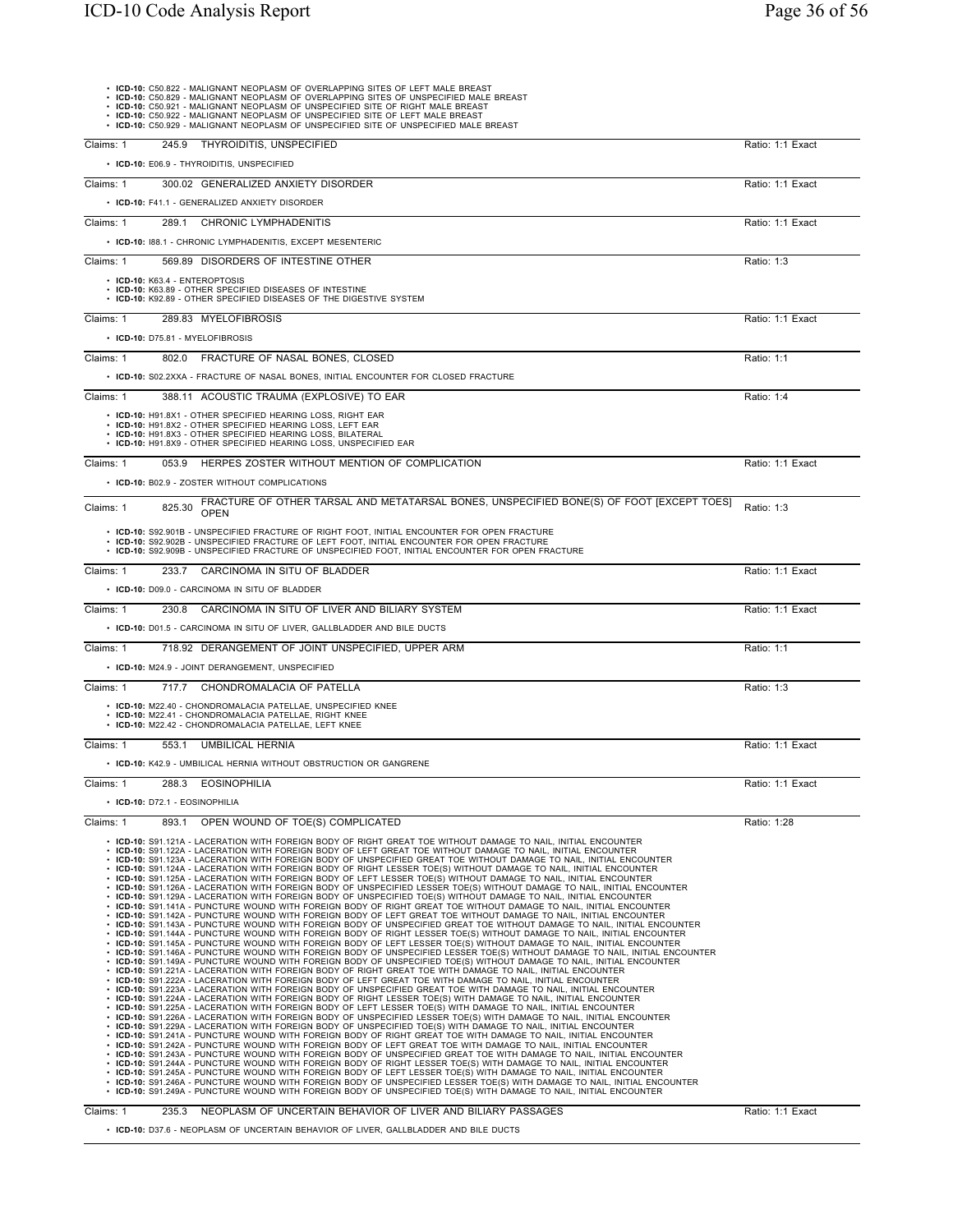| Claims: 1 | MALIGNANT NEOPLASM OF TESTIS OTHER AND UNSPECIFIED<br>186.9                                                                                                                                                      | Ratio: 1:6       |
|-----------|------------------------------------------------------------------------------------------------------------------------------------------------------------------------------------------------------------------|------------------|
|           | • ICD-10: C62.10 - MALIGNANT NEOPLASM OF UNSPECIFIED DESCENDED TESTIS<br>• ICD-10: C62.11 - MALIGNANT NEOPLASM OF DESCENDED RIGHT TESTIS                                                                         |                  |
|           | • ICD-10: C62.12 - MALIGNANT NEOPLASM OF DESCENDED LEFT TESTIS<br>• ICD-10: C62.90 - MALIGNANT NEOPLASM OF UNSPECIFIED TESTIS, UNSPECIFIED WHETHER DESCENDED OR UNDESCENDED                                      |                  |
|           | • ICD-10: C62.91 - MALIGNANT NEOPLASM OF RIGHT TESTIS, UNSPECIFIED WHETHER DESCENDED OR UNDESCENDED<br>• ICD-10: C62.92 - MALIGNANT NEOPLASM OF LEFT TESTIS, UNSPECIFIED WHETHER DESCENDED OR UNDESCENDED        |                  |
|           |                                                                                                                                                                                                                  |                  |
| Claims: 1 | CRUSHING INJURY OF FINGER(S)<br>927.3                                                                                                                                                                            | Ratio: 1:13      |
|           | • ICD-10: S67.00XA - CRUSHING INJURY OF UNSPECIFIED THUMB, INITIAL ENCOUNTER<br>• ICD-10: S67.01XA - CRUSHING INJURY OF RIGHT THUMB, INITIAL ENCOUNTER                                                           |                  |
|           | • ICD-10: S67.02XA - CRUSHING INJURY OF LEFT THUMB, INITIAL ENCOUNTER<br>• ICD-10: S67.10XA - CRUSHING INJURY OF UNSPECIFIED FINGER(S), INITIAL ENCOUNTER                                                        |                  |
|           | • ICD-10: S67.190A - CRUSHING INJURY OF RIGHT INDEX FINGER, INITIAL ENCOUNTER<br>• ICD-10: S67.191A - CRUSHING INJURY OF LEFT INDEX FINGER, INITIAL ENCOUNTER                                                    |                  |
|           | • ICD-10: S67.192A - CRUSHING INJURY OF RIGHT MIDDLE FINGER, INITIAL ENCOUNTER<br>• ICD-10: S67.193A - CRUSHING INJURY OF LEFT MIDDLE FINGER, INITIAL ENCOUNTER                                                  |                  |
|           | • ICD-10: S67.194A - CRUSHING INJURY OF RIGHT RING FINGER, INITIAL ENCOUNTER<br>• ICD-10: S67.195A - CRUSHING INJURY OF LEFT RING FINGER, INITIAL ENCOUNTER                                                      |                  |
|           | • ICD-10: S67.196A - CRUSHING INJURY OF RIGHT LITTLE FINGER, INITIAL ENCOUNTER                                                                                                                                   |                  |
|           | • ICD-10: S67.197A - CRUSHING INJURY OF LEFT LITTLE FINGER, INITIAL ENCOUNTER<br>• ICD-10: S67.198A - CRUSHING INJURY OF OTHER FINGER, INITIAL ENCOUNTER                                                         |                  |
| Claims: 1 | 453.40 VENOUS EMBOLISM AND THROMBOSIS OF UNSPECIFIED DEEP VESSELS OF LOWER EXTREMITY                                                                                                                             | Ratio: 1:4       |
|           | • ICD-10: 182.401 - ACUTE EMBOLISM AND THROMBOSIS OF UNSPECIFIED DEEP VEINS OF RIGHT LOWER EXTREMITY                                                                                                             |                  |
|           | . ICD-10: 182.402 - ACUTE EMBOLISM AND THROMBOSIS OF UNSPECIFIED DEEP VEINS OF LEFT LOWER EXTREMITY<br>. ICD-10: 182.403 - ACUTE EMBOLISM AND THROMBOSIS OF UNSPECIFIED DEEP VEINS OF LOWER EXTREMITY, BILATERAL |                  |
|           | . ICD-10: 182.409 - ACUTE EMBOLISM AND THROMBOSIS OF UNSPECIFIED DEEP VEINS OF UNSPECIFIED LOWER EXTREMITY                                                                                                       |                  |
| Claims: 1 | 681.02 ONYCHIA AND PARONYCHIA OF FINGER                                                                                                                                                                          | Ratio: 1:3       |
|           | • ICD-10: L03.011 - CELLULITIS OF RIGHT FINGER<br>• ICD-10: L03.012 - CELLULITIS OF LEFT FINGER                                                                                                                  |                  |
|           | • ICD-10: L03.019 - CELLULITIS OF UNSPECIFIED FINGER                                                                                                                                                             |                  |
| Claims: 1 | 722.4<br>DEGENERATION OF CERVICAL INTERVERTEBRAL DISC                                                                                                                                                            | Ratio: 1:4       |
|           | • ICD-10: M50.30 - OTHER CERVICAL DISC DEGENERATION. UNSPECIFIED CERVICAL REGION                                                                                                                                 |                  |
|           | • ICD-10: M50.31 - OTHER CERVICAL DISC DEGENERATION. HIGH CERVICAL REGION<br>• ICD-10: M50.32 - OTHER CERVICAL DISC DEGENERATION, MID-CERVICAL REGION                                                            |                  |
|           | • ICD-10: M50.33 - OTHER CERVICAL DISC DEGENERATION. CERVICOTHORACIC REGION                                                                                                                                      |                  |
| Claims: 1 | 788.41 URINARY FREQUENCY                                                                                                                                                                                         | Ratio: 1:1 Exact |
|           | • ICD-10: R35.0 - FREQUENCY OF MICTURITION                                                                                                                                                                       |                  |
| Claims: 1 | 924.8 CONTUSION OF MULTIPLE SITES, NOT ELSEWHERE CLASSIFIED                                                                                                                                                      | Ratio: 1:1       |
|           | • ICD-10: T14.8 - OTHER INJURY OF UNSPECIFIED BODY REGION                                                                                                                                                        |                  |
| Claims: 1 | 695.9<br>ERYTHEMATOUS CONDITIONS UNSPECIFIED                                                                                                                                                                     | Ratio: 1:1 Exact |
|           | • ICD-10: L53.9 - ERYTHEMATOUS CONDITION, UNSPECIFIED                                                                                                                                                            |                  |
| Claims: 1 | 596.89 OTHER SPECIFIED DISORDERS OF BLADDER                                                                                                                                                                      | Ratio: 1:2       |
|           | • ICD-10: N32.89 - OTHER SPECIFIED DISORDERS OF BLADDER<br>• ICD-10: N33 - BLADDER DISORDERS IN DISEASES CLASSIFIED ELSEWHERE                                                                                    |                  |
| Claims: 1 | MALIGNANT NEOPLASM OF CONNECTIVE AND OTHER SOFT TISSUE THORAX<br>171.4                                                                                                                                           | Ratio: 1:2       |
|           | • ICD-10: C47.3 - MALIGNANT NEOPLASM OF PERIPHERAL NERVES OF THORAX                                                                                                                                              |                  |
|           | • ICD-10: C49.3 - MALIGNANT NEOPLASM OF CONNECTIVE AND SOFT TISSUE OF THORAX                                                                                                                                     |                  |
| Claims: 1 | V74.1<br>SPECIAL SCREENING EXAMINATION FOR PULMONARY TUBERCULOSIS                                                                                                                                                | Ratio: 1:1 Exact |
|           | • ICD-10: Z11.1 - ENCOUNTER FOR SCREENING FOR RESPIRATORY TUBERCULOSIS                                                                                                                                           |                  |
| Claims: 1 | 251.2 HYPOGLYCEMIA, UNSPECIFIED                                                                                                                                                                                  | Ratio: 1:1 Exact |
|           | • ICD-10: E16.2 - HYPOGLYCEMIA, UNSPECIFIED                                                                                                                                                                      |                  |
| Claims: 1 | 717.0 OLD BUCKET HANDLE TEAR OF MEDIAL MENISCUS                                                                                                                                                                  | Ratio: 1:1       |
|           | . ICD-10: M23.205 - DERANGEMENT OF UNSPECIFIED MEDIAL MENISCUS DUE TO OLD TEAR OR INJURY, UNSPECIFIED KNEE                                                                                                       |                  |
| Claims: 1 | 783.22 UNDERWEIGHT                                                                                                                                                                                               | Ratio: 1:1 Exact |
|           | • ICD-10: R63.6 - UNDERWEIGHT                                                                                                                                                                                    |                  |
| Claims: 1 | 306.6 PHYSIOLOGICAL MALFUNCTION ARISING FROM MENTAL FACTORS EENDOCRINE                                                                                                                                           | Ratio: 1:1       |
|           | • ICD-10: F45.8 - OTHER SOMATOFORM DISORDERS                                                                                                                                                                     |                  |
|           |                                                                                                                                                                                                                  |                  |
| Claims: 1 | 894.0<br>MULTIPLE AND UNSPECIFIED OPEN WOUND OF LOWER LIMB WITHOUT MENTION OF COMPLICATION                                                                                                                       | Ratio: 1:1       |
|           | • ICD-10: S71.009A - UNSPECIFIED OPEN WOUND, UNSPECIFIED HIP, INITIAL ENCOUNTER                                                                                                                                  |                  |
| Claims: 1 | 491.9 CHRONIC BRONCHITIS UNSPECIFIED                                                                                                                                                                             | Ratio: 1:1 Exact |
|           | • ICD-10: J42 - UNSPECIFIED CHRONIC BRONCHITIS                                                                                                                                                                   |                  |
| Claims: 1 | 284.09 ANEMIA APLASTIC CONSTITUTIONAL, OTHER                                                                                                                                                                     | Ratio: 1:1 Exact |
|           | • ICD-10: D61.09 - OTHER CONSTITUTIONAL APLASTIC ANEMIA                                                                                                                                                          |                  |
| Claims: 1 | 501<br>ASBESTOSIS                                                                                                                                                                                                | Ratio: 1:1       |
|           | • ICD-10: J61 - PNEUMOCONIOSIS DUE TO ASBESTOS AND OTHER MINERAL FIBERS                                                                                                                                          |                  |
| Claims: 1 | 737.10 KYPHOSIS (ACQUIRED) (POSTURAL)                                                                                                                                                                            | Ratio: 1:9       |
|           | • ICD-10: M40.00 - POSTURAL KYPHOSIS, SITE UNSPECIFIED<br>• ICD-10: M40.03 - POSTURAL KYPHOSIS, CERVICOTHORACIC REGION                                                                                           |                  |
|           | • ICD-10: M40.04 - POSTURAL KYPHOSIS, THORACIC REGION<br>• ICD-10: M40.05 - POSTURAL KYPHOSIS, THORACOLUMBAR REGION                                                                                              |                  |
|           | • ICD-10: M40.202 - UNSPECIFIED KYPHOSIS, CERVICAL REGION<br>• ICD-10: M40.203 - UNSPECIFIED KYPHOSIS, CERVICOTHORACIC REGION                                                                                    |                  |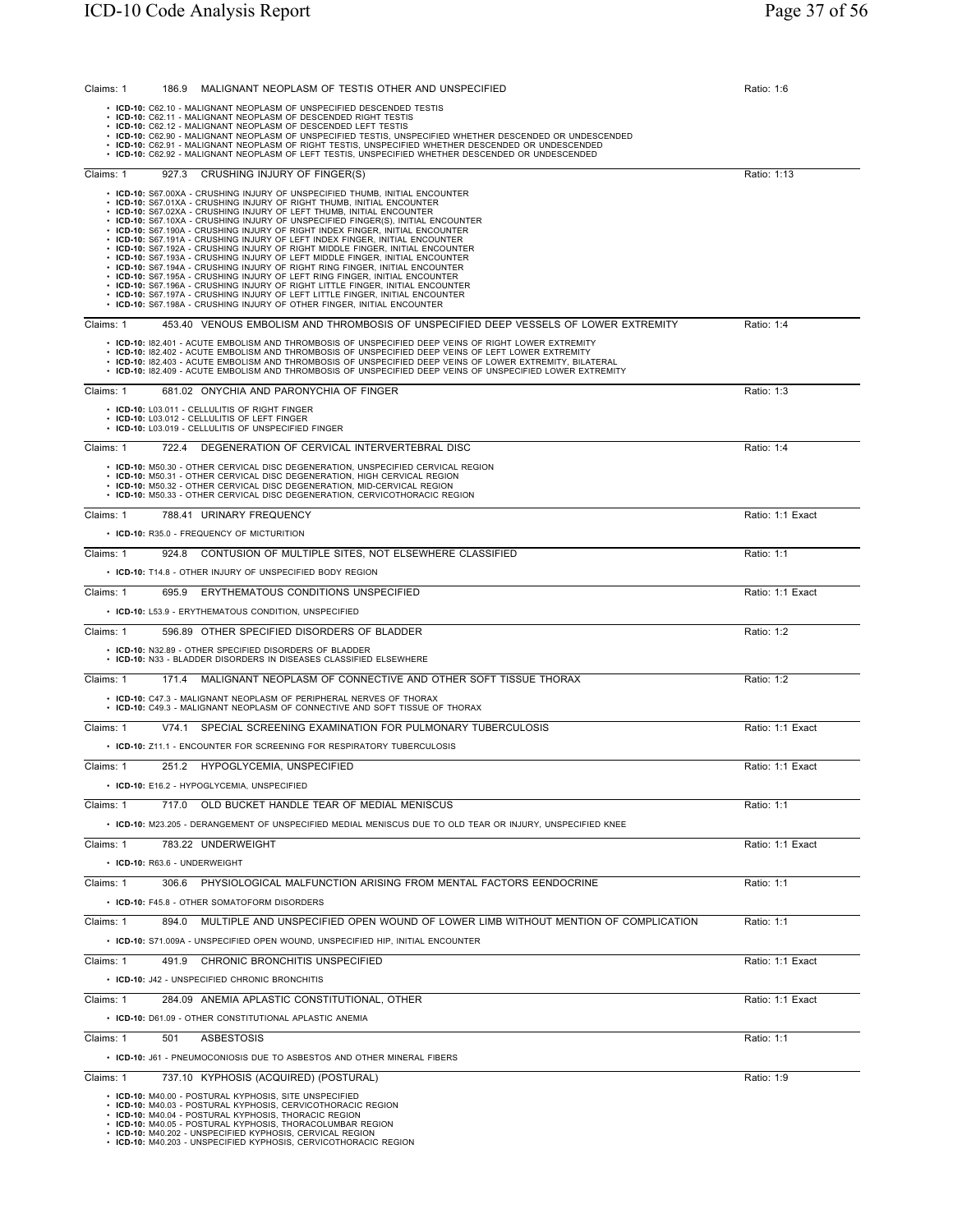| ICD-10: M40.204 - UNSPECIFIED KYPHOSIS, THORACIC REGION<br>• ICD-10: M40.205 - UNSPECIFIED KYPHOSIS, THORACOLUMBAR REGION<br>• ICD-10: M40.209 - UNSPECIFIED KYPHOSIS, SITE UNSPECIFIED                                                                                                                                                                                                                                                                                                                                                                                                                                                                                                                                                                                                                                                                                                                                                                                                                                                                                                                                                                                                                                                                                                                                                                                                                                                                                                                                                                                                                                                                                                                                                                                                                                                                                                                                                                                                                                                                                                                                                                                                                                                                                                                                              |                  |
|--------------------------------------------------------------------------------------------------------------------------------------------------------------------------------------------------------------------------------------------------------------------------------------------------------------------------------------------------------------------------------------------------------------------------------------------------------------------------------------------------------------------------------------------------------------------------------------------------------------------------------------------------------------------------------------------------------------------------------------------------------------------------------------------------------------------------------------------------------------------------------------------------------------------------------------------------------------------------------------------------------------------------------------------------------------------------------------------------------------------------------------------------------------------------------------------------------------------------------------------------------------------------------------------------------------------------------------------------------------------------------------------------------------------------------------------------------------------------------------------------------------------------------------------------------------------------------------------------------------------------------------------------------------------------------------------------------------------------------------------------------------------------------------------------------------------------------------------------------------------------------------------------------------------------------------------------------------------------------------------------------------------------------------------------------------------------------------------------------------------------------------------------------------------------------------------------------------------------------------------------------------------------------------------------------------------------------------|------------------|
| Claims: 1<br>834.00 DISLOCATION OF FINGER CLOSED. UNSPECIFIED PART                                                                                                                                                                                                                                                                                                                                                                                                                                                                                                                                                                                                                                                                                                                                                                                                                                                                                                                                                                                                                                                                                                                                                                                                                                                                                                                                                                                                                                                                                                                                                                                                                                                                                                                                                                                                                                                                                                                                                                                                                                                                                                                                                                                                                                                                   | Ratio: 1:26      |
| • ICD-10: S63.101A - UNSPECIFIED SUBLUXATION OF RIGHT THUMB, INITIAL ENCOUNTER<br>• ICD-10: S63.102A - UNSPECIFIED SUBLUXATION OF LEFT THUMB, INITIAL ENCOUNTER<br>ICD-10: S63.103A - UNSPECIFIED SUBLUXATION OF UNSPECIFIED THUMB, INITIAL ENCOUNTER<br>• ICD-10: S63.104A - UNSPECIFIED DISLOCATION OF RIGHT THUMB, INITIAL ENCOUNTER<br>• ICD-10: S63.105A - UNSPECIFIED DISLOCATION OF LEFT THUMB, INITIAL ENCOUNTER<br>ICD-10: S63.106A - UNSPECIFIED DISLOCATION OF UNSPECIFIED THUMB, INITIAL ENCOUNTER<br>ICD-10: S63.200A - UNSPECIFIED SUBLUXATION OF RIGHT INDEX FINGER, INITIAL ENCOUNTER<br>ICD-10: S63.201A - UNSPECIFIED SUBLUXATION OF LEFT INDEX FINGER, INITIAL ENCOUNTER<br>ICD-10: S63.202A - UNSPECIFIED SUBLUXATION OF RIGHT MIDDLE FINGER, INITIAL ENCOUNTER<br>ICD-10: S63.203A - UNSPECIFIED SUBLUXATION OF LEFT MIDDLE FINGER, INITIAL ENCOUNTER<br>ICD-10: S63.204A - UNSPECIFIED SUBLUXATION OF RIGHT RING FINGER, INITIAL ENCOUNTER<br>ICD-10: S63.205A - UNSPECIFIED SUBLUXATION OF LEFT RING FINGER, INITIAL ENCOUNTER<br>ICD-10: S63.206A - UNSPECIFIED SUBLUXATION OF RIGHT LITTLE FINGER, INITIAL ENCOUNTER<br>• ICD-10: S63.207A - UNSPECIFIED SUBLUXATION OF LEFT LITTLE FINGER, INITIAL ENCOUNTER<br>· ICD-10: S63.208A - UNSPECIFIED SUBLUXATION OF OTHER FINGER, INITIAL ENCOUNTER<br>· ICD-10: S63.209A - UNSPECIFIED SUBLUXATION OF UNSPECIFIED FINGER, INITIAL ENCOUNTER<br>· ICD-10: S63.250A - UNSPECIFIED DISLOCATION OF RIGHT INDEX FINGER, INITIAL ENCOUNTER<br>· ICD-10: S63.251A - UNSPECIFIED DISLOCATION OF LEFT INDEX FINGER, INITIAL ENCOUNTER<br>• ICD-10: S63.252A - UNSPECIFIED DISLOCATION OF RIGHT MIDDLE FINGER, INITIAL ENCOUNTER<br>· ICD-10: S63.253A - UNSPECIFIED DISLOCATION OF LEFT MIDDLE FINGER, INITIAL ENCOUNTER<br>· ICD-10: S63.254A - UNSPECIFIED DISLOCATION OF RIGHT RING FINGER, INITIAL ENCOUNTER<br>• ICD-10: S63.255A - UNSPECIFIED DISLOCATION OF LEFT RING FINGER, INITIAL ENCOUNTER<br>· ICD-10: S63.256A - UNSPECIFIED DISLOCATION OF RIGHT LITTLE FINGER, INITIAL ENCOUNTER<br>· ICD-10: S63.257A - UNSPECIFIED DISLOCATION OF LEFT LITTLE FINGER, INITIAL ENCOUNTER<br>• ICD-10: S63.258A - UNSPECIFIED DISLOCATION OF OTHER FINGER, INITIAL ENCOUNTER<br>• ICD-10: S63.259A - UNSPECIFIED DISLOCATION OF UNSPECIFIED FINGER, INITIAL ENCOUNTER |                  |
| Claims: 1<br>242.20 TOXIC MULTINODULAR GOITER WITHOUT MENTION OF THYROTOXIC CRISIS OR STORM<br>• ICD-10: E05.20 - THYROTOXICOSIS WITH TOXIC MULTINODULAR GOITER WITHOUT THYROTOXIC CRISIS OR STORM                                                                                                                                                                                                                                                                                                                                                                                                                                                                                                                                                                                                                                                                                                                                                                                                                                                                                                                                                                                                                                                                                                                                                                                                                                                                                                                                                                                                                                                                                                                                                                                                                                                                                                                                                                                                                                                                                                                                                                                                                                                                                                                                   | Ratio: 1:1       |
| Claims: 1<br>574.00 CALCULUS OF GALLBLADDER WITH ACUTE CHOLECYSTITIS WITHOUT MENTION OF OBSTRUCTION                                                                                                                                                                                                                                                                                                                                                                                                                                                                                                                                                                                                                                                                                                                                                                                                                                                                                                                                                                                                                                                                                                                                                                                                                                                                                                                                                                                                                                                                                                                                                                                                                                                                                                                                                                                                                                                                                                                                                                                                                                                                                                                                                                                                                                  | Ratio: 1:2       |
| • ICD-10: K80.00 - CALCULUS OF GALLBLADDER WITH ACUTE CHOLECYSTITIS WITHOUT OBSTRUCTION<br>· ICD-10: K80.12 - CALCULUS OF GALLBLADDER WITH ACUTE AND CHRONIC CHOLECYSTITIS WITHOUT OBSTRUCTION                                                                                                                                                                                                                                                                                                                                                                                                                                                                                                                                                                                                                                                                                                                                                                                                                                                                                                                                                                                                                                                                                                                                                                                                                                                                                                                                                                                                                                                                                                                                                                                                                                                                                                                                                                                                                                                                                                                                                                                                                                                                                                                                       |                  |
| SPRAINS AND STRAINS OF LUMBAR<br>Claims: 1<br>847.2                                                                                                                                                                                                                                                                                                                                                                                                                                                                                                                                                                                                                                                                                                                                                                                                                                                                                                                                                                                                                                                                                                                                                                                                                                                                                                                                                                                                                                                                                                                                                                                                                                                                                                                                                                                                                                                                                                                                                                                                                                                                                                                                                                                                                                                                                  | Ratio: 1:1       |
| • ICD-10: S33.5XXA - SPRAIN OF LIGAMENTS OF LUMBAR SPINE, INITIAL ENCOUNTER<br>MALIGNANT NEOPLASM OF SIGMOID COLON<br>Claims: 1<br>153.3                                                                                                                                                                                                                                                                                                                                                                                                                                                                                                                                                                                                                                                                                                                                                                                                                                                                                                                                                                                                                                                                                                                                                                                                                                                                                                                                                                                                                                                                                                                                                                                                                                                                                                                                                                                                                                                                                                                                                                                                                                                                                                                                                                                             | Ratio: 1:1 Exact |
| • ICD-10: C18.7 - MALIGNANT NEOPLASM OF SIGMOID COLON                                                                                                                                                                                                                                                                                                                                                                                                                                                                                                                                                                                                                                                                                                                                                                                                                                                                                                                                                                                                                                                                                                                                                                                                                                                                                                                                                                                                                                                                                                                                                                                                                                                                                                                                                                                                                                                                                                                                                                                                                                                                                                                                                                                                                                                                                |                  |
| 682.2 CELLULITIS AND ABSCESS TRUNK<br>Claims: 1                                                                                                                                                                                                                                                                                                                                                                                                                                                                                                                                                                                                                                                                                                                                                                                                                                                                                                                                                                                                                                                                                                                                                                                                                                                                                                                                                                                                                                                                                                                                                                                                                                                                                                                                                                                                                                                                                                                                                                                                                                                                                                                                                                                                                                                                                      | Ratio: 1:21      |
| • ICD-10: L02.212 - CUTANEOUS ABSCESS OF BACK [ANY PART, EXCEPT BUTTOCK]<br>• ICD-10: L02.213 - CUTANEOUS ABSCESS OF CHEST WALL<br>· ICD-10: L02.214 - CUTANEOUS ABSCESS OF GROIN<br>· ICD-10: L02.215 - CUTANEOUS ABSCESS OF PERINEUM<br>• ICD-10: L02.216 - CUTANEOUS ABSCESS OF UMBILICUS<br>• ICD-10: L02.219 - CUTANEOUS ABSCESS OF TRUNK, UNSPECIFIED<br>· ICD-10: L03.311 - CELLULITIS OF ABDOMINAL WALL<br>• ICD-10: L03.312 - CELLULITIS OF BACK [ANY PART EXCEPT BUTTOCK]<br>• ICD-10: L03.313 - CELLULITIS OF CHEST WALL<br>• ICD-10: L03.314 - CELLULITIS OF GROIN<br>· ICD-10: L03.315 - CELLULITIS OF PERINEUM<br>ICD-10: L03.316 - CELLULITIS OF UMBILICUS<br>ICD-10: L03.319 - CELLULITIS OF TRUNK, UNSPECIFIED<br>ICD-10: L03.321 - ACUTE LYMPHANGITIS OF ABDOMINAL WALL<br>ICD-10: L03.322 - ACUTE LYMPHANGITIS OF BACK [ANY PART EXCEPT BUTTOCK]<br>ICD-10: L03.323 - ACUTE LYMPHANGITIS OF CHEST WALL<br>ICD-10: L03.324 - ACUTE LYMPHANGITIS OF GROIN<br>ICD-10: L03.325 - ACUTE LYMPHANGITIS OF PERINEUM<br>ICD-10: L03.326 - ACUTE LYMPHANGITIS OF UMBILICUS<br>• ICD-10: L03.329 - ACUTE LYMPHANGITIS OF TRUNK, UNSPECIFIED                                                                                                                                                                                                                                                                                                                                                                                                                                                                                                                                                                                                                                                                                                                                                                                                                                                                                                                                                                                                                                                                                                                                                                                  |                  |
| CONGENITAL ANOMALIES OF KIDNEY OTHER SPECIFIED<br>753.3<br>$C$ laims: 1                                                                                                                                                                                                                                                                                                                                                                                                                                                                                                                                                                                                                                                                                                                                                                                                                                                                                                                                                                                                                                                                                                                                                                                                                                                                                                                                                                                                                                                                                                                                                                                                                                                                                                                                                                                                                                                                                                                                                                                                                                                                                                                                                                                                                                                              | Ratio: 1:6       |
| • ICD-10: Q63.0 - ACCESSORY KIDNEY<br>• ICD-10: Q63.1 - LOBULATED. FUSED AND HORSESHOE KIDNEY<br>· ICD-10: Q63.2 - ECTOPIC KIDNEY<br>• ICD-10: Q63.3 - HYPERPLASTIC AND GIANT KIDNEY<br>• ICD-10: Q63.8 - OTHER SPECIFIED CONGENITAL MALFORMATIONS OF KIDNEY<br>• ICD-10: Q63.9 - CONGENITAL MALFORMATION OF KIDNEY, UNSPECIFIED                                                                                                                                                                                                                                                                                                                                                                                                                                                                                                                                                                                                                                                                                                                                                                                                                                                                                                                                                                                                                                                                                                                                                                                                                                                                                                                                                                                                                                                                                                                                                                                                                                                                                                                                                                                                                                                                                                                                                                                                     |                  |
| 288.00 NEUTROPENIA, UNSPECIFIED<br>Claims: 1                                                                                                                                                                                                                                                                                                                                                                                                                                                                                                                                                                                                                                                                                                                                                                                                                                                                                                                                                                                                                                                                                                                                                                                                                                                                                                                                                                                                                                                                                                                                                                                                                                                                                                                                                                                                                                                                                                                                                                                                                                                                                                                                                                                                                                                                                         | Ratio: 1:1 Exact |
| • ICD-10: D70.9 - NEUTROPENIA, UNSPECIFIED                                                                                                                                                                                                                                                                                                                                                                                                                                                                                                                                                                                                                                                                                                                                                                                                                                                                                                                                                                                                                                                                                                                                                                                                                                                                                                                                                                                                                                                                                                                                                                                                                                                                                                                                                                                                                                                                                                                                                                                                                                                                                                                                                                                                                                                                                           |                  |
| Claims: 1<br>741.90 SPINA BIFIDA WITHOUT MENTION OF HYDROCEPHALUS UNSPECIFIED REGION<br>• ICD-10: Q05.8 - SACRAL SPINA BIFIDA WITHOUT HYDROCEPHALUS<br>• ICD-10: Q05.9 - SPINA BIFIDA, UNSPECIFIED<br>• ICD-10: Q07.00 - ARNOLD-CHIARI SYNDROME WITHOUT SPINA BIFIDA OR HYDROCEPHALUS                                                                                                                                                                                                                                                                                                                                                                                                                                                                                                                                                                                                                                                                                                                                                                                                                                                                                                                                                                                                                                                                                                                                                                                                                                                                                                                                                                                                                                                                                                                                                                                                                                                                                                                                                                                                                                                                                                                                                                                                                                                | Ratio: 1:3       |
| Claims: 1<br>847.9 SPRAINS AND STRAINS OF BACK UNSPECIFIED PARTS                                                                                                                                                                                                                                                                                                                                                                                                                                                                                                                                                                                                                                                                                                                                                                                                                                                                                                                                                                                                                                                                                                                                                                                                                                                                                                                                                                                                                                                                                                                                                                                                                                                                                                                                                                                                                                                                                                                                                                                                                                                                                                                                                                                                                                                                     | Ratio: 1:3       |
| • ICD-10: S13.9XXA - SPRAIN OF JOINTS AND LIGAMENTS OF UNSPECIFIED PARTS OF NECK, INITIAL ENCOUNTER<br>• ICD-10: S23.9XXA - SPRAIN OF UNSPECIFIED PARTS OF THORAX, INITIAL ENCOUNTER<br>• ICD-10: S33.9XXA - SPRAIN OF UNSPECIFIED PARTS OF LUMBAR SPINE AND PELVIS, INITIAL ENCOUNTER                                                                                                                                                                                                                                                                                                                                                                                                                                                                                                                                                                                                                                                                                                                                                                                                                                                                                                                                                                                                                                                                                                                                                                                                                                                                                                                                                                                                                                                                                                                                                                                                                                                                                                                                                                                                                                                                                                                                                                                                                                               |                  |
| Claims: 1<br>727.67 RUPTURE NONTRAUMATIC ACHILLES TENDON                                                                                                                                                                                                                                                                                                                                                                                                                                                                                                                                                                                                                                                                                                                                                                                                                                                                                                                                                                                                                                                                                                                                                                                                                                                                                                                                                                                                                                                                                                                                                                                                                                                                                                                                                                                                                                                                                                                                                                                                                                                                                                                                                                                                                                                                             | Ratio: 1:6       |
| • ICD-10: M66.361 - SPONTANEOUS RUPTURE OF FLEXOR TENDONS, RIGHT LOWER LEG<br>• ICD-10: M66.362 - SPONTANEOUS RUPTURE OF FLEXOR TENDONS, LEFT LOWER LEG<br>· ICD-10: M66.369 - SPONTANEOUS RUPTURE OF FLEXOR TENDONS, UNSPECIFIED LOWER LEG<br>• ICD-10: M66.861 - SPONTANEOUS RUPTURE OF OTHER TENDONS, RIGHT LOWER LEG<br>• ICD-10: M66.862 - SPONTANEOUS RUPTURE OF OTHER TENDONS, LEFT LOWER LEG<br>• ICD-10: M66.869 - SPONTANEOUS RUPTURE OF OTHER TENDONS, UNSPECIFIED LOWER LEG                                                                                                                                                                                                                                                                                                                                                                                                                                                                                                                                                                                                                                                                                                                                                                                                                                                                                                                                                                                                                                                                                                                                                                                                                                                                                                                                                                                                                                                                                                                                                                                                                                                                                                                                                                                                                                              |                  |
| 203.02 MULTIPLE MYELOMA, IN RELAPSE<br>Claims: 1                                                                                                                                                                                                                                                                                                                                                                                                                                                                                                                                                                                                                                                                                                                                                                                                                                                                                                                                                                                                                                                                                                                                                                                                                                                                                                                                                                                                                                                                                                                                                                                                                                                                                                                                                                                                                                                                                                                                                                                                                                                                                                                                                                                                                                                                                     | Ratio: 1:1 Exact |
| • ICD-10: C90.02 - MULTIPLE MYELOMA IN RELAPSE                                                                                                                                                                                                                                                                                                                                                                                                                                                                                                                                                                                                                                                                                                                                                                                                                                                                                                                                                                                                                                                                                                                                                                                                                                                                                                                                                                                                                                                                                                                                                                                                                                                                                                                                                                                                                                                                                                                                                                                                                                                                                                                                                                                                                                                                                       |                  |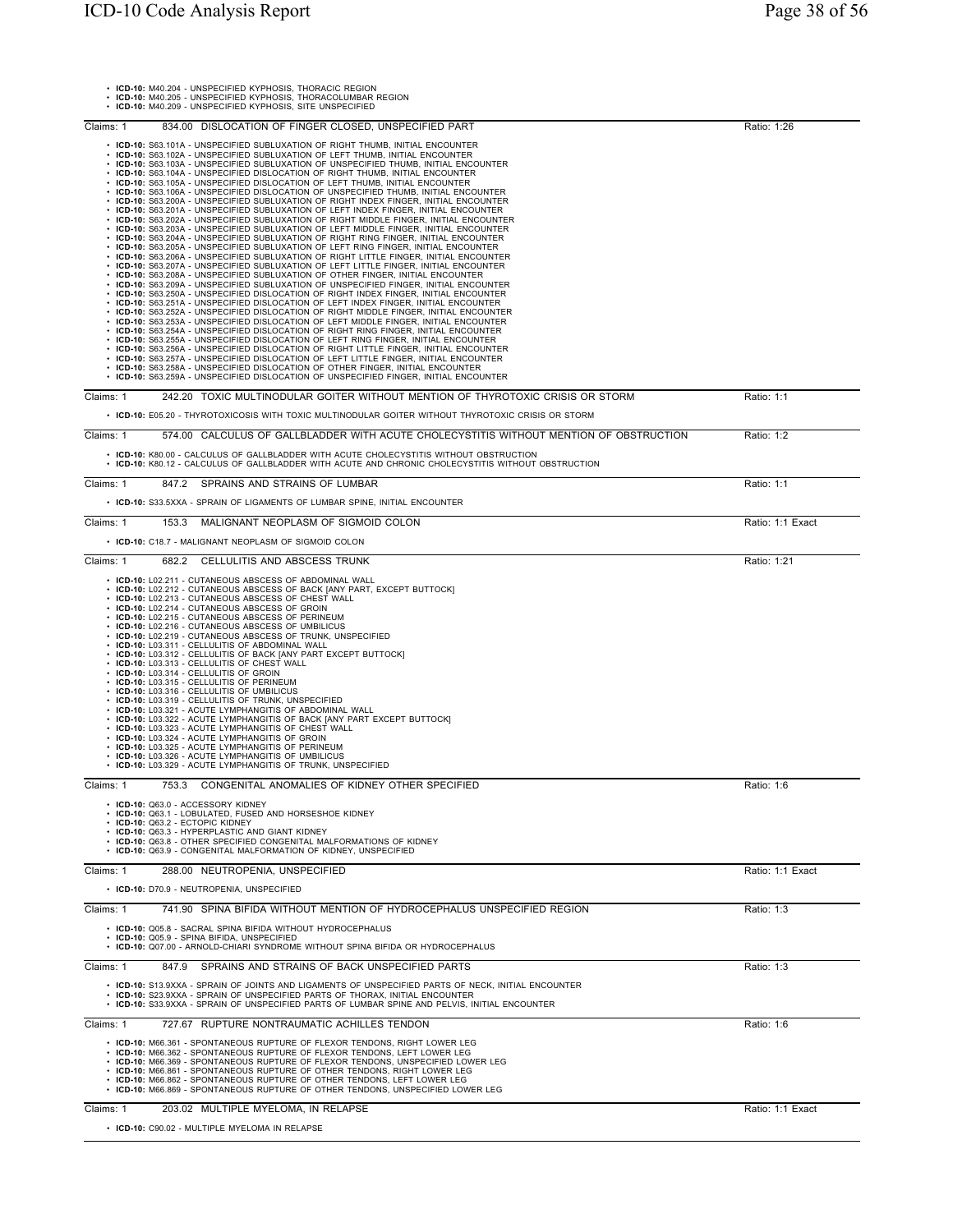| 332.0 PARALYSIS AGITANS<br>Claims: 1                                                                                                                                                                                                                                                                                                                                                                                                                                                                                                                                                                                                                                                                                                                                                                                                                                                                                                                                                                                                                                                                                                                                                                                                                                                                                                                                                                                                                                                                                                                                                                                                                                                                                                                                                                                                                                                                                                                                                                                                                                                                                                                                                                                                                                                                                                                                                                                                                                                                                                                                                                                                                                                                                                                                                                 | Ratio: 1:2       |
|------------------------------------------------------------------------------------------------------------------------------------------------------------------------------------------------------------------------------------------------------------------------------------------------------------------------------------------------------------------------------------------------------------------------------------------------------------------------------------------------------------------------------------------------------------------------------------------------------------------------------------------------------------------------------------------------------------------------------------------------------------------------------------------------------------------------------------------------------------------------------------------------------------------------------------------------------------------------------------------------------------------------------------------------------------------------------------------------------------------------------------------------------------------------------------------------------------------------------------------------------------------------------------------------------------------------------------------------------------------------------------------------------------------------------------------------------------------------------------------------------------------------------------------------------------------------------------------------------------------------------------------------------------------------------------------------------------------------------------------------------------------------------------------------------------------------------------------------------------------------------------------------------------------------------------------------------------------------------------------------------------------------------------------------------------------------------------------------------------------------------------------------------------------------------------------------------------------------------------------------------------------------------------------------------------------------------------------------------------------------------------------------------------------------------------------------------------------------------------------------------------------------------------------------------------------------------------------------------------------------------------------------------------------------------------------------------------------------------------------------------------------------------------------------------|------------------|
| • ICD-10: G20 - ARKINSONS DISEASE<br>· ICD-10: G21.4 - VASCULAR PARKINSONISM                                                                                                                                                                                                                                                                                                                                                                                                                                                                                                                                                                                                                                                                                                                                                                                                                                                                                                                                                                                                                                                                                                                                                                                                                                                                                                                                                                                                                                                                                                                                                                                                                                                                                                                                                                                                                                                                                                                                                                                                                                                                                                                                                                                                                                                                                                                                                                                                                                                                                                                                                                                                                                                                                                                         |                  |
| BACTERIAL PNEUMONIA UNSPECIFIED<br>Claims: 1<br>482.9                                                                                                                                                                                                                                                                                                                                                                                                                                                                                                                                                                                                                                                                                                                                                                                                                                                                                                                                                                                                                                                                                                                                                                                                                                                                                                                                                                                                                                                                                                                                                                                                                                                                                                                                                                                                                                                                                                                                                                                                                                                                                                                                                                                                                                                                                                                                                                                                                                                                                                                                                                                                                                                                                                                                                | Ratio: 1:1 Exact |
| • ICD-10: J15.9 - UNSPECIFIED BACTERIAL PNEUMONIA                                                                                                                                                                                                                                                                                                                                                                                                                                                                                                                                                                                                                                                                                                                                                                                                                                                                                                                                                                                                                                                                                                                                                                                                                                                                                                                                                                                                                                                                                                                                                                                                                                                                                                                                                                                                                                                                                                                                                                                                                                                                                                                                                                                                                                                                                                                                                                                                                                                                                                                                                                                                                                                                                                                                                    |                  |
| 813.81 FRACTURE OF RADIUS (ALONE) UNSPECIFIED PART, CLOSED<br>Claims: 1                                                                                                                                                                                                                                                                                                                                                                                                                                                                                                                                                                                                                                                                                                                                                                                                                                                                                                                                                                                                                                                                                                                                                                                                                                                                                                                                                                                                                                                                                                                                                                                                                                                                                                                                                                                                                                                                                                                                                                                                                                                                                                                                                                                                                                                                                                                                                                                                                                                                                                                                                                                                                                                                                                                              | Ratio: 1:1       |
| • ICD-10: S52.90XA - UNSPECIFIED FRACTURE OF UNSPECIFIED FOREARM, INITIAL ENCOUNTER FOR CLOSED FRACTURE                                                                                                                                                                                                                                                                                                                                                                                                                                                                                                                                                                                                                                                                                                                                                                                                                                                                                                                                                                                                                                                                                                                                                                                                                                                                                                                                                                                                                                                                                                                                                                                                                                                                                                                                                                                                                                                                                                                                                                                                                                                                                                                                                                                                                                                                                                                                                                                                                                                                                                                                                                                                                                                                                              |                  |
| Claims: 1<br>V15.1 PERSONAL HISTORY SURGERY TO HEART AND GREAT VESSELS                                                                                                                                                                                                                                                                                                                                                                                                                                                                                                                                                                                                                                                                                                                                                                                                                                                                                                                                                                                                                                                                                                                                                                                                                                                                                                                                                                                                                                                                                                                                                                                                                                                                                                                                                                                                                                                                                                                                                                                                                                                                                                                                                                                                                                                                                                                                                                                                                                                                                                                                                                                                                                                                                                                               | Ratio: 1:1       |
| • ICD-10: Z98.89 - OTHER SPECIFIED POSTPROCEDURAL STATES                                                                                                                                                                                                                                                                                                                                                                                                                                                                                                                                                                                                                                                                                                                                                                                                                                                                                                                                                                                                                                                                                                                                                                                                                                                                                                                                                                                                                                                                                                                                                                                                                                                                                                                                                                                                                                                                                                                                                                                                                                                                                                                                                                                                                                                                                                                                                                                                                                                                                                                                                                                                                                                                                                                                             |                  |
| Claims: 1<br>355.2 OTHER LESION OF FEMORAL NERVE                                                                                                                                                                                                                                                                                                                                                                                                                                                                                                                                                                                                                                                                                                                                                                                                                                                                                                                                                                                                                                                                                                                                                                                                                                                                                                                                                                                                                                                                                                                                                                                                                                                                                                                                                                                                                                                                                                                                                                                                                                                                                                                                                                                                                                                                                                                                                                                                                                                                                                                                                                                                                                                                                                                                                     | Ratio: 1:3       |
| • ICD-10: G57.20 - LESION OF FEMORAL NERVE, UNSPECIFIED LOWER LIMB<br>. ICD-10: G57.21 - LESION OF FEMORAL NERVE, RIGHT LOWER LIMB<br>• ICD-10: G57.22 - LESION OF FEMORAL NERVE, LEFT LOWER LIMB                                                                                                                                                                                                                                                                                                                                                                                                                                                                                                                                                                                                                                                                                                                                                                                                                                                                                                                                                                                                                                                                                                                                                                                                                                                                                                                                                                                                                                                                                                                                                                                                                                                                                                                                                                                                                                                                                                                                                                                                                                                                                                                                                                                                                                                                                                                                                                                                                                                                                                                                                                                                    |                  |
| NEOPLASM OF UNCERTAIN BEHAVIOR OF SITE UNSPECIFIED<br>Claims: 1<br>238.9                                                                                                                                                                                                                                                                                                                                                                                                                                                                                                                                                                                                                                                                                                                                                                                                                                                                                                                                                                                                                                                                                                                                                                                                                                                                                                                                                                                                                                                                                                                                                                                                                                                                                                                                                                                                                                                                                                                                                                                                                                                                                                                                                                                                                                                                                                                                                                                                                                                                                                                                                                                                                                                                                                                             | Ratio: 1:1 Exact |
| • ICD-10: D48.9 - NEOPLASM OF UNCERTAIN BEHAVIOR, UNSPECIFIED                                                                                                                                                                                                                                                                                                                                                                                                                                                                                                                                                                                                                                                                                                                                                                                                                                                                                                                                                                                                                                                                                                                                                                                                                                                                                                                                                                                                                                                                                                                                                                                                                                                                                                                                                                                                                                                                                                                                                                                                                                                                                                                                                                                                                                                                                                                                                                                                                                                                                                                                                                                                                                                                                                                                        |                  |
| 385.33 CHOLESTEATOMA OF MIDDLE EAR AND MASTOID<br>Claims: 1                                                                                                                                                                                                                                                                                                                                                                                                                                                                                                                                                                                                                                                                                                                                                                                                                                                                                                                                                                                                                                                                                                                                                                                                                                                                                                                                                                                                                                                                                                                                                                                                                                                                                                                                                                                                                                                                                                                                                                                                                                                                                                                                                                                                                                                                                                                                                                                                                                                                                                                                                                                                                                                                                                                                          | Ratio: 1:4       |
| • ICD-10: H71.20 - CHOLESTEATOMA OF MASTOID, UNSPECIFIED EAR<br>• ICD-10: H71.21 - CHOLESTEATOMA OF MASTOID, RIGHT EAR<br>• ICD-10: H71.22 - CHOLESTEATOMA OF MASTOID, LEFT EAR<br>• ICD-10: H71.23 - CHOLESTEATOMA OF MASTOID. BILATERAL                                                                                                                                                                                                                                                                                                                                                                                                                                                                                                                                                                                                                                                                                                                                                                                                                                                                                                                                                                                                                                                                                                                                                                                                                                                                                                                                                                                                                                                                                                                                                                                                                                                                                                                                                                                                                                                                                                                                                                                                                                                                                                                                                                                                                                                                                                                                                                                                                                                                                                                                                            |                  |
| MALIGNANT NEOPLASM OF SHORT BONES OF LOWER LIMB<br>Claims: 1<br>170.8                                                                                                                                                                                                                                                                                                                                                                                                                                                                                                                                                                                                                                                                                                                                                                                                                                                                                                                                                                                                                                                                                                                                                                                                                                                                                                                                                                                                                                                                                                                                                                                                                                                                                                                                                                                                                                                                                                                                                                                                                                                                                                                                                                                                                                                                                                                                                                                                                                                                                                                                                                                                                                                                                                                                | Ratio: 1:3       |
| • ICD-10: C40.30 - MALIGNANT NEOPLASM OF SHORT BONES OF UNSPECIFIED LOWER LIMB<br>• ICD-10: C40.31 - MALIGNANT NEOPLASM OF SHORT BONES OF RIGHT LOWER LIMB<br>• ICD-10: C40.32 - MALIGNANT NEOPLASM OF SHORT BONES OF LEFT LOWER LIMB                                                                                                                                                                                                                                                                                                                                                                                                                                                                                                                                                                                                                                                                                                                                                                                                                                                                                                                                                                                                                                                                                                                                                                                                                                                                                                                                                                                                                                                                                                                                                                                                                                                                                                                                                                                                                                                                                                                                                                                                                                                                                                                                                                                                                                                                                                                                                                                                                                                                                                                                                                |                  |
| NEPHRITIS AND NEPHROPATHY, NOT SPECIFIED AS ACUTE OR CHRONIC, IN DISEASES CLASSIFIED<br>583.81<br>Claims: 1<br><b>ELSEWHERE</b>                                                                                                                                                                                                                                                                                                                                                                                                                                                                                                                                                                                                                                                                                                                                                                                                                                                                                                                                                                                                                                                                                                                                                                                                                                                                                                                                                                                                                                                                                                                                                                                                                                                                                                                                                                                                                                                                                                                                                                                                                                                                                                                                                                                                                                                                                                                                                                                                                                                                                                                                                                                                                                                                      | Ratio: 1:8       |
| • ICD-10: E09.21 - DRUG OR CHEMICAL INDUCED DIABETES MELLITUS WITH DIABETIC NEPHROPATHY<br>• ICD-10: E09.22 - DRUG OR CHEMICAL INDUCED DIABETES MELLITUS WITH DIABETIC CHRONIC KIDNEY DISEASE<br>• ICD-10: E09.29 - DRUG OR CHEMICAL INDUCED DIABETES MELLITUS WITH OTHER DIABETIC KIDNEY COMPLICATION<br>• ICD-10: M32.14 - GLOMERULAR DISEASE IN SYSTEMIC LUPUS ERYTHEMATOSUS<br>• ICD-10: M32.15 - TUBULO-INTERSTITIAL NEPHROPATHY IN SYSTEMIC LUPUS ERYTHEMATOSUS<br>• ICD-10: M35.04 - SICCA SYNDROME WITH TUBULO-INTERSTITIAL NEPHROPATHY<br>• ICD-10: N08 - GLOMERULAR DISORDERS IN DISEASES CLASSIFIED ELSEWHERE<br>• ICD-10: N16 - RENAL TUBULO-INTERSTITIAL DISORDERS IN DISEASES CLASSIFIED ELSEWHERE                                                                                                                                                                                                                                                                                                                                                                                                                                                                                                                                                                                                                                                                                                                                                                                                                                                                                                                                                                                                                                                                                                                                                                                                                                                                                                                                                                                                                                                                                                                                                                                                                                                                                                                                                                                                                                                                                                                                                                                                                                                                                     |                  |
| Claims: 1<br>812.20 FRACTURE OF HUMERUS UNSPECIFIED PART CLOSED                                                                                                                                                                                                                                                                                                                                                                                                                                                                                                                                                                                                                                                                                                                                                                                                                                                                                                                                                                                                                                                                                                                                                                                                                                                                                                                                                                                                                                                                                                                                                                                                                                                                                                                                                                                                                                                                                                                                                                                                                                                                                                                                                                                                                                                                                                                                                                                                                                                                                                                                                                                                                                                                                                                                      | Ratio: 1:6       |
| • ICD-10: S42.301A - UNSPECIFIED FRACTURE OF SHAFT OF HUMERUS, RIGHT ARM, INITIAL ENCOUNTER FOR CLOSED FRACTURE<br>. ICD-10: S42.302A - UNSPECIFIED FRACTURE OF SHAFT OF HUMERUS, LEFT ARM, INITIAL ENCOUNTER FOR CLOSED FRACTURE<br>· ICD-10: S42.309A - UNSPECIFIED FRACTURE OF SHAFT OF HUMERUS, UNSPECIFIED ARM, INITIAL ENCOUNTER FOR CLOSED FRACTURE<br>· ICD-10: S42.90XA - FRACTURE OF UNSPECIFIED SHOULDER GIRDLE, PART UNSPECIFIED, INITIAL ENCOUNTER FOR CLOSED FRACTURE<br>. ICD-10: S42.91XA - FRACTURE OF RIGHT SHOULDER GIRDLE, PART UNSPECIFIED, INITIAL ENCOUNTER FOR CLOSED FRACTURE<br>· ICD-10: S42.92XA - FRACTURE OF LEFT SHOULDER GIRDLE, PART UNSPECIFIED, INITIAL ENCOUNTER FOR CLOSED FRACTURE                                                                                                                                                                                                                                                                                                                                                                                                                                                                                                                                                                                                                                                                                                                                                                                                                                                                                                                                                                                                                                                                                                                                                                                                                                                                                                                                                                                                                                                                                                                                                                                                                                                                                                                                                                                                                                                                                                                                                                                                                                                                             |                  |
| Claims: 1<br>729.90 DISORDERS OF SOFT TISSUE, UNSPECIFIED                                                                                                                                                                                                                                                                                                                                                                                                                                                                                                                                                                                                                                                                                                                                                                                                                                                                                                                                                                                                                                                                                                                                                                                                                                                                                                                                                                                                                                                                                                                                                                                                                                                                                                                                                                                                                                                                                                                                                                                                                                                                                                                                                                                                                                                                                                                                                                                                                                                                                                                                                                                                                                                                                                                                            | Ratio: 1:25      |
| . ICD-10: M70.90 - UNSPECIFIED SOFT TISSUE DISORDER RELATED TO USE, OVERUSE AND PRESSURE OF UNSPECIFIED SITE<br>• ICD-10: M70.911 - UNSPECIFIED SOFT TISSUE DISORDER RELATED TO USE, OVERUSE AND PRESSURE, RIGHT SHOULDER<br>. ICD-10: M70.912 - UNSPECIFIED SOFT TISSUE DISORDER RELATED TO USE, OVERUSE AND PRESSURE, LEFT SHOULDER<br>· ICD-10: M70.919 - UNSPECIFIED SOFT TISSUE DISORDER RELATED TO USE, OVERUSE AND PRESSURE. UNSPECIFIED SHOULDER<br>• ICD-10: M70.921 - UNSPECIFIED SOFT TISSUE DISORDER RELATED TO USE, OVERUSE AND PRESSURE, RIGHT UPPER ARM<br>• ICD-10: M70.922 - UNSPECIFIED SOFT TISSUE DISORDER RELATED TO USE, OVERUSE AND PRESSURE, LEFT UPPER ARM<br>· ICD-10: M70.929 - UNSPECIFIED SOFT TISSUE DISORDER RELATED TO USE, OVERUSE AND PRESSURE, UNSPECIFIED UPPER ARM<br>. ICD-10: M70.931 - UNSPECIFIED SOFT TISSUE DISORDER RELATED TO USE, OVERUSE AND PRESSURE, RIGHT FOREARM<br>. ICD-10: M70.932 - UNSPECIFIED SOFT TISSUE DISORDER RELATED TO USE, OVERUSE AND PRESSURE, LEFT FOREARM<br>· ICD-10: M70.939 - UNSPECIFIED SOFT TISSUE DISORDER RELATED TO USE, OVERUSE AND PRESSURE, UNSPECIFIED FOREARM<br>• ICD-10: M70.941 - UNSPECIFIED SOFT TISSUE DISORDER RELATED TO USE, OVERUSE AND PRESSURE, RIGHT HAND<br>• ICD-10: M70.942 - UNSPECIFIED SOFT TISSUE DISORDER RELATED TO USE, OVERUSE AND PRESSURE, LEFT HAND<br>· ICD-10: M70.949 - UNSPECIFIED SOFT TISSUE DISORDER RELATED TO USE, OVERUSE AND PRESSURE, UNSPECIFIED HAND<br>. ICD-10: M70.951 - UNSPECIFIED SOFT TISSUE DISORDER RELATED TO USE, OVERUSE AND PRESSURE, RIGHT THIGH<br>. ICD-10: M70.952 - UNSPECIFIED SOFT TISSUE DISORDER RELATED TO USE, OVERUSE AND PRESSURE, LEFT THIGH<br>. ICD-10: M70.959 - UNSPECIFIED SOFT TISSUE DISORDER RELATED TO USE, OVERUSE AND PRESSURE, UNSPECIFIED THIGH<br>. ICD-10: M70.961 - UNSPECIFIED SOFT TISSUE DISORDER RELATED TO USE, OVERUSE AND PRESSURE, RIGHT LOWER LEG<br>. ICD-10: M70.962 - UNSPECIFIED SOFT TISSUE DISORDER RELATED TO USE, OVERUSE AND PRESSURE, LEFT LOWER LEG<br>· ICD-10: M70.969 - UNSPECIFIED SOFT TISSUE DISORDER RELATED TO USE, OVERUSE AND PRESSURE, UNSPECIFIED LOWER LEG<br>. ICD-10: M70.971 - UNSPECIFIED SOFT TISSUE DISORDER RELATED TO USE, OVERUSE AND PRESSURE, RIGHT ANKLE AND FOOT<br>. ICD-10: M70.972 - UNSPECIFIED SOFT TISSUE DISORDER RELATED TO USE, OVERUSE AND PRESSURE, LEFT ANKLE AND FOOT<br>. ICD-10: M70.979 - UNSPECIFIED SOFT TISSUE DISORDER RELATED TO USE, OVERUSE AND PRESSURE, UNSPECIFIED ANKLE AND FOOT<br>• ICD-10: M70.98 - UNSPECIFIED SOFT TISSUE DISORDER RELATED TO USE, OVERUSE AND PRESSURE OTHER<br>• ICD-10: M70.99 - UNSPECIFIED SOFT TISSUE DISORDER RELATED TO USE, OVERUSE AND PRESSURE MULTIPLE SITES<br>• ICD-10: M79.9 - SOFT TISSUE DISORDER, UNSPECIFIED |                  |
| Claims: 1<br>DIFFUSE CYSTIC MASTOPATHY<br>610.1                                                                                                                                                                                                                                                                                                                                                                                                                                                                                                                                                                                                                                                                                                                                                                                                                                                                                                                                                                                                                                                                                                                                                                                                                                                                                                                                                                                                                                                                                                                                                                                                                                                                                                                                                                                                                                                                                                                                                                                                                                                                                                                                                                                                                                                                                                                                                                                                                                                                                                                                                                                                                                                                                                                                                      | Ratio: 1:3       |
| • ICD-10: N60.11 - DIFFUSE CYSTIC MASTOPATHY OF RIGHT BREAST<br>• ICD-10: N60.12 - DIFFUSE CYSTIC MASTOPATHY OF LEFT BREAST<br>• ICD-10: N60.19 - DIFFUSE CYSTIC MASTOPATHY OF UNSPECIFIED BREAST                                                                                                                                                                                                                                                                                                                                                                                                                                                                                                                                                                                                                                                                                                                                                                                                                                                                                                                                                                                                                                                                                                                                                                                                                                                                                                                                                                                                                                                                                                                                                                                                                                                                                                                                                                                                                                                                                                                                                                                                                                                                                                                                                                                                                                                                                                                                                                                                                                                                                                                                                                                                    |                  |
| Claims: 1<br>342.00 FLACCID HEMIPLEGIA AFFECTING UNSPECIFIED SIDE                                                                                                                                                                                                                                                                                                                                                                                                                                                                                                                                                                                                                                                                                                                                                                                                                                                                                                                                                                                                                                                                                                                                                                                                                                                                                                                                                                                                                                                                                                                                                                                                                                                                                                                                                                                                                                                                                                                                                                                                                                                                                                                                                                                                                                                                                                                                                                                                                                                                                                                                                                                                                                                                                                                                    | Ratio: 1:1       |
| • ICD-10: G81.00 - FLACCID HEMIPLEGIA AFFECTING UNSPECIFIED SIDE                                                                                                                                                                                                                                                                                                                                                                                                                                                                                                                                                                                                                                                                                                                                                                                                                                                                                                                                                                                                                                                                                                                                                                                                                                                                                                                                                                                                                                                                                                                                                                                                                                                                                                                                                                                                                                                                                                                                                                                                                                                                                                                                                                                                                                                                                                                                                                                                                                                                                                                                                                                                                                                                                                                                     |                  |
| Claims: 1<br>290.40 VASCULAR DEMENTIA, UNCOMPLICATED                                                                                                                                                                                                                                                                                                                                                                                                                                                                                                                                                                                                                                                                                                                                                                                                                                                                                                                                                                                                                                                                                                                                                                                                                                                                                                                                                                                                                                                                                                                                                                                                                                                                                                                                                                                                                                                                                                                                                                                                                                                                                                                                                                                                                                                                                                                                                                                                                                                                                                                                                                                                                                                                                                                                                 | Ratio: 1:1       |
| • ICD-10: F01.50 - VASCULAR DEMENTIA WITHOUT BEHAVIORAL DISTURBANCE                                                                                                                                                                                                                                                                                                                                                                                                                                                                                                                                                                                                                                                                                                                                                                                                                                                                                                                                                                                                                                                                                                                                                                                                                                                                                                                                                                                                                                                                                                                                                                                                                                                                                                                                                                                                                                                                                                                                                                                                                                                                                                                                                                                                                                                                                                                                                                                                                                                                                                                                                                                                                                                                                                                                  |                  |
| Claims: 1<br>338.18 PAIN POSTOPERATIVE ACUTE, OTHER                                                                                                                                                                                                                                                                                                                                                                                                                                                                                                                                                                                                                                                                                                                                                                                                                                                                                                                                                                                                                                                                                                                                                                                                                                                                                                                                                                                                                                                                                                                                                                                                                                                                                                                                                                                                                                                                                                                                                                                                                                                                                                                                                                                                                                                                                                                                                                                                                                                                                                                                                                                                                                                                                                                                                  | Ratio: 1:1 Exact |
| • ICD-10: G89.18 - OTHER ACUTE POSTPROCEDURAL PAIN                                                                                                                                                                                                                                                                                                                                                                                                                                                                                                                                                                                                                                                                                                                                                                                                                                                                                                                                                                                                                                                                                                                                                                                                                                                                                                                                                                                                                                                                                                                                                                                                                                                                                                                                                                                                                                                                                                                                                                                                                                                                                                                                                                                                                                                                                                                                                                                                                                                                                                                                                                                                                                                                                                                                                   |                  |
| Claims: 1<br>231.0 CARCINOMA IN SITU OF LARYNX                                                                                                                                                                                                                                                                                                                                                                                                                                                                                                                                                                                                                                                                                                                                                                                                                                                                                                                                                                                                                                                                                                                                                                                                                                                                                                                                                                                                                                                                                                                                                                                                                                                                                                                                                                                                                                                                                                                                                                                                                                                                                                                                                                                                                                                                                                                                                                                                                                                                                                                                                                                                                                                                                                                                                       | Ratio: 1:1 Exact |
| • ICD-10: D02.0 - CARCINOMA IN SITU OF LARYNX                                                                                                                                                                                                                                                                                                                                                                                                                                                                                                                                                                                                                                                                                                                                                                                                                                                                                                                                                                                                                                                                                                                                                                                                                                                                                                                                                                                                                                                                                                                                                                                                                                                                                                                                                                                                                                                                                                                                                                                                                                                                                                                                                                                                                                                                                                                                                                                                                                                                                                                                                                                                                                                                                                                                                        |                  |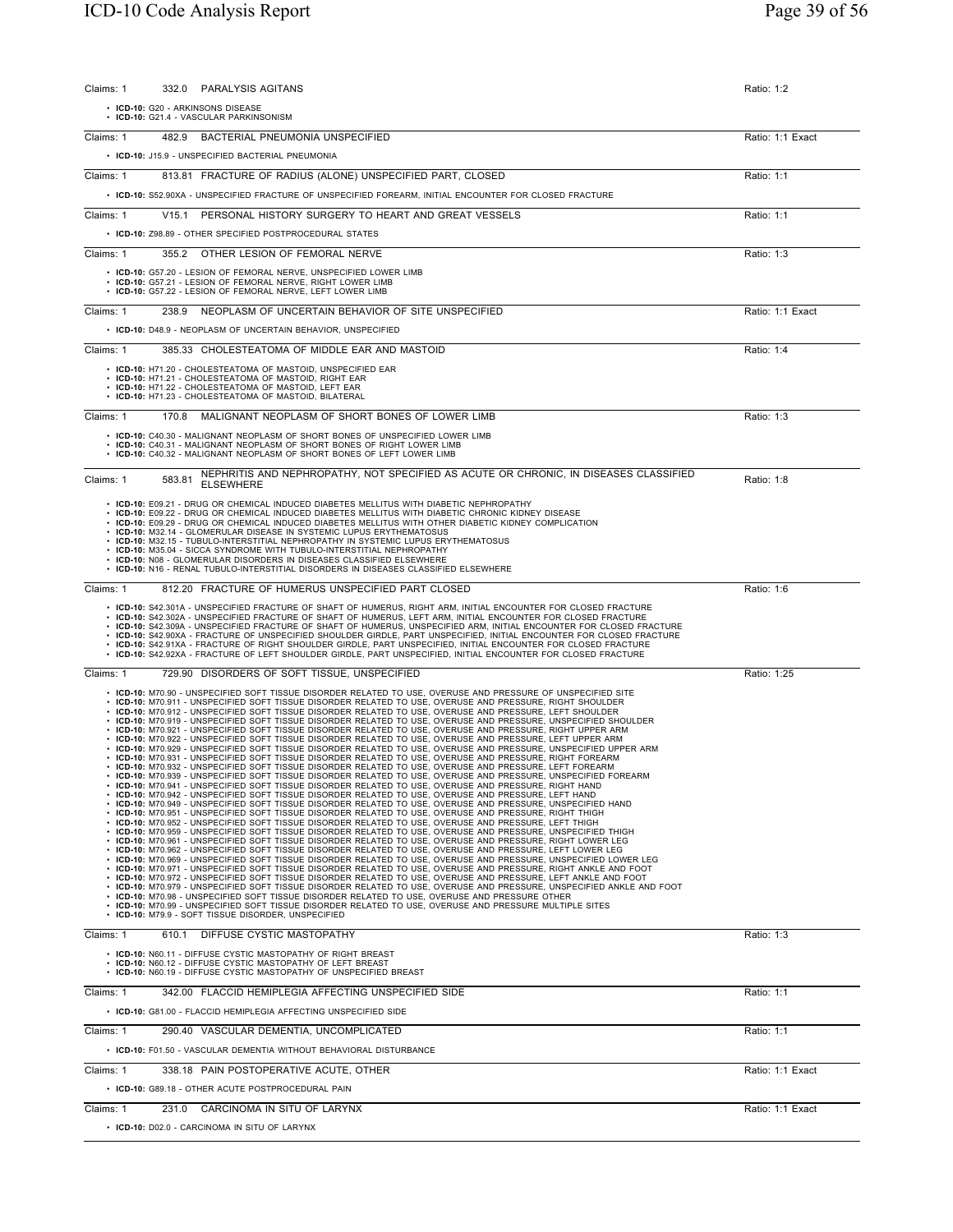| Claims: 1 | 823.00 FRACTURE OF TIBIA UPPER END, CLOSED                                                                                                                                                                                                                                                                                                                                | Ratio: 1:54      |
|-----------|---------------------------------------------------------------------------------------------------------------------------------------------------------------------------------------------------------------------------------------------------------------------------------------------------------------------------------------------------------------------------|------------------|
|           | • ICD-10: S82.101A - UNSPECIFIED FRACTURE OF UPPER END OF RIGHT TIBIA, INITIAL ENCOUNTER FOR CLOSED FRACTURE<br>ICD-10: S82.102A - UNSPECIFIED FRACTURE OF UPPER END OF LEFT TIBIA, INITIAL ENCOUNTER FOR CLOSED FRACTURE                                                                                                                                                 |                  |
|           | ICD-10: S82.109A - UNSPECIFIED FRACTURE OF UPPER END OF UNSPECIFIED TIBIA, INITIAL ENCOUNTER FOR CLOSED FRACTURE<br>ICD-10: S82.111A - DISPLACED FRACTURE OF RIGHT TIBIAL SPINE, INITIAL ENCOUNTER FOR CLOSED FRACTURE                                                                                                                                                    |                  |
|           | ICD-10: S82.112A - DISPLACED FRACTURE OF LEFT TIBIAL SPINE, INITIAL ENCOUNTER FOR CLOSED FRACTURE<br>ICD-10: S82.113A - DISPLACED FRACTURE OF UNSPECIFIED TIBIAL SPINE, INITIAL ENCOUNTER FOR CLOSED FRACTURE                                                                                                                                                             |                  |
|           | ICD-10: S82.114A - NONDISPLACED FRACTURE OF RIGHT TIBIAL SPINE, INITIAL ENCOUNTER FOR CLOSED FRACTURE<br>ICD-10: S82.115A - NONDISPLACED FRACTURE OF LEFT TIBIAL SPINE, INITIAL ENCOUNTER FOR CLOSED FRACTURE                                                                                                                                                             |                  |
|           | ICD-10: S82.116A - NONDISPLACED FRACTURE OF UNSPECIFIED TIBIAL SPINE, INITIAL ENCOUNTER FOR CLOSED FRACTURE<br>ICD-10: S82.121A - DISPLACED FRACTURE OF LATERAL CONDYLE OF RIGHT TIBIA, INITIAL ENCOUNTER FOR CLOSED FRACTURE<br>ICD-10: S82.122A - DISPLACED FRACTURE OF LATERAL CONDYLE OF LEFT TIBIA, INITIAL ENCOUNTER FOR CLOSED FRACTURE                            |                  |
|           | ICD-10: S82.123A - DISPLACED FRACTURE OF LATERAL CONDYLE OF UNSPECIFIED TIBIA, INITIAL ENCOUNTER FOR CLOSED FRACTURE<br>ICD-10: S82.124A - NONDISPLACED FRACTURE OF LATERAL CONDYLE OF RIGHT TIBIA, INITIAL ENCOUNTER FOR CLOSED FRACTURE                                                                                                                                 |                  |
|           | ICD-10: S82.125A - NONDISPLACED FRACTURE OF LATERAL CONDYLE OF LEFT TIBIA, INITIAL ENCOUNTER FOR CLOSED FRACTURE<br>ICD-10: S82.126A - NONDISPLACED FRACTURE OF LATERAL CONDYLE OF UNSPECIFIED TIBIA, INITIAL ENCOUNTER FOR CLOSED FRACTURE                                                                                                                               |                  |
|           | ICD-10: S82.131A - DISPLACED FRACTURE OF MEDIAL CONDYLE OF RIGHT TIBIA, INITIAL ENCOUNTER FOR CLOSED FRACTURE<br>ICD-10: S82.132A - DISPLACED FRACTURE OF MEDIAL CONDYLE OF LEFT TIBIA, INITIAL ENCOUNTER FOR CLOSED FRACTURE                                                                                                                                             |                  |
|           | · ICD-10: S82.133A - DISPLACED FRACTURE OF MEDIAL CONDYLE OF UNSPECIFIED TIBIA, INITIAL ENCOUNTER FOR CLOSED FRACTURE<br>· ICD-10: S82.134A - NONDISPLACED FRACTURE OF MEDIAL CONDYLE OF RIGHT TIBIA, INITIAL ENCOUNTER FOR CLOSED FRACTURE                                                                                                                               |                  |
|           | · ICD-10: S82.135A - NONDISPLACED FRACTURE OF MEDIAL CONDYLE OF LEFT TIBIA, INITIAL ENCOUNTER FOR CLOSED FRACTURE<br>· ICD-10: S82.136A - NONDISPLACED FRACTURE OF MEDIAL CONDYLE OF UNSPECIFIED TIBIA, INITIAL ENCOUNTER FOR CLOSED FRACTURE                                                                                                                             |                  |
|           | · ICD-10: S82.141A - DISPLACED BICONDYLAR FRACTURE OF RIGHT TIBIA, INITIAL ENCOUNTER FOR CLOSED FRACTURE<br>· ICD-10: S82.142A - DISPLACED BICONDYLAR FRACTURE OF LEFT TIBIA, INITIAL ENCOUNTER FOR CLOSED FRACTURE<br>· ICD-10: S82.143A - DISPLACED BICONDYLAR FRACTURE OF UNSPECIFIED TIBIA, INITIAL ENCOUNTER FOR CLOSED FRACTURE                                     |                  |
|           | · ICD-10: S82.144A - NONDISPLACED BICONDYLAR FRACTURE OF RIGHT TIBIA, INITIAL ENCOUNTER FOR CLOSED FRACTURE<br>· ICD-10: S82.145A - NONDISPLACED BICONDYLAR FRACTURE OF LEFT TIBIA, INITIAL ENCOUNTER FOR CLOSED FRACTURE                                                                                                                                                 |                  |
|           | ICD-10: S82.146A - NONDISPLACED BICONDYLAR FRACTURE OF UNSPECIFIED TIBIA, INITIAL ENCOUNTER FOR CLOSED FRACTURE<br>· ICD-10: S82.151A - DISPLACED FRACTURE OF RIGHT TIBIAL TUBEROSITY, INITIAL ENCOUNTER FOR CLOSED FRACTURE                                                                                                                                              |                  |
|           | · ICD-10: S82.152A - DISPLACED FRACTURE OF LEFT TIBIAL TUBEROSITY, INITIAL ENCOUNTER FOR CLOSED FRACTURE<br>· ICD-10: S82.153A - DISPLACED FRACTURE OF UNSPECIFIED TIBIAL TUBEROSITY, INITIAL ENCOUNTER FOR CLOSED FRACTURE                                                                                                                                               |                  |
|           | . ICD-10: S82.154A - NONDISPLACED FRACTURE OF RIGHT TIBIAL TUBEROSITY, INITIAL ENCOUNTER FOR CLOSED FRACTURE<br>ICD-10: S82.155A - NONDISPLACED FRACTURE OF LEFT TIBIAL TUBEROSITY, INITIAL ENCOUNTER FOR CLOSED FRACTURE                                                                                                                                                 |                  |
|           | . ICD-10: S82.156A - NONDISPLACED FRACTURE OF UNSPECIFIED TIBIAL TUBEROSITY, INITIAL ENCOUNTER FOR CLOSED FRACTURE<br>• ICD-10: S82.191A - OTHER FRACTURE OF UPPER END OF RIGHT TIBIA, INITIAL ENCOUNTER FOR CLOSED FRACTURE                                                                                                                                              |                  |
|           | • ICD-10: S82.192A - OTHER FRACTURE OF UPPER END OF LEFT TIBIA, INITIAL ENCOUNTER FOR CLOSED FRACTURE<br>• ICD-10: S82.199A - OTHER FRACTURE OF UPPER END OF UNSPECIFIED TIBIA, INITIAL ENCOUNTER FOR CLOSED FRACTURE                                                                                                                                                     |                  |
|           | . ICD-10: S89.001A - UNSPECIFIED PHYSEAL FRACTURE OF UPPER END OF RIGHT TIBIA, INITIAL ENCOUNTER FOR CLOSED FRACTURE<br>· ICD-10: S89.002A - UNSPECIFIED PHYSEAL FRACTURE OF UPPER END OF LEFT TIBIA, INITIAL ENCOUNTER FOR CLOSED FRACTURE<br>· ICD-10: S89.009A - UNSPECIFIED PHYSEAL FRACTURE OF UPPER END OF UNSPECIFIED TIBIA, INITIAL ENCOUNTER FOR CLOSED FRACTURE |                  |
|           | • ICD-10: S89.011A - SALTER-HARRIS TYPE I PHYSEAL FRACTURE OF UPPER END OF RIGHT TIBIA, INITIAL ENCOUNTER FOR CLOSED FRACTURE<br>· ICD-10: S89.012A - SALTER-HARRIS TYPE I PHYSEAL FRACTURE OF UPPER END OF LEFT TIBIA, INITIAL ENCOUNTER FOR CLOSED FRACTURE                                                                                                             |                  |
|           | · ICD-10: S89.019A - SALTER-HARRIS TYPE I PHYSEAL FRACTURE OF UPPER END OF UNSPECIFIED TIBIA, INITIAL ENCOUNTER FOR CLOSED FRACTURE<br>· ICD-10: S89.021A - SALTER-HARRIS TYPE II PHYSEAL FRACTURE OF UPPER END OF RIGHT TIBIA, INITIAL ENCOUNTER FOR CLOSED FRACTURE                                                                                                     |                  |
|           | · ICD-10: S89.022A - SALTER-HARRIS TYPE II PHYSEAL FRACTURE OF UPPER END OF LEFT TIBIA, INITIAL ENCOUNTER FOR CLOSED FRACTURE<br>· ICD-10: S89.029A - SALTER-HARRIS TYPE II PHYSEAL FRACTURE OF UPPER END OF UNSPECIFIED TIBIA, INITIAL ENCOUNTER FOR CLOSED FRACTURE                                                                                                     |                  |
|           | ICD-10: S89.031A - SALTER-HARRIS TYPE III PHYSEAL FRACTURE OF UPPER END OF RIGHT TIBIA, INITIAL ENCOUNTER FOR CLOSED FRACTURE<br>· ICD-10: S89.032A - SALTER-HARRIS TYPE III PHYSEAL FRACTURE OF UPPER END OF LEFT TIBIA, INITIAL ENCOUNTER FOR CLOSED FRACTURE                                                                                                           |                  |
|           | · ICD-10: S89.039A - SALTER-HARRIS TYPE III PHYSEAL FRACTURE OF UPPER END OF UNSPECIFIED TIBIA, INITIAL ENCOUNTER FOR CLOSED FRACTURE<br>· ICD-10: S89.041A - SALTER-HARRIS TYPE IV PHYSEAL FRACTURE OF UPPER END OF RIGHT TIBIA, INITIAL ENCOUNTER FOR CLOSED FRACTURE                                                                                                   |                  |
| $\bullet$ | ICD-10: S89.042A - SALTER-HARRIS TYPE IV PHYSEAL FRACTURE OF UPPER END OF LEFT TIBIA, INITIAL ENCOUNTER FOR CLOSED FRACTURE<br>ICD-10: S89.049A - SALTER-HARRIS TYPE IV PHYSEAL FRACTURE OF UPPER END OF UNSPECIFIED TIBIA, INITIAL ENCOUNTER FOR CLOSED FRACTURE                                                                                                         |                  |
|           | . ICD-10: S89.091A - OTHER PHYSEAL FRACTURE OF UPPER END OF RIGHT TIBIA, INITIAL ENCOUNTER FOR CLOSED FRACTURE<br>. ICD-10: S89.092A - OTHER PHYSEAL FRACTURE OF UPPER END OF LEFT TIBIA, INITIAL ENCOUNTER FOR CLOSED FRACTURE<br>ICD-10: S89.099A - OTHER PHYSEAL FRACTURE OF UPPER END OF UNSPECIFIED TIBIA, INITIAL ENCOUNTER FOR CLOSED FRACTURE                     |                  |
|           |                                                                                                                                                                                                                                                                                                                                                                           |                  |
|           |                                                                                                                                                                                                                                                                                                                                                                           |                  |
| Claims: 1 | 589.9<br>SMALL KIDNEY, UNSPECIFIED<br>• ICD-10: N27.9 - SMALL KIDNEY, UNSPECIFIED                                                                                                                                                                                                                                                                                         | Ratio: 1:1 Exact |
| Claims: 1 | 701.4<br><b>KELOID SCAR</b>                                                                                                                                                                                                                                                                                                                                               | Ratio: 1:1 Exact |
|           | • ICD-10: L91.0 - HYPERTROPHIC SCAR                                                                                                                                                                                                                                                                                                                                       |                  |
| Claims: 1 | MALIGNANT NEOPLASM OF FEMALE BREAST OTHER SPECIFIED SITES<br>174.8                                                                                                                                                                                                                                                                                                        | Ratio: 1:3       |
|           | • ICD-10: C50.811 - MALIGNANT NEOPLASM OF OVERLAPPING SITES OF RIGHT FEMALE BREAST<br>ICD-10: C50.812 - MALIGNANT NEOPLASM OF OVERLAPPING SITES OF LEFT FEMALE BREAST<br>• ICD-10: C50.819 - MALIGNANT NEOPLASM OF OVERLAPPING SITES OF UNSPECIFIED FEMALE BREAST                                                                                                         |                  |
| Claims: 1 | INFLAMMATORY DISEASE OF BREAST<br>611.0                                                                                                                                                                                                                                                                                                                                   | Ratio: 1:1 Exact |
|           | ICD-10: N61 - INFLAMMATORY DISORDERS OF BREAST                                                                                                                                                                                                                                                                                                                            |                  |
| Claims: 1 | 695.89 ERYTHEMATOUS CONDITIONS OTHER SPECIFIED                                                                                                                                                                                                                                                                                                                            | Ratio: 1:7       |
|           | • ICD-10: L26 - EXFOLIATIVE DERMATITIS                                                                                                                                                                                                                                                                                                                                    |                  |
|           | · ICD-10: L30.4 - ERYTHEMA INTERTRIGO<br>• ICD-10: L53.8 - OTHER SPECIFIED ERYTHEMATOUS CONDITIONS                                                                                                                                                                                                                                                                        |                  |
|           | • ICD-10: L54 - ERYTHEMA IN DISEASES CLASSIFIED ELSEWHERE<br>• ICD-10: L92.0 - GRANULOMA ANNULARE                                                                                                                                                                                                                                                                         |                  |
|           | • ICD-10: L95.1 - ERYTHEMA ELEVATUM DIUTINUM<br>• ICD-10: L98.2 - FEBRILE NEUTROPHILIC DERMATOSIS [SWEET]                                                                                                                                                                                                                                                                 |                  |
| Claims: 1 | 709.2 SCAR CONDITIONS AND FIBROSIS OF SKIN<br>• ICD-10: L90.5 - SCAR CONDITIONS AND FIBROSIS OF SKIN                                                                                                                                                                                                                                                                      | Ratio: 1:1 Exact |
| Claims: 1 | 278.01 MORBID OBESITY                                                                                                                                                                                                                                                                                                                                                     | Ratio: 1:1       |
|           | • ICD-10: E66.01 - MORBID (SEVERE) OBESITY DUE TO EXCESS CALORIES                                                                                                                                                                                                                                                                                                         |                  |
| Claims: 1 | 727.43 GANGLION, UNSPECIFIED                                                                                                                                                                                                                                                                                                                                              | Ratio: 1:1       |
|           | • ICD-10: M67.40 - GANGLION, UNSPECIFIED SITE                                                                                                                                                                                                                                                                                                                             |                  |
| Claims: 1 | 383.1<br>CHRONIC MASTOIDITIS                                                                                                                                                                                                                                                                                                                                              | Ratio: 1:4       |
|           | • ICD-10: H70.10 - CHRONIC MASTOIDITIS, UNSPECIFIED EAR                                                                                                                                                                                                                                                                                                                   |                  |
|           | • ICD-10: H70.11 - CHRONIC MASTOIDITIS, RIGHT EAR<br>• ICD-10: H70.12 - CHRONIC MASTOIDITIS, LEFT EAR<br>• ICD-10: H70.13 - CHRONIC MASTOIDITIS, BILATERAL                                                                                                                                                                                                                |                  |
| Claims: 1 | 203.01 MULTIPLE MYELOMA IN REMISSION                                                                                                                                                                                                                                                                                                                                      | Ratio: 1:1 Exact |
|           | • ICD-10: C90.01 - MULTIPLE MYELOMA IN REMISSION                                                                                                                                                                                                                                                                                                                          |                  |
| Claims: 1 | 719.97 DISORDERS OF JOINT UNSPECIFIED ANKLE AND FOOT                                                                                                                                                                                                                                                                                                                      | Ratio: 1:1       |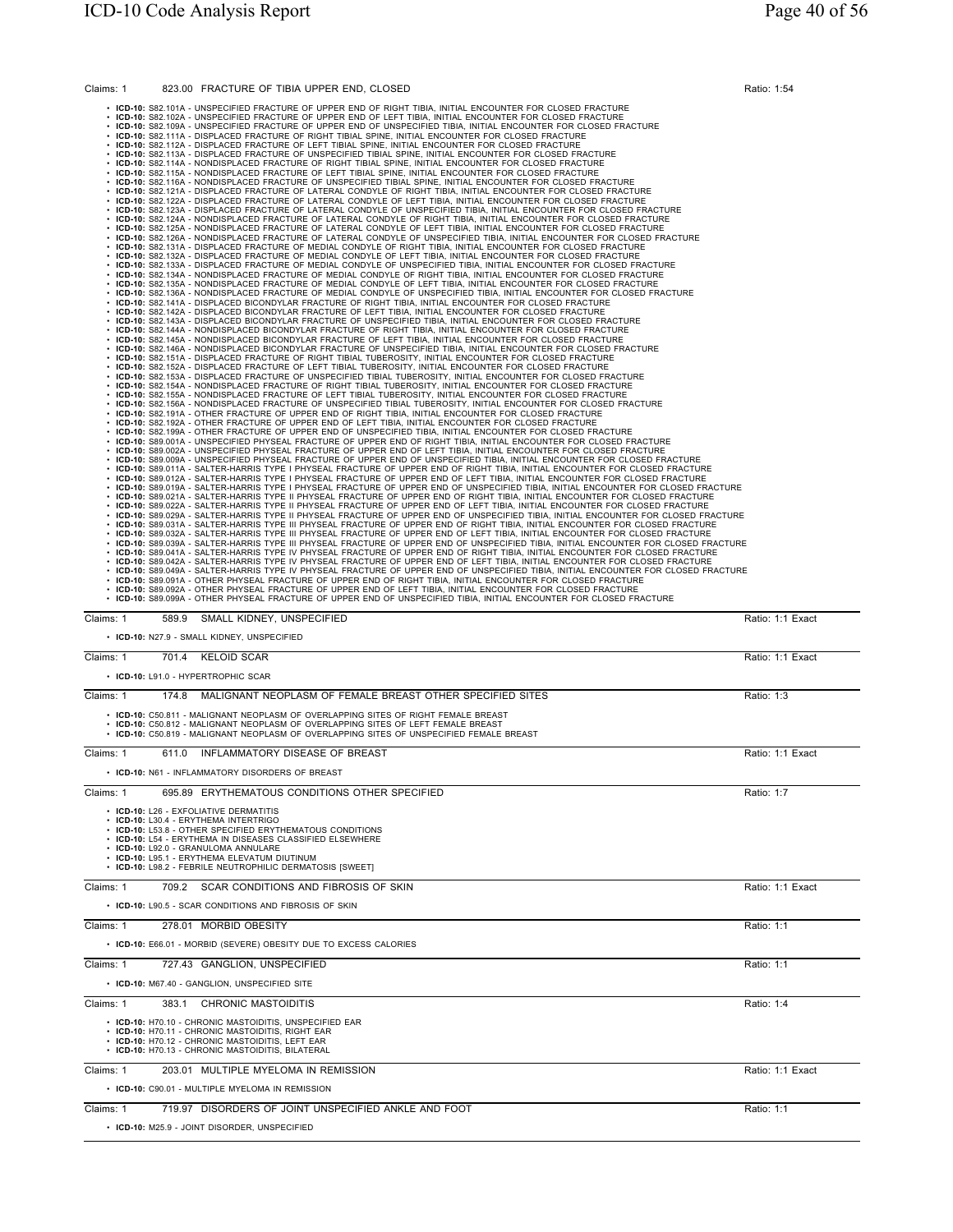| Claims: 1<br>805.2           | FRACTURE OF VERTEBRAL COLUMN WITHOUT MENTION OF SPINAL CORD INJURY, DORSAL [THORACIC],                                                                                                                                                                                                                                                                                                                                                                                                                                                                                                                                                                                                                                                                                                                                                                                                                                                                                                                                                                                                                                                                                                                                                                                                                                                                                                                                                                                                                                                                                                                                                                                                                                                                                                                                                                                                                                                                                                                                                                                                                                                                                                                                                                                                                                                                                                                                                                                                                                                                                                                                                                                                                                                                                                                                                                                                                                                                                                                                                                                                                                                                                                                                                                                                                                                                                                                                                                                                                                                                                                                                                                                                                                                                                                                                                                                                                                                                                                                                                                                                                                                                                                                                                                                                                                                                                                                                                                                                                                                                                                                                                                                                                                                                                                                                                                                                                                                                                                                                                                                        | Ratio: 1:45      |
|------------------------------|-------------------------------------------------------------------------------------------------------------------------------------------------------------------------------------------------------------------------------------------------------------------------------------------------------------------------------------------------------------------------------------------------------------------------------------------------------------------------------------------------------------------------------------------------------------------------------------------------------------------------------------------------------------------------------------------------------------------------------------------------------------------------------------------------------------------------------------------------------------------------------------------------------------------------------------------------------------------------------------------------------------------------------------------------------------------------------------------------------------------------------------------------------------------------------------------------------------------------------------------------------------------------------------------------------------------------------------------------------------------------------------------------------------------------------------------------------------------------------------------------------------------------------------------------------------------------------------------------------------------------------------------------------------------------------------------------------------------------------------------------------------------------------------------------------------------------------------------------------------------------------------------------------------------------------------------------------------------------------------------------------------------------------------------------------------------------------------------------------------------------------------------------------------------------------------------------------------------------------------------------------------------------------------------------------------------------------------------------------------------------------------------------------------------------------------------------------------------------------------------------------------------------------------------------------------------------------------------------------------------------------------------------------------------------------------------------------------------------------------------------------------------------------------------------------------------------------------------------------------------------------------------------------------------------------------------------------------------------------------------------------------------------------------------------------------------------------------------------------------------------------------------------------------------------------------------------------------------------------------------------------------------------------------------------------------------------------------------------------------------------------------------------------------------------------------------------------------------------------------------------------------------------------------------------------------------------------------------------------------------------------------------------------------------------------------------------------------------------------------------------------------------------------------------------------------------------------------------------------------------------------------------------------------------------------------------------------------------------------------------------------------------------------------------------------------------------------------------------------------------------------------------------------------------------------------------------------------------------------------------------------------------------------------------------------------------------------------------------------------------------------------------------------------------------------------------------------------------------------------------------------------------------------------------------------------------------------------------------------------------------------------------------------------------------------------------------------------------------------------------------------------------------------------------------------------------------------------------------------------------------------------------------------------------------------------------------------------------------------------------------------------------------------------------------------------------------------|------------------|
|                              | CLOSED<br>· ICD-10: S22.000A - WEDGE COMPRESSION FRACTURE OF UNSPECIFIED THORACIC VERTEBRA, INITIAL ENCOUNTER FOR CLOSED FRACTURE<br>· ICD-10: S22.001A - STABLE BURST FRACTURE OF UNSPECIFIED THORACIC VERTEBRA, INITIAL ENCOUNTER FOR CLOSED FRACTURE<br>· ICD-10: S22.002A - UNSTABLE BURST FRACTURE OF UNSPECIFIED THORACIC VERTEBRA, INITIAL ENCOUNTER FOR CLOSED FRACTURE<br>· ICD-10: S22.008A - OTHER FRACTURE OF UNSPECIFIED THORACIC VERTEBRA, INITIAL ENCOUNTER FOR CLOSED FRACTURE<br>· ICD-10: S22.009A - UNSPECIFIED FRACTURE OF UNSPECIFIED THORACIC VERTEBRA, INITIAL ENCOUNTER FOR CLOSED FRACTURE<br>· ICD-10: S22.010A - WEDGE COMPRESSION FRACTURE OF FIRST THORACIC VERTEBRA, INITIAL ENCOUNTER FOR CLOSED FRACTURE<br>· ICD-10: S22.011A - STABLE BURST FRACTURE OF FIRST THORACIC VERTEBRA, INITIAL ENCOUNTER FOR CLOSED FRACTURE<br>· ICD-10: S22.012A - UNSTABLE BURST FRACTURE OF FIRST THORACIC VERTEBRA, INITIAL ENCOUNTER FOR CLOSED FRACTURE<br>. ICD-10: S22.018A - OTHER FRACTURE OF FIRST THORACIC VERTEBRA, INITIAL ENCOUNTER FOR CLOSED FRACTURE<br>ICD-10: S22.019A - UNSPECIFIED FRACTURE OF FIRST THORACIC VERTEBRA, INITIAL ENCOUNTER FOR CLOSED FRACTURE<br>ICD-10: S22.020A - WEDGE COMPRESSION FRACTURE OF SECOND THORACIC VERTEBRA, INITIAL ENCOUNTER FOR CLOSED FRACTURE<br>ICD-10: S22.021A - STABLE BURST FRACTURE OF SECOND THORACIC VERTEBRA, INITIAL ENCOUNTER FOR CLOSED FRACTURE<br>ICD-10: S22.022A - UNSTABLE BURST FRACTURE OF SECOND THORACIC VERTEBRA, INITIAL ENCOUNTER FOR CLOSED FRACTURE<br>ICD-10: S22.028A - OTHER FRACTURE OF SECOND THORACIC VERTEBRA, INITIAL ENCOUNTER FOR CLOSED FRACTURE<br>ICD-10: S22.029A - UNSPECIFIED FRACTURE OF SECOND THORACIC VERTEBRA, INITIAL ENCOUNTER FOR CLOSED FRACTURE<br>ICD-10: S22.030A - WEDGE COMPRESSION FRACTURE OF THIRD THORACIC VERTEBRA, INITIAL ENCOUNTER FOR CLOSED FRACTURE<br>ICD-10: S22.031A - STABLE BURST FRACTURE OF THIRD THORACIC VERTEBRA, INITIAL ENCOUNTER FOR CLOSED FRACTURE<br>ICD-10: S22.032A - UNSTABLE BURST FRACTURE OF THIRD THORACIC VERTEBRA, INITIAL ENCOUNTER FOR CLOSED FRACTURE<br>ICD-10: S22.038A - OTHER FRACTURE OF THIRD THORACIC VERTEBRA, INITIAL ENCOUNTER FOR CLOSED FRACTURE<br>ICD-10: S22.039A - UNSPECIFIED FRACTURE OF THIRD THORACIC VERTEBRA, INITIAL ENCOUNTER FOR CLOSED FRACTURE<br>ICD-10: S22.040A - WEDGE COMPRESSION FRACTURE OF FOURTH THORACIC VERTEBRA, INITIAL ENCOUNTER FOR CLOSED FRACTURE<br>ICD-10: S22.041A - STABLE BURST FRACTURE OF FOURTH THORACIC VERTEBRA, INITIAL ENCOUNTER FOR CLOSED FRACTURE<br>ICD-10: S22.042A - UNSTABLE BURST FRACTURE OF FOURTH THORACIC VERTEBRA, INITIAL ENCOUNTER FOR CLOSED FRACTURE<br>ICD-10: S22.048A - OTHER FRACTURE OF FOURTH THORACIC VERTEBRA, INITIAL ENCOUNTER FOR CLOSED FRACTURE<br>ICD-10: S22.049A - UNSPECIFIED FRACTURE OF FOURTH THORACIC VERTEBRA, INITIAL ENCOUNTER FOR CLOSED FRACTURE<br>ICD-10: S22.050A - WEDGE COMPRESSION FRACTURE OF T5-T6 VERTEBRA, INITIAL ENCOUNTER FOR CLOSED FRACTURE<br>ICD-10: S22.051A - STABLE BURST FRACTURE OF T5-T6 VERTEBRA, INITIAL ENCOUNTER FOR CLOSED FRACTURE<br>ICD-10: S22.052A - UNSTABLE BURST FRACTURE OF T5-T6 VERTEBRA, INITIAL ENCOUNTER FOR CLOSED FRACTURE<br>ICD-10: S22.058A - OTHER FRACTURE OF T5-T6 VERTEBRA, INITIAL ENCOUNTER FOR CLOSED FRACTURE<br>ICD-10: S22.059A - UNSPECIFIED FRACTURE OF T5-T6 VERTEBRA, INITIAL ENCOUNTER FOR CLOSED FRACTURE<br>ICD-10: S22.060A - WEDGE COMPRESSION FRACTURE OF T7-T8 VERTEBRA, INITIAL ENCOUNTER FOR CLOSED FRACTURE<br>· ICD-10: S22.061A - STABLE BURST FRACTURE OF T7-T8 VERTEBRA, INITIAL ENCOUNTER FOR CLOSED FRACTURE<br>· ICD-10: S22.062A - UNSTABLE BURST FRACTURE OF T7-T8 VERTEBRA, INITIAL ENCOUNTER FOR CLOSED FRACTURE<br>· ICD-10: S22.068A - OTHER FRACTURE OF T7-T8 THORACIC VERTEBRA, INITIAL ENCOUNTER FOR CLOSED FRACTURE<br>· ICD-10: S22.069A - UNSPECIFIED FRACTURE OF T7-T8 VERTEBRA, INITIAL ENCOUNTER FOR CLOSED FRACTURE<br>· ICD-10: S22.070A - WEDGE COMPRESSION FRACTURE OF T9-T10 VERTEBRA, INITIAL ENCOUNTER FOR CLOSED FRACTURE<br>· ICD-10: S22.071A - STABLE BURST FRACTURE OF T9-T10 VERTEBRA, INITIAL ENCOUNTER FOR CLOSED FRACTURE<br>· ICD-10: S22.072A - UNSTABLE BURST FRACTURE OF T9-T10 VERTEBRA, INITIAL ENCOUNTER FOR CLOSED FRACTURE<br>• ICD-10: S22.078A - OTHER FRACTURE OF T9-T10 VERTEBRA, INITIAL ENCOUNTER FOR CLOSED FRACTURE<br>• ICD-10: S22.079A - UNSPECIFIED FRACTURE OF T9-T10 VERTEBRA, INITIAL ENCOUNTER FOR CLOSED FRACTURE<br>· ICD-10: S22.080A - WEDGE COMPRESSION FRACTURE OF T11-T12 VERTEBRA, INITIAL ENCOUNTER FOR CLOSED FRACTURE<br>· ICD-10: S22.081A - STABLE BURST FRACTURE OF T11-T12 VERTEBRA, INITIAL ENCOUNTER FOR CLOSED FRACTURE<br>. ICD-10: S22.082A - UNSTABLE BURST FRACTURE OF T11-T12 VERTEBRA. INITIAL ENCOUNTER FOR CLOSED FRACTURE<br>• ICD-10: S22.088A - OTHER FRACTURE OF T11-T12 VERTEBRA, INITIAL ENCOUNTER FOR CLOSED FRACTURE<br>· ICD-10: S22.089A - UNSPECIFIED FRACTURE OF T11-T12 VERTEBRA, INITIAL ENCOUNTER FOR CLOSED FRACTURE |                  |
| Claims: 1                    | 384.21 CENTRAL PERFORATION OF TYMPANIC MEMBRANE                                                                                                                                                                                                                                                                                                                                                                                                                                                                                                                                                                                                                                                                                                                                                                                                                                                                                                                                                                                                                                                                                                                                                                                                                                                                                                                                                                                                                                                                                                                                                                                                                                                                                                                                                                                                                                                                                                                                                                                                                                                                                                                                                                                                                                                                                                                                                                                                                                                                                                                                                                                                                                                                                                                                                                                                                                                                                                                                                                                                                                                                                                                                                                                                                                                                                                                                                                                                                                                                                                                                                                                                                                                                                                                                                                                                                                                                                                                                                                                                                                                                                                                                                                                                                                                                                                                                                                                                                                                                                                                                                                                                                                                                                                                                                                                                                                                                                                                                                                                                                               | Ratio: 1:4       |
|                              | • ICD-10: H72.00 - CENTRAL PERFORATION OF TYMPANIC MEMBRANE, UNSPECIFIED EAR                                                                                                                                                                                                                                                                                                                                                                                                                                                                                                                                                                                                                                                                                                                                                                                                                                                                                                                                                                                                                                                                                                                                                                                                                                                                                                                                                                                                                                                                                                                                                                                                                                                                                                                                                                                                                                                                                                                                                                                                                                                                                                                                                                                                                                                                                                                                                                                                                                                                                                                                                                                                                                                                                                                                                                                                                                                                                                                                                                                                                                                                                                                                                                                                                                                                                                                                                                                                                                                                                                                                                                                                                                                                                                                                                                                                                                                                                                                                                                                                                                                                                                                                                                                                                                                                                                                                                                                                                                                                                                                                                                                                                                                                                                                                                                                                                                                                                                                                                                                                  |                  |
|                              | • ICD-10: H72.01 - CENTRAL PERFORATION OF TYMPANIC MEMBRANE, RIGHT EAR<br>• ICD-10: H72.02 - CENTRAL PERFORATION OF TYMPANIC MEMBRANE, LEFT EAR<br>• ICD-10: H72.03 - CENTRAL PERFORATION OF TYMPANIC MEMBRANE, BILATERAL                                                                                                                                                                                                                                                                                                                                                                                                                                                                                                                                                                                                                                                                                                                                                                                                                                                                                                                                                                                                                                                                                                                                                                                                                                                                                                                                                                                                                                                                                                                                                                                                                                                                                                                                                                                                                                                                                                                                                                                                                                                                                                                                                                                                                                                                                                                                                                                                                                                                                                                                                                                                                                                                                                                                                                                                                                                                                                                                                                                                                                                                                                                                                                                                                                                                                                                                                                                                                                                                                                                                                                                                                                                                                                                                                                                                                                                                                                                                                                                                                                                                                                                                                                                                                                                                                                                                                                                                                                                                                                                                                                                                                                                                                                                                                                                                                                                     |                  |
| Claims: 1                    | 213.7 BENIGN NEOPLASM OF LONG BONES OF LOWER LIMB                                                                                                                                                                                                                                                                                                                                                                                                                                                                                                                                                                                                                                                                                                                                                                                                                                                                                                                                                                                                                                                                                                                                                                                                                                                                                                                                                                                                                                                                                                                                                                                                                                                                                                                                                                                                                                                                                                                                                                                                                                                                                                                                                                                                                                                                                                                                                                                                                                                                                                                                                                                                                                                                                                                                                                                                                                                                                                                                                                                                                                                                                                                                                                                                                                                                                                                                                                                                                                                                                                                                                                                                                                                                                                                                                                                                                                                                                                                                                                                                                                                                                                                                                                                                                                                                                                                                                                                                                                                                                                                                                                                                                                                                                                                                                                                                                                                                                                                                                                                                                             | Ratio: 1:3       |
|                              | • ICD-10: D16.20 - BENIGN NEOPLASM OF LONG BONES OF UNSPECIFIED LOWER LIMB<br>• ICD-10: D16.21 - BENIGN NEOPLASM OF LONG BONES OF RIGHT LOWER LIMB<br>• ICD-10: D16.22 - BENIGN NEOPLASM OF LONG BONES OF LEFT LOWER LIMB                                                                                                                                                                                                                                                                                                                                                                                                                                                                                                                                                                                                                                                                                                                                                                                                                                                                                                                                                                                                                                                                                                                                                                                                                                                                                                                                                                                                                                                                                                                                                                                                                                                                                                                                                                                                                                                                                                                                                                                                                                                                                                                                                                                                                                                                                                                                                                                                                                                                                                                                                                                                                                                                                                                                                                                                                                                                                                                                                                                                                                                                                                                                                                                                                                                                                                                                                                                                                                                                                                                                                                                                                                                                                                                                                                                                                                                                                                                                                                                                                                                                                                                                                                                                                                                                                                                                                                                                                                                                                                                                                                                                                                                                                                                                                                                                                                                     |                  |
| 569.3<br>Claims: 1           | HEMORRHAGE OF RECTUM AND ANUS<br>• ICD-10: K62.5 - HEMORRHAGE OF ANUS AND RECTUM                                                                                                                                                                                                                                                                                                                                                                                                                                                                                                                                                                                                                                                                                                                                                                                                                                                                                                                                                                                                                                                                                                                                                                                                                                                                                                                                                                                                                                                                                                                                                                                                                                                                                                                                                                                                                                                                                                                                                                                                                                                                                                                                                                                                                                                                                                                                                                                                                                                                                                                                                                                                                                                                                                                                                                                                                                                                                                                                                                                                                                                                                                                                                                                                                                                                                                                                                                                                                                                                                                                                                                                                                                                                                                                                                                                                                                                                                                                                                                                                                                                                                                                                                                                                                                                                                                                                                                                                                                                                                                                                                                                                                                                                                                                                                                                                                                                                                                                                                                                              | Ratio: 1:1 Exact |
| Claims: 1                    | 744.3 CONGENITAL ANOMALIES OF EAR UNSPECIFIED                                                                                                                                                                                                                                                                                                                                                                                                                                                                                                                                                                                                                                                                                                                                                                                                                                                                                                                                                                                                                                                                                                                                                                                                                                                                                                                                                                                                                                                                                                                                                                                                                                                                                                                                                                                                                                                                                                                                                                                                                                                                                                                                                                                                                                                                                                                                                                                                                                                                                                                                                                                                                                                                                                                                                                                                                                                                                                                                                                                                                                                                                                                                                                                                                                                                                                                                                                                                                                                                                                                                                                                                                                                                                                                                                                                                                                                                                                                                                                                                                                                                                                                                                                                                                                                                                                                                                                                                                                                                                                                                                                                                                                                                                                                                                                                                                                                                                                                                                                                                                                 | Ratio: 1:1 Exact |
|                              | • ICD-10: Q17.9 - CONGENITAL MALFORMATION OF EAR, UNSPECIFIED                                                                                                                                                                                                                                                                                                                                                                                                                                                                                                                                                                                                                                                                                                                                                                                                                                                                                                                                                                                                                                                                                                                                                                                                                                                                                                                                                                                                                                                                                                                                                                                                                                                                                                                                                                                                                                                                                                                                                                                                                                                                                                                                                                                                                                                                                                                                                                                                                                                                                                                                                                                                                                                                                                                                                                                                                                                                                                                                                                                                                                                                                                                                                                                                                                                                                                                                                                                                                                                                                                                                                                                                                                                                                                                                                                                                                                                                                                                                                                                                                                                                                                                                                                                                                                                                                                                                                                                                                                                                                                                                                                                                                                                                                                                                                                                                                                                                                                                                                                                                                 |                  |
| Claims: 1                    | 810.00 FRACTURE OF CLAVICLE CLOSED UNSPECIFIED PART                                                                                                                                                                                                                                                                                                                                                                                                                                                                                                                                                                                                                                                                                                                                                                                                                                                                                                                                                                                                                                                                                                                                                                                                                                                                                                                                                                                                                                                                                                                                                                                                                                                                                                                                                                                                                                                                                                                                                                                                                                                                                                                                                                                                                                                                                                                                                                                                                                                                                                                                                                                                                                                                                                                                                                                                                                                                                                                                                                                                                                                                                                                                                                                                                                                                                                                                                                                                                                                                                                                                                                                                                                                                                                                                                                                                                                                                                                                                                                                                                                                                                                                                                                                                                                                                                                                                                                                                                                                                                                                                                                                                                                                                                                                                                                                                                                                                                                                                                                                                                           | Ratio: 1:3       |
|                              | · ICD-10: S42.001A - FRACTURE OF UNSPECIFIED PART OF RIGHT CLAVICLE, INITIAL ENCOUNTER FOR CLOSED FRACTURE<br>· ICD-10: S42.002A - FRACTURE OF UNSPECIFIED PART OF LEFT CLAVICLE, INITIAL ENCOUNTER FOR CLOSED FRACTURE<br>· ICD-10: S42.009A - FRACTURE OF UNSPECIFIED PART OF UNSPECIFIED CLAVICLE, INITIAL ENCOUNTER FOR CLOSED FRACTURE                                                                                                                                                                                                                                                                                                                                                                                                                                                                                                                                                                                                                                                                                                                                                                                                                                                                                                                                                                                                                                                                                                                                                                                                                                                                                                                                                                                                                                                                                                                                                                                                                                                                                                                                                                                                                                                                                                                                                                                                                                                                                                                                                                                                                                                                                                                                                                                                                                                                                                                                                                                                                                                                                                                                                                                                                                                                                                                                                                                                                                                                                                                                                                                                                                                                                                                                                                                                                                                                                                                                                                                                                                                                                                                                                                                                                                                                                                                                                                                                                                                                                                                                                                                                                                                                                                                                                                                                                                                                                                                                                                                                                                                                                                                                   |                  |
| Claims: 1                    | 719.94 DISORDERS OF JOINT UNSPECIFIED HAND                                                                                                                                                                                                                                                                                                                                                                                                                                                                                                                                                                                                                                                                                                                                                                                                                                                                                                                                                                                                                                                                                                                                                                                                                                                                                                                                                                                                                                                                                                                                                                                                                                                                                                                                                                                                                                                                                                                                                                                                                                                                                                                                                                                                                                                                                                                                                                                                                                                                                                                                                                                                                                                                                                                                                                                                                                                                                                                                                                                                                                                                                                                                                                                                                                                                                                                                                                                                                                                                                                                                                                                                                                                                                                                                                                                                                                                                                                                                                                                                                                                                                                                                                                                                                                                                                                                                                                                                                                                                                                                                                                                                                                                                                                                                                                                                                                                                                                                                                                                                                                    | Ratio: 1:1       |
|                              | • ICD-10: M25.9 - JOINT DISORDER, UNSPECIFIED                                                                                                                                                                                                                                                                                                                                                                                                                                                                                                                                                                                                                                                                                                                                                                                                                                                                                                                                                                                                                                                                                                                                                                                                                                                                                                                                                                                                                                                                                                                                                                                                                                                                                                                                                                                                                                                                                                                                                                                                                                                                                                                                                                                                                                                                                                                                                                                                                                                                                                                                                                                                                                                                                                                                                                                                                                                                                                                                                                                                                                                                                                                                                                                                                                                                                                                                                                                                                                                                                                                                                                                                                                                                                                                                                                                                                                                                                                                                                                                                                                                                                                                                                                                                                                                                                                                                                                                                                                                                                                                                                                                                                                                                                                                                                                                                                                                                                                                                                                                                                                 |                  |
| Claims: 1                    | V12.59 PERSONAL HISTORY OF DISEASES OF CIRCULATORY SYSTEM OTHER<br>• ICD-10: Z86.79 - PERSONAL HISTORY OF OTHER DISEASES OF THE CIRCULATORY SYSTEM                                                                                                                                                                                                                                                                                                                                                                                                                                                                                                                                                                                                                                                                                                                                                                                                                                                                                                                                                                                                                                                                                                                                                                                                                                                                                                                                                                                                                                                                                                                                                                                                                                                                                                                                                                                                                                                                                                                                                                                                                                                                                                                                                                                                                                                                                                                                                                                                                                                                                                                                                                                                                                                                                                                                                                                                                                                                                                                                                                                                                                                                                                                                                                                                                                                                                                                                                                                                                                                                                                                                                                                                                                                                                                                                                                                                                                                                                                                                                                                                                                                                                                                                                                                                                                                                                                                                                                                                                                                                                                                                                                                                                                                                                                                                                                                                                                                                                                                            | Ratio: 1:1       |
| Claims: 1                    | 780.99 GENERAL SYMPTOMS OTHER                                                                                                                                                                                                                                                                                                                                                                                                                                                                                                                                                                                                                                                                                                                                                                                                                                                                                                                                                                                                                                                                                                                                                                                                                                                                                                                                                                                                                                                                                                                                                                                                                                                                                                                                                                                                                                                                                                                                                                                                                                                                                                                                                                                                                                                                                                                                                                                                                                                                                                                                                                                                                                                                                                                                                                                                                                                                                                                                                                                                                                                                                                                                                                                                                                                                                                                                                                                                                                                                                                                                                                                                                                                                                                                                                                                                                                                                                                                                                                                                                                                                                                                                                                                                                                                                                                                                                                                                                                                                                                                                                                                                                                                                                                                                                                                                                                                                                                                                                                                                                                                 | Ratio: 1:3       |
| • ICD-10: R45.84 - ANHEDONIA | • ICD-10: R41.9 - UNSPECIFIED SYMPTOMS AND SIGNS INVOLVING COGNITIVE FUNCTIONS AND AWARENESS<br>• ICD-10: R68.89 - OTHER GENERAL SYMPTOMS AND SIGNS                                                                                                                                                                                                                                                                                                                                                                                                                                                                                                                                                                                                                                                                                                                                                                                                                                                                                                                                                                                                                                                                                                                                                                                                                                                                                                                                                                                                                                                                                                                                                                                                                                                                                                                                                                                                                                                                                                                                                                                                                                                                                                                                                                                                                                                                                                                                                                                                                                                                                                                                                                                                                                                                                                                                                                                                                                                                                                                                                                                                                                                                                                                                                                                                                                                                                                                                                                                                                                                                                                                                                                                                                                                                                                                                                                                                                                                                                                                                                                                                                                                                                                                                                                                                                                                                                                                                                                                                                                                                                                                                                                                                                                                                                                                                                                                                                                                                                                                           |                  |
| Claims: 1                    | 780.8 GENERALIZED HYPERHIDROSIS                                                                                                                                                                                                                                                                                                                                                                                                                                                                                                                                                                                                                                                                                                                                                                                                                                                                                                                                                                                                                                                                                                                                                                                                                                                                                                                                                                                                                                                                                                                                                                                                                                                                                                                                                                                                                                                                                                                                                                                                                                                                                                                                                                                                                                                                                                                                                                                                                                                                                                                                                                                                                                                                                                                                                                                                                                                                                                                                                                                                                                                                                                                                                                                                                                                                                                                                                                                                                                                                                                                                                                                                                                                                                                                                                                                                                                                                                                                                                                                                                                                                                                                                                                                                                                                                                                                                                                                                                                                                                                                                                                                                                                                                                                                                                                                                                                                                                                                                                                                                                                               | Ratio: 1:1 Exact |
|                              | • ICD-10: R61 - GENERALIZED HYPERHIDROSIS                                                                                                                                                                                                                                                                                                                                                                                                                                                                                                                                                                                                                                                                                                                                                                                                                                                                                                                                                                                                                                                                                                                                                                                                                                                                                                                                                                                                                                                                                                                                                                                                                                                                                                                                                                                                                                                                                                                                                                                                                                                                                                                                                                                                                                                                                                                                                                                                                                                                                                                                                                                                                                                                                                                                                                                                                                                                                                                                                                                                                                                                                                                                                                                                                                                                                                                                                                                                                                                                                                                                                                                                                                                                                                                                                                                                                                                                                                                                                                                                                                                                                                                                                                                                                                                                                                                                                                                                                                                                                                                                                                                                                                                                                                                                                                                                                                                                                                                                                                                                                                     |                  |
| Claims: 1                    | 721.41 THORACIC SPONDYLOSIS WITH MYELOPATHY                                                                                                                                                                                                                                                                                                                                                                                                                                                                                                                                                                                                                                                                                                                                                                                                                                                                                                                                                                                                                                                                                                                                                                                                                                                                                                                                                                                                                                                                                                                                                                                                                                                                                                                                                                                                                                                                                                                                                                                                                                                                                                                                                                                                                                                                                                                                                                                                                                                                                                                                                                                                                                                                                                                                                                                                                                                                                                                                                                                                                                                                                                                                                                                                                                                                                                                                                                                                                                                                                                                                                                                                                                                                                                                                                                                                                                                                                                                                                                                                                                                                                                                                                                                                                                                                                                                                                                                                                                                                                                                                                                                                                                                                                                                                                                                                                                                                                                                                                                                                                                   | Ratio: 1:2       |
|                              | • ICD-10: M47.14 - OTHER SPONDYLOSIS WITH MYELOPATHY, THORACIC REGION<br>• ICD-10: M47.15 - OTHER SPONDYLOSIS WITH MYELOPATHY, THORACOLUMBAR REGION                                                                                                                                                                                                                                                                                                                                                                                                                                                                                                                                                                                                                                                                                                                                                                                                                                                                                                                                                                                                                                                                                                                                                                                                                                                                                                                                                                                                                                                                                                                                                                                                                                                                                                                                                                                                                                                                                                                                                                                                                                                                                                                                                                                                                                                                                                                                                                                                                                                                                                                                                                                                                                                                                                                                                                                                                                                                                                                                                                                                                                                                                                                                                                                                                                                                                                                                                                                                                                                                                                                                                                                                                                                                                                                                                                                                                                                                                                                                                                                                                                                                                                                                                                                                                                                                                                                                                                                                                                                                                                                                                                                                                                                                                                                                                                                                                                                                                                                           |                  |
| Claims: 1                    | 756.11 SPONDYLOLYSIS, LUMBOSACRAL REGION                                                                                                                                                                                                                                                                                                                                                                                                                                                                                                                                                                                                                                                                                                                                                                                                                                                                                                                                                                                                                                                                                                                                                                                                                                                                                                                                                                                                                                                                                                                                                                                                                                                                                                                                                                                                                                                                                                                                                                                                                                                                                                                                                                                                                                                                                                                                                                                                                                                                                                                                                                                                                                                                                                                                                                                                                                                                                                                                                                                                                                                                                                                                                                                                                                                                                                                                                                                                                                                                                                                                                                                                                                                                                                                                                                                                                                                                                                                                                                                                                                                                                                                                                                                                                                                                                                                                                                                                                                                                                                                                                                                                                                                                                                                                                                                                                                                                                                                                                                                                                                      | Ratio: 1:1       |
|                              | · ICD-10: Q76.2 - CONGENITAL SPONDYLOLISTHESIS                                                                                                                                                                                                                                                                                                                                                                                                                                                                                                                                                                                                                                                                                                                                                                                                                                                                                                                                                                                                                                                                                                                                                                                                                                                                                                                                                                                                                                                                                                                                                                                                                                                                                                                                                                                                                                                                                                                                                                                                                                                                                                                                                                                                                                                                                                                                                                                                                                                                                                                                                                                                                                                                                                                                                                                                                                                                                                                                                                                                                                                                                                                                                                                                                                                                                                                                                                                                                                                                                                                                                                                                                                                                                                                                                                                                                                                                                                                                                                                                                                                                                                                                                                                                                                                                                                                                                                                                                                                                                                                                                                                                                                                                                                                                                                                                                                                                                                                                                                                                                                |                  |
| 550.10<br>Claims: 1          | INGUINAL HERNIA, WITH OBSTRUCTION, WITHOUT MENTION OF GANGRENE UNILATERAL OR UNSPECIFIED<br>(NOT SPECIFIED AS RECURRENT)                                                                                                                                                                                                                                                                                                                                                                                                                                                                                                                                                                                                                                                                                                                                                                                                                                                                                                                                                                                                                                                                                                                                                                                                                                                                                                                                                                                                                                                                                                                                                                                                                                                                                                                                                                                                                                                                                                                                                                                                                                                                                                                                                                                                                                                                                                                                                                                                                                                                                                                                                                                                                                                                                                                                                                                                                                                                                                                                                                                                                                                                                                                                                                                                                                                                                                                                                                                                                                                                                                                                                                                                                                                                                                                                                                                                                                                                                                                                                                                                                                                                                                                                                                                                                                                                                                                                                                                                                                                                                                                                                                                                                                                                                                                                                                                                                                                                                                                                                      | Ratio: 1:1 Exact |
|                              | • ICD-10: K40.30 - UNILATERAL INGUINAL HERNIA, WITH OBSTRUCTION, WITHOUT GANGRENE, NOT SPECIFIED AS RECURRENT<br>601.9 PROSTATITIS, UNSPECIFIED                                                                                                                                                                                                                                                                                                                                                                                                                                                                                                                                                                                                                                                                                                                                                                                                                                                                                                                                                                                                                                                                                                                                                                                                                                                                                                                                                                                                                                                                                                                                                                                                                                                                                                                                                                                                                                                                                                                                                                                                                                                                                                                                                                                                                                                                                                                                                                                                                                                                                                                                                                                                                                                                                                                                                                                                                                                                                                                                                                                                                                                                                                                                                                                                                                                                                                                                                                                                                                                                                                                                                                                                                                                                                                                                                                                                                                                                                                                                                                                                                                                                                                                                                                                                                                                                                                                                                                                                                                                                                                                                                                                                                                                                                                                                                                                                                                                                                                                               |                  |
| Claims: 1                    |                                                                                                                                                                                                                                                                                                                                                                                                                                                                                                                                                                                                                                                                                                                                                                                                                                                                                                                                                                                                                                                                                                                                                                                                                                                                                                                                                                                                                                                                                                                                                                                                                                                                                                                                                                                                                                                                                                                                                                                                                                                                                                                                                                                                                                                                                                                                                                                                                                                                                                                                                                                                                                                                                                                                                                                                                                                                                                                                                                                                                                                                                                                                                                                                                                                                                                                                                                                                                                                                                                                                                                                                                                                                                                                                                                                                                                                                                                                                                                                                                                                                                                                                                                                                                                                                                                                                                                                                                                                                                                                                                                                                                                                                                                                                                                                                                                                                                                                                                                                                                                                                               | Ratio: 1:1 Exact |

• **ICD-10:** N41.9 - INFLAMMATORY DISEASE OF PROSTATE, UNSPECIFIED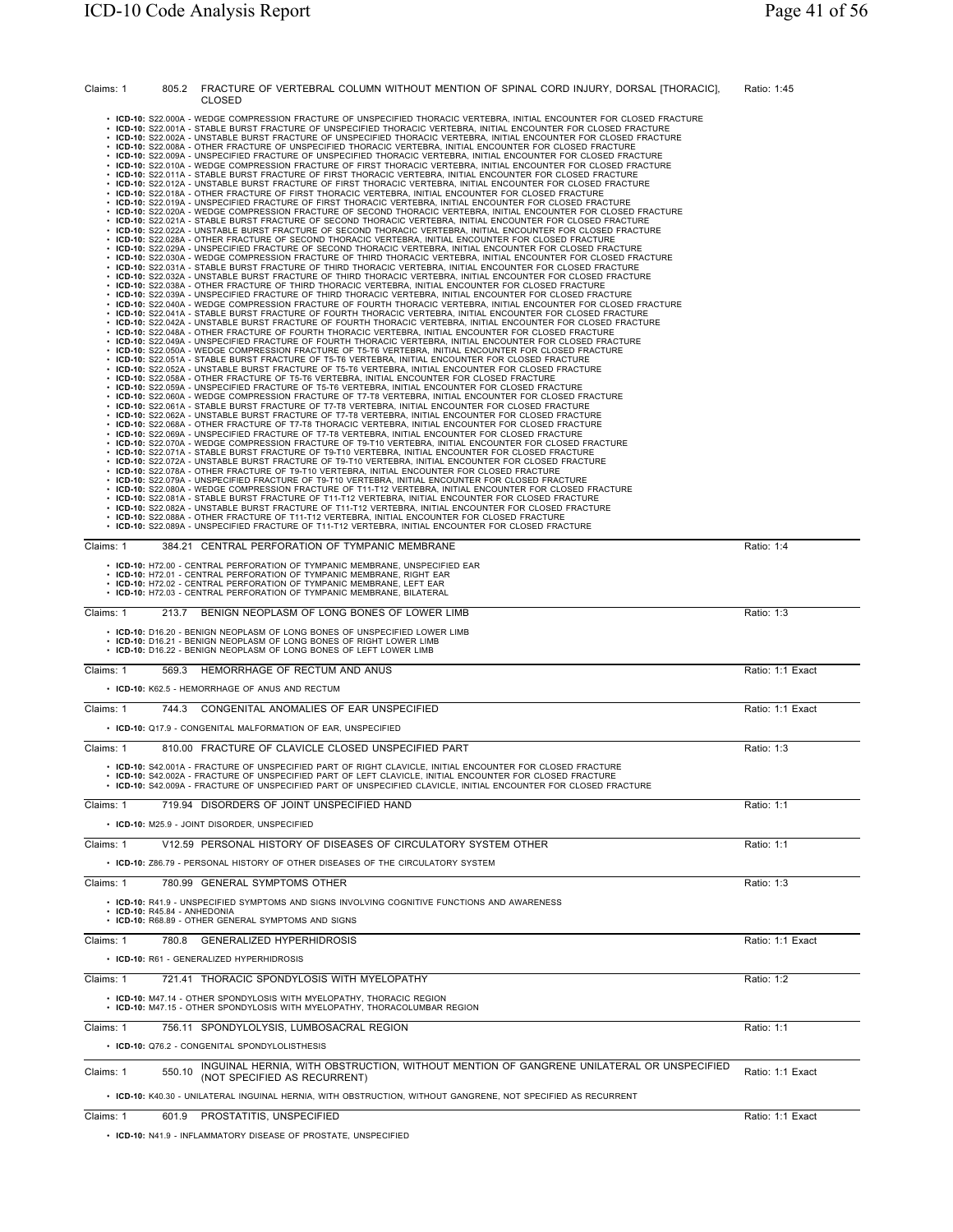| Claims: 1 | 711.91 UNSPECIFIED INFECTIVE ARTHRITIS SHOULDER REGION                                                                                                                                                                                                                                                                                                                                                                                                                                                                                                                                                                                                                                                                                                                                                                                                                                                                                                                                                                                                                                                                                                                                                                                                                                                                                                                                                                                                                                                                                                                                                                                                                                                                                                                                                                                                                                                                                                                                                                                                                                                                                                                                                                                                                                                                                                                                                                                                                                                                                                                                                                                                                                                                                                                                                                                                                                                                                                                                                                                                                                                                                                                                                                                                                                                                                                                                                                                                                                                                                                                                                                                                                                                                                                                                                                                                                                                                                                                                                                                                                                                                                                                                                                                                                                                                                                                                                                                                                                                                                                                                                                                                                                                                                                                                                                                         | Ratio: 1:1       |
|-----------|------------------------------------------------------------------------------------------------------------------------------------------------------------------------------------------------------------------------------------------------------------------------------------------------------------------------------------------------------------------------------------------------------------------------------------------------------------------------------------------------------------------------------------------------------------------------------------------------------------------------------------------------------------------------------------------------------------------------------------------------------------------------------------------------------------------------------------------------------------------------------------------------------------------------------------------------------------------------------------------------------------------------------------------------------------------------------------------------------------------------------------------------------------------------------------------------------------------------------------------------------------------------------------------------------------------------------------------------------------------------------------------------------------------------------------------------------------------------------------------------------------------------------------------------------------------------------------------------------------------------------------------------------------------------------------------------------------------------------------------------------------------------------------------------------------------------------------------------------------------------------------------------------------------------------------------------------------------------------------------------------------------------------------------------------------------------------------------------------------------------------------------------------------------------------------------------------------------------------------------------------------------------------------------------------------------------------------------------------------------------------------------------------------------------------------------------------------------------------------------------------------------------------------------------------------------------------------------------------------------------------------------------------------------------------------------------------------------------------------------------------------------------------------------------------------------------------------------------------------------------------------------------------------------------------------------------------------------------------------------------------------------------------------------------------------------------------------------------------------------------------------------------------------------------------------------------------------------------------------------------------------------------------------------------------------------------------------------------------------------------------------------------------------------------------------------------------------------------------------------------------------------------------------------------------------------------------------------------------------------------------------------------------------------------------------------------------------------------------------------------------------------------------------------------------------------------------------------------------------------------------------------------------------------------------------------------------------------------------------------------------------------------------------------------------------------------------------------------------------------------------------------------------------------------------------------------------------------------------------------------------------------------------------------------------------------------------------------------------------------------------------------------------------------------------------------------------------------------------------------------------------------------------------------------------------------------------------------------------------------------------------------------------------------------------------------------------------------------------------------------------------------------------------------------------------------------------------------------|------------------|
|           | . ICD-10: M01.X19 - DIRECT INFECTION OF UNSPECIFIED SHOULDER IN INFECTIOUS AND PARASITIC DISEASES CLASSIFIED ELSEWHERE                                                                                                                                                                                                                                                                                                                                                                                                                                                                                                                                                                                                                                                                                                                                                                                                                                                                                                                                                                                                                                                                                                                                                                                                                                                                                                                                                                                                                                                                                                                                                                                                                                                                                                                                                                                                                                                                                                                                                                                                                                                                                                                                                                                                                                                                                                                                                                                                                                                                                                                                                                                                                                                                                                                                                                                                                                                                                                                                                                                                                                                                                                                                                                                                                                                                                                                                                                                                                                                                                                                                                                                                                                                                                                                                                                                                                                                                                                                                                                                                                                                                                                                                                                                                                                                                                                                                                                                                                                                                                                                                                                                                                                                                                                                         |                  |
| Claims: 1 | 142.1 MALIGNANT NEOPLASM OF SUBMANDIBULAR GLAND                                                                                                                                                                                                                                                                                                                                                                                                                                                                                                                                                                                                                                                                                                                                                                                                                                                                                                                                                                                                                                                                                                                                                                                                                                                                                                                                                                                                                                                                                                                                                                                                                                                                                                                                                                                                                                                                                                                                                                                                                                                                                                                                                                                                                                                                                                                                                                                                                                                                                                                                                                                                                                                                                                                                                                                                                                                                                                                                                                                                                                                                                                                                                                                                                                                                                                                                                                                                                                                                                                                                                                                                                                                                                                                                                                                                                                                                                                                                                                                                                                                                                                                                                                                                                                                                                                                                                                                                                                                                                                                                                                                                                                                                                                                                                                                                | Ratio: 1:1 Exact |
|           | • ICD-10: C08.0 - MALIGNANT NEOPLASM OF SUBMANDIBULAR GLAND                                                                                                                                                                                                                                                                                                                                                                                                                                                                                                                                                                                                                                                                                                                                                                                                                                                                                                                                                                                                                                                                                                                                                                                                                                                                                                                                                                                                                                                                                                                                                                                                                                                                                                                                                                                                                                                                                                                                                                                                                                                                                                                                                                                                                                                                                                                                                                                                                                                                                                                                                                                                                                                                                                                                                                                                                                                                                                                                                                                                                                                                                                                                                                                                                                                                                                                                                                                                                                                                                                                                                                                                                                                                                                                                                                                                                                                                                                                                                                                                                                                                                                                                                                                                                                                                                                                                                                                                                                                                                                                                                                                                                                                                                                                                                                                    |                  |
| Claims: 1 | 459.9<br>CIRCULATORY SYSTEM DISORDERS UNSPECIFIED                                                                                                                                                                                                                                                                                                                                                                                                                                                                                                                                                                                                                                                                                                                                                                                                                                                                                                                                                                                                                                                                                                                                                                                                                                                                                                                                                                                                                                                                                                                                                                                                                                                                                                                                                                                                                                                                                                                                                                                                                                                                                                                                                                                                                                                                                                                                                                                                                                                                                                                                                                                                                                                                                                                                                                                                                                                                                                                                                                                                                                                                                                                                                                                                                                                                                                                                                                                                                                                                                                                                                                                                                                                                                                                                                                                                                                                                                                                                                                                                                                                                                                                                                                                                                                                                                                                                                                                                                                                                                                                                                                                                                                                                                                                                                                                              | Ratio: 1:2       |
|           | • ICD-10: 187.9 - DISORDER OF VEIN, UNSPECIFIED<br>• ICD-10: 199.9 - UNSPECIFIED DISORDER OF CIRCULATORY SYSTEM                                                                                                                                                                                                                                                                                                                                                                                                                                                                                                                                                                                                                                                                                                                                                                                                                                                                                                                                                                                                                                                                                                                                                                                                                                                                                                                                                                                                                                                                                                                                                                                                                                                                                                                                                                                                                                                                                                                                                                                                                                                                                                                                                                                                                                                                                                                                                                                                                                                                                                                                                                                                                                                                                                                                                                                                                                                                                                                                                                                                                                                                                                                                                                                                                                                                                                                                                                                                                                                                                                                                                                                                                                                                                                                                                                                                                                                                                                                                                                                                                                                                                                                                                                                                                                                                                                                                                                                                                                                                                                                                                                                                                                                                                                                                |                  |
| Claims: 1 | FRACTURE OF OTHER TARSAL AND METATARSAL BONES, UNSPECIFIED BONE(S) OF FOOT [EXCEPT TOES]<br>825.20<br><b>CLOSED</b>                                                                                                                                                                                                                                                                                                                                                                                                                                                                                                                                                                                                                                                                                                                                                                                                                                                                                                                                                                                                                                                                                                                                                                                                                                                                                                                                                                                                                                                                                                                                                                                                                                                                                                                                                                                                                                                                                                                                                                                                                                                                                                                                                                                                                                                                                                                                                                                                                                                                                                                                                                                                                                                                                                                                                                                                                                                                                                                                                                                                                                                                                                                                                                                                                                                                                                                                                                                                                                                                                                                                                                                                                                                                                                                                                                                                                                                                                                                                                                                                                                                                                                                                                                                                                                                                                                                                                                                                                                                                                                                                                                                                                                                                                                                            | Ratio: 1:3       |
|           | • ICD-10: S92.901A - UNSPECIFIED FRACTURE OF RIGHT FOOT, INITIAL ENCOUNTER FOR CLOSED FRACTURE<br>• ICD-10: S92.902A - UNSPECIFIED FRACTURE OF LEFT FOOT, INITIAL ENCOUNTER FOR CLOSED FRACTURE<br>• ICD-10: S92.909A - UNSPECIFIED FRACTURE OF UNSPECIFIED FOOT, INITIAL ENCOUNTER FOR CLOSED FRACTURE                                                                                                                                                                                                                                                                                                                                                                                                                                                                                                                                                                                                                                                                                                                                                                                                                                                                                                                                                                                                                                                                                                                                                                                                                                                                                                                                                                                                                                                                                                                                                                                                                                                                                                                                                                                                                                                                                                                                                                                                                                                                                                                                                                                                                                                                                                                                                                                                                                                                                                                                                                                                                                                                                                                                                                                                                                                                                                                                                                                                                                                                                                                                                                                                                                                                                                                                                                                                                                                                                                                                                                                                                                                                                                                                                                                                                                                                                                                                                                                                                                                                                                                                                                                                                                                                                                                                                                                                                                                                                                                                        |                  |
| Claims: 1 | 825.29 FRACTURE OF OTHER TARSAL AND METATARSAL BONES, OTHER CLOSED                                                                                                                                                                                                                                                                                                                                                                                                                                                                                                                                                                                                                                                                                                                                                                                                                                                                                                                                                                                                                                                                                                                                                                                                                                                                                                                                                                                                                                                                                                                                                                                                                                                                                                                                                                                                                                                                                                                                                                                                                                                                                                                                                                                                                                                                                                                                                                                                                                                                                                                                                                                                                                                                                                                                                                                                                                                                                                                                                                                                                                                                                                                                                                                                                                                                                                                                                                                                                                                                                                                                                                                                                                                                                                                                                                                                                                                                                                                                                                                                                                                                                                                                                                                                                                                                                                                                                                                                                                                                                                                                                                                                                                                                                                                                                                             | Ratio: 1:6       |
|           | • ICD-10: S92.201A - FRACTURE OF UNSPECIFIED TARSAL BONE(S) OF RIGHT FOOT, INITIAL ENCOUNTER FOR CLOSED FRACTURE<br>· ICD-10: S92.202A - FRACTURE OF UNSPECIFIED TARSAL BONE(S) OF LEFT FOOT, INITIAL ENCOUNTER FOR CLOSED FRACTURE<br>· ICD-10: S92.209A - FRACTURE OF UNSPECIFIED TARSAL BONE(S) OF UNSPECIFIED FOOT, INITIAL ENCOUNTER FOR CLOSED FRACTURE<br>· ICD-10: S92.301A - FRACTURE OF UNSPECIFIED METATARSAL BONE(S), RIGHT FOOT, INITIAL ENCOUNTER FOR CLOSED FRACTURE<br>· ICD-10: S92.302A - FRACTURE OF UNSPECIFIED METATARSAL BONE(S), LEFT FOOT, INITIAL ENCOUNTER FOR CLOSED FRACTURE<br>· ICD-10: S92.309A - FRACTURE OF UNSPECIFIED METATARSAL BONE(S), UNSPECIFIED FOOT, INITIAL ENCOUNTER FOR CLOSED FRACTURE                                                                                                                                                                                                                                                                                                                                                                                                                                                                                                                                                                                                                                                                                                                                                                                                                                                                                                                                                                                                                                                                                                                                                                                                                                                                                                                                                                                                                                                                                                                                                                                                                                                                                                                                                                                                                                                                                                                                                                                                                                                                                                                                                                                                                                                                                                                                                                                                                                                                                                                                                                                                                                                                                                                                                                                                                                                                                                                                                                                                                                                                                                                                                                                                                                                                                                                                                                                                                                                                                                                                                                                                                                                                                                                                                                                                                                                                                                                                                                                                                                                                                                           |                  |
| Claims: 1 | MALIGNANT NEOPLASM OF MOUTH, UNSPECIFIED<br>145.9                                                                                                                                                                                                                                                                                                                                                                                                                                                                                                                                                                                                                                                                                                                                                                                                                                                                                                                                                                                                                                                                                                                                                                                                                                                                                                                                                                                                                                                                                                                                                                                                                                                                                                                                                                                                                                                                                                                                                                                                                                                                                                                                                                                                                                                                                                                                                                                                                                                                                                                                                                                                                                                                                                                                                                                                                                                                                                                                                                                                                                                                                                                                                                                                                                                                                                                                                                                                                                                                                                                                                                                                                                                                                                                                                                                                                                                                                                                                                                                                                                                                                                                                                                                                                                                                                                                                                                                                                                                                                                                                                                                                                                                                                                                                                                                              | Ratio: 1:1 Exact |
|           | • ICD-10: C06.9 - MALIGNANT NEOPLASM OF MOUTH, UNSPECIFIED                                                                                                                                                                                                                                                                                                                                                                                                                                                                                                                                                                                                                                                                                                                                                                                                                                                                                                                                                                                                                                                                                                                                                                                                                                                                                                                                                                                                                                                                                                                                                                                                                                                                                                                                                                                                                                                                                                                                                                                                                                                                                                                                                                                                                                                                                                                                                                                                                                                                                                                                                                                                                                                                                                                                                                                                                                                                                                                                                                                                                                                                                                                                                                                                                                                                                                                                                                                                                                                                                                                                                                                                                                                                                                                                                                                                                                                                                                                                                                                                                                                                                                                                                                                                                                                                                                                                                                                                                                                                                                                                                                                                                                                                                                                                                                                     |                  |
| Claims: 1 | 256.39 OVARIAN FAILURE OTHER                                                                                                                                                                                                                                                                                                                                                                                                                                                                                                                                                                                                                                                                                                                                                                                                                                                                                                                                                                                                                                                                                                                                                                                                                                                                                                                                                                                                                                                                                                                                                                                                                                                                                                                                                                                                                                                                                                                                                                                                                                                                                                                                                                                                                                                                                                                                                                                                                                                                                                                                                                                                                                                                                                                                                                                                                                                                                                                                                                                                                                                                                                                                                                                                                                                                                                                                                                                                                                                                                                                                                                                                                                                                                                                                                                                                                                                                                                                                                                                                                                                                                                                                                                                                                                                                                                                                                                                                                                                                                                                                                                                                                                                                                                                                                                                                                   | Ratio: 1:1 Exact |
|           | • ICD-10: E28.39 - OTHER PRIMARY OVARIAN FAILURE                                                                                                                                                                                                                                                                                                                                                                                                                                                                                                                                                                                                                                                                                                                                                                                                                                                                                                                                                                                                                                                                                                                                                                                                                                                                                                                                                                                                                                                                                                                                                                                                                                                                                                                                                                                                                                                                                                                                                                                                                                                                                                                                                                                                                                                                                                                                                                                                                                                                                                                                                                                                                                                                                                                                                                                                                                                                                                                                                                                                                                                                                                                                                                                                                                                                                                                                                                                                                                                                                                                                                                                                                                                                                                                                                                                                                                                                                                                                                                                                                                                                                                                                                                                                                                                                                                                                                                                                                                                                                                                                                                                                                                                                                                                                                                                               |                  |
| Claims: 1 | 253.3 PITUITARY DWARFISM                                                                                                                                                                                                                                                                                                                                                                                                                                                                                                                                                                                                                                                                                                                                                                                                                                                                                                                                                                                                                                                                                                                                                                                                                                                                                                                                                                                                                                                                                                                                                                                                                                                                                                                                                                                                                                                                                                                                                                                                                                                                                                                                                                                                                                                                                                                                                                                                                                                                                                                                                                                                                                                                                                                                                                                                                                                                                                                                                                                                                                                                                                                                                                                                                                                                                                                                                                                                                                                                                                                                                                                                                                                                                                                                                                                                                                                                                                                                                                                                                                                                                                                                                                                                                                                                                                                                                                                                                                                                                                                                                                                                                                                                                                                                                                                                                       | Ratio: 1:1       |
|           | • ICD-10: E23.0 - HYPOPITUITARISM                                                                                                                                                                                                                                                                                                                                                                                                                                                                                                                                                                                                                                                                                                                                                                                                                                                                                                                                                                                                                                                                                                                                                                                                                                                                                                                                                                                                                                                                                                                                                                                                                                                                                                                                                                                                                                                                                                                                                                                                                                                                                                                                                                                                                                                                                                                                                                                                                                                                                                                                                                                                                                                                                                                                                                                                                                                                                                                                                                                                                                                                                                                                                                                                                                                                                                                                                                                                                                                                                                                                                                                                                                                                                                                                                                                                                                                                                                                                                                                                                                                                                                                                                                                                                                                                                                                                                                                                                                                                                                                                                                                                                                                                                                                                                                                                              |                  |
| Claims: 1 | 288.59 WHITE BLOOD CELL COUNT DECREASED, OTHER                                                                                                                                                                                                                                                                                                                                                                                                                                                                                                                                                                                                                                                                                                                                                                                                                                                                                                                                                                                                                                                                                                                                                                                                                                                                                                                                                                                                                                                                                                                                                                                                                                                                                                                                                                                                                                                                                                                                                                                                                                                                                                                                                                                                                                                                                                                                                                                                                                                                                                                                                                                                                                                                                                                                                                                                                                                                                                                                                                                                                                                                                                                                                                                                                                                                                                                                                                                                                                                                                                                                                                                                                                                                                                                                                                                                                                                                                                                                                                                                                                                                                                                                                                                                                                                                                                                                                                                                                                                                                                                                                                                                                                                                                                                                                                                                 | Ratio: 1:1 Exact |
|           | • ICD-10: D72.818 - OTHER DECREASED WHITE BLOOD CELL COUNT                                                                                                                                                                                                                                                                                                                                                                                                                                                                                                                                                                                                                                                                                                                                                                                                                                                                                                                                                                                                                                                                                                                                                                                                                                                                                                                                                                                                                                                                                                                                                                                                                                                                                                                                                                                                                                                                                                                                                                                                                                                                                                                                                                                                                                                                                                                                                                                                                                                                                                                                                                                                                                                                                                                                                                                                                                                                                                                                                                                                                                                                                                                                                                                                                                                                                                                                                                                                                                                                                                                                                                                                                                                                                                                                                                                                                                                                                                                                                                                                                                                                                                                                                                                                                                                                                                                                                                                                                                                                                                                                                                                                                                                                                                                                                                                     |                  |
| Claims: 1 | 825.0 FRACTURE OF CALCANEUS, CLOSED                                                                                                                                                                                                                                                                                                                                                                                                                                                                                                                                                                                                                                                                                                                                                                                                                                                                                                                                                                                                                                                                                                                                                                                                                                                                                                                                                                                                                                                                                                                                                                                                                                                                                                                                                                                                                                                                                                                                                                                                                                                                                                                                                                                                                                                                                                                                                                                                                                                                                                                                                                                                                                                                                                                                                                                                                                                                                                                                                                                                                                                                                                                                                                                                                                                                                                                                                                                                                                                                                                                                                                                                                                                                                                                                                                                                                                                                                                                                                                                                                                                                                                                                                                                                                                                                                                                                                                                                                                                                                                                                                                                                                                                                                                                                                                                                            | Ratio: 1:39      |
|           | • ICD-10: S92.001A - UNSPECIFIED FRACTURE OF RIGHT CALCANEUS, INITIAL ENCOUNTER FOR CLOSED FRACTURE<br>· ICD-10: S92.002A - UNSPECIFIED FRACTURE OF LEFT CALCANEUS, INITIAL ENCOUNTER FOR CLOSED FRACTURE<br>ICD-10: S92.009A - UNSPECIFIED FRACTURE OF UNSPECIFIED CALCANEUS, INITIAL ENCOUNTER FOR CLOSED FRACTURE<br>ICD-10: S92.011A - DISPLACED FRACTURE OF BODY OF RIGHT CALCANEUS, INITIAL ENCOUNTER FOR CLOSED FRACTURE<br>ICD-10: S92.012A - DISPLACED FRACTURE OF BODY OF LEFT CALCANEUS, INITIAL ENCOUNTER FOR CLOSED FRACTURE<br>ICD-10: S92.013A - DISPLACED FRACTURE OF BODY OF UNSPECIFIED CALCANEUS, INITIAL ENCOUNTER FOR CLOSED FRACTURE<br>ICD-10: S92.014A - NONDISPLACED FRACTURE OF BODY OF RIGHT CALCANEUS, INITIAL ENCOUNTER FOR CLOSED FRACTURE<br>ICD-10: S92.015A - NONDISPLACED FRACTURE OF BODY OF LEFT CALCANEUS, INITIAL ENCOUNTER FOR CLOSED FRACTURE<br>ICD-10: S92.016A - NONDISPLACED FRACTURE OF BODY OF UNSPECIFIED CALCANEUS, INITIAL ENCOUNTER FOR CLOSED FRACTURE<br>ICD-10: S92.021A - DISPLACED FRACTURE OF ANTERIOR PROCESS OF RIGHT CALCANEUS, INITIAL ENCOUNTER FOR CLOSED FRACTURE<br>ICD-10: S92.022A - DISPLACED FRACTURE OF ANTERIOR PROCESS OF LEFT CALCANEUS, INITIAL ENCOUNTER FOR CLOSED FRACTURE<br>ICD-10: S92.023A - DISPLACED FRACTURE OF ANTERIOR PROCESS OF UNSPECIFIED CALCANEUS, INITIAL ENCOUNTER FOR CLOSED FRACTURE<br>ICD-10: S92.024A - NONDISPLACED FRACTURE OF ANTERIOR PROCESS OF RIGHT CALCANEUS, INITIAL ENCOUNTER FOR CLOSED FRACTURE<br>ICD-10: S92.025A - NONDISPLACED FRACTURE OF ANTERIOR PROCESS OF LEFT CALCANEUS, INITIAL ENCOUNTER FOR CLOSED FRACTURE<br>ICD-10: S92.026A - NONDISPLACED FRACTURE OF ANTERIOR PROCESS OF UNSPECIFIED CALCANEUS, INITIAL ENCOUNTER FOR CLOSED FRACTURE<br>ICD-10: S92.031A - DISPLACED AVULSION FRACTURE OF TUBEROSITY OF RIGHT CALCANEUS, INITIAL ENCOUNTER FOR CLOSED FRACTURE<br>ICD-10: S92.032A - DISPLACED AVULSION FRACTURE OF TUBEROSITY OF LEFT CALCANEUS, INITIAL ENCOUNTER FOR CLOSED FRACTURE<br>ICD-10: S92.033A - DISPLACED AVULSION FRACTURE OF TUBEROSITY OF UNSPECIFIED CALCANEUS, INITIAL ENCOUNTER FOR CLOSED FRACTURE<br>ICD-10: S92.034A - NONDISPLACED AVULSION FRACTURE OF TUBEROSITY OF RIGHT CALCANEUS, INITIAL ENCOUNTER FOR CLOSED FRACTURE<br>ICD-10: S92.035A - NONDISPLACED AVULSION FRACTURE OF TUBEROSITY OF LEFT CALCANEUS, INITIAL ENCOUNTER FOR CLOSED FRACTURE<br>ICD-10: S92.036A - NONDISPLACED AVULSION FRACTURE OF TUBEROSITY OF UNSPECIFIED CALCANEUS, INITIAL ENCOUNTER FOR CLOSED FRACTURE<br>ICD-10: S92.041A - DISPLACED OTHER FRACTURE OF TUBEROSITY OF RIGHT CALCANEUS, INITIAL ENCOUNTER FOR CLOSED FRACTURE<br>ICD-10: S92.042A - DISPLACED OTHER FRACTURE OF TUBEROSITY OF LEFT CALCANEUS, INITIAL ENCOUNTER FOR CLOSED FRACTURE<br>ICD-10: S92.043A - DISPLACED OTHER FRACTURE OF TUBEROSITY OF UNSPECIFIED CALCANEUS, INITIAL ENCOUNTER FOR CLOSED FRACTURE<br>ICD-10: S92.044A - NONDISPLACED OTHER FRACTURE OF TUBEROSITY OF RIGHT CALCANEUS, INITIAL ENCOUNTER FOR CLOSED FRACTURE<br>ICD-10: S92.045A - NONDISPLACED OTHER FRACTURE OF TUBEROSITY OF LEFT CALCANEUS. INITIAL ENCOUNTER FOR CLOSED FRACTURE<br>• ICD-10: S92.046A - NONDISPLACED OTHER FRACTURE OF TUBEROSITY OF UNSPECIFIED CALCANEUS, INITIAL ENCOUNTER FOR CLOSED FRACTURE<br>. ICD-10: S92.051A - DISPLACED OTHER EXTRAARTICULAR FRACTURE OF RIGHT CALCANEUS, INITIAL ENCOUNTER FOR CLOSED FRACTURE<br>· ICD-10: S92.052A - DISPLACED OTHER EXTRAARTICULAR FRACTURE OF LEFT CALCANEUS, INITIAL ENCOUNTER FOR CLOSED FRACTURE<br>· ICD-10: S92.053A - DISPLACED OTHER EXTRAARTICULAR FRACTURE OF UNSPECIFIED CALCANEUS, INITIAL ENCOUNTER FOR CLOSED FRACTURE<br>· ICD-10: S92.054A - NONDISPLACED OTHER EXTRAARTICULAR FRACTURE OF RIGHT CALCANEUS, INITIAL ENCOUNTER FOR CLOSED FRACTURE<br>· ICD-10: S92.055A - NONDISPLACED OTHER EXTRAARTICULAR FRACTURE OF LEFT CALCANEUS, INITIAL ENCOUNTER FOR CLOSED FRACTURE<br>· ICD-10: S92.056A - NONDISPLACED OTHER EXTRAARTICULAR FRACTURE OF UNSPECIFIED CALCANEUS, INITIAL ENCOUNTER FOR CLOSED FRACTURE<br>· ICD-10: S92.061A - DISPLACED INTRAARTICULAR FRACTURE OF RIGHT CALCANEUS, INITIAL ENCOUNTER FOR CLOSED FRACTURE<br>· ICD-10: S92.062A - DISPLACED INTRAARTICULAR FRACTURE OF LEFT CALCANEUS, INITIAL ENCOUNTER FOR CLOSED FRACTURE<br>· ICD-10: S92.063A - DISPLACED INTRAARTICULAR FRACTURE OF UNSPECIFIED CALCANEUS, INITIAL ENCOUNTER FOR CLOSED FRACTURE<br>· ICD-10: S92.064A - NONDISPLACED INTRAARTICULAR FRACTURE OF RIGHT CALCANEUS, INITIAL ENCOUNTER FOR CLOSED FRACTURE<br>· ICD-10: S92.065A - NONDISPLACED INTRAARTICULAR FRACTURE OF LEFT CALCANEUS, INITIAL ENCOUNTER FOR CLOSED FRACTURE<br>· ICD-10: S92.066A - NONDISPLACED INTRAARTICULAR FRACTURE OF UNSPECIFIED CALCANEUS, INITIAL ENCOUNTER FOR CLOSED FRACTURE |                  |
| Claims: 1 | 722.51 DEGENERATION THORACIC OR THORACOLUMBAR INTERVERTEBRAL DISC                                                                                                                                                                                                                                                                                                                                                                                                                                                                                                                                                                                                                                                                                                                                                                                                                                                                                                                                                                                                                                                                                                                                                                                                                                                                                                                                                                                                                                                                                                                                                                                                                                                                                                                                                                                                                                                                                                                                                                                                                                                                                                                                                                                                                                                                                                                                                                                                                                                                                                                                                                                                                                                                                                                                                                                                                                                                                                                                                                                                                                                                                                                                                                                                                                                                                                                                                                                                                                                                                                                                                                                                                                                                                                                                                                                                                                                                                                                                                                                                                                                                                                                                                                                                                                                                                                                                                                                                                                                                                                                                                                                                                                                                                                                                                                              | Ratio: 1:2       |
|           | • ICD-10: M51.34 - OTHER INTERVERTEBRAL DISC DEGENERATION. THORACIC REGION<br>• ICD-10: M51.35 - OTHER INTERVERTEBRAL DISC DEGENERATION, THORACOLUMBAR REGION                                                                                                                                                                                                                                                                                                                                                                                                                                                                                                                                                                                                                                                                                                                                                                                                                                                                                                                                                                                                                                                                                                                                                                                                                                                                                                                                                                                                                                                                                                                                                                                                                                                                                                                                                                                                                                                                                                                                                                                                                                                                                                                                                                                                                                                                                                                                                                                                                                                                                                                                                                                                                                                                                                                                                                                                                                                                                                                                                                                                                                                                                                                                                                                                                                                                                                                                                                                                                                                                                                                                                                                                                                                                                                                                                                                                                                                                                                                                                                                                                                                                                                                                                                                                                                                                                                                                                                                                                                                                                                                                                                                                                                                                                  |                  |
| Claims: 1 | 491.22 OBSTRUCTIVE CHRONIC BRONCHITIS WITH ACUTE BRONCHITIS                                                                                                                                                                                                                                                                                                                                                                                                                                                                                                                                                                                                                                                                                                                                                                                                                                                                                                                                                                                                                                                                                                                                                                                                                                                                                                                                                                                                                                                                                                                                                                                                                                                                                                                                                                                                                                                                                                                                                                                                                                                                                                                                                                                                                                                                                                                                                                                                                                                                                                                                                                                                                                                                                                                                                                                                                                                                                                                                                                                                                                                                                                                                                                                                                                                                                                                                                                                                                                                                                                                                                                                                                                                                                                                                                                                                                                                                                                                                                                                                                                                                                                                                                                                                                                                                                                                                                                                                                                                                                                                                                                                                                                                                                                                                                                                    | Ratio: 1:1       |
|           | • ICD-10: J44.0 - CHRONIC OBSTRUCTIVE PULMONARY DISEASE WITH ACUTE LOWER RESPIRATORY INFECTION                                                                                                                                                                                                                                                                                                                                                                                                                                                                                                                                                                                                                                                                                                                                                                                                                                                                                                                                                                                                                                                                                                                                                                                                                                                                                                                                                                                                                                                                                                                                                                                                                                                                                                                                                                                                                                                                                                                                                                                                                                                                                                                                                                                                                                                                                                                                                                                                                                                                                                                                                                                                                                                                                                                                                                                                                                                                                                                                                                                                                                                                                                                                                                                                                                                                                                                                                                                                                                                                                                                                                                                                                                                                                                                                                                                                                                                                                                                                                                                                                                                                                                                                                                                                                                                                                                                                                                                                                                                                                                                                                                                                                                                                                                                                                 |                  |
| Claims: 1 | 282.7 HEMOGLOBINOPATHIES OTHER<br>• ICD-10: D56.4 - HEREDITARY PERSISTENCE OF FETAL HEMOGLOBIN [HPFH]                                                                                                                                                                                                                                                                                                                                                                                                                                                                                                                                                                                                                                                                                                                                                                                                                                                                                                                                                                                                                                                                                                                                                                                                                                                                                                                                                                                                                                                                                                                                                                                                                                                                                                                                                                                                                                                                                                                                                                                                                                                                                                                                                                                                                                                                                                                                                                                                                                                                                                                                                                                                                                                                                                                                                                                                                                                                                                                                                                                                                                                                                                                                                                                                                                                                                                                                                                                                                                                                                                                                                                                                                                                                                                                                                                                                                                                                                                                                                                                                                                                                                                                                                                                                                                                                                                                                                                                                                                                                                                                                                                                                                                                                                                                                          | Ratio: 1:2       |
|           | • ICD-10: D58.2 - OTHER HEMOGLOBINOPATHIES                                                                                                                                                                                                                                                                                                                                                                                                                                                                                                                                                                                                                                                                                                                                                                                                                                                                                                                                                                                                                                                                                                                                                                                                                                                                                                                                                                                                                                                                                                                                                                                                                                                                                                                                                                                                                                                                                                                                                                                                                                                                                                                                                                                                                                                                                                                                                                                                                                                                                                                                                                                                                                                                                                                                                                                                                                                                                                                                                                                                                                                                                                                                                                                                                                                                                                                                                                                                                                                                                                                                                                                                                                                                                                                                                                                                                                                                                                                                                                                                                                                                                                                                                                                                                                                                                                                                                                                                                                                                                                                                                                                                                                                                                                                                                                                                     |                  |
| Claims: 1 | 368.9 VISUAL DISTURBANCES UNSPECIFIED                                                                                                                                                                                                                                                                                                                                                                                                                                                                                                                                                                                                                                                                                                                                                                                                                                                                                                                                                                                                                                                                                                                                                                                                                                                                                                                                                                                                                                                                                                                                                                                                                                                                                                                                                                                                                                                                                                                                                                                                                                                                                                                                                                                                                                                                                                                                                                                                                                                                                                                                                                                                                                                                                                                                                                                                                                                                                                                                                                                                                                                                                                                                                                                                                                                                                                                                                                                                                                                                                                                                                                                                                                                                                                                                                                                                                                                                                                                                                                                                                                                                                                                                                                                                                                                                                                                                                                                                                                                                                                                                                                                                                                                                                                                                                                                                          | Ratio: 1:1 Exact |
|           | • ICD-10: H53.9 - UNSPECIFIED VISUAL DISTURBANCE                                                                                                                                                                                                                                                                                                                                                                                                                                                                                                                                                                                                                                                                                                                                                                                                                                                                                                                                                                                                                                                                                                                                                                                                                                                                                                                                                                                                                                                                                                                                                                                                                                                                                                                                                                                                                                                                                                                                                                                                                                                                                                                                                                                                                                                                                                                                                                                                                                                                                                                                                                                                                                                                                                                                                                                                                                                                                                                                                                                                                                                                                                                                                                                                                                                                                                                                                                                                                                                                                                                                                                                                                                                                                                                                                                                                                                                                                                                                                                                                                                                                                                                                                                                                                                                                                                                                                                                                                                                                                                                                                                                                                                                                                                                                                                                               |                  |
| Claims: 1 | 799.02 HYPOXEMIA                                                                                                                                                                                                                                                                                                                                                                                                                                                                                                                                                                                                                                                                                                                                                                                                                                                                                                                                                                                                                                                                                                                                                                                                                                                                                                                                                                                                                                                                                                                                                                                                                                                                                                                                                                                                                                                                                                                                                                                                                                                                                                                                                                                                                                                                                                                                                                                                                                                                                                                                                                                                                                                                                                                                                                                                                                                                                                                                                                                                                                                                                                                                                                                                                                                                                                                                                                                                                                                                                                                                                                                                                                                                                                                                                                                                                                                                                                                                                                                                                                                                                                                                                                                                                                                                                                                                                                                                                                                                                                                                                                                                                                                                                                                                                                                                                               | Ratio: 1:1 Exact |
|           | • ICD-10: R09.02 - HYPOXEMIA                                                                                                                                                                                                                                                                                                                                                                                                                                                                                                                                                                                                                                                                                                                                                                                                                                                                                                                                                                                                                                                                                                                                                                                                                                                                                                                                                                                                                                                                                                                                                                                                                                                                                                                                                                                                                                                                                                                                                                                                                                                                                                                                                                                                                                                                                                                                                                                                                                                                                                                                                                                                                                                                                                                                                                                                                                                                                                                                                                                                                                                                                                                                                                                                                                                                                                                                                                                                                                                                                                                                                                                                                                                                                                                                                                                                                                                                                                                                                                                                                                                                                                                                                                                                                                                                                                                                                                                                                                                                                                                                                                                                                                                                                                                                                                                                                   |                  |
| Claims: 1 | 202.00 NODULAR LYMPHOMA UNSPECIFIED SITE                                                                                                                                                                                                                                                                                                                                                                                                                                                                                                                                                                                                                                                                                                                                                                                                                                                                                                                                                                                                                                                                                                                                                                                                                                                                                                                                                                                                                                                                                                                                                                                                                                                                                                                                                                                                                                                                                                                                                                                                                                                                                                                                                                                                                                                                                                                                                                                                                                                                                                                                                                                                                                                                                                                                                                                                                                                                                                                                                                                                                                                                                                                                                                                                                                                                                                                                                                                                                                                                                                                                                                                                                                                                                                                                                                                                                                                                                                                                                                                                                                                                                                                                                                                                                                                                                                                                                                                                                                                                                                                                                                                                                                                                                                                                                                                                       | Ratio: 1:16      |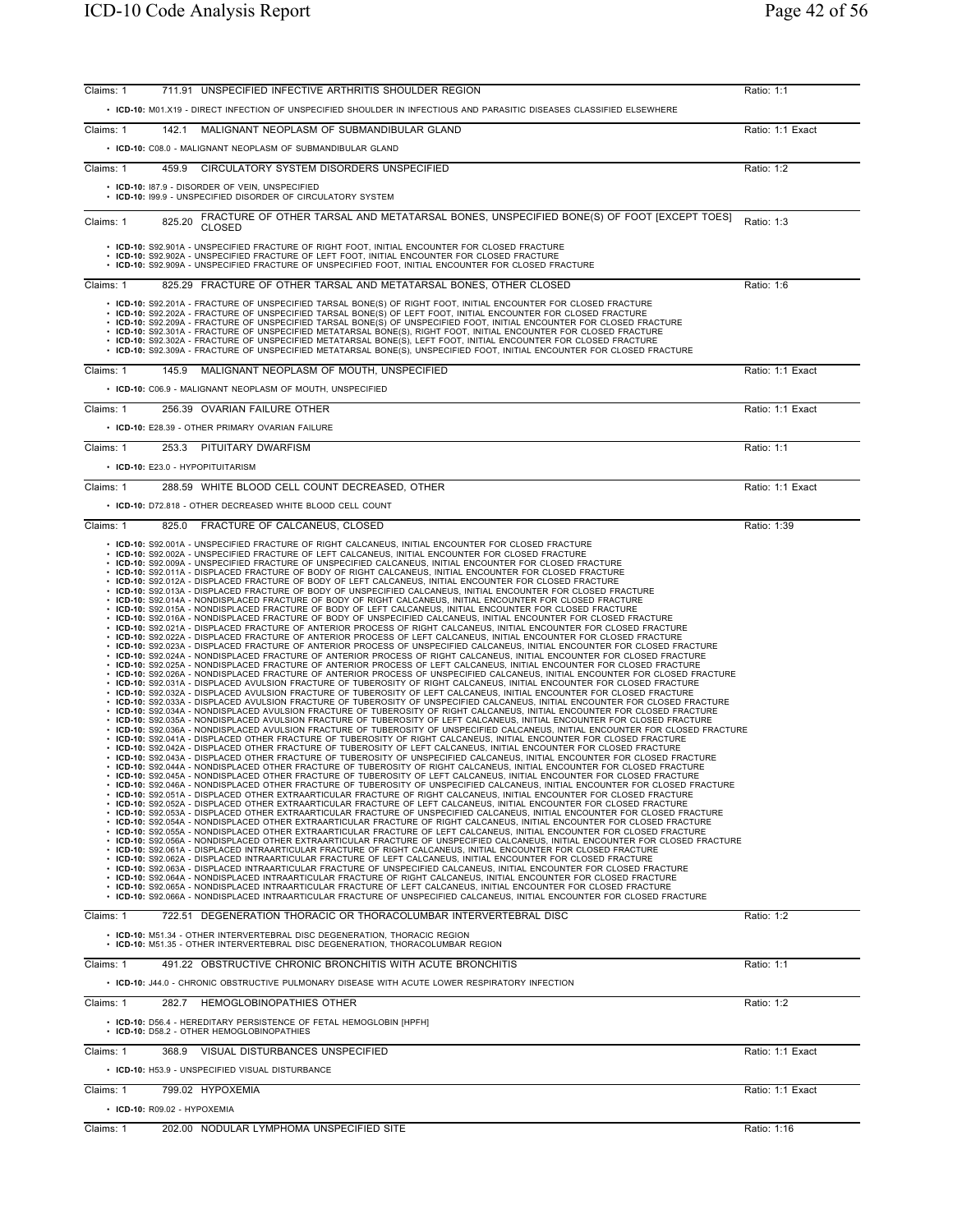| • ICD-10: C82.09 - FOLLICULAR LYMPHOMA GRADE I, EXTRANODAL AND SOLID ORGAN SITES<br>• ICD-10: C82.10 - FOLLICULAR LYMPHOMA GRADE II, UNSPECIFIED SITE                                                                                                                                                                                                                                                                                                                                                                                                                                                                                                                                                                                                                                                                                                                                                                                                                                                                                                                                                                                                                                                                                                                                                                                                                                                                                                                                                                                                 |                  |
|-------------------------------------------------------------------------------------------------------------------------------------------------------------------------------------------------------------------------------------------------------------------------------------------------------------------------------------------------------------------------------------------------------------------------------------------------------------------------------------------------------------------------------------------------------------------------------------------------------------------------------------------------------------------------------------------------------------------------------------------------------------------------------------------------------------------------------------------------------------------------------------------------------------------------------------------------------------------------------------------------------------------------------------------------------------------------------------------------------------------------------------------------------------------------------------------------------------------------------------------------------------------------------------------------------------------------------------------------------------------------------------------------------------------------------------------------------------------------------------------------------------------------------------------------------|------------------|
| • ICD-10: C82.19 - FOLLICULAR LYMPHOMA GRADE II, EXTRANODAL AND SOLID ORGAN SITES<br>• ICD-10: C82.20 - FOLLICULAR LYMPHOMA GRADE III, UNSPECIFIED, UNSPECIFIED SITE                                                                                                                                                                                                                                                                                                                                                                                                                                                                                                                                                                                                                                                                                                                                                                                                                                                                                                                                                                                                                                                                                                                                                                                                                                                                                                                                                                                  |                  |
| · ICD-10: C82.29 - FOLLICULAR LYMPHOMA GRADE III, UNSPECIFIED, EXTRANODAL AND SOLID ORGAN SITES<br>• ICD-10: C82.30 - FOLLICULAR LYMPHOMA GRADE IIIA, UNSPECIFIED SITE                                                                                                                                                                                                                                                                                                                                                                                                                                                                                                                                                                                                                                                                                                                                                                                                                                                                                                                                                                                                                                                                                                                                                                                                                                                                                                                                                                                |                  |
| · ICD-10: C82.39 - FOLLICULAR LYMPHOMA GRADE IIIA, EXTRANODAL AND SOLID ORGAN SITES<br>• ICD-10: C82.40 - FOLLICULAR LYMPHOMA GRADE IIIB, UNSPECIFIED SITE                                                                                                                                                                                                                                                                                                                                                                                                                                                                                                                                                                                                                                                                                                                                                                                                                                                                                                                                                                                                                                                                                                                                                                                                                                                                                                                                                                                            |                  |
| . ICD-10: C82.49 - FOLLICULAR LYMPHOMA GRADE IIIB, EXTRANODAL AND SOLID ORGAN SITES                                                                                                                                                                                                                                                                                                                                                                                                                                                                                                                                                                                                                                                                                                                                                                                                                                                                                                                                                                                                                                                                                                                                                                                                                                                                                                                                                                                                                                                                   |                  |
| • ICD-10: C82.60 - CUTANEOUS FOLLICLE CENTER LYMPHOMA, UNSPECIFIED SITE<br>• ICD-10: C82.69 - CUTANEOUS FOLLICLE CENTER LYMPHOMA, EXTRANODAL AND SOLID ORGAN SITES                                                                                                                                                                                                                                                                                                                                                                                                                                                                                                                                                                                                                                                                                                                                                                                                                                                                                                                                                                                                                                                                                                                                                                                                                                                                                                                                                                                    |                  |
| • ICD-10: C82.80 - OTHER TYPES OF FOLLICULAR LYMPHOMA, UNSPECIFIED SITE<br>• ICD-10: C82.89 - OTHER TYPES OF FOLLICULAR LYMPHOMA, EXTRANODAL AND SOLID ORGAN SITES                                                                                                                                                                                                                                                                                                                                                                                                                                                                                                                                                                                                                                                                                                                                                                                                                                                                                                                                                                                                                                                                                                                                                                                                                                                                                                                                                                                    |                  |
| • ICD-10: C82.90 - FOLLICULAR LYMPHOMA, UNSPECIFIED, UNSPECIFIED SITE<br>• ICD-10: C82.99 - FOLLICULAR LYMPHOMA, UNSPECIFIED, EXTRANODAL AND SOLID ORGAN SITES                                                                                                                                                                                                                                                                                                                                                                                                                                                                                                                                                                                                                                                                                                                                                                                                                                                                                                                                                                                                                                                                                                                                                                                                                                                                                                                                                                                        |                  |
| 816.00 FRACTURE OF PHALANX OR PHALANGES, UNSPECIFIED CLOSED<br>Claims: 1                                                                                                                                                                                                                                                                                                                                                                                                                                                                                                                                                                                                                                                                                                                                                                                                                                                                                                                                                                                                                                                                                                                                                                                                                                                                                                                                                                                                                                                                              | Ratio: 1:13      |
| • ICD-10: S62.501A - FRACTURE OF UNSPECIFIED PHALANX OF RIGHT THUMB. INITIAL ENCOUNTER FOR CLOSED FRACTURE<br>. ICD-10: S62.502A - FRACTURE OF UNSPECIFIED PHALANX OF LEFT THUMB. INITIAL ENCOUNTER FOR CLOSED FRACTURE<br>• ICD-10: S62.509A - FRACTURE OF UNSPECIFIED PHALANX OF UNSPECIFIED THUMB, INITIAL ENCOUNTER FOR CLOSED FRACTURE<br>· ICD-10: S62.600A - FRACTURE OF UNSPECIFIED PHALANX OF RIGHT INDEX FINGER, INITIAL ENCOUNTER FOR CLOSED FRACTURE<br>. ICD-10: S62.601A - FRACTURE OF UNSPECIFIED PHALANX OF LEFT INDEX FINGER, INITIAL ENCOUNTER FOR CLOSED FRACTURE<br>· ICD-10: S62.602A - FRACTURE OF UNSPECIFIED PHALANX OF RIGHT MIDDLE FINGER, INITIAL ENCOUNTER FOR CLOSED FRACTURE<br>· ICD-10: S62.603A - FRACTURE OF UNSPECIFIED PHALANX OF LEFT MIDDLE FINGER, INITIAL ENCOUNTER FOR CLOSED FRACTURE<br>· ICD-10: S62.604A - FRACTURE OF UNSPECIFIED PHALANX OF RIGHT RING FINGER, INITIAL ENCOUNTER FOR CLOSED FRACTURE<br>. ICD-10: S62.605A - FRACTURE OF UNSPECIFIED PHALANX OF LEFT RING FINGER, INITIAL ENCOUNTER FOR CLOSED FRACTURE<br>. ICD-10: S62.606A - FRACTURE OF UNSPECIFIED PHALANX OF RIGHT LITTLE FINGER, INITIAL ENCOUNTER FOR CLOSED FRACTURE<br>. ICD-10: S62.607A - FRACTURE OF UNSPECIFIED PHALANX OF LEFT LITTLE FINGER, INITIAL ENCOUNTER FOR CLOSED FRACTURE<br>. ICD-10: S62.608A - FRACTURE OF UNSPECIFIED PHALANX OF OTHER FINGER, INITIAL ENCOUNTER FOR CLOSED FRACTURE<br>· ICD-10: S62.609A - FRACTURE OF UNSPECIFIED PHALANX OF UNSPECIFIED FINGER, INITIAL ENCOUNTER FOR CLOSED FRACTURE |                  |
| 722.93 INTERVERTEBRAL DISC DISORDERS OTHER AND UNSPECIFIED DISC DISORDER LUMBAR REGION<br>Claims: 1                                                                                                                                                                                                                                                                                                                                                                                                                                                                                                                                                                                                                                                                                                                                                                                                                                                                                                                                                                                                                                                                                                                                                                                                                                                                                                                                                                                                                                                   | Ratio: 1:4       |
| • ICD-10: M46.46 - DISCITIS, UNSPECIFIED, LUMBAR REGION<br>• ICD-10: M46.47 - DISCITIS, UNSPECIFIED, LUMBOSACRAL REGION<br>• ICD-10: M51.86 - OTHER INTERVERTEBRAL DISC DISORDERS, LUMBAR REGION<br>• ICD-10: M51.87 - OTHER INTERVERTEBRAL DISC DISORDERS. LUMBOSACRAL REGION                                                                                                                                                                                                                                                                                                                                                                                                                                                                                                                                                                                                                                                                                                                                                                                                                                                                                                                                                                                                                                                                                                                                                                                                                                                                        |                  |
| 786.39 OTHER HEMOPTYSIS<br>Claims: 1                                                                                                                                                                                                                                                                                                                                                                                                                                                                                                                                                                                                                                                                                                                                                                                                                                                                                                                                                                                                                                                                                                                                                                                                                                                                                                                                                                                                                                                                                                                  | Ratio: 1:1       |
| • ICD-10: R04.89 - HEMORRHAGE FROM OTHER SITES IN RESPIRATORY PASSAGES                                                                                                                                                                                                                                                                                                                                                                                                                                                                                                                                                                                                                                                                                                                                                                                                                                                                                                                                                                                                                                                                                                                                                                                                                                                                                                                                                                                                                                                                                |                  |
| 208.11 LEUKEMIA OF UNSPECIFIED CELL TYPE CHRONIC IN REMISSION<br>Claims: 1                                                                                                                                                                                                                                                                                                                                                                                                                                                                                                                                                                                                                                                                                                                                                                                                                                                                                                                                                                                                                                                                                                                                                                                                                                                                                                                                                                                                                                                                            | Ratio: 1:1 Exact |
| • ICD-10: C95.11 - CHRONIC LEUKEMIA OF UNSPECIFIED CELL TYPE, IN REMISSION                                                                                                                                                                                                                                                                                                                                                                                                                                                                                                                                                                                                                                                                                                                                                                                                                                                                                                                                                                                                                                                                                                                                                                                                                                                                                                                                                                                                                                                                            |                  |
| Claims: 1<br>719.67 OTHER SYMPTOMS REFERABLE TO JOINT ANKLE AND FOOT                                                                                                                                                                                                                                                                                                                                                                                                                                                                                                                                                                                                                                                                                                                                                                                                                                                                                                                                                                                                                                                                                                                                                                                                                                                                                                                                                                                                                                                                                  | Ratio: 1:1       |
| • ICD-10: R29.898 - OTHER SYMPTOMS AND SIGNS INVOLVING THE MUSCULOSKELETAL SYSTEM                                                                                                                                                                                                                                                                                                                                                                                                                                                                                                                                                                                                                                                                                                                                                                                                                                                                                                                                                                                                                                                                                                                                                                                                                                                                                                                                                                                                                                                                     |                  |
| 191.8 MALIGNANT NEOPLASM OF BRAIN OTHER PARTS<br>Claims: 1                                                                                                                                                                                                                                                                                                                                                                                                                                                                                                                                                                                                                                                                                                                                                                                                                                                                                                                                                                                                                                                                                                                                                                                                                                                                                                                                                                                                                                                                                            | Ratio: 1:1 Exact |
| • ICD-10: C71.8 - MALIGNANT NEOPLASM OF OVERLAPPING SITES OF BRAIN                                                                                                                                                                                                                                                                                                                                                                                                                                                                                                                                                                                                                                                                                                                                                                                                                                                                                                                                                                                                                                                                                                                                                                                                                                                                                                                                                                                                                                                                                    |                  |
| 238.8 NEOPLASM OF UNCERTAIN BEHAVIOR OF OTHER SPECIFIED SITES<br>Claims: 1                                                                                                                                                                                                                                                                                                                                                                                                                                                                                                                                                                                                                                                                                                                                                                                                                                                                                                                                                                                                                                                                                                                                                                                                                                                                                                                                                                                                                                                                            | Ratio: 1:1 Exact |
|                                                                                                                                                                                                                                                                                                                                                                                                                                                                                                                                                                                                                                                                                                                                                                                                                                                                                                                                                                                                                                                                                                                                                                                                                                                                                                                                                                                                                                                                                                                                                       |                  |
| • ICD-10: D48.7 - NEOPLASM OF UNCERTAIN BEHAVIOR OF OTHER SPECIFIED SITES                                                                                                                                                                                                                                                                                                                                                                                                                                                                                                                                                                                                                                                                                                                                                                                                                                                                                                                                                                                                                                                                                                                                                                                                                                                                                                                                                                                                                                                                             |                  |
| Claims: 1<br>789.07 ABDOMINAL PAIN GENERALIZED                                                                                                                                                                                                                                                                                                                                                                                                                                                                                                                                                                                                                                                                                                                                                                                                                                                                                                                                                                                                                                                                                                                                                                                                                                                                                                                                                                                                                                                                                                        | Ratio: 1:1 Exact |
| • ICD-10: R10.84 - GENERALIZED ABDOMINAL PAIN                                                                                                                                                                                                                                                                                                                                                                                                                                                                                                                                                                                                                                                                                                                                                                                                                                                                                                                                                                                                                                                                                                                                                                                                                                                                                                                                                                                                                                                                                                         |                  |
| Claims: 1<br>BENIGN NEOPLASM OF KIDNEY. EXCEPT PELVIS<br>223.0                                                                                                                                                                                                                                                                                                                                                                                                                                                                                                                                                                                                                                                                                                                                                                                                                                                                                                                                                                                                                                                                                                                                                                                                                                                                                                                                                                                                                                                                                        | Ratio: 1:3       |
| • ICD-10: D30.00 - BENIGN NEOPLASM OF UNSPECIFIED KIDNEY<br>• ICD-10: D30.01 - BENIGN NEOPLASM OF RIGHT KIDNEY<br>• ICD-10: D30.02 - BENIGN NEOPLASM OF LEFT KIDNEY                                                                                                                                                                                                                                                                                                                                                                                                                                                                                                                                                                                                                                                                                                                                                                                                                                                                                                                                                                                                                                                                                                                                                                                                                                                                                                                                                                                   |                  |
| V12.61 PERSONAL HISTORY OF PNEUMONIA<br>Claims: 1                                                                                                                                                                                                                                                                                                                                                                                                                                                                                                                                                                                                                                                                                                                                                                                                                                                                                                                                                                                                                                                                                                                                                                                                                                                                                                                                                                                                                                                                                                     | Ratio: 1:1 Exact |
| • ICD-10: Z87.01 - PERSONAL HISTORY OF PNEUMONIA (RECURRENT)                                                                                                                                                                                                                                                                                                                                                                                                                                                                                                                                                                                                                                                                                                                                                                                                                                                                                                                                                                                                                                                                                                                                                                                                                                                                                                                                                                                                                                                                                          |                  |
| Claims: 1<br>233.30 CARCINOMA IN SITU, UNSPECIFIED FEMALE GENITAL ORGAN                                                                                                                                                                                                                                                                                                                                                                                                                                                                                                                                                                                                                                                                                                                                                                                                                                                                                                                                                                                                                                                                                                                                                                                                                                                                                                                                                                                                                                                                               | Ratio: 1:1 Exact |
| • ICD-10: D07.30 - CARCINOMA IN SITU OF UNSPECIFIED FEMALE GENITAL ORGANS                                                                                                                                                                                                                                                                                                                                                                                                                                                                                                                                                                                                                                                                                                                                                                                                                                                                                                                                                                                                                                                                                                                                                                                                                                                                                                                                                                                                                                                                             |                  |
| Claims: 1<br>368.40 VISUAL FIELD DEFECT, UNSPECIFIED                                                                                                                                                                                                                                                                                                                                                                                                                                                                                                                                                                                                                                                                                                                                                                                                                                                                                                                                                                                                                                                                                                                                                                                                                                                                                                                                                                                                                                                                                                  | Ratio: 1:1 Exact |
| • ICD-10: H53.40 - UNSPECIFIED VISUAL FIELD DEFECTS                                                                                                                                                                                                                                                                                                                                                                                                                                                                                                                                                                                                                                                                                                                                                                                                                                                                                                                                                                                                                                                                                                                                                                                                                                                                                                                                                                                                                                                                                                   |                  |
| Claims: 1<br>825.22 FRACTURE OF OTHER TARSAL AND METATARSAL BONES, NAVICULAR [SCAPHOID], FOOT CLOSED                                                                                                                                                                                                                                                                                                                                                                                                                                                                                                                                                                                                                                                                                                                                                                                                                                                                                                                                                                                                                                                                                                                                                                                                                                                                                                                                                                                                                                                  | Ratio: 1:6       |
| · ICD-10: S92.251A - DISPLACED FRACTURE OF NAVICULAR [SCAPHOID] OF RIGHT FOOT, INITIAL ENCOUNTER FOR CLOSED FRACTURE<br>· ICD-10: S92.252A - DISPLACED FRACTURE OF NAVICULAR [SCAPHOID] OF LEFT FOOT, INITIAL ENCOUNTER FOR CLOSED FRACTURE<br>· ICD-10: S92.253A - DISPLACED FRACTURE OF NAVICULAR [SCAPHOID] OF UNSPECIFIED FOOT, INITIAL ENCOUNTER FOR CLOSED FRACTURE<br>· ICD-10: S92.254A - NONDISPLACED FRACTURE OF NAVICULAR [SCAPHOID] OF RIGHT FOOT, INITIAL ENCOUNTER FOR CLOSED FRACTURE<br>• ICD-10: S92.255A - NONDISPLACED FRACTURE OF NAVICULAR (SCAPHOID) OF LEFT FOOT, INITIAL ENCOUNTER FOR CLOSED FRACTURE<br>• ICD-10: S92.256A - NONDISPLACED FRACTURE OF NAVICULAR [SCAPHOID] OF UNSPECIFIED FOOT, INITIAL ENCOUNTER FOR CLOSED FRACTURE                                                                                                                                                                                                                                                                                                                                                                                                                                                                                                                                                                                                                                                                                                                                                                                       |                  |
| Claims: 1<br>788.0 RENAL COLIC                                                                                                                                                                                                                                                                                                                                                                                                                                                                                                                                                                                                                                                                                                                                                                                                                                                                                                                                                                                                                                                                                                                                                                                                                                                                                                                                                                                                                                                                                                                        | Ratio: 1:1 Exact |
| • ICD-10: N23 - UNSPECIFIED RENAL COLIC                                                                                                                                                                                                                                                                                                                                                                                                                                                                                                                                                                                                                                                                                                                                                                                                                                                                                                                                                                                                                                                                                                                                                                                                                                                                                                                                                                                                                                                                                                               |                  |
| Claims: 1<br>440.20 ATHEROSCLEROSIS OF NATIVE ARTERIES OF THE EXTREMITIES, UNSPECIFIED                                                                                                                                                                                                                                                                                                                                                                                                                                                                                                                                                                                                                                                                                                                                                                                                                                                                                                                                                                                                                                                                                                                                                                                                                                                                                                                                                                                                                                                                | Ratio: 1:5       |
| . ICD-10: I70.201 - UNSPECIFIED ATHEROSCLEROSIS OF NATIVE ARTERIES OF EXTREMITIES, RIGHT LEG<br>· ICD-10: I70.202 - UNSPECIFIED ATHEROSCLEROSIS OF NATIVE ARTERIES OF EXTREMITIES, LEFT LEG<br>· ICD-10: I70.203 - UNSPECIFIED ATHEROSCLEROSIS OF NATIVE ARTERIES OF EXTREMITIES, BILATERAL LEGS<br>• ICD-10: I70.208 - UNSPECIFIED ATHEROSCLEROSIS OF NATIVE ARTERIES OF EXTREMITIES, OTHER EXTREMITY<br>. ICD-10: I70.209 - UNSPECIFIED ATHEROSCLEROSIS OF NATIVE ARTERIES OF EXTREMITIES, UNSPECIFIED EXTREMITY                                                                                                                                                                                                                                                                                                                                                                                                                                                                                                                                                                                                                                                                                                                                                                                                                                                                                                                                                                                                                                    |                  |
| Claims: 1<br>214.9<br>LIPOMA, UNSPECIFIED SITE                                                                                                                                                                                                                                                                                                                                                                                                                                                                                                                                                                                                                                                                                                                                                                                                                                                                                                                                                                                                                                                                                                                                                                                                                                                                                                                                                                                                                                                                                                        | Ratio: 1:1 Exact |
| • ICD-10: D17.9 - BENIGN LIPOMATOUS NEOPLASM, UNSPECIFIED                                                                                                                                                                                                                                                                                                                                                                                                                                                                                                                                                                                                                                                                                                                                                                                                                                                                                                                                                                                                                                                                                                                                                                                                                                                                                                                                                                                                                                                                                             |                  |
| 727.1 BUNION<br>Claims: 1                                                                                                                                                                                                                                                                                                                                                                                                                                                                                                                                                                                                                                                                                                                                                                                                                                                                                                                                                                                                                                                                                                                                                                                                                                                                                                                                                                                                                                                                                                                             | Ratio: 1:1       |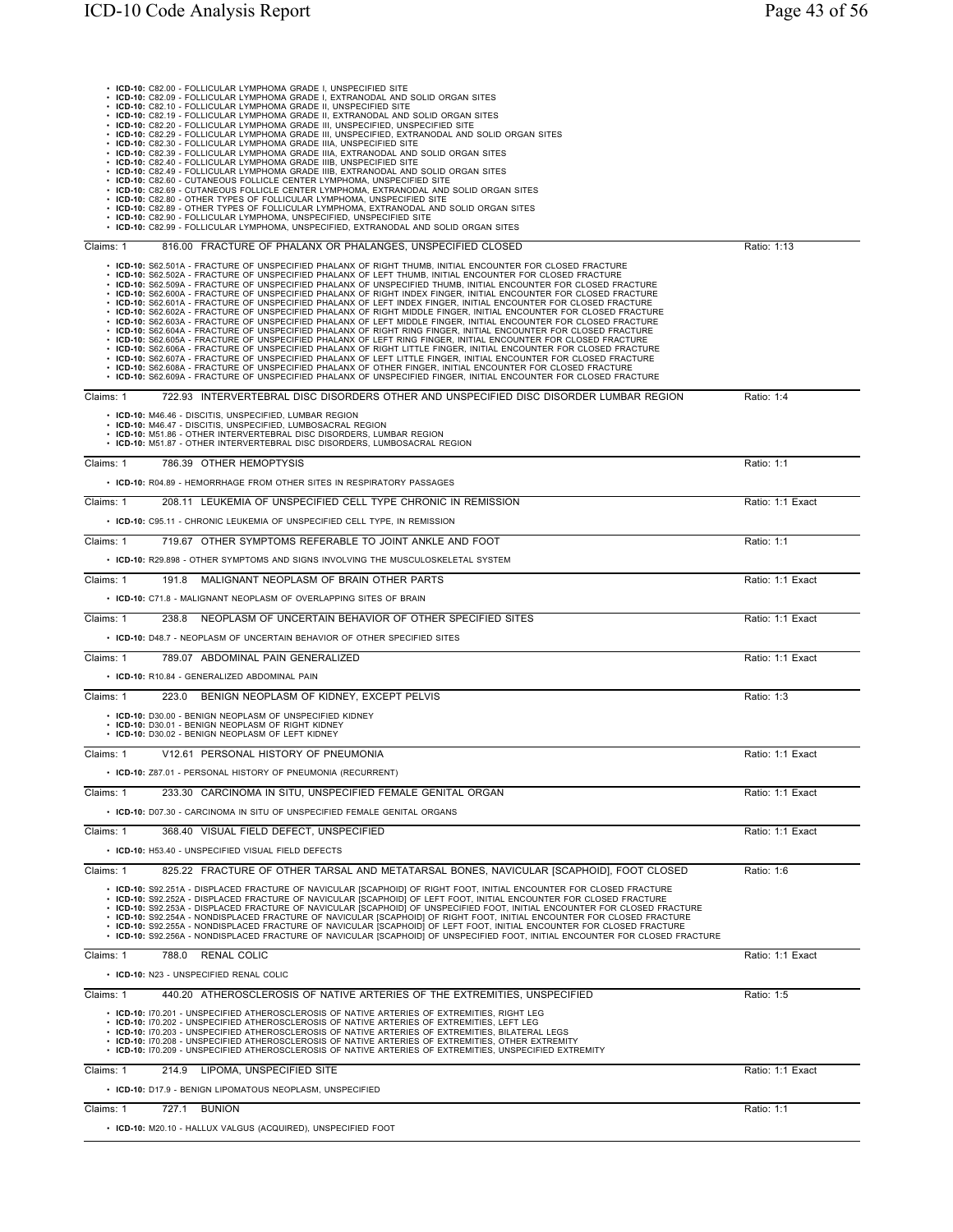| HEMORRHAGE, UNSPECIFIED<br>Claims: 1<br>459.0                                                                                                                                                                                  | Ratio: 1:1 Exact |
|--------------------------------------------------------------------------------------------------------------------------------------------------------------------------------------------------------------------------------|------------------|
| • ICD-10: R58 - HEMORRHAGE, NOT ELSEWHERE CLASSIFIED                                                                                                                                                                           |                  |
| Claims: 1<br>756.3<br>CONGENITAL ANOMALIES OF RIBS AND STERNUM                                                                                                                                                                 | Ratio: 1:5       |
| • ICD-10: Q76.6 - OTHER CONGENITAL MALFORMATIONS OF RIBS<br>• ICD-10: Q76.7 - CONGENITAL MALFORMATION OF STERNUM                                                                                                               |                  |
| • ICD-10: Q76.8 - OTHER CONGENITAL MALFORMATIONS OF BONY THORAX<br>• ICD-10: Q76.9 - CONGENITAL MALFORMATION OF BONY THORAX, UNSPECIFIED                                                                                       |                  |
| · ICD-10: Q77.2 - SHORT RIB SYNDROME                                                                                                                                                                                           |                  |
| 959.8 INJURY, OTHER SPECIFIED SITES, INCLUDING MULTIPLE<br>Claims: 1                                                                                                                                                           | Ratio: 1:1       |
| • ICD-10: T07 - UNSPECIFIED MULTIPLE INJURIES                                                                                                                                                                                  |                  |
| SECONDARY MALIGNANT NEOPLASM OF RETROPERITONEUM AND PERITONEUM<br>Claims: 1<br>197.6                                                                                                                                           | Ratio: 1:1 Exact |
| • ICD-10: C78.6 - SECONDARY MALIGNANT NEOPLASM OF RETROPERITONEUM AND PERITONEUM                                                                                                                                               |                  |
| Claims: 1<br>239.89 NEOPLASMS OF UNSPECIFIED NATURE, OTHER SPECIFIED SITES                                                                                                                                                     | Ratio: 1:1 Exact |
| • ICD-10: D49.89 - NEOPLASM OF UNSPECIFIED BEHAVIOR OF OTHER SPECIFIED SITES                                                                                                                                                   |                  |
| Claims: 1<br>172.5 MALIGNANT MELANOMA OF SKIN TRUNK, EXCEPT SCROTUM                                                                                                                                                            | Ratio: 1:6       |
| • ICD-10: C43.51 - MALIGNANT MELANOMA OF ANAL SKIN<br>• ICD-10: C43.52 - MALIGNANT MELANOMA OF SKIN OF BREAST                                                                                                                  |                  |
| • ICD-10: C43.59 - MALIGNANT MELANOMA OF OTHER PART OF TRUNK<br>· ICD-10: D03.51 - MELANOMA IN SITU OF ANAL SKIN                                                                                                               |                  |
| • ICD-10: D03.52 - MELANOMA IN SITU OF BREAST (SKIN) (SOFT TISSUE)<br>• ICD-10: D03.59 - MELANOMA IN SITU OF OTHER PART OF TRUNK                                                                                               |                  |
| Claims: 1<br>ABSCESS OF ANAL AND RECTAL REGIONS<br>566                                                                                                                                                                         | Ratio: 1:5       |
| • ICD-10: K61.0 - ANAL ABSCESS<br>· ICD-10: K61.1 - RECTAL ABSCESS                                                                                                                                                             |                  |
| • ICD-10: K61.2 - ANORECTAL ABSCESS<br>• ICD-10: K61.3 - ISCHIORECTAL ABSCESS                                                                                                                                                  |                  |
| • ICD-10: K61.4 - INTRASPHINCTERIC ABSCESS                                                                                                                                                                                     |                  |
| Claims: 1<br>216.7 BENIGN NEOPLASM OF SKIN, LOWER LIMB, INCLUDING HIP                                                                                                                                                          | Ratio: 1:6       |
| • ICD-10: D22.70 - MELANOCYTIC NEVI OF UNSPECIFIED LOWER LIMB, INCLUDING HIP<br>• ICD-10: D22.71 - MELANOCYTIC NEVI OF RIGHT LOWER LIMB, INCLUDING HIP                                                                         |                  |
| • ICD-10: D22.72 - MELANOCYTIC NEVI OF LEFT LOWER LIMB, INCLUDING HIP<br>• ICD-10: D23.70 - OTHER BENIGN NEOPLASM OF SKIN OF UNSPECIFIED LOWER LIMB, INCLUDING HIP                                                             |                  |
| • ICD-10: D23.71 - OTHER BENIGN NEOPLASM OF SKIN OF RIGHT LOWER LIMB, INCLUDING HIP<br>• ICD-10: D23.72 - OTHER BENIGN NEOPLASM OF SKIN OF LEFT LOWER LIMB, INCLUDING HIP                                                      |                  |
| Claims: 1<br>924.10 CONTUSION OF LOWER LEG                                                                                                                                                                                     | Ratio: 1:3       |
| • ICD-10: S80.10XA - CONTUSION OF UNSPECIFIED LOWER LEG, INITIAL ENCOUNTER                                                                                                                                                     |                  |
| • ICD-10: S80.11XA - CONTUSION OF RIGHT LOWER LEG, INITIAL ENCOUNTER<br>• ICD-10: S80.12XA - CONTUSION OF LEFT LOWER LEG, INITIAL ENCOUNTER                                                                                    |                  |
| Claims: 1<br>DERANGEMENT OF ANTERIOR HORN OF MEDIAL MENISCUS<br>717.1                                                                                                                                                          | Ratio: 1:9       |
| • ICD-10: M23.011 - CYSTIC MENISCUS, ANTERIOR HORN OF MEDIAL MENISCUS, RIGHT KNEE<br>• ICD-10: M23.012 - CYSTIC MENISCUS, ANTERIOR HORN OF MEDIAL MENISCUS, LEFT KNEE                                                          |                  |
| • ICD-10: M23.019 - CYSTIC MENISCUS, ANTERIOR HORN OF MEDIAL MENISCUS, UNSPECIFIED KNEE<br>. ICD-10: M23.211 - DERANGEMENT OF ANTERIOR HORN OF MEDIAL MENISCUS DUE TO OLD TEAR OR INJURY, RIGHT KNEE                           |                  |
| . ICD-10: M23.212 - DERANGEMENT OF ANTERIOR HORN OF MEDIAL MENISCUS DUE TO OLD TEAR OR INJURY, LEFT KNEE<br>· ICD-10: M23.219 - DERANGEMENT OF ANTERIOR HORN OF MEDIAL MENISCUS DUE TO OLD TEAR OR INJURY, UNSPECIFIED KNEE    |                  |
| . ICD-10: M23.311 - OTHER MENISCUS DERANGEMENTS, ANTERIOR HORN OF MEDIAL MENISCUS, RIGHT KNEE<br>• ICD-10: M23.312 - OTHER MENISCUS DERANGEMENTS, ANTERIOR HORN OF MEDIAL MENISCUS, LEFT KNEE                                  |                  |
| • ICD-10: M23.319 - OTHER MENISCUS DERANGEMENTS, ANTERIOR HORN OF MEDIAL MENISCUS, UNSPECIFIED KNEE                                                                                                                            |                  |
| 477.0 ALLERGIC RHINITIS DUE TO POLLEN<br>Claims: 1                                                                                                                                                                             | Ratio: 1:1 Exact |
| • ICD-10: J30.1 - ALLERGIC RHINITIS DUE TO POLLEN                                                                                                                                                                              |                  |
| Claims: 1<br>703.8 DISEASES OF NAIL OTHER SPECIFIED                                                                                                                                                                            | Ratio: 1:7       |
| • ICD-10: L60.1 - ONYCHOLYSIS<br>• ICD-10: L60.2 - ONYCHOGRYPHOSIS                                                                                                                                                             |                  |
| • ICD-10: L60.3 - NAIL DYSTROPHY<br>$\cdot$ ICD-10: L60.4 - EAUS LINES                                                                                                                                                         |                  |
| • ICD-10: L60.5 - YELLOW NAIL SYNDROME<br>• ICD-10: L60.8 - OTHER NAIL DISORDERS                                                                                                                                               |                  |
| • ICD-10: L62 - NAIL DISORDERS IN DISEASES CLASSIFIED ELSEWHERE<br><b>GASTROPARESIS</b><br>Claims: 1<br>536.3                                                                                                                  | Ratio: 1:6       |
| • ICD-10: E08.43 - DIABETES MELLITUS DUE TO UNDERLYING CONDITION WITH DIABETIC AUTONOMIC (POLY)NEUROPATHY                                                                                                                      |                  |
| · ICD-10: E09.43 - DRUG OR CHEMICAL INDUCED DIABETES MELLITUS WITH NEUROLOGICAL COMPLICATIONS WITH DIABETIC AUTONOMIC (POLY)NEUROPATHY<br>• ICD-10: E10.43 - TYPE 1 DIABETES MELLITUS WITH DIABETIC AUTONOMIC (POLY)NEUROPATHY |                  |
| • ICD-10: E11.43 - TYPE 2 DIABETES MELLITUS WITH DIABETIC AUTONOMIC (POLY)NEUROPATHY<br>• ICD-10: E13.43 - OTHER SPECIFIED DIABETES MELLITUS WITH DIABETIC AUTONOMIC (POLY)NEUROPATHY                                          |                  |
| • ICD-10: K31.84 - GASTROPARESIS                                                                                                                                                                                               |                  |
| 239.0 NEOPLASMS OF UNSPECIFIED NATURE DIGESTIVE SYSTEM<br>Claims: 1                                                                                                                                                            | Ratio: 1:1 Exact |
| • ICD-10: D49.0 - NEOPLASM OF UNSPECIFIED BEHAVIOR OF DIGESTIVE SYSTEM                                                                                                                                                         |                  |
| 171.6 MALIGNANT NEOPLASM OF CONNECTIVE AND OTHER SOFT TISSUE PELVIS<br>Claims: 1                                                                                                                                               | Ratio: 1:2       |
| • ICD-10: C47.5 - MALIGNANT NEOPLASM OF PERIPHERAL NERVES OF PELVIS<br>• ICD-10: C49.5 - MALIGNANT NEOPLASM OF CONNECTIVE AND SOFT TISSUE OF PELVIS                                                                            |                  |
| 718.31 RECURRENT DISLOCATION OF JOINT SHOULDER REGION<br>Claims: 1                                                                                                                                                             | Ratio: 1:3       |
| • ICD-10: M24.411 - RECURRENT DISLOCATION, RIGHT SHOULDER                                                                                                                                                                      |                  |
| • ICD-10: M24.412 - RECURRENT DISLOCATION, LEFT SHOULDER<br>• ICD-10: M24.419 - RECURRENT DISLOCATION, UNSPECIFIED SHOULDER                                                                                                    |                  |
| Claims: 1<br>IRON DEFICIENCY ANEMIAS SECONDARY TO BLOOD LOSS (CHRONIC)<br>280.0                                                                                                                                                | Ratio: 1:1 Exact |
|                                                                                                                                                                                                                                |                  |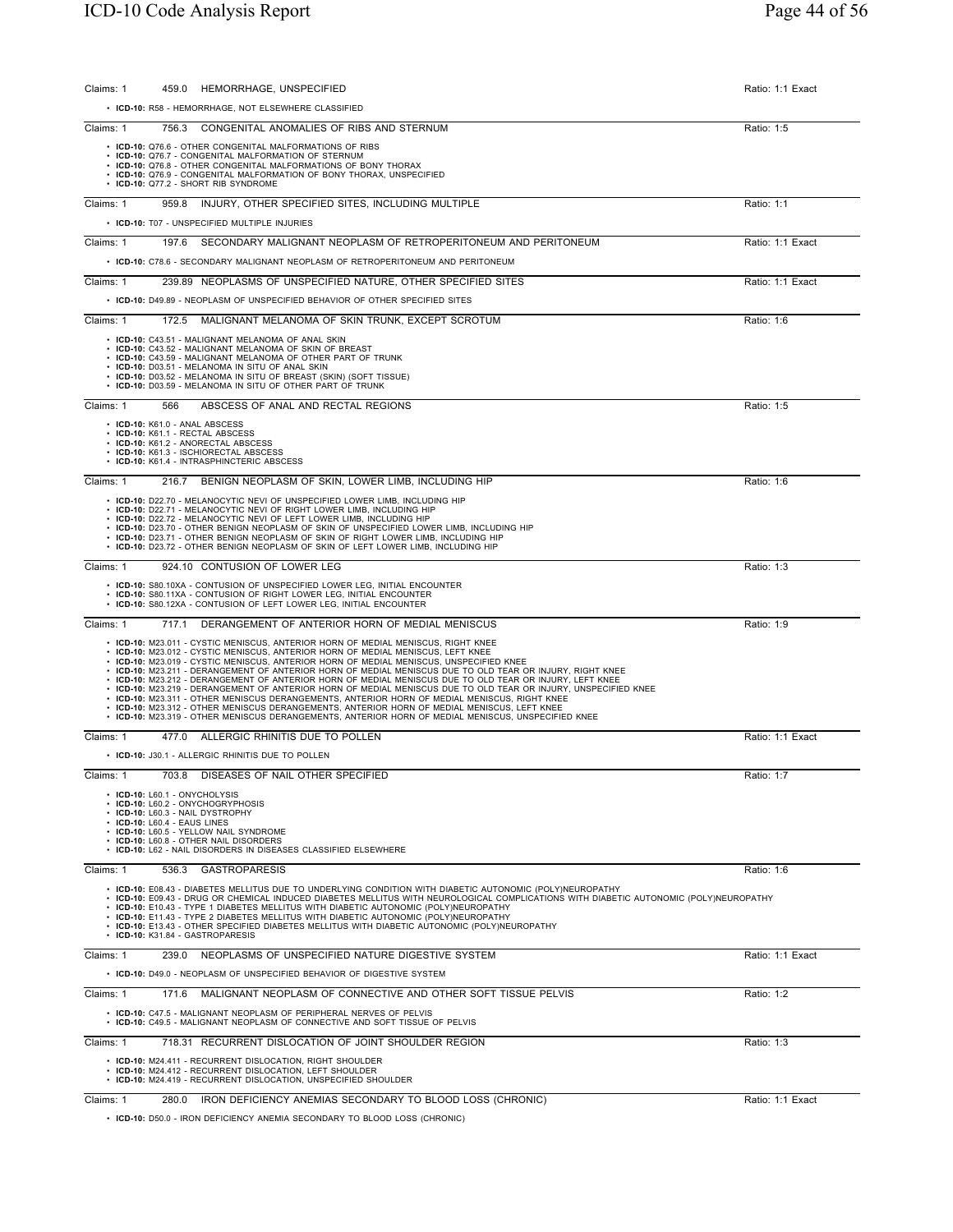| 529.9 CONDITIONS OF THE TONGUE UNSPECIFIED<br>Claims: 1                                                                                                                                                                                                                                                                                                                                                                                                                                                                                                                                                                                                                                                                                                                                                                                                                                                                                                                                                                                                                                                                                                                | Ratio: 1:1 Exact |
|------------------------------------------------------------------------------------------------------------------------------------------------------------------------------------------------------------------------------------------------------------------------------------------------------------------------------------------------------------------------------------------------------------------------------------------------------------------------------------------------------------------------------------------------------------------------------------------------------------------------------------------------------------------------------------------------------------------------------------------------------------------------------------------------------------------------------------------------------------------------------------------------------------------------------------------------------------------------------------------------------------------------------------------------------------------------------------------------------------------------------------------------------------------------|------------------|
| • ICD-10: K14.9 - DISEASE OF TONGUE, UNSPECIFIED                                                                                                                                                                                                                                                                                                                                                                                                                                                                                                                                                                                                                                                                                                                                                                                                                                                                                                                                                                                                                                                                                                                       |                  |
| Claims: 1<br>934.8 FOREIGN BODY IN TRACHEA, BRONCHUS, AND LUNG OTHER SPECIFIED PARTS                                                                                                                                                                                                                                                                                                                                                                                                                                                                                                                                                                                                                                                                                                                                                                                                                                                                                                                                                                                                                                                                                   | Ratio: 1:8       |
| . ICD-10: T17.800A - UNSPECIFIED FOREIGN BODY IN OTHER PARTS OF RESPIRATORY TRACT CAUSING ASPHYXIATION, INITIAL ENCOUNTER<br>. ICD-10: T17.808A - UNSPECIFIED FOREIGN BODY IN OTHER PARTS OF RESPIRATORY TRACT CAUSING OTHER INJURY, INITIAL ENCOUNTER<br>• ICD-10: T17.810A - GASTRIC CONTENTS IN OTHER PARTS OF RESPIRATORY TRACT CAUSING ASPHYXIATION, INITIAL ENCOUNTER<br>. ICD-10: T17.818A - GASTRIC CONTENTS IN OTHER PARTS OF RESPIRATORY TRACT CAUSING OTHER INJURY, INITIAL ENCOUNTER<br>. ICD-10: T17.820A - FOOD IN OTHER PARTS OF RESPIRATORY TRACT CAUSING ASPHYXIATION, INITIAL ENCOUNTER<br>. ICD-10: T17.828A - FOOD IN OTHER PARTS OF RESPIRATORY TRACT CAUSING OTHER INJURY, INITIAL ENCOUNTER<br>. ICD-10: T17.890A - OTHER FOREIGN OBJECT IN OTHER PARTS OF RESPIRATORY TRACT CAUSING ASPHYXIATION, INITIAL ENCOUNTER<br>. ICD-10: T17.898A - OTHER FOREIGN OBJECT IN OTHER PARTS OF RESPIRATORY TRACT CAUSING OTHER INJURY, INITIAL ENCOUNTER                                                                                                                                                                                                   |                  |
| Claims: 1<br>EDEMA OF LARYNX<br>478.6                                                                                                                                                                                                                                                                                                                                                                                                                                                                                                                                                                                                                                                                                                                                                                                                                                                                                                                                                                                                                                                                                                                                  | Ratio: 1:1 Exact |
| • ICD-10: J38.4 - EDEMA OF LARYNX                                                                                                                                                                                                                                                                                                                                                                                                                                                                                                                                                                                                                                                                                                                                                                                                                                                                                                                                                                                                                                                                                                                                      |                  |
| Claims: 1<br>201.40 HODGKINS DISEASE LYMPHOCYTIC-HISTIOCYTIC PREDOMINANCE UNSPECIFIED SITE                                                                                                                                                                                                                                                                                                                                                                                                                                                                                                                                                                                                                                                                                                                                                                                                                                                                                                                                                                                                                                                                             | Ratio: 1:4       |
| • ICD-10: C81.00 - NODULAR LYMPHOCYTE PREDOMINANT HODGKIN LYMPHOMA, UNSPECIFIED SITE<br>• ICD-10: C81.09 - NODULAR LYMPHOCYTE PREDOMINANT HODGKIN LYMPHOMA, EXTRANODAL AND SOLID ORGAN SITES<br>• ICD-10: C81.40 - LYMPHOCYTE-RICH CLASSICAL HODGKIN LYMPHOMA, UNSPECIFIED SITE<br>· ICD-10: C81.49 - LYMPHOCYTE-RICH CLASSICAL HODGKIN LYMPHOMA, EXTRANODAL AND SOLID ORGAN SITES                                                                                                                                                                                                                                                                                                                                                                                                                                                                                                                                                                                                                                                                                                                                                                                     |                  |
| Claims: 1<br>611.9 DISORDERS OF BREAST UNSPECIFIED                                                                                                                                                                                                                                                                                                                                                                                                                                                                                                                                                                                                                                                                                                                                                                                                                                                                                                                                                                                                                                                                                                                     | Ratio: 1:1 Exact |
| • ICD-10: N64.9 - DISORDER OF BREAST, UNSPECIFIED                                                                                                                                                                                                                                                                                                                                                                                                                                                                                                                                                                                                                                                                                                                                                                                                                                                                                                                                                                                                                                                                                                                      |                  |
| Claims: 1<br>171.5<br>MALIGNANT NEOPLASM OF CONNECTIVE AND OTHER SOFT TISSUE ABDOMEN                                                                                                                                                                                                                                                                                                                                                                                                                                                                                                                                                                                                                                                                                                                                                                                                                                                                                                                                                                                                                                                                                   | Ratio: 1:2       |
| • ICD-10: C47.4 - MALIGNANT NEOPLASM OF PERIPHERAL NERVES OF ABDOMEN<br>• ICD-10: C49.4 - MALIGNANT NEOPLASM OF CONNECTIVE AND SOFT TISSUE OF ABDOMEN                                                                                                                                                                                                                                                                                                                                                                                                                                                                                                                                                                                                                                                                                                                                                                                                                                                                                                                                                                                                                  |                  |
| Claims: 1<br>726.5 ENTHESOPATHY OF HIP REGION                                                                                                                                                                                                                                                                                                                                                                                                                                                                                                                                                                                                                                                                                                                                                                                                                                                                                                                                                                                                                                                                                                                          | Ratio: 1:21      |
| • ICD-10: M25.751 - OSTEOPHYTE, RIGHT HIP<br>• ICD-10: M25.752 - OSTEOPHYTE, LEFT HIP<br>• ICD-10: M25.759 - OSTEOPHYTE, UNSPECIFIED HIP<br>• ICD-10: M70.60 - TROCHANTERIC BURSITIS, UNSPECIFIED HIP<br>• ICD-10: M70.61 - TROCHANTERIC BURSITIS, RIGHT HIP<br>• ICD-10: M70.62 - TROCHANTERIC BURSITIS, LEFT HIP<br>• ICD-10: M70.70 - OTHER BURSITIS OF HIP, UNSPECIFIED HIP<br>• ICD-10: M70.71 - OTHER BURSITIS OF HIP, RIGHT HIP<br>• ICD-10: M70.72 - OTHER BURSITIS OF HIP, LEFT HIP<br>• ICD-10: M76.00 - GLUTEAL TENDINITIS, UNSPECIFIED HIP<br>• ICD-10: M76.01 - GLUTEAL TENDINITIS, RIGHT HIP<br>• ICD-10: M76.02 - GLUTEAL TENDINITIS, LEFT HIP<br>• ICD-10: M76.10 - PSOAS TENDINITIS, UNSPECIFIED HIP<br>• ICD-10: M76.11 - PSOAS TENDINITIS, RIGHT HIP<br>• ICD-10: M76.12 - PSOAS TENDINITIS, LEFT HIP<br>• ICD-10: M76.20 - ILIAC CREST SPUR, UNSPECIFIED HIP<br>• ICD-10: M76.21 - ILIAC CREST SPUR, RIGHT HIP<br>• ICD-10: M76.22 - ILIAC CREST SPUR, LEFT HIP<br>• ICD-10: M76.30 - ILIOTIBIAL BAND SYNDROME, UNSPECIFIED LEG<br>• ICD-10: M76.31 - ILIOTIBIAL BAND SYNDROME, RIGHT LEG<br>• ICD-10: M76.32 - ILIOTIBIAL BAND SYNDROME, LEFT LEG |                  |
| 385.32 CHOLESTEATOMA OF MIDDLE EAR<br>Claims: 1                                                                                                                                                                                                                                                                                                                                                                                                                                                                                                                                                                                                                                                                                                                                                                                                                                                                                                                                                                                                                                                                                                                        | Ratio: 1:8       |
| • ICD-10: H71.10 - CHOLESTEATOMA OF TYMPANUM, UNSPECIFIED EAR<br>• ICD-10: H71.11 - CHOLESTEATOMA OF TYMPANUM, RIGHT EAR<br>• ICD-10: H71.12 - CHOLESTEATOMA OF TYMPANUM, LEFT EAR<br>• ICD-10: H71.13 - CHOLESTEATOMA OF TYMPANUM, BILATERAL<br>• ICD-10: H74.40 - POLYP OF MIDDLE EAR, UNSPECIFIED EAR<br>• ICD-10: H74.41 - POLYP OF RIGHT MIDDLE EAR<br>• ICD-10: H74.42 - POLYP OF LEFT MIDDLE EAR<br>• ICD-10: H74.43 - POLYP OF MIDDLE EAR. BILATERAL                                                                                                                                                                                                                                                                                                                                                                                                                                                                                                                                                                                                                                                                                                           |                  |
| 730.34 PERIOSTITIS WITHOUT MENTION OF OSTEMYELITIS HAND<br>Claims: 1                                                                                                                                                                                                                                                                                                                                                                                                                                                                                                                                                                                                                                                                                                                                                                                                                                                                                                                                                                                                                                                                                                   | Ratio: 1:1       |
| • ICD-10: M86.9 - OSTEOMYELITIS, UNSPECIFIED                                                                                                                                                                                                                                                                                                                                                                                                                                                                                                                                                                                                                                                                                                                                                                                                                                                                                                                                                                                                                                                                                                                           |                  |
| Claims: 1<br>CELLULITIS AND ABSCESS HAND, EXCEPT FINGERS AND THUMB<br>682.4<br>• ICD-10: L02.511 - CUTANEOUS ABSCESS OF RIGHT HAND<br>• ICD-10: L02.512 - CUTANEOUS ABSCESS OF LEFT HAND<br>• ICD-10: L02.519 - CUTANEOUS ABSCESS OF UNSPECIFIED HAND<br>• ICD-10: L03.113 - CELLULITIS OF RIGHT UPPER LIMB<br>• ICD-10: L03.114 - CELLULITIS OF LEFT UPPER LIMB<br>• ICD-10: L03.119 - CELLULITIS OF UNSPECIFIED PART OF LIMB<br>• ICD-10: L03.123 - ACUTE LYMPHANGITIS OF RIGHT UPPER LIMB<br>• ICD-10: L03.124 - ACUTE LYMPHANGITIS OF LEFT UPPER LIMB<br>• ICD-10: L03.129 - ACUTE LYMPHANGITIS OF UNSPECIFIED PART OF LIMB                                                                                                                                                                                                                                                                                                                                                                                                                                                                                                                                        | Ratio: 1:9       |
| 727.40 SYNOVIAL CYST, UNSPECIFIED<br>Claims: 1                                                                                                                                                                                                                                                                                                                                                                                                                                                                                                                                                                                                                                                                                                                                                                                                                                                                                                                                                                                                                                                                                                                         | Ratio: 1:1       |
| • ICD-10: M71.30 - OTHER BURSAL CYST, UNSPECIFIED SITE                                                                                                                                                                                                                                                                                                                                                                                                                                                                                                                                                                                                                                                                                                                                                                                                                                                                                                                                                                                                                                                                                                                 |                  |
| 473.1 CHRONIC SINUSITIS FRONTAL<br>Claims: 1                                                                                                                                                                                                                                                                                                                                                                                                                                                                                                                                                                                                                                                                                                                                                                                                                                                                                                                                                                                                                                                                                                                           | Ratio: 1:1 Exact |
| • ICD-10: J32.1 - CHRONIC FRONTAL SINUSITIS                                                                                                                                                                                                                                                                                                                                                                                                                                                                                                                                                                                                                                                                                                                                                                                                                                                                                                                                                                                                                                                                                                                            |                  |
| Claims: 1<br>592.1 CALCULUS OF URETER<br>• ICD-10: N20.1 - CALCULUS OF URETER                                                                                                                                                                                                                                                                                                                                                                                                                                                                                                                                                                                                                                                                                                                                                                                                                                                                                                                                                                                                                                                                                          | Ratio: 1:2       |
| • ICD-10: N20.2 - CALCULUS OF KIDNEY WITH CALCULUS OF URETER                                                                                                                                                                                                                                                                                                                                                                                                                                                                                                                                                                                                                                                                                                                                                                                                                                                                                                                                                                                                                                                                                                           |                  |
| Claims: 1<br>603.9<br>HYDROCELE, UNSPECIFIED                                                                                                                                                                                                                                                                                                                                                                                                                                                                                                                                                                                                                                                                                                                                                                                                                                                                                                                                                                                                                                                                                                                           | Ratio: 1:1 Exact |
| • ICD-10: N43.3 - HYDROCELE, UNSPECIFIED                                                                                                                                                                                                                                                                                                                                                                                                                                                                                                                                                                                                                                                                                                                                                                                                                                                                                                                                                                                                                                                                                                                               |                  |
| Claims: 1<br>V58.83 ENCOUNTER FOR THERAPEUTIC DRUG MONITORING                                                                                                                                                                                                                                                                                                                                                                                                                                                                                                                                                                                                                                                                                                                                                                                                                                                                                                                                                                                                                                                                                                          | Ratio: 1:1 Exact |
| • ICD-10: Z51.81 - ENCOUNTER FOR THERAPEUTIC DRUG LEVEL MONITORING                                                                                                                                                                                                                                                                                                                                                                                                                                                                                                                                                                                                                                                                                                                                                                                                                                                                                                                                                                                                                                                                                                     |                  |
| Claims: 1<br>719.69 OTHER SYMPTOMS REFERABLE TO JOINT MULTIPLE SITES                                                                                                                                                                                                                                                                                                                                                                                                                                                                                                                                                                                                                                                                                                                                                                                                                                                                                                                                                                                                                                                                                                   | Ratio: 1:1       |
| • ICD-10: R29.898 - OTHER SYMPTOMS AND SIGNS INVOLVING THE MUSCULOSKELETAL SYSTEM                                                                                                                                                                                                                                                                                                                                                                                                                                                                                                                                                                                                                                                                                                                                                                                                                                                                                                                                                                                                                                                                                      |                  |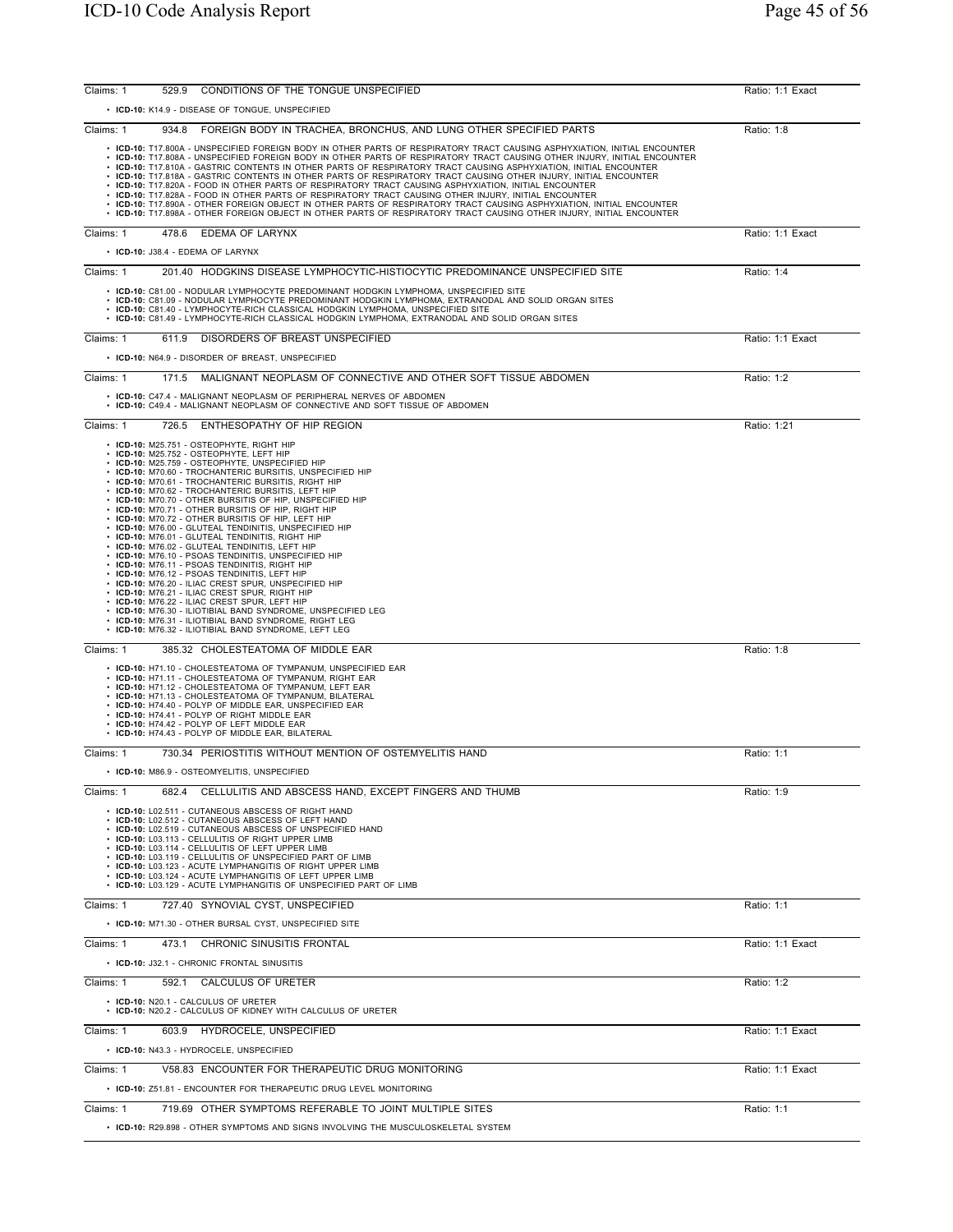| 816.02 FRACTURE OF DISTAL PHALANX OR PHALANGES CLOSED<br>Claims: 1                                                                                                                                                                                                                                                                                                                                                                                                                                                                                                                                                                                                                                                                                                                                                                                                                                                                                                                                                                                                                                                                                                                                                                                                                                                                                                                                                                                                                                                                                                                                                                                                                                                                                                                                                                                                                                                                                                                                                                                                                                                                                                                                                                                                                                                                                                                                                                                                                                                                                                                                                                                                                                                                                                                                                                                                                                                                                                                                                                                                                                                                                                                                                                                  | Ratio: 1:26      |
|-----------------------------------------------------------------------------------------------------------------------------------------------------------------------------------------------------------------------------------------------------------------------------------------------------------------------------------------------------------------------------------------------------------------------------------------------------------------------------------------------------------------------------------------------------------------------------------------------------------------------------------------------------------------------------------------------------------------------------------------------------------------------------------------------------------------------------------------------------------------------------------------------------------------------------------------------------------------------------------------------------------------------------------------------------------------------------------------------------------------------------------------------------------------------------------------------------------------------------------------------------------------------------------------------------------------------------------------------------------------------------------------------------------------------------------------------------------------------------------------------------------------------------------------------------------------------------------------------------------------------------------------------------------------------------------------------------------------------------------------------------------------------------------------------------------------------------------------------------------------------------------------------------------------------------------------------------------------------------------------------------------------------------------------------------------------------------------------------------------------------------------------------------------------------------------------------------------------------------------------------------------------------------------------------------------------------------------------------------------------------------------------------------------------------------------------------------------------------------------------------------------------------------------------------------------------------------------------------------------------------------------------------------------------------------------------------------------------------------------------------------------------------------------------------------------------------------------------------------------------------------------------------------------------------------------------------------------------------------------------------------------------------------------------------------------------------------------------------------------------------------------------------------------------------------------------------------------------------------------------------------|------------------|
| • ICD-10: S62.521A - DISPLACED FRACTURE OF DISTAL PHALANX OF RIGHT THUMB, INITIAL ENCOUNTER FOR CLOSED FRACTURE<br>ICD-10: S62.522A - DISPLACED FRACTURE OF DISTAL PHALANX OF LEFT THUMB, INITIAL ENCOUNTER FOR CLOSED FRACTURE<br>ICD-10: S62.523A - DISPLACED FRACTURE OF DISTAL PHALANX OF UNSPECIFIED THUMB, INITIAL ENCOUNTER FOR CLOSED FRACTURE<br>ICD-10: S62.524A - NONDISPLACED FRACTURE OF DISTAL PHALANX OF RIGHT THUMB, INITIAL ENCOUNTER FOR CLOSED FRACTURE<br>ICD-10: S62.525A - NONDISPLACED FRACTURE OF DISTAL PHALANX OF LEFT THUMB, INITIAL ENCOUNTER FOR CLOSED FRACTURE<br>ICD-10: S62.526A - NONDISPLACED FRACTURE OF DISTAL PHALANX OF UNSPECIFIED THUMB, INITIAL ENCOUNTER FOR CLOSED FRACTURE<br>ICD-10: S62.630A - DISPLACED FRACTURE OF DISTAL PHALANX OF RIGHT INDEX FINGER, INITIAL ENCOUNTER FOR CLOSED FRACTURE<br>ICD-10: S62.631A - DISPLACED FRACTURE OF DISTAL PHALANX OF LEFT INDEX FINGER, INITIAL ENCOUNTER FOR CLOSED FRACTURE<br>ICD-10: S62.632A - DISPLACED FRACTURE OF DISTAL PHALANX OF RIGHT MIDDLE FINGER, INITIAL ENCOUNTER FOR CLOSED FRACTURE<br>ICD-10: S62.633A - DISPLACED FRACTURE OF DISTAL PHALANX OF LEFT MIDDLE FINGER, INITIAL ENCOUNTER FOR CLOSED FRACTURE<br>ICD-10: S62.634A - DISPLACED FRACTURE OF DISTAL PHALANX OF RIGHT RING FINGER, INITIAL ENCOUNTER FOR CLOSED FRACTURE<br>ICD-10: S62.635A - DISPLACED FRACTURE OF DISTAL PHALANX OF LEFT RING FINGER, INITIAL ENCOUNTER FOR CLOSED FRACTURE<br>ICD-10: S62.636A - DISPLACED FRACTURE OF DISTAL PHALANX OF RIGHT LITTLE FINGER, INITIAL ENCOUNTER FOR CLOSED FRACTURE<br>ICD-10: S62.637A - DISPLACED FRACTURE OF DISTAL PHALANX OF LEFT LITTLE FINGER, INITIAL ENCOUNTER FOR CLOSED FRACTURE<br>ICD-10: S62.638A - DISPLACED FRACTURE OF DISTAL PHALANX OF OTHER FINGER, INITIAL ENCOUNTER FOR CLOSED FRACTURE<br>ICD-10: S62.639A - DISPLACED FRACTURE OF DISTAL PHALANX OF UNSPECIFIED FINGER, INITIAL ENCOUNTER FOR CLOSED FRACTURE<br>ICD-10: S62.660A - NONDISPLACED FRACTURE OF DISTAL PHALANX OF RIGHT INDEX FINGER, INITIAL ENCOUNTER FOR CLOSED FRACTURE<br>ICD-10: S62.661A - NONDISPLACED FRACTURE OF DISTAL PHALANX OF LEFT INDEX FINGER, INITIAL ENCOUNTER FOR CLOSED FRACTURE<br>· ICD-10: S62.662A - NONDISPLACED FRACTURE OF DISTAL PHALANX OF RIGHT MIDDLE FINGER, INITIAL ENCOUNTER FOR CLOSED FRACTURE<br>· ICD-10: S62.663A - NONDISPLACED FRACTURE OF DISTAL PHALANX OF LEFT MIDDLE FINGER, INITIAL ENCOUNTER FOR CLOSED FRACTURE<br>· ICD-10: S62.664A - NONDISPLACED FRACTURE OF DISTAL PHALANX OF RIGHT RING FINGER, INITIAL ENCOUNTER FOR CLOSED FRACTURE<br>· ICD-10: S62.665A - NONDISPLACED FRACTURE OF DISTAL PHALANX OF LEFT RING FINGER, INITIAL ENCOUNTER FOR CLOSED FRACTURE<br>· ICD-10: S62.666A - NONDISPLACED FRACTURE OF DISTAL PHALANX OF RIGHT LITTLE FINGER, INITIAL ENCOUNTER FOR CLOSED FRACTURE<br>· ICD-10: S62.667A - NONDISPLACED FRACTURE OF DISTAL PHALANX OF LEFT LITTLE FINGER, INITIAL ENCOUNTER FOR CLOSED FRACTURE<br>ICD-10: S62.668A - NONDISPLACED FRACTURE OF DISTAL PHALANX OF OTHER FINGER, INITIAL ENCOUNTER FOR CLOSED FRACTURE<br>· ICD-10: S62.669A - NONDISPLACED FRACTURE OF DISTAL PHALANX OF UNSPECIFIED FINGER, INITIAL ENCOUNTER FOR CLOSED FRACTURE |                  |
| Claims: 1<br>786.00 RESPIRATORY ABNORMALITY, UNSPECIFIED                                                                                                                                                                                                                                                                                                                                                                                                                                                                                                                                                                                                                                                                                                                                                                                                                                                                                                                                                                                                                                                                                                                                                                                                                                                                                                                                                                                                                                                                                                                                                                                                                                                                                                                                                                                                                                                                                                                                                                                                                                                                                                                                                                                                                                                                                                                                                                                                                                                                                                                                                                                                                                                                                                                                                                                                                                                                                                                                                                                                                                                                                                                                                                                            | Ratio: 1:1       |
| • ICD-10: R06.9 - UNSPECIFIED ABNORMALITIES OF BREATHING                                                                                                                                                                                                                                                                                                                                                                                                                                                                                                                                                                                                                                                                                                                                                                                                                                                                                                                                                                                                                                                                                                                                                                                                                                                                                                                                                                                                                                                                                                                                                                                                                                                                                                                                                                                                                                                                                                                                                                                                                                                                                                                                                                                                                                                                                                                                                                                                                                                                                                                                                                                                                                                                                                                                                                                                                                                                                                                                                                                                                                                                                                                                                                                            |                  |
| Claims: 1<br>729.2<br>NEURALGIA, NEURITIS, AND RADICULITIS, UNSPECIFIED<br>• ICD-10: M54.10 - RADICULOPATHY, SITE UNSPECIFIED<br>• ICD-10: M54.18 - RADICULOPATHY, SACRAL AND SACROCOCCYGEAL REGION<br>• ICD-10: M79.2 - NEURALGIA AND NEURITIS, UNSPECIFIED                                                                                                                                                                                                                                                                                                                                                                                                                                                                                                                                                                                                                                                                                                                                                                                                                                                                                                                                                                                                                                                                                                                                                                                                                                                                                                                                                                                                                                                                                                                                                                                                                                                                                                                                                                                                                                                                                                                                                                                                                                                                                                                                                                                                                                                                                                                                                                                                                                                                                                                                                                                                                                                                                                                                                                                                                                                                                                                                                                                        | Ratio: 1:3       |
| 623.7 POLYP OF VAGINA<br>Claims: 1                                                                                                                                                                                                                                                                                                                                                                                                                                                                                                                                                                                                                                                                                                                                                                                                                                                                                                                                                                                                                                                                                                                                                                                                                                                                                                                                                                                                                                                                                                                                                                                                                                                                                                                                                                                                                                                                                                                                                                                                                                                                                                                                                                                                                                                                                                                                                                                                                                                                                                                                                                                                                                                                                                                                                                                                                                                                                                                                                                                                                                                                                                                                                                                                                  | Ratio: 1:1 Exact |
| • ICD-10: N84.2 - POLYP OF VAGINA                                                                                                                                                                                                                                                                                                                                                                                                                                                                                                                                                                                                                                                                                                                                                                                                                                                                                                                                                                                                                                                                                                                                                                                                                                                                                                                                                                                                                                                                                                                                                                                                                                                                                                                                                                                                                                                                                                                                                                                                                                                                                                                                                                                                                                                                                                                                                                                                                                                                                                                                                                                                                                                                                                                                                                                                                                                                                                                                                                                                                                                                                                                                                                                                                   |                  |
| 237.4<br>NEOPLASM OF UNCERTAIN BEHAVIOR OF ENDOCRINE GLANDS OTHER AND UNSPECIFIED<br>Claims: 1                                                                                                                                                                                                                                                                                                                                                                                                                                                                                                                                                                                                                                                                                                                                                                                                                                                                                                                                                                                                                                                                                                                                                                                                                                                                                                                                                                                                                                                                                                                                                                                                                                                                                                                                                                                                                                                                                                                                                                                                                                                                                                                                                                                                                                                                                                                                                                                                                                                                                                                                                                                                                                                                                                                                                                                                                                                                                                                                                                                                                                                                                                                                                      | Ratio: 1:3       |
| • ICD-10: D44.0 - NEOPLASM OF UNCERTAIN BEHAVIOR OF THYROID GLAND<br>• ICD-10: D44.2 - NEOPLASM OF UNCERTAIN BEHAVIOR OF PARATHYROID GLAND<br>• ICD-10: D44.9 - NEOPLASM OF UNCERTAIN BEHAVIOR OF UNSPECIFIED ENDOCRINE GLAND                                                                                                                                                                                                                                                                                                                                                                                                                                                                                                                                                                                                                                                                                                                                                                                                                                                                                                                                                                                                                                                                                                                                                                                                                                                                                                                                                                                                                                                                                                                                                                                                                                                                                                                                                                                                                                                                                                                                                                                                                                                                                                                                                                                                                                                                                                                                                                                                                                                                                                                                                                                                                                                                                                                                                                                                                                                                                                                                                                                                                       |                  |
| 213.9 BENIGN NEOPLASM OF BONE AND ARTICULAR CARTILAGE, SITE UNSPECIFIED<br>Claims: 1                                                                                                                                                                                                                                                                                                                                                                                                                                                                                                                                                                                                                                                                                                                                                                                                                                                                                                                                                                                                                                                                                                                                                                                                                                                                                                                                                                                                                                                                                                                                                                                                                                                                                                                                                                                                                                                                                                                                                                                                                                                                                                                                                                                                                                                                                                                                                                                                                                                                                                                                                                                                                                                                                                                                                                                                                                                                                                                                                                                                                                                                                                                                                                | Ratio: 1:1 Exact |
| • ICD-10: D16.9 - BENIGN NEOPLASM OF BONE AND ARTICULAR CARTILAGE, UNSPECIFIED                                                                                                                                                                                                                                                                                                                                                                                                                                                                                                                                                                                                                                                                                                                                                                                                                                                                                                                                                                                                                                                                                                                                                                                                                                                                                                                                                                                                                                                                                                                                                                                                                                                                                                                                                                                                                                                                                                                                                                                                                                                                                                                                                                                                                                                                                                                                                                                                                                                                                                                                                                                                                                                                                                                                                                                                                                                                                                                                                                                                                                                                                                                                                                      |                  |
| 455.6 UNSPECIFIED HEMORRHOIDS WITHOUT MENTION OF COMPLICATION<br>Claims: 1<br>• ICD-10: K64.0 - FIRST DEGREE HEMORRHOIDS<br>• ICD-10: K64.1 - SECOND DEGREE HEMORRHOIDS<br>• ICD-10: K64.2 - THIRD DEGREE HEMORRHOIDS<br>• ICD-10: K64.3 - FOURTH DEGREE HEMORRHOIDS<br>• ICD-10: K64.9 - UNSPECIFIED HEMORRHOIDS                                                                                                                                                                                                                                                                                                                                                                                                                                                                                                                                                                                                                                                                                                                                                                                                                                                                                                                                                                                                                                                                                                                                                                                                                                                                                                                                                                                                                                                                                                                                                                                                                                                                                                                                                                                                                                                                                                                                                                                                                                                                                                                                                                                                                                                                                                                                                                                                                                                                                                                                                                                                                                                                                                                                                                                                                                                                                                                                   | Ratio: 1:5       |
| NONSPECIFIC ABNORMAL RESULTS OF FUNCTION STUDIES CARDIOVASCULAR ELECTROCARDIOGRAM [ECG] Ratio: 1:1 Exact<br>Claims: 1<br>794.31<br>[EKG]                                                                                                                                                                                                                                                                                                                                                                                                                                                                                                                                                                                                                                                                                                                                                                                                                                                                                                                                                                                                                                                                                                                                                                                                                                                                                                                                                                                                                                                                                                                                                                                                                                                                                                                                                                                                                                                                                                                                                                                                                                                                                                                                                                                                                                                                                                                                                                                                                                                                                                                                                                                                                                                                                                                                                                                                                                                                                                                                                                                                                                                                                                            |                  |
| • ICD-10: R94.31 - ABNORMAL ELECTROCARDIOGRAM [ECG] [EKG]<br>Claims: 1<br>577.2<br>CYST AND PSEUDOCYST OF PANCREAS                                                                                                                                                                                                                                                                                                                                                                                                                                                                                                                                                                                                                                                                                                                                                                                                                                                                                                                                                                                                                                                                                                                                                                                                                                                                                                                                                                                                                                                                                                                                                                                                                                                                                                                                                                                                                                                                                                                                                                                                                                                                                                                                                                                                                                                                                                                                                                                                                                                                                                                                                                                                                                                                                                                                                                                                                                                                                                                                                                                                                                                                                                                                  | Ratio: 1:2       |
| • ICD-10: K86.2 - CYST OF PANCREAS                                                                                                                                                                                                                                                                                                                                                                                                                                                                                                                                                                                                                                                                                                                                                                                                                                                                                                                                                                                                                                                                                                                                                                                                                                                                                                                                                                                                                                                                                                                                                                                                                                                                                                                                                                                                                                                                                                                                                                                                                                                                                                                                                                                                                                                                                                                                                                                                                                                                                                                                                                                                                                                                                                                                                                                                                                                                                                                                                                                                                                                                                                                                                                                                                  |                  |
| ICD-10: K86.3 - PSEUDOCYST OF PANCREAS                                                                                                                                                                                                                                                                                                                                                                                                                                                                                                                                                                                                                                                                                                                                                                                                                                                                                                                                                                                                                                                                                                                                                                                                                                                                                                                                                                                                                                                                                                                                                                                                                                                                                                                                                                                                                                                                                                                                                                                                                                                                                                                                                                                                                                                                                                                                                                                                                                                                                                                                                                                                                                                                                                                                                                                                                                                                                                                                                                                                                                                                                                                                                                                                              |                  |
| 153.0<br>MALIGNANT NEOPLASM OF HEPATIC FLEXURE<br>Claims: 1<br>• ICD-10: C18.3 - MALIGNANT NEOPLASM OF HEPATIC FLEXURE                                                                                                                                                                                                                                                                                                                                                                                                                                                                                                                                                                                                                                                                                                                                                                                                                                                                                                                                                                                                                                                                                                                                                                                                                                                                                                                                                                                                                                                                                                                                                                                                                                                                                                                                                                                                                                                                                                                                                                                                                                                                                                                                                                                                                                                                                                                                                                                                                                                                                                                                                                                                                                                                                                                                                                                                                                                                                                                                                                                                                                                                                                                              | Ratio: 1:1 Exact |
| 918.9 SUPERFICIAL INJURY OF EYE OTHER AND UNSPECIFIED<br>Claims: 1                                                                                                                                                                                                                                                                                                                                                                                                                                                                                                                                                                                                                                                                                                                                                                                                                                                                                                                                                                                                                                                                                                                                                                                                                                                                                                                                                                                                                                                                                                                                                                                                                                                                                                                                                                                                                                                                                                                                                                                                                                                                                                                                                                                                                                                                                                                                                                                                                                                                                                                                                                                                                                                                                                                                                                                                                                                                                                                                                                                                                                                                                                                                                                                  | Ratio: 1:1       |
| • ICD-10: S05.90XA - UNSPECIFIED INJURY OF UNSPECIFIED EYE AND ORBIT, INITIAL ENCOUNTER                                                                                                                                                                                                                                                                                                                                                                                                                                                                                                                                                                                                                                                                                                                                                                                                                                                                                                                                                                                                                                                                                                                                                                                                                                                                                                                                                                                                                                                                                                                                                                                                                                                                                                                                                                                                                                                                                                                                                                                                                                                                                                                                                                                                                                                                                                                                                                                                                                                                                                                                                                                                                                                                                                                                                                                                                                                                                                                                                                                                                                                                                                                                                             |                  |
| Claims: 1<br>CELLULITIS AND ABSCESS OF UNSPECIFIED DIGIT<br>681.9                                                                                                                                                                                                                                                                                                                                                                                                                                                                                                                                                                                                                                                                                                                                                                                                                                                                                                                                                                                                                                                                                                                                                                                                                                                                                                                                                                                                                                                                                                                                                                                                                                                                                                                                                                                                                                                                                                                                                                                                                                                                                                                                                                                                                                                                                                                                                                                                                                                                                                                                                                                                                                                                                                                                                                                                                                                                                                                                                                                                                                                                                                                                                                                   | Ratio: 1:4       |
| • ICD-10: L03.019 - CELLULITIS OF UNSPECIFIED FINGER<br>• ICD-10: L03.029 - ACUTE LYMPHANGITIS OF UNSPECIFIED FINGER<br>• ICD-10: L03.039 - CELLULITIS OF UNSPECIFIED TOE<br>• ICD-10: L03.049 - ACUTE LYMPHANGITIS OF UNSPECIFIED TOE                                                                                                                                                                                                                                                                                                                                                                                                                                                                                                                                                                                                                                                                                                                                                                                                                                                                                                                                                                                                                                                                                                                                                                                                                                                                                                                                                                                                                                                                                                                                                                                                                                                                                                                                                                                                                                                                                                                                                                                                                                                                                                                                                                                                                                                                                                                                                                                                                                                                                                                                                                                                                                                                                                                                                                                                                                                                                                                                                                                                              |                  |
| OTHER KNOWN OR SUSPECTED FETAL ABNORMALITY, NOT ELSEWHERE CLASSIFIED AFFECTING<br>Claims: 1<br>655.83<br>MANAGEMENT OF MOTHER ANTEPARTUM CONDITION OR COMPLICATION                                                                                                                                                                                                                                                                                                                                                                                                                                                                                                                                                                                                                                                                                                                                                                                                                                                                                                                                                                                                                                                                                                                                                                                                                                                                                                                                                                                                                                                                                                                                                                                                                                                                                                                                                                                                                                                                                                                                                                                                                                                                                                                                                                                                                                                                                                                                                                                                                                                                                                                                                                                                                                                                                                                                                                                                                                                                                                                                                                                                                                                                                  | Ratio: 1:7       |
| · ICD-10: 035.8XX0 - MATERNAL CARE FOR OTHER (SUSPECTED) FETAL ABNORMALITY AND DAMAGE, NOT APPLICABLE OR UNSPECIFIED<br>. ICD-10: 035.8XX1 - MATERNAL CARE FOR OTHER (SUSPECTED) FETAL ABNORMALITY AND DAMAGE, FETUS 1<br>. ICD-10: 035.8XX2 - MATERNAL CARE FOR OTHER (SUSPECTED) FETAL ABNORMALITY AND DAMAGE, FETUS 2<br>. ICD-10: 035.8XX3 - MATERNAL CARE FOR OTHER (SUSPECTED) FETAL ABNORMALITY AND DAMAGE, FETUS 3<br>. ICD-10: 035.8XX4 - MATERNAL CARE FOR OTHER (SUSPECTED) FETAL ABNORMALITY AND DAMAGE, FETUS 4<br>• ICD-10: 035.8XX5 - MATERNAL CARE FOR OTHER (SUSPECTED) FETAL ABNORMALITY AND DAMAGE, FETUS 5<br>• ICD-10: 035.8XX9 - MATERNAL CARE FOR OTHER (SUSPECTED) FETAL ABNORMALITY AND DAMAGE, OTHER FETUS                                                                                                                                                                                                                                                                                                                                                                                                                                                                                                                                                                                                                                                                                                                                                                                                                                                                                                                                                                                                                                                                                                                                                                                                                                                                                                                                                                                                                                                                                                                                                                                                                                                                                                                                                                                                                                                                                                                                                                                                                                                                                                                                                                                                                                                                                                                                                                                                                                                                                                                |                  |
| Claims: 1<br>958.3<br>POSTTRAUMATIC WOUND INFECTION, NOT ELSEWHERE CLASSIFIED                                                                                                                                                                                                                                                                                                                                                                                                                                                                                                                                                                                                                                                                                                                                                                                                                                                                                                                                                                                                                                                                                                                                                                                                                                                                                                                                                                                                                                                                                                                                                                                                                                                                                                                                                                                                                                                                                                                                                                                                                                                                                                                                                                                                                                                                                                                                                                                                                                                                                                                                                                                                                                                                                                                                                                                                                                                                                                                                                                                                                                                                                                                                                                       | Ratio: 1:1       |
| • ICD-10: T79.8XXA - OTHER EARLY COMPLICATIONS OF TRAUMA, INITIAL ENCOUNTER                                                                                                                                                                                                                                                                                                                                                                                                                                                                                                                                                                                                                                                                                                                                                                                                                                                                                                                                                                                                                                                                                                                                                                                                                                                                                                                                                                                                                                                                                                                                                                                                                                                                                                                                                                                                                                                                                                                                                                                                                                                                                                                                                                                                                                                                                                                                                                                                                                                                                                                                                                                                                                                                                                                                                                                                                                                                                                                                                                                                                                                                                                                                                                         |                  |
| Claims: 1<br>AORTIC VALVE DISORDERS<br>424.1<br>• ICD-10: I35.0 - NONRHEUMATIC AORTIC (VALVE) STENOSIS<br>• ICD-10: I35.1 - NONRHEUMATIC AORTIC (VALVE) INSUFFICIENCY<br>• ICD-10: I35.2 - NONRHEUMATIC AORTIC (VALVE) STENOSIS WITH INSUFFICIENCY<br>• ICD-10: I35.8 - OTHER NONRHEUMATIC AORTIC VALVE DISORDERS<br>• ICD-10: I35.9 - NONRHEUMATIC AORTIC VALVE DISORDER, UNSPECIFIED                                                                                                                                                                                                                                                                                                                                                                                                                                                                                                                                                                                                                                                                                                                                                                                                                                                                                                                                                                                                                                                                                                                                                                                                                                                                                                                                                                                                                                                                                                                                                                                                                                                                                                                                                                                                                                                                                                                                                                                                                                                                                                                                                                                                                                                                                                                                                                                                                                                                                                                                                                                                                                                                                                                                                                                                                                                              | Ratio: 1:5       |
| ANAL FISTULA<br>Claims: 1<br>565.1                                                                                                                                                                                                                                                                                                                                                                                                                                                                                                                                                                                                                                                                                                                                                                                                                                                                                                                                                                                                                                                                                                                                                                                                                                                                                                                                                                                                                                                                                                                                                                                                                                                                                                                                                                                                                                                                                                                                                                                                                                                                                                                                                                                                                                                                                                                                                                                                                                                                                                                                                                                                                                                                                                                                                                                                                                                                                                                                                                                                                                                                                                                                                                                                                  | Ratio: 1:3       |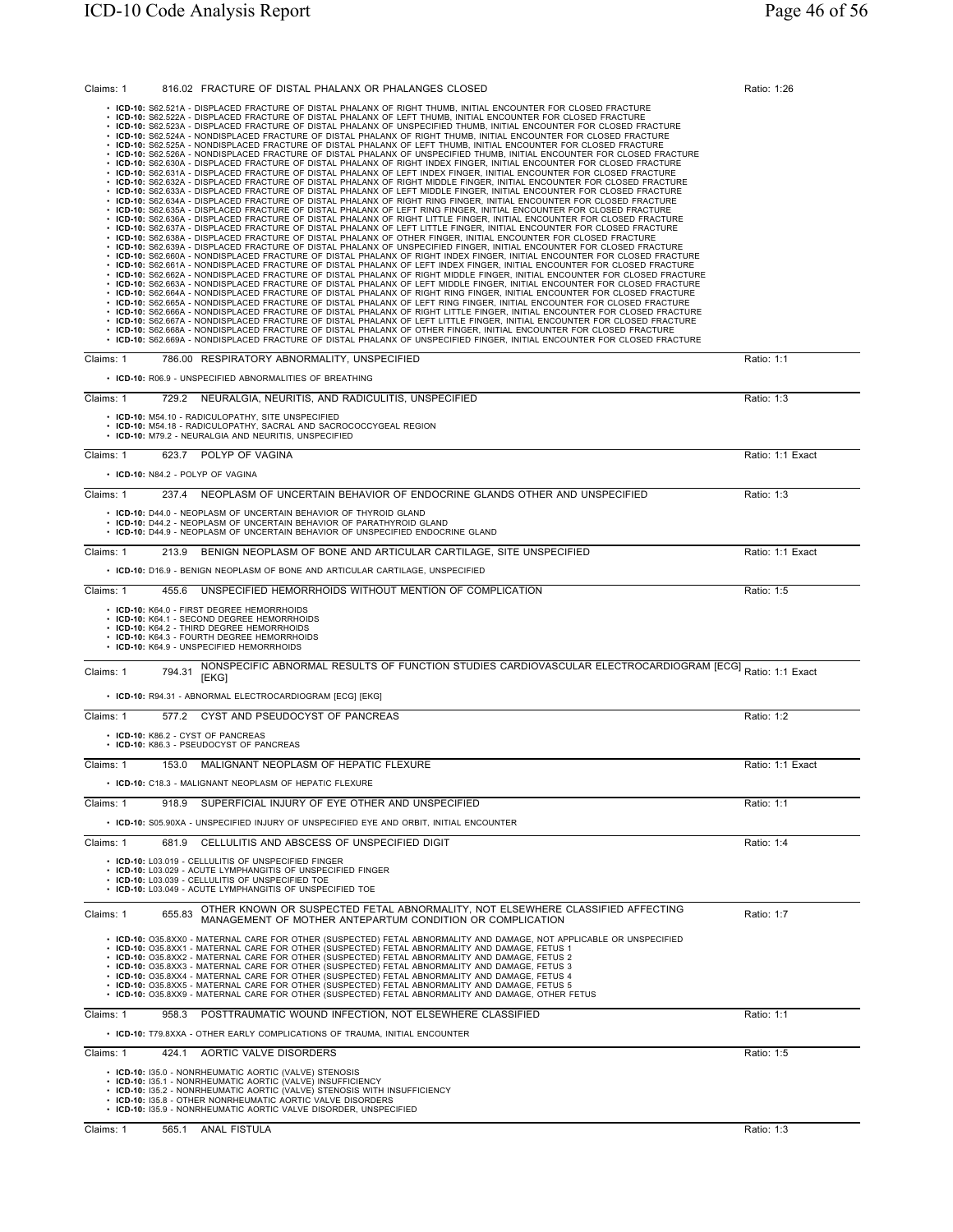|                    | $\cdot$ ICD-10: K60.3 - ANAL FISTULA |  |
|--------------------|--------------------------------------|--|
| $100 - 100 - 1000$ | $P = 27.1$ $P = 27.1$                |  |

• **ICD-10:** K60.3 - ANAL FISTULA • **ICD-10:** K60.4 - RECTAL FISTULA • **ICD-10:** K60.5 - ANORECTAL FISTULA

| E819.9 MOTOR VEHICLE TRAFFIC ACCIDENT OF UNSPECIFIED NATURE, UNSPECIFIED PERSON<br>Claims: 1                                                                                                                                                                                                                                                                                                                                                                                                                                                                                                                                                                                                                                                                                                                                                                                                                                                                                                                                                                                                                                                         | No Match         |
|------------------------------------------------------------------------------------------------------------------------------------------------------------------------------------------------------------------------------------------------------------------------------------------------------------------------------------------------------------------------------------------------------------------------------------------------------------------------------------------------------------------------------------------------------------------------------------------------------------------------------------------------------------------------------------------------------------------------------------------------------------------------------------------------------------------------------------------------------------------------------------------------------------------------------------------------------------------------------------------------------------------------------------------------------------------------------------------------------------------------------------------------------|------------------|
| • No Corresponding Codes Found                                                                                                                                                                                                                                                                                                                                                                                                                                                                                                                                                                                                                                                                                                                                                                                                                                                                                                                                                                                                                                                                                                                       |                  |
| Claims: 1<br>715.17 OSTEOARTHROSIS, LOCALIZED, PRIMARY ANKLE AND FOOT                                                                                                                                                                                                                                                                                                                                                                                                                                                                                                                                                                                                                                                                                                                                                                                                                                                                                                                                                                                                                                                                                | Ratio: 1:3       |
| • ICD-10: M19.071 - PRIMARY OSTEOARTHRITIS, RIGHT ANKLE AND FOOT<br>• ICD-10: M19.072 - PRIMARY OSTEOARTHRITIS. LEFT ANKLE AND FOOT<br>• ICD-10: M19.079 - PRIMARY OSTEOARTHRITIS, UNSPECIFIED ANKLE AND FOOT                                                                                                                                                                                                                                                                                                                                                                                                                                                                                                                                                                                                                                                                                                                                                                                                                                                                                                                                        |                  |
| 959.9 INJURY, UNSPECIFIED SITE<br>Claims: 1                                                                                                                                                                                                                                                                                                                                                                                                                                                                                                                                                                                                                                                                                                                                                                                                                                                                                                                                                                                                                                                                                                          | Ratio: 1:3       |
| • ICD-10: T14.8 - OTHER INJURY OF UNSPECIFIED BODY REGION<br>· ICD-10: T14.90 - INJURY, UNSPECIFIED<br>• ICD-10: T14.91 - SUICIDE ATTEMPT                                                                                                                                                                                                                                                                                                                                                                                                                                                                                                                                                                                                                                                                                                                                                                                                                                                                                                                                                                                                            |                  |
| Claims: 1<br>350.2 ATYPICAL FACE PAIN                                                                                                                                                                                                                                                                                                                                                                                                                                                                                                                                                                                                                                                                                                                                                                                                                                                                                                                                                                                                                                                                                                                | Ratio: 1:1 Exact |
| • ICD-10: G50.1 - ATYPICAL FACIAL PAIN                                                                                                                                                                                                                                                                                                                                                                                                                                                                                                                                                                                                                                                                                                                                                                                                                                                                                                                                                                                                                                                                                                               |                  |
| Claims: 1<br>147.3 MALIGNANT NEOPLASM OF NASOPHARYNX, ANTERIOR WALL                                                                                                                                                                                                                                                                                                                                                                                                                                                                                                                                                                                                                                                                                                                                                                                                                                                                                                                                                                                                                                                                                  | Ratio: 1:1 Exact |
| • ICD-10: C11.3 - MALIGNANT NEOPLASM OF ANTERIOR WALL OF NASOPHARYNX                                                                                                                                                                                                                                                                                                                                                                                                                                                                                                                                                                                                                                                                                                                                                                                                                                                                                                                                                                                                                                                                                 |                  |
| 353.2 CERVICAL ROOT LESIONS, NOT ELSEWHERE CLASSIFIED<br>Claims: 1                                                                                                                                                                                                                                                                                                                                                                                                                                                                                                                                                                                                                                                                                                                                                                                                                                                                                                                                                                                                                                                                                   | Ratio: 1:1       |
| • ICD-10: G54.2 - CERVICAL ROOT DISORDERS, NOT ELSEWHERE CLASSIFIED                                                                                                                                                                                                                                                                                                                                                                                                                                                                                                                                                                                                                                                                                                                                                                                                                                                                                                                                                                                                                                                                                  |                  |
| Claims: 1<br>686.1 PYOGENIC GRANULOMA                                                                                                                                                                                                                                                                                                                                                                                                                                                                                                                                                                                                                                                                                                                                                                                                                                                                                                                                                                                                                                                                                                                | Ratio: 1:2       |
| • ICD-10: L92.8 - OTHER GRANULOMATOUS DISORDERS OF THE SKIN AND SUBCUTANEOUS TISSUE<br>• ICD-10: L98.0 - PYOGENIC GRANULOMA                                                                                                                                                                                                                                                                                                                                                                                                                                                                                                                                                                                                                                                                                                                                                                                                                                                                                                                                                                                                                          |                  |
| Claims: 1<br>236.7<br>NEOPLASM OF UNCERTAIN BEHAVIOR OF BLADDER                                                                                                                                                                                                                                                                                                                                                                                                                                                                                                                                                                                                                                                                                                                                                                                                                                                                                                                                                                                                                                                                                      | Ratio: 1:1 Exact |
| • ICD-10: D41.4 - NEOPLASM OF UNCERTAIN BEHAVIOR OF BLADDER                                                                                                                                                                                                                                                                                                                                                                                                                                                                                                                                                                                                                                                                                                                                                                                                                                                                                                                                                                                                                                                                                          |                  |
| 719.17 HEMARTHROSIS ANKLE AND FOOT<br>Claims: 1                                                                                                                                                                                                                                                                                                                                                                                                                                                                                                                                                                                                                                                                                                                                                                                                                                                                                                                                                                                                                                                                                                      | Ratio: 1:6       |
| • ICD-10: M25.071 - HEMARTHROSIS, RIGHT ANKLE<br>• ICD-10: M25.072 - HEMARTHROSIS, LEFT ANKLE<br>• ICD-10: M25.073 - HEMARTHROSIS, UNSPECIFIED ANKLE<br>• ICD-10: M25.074 - HEMARTHROSIS, RIGHT FOOT<br>• ICD-10: M25.075 - HEMARTHROSIS, LEFT FOOT<br>• ICD-10: M25.076 - HEMARTHROSIS, UNSPECIFIED FOOT                                                                                                                                                                                                                                                                                                                                                                                                                                                                                                                                                                                                                                                                                                                                                                                                                                            |                  |
| Claims: 1<br>198.5<br>SECONDARY MALIGNANT NEOPLASM OF BONE AND BONE MARROW                                                                                                                                                                                                                                                                                                                                                                                                                                                                                                                                                                                                                                                                                                                                                                                                                                                                                                                                                                                                                                                                           | Ratio: 1:2       |
| • ICD-10: C79.51 - SECONDARY MALIGNANT NEOPLASM OF BONE<br>• ICD-10: C79.52 - SECONDARY MALIGNANT NEOPLASM OF BONE MARROW                                                                                                                                                                                                                                                                                                                                                                                                                                                                                                                                                                                                                                                                                                                                                                                                                                                                                                                                                                                                                            |                  |
| Claims: 1<br>SPRAINS AND STRAINS OF THORACIC<br>847.1                                                                                                                                                                                                                                                                                                                                                                                                                                                                                                                                                                                                                                                                                                                                                                                                                                                                                                                                                                                                                                                                                                | Ratio: 1:2       |
| • ICD-10: S23.3XXA - SPRAIN OF LIGAMENTS OF THORACIC SPINE, INITIAL ENCOUNTER<br>• ICD-10: S23.8XXA - SPRAIN OF OTHER SPECIFIED PARTS OF THORAX, INITIAL ENCOUNTER                                                                                                                                                                                                                                                                                                                                                                                                                                                                                                                                                                                                                                                                                                                                                                                                                                                                                                                                                                                   |                  |
| Claims: 1<br>453.52 CHRONIC VENOUS EMBOLISM AND THROMBOSIS OF DEEP VESSELS OF DISTAL LOWER EXTREMITY                                                                                                                                                                                                                                                                                                                                                                                                                                                                                                                                                                                                                                                                                                                                                                                                                                                                                                                                                                                                                                                 | Ratio: 1:8       |
| • ICD-10: 182.541 - CHRONIC EMBOLISM AND THROMBOSIS OF RIGHT TIBIAL VEIN<br>• ICD-10: 182.542 - CHRONIC EMBOLISM AND THROMBOSIS OF LEFT TIBIAL VEIN<br>• ICD-10: 182.543 - CHRONIC EMBOLISM AND THROMBOSIS OF TIBIAL VEIN, BILATERAL<br>• ICD-10: 182.549 - CHRONIC EMBOLISM AND THROMBOSIS OF UNSPECIFIED TIBIAL VEIN<br>. ICD-10: I82.5Z1 - CHRONIC EMBOLISM AND THROMBOSIS OF UNSPECIFIED DEEP VEINS OF RIGHT DISTAL LOWER EXTREMITY<br>. ICD-10: 182.5Z2 - CHRONIC EMBOLISM AND THROMBOSIS OF UNSPECIFIED DEEP VEINS OF LEFT DISTAL LOWER EXTREMITY<br>. ICD-10: 182.5Z3 - CHRONIC EMBOLISM AND THROMBOSIS OF UNSPECIFIED DEEP VEINS OF DISTAL LOWER EXTREMITY, BILATERAL<br>. ICD-10: 182.5Z9 - CHRONIC EMBOLISM AND THROMBOSIS OF UNSPECIFIED DEEP VEINS OF UNSPECIFIED DISTAL LOWER EXTREMITY                                                                                                                                                                                                                                                                                                                                                 |                  |
| V81.2 SPECIAL SCREENING FOR CARDIOVASCULAR CONDITIONS OTHER AND UNSPECIFIED<br>Claims: 1                                                                                                                                                                                                                                                                                                                                                                                                                                                                                                                                                                                                                                                                                                                                                                                                                                                                                                                                                                                                                                                             | Ratio: 1:1       |
| • ICD-10: Z13.6 - ENCOUNTER FOR SCREENING FOR CARDIOVASCULAR DISORDERS                                                                                                                                                                                                                                                                                                                                                                                                                                                                                                                                                                                                                                                                                                                                                                                                                                                                                                                                                                                                                                                                               |                  |
| 150.9 MALIGNANT NEOPLASM OF ESOPHAGUS, UNSPECIFIED<br>Claims: 1                                                                                                                                                                                                                                                                                                                                                                                                                                                                                                                                                                                                                                                                                                                                                                                                                                                                                                                                                                                                                                                                                      | Ratio: 1:1 Exact |
| • ICD-10: C15.9 - MALIGNANT NEOPLASM OF ESOPHAGUS, UNSPECIFIED                                                                                                                                                                                                                                                                                                                                                                                                                                                                                                                                                                                                                                                                                                                                                                                                                                                                                                                                                                                                                                                                                       |                  |
| Claims: 1<br>CERVICAL SPONDYLOSIS WITH MYELOPATHY<br>721.1                                                                                                                                                                                                                                                                                                                                                                                                                                                                                                                                                                                                                                                                                                                                                                                                                                                                                                                                                                                                                                                                                           | Ratio: 1:13      |
| • ICD-10: M47.011 - ANTERIOR SPINAL ARTERY COMPRESSION SYNDROMES, OCCIPITO-ATLANTO-AXIAL REGION<br>• ICD-10: M47.012 - ANTERIOR SPINAL ARTERY COMPRESSION SYNDROMES, CERVICAL REGION<br>• ICD-10: M47.013 - ANTERIOR SPINAL ARTERY COMPRESSION SYNDROMES, CERVICOTHORACIC REGION<br>• ICD-10: M47.014 - ANTERIOR SPINAL ARTERY COMPRESSION SYNDROMES, THORACIC REGION<br>• ICD-10: M47.015 - ANTERIOR SPINAL ARTERY COMPRESSION SYNDROMES, THORACOLUMBAR REGION<br>• ICD-10: M47.016 - ANTERIOR SPINAL ARTERY COMPRESSION SYNDROMES, LUMBAR REGION<br>• ICD-10: M47.019 - ANTERIOR SPINAL ARTERY COMPRESSION SYNDROMES, SITE UNSPECIFIED<br>• ICD-10: M47.021 - VERTEBRAL ARTERY COMPRESSION SYNDROMES, OCCIPITO-ATLANTO-AXIAL REGION<br>• ICD-10: M47.022 - VERTEBRAL ARTERY COMPRESSION SYNDROMES, CERVICAL REGION<br>• ICD-10: M47.029 - VERTEBRAL ARTERY COMPRESSION SYNDROMES, SITE UNSPECIFIED<br>• ICD-10: M47.11 - OTHER SPONDYLOSIS WITH MYELOPATHY, OCCIPITO-ATLANTO-AXIAL REGION<br>• ICD-10: M47.12 - OTHER SPONDYLOSIS WITH MYELOPATHY, CERVICAL REGION<br>• ICD-10: M47.13 - OTHER SPONDYLOSIS WITH MYELOPATHY, CERVICOTHORACIC REGION |                  |
| Claims: 1<br>MALIGNANT NEOPLASM OF INTRAHEPATIC BILE DUCTS<br>155.1                                                                                                                                                                                                                                                                                                                                                                                                                                                                                                                                                                                                                                                                                                                                                                                                                                                                                                                                                                                                                                                                                  | Ratio: 1:1 Exact |
| • ICD-10: C22.1 - INTRAHEPATIC BILE DUCT CARCINOMA                                                                                                                                                                                                                                                                                                                                                                                                                                                                                                                                                                                                                                                                                                                                                                                                                                                                                                                                                                                                                                                                                                   |                  |
| Claims: 1<br>NEOPLASM OF UNCERTAIN BEHAVIOR OF MALE GENITAL ORGANS OTHER AND UNSPECIFIED<br>236.6                                                                                                                                                                                                                                                                                                                                                                                                                                                                                                                                                                                                                                                                                                                                                                                                                                                                                                                                                                                                                                                    | Ratio: 1:2       |
| • ICD-10: D40.8 - NEOPLASM OF UNCERTAIN BEHAVIOR OF OTHER SPECIFIED MALE GENITAL ORGANS<br>• ICD-10: D40.9 - NEOPLASM OF UNCERTAIN BEHAVIOR OF MALE GENITAL ORGAN, UNSPECIFIED                                                                                                                                                                                                                                                                                                                                                                                                                                                                                                                                                                                                                                                                                                                                                                                                                                                                                                                                                                       |                  |
| OSTEOARTHROSIS INVOLVING, OR WITH MENTION OF MORE THAN ONE SITE, BUT NOT SPECIFIED AS<br>Claims: 1<br>715.80<br><b>GENERALIZED SITE UNSPECIFIED</b>                                                                                                                                                                                                                                                                                                                                                                                                                                                                                                                                                                                                                                                                                                                                                                                                                                                                                                                                                                                                  | Ratio: 1:2       |
| • ICD-10: M15.4 - EROSIVE (OSTEO)ARTHRITIS<br>• ICD-10: M15.8 - OTHER POLYOSTEOARTHRITIS                                                                                                                                                                                                                                                                                                                                                                                                                                                                                                                                                                                                                                                                                                                                                                                                                                                                                                                                                                                                                                                             |                  |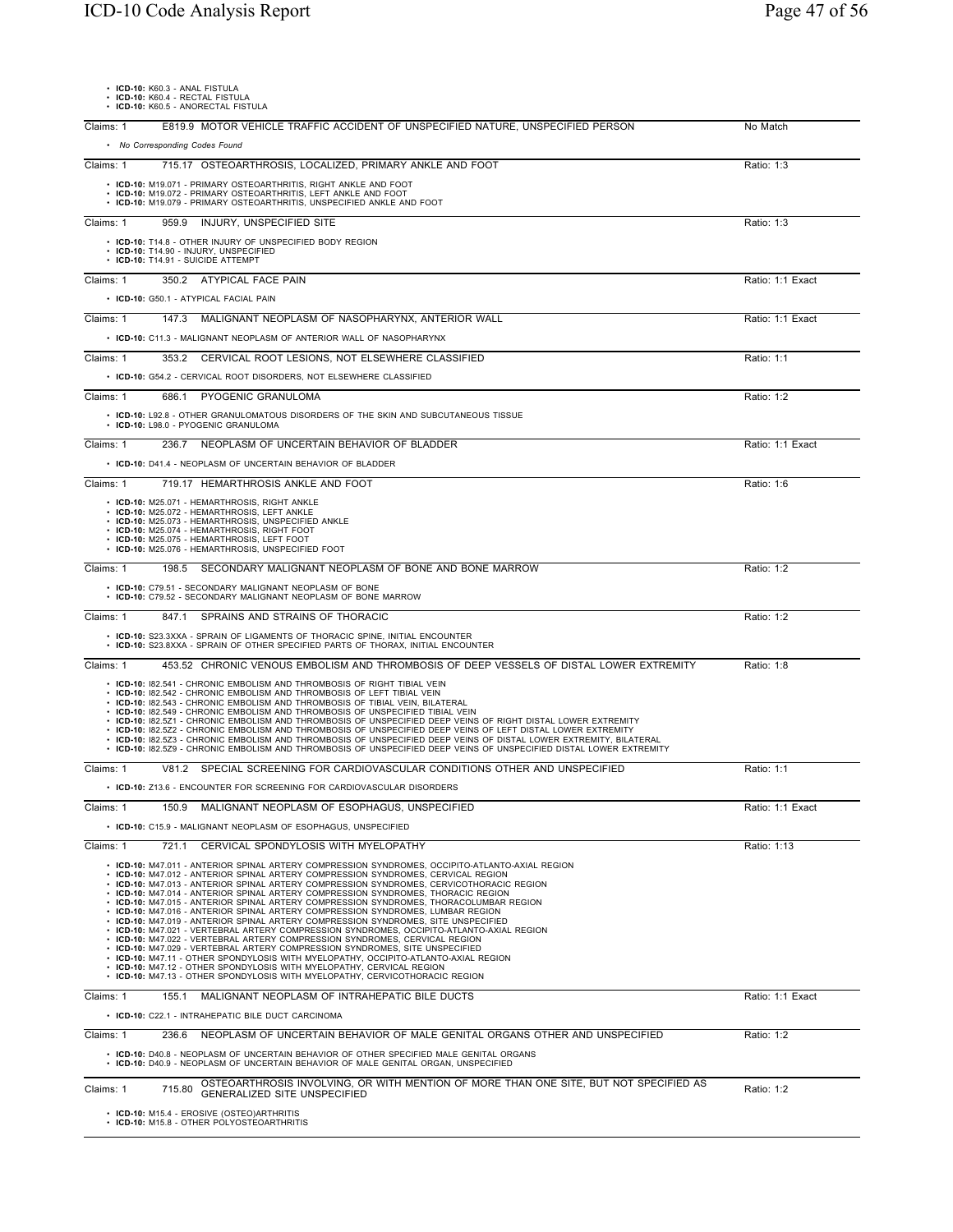| Claims: 1 | 727.69 RUPTURE NONTRAUMATIC OTHER                                                                                                                                                                                                                                                                                                                                                                                                                                                                                                                                                                                                                                                                                                                                                                                                                                                                                                                                                                                                                                                                                                                                                                                                                                                                                                                                                                                                                                                                                                                                                                                                                                                                                                                                                                                                                                                                                                                                                                                                                                                                                                                                                                                                                                                                                                                                                                                                                                                                                                                                                                                                                                                                                                                                                                                                                                                                                                                                                                                                                                                                                                                                                                                                                                                                                                                                                                                                                                                                                                                                                                                                                                                                                                                                                                                                                                                                                                                                                                                                                                                                                                                                                                                                                                                                                                                                                                                                                                                                                                                                                                                                                                                                                                                                                                                                                                                                                                                                | Ratio: 1:13      |
|-----------|------------------------------------------------------------------------------------------------------------------------------------------------------------------------------------------------------------------------------------------------------------------------------------------------------------------------------------------------------------------------------------------------------------------------------------------------------------------------------------------------------------------------------------------------------------------------------------------------------------------------------------------------------------------------------------------------------------------------------------------------------------------------------------------------------------------------------------------------------------------------------------------------------------------------------------------------------------------------------------------------------------------------------------------------------------------------------------------------------------------------------------------------------------------------------------------------------------------------------------------------------------------------------------------------------------------------------------------------------------------------------------------------------------------------------------------------------------------------------------------------------------------------------------------------------------------------------------------------------------------------------------------------------------------------------------------------------------------------------------------------------------------------------------------------------------------------------------------------------------------------------------------------------------------------------------------------------------------------------------------------------------------------------------------------------------------------------------------------------------------------------------------------------------------------------------------------------------------------------------------------------------------------------------------------------------------------------------------------------------------------------------------------------------------------------------------------------------------------------------------------------------------------------------------------------------------------------------------------------------------------------------------------------------------------------------------------------------------------------------------------------------------------------------------------------------------------------------------------------------------------------------------------------------------------------------------------------------------------------------------------------------------------------------------------------------------------------------------------------------------------------------------------------------------------------------------------------------------------------------------------------------------------------------------------------------------------------------------------------------------------------------------------------------------------------------------------------------------------------------------------------------------------------------------------------------------------------------------------------------------------------------------------------------------------------------------------------------------------------------------------------------------------------------------------------------------------------------------------------------------------------------------------------------------------------------------------------------------------------------------------------------------------------------------------------------------------------------------------------------------------------------------------------------------------------------------------------------------------------------------------------------------------------------------------------------------------------------------------------------------------------------------------------------------------------------------------------------------------------------------------------------------------------------------------------------------------------------------------------------------------------------------------------------------------------------------------------------------------------------------------------------------------------------------------------------------------------------------------------------------------------------------------------------------------------------------------------------------|------------------|
|           | • ICD-10: M66.28 - SPONTANEOUS RUPTURE OF EXTENSOR TENDONS, OTHER SITE<br>• ICD-10: M66.29 - SPONTANEOUS RUPTURE OF EXTENSOR TENDONS, MULTIPLE SITES<br>· ICD-10: M66.351 - SPONTANEOUS RUPTURE OF FLEXOR TENDONS, RIGHT THIGH<br>• ICD-10: M66.352 - SPONTANEOUS RUPTURE OF FLEXOR TENDONS, LEFT THIGH<br>• ICD-10: M66.359 - SPONTANEOUS RUPTURE OF FLEXOR TENDONS, UNSPECIFIED THIGH<br>• ICD-10: M66.38 - SPONTANEOUS RUPTURE OF FLEXOR TENDONS, OTHER SITE<br>• ICD-10: M66.39 - SPONTANEOUS RUPTURE OF FLEXOR TENDONS, MULTIPLE SITES                                                                                                                                                                                                                                                                                                                                                                                                                                                                                                                                                                                                                                                                                                                                                                                                                                                                                                                                                                                                                                                                                                                                                                                                                                                                                                                                                                                                                                                                                                                                                                                                                                                                                                                                                                                                                                                                                                                                                                                                                                                                                                                                                                                                                                                                                                                                                                                                                                                                                                                                                                                                                                                                                                                                                                                                                                                                                                                                                                                                                                                                                                                                                                                                                                                                                                                                                                                                                                                                                                                                                                                                                                                                                                                                                                                                                                                                                                                                                                                                                                                                                                                                                                                                                                                                                                                                                                                                                      |                  |
|           | • ICD-10: M66.80 - SPONTANEOUS RUPTURE OF OTHER TENDONS, UNSPECIFIED SITE<br>• ICD-10: M66.851 - SPONTANEOUS RUPTURE OF OTHER TENDONS, RIGHT THIGH<br>· ICD-10: M66.852 - SPONTANEOUS RUPTURE OF OTHER TENDONS, LEFT THIGH<br>• ICD-10: M66.859 - SPONTANEOUS RUPTURE OF OTHER TENDONS, UNSPECIFIED THIGH<br>• ICD-10: M66.88 - SPONTANEOUS RUPTURE OF OTHER TENDONS, OTHER<br>• ICD-10: M66.89 - SPONTANEOUS RUPTURE OF OTHER TENDONS, MULTIPLE SITES                                                                                                                                                                                                                                                                                                                                                                                                                                                                                                                                                                                                                                                                                                                                                                                                                                                                                                                                                                                                                                                                                                                                                                                                                                                                                                                                                                                                                                                                                                                                                                                                                                                                                                                                                                                                                                                                                                                                                                                                                                                                                                                                                                                                                                                                                                                                                                                                                                                                                                                                                                                                                                                                                                                                                                                                                                                                                                                                                                                                                                                                                                                                                                                                                                                                                                                                                                                                                                                                                                                                                                                                                                                                                                                                                                                                                                                                                                                                                                                                                                                                                                                                                                                                                                                                                                                                                                                                                                                                                                           |                  |
| Claims: 1 | V12.51 PERSONAL HISTORY OF VENOUS THROMBOSIS AND EMBOLISM<br>• ICD-10: Z86.718 - PERSONAL HISTORY OF OTHER VENOUS THROMBOSIS AND EMBOLISM                                                                                                                                                                                                                                                                                                                                                                                                                                                                                                                                                                                                                                                                                                                                                                                                                                                                                                                                                                                                                                                                                                                                                                                                                                                                                                                                                                                                                                                                                                                                                                                                                                                                                                                                                                                                                                                                                                                                                                                                                                                                                                                                                                                                                                                                                                                                                                                                                                                                                                                                                                                                                                                                                                                                                                                                                                                                                                                                                                                                                                                                                                                                                                                                                                                                                                                                                                                                                                                                                                                                                                                                                                                                                                                                                                                                                                                                                                                                                                                                                                                                                                                                                                                                                                                                                                                                                                                                                                                                                                                                                                                                                                                                                                                                                                                                                        | Ratio: 1:1 Exact |
| Claims: 1 | 802.4<br>FRACTURE OF MALAR AND MAXILLARY BONES, CLOSED                                                                                                                                                                                                                                                                                                                                                                                                                                                                                                                                                                                                                                                                                                                                                                                                                                                                                                                                                                                                                                                                                                                                                                                                                                                                                                                                                                                                                                                                                                                                                                                                                                                                                                                                                                                                                                                                                                                                                                                                                                                                                                                                                                                                                                                                                                                                                                                                                                                                                                                                                                                                                                                                                                                                                                                                                                                                                                                                                                                                                                                                                                                                                                                                                                                                                                                                                                                                                                                                                                                                                                                                                                                                                                                                                                                                                                                                                                                                                                                                                                                                                                                                                                                                                                                                                                                                                                                                                                                                                                                                                                                                                                                                                                                                                                                                                                                                                                           | Ratio: 1:6       |
|           | • ICD-10: S02.400A - MALAR FRACTURE UNSPECIFIED, INITIAL ENCOUNTER FOR CLOSED FRACTURE<br>• ICD-10: S02.401A - MAXILLARY FRACTURE, UNSPECIFIED, INITIAL ENCOUNTER FOR CLOSED FRACTURE<br>· ICD-10: S02.402A - ZYGOMATIC FRACTURE, UNSPECIFIED, INITIAL ENCOUNTER FOR CLOSED FRACTURE<br>· ICD-10: S02.411A - LEFORT I FRACTURE, INITIAL ENCOUNTER FOR CLOSED FRACTURE<br>• ICD-10: S02.412A - LEFORT II FRACTURE, INITIAL ENCOUNTER FOR CLOSED FRACTURE<br>· ICD-10: S02.413A - LEFORT III FRACTURE, INITIAL ENCOUNTER FOR CLOSED FRACTURE                                                                                                                                                                                                                                                                                                                                                                                                                                                                                                                                                                                                                                                                                                                                                                                                                                                                                                                                                                                                                                                                                                                                                                                                                                                                                                                                                                                                                                                                                                                                                                                                                                                                                                                                                                                                                                                                                                                                                                                                                                                                                                                                                                                                                                                                                                                                                                                                                                                                                                                                                                                                                                                                                                                                                                                                                                                                                                                                                                                                                                                                                                                                                                                                                                                                                                                                                                                                                                                                                                                                                                                                                                                                                                                                                                                                                                                                                                                                                                                                                                                                                                                                                                                                                                                                                                                                                                                                                       |                  |
| Claims: 1 | 627.1<br>POSTMENOPAUSAL BLEEDING                                                                                                                                                                                                                                                                                                                                                                                                                                                                                                                                                                                                                                                                                                                                                                                                                                                                                                                                                                                                                                                                                                                                                                                                                                                                                                                                                                                                                                                                                                                                                                                                                                                                                                                                                                                                                                                                                                                                                                                                                                                                                                                                                                                                                                                                                                                                                                                                                                                                                                                                                                                                                                                                                                                                                                                                                                                                                                                                                                                                                                                                                                                                                                                                                                                                                                                                                                                                                                                                                                                                                                                                                                                                                                                                                                                                                                                                                                                                                                                                                                                                                                                                                                                                                                                                                                                                                                                                                                                                                                                                                                                                                                                                                                                                                                                                                                                                                                                                 | Ratio: 1:1 Exact |
|           | • ICD-10: N95.0 - POSTMENOPAUSAL BLEEDING                                                                                                                                                                                                                                                                                                                                                                                                                                                                                                                                                                                                                                                                                                                                                                                                                                                                                                                                                                                                                                                                                                                                                                                                                                                                                                                                                                                                                                                                                                                                                                                                                                                                                                                                                                                                                                                                                                                                                                                                                                                                                                                                                                                                                                                                                                                                                                                                                                                                                                                                                                                                                                                                                                                                                                                                                                                                                                                                                                                                                                                                                                                                                                                                                                                                                                                                                                                                                                                                                                                                                                                                                                                                                                                                                                                                                                                                                                                                                                                                                                                                                                                                                                                                                                                                                                                                                                                                                                                                                                                                                                                                                                                                                                                                                                                                                                                                                                                        |                  |
| Claims: 1 | 197.7<br>SECONDARY MALIGNANT NEOPLASM OF LIVER, SPECIFIED AS SECONDARY<br>. ICD-10: C78.7 - SECONDARY MALIGNANT NEOPLASM OF LIVER AND INTRAHEPATIC BILE DUCT                                                                                                                                                                                                                                                                                                                                                                                                                                                                                                                                                                                                                                                                                                                                                                                                                                                                                                                                                                                                                                                                                                                                                                                                                                                                                                                                                                                                                                                                                                                                                                                                                                                                                                                                                                                                                                                                                                                                                                                                                                                                                                                                                                                                                                                                                                                                                                                                                                                                                                                                                                                                                                                                                                                                                                                                                                                                                                                                                                                                                                                                                                                                                                                                                                                                                                                                                                                                                                                                                                                                                                                                                                                                                                                                                                                                                                                                                                                                                                                                                                                                                                                                                                                                                                                                                                                                                                                                                                                                                                                                                                                                                                                                                                                                                                                                     | Ratio: 1:1       |
| Claims: 1 | 709.9<br>DISORDERS OF SKIN AND SUBCUTANEOUS TISSUE UNSPECIFIED                                                                                                                                                                                                                                                                                                                                                                                                                                                                                                                                                                                                                                                                                                                                                                                                                                                                                                                                                                                                                                                                                                                                                                                                                                                                                                                                                                                                                                                                                                                                                                                                                                                                                                                                                                                                                                                                                                                                                                                                                                                                                                                                                                                                                                                                                                                                                                                                                                                                                                                                                                                                                                                                                                                                                                                                                                                                                                                                                                                                                                                                                                                                                                                                                                                                                                                                                                                                                                                                                                                                                                                                                                                                                                                                                                                                                                                                                                                                                                                                                                                                                                                                                                                                                                                                                                                                                                                                                                                                                                                                                                                                                                                                                                                                                                                                                                                                                                   | Ratio: 1:1       |
|           | • ICD-10: L98.9 - DISORDER OF THE SKIN AND SUBCUTANEOUS TISSUE, UNSPECIFIED                                                                                                                                                                                                                                                                                                                                                                                                                                                                                                                                                                                                                                                                                                                                                                                                                                                                                                                                                                                                                                                                                                                                                                                                                                                                                                                                                                                                                                                                                                                                                                                                                                                                                                                                                                                                                                                                                                                                                                                                                                                                                                                                                                                                                                                                                                                                                                                                                                                                                                                                                                                                                                                                                                                                                                                                                                                                                                                                                                                                                                                                                                                                                                                                                                                                                                                                                                                                                                                                                                                                                                                                                                                                                                                                                                                                                                                                                                                                                                                                                                                                                                                                                                                                                                                                                                                                                                                                                                                                                                                                                                                                                                                                                                                                                                                                                                                                                      |                  |
| Claims: 1 | CARCINOMA IN SITU OF STOMACH<br>230.2                                                                                                                                                                                                                                                                                                                                                                                                                                                                                                                                                                                                                                                                                                                                                                                                                                                                                                                                                                                                                                                                                                                                                                                                                                                                                                                                                                                                                                                                                                                                                                                                                                                                                                                                                                                                                                                                                                                                                                                                                                                                                                                                                                                                                                                                                                                                                                                                                                                                                                                                                                                                                                                                                                                                                                                                                                                                                                                                                                                                                                                                                                                                                                                                                                                                                                                                                                                                                                                                                                                                                                                                                                                                                                                                                                                                                                                                                                                                                                                                                                                                                                                                                                                                                                                                                                                                                                                                                                                                                                                                                                                                                                                                                                                                                                                                                                                                                                                            | Ratio: 1:1 Exact |
|           | • ICD-10: D00.2 - CARCINOMA IN SITU OF STOMACH                                                                                                                                                                                                                                                                                                                                                                                                                                                                                                                                                                                                                                                                                                                                                                                                                                                                                                                                                                                                                                                                                                                                                                                                                                                                                                                                                                                                                                                                                                                                                                                                                                                                                                                                                                                                                                                                                                                                                                                                                                                                                                                                                                                                                                                                                                                                                                                                                                                                                                                                                                                                                                                                                                                                                                                                                                                                                                                                                                                                                                                                                                                                                                                                                                                                                                                                                                                                                                                                                                                                                                                                                                                                                                                                                                                                                                                                                                                                                                                                                                                                                                                                                                                                                                                                                                                                                                                                                                                                                                                                                                                                                                                                                                                                                                                                                                                                                                                   |                  |
| Claims: 1 | 841.9<br>SPRAINS AND STRAINS OF ELBOW AND FOREARM UNSPECIFIED SITE                                                                                                                                                                                                                                                                                                                                                                                                                                                                                                                                                                                                                                                                                                                                                                                                                                                                                                                                                                                                                                                                                                                                                                                                                                                                                                                                                                                                                                                                                                                                                                                                                                                                                                                                                                                                                                                                                                                                                                                                                                                                                                                                                                                                                                                                                                                                                                                                                                                                                                                                                                                                                                                                                                                                                                                                                                                                                                                                                                                                                                                                                                                                                                                                                                                                                                                                                                                                                                                                                                                                                                                                                                                                                                                                                                                                                                                                                                                                                                                                                                                                                                                                                                                                                                                                                                                                                                                                                                                                                                                                                                                                                                                                                                                                                                                                                                                                                               | Ratio: 1:39      |
|           | • ICD-10: S53.401A - UNSPECIFIED SPRAIN OF RIGHT ELBOW, INITIAL ENCOUNTER<br>• ICD-10: S53.402A - UNSPECIFIED SPRAIN OF LEFT ELBOW, INITIAL ENCOUNTER<br>• ICD-10: S53.409A - UNSPECIFIED SPRAIN OF UNSPECIFIED ELBOW, INITIAL ENCOUNTER<br>· ICD-10: S56.011A - STRAIN OF FLEXOR MUSCLE, FASCIA AND TENDON OF RIGHT THUMB AT FOREARM LEVEL, INITIAL ENCOUNTER<br>· ICD-10: S56.012A - STRAIN OF FLEXOR MUSCLE, FASCIA AND TENDON OF LEFT THUMB AT FOREARM LEVEL, INITIAL ENCOUNTER<br>. ICD-10: S56.019A - STRAIN OF FLEXOR MUSCLE, FASCIA AND TENDON OF UNSPECIFIED THUMB AT FOREARM LEVEL, INITIAL ENCOUNTER<br>· ICD-10: S56.111A - STRAIN OF FLEXOR MUSCLE, FASCIA AND TENDON OF RIGHT INDEX FINGER AT FOREARM LEVEL, INITIAL ENCOUNTER<br>· ICD-10: S56.112A - STRAIN OF FLEXOR MUSCLE, FASCIA AND TENDON OF LEFT INDEX FINGER AT FOREARM LEVEL, INITIAL ENCOUNTER<br>· ICD-10: S56.113A - STRAIN OF FLEXOR MUSCLE, FASCIA AND TENDON OF RIGHT MIDDLE FINGER AT FOREARM LEVEL, INITIAL ENCOUNTER<br>· ICD-10: S56.114A - STRAIN OF FLEXOR MUSCLE, FASCIA AND TENDON OF LEFT MIDDLE FINGER AT FOREARM LEVEL, INITIAL ENCOUNTER<br>• ICD-10: S56.115A - STRAIN OF FLEXOR MUSCLE, FASCIA AND TENDON OF RIGHT RING FINGER AT FOREARM LEVEL, INITIAL ENCOUNTER<br>· ICD-10: S56.116A - STRAIN OF FLEXOR MUSCLE, FASCIA AND TENDON OF LEFT RING FINGER AT FOREARM LEVEL, INITIAL ENCOUNTER<br>· ICD-10: S56.117A - STRAIN OF FLEXOR MUSCLE, FASCIA AND TENDON OF RIGHT LITTLE FINGER AT FOREARM LEVEL, INITIAL ENCOUNTER<br>· ICD-10: S56.118A - STRAIN OF FLEXOR MUSCLE, FASCIA AND TENDON OF LEFT LITTLE FINGER AT FOREARM LEVEL, INITIAL ENCOUNTER<br>· ICD-10: S56.119A - STRAIN OF FLEXOR MUSCLE, FASCIA AND TENDON OF FINGER OF UNSPECIFIED FINGER AT FOREARM LEVEL, INITIAL ENCOUNTER<br>$\cdot$ ICD-10: S56.211A - STRAIN OF OTHER FLEXOR MUSCLE, FASCIA AND TENDON AT FOREARM LEVEL, RIGHT ARM, INITIAL ENCOUNTER<br>$\cdot$ ICD-10: S56.212A - STRAIN OF OTHER FLEXOR MUSCLE, FASCIA AND TENDON AT FOREARM LEVEL, LEFT ARM, INITIAL ENCOUNTER<br>$\cdot$ ICD-10: S56.219A - STRAIN OF OTHER FLEXOR MUSCLE, FASCIA AND TENDON AT FOREARM LEVEL, UNSPECIFIED ARM, INITIAL ENCOUNTER<br>$\cdot$ ICD-10: S56.311A - STRAIN OF EXTENSOR OR ABDUCTOR MUSCLES, FASCIA AND TENDONS OF RIGHT THUMB AT FOREARM LEVEL, INITIAL ENCOUNTER<br>$\cdot$ ICD-10: S56.312A - STRAIN OF EXTENSOR OR ABDUCTOR MUSCLES, FASCIA AND TENDONS OF LEFT THUMB AT FOREARM LEVEL, INITIAL ENCOUNTER<br>· ICD-10: S56.319A - STRAIN OF EXTENSOR OR ABDUCTOR MUSCLES, FASCIA AND TENDONS OF UNSPECIFIED THUMB AT FOREARM LEVEL, INITIAL ENCOUNTER<br>$\cdot$ ICD-10: S56.411A - STRAIN OF EXTENSOR MUSCLE, FASCIA AND TENDON OF RIGHT INDEX FINGER AT FOREARM LEVEL, INITIAL ENCOUNTER<br>· ICD-10: S56.412A - STRAIN OF EXTENSOR MUSCLE, FASCIA AND TENDON OF LEFT INDEX FINGER AT FOREARM LEVEL, INITIAL ENCOUNTER<br>. ICD-10: S56.413A - STRAIN OF EXTENSOR MUSCLE, FASCIA AND TENDON OF RIGHT MIDDLE FINGER AT FOREARM LEVEL, INITIAL ENCOUNTER<br>· ICD-10: S56.414A - STRAIN OF EXTENSOR MUSCLE, FASCIA AND TENDON OF LEFT MIDDLE FINGER AT FOREARM LEVEL, INITIAL ENCOUNTER<br>. ICD-10: S56.415A - STRAIN OF EXTENSOR MUSCLE, FASCIA AND TENDON OF RIGHT RING FINGER AT FOREARM LEVEL, INITIAL ENCOUNTER<br>ICD-10: S56.416A - STRAIN OF EXTENSOR MUSCLE, FASCIA AND TENDON OF LEFT RING FINGER AT FOREARM LEVEL, INITIAL ENCOUNTER<br>· ICD-10: S56.417A - STRAIN OF EXTENSOR MUSCLE, FASCIA AND TENDON OF RIGHT LITTLE FINGER AT FOREARM LEVEL, INITIAL ENCOUNTER<br>. ICD-10: S56.418A - STRAIN OF EXTENSOR MUSCLE, FASCIA AND TENDON OF LEFT LITTLE FINGER AT FOREARM LEVEL, INITIAL ENCOUNTER<br>· ICD-10: S56.419A - STRAIN OF EXTENSOR MUSCLE, FASCIA AND TENDON OF FINGER, UNSPECIFIED FINGER AT FOREARM LEVEL, INITIAL ENCOUNTER<br>· ICD-10: S56.511A - STRAIN OF OTHER EXTENSOR MUSCLE, FASCIA AND TENDON AT FOREARM LEVEL, RIGHT ARM, INITIAL ENCOUNTER<br>· ICD-10: S56.512A - STRAIN OF OTHER EXTENSOR MUSCLE, FASCIA AND TENDON AT FOREARM LEVEL, LEFT ARM, INITIAL ENCOUNTER<br>. ICD-10: S56.519A - STRAIN OF OTHER EXTENSOR MUSCLE, FASCIA AND TENDON AT FOREARM LEVEL, UNSPECIFIED ARM, INITIAL ENCOUNTER<br>. ICD-10: S56.811A - STRAIN OF OTHER MUSCLES, FASCIA AND TENDONS AT FOREARM LEVEL, RIGHT ARM, INITIAL ENCOUNTER<br>. ICD-10: S56.812A - STRAIN OF OTHER MUSCLES, FASCIA AND TENDONS AT FOREARM LEVEL, LEFT ARM, INITIAL ENCOUNTER<br>. ICD-10: S56.819A - STRAIN OF OTHER MUSCLES, FASCIA AND TENDONS AT FOREARM LEVEL, UNSPECIFIED ARM, INITIAL ENCOUNTER<br>· ICD-10: S56.911A - STRAIN OF UNSPECIFIED MUSCLES, FASCIA AND TENDONS AT FOREARM LEVEL, RIGHT ARM, INITIAL ENCOUNTER<br>. ICD-10: S56.912A - STRAIN OF UNSPECIFIED MUSCLES, FASCIA AND TENDONS AT FOREARM LEVEL, LEFT ARM, INITIAL ENCOUNTER<br>. ICD-10: S56.919A - STRAIN OF UNSPECIFIED MUSCLES, FASCIA AND TENDONS AT FOREARM LEVEL, UNSPECIFIED ARM, INITIAL ENCOUNTER |                  |
| Claims: 1 | 911.8 SUPERFICIAL INJURY OF TRUNK WITHOUT MENTION OF INFECTION OTHER AND UNSPECIFIED                                                                                                                                                                                                                                                                                                                                                                                                                                                                                                                                                                                                                                                                                                                                                                                                                                                                                                                                                                                                                                                                                                                                                                                                                                                                                                                                                                                                                                                                                                                                                                                                                                                                                                                                                                                                                                                                                                                                                                                                                                                                                                                                                                                                                                                                                                                                                                                                                                                                                                                                                                                                                                                                                                                                                                                                                                                                                                                                                                                                                                                                                                                                                                                                                                                                                                                                                                                                                                                                                                                                                                                                                                                                                                                                                                                                                                                                                                                                                                                                                                                                                                                                                                                                                                                                                                                                                                                                                                                                                                                                                                                                                                                                                                                                                                                                                                                                             | Ratio: 1:54      |
|           | • ICD-10: S20.101A - UNSPECIFIED SUPERFICIAL INJURIES OF BREAST, RIGHT BREAST, INITIAL ENCOUNTER<br>• ICD-10: S20.102A - UNSPECIFIED SUPERFICIAL INJURIES OF BREAST, LEFT BREAST, INITIAL ENCOUNTER<br>• ICD-10: S20.109A - UNSPECIFIED SUPERFICIAL INJURIES OF BREAST, UNSPECIFIED BREAST, INITIAL ENCOUNTER<br>· ICD-10: S20.141A - EXTERNAL CONSTRICTION OF PART OF BREAST, RIGHT BREAST, INITIAL ENCOUNTER<br>• ICD-10: S20.142A - EXTERNAL CONSTRICTION OF PART OF BREAST, LEFT BREAST, INITIAL ENCOUNTER<br>· ICD-10: S20.149A - EXTERNAL CONSTRICTION OF PART OF BREAST, UNSPECIFIED BREAST, INITIAL ENCOUNTER<br>• ICD-10: S20.171A - OTHER SUPERFICIAL BITE OF BREAST, RIGHT BREAST, INITIAL ENCOUNTER<br>• ICD-10: S20.172A - OTHER SUPERFICIAL BITE OF BREAST, LEFT BREAST, INITIAL ENCOUNTER<br>• ICD-10: S20.179A - OTHER SUPERFICIAL BITE OF BREAST, UNSPECIFIED BREAST, INITIAL ENCOUNTER<br>. ICD-10: S20.301A - UNSPECIFIED SUPERFICIAL INJURIES OF RIGHT FRONT WALL OF THORAX, INITIAL ENCOUNTER<br>. ICD-10: S20.302A - UNSPECIFIED SUPERFICIAL INJURIES OF LEFT FRONT WALL OF THORAX, INITIAL ENCOUNTER<br>· ICD-10: S20.309A - UNSPECIFIED SUPERFICIAL INJURIES OF UNSPECIFIED FRONT WALL OF THORAX, INITIAL ENCOUNTER<br>• ICD-10: S20.341A - EXTERNAL CONSTRICTION OF RIGHT FRONT WALL OF THORAX, INITIAL ENCOUNTER<br>· ICD-10: S20.342A - EXTERNAL CONSTRICTION OF LEFT FRONT WALL OF THORAX, INITIAL ENCOUNTER<br>• ICD-10: S20.349A - EXTERNAL CONSTRICTION OF UNSPECIFIED FRONT WALL OF THORAX, INITIAL ENCOUNTER<br>• ICD-10: S20.371A - OTHER SUPERFICIAL BITE OF RIGHT FRONT WALL OF THORAX, INITIAL ENCOUNTER<br>. ICD-10: S20.372A - OTHER SUPERFICIAL BITE OF LEFT FRONT WALL OF THORAX, INITIAL ENCOUNTER<br>. ICD-10: S20.379A - OTHER SUPERFICIAL BITE OF UNSPECIFIED FRONT WALL OF THORAX, INITIAL ENCOUNTER<br>. ICD-10: S20.401A - UNSPECIFIED SUPERFICIAL INJURIES OF RIGHT BACK WALL OF THORAX, INITIAL ENCOUNTER<br>. ICD-10: S20.402A - UNSPECIFIED SUPERFICIAL INJURIES OF LEFT BACK WALL OF THORAX, INITIAL ENCOUNTER<br>· ICD-10: S20.409A - UNSPECIFIED SUPERFICIAL INJURIES OF UNSPECIFIED BACK WALL OF THORAX, INITIAL ENCOUNTER<br>• ICD-10: S20.441A - EXTERNAL CONSTRICTION OF RIGHT BACK WALL OF THORAX, INITIAL ENCOUNTER<br>• ICD-10: S20.442A - EXTERNAL CONSTRICTION OF LEFT BACK WALL OF THORAX, INITIAL ENCOUNTER<br>• ICD-10: S20.449A - EXTERNAL CONSTRICTION OF UNSPECIFIED BACK WALL OF THORAX, INITIAL ENCOUNTER                                                                                                                                                                                                                                                                                                                                                                                                                                                                                                                                                                                                                                                                                                                                                                                                                                                                                                                                                                                                                                                                                                                                                                                                                                                                                                                                                                                                                                                                                                                                                                                                                                                                                                                                                                                                                                                                                                                                                                                                                                                                                                                                                                                                                                                                                                                                                                                                                                                                                |                  |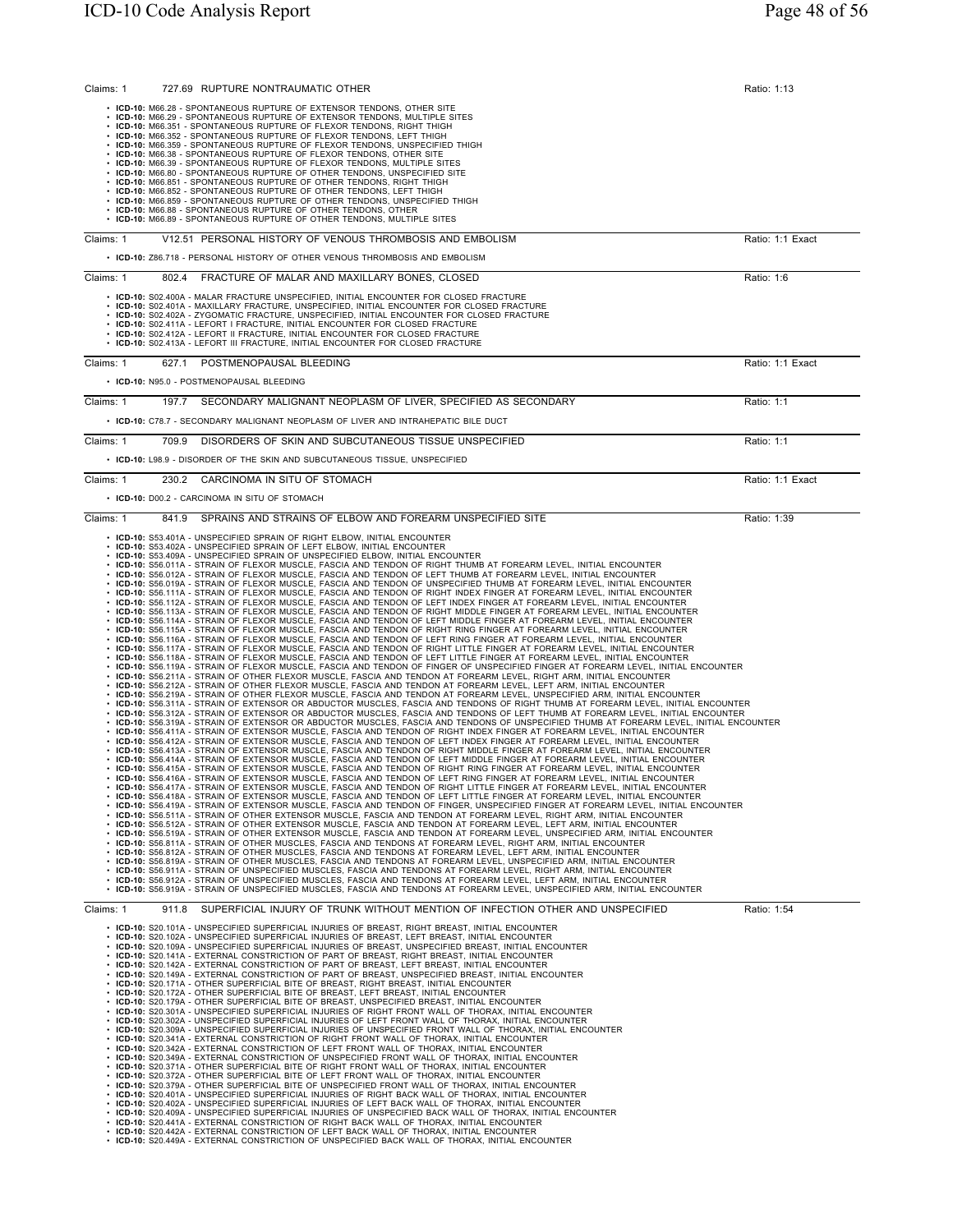• ICD-10: 520 A71A - OTHER SUPERFICIAL BITE OF RIGHT BACK WALL OF THORAX, INITIAL ENCOUNTER<br>• ICD-10: 520 A72A - OTHER SUPERFICIAL BITE OF LIGHT BACK WALL OF THORAX, INITIAL ENCOUNTER<br>• ICD-10: 520 A79A - OTHER SUPERFICIA Claims: 1 530.10 ESOPHAGITIS, UNSPECIFIED Ratio: 1:1 • **ICD-10:** K20.9 - ESOPHAGITIS, UNSPECIFIED Claims: 1 719.61 OTHER SYMPTOMS REFERABLE TO JOINT SHOULDER REGION Ratio: 1:1 • **ICD-10:** R29.898 - OTHER SYMPTOMS AND SIGNS INVOLVING THE MUSCULOSKELETAL SYSTEM Claims: 1 912.8 SUPERFICIAL INJURY OF SHOULDER AND UPPER ARM WITHOUT MENTION OF INFECTION OTHER AND UNSPECIFIED Ratio: 1:18 COLDEN AND OFFER ARM WITHOUT MENTION OF INFECTION OTHER AND Ratio: 1:18 • ICD-10: S40.2414 - EXTERNAL CONSTRICTION OF RIGHT SHOULDER, INITIAL ENCOUNTER<br>• ICD-10: S40.242A - EXTERNAL CONSTRICTION OF LEFT SHOULDER, INITIAL ENCOUNTER<br>• ICD-10: S40.242A - EXTERNAL CONSTRICTION OF LEFT SHOULDER, IN Claims: 1 159.0 MALIGNANT NEOPLASM OF INTESTINAL TRACT. PART UNSPECIFIED RATIO: 1:1 Exact • **ICD-10:** C26.0 - MALIGNANT NEOPLASM OF INTESTINAL TRACT, PART UNSPECIFIED Claims: 1 435.9 TRANSIENT CEREBRAL ISCHEMIA UNSPECIFIED Ratio: 1:3 • **ICD-10:** G45.9 - TRANSIENT CEREBRAL ISCHEMIC ATTACK, UNSPECIFIED • **ICD-10:** I67.841 - REVERSIBLE CEREBROVASCULAR VASOCONSTRICTION SYNDROME • **ICD-10:** I67.848 - OTHER CEREBROVASCULAR VASOSPASM AND VASOCONSTRICTION Claims: 1 553.20 VENTRAL HERNIA UNSPECIFIED Ratio: 1:1 • **ICD-10:** K43.9 - VENTRAL HERNIA WITHOUT OBSTRUCTION OR GANGRENE Claims: 1 727.06 TENOSYNOVITIS OF FOOT AND ANKLE **Claims: 1** 727.06 TENOSYNOVITIS OF FOOT AND ANKLE • **ICD-10:** M65.871 - OTHER SYNOVITIS AND TENOSYNOVITIS, RIGHT ANKLE AND FOOT • **ICD-10:** M65.872 - OTHER SYNOVITIS AND TENOSYNOVITIS, LEFT ANKLE AND FOOT • **ICD-10:** M65.879 - OTHER SYNOVITIS AND TENOSYNOVITIS, UNSPECIFIED ANKLE AND FOOT Claims: 1 451.19 PHLEBITIS AND THROMBOPHLEBITIS OF LOWER EXTREMITIES OTHER **Ratio: 1:16** Ratio: 1:16 • ICD-10: 180.201 - PHLEBITIS AND THROMBOPHLEBITIS OF UNSPECIFIED DEEP VESSELS OF RIGHT LOWER EXTREMITY<br>• ICD-10: 180.202 - PHLEBITIS AND THROMBOPHLEBITIS OF UNSPECIFIED DEEP VESSELS OF RIGHT LOWER EXTREMITY<br>• ICD-10: 180. Claims: 1 230.6 CARCINOMA IN SITU OF ANUS, UNSPECIFIED Ratio: 1:1 • **ICD-10:** D01.3 - CARCINOMA IN SITU OF ANUS AND ANAL CANAL Claims: 1 379.92 SWELLING OR MASS OF EYE **Ratio: 1:1** Ratio: 1:1 • **ICD-10:** H57.8 - OTHER SPECIFIED DISORDERS OF EYE AND ADNEXA Claims: 1 276.7 HYPERPOTASSEMIA Ratio: 1:1 Exact • **ICD-10:** E87.5 - HYPERKALEMIA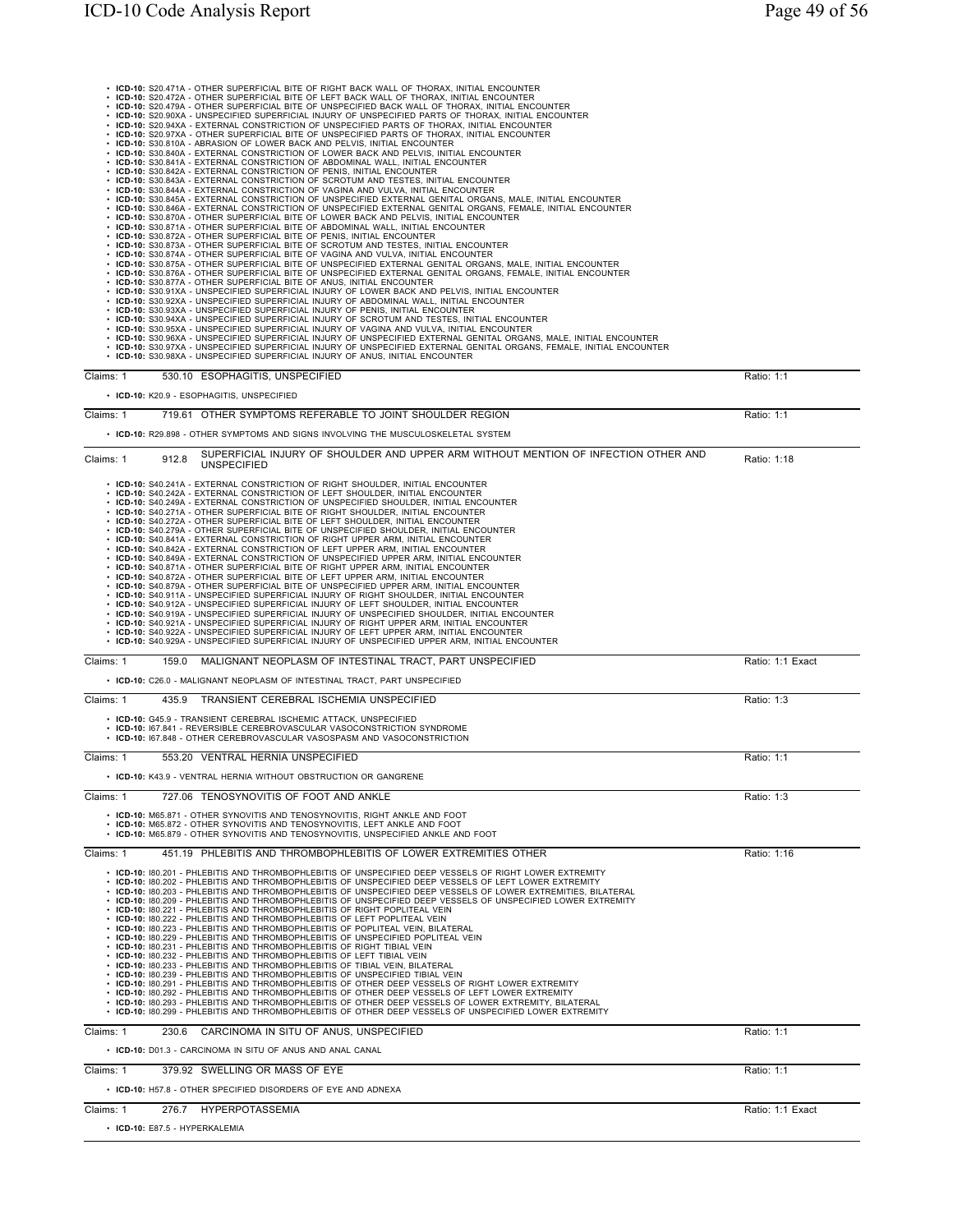| Claims: 1 | 716.97 ARTHROPATHY, UNSPECIFIED ANKLE AND FOOT                                                                                                                                                                                                                                                                                                                                                                                                                                                                                                                                                                                                                                                                                                                | Ratio: 1:1       |
|-----------|---------------------------------------------------------------------------------------------------------------------------------------------------------------------------------------------------------------------------------------------------------------------------------------------------------------------------------------------------------------------------------------------------------------------------------------------------------------------------------------------------------------------------------------------------------------------------------------------------------------------------------------------------------------------------------------------------------------------------------------------------------------|------------------|
|           | • ICD-10: M12.9 - ARTHROPATHY, UNSPECIFIED                                                                                                                                                                                                                                                                                                                                                                                                                                                                                                                                                                                                                                                                                                                    |                  |
| Claims: 1 | 922.31 CONTUSION OF BACK                                                                                                                                                                                                                                                                                                                                                                                                                                                                                                                                                                                                                                                                                                                                      | Ratio: 1:1       |
|           | • ICD-10: S30.0XXA - CONTUSION OF LOWER BACK AND PELVIS, INITIAL ENCOUNTER                                                                                                                                                                                                                                                                                                                                                                                                                                                                                                                                                                                                                                                                                    |                  |
| Claims: 1 | 352.6 MULTIPLE CRANIAL NERVE PALSIES                                                                                                                                                                                                                                                                                                                                                                                                                                                                                                                                                                                                                                                                                                                          | Ratio: 1:1       |
|           | • ICD-10: G52.7 - DISORDERS OF MULTIPLE CRANIAL NERVES                                                                                                                                                                                                                                                                                                                                                                                                                                                                                                                                                                                                                                                                                                        |                  |
| Claims: 1 | 201.10 HODGKINS GRANULOMA UNSPECIFIED SITE                                                                                                                                                                                                                                                                                                                                                                                                                                                                                                                                                                                                                                                                                                                    | Ratio: 1:2       |
|           | • ICD-10: C81.70 - OTHER CLASSICAL HODGKIN LYMPHOMA, UNSPECIFIED SITE                                                                                                                                                                                                                                                                                                                                                                                                                                                                                                                                                                                                                                                                                         |                  |
|           | • ICD-10: C81.79 - OTHER CLASSICAL HODGKIN LYMPHOMA, EXTRANODAL AND SOLID ORGAN SITES                                                                                                                                                                                                                                                                                                                                                                                                                                                                                                                                                                                                                                                                         |                  |
| Claims: 1 | PULMONARY COLLAPSE<br>518.0                                                                                                                                                                                                                                                                                                                                                                                                                                                                                                                                                                                                                                                                                                                                   | Ratio: 1:2       |
|           | • ICD-10: J98.11 - ATELECTASIS<br>• ICD-10: J98.19 - OTHER PULMONARY COLLAPSE                                                                                                                                                                                                                                                                                                                                                                                                                                                                                                                                                                                                                                                                                 |                  |
| Claims: 1 | 389.9 HEARING LOSS UNSPECIFIED                                                                                                                                                                                                                                                                                                                                                                                                                                                                                                                                                                                                                                                                                                                                |                  |
|           |                                                                                                                                                                                                                                                                                                                                                                                                                                                                                                                                                                                                                                                                                                                                                               | Ratio: 1:4       |
|           | • ICD-10: H91.90 - UNSPECIFIED HEARING LOSS, UNSPECIFIED EAR<br>• ICD-10: H91.91 - UNSPECIFIED HEARING LOSS, RIGHT EAR<br>• ICD-10: H91.92 - UNSPECIFIED HEARING LOSS, LEFT EAR<br>• ICD-10: H91.93 - UNSPECIFIED HEARING LOSS, BILATERAL                                                                                                                                                                                                                                                                                                                                                                                                                                                                                                                     |                  |
| Claims: 1 | 386.00 MNIRES DISEASE, UNSPECIFIED                                                                                                                                                                                                                                                                                                                                                                                                                                                                                                                                                                                                                                                                                                                            | Ratio: 1:4       |
|           | • ICD-10: H81.01 - ENIERES DISEASE, RIGHT EAR<br>• ICD-10: H81.02 - ENIERES DISEASE, LEFT EAR<br>• ICD-10: H81.03 - ENIERES DISEASE, BILATERAL<br>• ICD-10: H81.09 - ENIERES DISEASE, UNSPECIFIED EAR                                                                                                                                                                                                                                                                                                                                                                                                                                                                                                                                                         |                  |
| Claims: 1 | 234.8 CARCINOMA IN SITU OF OTHER SPECIFIED SITES                                                                                                                                                                                                                                                                                                                                                                                                                                                                                                                                                                                                                                                                                                              | Ratio: 1:2       |
|           | • ICD-10: D09.3 - CARCINOMA IN SITU OF THYROID AND OTHER ENDOCRINE GLANDS<br>• ICD-10: D09.8 - CARCINOMA IN SITU OF OTHER SPECIFIED SITES                                                                                                                                                                                                                                                                                                                                                                                                                                                                                                                                                                                                                     |                  |
| Claims: 1 | 202.01 NODULAR LYMPHOMA LYMPH NODES OF HEAD, FACE, AND NECK                                                                                                                                                                                                                                                                                                                                                                                                                                                                                                                                                                                                                                                                                                   | Ratio: 1:8       |
|           | • ICD-10: C82.01 - FOLLICULAR LYMPHOMA GRADE I, LYMPH NODES OF HEAD, FACE, AND NECK<br>• ICD-10: C82.11 - FOLLICULAR LYMPHOMA GRADE II. LYMPH NODES OF HEAD. FACE. AND NECK<br>. ICD-10: C82.21 - FOLLICULAR LYMPHOMA GRADE III, UNSPECIFIED, LYMPH NODES OF HEAD, FACE, AND NECK<br>· ICD-10: C82.31 - FOLLICULAR LYMPHOMA GRADE IIIA, LYMPH NODES OF HEAD, FACE, AND NECK<br>. ICD-10: C82.41 - FOLLICULAR LYMPHOMA GRADE IIIB, LYMPH NODES OF HEAD, FACE, AND NECK<br>• ICD-10: C82.61 - CUTANEOUS FOLLICLE CENTER LYMPHOMA, LYMPH NODES OF HEAD, FACE, AND NECK<br>. ICD-10: C82.81 - OTHER TYPES OF FOLLICULAR LYMPHOMA, LYMPH NODES OF HEAD, FACE, AND NECK<br>• ICD-10: C82.91 - FOLLICULAR LYMPHOMA, UNSPECIFIED, LYMPH NODES OF HEAD, FACE, AND NECK |                  |
| Claims: 1 | HYPERTENSIVE CHRONIC KIDNEY DISEASE, BENIGN WITH CHRONIC KIDNEY DISEASE STAGE I TO STAGE IV, Ratio: 1:1<br>403.10<br>OR UNSPECIFIED                                                                                                                                                                                                                                                                                                                                                                                                                                                                                                                                                                                                                           |                  |
|           | . ICD-10: 112.9 - HYPERTENSIVE CHRONIC KIDNEY DISEASE WITH STAGE 1 THROUGH STAGE 4 CHRONIC KIDNEY DISEASE, OR UNSPECIFIED CHRONIC KIDNEY DISEASE                                                                                                                                                                                                                                                                                                                                                                                                                                                                                                                                                                                                              |                  |
| Claims: 1 | 437.2 HYPERTENSIVE ENCEPHALOPATHY                                                                                                                                                                                                                                                                                                                                                                                                                                                                                                                                                                                                                                                                                                                             | Ratio: 1:1 Exact |
|           | • ICD-10: 167.4 - HYPERTENSIVE ENCEPHALOPATHY                                                                                                                                                                                                                                                                                                                                                                                                                                                                                                                                                                                                                                                                                                                 |                  |
| Claims: 1 | 607.9 DISORDERS OF PENIS UNSPECIFIED                                                                                                                                                                                                                                                                                                                                                                                                                                                                                                                                                                                                                                                                                                                          | Ratio: 1:1 Exact |
|           | • ICD-10: N48.9 - DISORDER OF PENIS, UNSPECIFIED                                                                                                                                                                                                                                                                                                                                                                                                                                                                                                                                                                                                                                                                                                              |                  |
| Claims: 1 | 227.3 BENIGN NEOPLASM OF PITUITARY GLAND AND CRANIOPHARYNGEAL DUCT (POUCH)                                                                                                                                                                                                                                                                                                                                                                                                                                                                                                                                                                                                                                                                                    | Ratio: 1:2       |
|           | • ICD-10: D35.2 - BENIGN NEOPLASM OF PITUITARY GLAND<br>• ICD-10: D35.3 - BENIGN NEOPLASM OF CRANIOPHARYNGEAL DUCT                                                                                                                                                                                                                                                                                                                                                                                                                                                                                                                                                                                                                                            |                  |
| Claims: 1 | 717.83 OLD DISRUPTION OF ANTERIOR CRUCIATE LIGAMENT                                                                                                                                                                                                                                                                                                                                                                                                                                                                                                                                                                                                                                                                                                           | Ratio: 1:1       |
|           | • ICD-10: M23.50 - CHRONIC INSTABILITY OF KNEE, UNSPECIFIED KNEE                                                                                                                                                                                                                                                                                                                                                                                                                                                                                                                                                                                                                                                                                              |                  |
| Claims: 1 | MALIGNANT NEOPLASM OF BONE AND ARTICULAR CARTILAGE. SITE UNSPECIFIED<br>170.9                                                                                                                                                                                                                                                                                                                                                                                                                                                                                                                                                                                                                                                                                 | Ratio: 1:7       |
|           | . ICD-10: C40.80 - MALIGNANT NEOPLASM OF OVERLAPPING SITES OF BONE AND ARTICULAR CARTILAGE OF UNSPECIFIED LIMB<br>. ICD-10: C40.81 - MALIGNANT NEOPLASM OF OVERLAPPING SITES OF BONE AND ARTICULAR CARTILAGE OF RIGHT LIMB<br>. ICD-10: C40.82 - MALIGNANT NEOPLASM OF OVERLAPPING SITES OF BONE AND ARTICULAR CARTILAGE OF LEFT LIMB<br>· ICD-10: C40.90 - MALIGNANT NEOPLASM OF UNSPECIFIED BONES AND ARTICULAR CARTILAGE OF UNSPECIFIED LIMB<br>• ICD-10: C40.91 - MALIGNANT NEOPLASM OF UNSPECIFIED BONES AND ARTICULAR CARTILAGE OF RIGHT LIMB<br>. ICD-10: C40.92 - MALIGNANT NEOPLASM OF UNSPECIFIED BONES AND ARTICULAR CARTILAGE OF LEFT LIMB<br>• ICD-10: C41.9 - MALIGNANT NEOPLASM OF BONE AND ARTICULAR CARTILAGE, UNSPECIFIED                   |                  |
| Claims: 1 | SPRAINS AND STRAINS UNSPECIFIED SITE<br>848.9                                                                                                                                                                                                                                                                                                                                                                                                                                                                                                                                                                                                                                                                                                                 | Ratio: 1:1       |
|           | • ICD-10: T14.90 - INJURY, UNSPECIFIED                                                                                                                                                                                                                                                                                                                                                                                                                                                                                                                                                                                                                                                                                                                        |                  |
| Claims: 1 | NERVE ROOT AND PLEXUS DISORDERS UNSPECIFIED<br>353.9                                                                                                                                                                                                                                                                                                                                                                                                                                                                                                                                                                                                                                                                                                          | Ratio: 1:1 Exact |
|           | • ICD-10: G54.9 - NERVE ROOT AND PLEXUS DISORDER, UNSPECIFIED                                                                                                                                                                                                                                                                                                                                                                                                                                                                                                                                                                                                                                                                                                 |                  |
| Claims: 1 | 427.9<br>CARDIAC DYSRHYTHMIA, UNSPECIFIED                                                                                                                                                                                                                                                                                                                                                                                                                                                                                                                                                                                                                                                                                                                     | Ratio: 1:1 Exact |
|           | • ICD-10: 149.9 - CARDIAC ARRHYTHMIA, UNSPECIFIED                                                                                                                                                                                                                                                                                                                                                                                                                                                                                                                                                                                                                                                                                                             |                  |
| Claims: 1 | 164.0<br>MALIGNANT NEOPLASM OF THYMUS                                                                                                                                                                                                                                                                                                                                                                                                                                                                                                                                                                                                                                                                                                                         | Ratio: 1:1 Exact |
|           | • ICD-10: C37 - MALIGNANT NEOPLASM OF THYMUS                                                                                                                                                                                                                                                                                                                                                                                                                                                                                                                                                                                                                                                                                                                  |                  |
| Claims: 1 | 576.1<br>CHOLANGITIS                                                                                                                                                                                                                                                                                                                                                                                                                                                                                                                                                                                                                                                                                                                                          | Ratio: 1:9       |
|           | • ICD-10: K80.30 - CALCULUS OF BILE DUCT WITH CHOLANGITIS, UNSPECIFIED, WITHOUT OBSTRUCTION<br>• ICD-10: K80.31 - CALCULUS OF BILE DUCT WITH CHOLANGITIS, UNSPECIFIED, WITH OBSTRUCTION<br>• ICD-10: K80.32 - CALCULUS OF BILE DUCT WITH ACUTE CHOLANGITIS WITHOUT OBSTRUCTION<br>• ICD-10: K80.33 - CALCULUS OF BILE DUCT WITH ACUTE CHOLANGITIS WITH OBSTRUCTION<br>• ICD-10: K80.34 - CALCULUS OF BILE DUCT WITH CHRONIC CHOLANGITIS WITHOUT OBSTRUCTION<br>• ICD-10: K80.35 - CALCULUS OF BILE DUCT WITH CHRONIC CHOLANGITIS WITH OBSTRUCTION<br>• ICD-10: K80.36 - CALCULUS OF BILE DUCT WITH ACUTE AND CHRONIC CHOLANGITIS WITHOUT OBSTRUCTION<br>• ICD-10: K80.37 - CALCULUS OF BILE DUCT WITH ACUTE AND CHRONIC CHOLANGITIS WITH OBSTRUCTION          |                  |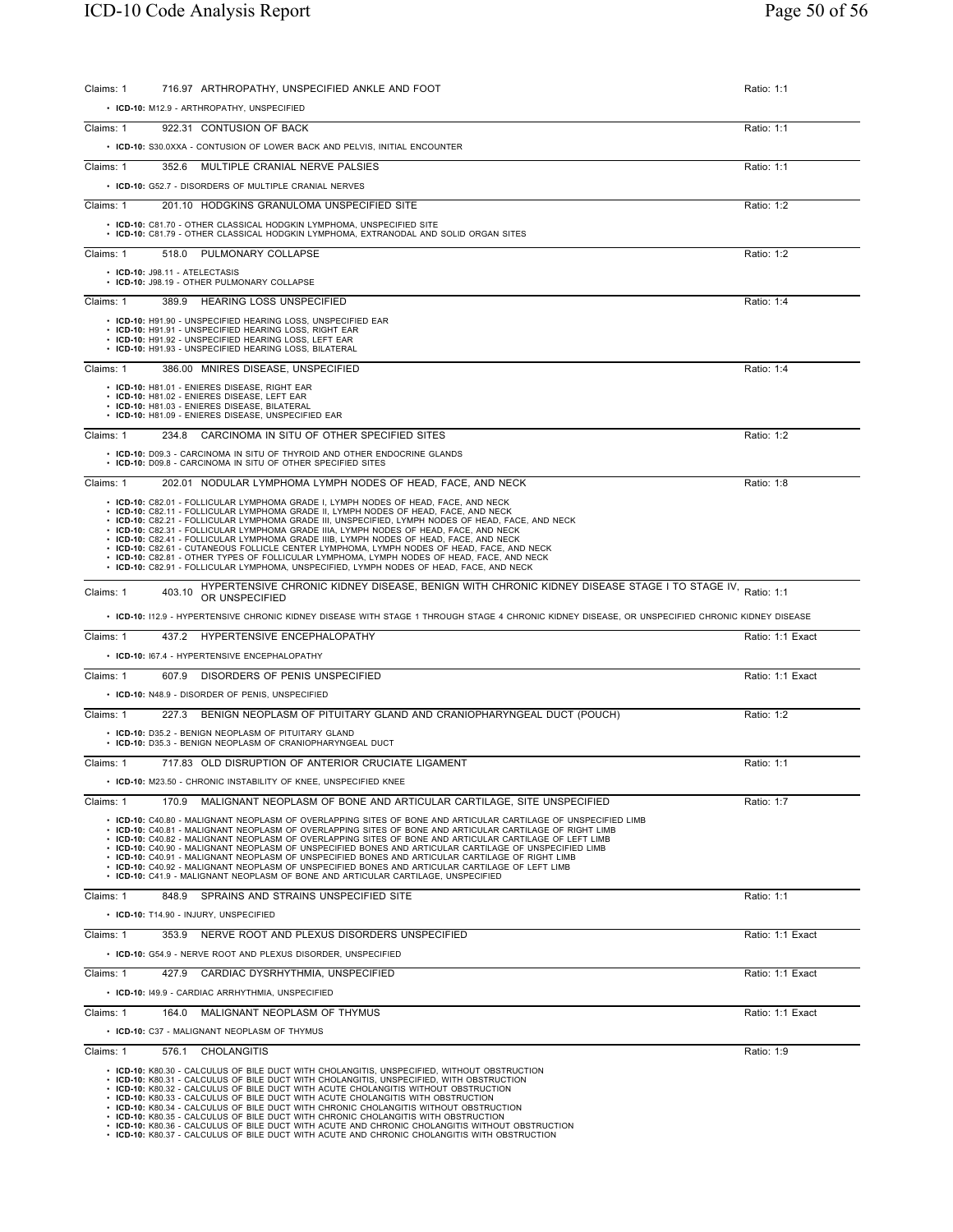• **ICD-10:** K83.0 - CHOLANGITIS

| Claims: 1 | 441.02 DISSECTION OF AORTA ABDOMINAL                                                                                                                                                                   | Ratio: 1:1 Exact |
|-----------|--------------------------------------------------------------------------------------------------------------------------------------------------------------------------------------------------------|------------------|
|           | • ICD-10: 171.02 - DISSECTION OF ABDOMINAL AORTA                                                                                                                                                       |                  |
|           |                                                                                                                                                                                                        |                  |
| Claims: 1 | 575.9<br>DISORDERS OF GALLBLADDER UNSPECIFIED                                                                                                                                                          | Ratio: 1:1 Exact |
|           | • ICD-10: K82.9 - DISEASE OF GALLBLADDER, UNSPECIFIED                                                                                                                                                  |                  |
| Claims: 1 | 923.3<br><b>CONTUSION OF FINGER</b>                                                                                                                                                                    | Ratio: 1:32      |
|           | • ICD-10: S60.00XA - CONTUSION OF UNSPECIFIED FINGER WITHOUT DAMAGE TO NAIL, INITIAL ENCOUNTER<br>• ICD-10: S60.011A - CONTUSION OF RIGHT THUMB WITHOUT DAMAGE TO NAIL, INITIAL ENCOUNTER              |                  |
|           | • ICD-10: S60.012A - CONTUSION OF LEFT THUMB WITHOUT DAMAGE TO NAIL, INITIAL ENCOUNTER<br>• ICD-10: S60.019A - CONTUSION OF UNSPECIFIED THUMB WITHOUT DAMAGE TO NAIL, INITIAL ENCOUNTER                |                  |
|           | . ICD-10: S60.021A - CONTUSION OF RIGHT INDEX FINGER WITHOUT DAMAGE TO NAIL, INITIAL ENCOUNTER                                                                                                         |                  |
|           | . ICD-10: S60.022A - CONTUSION OF LEFT INDEX FINGER WITHOUT DAMAGE TO NAIL, INITIAL ENCOUNTER<br>. ICD-10: S60.029A - CONTUSION OF UNSPECIFIED INDEX FINGER WITHOUT DAMAGE TO NAIL, INITIAL ENCOUNTER  |                  |
|           | . ICD-10: S60.031A - CONTUSION OF RIGHT MIDDLE FINGER WITHOUT DAMAGE TO NAIL, INITIAL ENCOUNTER<br>. ICD-10: S60.032A - CONTUSION OF LEFT MIDDLE FINGER WITHOUT DAMAGE TO NAIL, INITIAL ENCOUNTER      |                  |
|           | · ICD-10: S60.039A - CONTUSION OF UNSPECIFIED MIDDLE FINGER WITHOUT DAMAGE TO NAIL, INITIAL ENCOUNTER<br>. ICD-10: S60.041A - CONTUSION OF RIGHT RING FINGER WITHOUT DAMAGE TO NAIL, INITIAL ENCOUNTER |                  |
|           | . ICD-10: S60.042A - CONTUSION OF LEFT RING FINGER WITHOUT DAMAGE TO NAIL, INITIAL ENCOUNTER<br>· ICD-10: S60.049A - CONTUSION OF UNSPECIFIED RING FINGER WITHOUT DAMAGE TO NAIL, INITIAL ENCOUNTER    |                  |
|           | . ICD-10: S60.051A - CONTUSION OF RIGHT LITTLE FINGER WITHOUT DAMAGE TO NAIL, INITIAL ENCOUNTER<br>. ICD-10: S60.052A - CONTUSION OF LEFT LITTLE FINGER WITHOUT DAMAGE TO NAIL, INITIAL ENCOUNTER      |                  |
|           | . ICD-10: S60.059A - CONTUSION OF UNSPECIFIED LITTLE FINGER WITHOUT DAMAGE TO NAIL, INITIAL ENCOUNTER<br>. ICD-10: S60.10XA - CONTUSION OF UNSPECIFIED FINGER WITH DAMAGE TO NAIL, INITIAL ENCOUNTER   |                  |
|           | • ICD-10: S60.111A - CONTUSION OF RIGHT THUMB WITH DAMAGE TO NAIL, INITIAL ENCOUNTER<br>• ICD-10: S60.112A - CONTUSION OF LEFT THUMB WITH DAMAGE TO NAIL, INITIAL ENCOUNTER                            |                  |
|           | • ICD-10: S60.119A - CONTUSION OF UNSPECIFIED THUMB WITH DAMAGE TO NAIL, INITIAL ENCOUNTER                                                                                                             |                  |
|           | . ICD-10: S60.121A - CONTUSION OF RIGHT INDEX FINGER WITH DAMAGE TO NAIL, INITIAL ENCOUNTER<br>· ICD-10: S60.122A - CONTUSION OF LEFT INDEX FINGER WITH DAMAGE TO NAIL, INITIAL ENCOUNTER              |                  |
|           | · ICD-10: S60.129A - CONTUSION OF UNSPECIFIED INDEX FINGER WITH DAMAGE TO NAIL, INITIAL ENCOUNTER<br>. ICD-10: S60.131A - CONTUSION OF RIGHT MIDDLE FINGER WITH DAMAGE TO NAIL, INITIAL ENCOUNTER      |                  |
|           | . ICD-10: S60.132A - CONTUSION OF LEFT MIDDLE FINGER WITH DAMAGE TO NAIL, INITIAL ENCOUNTER<br>. ICD-10: S60.139A - CONTUSION OF UNSPECIFIED MIDDLE FINGER WITH DAMAGE TO NAIL, INITIAL ENCOUNTER      |                  |
|           | . ICD-10: S60.141A - CONTUSION OF RIGHT RING FINGER WITH DAMAGE TO NAIL, INITIAL ENCOUNTER<br>. ICD-10: S60.142A - CONTUSION OF LEFT RING FINGER WITH DAMAGE TO NAIL, INITIAL ENCOUNTER                |                  |
|           | . ICD-10: S60.149A - CONTUSION OF UNSPECIFIED RING FINGER WITH DAMAGE TO NAIL, INITIAL ENCOUNTER<br>. ICD-10: S60.151A - CONTUSION OF RIGHT LITTLE FINGER WITH DAMAGE TO NAIL, INITIAL ENCOUNTER       |                  |
|           | • ICD-10: S60.152A - CONTUSION OF LEFT LITTLE FINGER WITH DAMAGE TO NAIL, INITIAL ENCOUNTER<br>• ICD-10: S60.159A - CONTUSION OF UNSPECIFIED LITTLE FINGER WITH DAMAGE TO NAIL, INITIAL ENCOUNTER      |                  |
|           |                                                                                                                                                                                                        |                  |
| Claims: 1 | 727.05 TENOSYNOVITIS OR HAND AND WRIST OTHER                                                                                                                                                           | Ratio: 1:6       |
|           | • ICD-10: M65.831 - OTHER SYNOVITIS AND TENOSYNOVITIS, RIGHT FOREARM<br>• ICD-10: M65.832 - OTHER SYNOVITIS AND TENOSYNOVITIS, LEFT FOREARM                                                            |                  |
|           | • ICD-10: M65.839 - OTHER SYNOVITIS AND TENOSYNOVITIS, UNSPECIFIED FOREARM<br>• ICD-10: M65.841 - OTHER SYNOVITIS AND TENOSYNOVITIS, RIGHT HAND                                                        |                  |
|           | • ICD-10: M65.842 - OTHER SYNOVITIS AND TENOSYNOVITIS, LEFT HAND<br>• ICD-10: M65.849 - OTHER SYNOVITIS AND TENOSYNOVITIS, UNSPECIFIED HAND                                                            |                  |
| Claims: 1 | 716.96 ARTHROPATHY, UNSPECIFIED LOWER LEG                                                                                                                                                              | Ratio: 1:1       |
|           | • ICD-10: M12.9 - ARTHROPATHY, UNSPECIFIED                                                                                                                                                             |                  |
| Claims: 1 |                                                                                                                                                                                                        |                  |
|           | 388.8<br>DISORDERS OF EAR OTHER                                                                                                                                                                        | Ratio: 1:8       |
|           | • ICD-10: H93.8X1 - OTHER SPECIFIED DISORDERS OF RIGHT EAR<br>• ICD-10: H93.8X2 - OTHER SPECIFIED DISORDERS OF LEFT EAR                                                                                |                  |
|           | • ICD-10: H93.8X3 - OTHER SPECIFIED DISORDERS OF EAR, BILATERAL<br>• ICD-10: H93.8X9 - OTHER SPECIFIED DISORDERS OF EAR, UNSPECIFIED EAR                                                               |                  |
|           | · ICD-10: H94.80 - OTHER SPECIFIED DISORDERS OF EAR IN DISEASES CLASSIFIED ELSEWHERE, UNSPECIFIED EAR<br>• ICD-10: H94.81 - OTHER SPECIFIED DISORDERS OF RIGHT EAR IN DISEASES CLASSIFIED ELSEWHERE    |                  |
|           | • ICD-10: H94.82 - OTHER SPECIFIED DISORDERS OF LEFT EAR IN DISEASES CLASSIFIED ELSEWHERE<br>• ICD-10: H94.83 - OTHER SPECIFIED DISORDERS OF EAR IN DISEASES CLASSIFIED ELSEWHERE, BILATERAL           |                  |
| Claims: 1 | 790.99 NONSPECIFIC FINDINGS ON EXAMINATION OF BLOOD OTHER                                                                                                                                              | Ratio: 1:15      |
|           | • ICD-10: R70.1 - ABNORMAL PLASMA VISCOSITY                                                                                                                                                            |                  |
|           | · ICD-10: R77.0 - ABNORMALITY OF ALBUMIN<br>• ICD-10: R77.1 - ABNORMALITY OF GLOBULIN                                                                                                                  |                  |
|           | • ICD-10: R77.2 - ABNORMALITY OF ALPHAFETOPROTEIN                                                                                                                                                      |                  |
|           | ICD-10: R77.8 - OTHER SPECIFIED ABNORMALITIES OF PLASMA PROTEINS<br>• ICD-10: R77.9 - ABNORMALITY OF PLASMA PROTEIN, UNSPECIFIED                                                                       |                  |
|           | • ICD-10: R78.1 - FINDING OF OPIATE DRUG IN BLOOD<br>• ICD-10: R78.2 - FINDING OF COCAINE IN BLOOD                                                                                                     |                  |
|           | · ICD-10: R78.3 - FINDING OF HALLUCINOGEN IN BLOOD<br>• ICD-10: R78.4 - FINDING OF OTHER DRUGS OF ADDICTIVE POTENTIAL IN BLOOD                                                                         |                  |
|           | • ICD-10: R78.5 - FINDING OF OTHER PSYCHOTROPIC DRUG IN BLOOD<br>• ICD-10: R78.6 - FINDING OF STEROID AGENT IN BLOOD                                                                                   |                  |
|           | • ICD-10: R78.89 - FINDING OF OTHER SPECIFIED SUBSTANCES, NOT NORMALLY FOUND IN BLOOD<br>• ICD-10: R78.9 - FINDING OF UNSPECIFIED SUBSTANCE, NOT NORMALLY FOUND IN BLOOD                               |                  |
|           | • ICD-10: R79.89 - OTHER SPECIFIED ABNORMAL FINDINGS OF BLOOD CHEMISTRY                                                                                                                                |                  |
| Claims: 1 | 259.0 DELAY IN SEXUAL DEVELOPMENT AND PUBERTY, NOT ELSEWHERE CLASSIFIED                                                                                                                                | Ratio: 1:1 Exact |
|           | • ICD-10: E30.0 - DELAYED PUBERTY                                                                                                                                                                      |                  |
| Claims: 1 | 599.60 URINARY OBSTRUCTION, UNSPECIFIED                                                                                                                                                                | Ratio: 1:1       |
|           | • ICD-10: N13.9 - OBSTRUCTIVE AND REFLUX UROPATHY, UNSPECIFIED                                                                                                                                         |                  |
| Claims: 1 | 380.21 CHOLESTEATOMA OF EXTERNAL EAR                                                                                                                                                                   | Ratio: 1:4       |
|           | • ICD-10: H60.40 - CHOLESTEATOMA OF EXTERNAL EAR, UNSPECIFIED EAR<br>• ICD-10: H60.41 - CHOLESTEATOMA OF RIGHT EXTERNAL EAR                                                                            |                  |
|           | • ICD-10: H60.42 - CHOLESTEATOMA OF LEFT EXTERNAL EAR                                                                                                                                                  |                  |
|           | • ICD-10: H60.43 - CHOLESTEATOMA OF EXTERNAL EAR, BILATERAL                                                                                                                                            |                  |
| Claims: 1 | 923.20 CONTUSION OF HAND(S)                                                                                                                                                                            | Ratio: 1:3       |
|           | • ICD-10: S60.221A - CONTUSION OF RIGHT HAND, INITIAL ENCOUNTER<br>• ICD-10: S60.222A - CONTUSION OF LEFT HAND, INITIAL ENCOUNTER                                                                      |                  |
|           | • ICD-10: S60.229A - CONTUSION OF UNSPECIFIED HAND, INITIAL ENCOUNTER                                                                                                                                  |                  |
| Claims: 1 | 730.26 UNSPECIFIED OSTEOMYELITIS LOWER LEG                                                                                                                                                             | Ratio: 1:1       |
|           | • ICD-10: M86.9 - OSTEOMYELITIS, UNSPECIFIED                                                                                                                                                           |                  |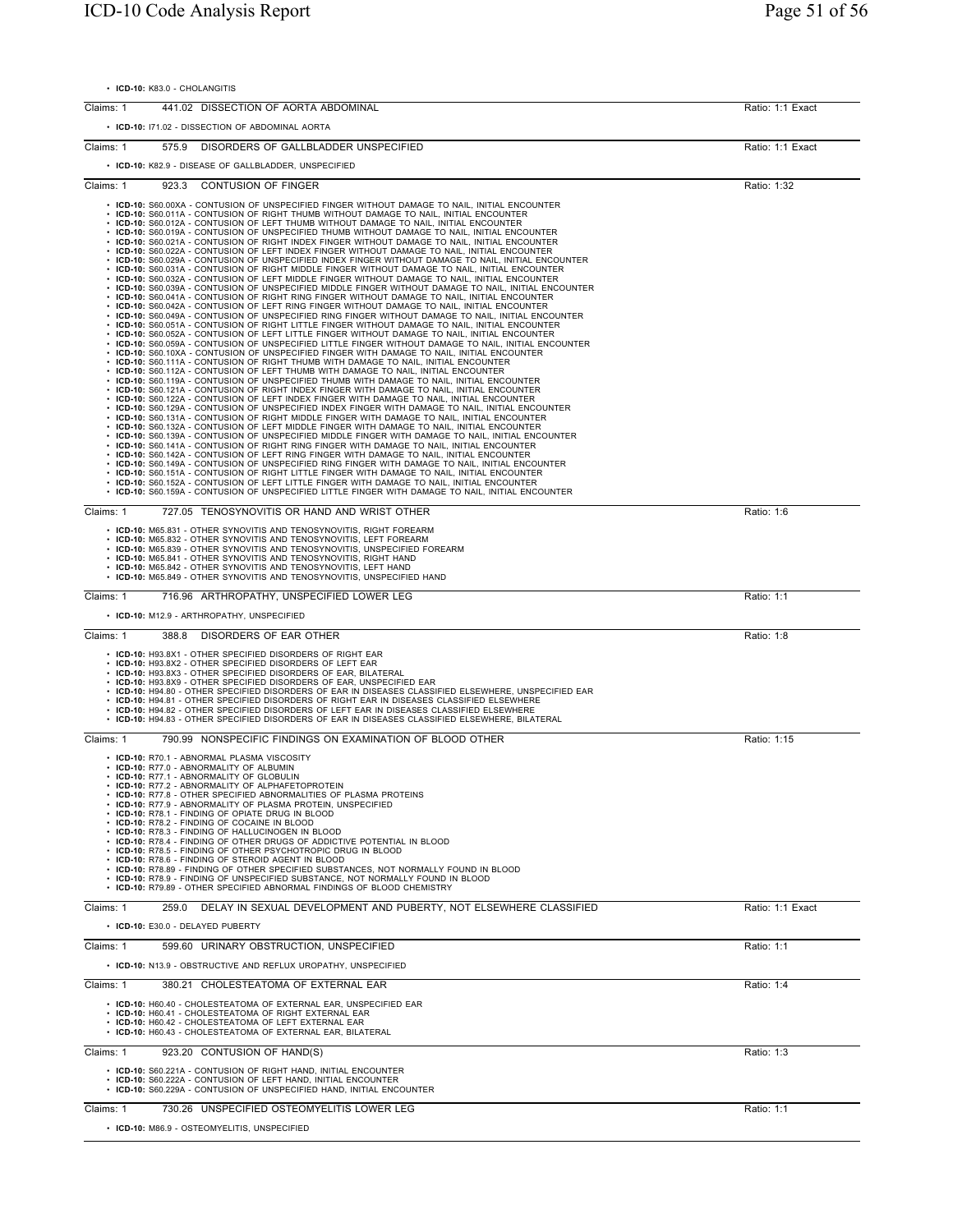| 078.3 CAT-SCRATCH DISEASE<br>Claims: 1                                                                                                                                                                                                                                                                                                                                                                                                                                                                  | Ratio: 1:1 Exact |
|---------------------------------------------------------------------------------------------------------------------------------------------------------------------------------------------------------------------------------------------------------------------------------------------------------------------------------------------------------------------------------------------------------------------------------------------------------------------------------------------------------|------------------|
| • ICD-10: A28.1 - CAT-SCRATCH DISEASE                                                                                                                                                                                                                                                                                                                                                                                                                                                                   |                  |
| Claims: 1<br>512.89 OTHER PNEUMOTHORAX                                                                                                                                                                                                                                                                                                                                                                                                                                                                  | Ratio: 1:2       |
| • ICD-10: J93.83 - OTHER PNEUMOTHORAX<br>• ICD-10: J93.9 - PNEUMOTHORAX, UNSPECIFIED                                                                                                                                                                                                                                                                                                                                                                                                                    |                  |
| 715.91 OSTEOARTHROSIS, UNSPECIFIED WHETHER GENERALIZED OR LOCALIZED SHOULDER REGION<br>Claims: 1                                                                                                                                                                                                                                                                                                                                                                                                        | Ratio: 1:1       |
| • ICD-10: M19.90 - UNSPECIFIED OSTEOARTHRITIS, UNSPECIFIED SITE                                                                                                                                                                                                                                                                                                                                                                                                                                         |                  |
| Claims: 1<br>032.1 NASOPHARYNGEAL DIPHTHERIA                                                                                                                                                                                                                                                                                                                                                                                                                                                            | Ratio: 1:1 Exact |
| · ICD-10: A36.1 - NASOPHARYNGEAL DIPHTHERIA                                                                                                                                                                                                                                                                                                                                                                                                                                                             |                  |
| MOTOR VEHICLE TRAFFIC ACCIDENT OF UNSPECIFIED NATURE, PASSENGER IN MOTOR VEHICLE OTHER<br>Claims: 1<br>E819.1<br>THAN MOTORCYCLE                                                                                                                                                                                                                                                                                                                                                                        | No Match         |
| • No Corresponding Codes Found                                                                                                                                                                                                                                                                                                                                                                                                                                                                          |                  |
| 802.33 FRACTURE OF MANDIBLE, OPEN CORONOID PROCESS<br>Claims: 1                                                                                                                                                                                                                                                                                                                                                                                                                                         | Ratio: 1:1       |
| • ICD-10: S02.63XB - FRACTURE OF CORONOID PROCESS OF MANDIBLE, INITIAL ENCOUNTER FOR OPEN FRACTURE                                                                                                                                                                                                                                                                                                                                                                                                      |                  |
| Claims: 1<br>781.2 ABNORMALITY OF GAIT<br>• ICD-10: R26.0 - ATAXIC GAIT                                                                                                                                                                                                                                                                                                                                                                                                                                 | Ratio: 1:5       |
| • ICD-10: R26.1 - PARALYTIC GAIT<br>• ICD-10: R26.81 - UNSTEADINESS ON FEET<br>• ICD-10: R26.89 - OTHER ABNORMALITIES OF GAIT AND MOBILITY<br>• ICD-10: R26.9 - UNSPECIFIED ABNORMALITIES OF GAIT AND MOBILITY                                                                                                                                                                                                                                                                                          |                  |
| 366.41 DIABETIC CATARACT<br>Claims: 1                                                                                                                                                                                                                                                                                                                                                                                                                                                                   | Ratio: 1:5       |
| • ICD-10: E08.36 - DIABETES MELLITUS DUE TO UNDERLYING CONDITION WITH DIABETIC CATARACT<br>• ICD-10: E09.36 - DRUG OR CHEMICAL INDUCED DIABETES MELLITUS WITH DIABETIC CATARACT<br>• ICD-10: E10.36 - TYPE 1 DIABETES MELLITUS WITH DIABETIC CATARACT<br>• ICD-10: E11.36 - TYPE 2 DIABETES MELLITUS WITH DIABETIC CATARACT<br>• ICD-10: E13.36 - OTHER SPECIFIED DIABETES MELLITUS WITH DIABETIC CATARACT                                                                                              |                  |
| Claims: 1<br>715.30 OSTEOARTHROSIS, LOCALIZED, NOT SPECIFIED WHETHER PRIMARY OR SECONDARY SITE UNSPECIFIED                                                                                                                                                                                                                                                                                                                                                                                              | Ratio: 1:1       |
| • ICD-10: M19.90 - UNSPECIFIED OSTEOARTHRITIS, UNSPECIFIED SITE                                                                                                                                                                                                                                                                                                                                                                                                                                         |                  |
| HYPERTROPHY (BENIGN) OF PROSTATE WITHOUT URINARY OBSTRUCTION AND OTHER LOWER URINARY<br>Claims: 1<br>600.00<br><b>TRACT SYMPTOMS (LUTS)</b>                                                                                                                                                                                                                                                                                                                                                             | Ratio: 1:1       |
| • ICD-10: N40.0 - ENLARGED PROSTATE WITHOUT LOWER URINARY TRACT SYMPTOMS                                                                                                                                                                                                                                                                                                                                                                                                                                |                  |
| Claims: 1<br>453.82 ACUTE VENOUS EMBOLISM AND THROMBOSIS OF DEEP VEINS OF UPPER EXTREMITY                                                                                                                                                                                                                                                                                                                                                                                                               | Ratio: 1:4       |
| • ICD-10: 182.621 - ACUTE EMBOLISM AND THROMBOSIS OF DEEP VEINS OF RIGHT UPPER EXTREMITY<br>• ICD-10: 182.622 - ACUTE EMBOLISM AND THROMBOSIS OF DEEP VEINS OF LEFT UPPER EXTREMITY<br>• ICD-10: 182.623 - ACUTE EMBOLISM AND THROMBOSIS OF DEEP VEINS OF UPPER EXTREMITY, BILATERAL<br>• ICD-10: 182.629 - ACUTE EMBOLISM AND THROMBOSIS OF DEEP VEINS OF UNSPECIFIED UPPER EXTREMITY                                                                                                                  |                  |
| 783.40 LACK OF NORMAL PHYSIOLOGICAL DEVELOPMENT CHILD, UNSPECIFIED<br>Claims: 1                                                                                                                                                                                                                                                                                                                                                                                                                         | Ratio: 1:2       |
| • ICD-10: R62.50 - UNSPECIFIED LACK OF EXPECTED NORMAL PHYSIOLOGICAL DEVELOPMENT IN CHILDHOOD<br>. ICD-10: R62.59 - OTHER LACK OF EXPECTED NORMAL PHYSIOLOGICAL DEVELOPMENT IN CHILDHOOD                                                                                                                                                                                                                                                                                                                |                  |
| 145.4 MALIGNANT NEOPLASM OF UVULA<br>Claims: 1                                                                                                                                                                                                                                                                                                                                                                                                                                                          | Ratio: 1:1 Exact |
| • ICD-10: C05.2 - MALIGNANT NEOPLASM OF UVULA                                                                                                                                                                                                                                                                                                                                                                                                                                                           |                  |
| Claims: 1<br>710.2 SICCA SYNDROME                                                                                                                                                                                                                                                                                                                                                                                                                                                                       | Ratio: 1:6       |
| • ICD-10: M35.00 - SICCA SYNDROME, UNSPECIFIED<br>• ICD-10: M35.01 - SICCA SYNDROME WITH KERATOCONJUNCTIVITIS<br>• ICD-10: M35.02 - SICCA SYNDROME WITH LUNG INVOLVEMENT<br>• ICD-10: M35.03 - SICCA SYNDROME WITH MYOPATHY<br>• ICD-10: M35.04 - SICCA SYNDROME WITH TUBULO-INTERSTITIAL NEPHROPATHY<br>• ICD-10: M35.09 - SICCA SYNDROME WITH OTHER ORGAN INVOLVEMENT                                                                                                                                 |                  |
| Claims: 1<br>115.00 HISTOPLASMOSIS CAPSULATUM WITHOUT MENTION OF MANIFESTATION                                                                                                                                                                                                                                                                                                                                                                                                                          | Ratio: 1:1       |
| • ICD-10: B39.4 - HISTOPLASMOSIS CAPSULATI, UNSPECIFIED                                                                                                                                                                                                                                                                                                                                                                                                                                                 |                  |
| Claims: 1<br>238.72 MYELODYSPLASTIC SYNDROME, LOW GRADE LESIONS                                                                                                                                                                                                                                                                                                                                                                                                                                         | Ratio: 1:7       |
| • ICD-10: D46.0 - REFRACTORY ANEMIA WITHOUT RING SIDEROBLASTS, SO STATED<br>• ICD-10: D46.1 - REFRACTORY ANEMIA WITH RING SIDEROBLASTS<br>• ICD-10: D46.20 - REFRACTORY ANEMIA WITH EXCESS OF BLASTS, UNSPECIFIED<br>• ICD-10: D46.21 - REFRACTORY ANEMIA WITH EXCESS OF BLASTS 1<br>• ICD-10: D46.4 - REFRACTORY ANEMIA, UNSPECIFIED<br>• ICD-10: D46.A - REFRACTORY CYTOPENIA WITH MULTILINEAGE DYSPLASIA<br>• ICD-10: D46.B - REFRACTORY CYTOPENIA WITH MULTILINEAGE DYSPLASIA AND RING SIDEROBLASTS |                  |
| 719.55 STIFFNESS OF JOINT, NOT ELSEWHERE CLASSIFIED PELVIC REGION AND THIGH<br>Claims: 1                                                                                                                                                                                                                                                                                                                                                                                                                | Ratio: 1:3       |
| • ICD-10: M25.651 - STIFFNESS OF RIGHT HIP, NOT ELSEWHERE CLASSIFIED<br>• ICD-10: M25.652 - STIFFNESS OF LEFT HIP, NOT ELSEWHERE CLASSIFIED<br>• ICD-10: M25.659 - STIFFNESS OF UNSPECIFIED HIP, NOT ELSEWHERE CLASSIFIED                                                                                                                                                                                                                                                                               |                  |
| Claims: 1<br>275.2 DISORDERS OF MAGNESIUM METABOLISM                                                                                                                                                                                                                                                                                                                                                                                                                                                    | Ratio: 1:4       |
| • ICD-10: E83.40 - DISORDERS OF MAGNESIUM METABOLISM, UNSPECIFIED<br>• ICD-10: E83.41 - HYPERMAGNESEMIA<br>• ICD-10: E83.42 - HYPOMAGNESEMIA<br>• ICD-10: E83.49 - OTHER DISORDERS OF MAGNESIUM METABOLISM                                                                                                                                                                                                                                                                                              |                  |
| 716.95 ARTHROPATHY, UNSPECIFIED PELVIC REGION AND THIGH<br>Claims: 1                                                                                                                                                                                                                                                                                                                                                                                                                                    | Ratio: 1:1       |
| • ICD-10: M12.9 - ARTHROPATHY, UNSPECIFIED                                                                                                                                                                                                                                                                                                                                                                                                                                                              |                  |
| 802.32 FRACTURE OF MANDIBLE, OPEN SUBCONDYLAR<br>Claims: 1                                                                                                                                                                                                                                                                                                                                                                                                                                              | Ratio: 1:1       |

• **ICD-10:** S02.62XB - FRACTURE OF SUBCONDYLAR PROCESS OF MANDIBLE, INITIAL ENCOUNTER FOR OPEN FRACTURE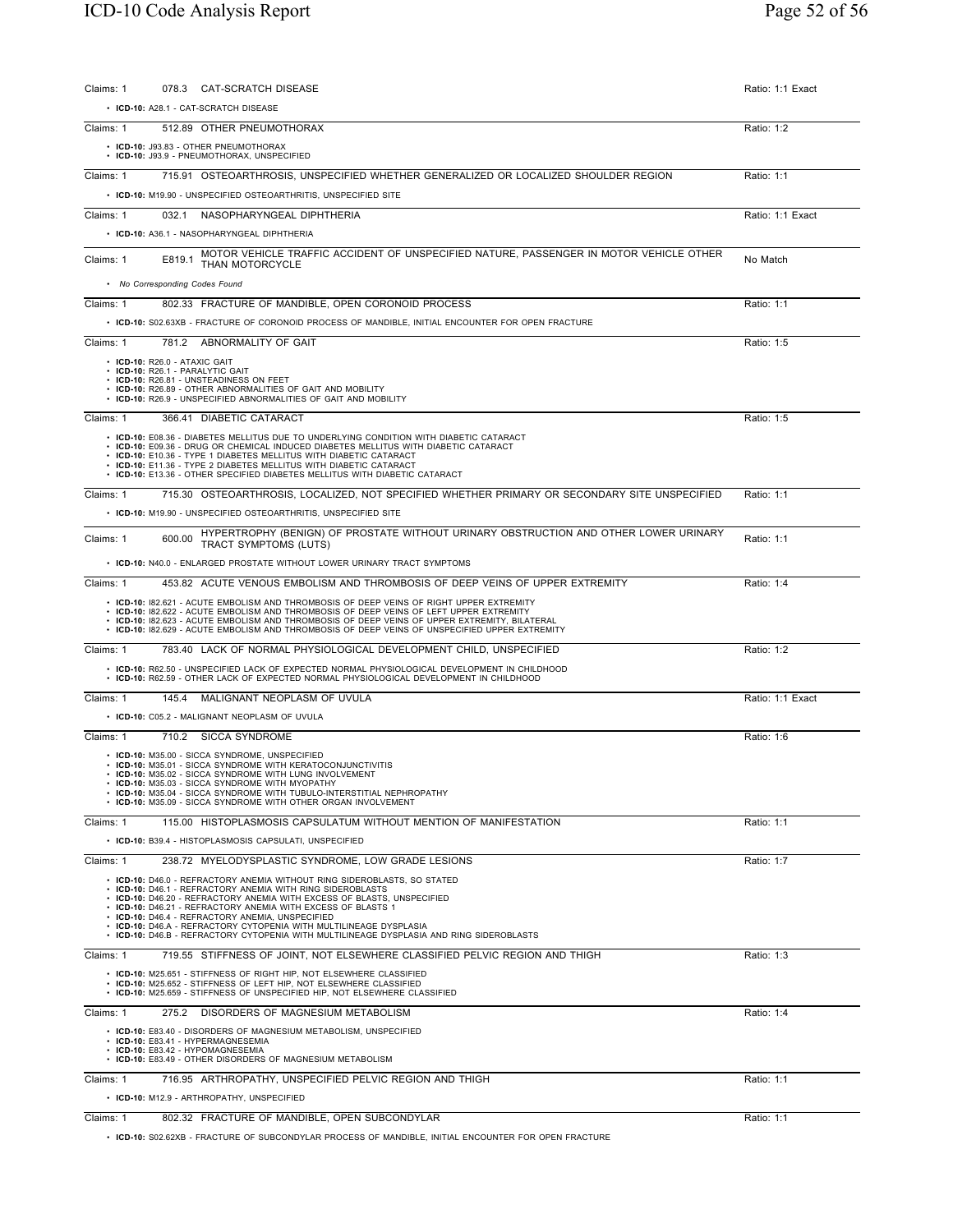| Claims: 1 | 780.61 FEVER PRESENTING WITH CONDITIONS CLASSIFIED ELSEWHERE                                                                                                                                                                                                                                                                                                                                                                                                                                                                                                                                                                                                                                                                                                                                                                                                                     | Ratio: 1:1 Exact |
|-----------|----------------------------------------------------------------------------------------------------------------------------------------------------------------------------------------------------------------------------------------------------------------------------------------------------------------------------------------------------------------------------------------------------------------------------------------------------------------------------------------------------------------------------------------------------------------------------------------------------------------------------------------------------------------------------------------------------------------------------------------------------------------------------------------------------------------------------------------------------------------------------------|------------------|
|           | • ICD-10: R50.81 - FEVER PRESENTING WITH CONDITIONS CLASSIFIED ELSEWHERE                                                                                                                                                                                                                                                                                                                                                                                                                                                                                                                                                                                                                                                                                                                                                                                                         |                  |
| Claims: 1 | 682.3 CELLULITIS AND ABSCESS UPPER ARM AND FOREARM                                                                                                                                                                                                                                                                                                                                                                                                                                                                                                                                                                                                                                                                                                                                                                                                                               | Ratio: 1:15      |
|           | • ICD-10: L02.411 - CUTANEOUS ABSCESS OF RIGHT AXILLA<br>• ICD-10: L02.412 - CUTANEOUS ABSCESS OF LEFT AXILLA<br>ICD-10: L02.413 - CUTANEOUS ABSCESS OF RIGHT UPPER LIMB<br>ICD-10: L02.414 - CUTANEOUS ABSCESS OF LEFT UPPER LIMB<br>ICD-10: L02.419 - CUTANEOUS ABSCESS OF LIMB, UNSPECIFIED<br>ICD-10: L03.111 - CELLULITIS OF RIGHT AXILLA<br>• ICD-10: L03.112 - CELLULITIS OF LEFT AXILLA<br>ICD-10: L03.113 - CELLULITIS OF RIGHT UPPER LIMB<br>ICD-10: L03.114 - CELLULITIS OF LEFT UPPER LIMB<br>ICD-10: L03.119 - CELLULITIS OF UNSPECIFIED PART OF LIMB<br>ICD-10: L03.121 - ACUTE LYMPHANGITIS OF RIGHT AXILLA<br>ICD-10: L03.122 - ACUTE LYMPHANGITIS OF LEFT AXILLA<br>ICD-10: L03.123 - ACUTE LYMPHANGITIS OF RIGHT UPPER LIMB<br>• ICD-10: L03.124 - ACUTE LYMPHANGITIS OF LEFT UPPER LIMB<br>• ICD-10: L03.129 - ACUTE LYMPHANGITIS OF UNSPECIFIED PART OF LIMB |                  |
| Claims: 1 | 530.81 ESOPHAGEAL REFLUX                                                                                                                                                                                                                                                                                                                                                                                                                                                                                                                                                                                                                                                                                                                                                                                                                                                         | Ratio: 1:1 Exact |
|           | • ICD-10: K21.9 - GASTRO-ESOPHAGEAL REFLUX DISEASE WITHOUT ESOPHAGITIS                                                                                                                                                                                                                                                                                                                                                                                                                                                                                                                                                                                                                                                                                                                                                                                                           |                  |
| Claims: 1 | 535.30 ALCOHOLIC GASTRITIS WITHOUT MENTION OF HEMORRHAGE                                                                                                                                                                                                                                                                                                                                                                                                                                                                                                                                                                                                                                                                                                                                                                                                                         | Ratio: 1:1 Exact |
|           | • ICD-10: K29.20 - ALCOHOLIC GASTRITIS WITHOUT BLEEDING                                                                                                                                                                                                                                                                                                                                                                                                                                                                                                                                                                                                                                                                                                                                                                                                                          |                  |
| Claims: 1 | POSTINFLAMMATORY PULMONARY FIBROSIS<br>515                                                                                                                                                                                                                                                                                                                                                                                                                                                                                                                                                                                                                                                                                                                                                                                                                                       | Ratio: 1:3       |
|           | • ICD-10: J84.10 - PULMONARY FIBROSIS, UNSPECIFIED<br>. ICD-10: J84.17 - OTHER INTERSTITIAL PULMONARY DISEASES WITH FIBROSIS IN DISEASES CLASSIFIED ELSEWHERE<br>• ICD-10: J84.89 - OTHER SPECIFIED INTERSTITIAL PULMONARY DISEASES                                                                                                                                                                                                                                                                                                                                                                                                                                                                                                                                                                                                                                              |                  |
| Claims: 1 | 823.81 FRACTURE OF FIBULA ALONE UNSPECIFIED PART, CLOSED                                                                                                                                                                                                                                                                                                                                                                                                                                                                                                                                                                                                                                                                                                                                                                                                                         | Ratio: 1:3       |
|           | • ICD-10: S82.401A - UNSPECIFIED FRACTURE OF SHAFT OF RIGHT FIBULA, INITIAL ENCOUNTER FOR CLOSED FRACTURE<br>. ICD-10: S82.402A - UNSPECIFIED FRACTURE OF SHAFT OF LEFT FIBULA, INITIAL ENCOUNTER FOR CLOSED FRACTURE<br>· ICD-10: S82.409A - UNSPECIFIED FRACTURE OF SHAFT OF UNSPECIFIED FIBULA, INITIAL ENCOUNTER FOR CLOSED FRACTURE                                                                                                                                                                                                                                                                                                                                                                                                                                                                                                                                         |                  |
| Claims: 1 | 716.98 ARTHROPATHY, UNSPECIFIED OTHER SPECIFIED SITES                                                                                                                                                                                                                                                                                                                                                                                                                                                                                                                                                                                                                                                                                                                                                                                                                            | Ratio: 1:1       |
|           | • ICD-10: M12.9 - ARTHROPATHY, UNSPECIFIED                                                                                                                                                                                                                                                                                                                                                                                                                                                                                                                                                                                                                                                                                                                                                                                                                                       |                  |
| Claims: 1 | PSYCHOSIS UNSPECIFIED<br>298.9                                                                                                                                                                                                                                                                                                                                                                                                                                                                                                                                                                                                                                                                                                                                                                                                                                                   | Ratio: 1:2       |
|           | • ICD-10: F28 - OTHER PSYCHOTIC DISORDER NOT DUE TO A SUBSTANCE OR KNOWN PHYSIOLOGICAL CONDITION<br>• ICD-10: F29 - UNSPECIFIED PSYCHOSIS NOT DUE TO A SUBSTANCE OR KNOWN PHYSIOLOGICAL CONDITION                                                                                                                                                                                                                                                                                                                                                                                                                                                                                                                                                                                                                                                                                |                  |
| Claims: 1 | CERVICAL SPONDYLOSIS WITHOUT MYELOPATHY<br>721.0                                                                                                                                                                                                                                                                                                                                                                                                                                                                                                                                                                                                                                                                                                                                                                                                                                 | Ratio: 1:9       |
|           | • ICD-10: M47.21 - OTHER SPONDYLOSIS WITH RADICULOPATHY, OCCIPITO-ATLANTO-AXIAL REGION<br>• ICD-10: M47.22 - OTHER SPONDYLOSIS WITH RADICULOPATHY, CERVICAL REGION<br>• ICD-10: M47.23 - OTHER SPONDYLOSIS WITH RADICULOPATHY, CERVICOTHORACIC REGION<br>· ICD-10: M47.811 - SPONDYLOSIS WITHOUT MYELOPATHY OR RADICULOPATHY, OCCIPITO-ATLANTO-AXIAL REGION<br>• ICD-10: M47.812 - SPONDYLOSIS WITHOUT MYELOPATHY OR RADICULOPATHY, CERVICAL REGION<br>• ICD-10: M47.813 - SPONDYLOSIS WITHOUT MYELOPATHY OR RADICULOPATHY, CERVICOTHORACIC REGION<br>• ICD-10: M47.891 - OTHER SPONDYLOSIS, OCCIPITO-ATLANTO-AXIAL REGION<br>• ICD-10: M47.892 - OTHER SPONDYLOSIS, CERVICAL REGION<br>• ICD-10: M47.893 - OTHER SPONDYLOSIS, CERVICOTHORACIC REGION                                                                                                                            |                  |
| Claims: 1 | V15.84 PERSONAL HISTORY EXPOSURE TO ASBESTOS                                                                                                                                                                                                                                                                                                                                                                                                                                                                                                                                                                                                                                                                                                                                                                                                                                     | Ratio: 1:1 Exact |
|           | • ICD-10: Z77.090 - CONTACT WITH AND (SUSPECTED) EXPOSURE TO ASBESTOS                                                                                                                                                                                                                                                                                                                                                                                                                                                                                                                                                                                                                                                                                                                                                                                                            |                  |
| Claims: 1 | 720.2 SACROILIITIS, NOT ELSEWHERE CLASSIFIED                                                                                                                                                                                                                                                                                                                                                                                                                                                                                                                                                                                                                                                                                                                                                                                                                                     | Ratio: 1:1 Exact |
|           | • ICD-10: M46.1 - SACROILIITIS, NOT ELSEWHERE CLASSIFIED                                                                                                                                                                                                                                                                                                                                                                                                                                                                                                                                                                                                                                                                                                                                                                                                                         |                  |
| Claims: 1 | MALIGNANT NEOPLASM OF PANCREAS OTHER SPECIFIED SITES<br>157.8                                                                                                                                                                                                                                                                                                                                                                                                                                                                                                                                                                                                                                                                                                                                                                                                                    | Ratio: 1:2       |
|           | • ICD-10: C25.7 - MALIGNANT NEOPLASM OF OTHER PARTS OF PANCREAS<br>• ICD-10: C25.8 - MALIGNANT NEOPLASM OF OVERLAPPING SITES OF PANCREAS                                                                                                                                                                                                                                                                                                                                                                                                                                                                                                                                                                                                                                                                                                                                         |                  |
| Claims: 1 | 793.19 OTHER NONSPECIFIC ABNORMAL FINDING OF LUNG FIELD                                                                                                                                                                                                                                                                                                                                                                                                                                                                                                                                                                                                                                                                                                                                                                                                                          | Ratio: 1:1 Exact |
|           | • ICD-10: R91.8 - OTHER NONSPECIFIC ABNORMAL FINDING OF LUNG FIELD                                                                                                                                                                                                                                                                                                                                                                                                                                                                                                                                                                                                                                                                                                                                                                                                               |                  |
| Claims: 1 | 355.5 TARSAL TUNNEL SYNDROME                                                                                                                                                                                                                                                                                                                                                                                                                                                                                                                                                                                                                                                                                                                                                                                                                                                     | Ratio: 1:3       |
|           | • ICD-10: G57.50 - TARSAL TUNNEL SYNDROME, UNSPECIFIED LOWER LIMB<br>• ICD-10: G57.51 - TARSAL TUNNEL SYNDROME, RIGHT LOWER LIMB<br>• ICD-10: G57.52 - TARSAL TUNNEL SYNDROME, LEFT LOWER LIMB                                                                                                                                                                                                                                                                                                                                                                                                                                                                                                                                                                                                                                                                                   |                  |
| Claims: 1 | HERNIA OF OTHER SPECIFIED SITES<br>553.8                                                                                                                                                                                                                                                                                                                                                                                                                                                                                                                                                                                                                                                                                                                                                                                                                                         | Ratio: 1:1 Exact |
|           | • ICD-10: K45.8 - OTHER SPECIFIED ABDOMINAL HERNIA WITHOUT OBSTRUCTION OR GANGRENE                                                                                                                                                                                                                                                                                                                                                                                                                                                                                                                                                                                                                                                                                                                                                                                               |                  |
| Claims: 1 | 152.9<br>MALIGNANT NEOPLASM OF SMALL INTESTINE, UNSPECIFIED                                                                                                                                                                                                                                                                                                                                                                                                                                                                                                                                                                                                                                                                                                                                                                                                                      | Ratio: 1:1 Exact |
|           | • ICD-10: C17.9 - MALIGNANT NEOPLASM OF SMALL INTESTINE, UNSPECIFIED                                                                                                                                                                                                                                                                                                                                                                                                                                                                                                                                                                                                                                                                                                                                                                                                             |                  |
| Claims: 1 | BACK DISORDERS OTHER UNSPECIFIED<br>724.9                                                                                                                                                                                                                                                                                                                                                                                                                                                                                                                                                                                                                                                                                                                                                                                                                                        | Ratio: 1:14      |
|           | • ICD-10: M43.20 - FUSION OF SPINE, SITE UNSPECIFIED<br>• ICD-10: M43.21 - FUSION OF SPINE, OCCIPITO-ATLANTO-AXIAL REGION<br>• ICD-10: M43.22 - FUSION OF SPINE, CERVICAL REGION<br>• ICD-10: M43.23 - FUSION OF SPINE, CERVICOTHORACIC REGION<br>• ICD-10: M43.24 - FUSION OF SPINE, THORACIC REGION<br>• ICD-10: M43.25 - FUSION OF SPINE, THORACOLUMBAR REGION<br>• ICD-10: M43.26 - FUSION OF SPINE, LUMBAR REGION<br>• ICD-10: M43.27 - FUSION OF SPINE, LUMBOSACRAL REGION<br>• ICD-10: M43.28 - FUSION OF SPINE, SACRAL AND SACROCOCCYGEAL REGION<br>ICD-10: M43.8X9 - OTHER SPECIFIED DEFORMING DORSOPATHIES, SITE UNSPECIFIED<br>• ICD-10: M53.80 - OTHER SPECIFIED DORSOPATHIES, SITE UNSPECIFIED<br>• ICD-10: M53.84 - OTHER SPECIFIED DORSOPATHIES, THORACIC REGION                                                                                                  |                  |
|           | • ICD-10: M53.85 - OTHER SPECIFIED DORSOPATHIES, THORACOLUMBAR REGION<br>• ICD-10: M53.9 - DORSOPATHY, UNSPECIFIED                                                                                                                                                                                                                                                                                                                                                                                                                                                                                                                                                                                                                                                                                                                                                               |                  |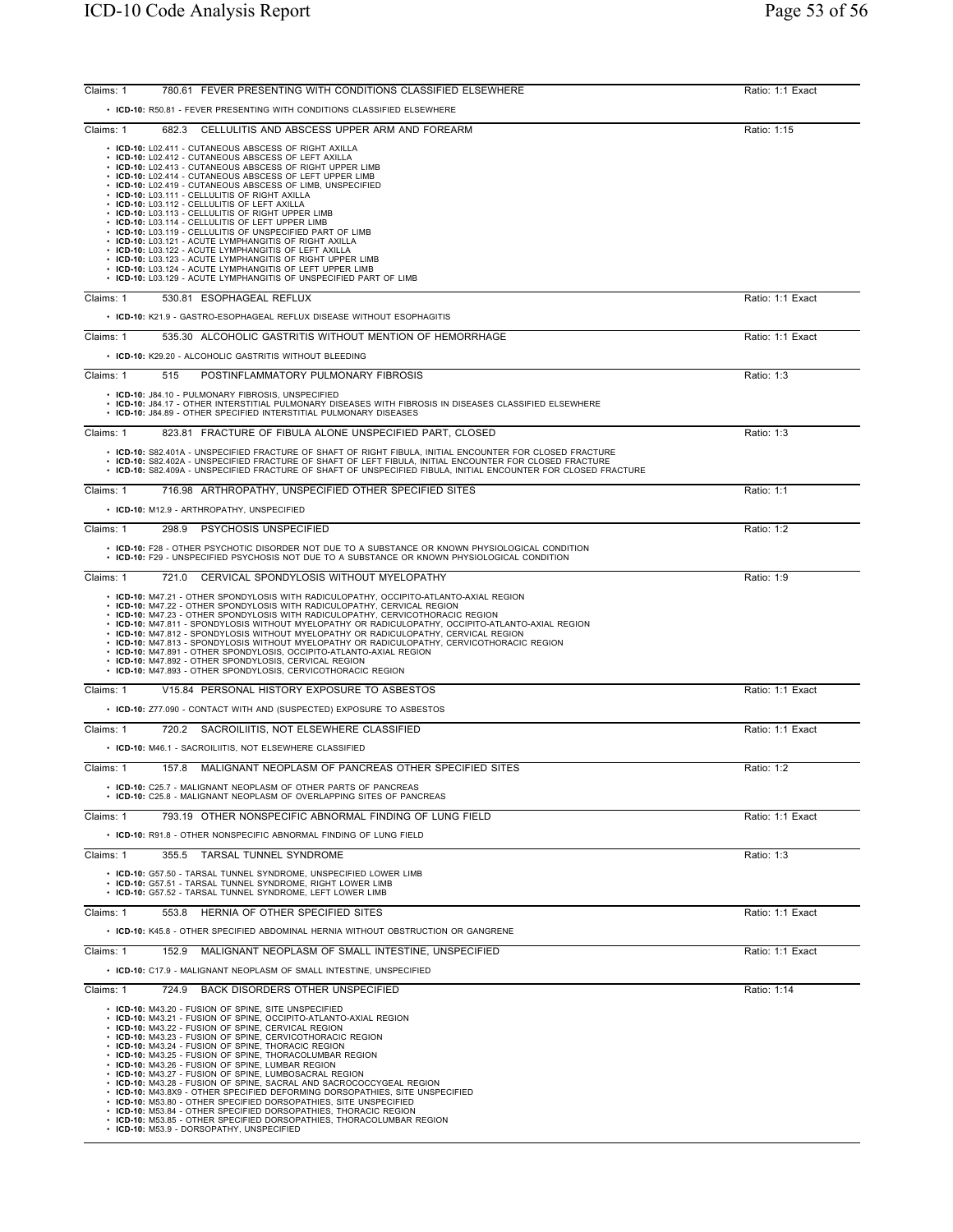| Claims: 1 | 753.6 ATRESIA AND STENOSIS OF URETHRA AND BLADDER NECK                                                                                                                                                                                                                                                                                                                                                                                                                                                                                                                                                                                                                                                                                                                                           | Ratio: 1:5       |
|-----------|--------------------------------------------------------------------------------------------------------------------------------------------------------------------------------------------------------------------------------------------------------------------------------------------------------------------------------------------------------------------------------------------------------------------------------------------------------------------------------------------------------------------------------------------------------------------------------------------------------------------------------------------------------------------------------------------------------------------------------------------------------------------------------------------------|------------------|
|           | · ICD-10: Q64.2 - CONGENITAL POSTERIOR URETHRAL VALVES<br>• ICD-10: Q64.31 - CONGENITAL BLADDER NECK OBSTRUCTION<br>• ICD-10: Q64.32 - CONGENITAL STRICTURE OF URETHRA<br>• ICD-10: Q64.33 - CONGENITAL STRICTURE OF URINARY MEATUS<br>• ICD-10: Q64.39 - OTHER ATRESIA AND STENOSIS OF URETHRA AND BLADDER NECK                                                                                                                                                                                                                                                                                                                                                                                                                                                                                 |                  |
| Claims: 1 | 736.09 ACQUIRED DEFORMITIES OF FOREARM, EXCLUDING FINGERS OTHER                                                                                                                                                                                                                                                                                                                                                                                                                                                                                                                                                                                                                                                                                                                                  | Ratio: 1:3       |
|           | • ICD-10: M21.831 - OTHER SPECIFIED ACQUIRED DEFORMITIES OF RIGHT FOREARM<br>• ICD-10: M21.832 - OTHER SPECIFIED ACQUIRED DEFORMITIES OF LEFT FOREARM<br>• ICD-10: M21.839 - OTHER SPECIFIED ACQUIRED DEFORMITIES OF UNSPECIFIED FOREARM                                                                                                                                                                                                                                                                                                                                                                                                                                                                                                                                                         |                  |
| Claims: 1 | 201.70 HODGKINS DISEASE LYMPHOCYTIC DEPLETION UNSPECIFIED SITE                                                                                                                                                                                                                                                                                                                                                                                                                                                                                                                                                                                                                                                                                                                                   | Ratio: 1:2       |
|           | • ICD-10: C81.30 - LYMPHOCYTE DEPLETED CLASSICAL HODGKIN LYMPHOMA, UNSPECIFIED SITE<br>ICD-10: C81.39 - LYMPHOCYTE DEPLETED CLASSICAL HODGKIN LYMPHOMA, EXTRANODAL AND SOLID ORGAN SITES                                                                                                                                                                                                                                                                                                                                                                                                                                                                                                                                                                                                         |                  |
| Claims: 1 | NEOPLASM OF UNCERTAIN BEHAVIOR OF MAJOR SALIVARY GLANDS<br>235.0                                                                                                                                                                                                                                                                                                                                                                                                                                                                                                                                                                                                                                                                                                                                 | Ratio: 1:4       |
|           | • ICD-10: D37.030 - NEOPLASM OF UNCERTAIN BEHAVIOR OF THE PAROTID SALIVARY GLANDS<br>• ICD-10: D37.031 - NEOPLASM OF UNCERTAIN BEHAVIOR OF THE SUBLINGUAL SALIVARY GLANDS<br>• ICD-10: D37.032 - NEOPLASM OF UNCERTAIN BEHAVIOR OF THE SUBMANDIBULAR SALIVARY GLANDS<br>• ICD-10: D37.039 - NEOPLASM OF UNCERTAIN BEHAVIOR OF THE MAJOR SALIVARY GLANDS, UNSPECIFIED                                                                                                                                                                                                                                                                                                                                                                                                                             |                  |
| Claims: 1 | 386.12 VESTIBULAR NEURONITIS                                                                                                                                                                                                                                                                                                                                                                                                                                                                                                                                                                                                                                                                                                                                                                     | Ratio: 1:4       |
|           | • ICD-10: H81.20 - VESTIBULAR NEURONITIS, UNSPECIFIED EAR<br>• ICD-10: H81.21 - VESTIBULAR NEURONITIS, RIGHT EAR<br>• ICD-10: H81.22 - VESTIBULAR NEURONITIS, LEFT EAR<br>• ICD-10: H81.23 - VESTIBULAR NEURONITIS, BILATERAL                                                                                                                                                                                                                                                                                                                                                                                                                                                                                                                                                                    |                  |
| Claims: 1 | 996.89 COMPLICATIONS OF TRANSPLANTED ORGAN OTHER SPECIFIED                                                                                                                                                                                                                                                                                                                                                                                                                                                                                                                                                                                                                                                                                                                                       | Ratio: 1:10      |
|           | • ICD-10: T86.830 - BONE GRAFT REJECTION<br>ICD-10: T86.831 - BONE GRAFT FAILURE<br>ICD-10: T86.832 - BONE GRAFT INFECTION<br>ICD-10: T86.838 - OTHER COMPLICATIONS OF BONE GRAFT<br>ICD-10: T86.839 - UNSPECIFIED COMPLICATION OF BONE GRAFT<br>ICD-10: T86.890 - OTHER TRANSPLANTED TISSUE REJECTION<br>ICD-10: T86.891 - OTHER TRANSPLANTED TISSUE FAILURE<br>ICD-10: T86.892 - OTHER TRANSPLANTED TISSUE INFECTION<br>ICD-10: T86.898 - OTHER COMPLICATIONS OF OTHER TRANSPLANTED TISSUE<br>• ICD-10: T86.899 - UNSPECIFIED COMPLICATION OF OTHER TRANSPLANTED TISSUE                                                                                                                                                                                                                        |                  |
| Claims: 1 | 721.90 SPONDYLOSIS OF UNSPECIFIED SITE WITHOUT MENTION OF MYELOPATHY                                                                                                                                                                                                                                                                                                                                                                                                                                                                                                                                                                                                                                                                                                                             | Ratio: 1:4       |
|           | • ICD-10: M47.20 - OTHER SPONDYLOSIS WITH RADICULOPATHY, SITE UNSPECIFIED<br>• ICD-10: M47.819 - SPONDYLOSIS WITHOUT MYELOPATHY OR RADICULOPATHY, SITE UNSPECIFIED<br>• ICD-10: M47.899 - OTHER SPONDYLOSIS, SITE UNSPECIFIED<br>• ICD-10: M47.9 - SPONDYLOSIS, UNSPECIFIED                                                                                                                                                                                                                                                                                                                                                                                                                                                                                                                      |                  |
| Claims: 1 | 845.10 SPRAINS AND STRAINS OF FOOT UNSPECIFIED SITE                                                                                                                                                                                                                                                                                                                                                                                                                                                                                                                                                                                                                                                                                                                                              | Ratio: 1:4       |
|           | • ICD-10: S93.601A - UNSPECIFIED SPRAIN OF RIGHT FOOT, INITIAL ENCOUNTER<br>• ICD-10: S93.602A - UNSPECIFIED SPRAIN OF LEFT FOOT, INITIAL ENCOUNTER<br>• ICD-10: S93.609A - UNSPECIFIED SPRAIN OF UNSPECIFIED FOOT, INITIAL ENCOUNTER<br>· ICD-10: S96.919A - STRAIN OF UNSPECIFIED MUSCLE AND TENDON AT ANKLE AND FOOT LEVEL, UNSPECIFIED FOOT, INITIAL ENCOUNTER                                                                                                                                                                                                                                                                                                                                                                                                                               |                  |
| Claims: 1 | DIABETES WITH UNSPECIFIED COMPLICATION TYPE II OR UNSPECIFIED TYPE, NOT STATED AS<br>250.90<br><b>UNCONTROLLED</b>                                                                                                                                                                                                                                                                                                                                                                                                                                                                                                                                                                                                                                                                               | Ratio: 1:2       |
|           | • ICD-10: E11.8 - TYPE 2 DIABETES MELLITUS WITH UNSPECIFIED COMPLICATIONS<br>• ICD-10: E13.8 - OTHER SPECIFIED DIABETES MELLITUS WITH UNSPECIFIED COMPLICATIONS                                                                                                                                                                                                                                                                                                                                                                                                                                                                                                                                                                                                                                  |                  |
| Claims: 1 | 599.84 DISORDERS OF URETHRA OTHER SPECIFIED                                                                                                                                                                                                                                                                                                                                                                                                                                                                                                                                                                                                                                                                                                                                                      | Ratio: 1:1       |
|           | • ICD-10: N36.8 - OTHER SPECIFIED DISORDERS OF URETHRA                                                                                                                                                                                                                                                                                                                                                                                                                                                                                                                                                                                                                                                                                                                                           |                  |
| Claims: 1 | 682.7 CELLULITIS AND ABSCESS FOOT. EXCEPT TOES                                                                                                                                                                                                                                                                                                                                                                                                                                                                                                                                                                                                                                                                                                                                                   | Ratio: 1:9       |
|           | ICD-10: L02.611 - CUTANEOUS ABSCESS OF RIGHT FOOT<br>• ICD-10: L02.612 - CUTANEOUS ABSCESS OF LEFT FOOT<br>• ICD-10: L02.619 - CUTANEOUS ABSCESS OF UNSPECIFIED FOOT<br>ICD-10: L03.115 - CELLULITIS OF RIGHT LOWER LIMB<br>• ICD-10: L03.116 - CELLULITIS OF LEFT LOWER LIMB<br>• ICD-10: L03.119 - CELLULITIS OF UNSPECIFIED PART OF LIMB<br>• ICD-10: L03.125 - ACUTE LYMPHANGITIS OF RIGHT LOWER LIMB<br>• ICD-10: L03.126 - ACUTE LYMPHANGITIS OF LEFT LOWER LIMB<br>• ICD-10: L03.129 - ACUTE LYMPHANGITIS OF UNSPECIFIED PART OF LIMB                                                                                                                                                                                                                                                     |                  |
| Claims: 1 | 729.89 MUSCULOSKELETAL SYMPTOMS REFERABLE TO LIMBS OTHER                                                                                                                                                                                                                                                                                                                                                                                                                                                                                                                                                                                                                                                                                                                                         | Ratio: 1:1       |
|           | • ICD-10: R29.898 - OTHER SYMPTOMS AND SIGNS INVOLVING THE MUSCULOSKELETAL SYSTEM                                                                                                                                                                                                                                                                                                                                                                                                                                                                                                                                                                                                                                                                                                                |                  |
| Claims: 1 | 750.0 TONGUE TIE                                                                                                                                                                                                                                                                                                                                                                                                                                                                                                                                                                                                                                                                                                                                                                                 | Ratio: 1:1 Exact |
|           | • ICD-10: Q38.1 - ANKYLOGLOSSIA                                                                                                                                                                                                                                                                                                                                                                                                                                                                                                                                                                                                                                                                                                                                                                  |                  |
| Claims: 1 | 518.84 ACUTE AND CHRONIC RESPIRATORY FAILURE<br>• ICD-10: J96.20 - ACUTE AND CHRONIC RESPIRATORY FAILURE, UNSPECIFIED WHETHER WITH HYPOXIA OR HYPERCAPNIA<br>• ICD-10: J96.21 - ACUTE AND CHRONIC RESPIRATORY FAILURE WITH HYPOXIA<br>• ICD-10: J96.22 - ACUTE AND CHRONIC RESPIRATORY FAILURE WITH HYPERCAPNIA                                                                                                                                                                                                                                                                                                                                                                                                                                                                                  | Ratio: 1:3       |
| Claims: 1 | 478.5<br>DISEASES OF VOCAL CORDS OTHER                                                                                                                                                                                                                                                                                                                                                                                                                                                                                                                                                                                                                                                                                                                                                           | Ratio: 1:2       |
|           | • ICD-10: J38.2 - NODULES OF VOCAL CORDS<br>• ICD-10: J38.3 - OTHER DISEASES OF VOCAL CORDS                                                                                                                                                                                                                                                                                                                                                                                                                                                                                                                                                                                                                                                                                                      |                  |
| Claims: 1 | 844.2 SPRAINS AND STRAINS OF CRUCIATE LIGAMENT OF KNEE                                                                                                                                                                                                                                                                                                                                                                                                                                                                                                                                                                                                                                                                                                                                           | Ratio: 1:9       |
|           | • ICD-10: S83.501A - SPRAIN OF UNSPECIFIED CRUCIATE LIGAMENT OF RIGHT KNEE, INITIAL ENCOUNTER<br>• ICD-10: S83.502A - SPRAIN OF UNSPECIFIED CRUCIATE LIGAMENT OF LEFT KNEE, INITIAL ENCOUNTER<br>• ICD-10: S83.509A - SPRAIN OF UNSPECIFIED CRUCIATE LIGAMENT OF UNSPECIFIED KNEE, INITIAL ENCOUNTER<br>• ICD-10: S83.511A - SPRAIN OF ANTERIOR CRUCIATE LIGAMENT OF RIGHT KNEE, INITIAL ENCOUNTER<br>• ICD-10: S83.512A - SPRAIN OF ANTERIOR CRUCIATE LIGAMENT OF LEFT KNEE, INITIAL ENCOUNTER<br>• ICD-10: S83.519A - SPRAIN OF ANTERIOR CRUCIATE LIGAMENT OF UNSPECIFIED KNEE, INITIAL ENCOUNTER<br>• ICD-10: S83.521A - SPRAIN OF POSTERIOR CRUCIATE LIGAMENT OF RIGHT KNEE, INITIAL ENCOUNTER<br>• ICD-10: S83.522A - SPRAIN OF POSTERIOR CRUCIATE LIGAMENT OF LEFT KNEE, INITIAL ENCOUNTER |                  |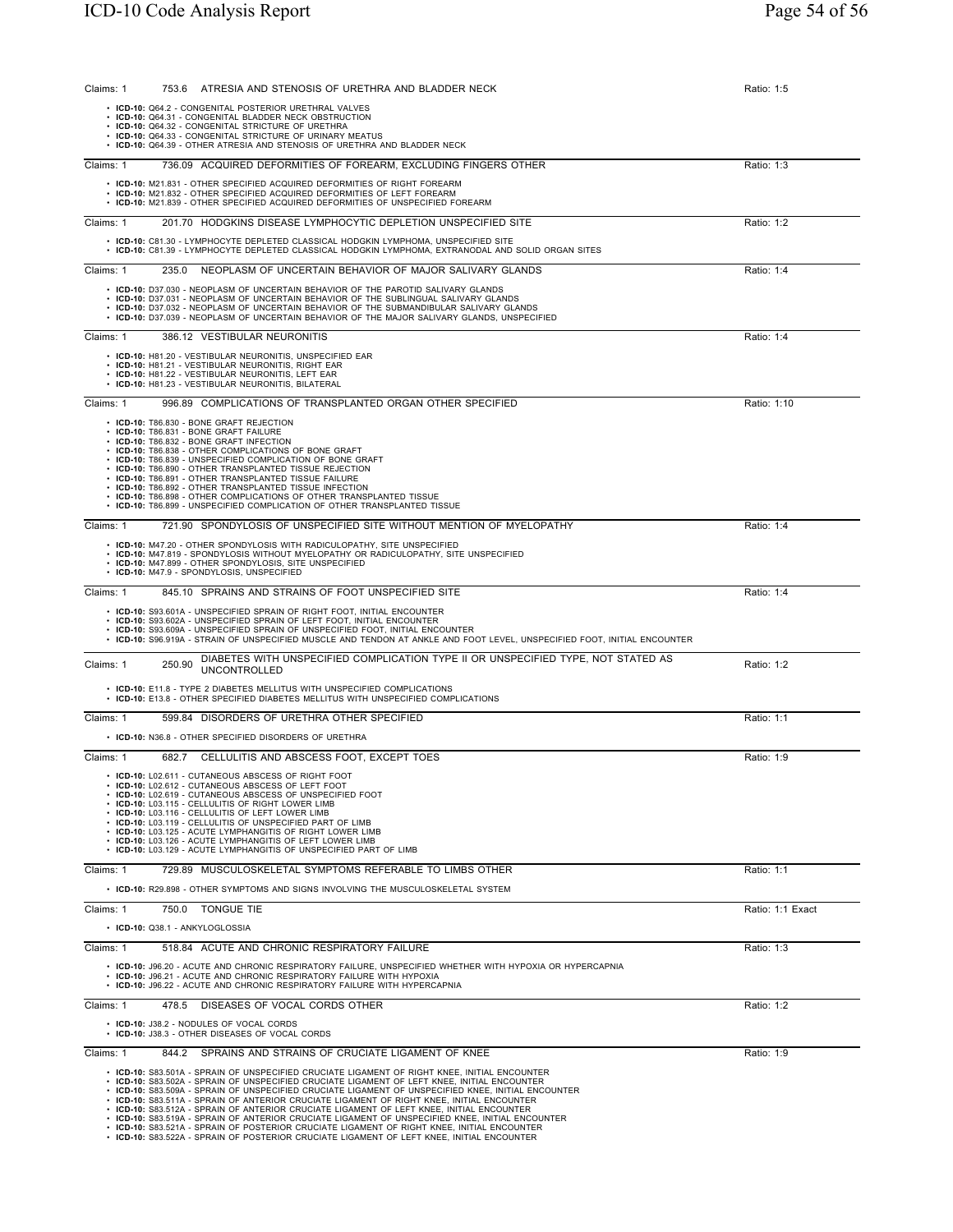• **ICD-10:** S83.529A - SPRAIN OF POSTERIOR CRUCIATE LIGAMENT OF UNSPECIFIED KNEE, INITIAL ENCOUNTER

| Claims: 1               | CHRONIC BRONCHITIS SIMPLE<br>491.0                                                                                                                                                                                                                                                                                                                                                                                                                                                                                                                                                                                                                                                                                                                                                                                                                                                                                                                                                                                                                                                                                                                                                                                                                                                                                      | Ratio: 1:1 Exact |
|-------------------------|-------------------------------------------------------------------------------------------------------------------------------------------------------------------------------------------------------------------------------------------------------------------------------------------------------------------------------------------------------------------------------------------------------------------------------------------------------------------------------------------------------------------------------------------------------------------------------------------------------------------------------------------------------------------------------------------------------------------------------------------------------------------------------------------------------------------------------------------------------------------------------------------------------------------------------------------------------------------------------------------------------------------------------------------------------------------------------------------------------------------------------------------------------------------------------------------------------------------------------------------------------------------------------------------------------------------------|------------------|
|                         | • ICD-10: J41.0 - SIMPLE CHRONIC BRONCHITIS                                                                                                                                                                                                                                                                                                                                                                                                                                                                                                                                                                                                                                                                                                                                                                                                                                                                                                                                                                                                                                                                                                                                                                                                                                                                             |                  |
| Claims: 1               | V70.3 OTHER MEDICAL EXAMINATION FOR ADMINISTRATIVE PURPOSES                                                                                                                                                                                                                                                                                                                                                                                                                                                                                                                                                                                                                                                                                                                                                                                                                                                                                                                                                                                                                                                                                                                                                                                                                                                             | Ratio: 1:7       |
|                         | • ICD-10: Z02.0 - ENCOUNTER FOR EXAMINATION FOR ADMISSION TO EDUCATIONAL INSTITUTION<br>• ICD-10: Z02.2 - ENCOUNTER FOR EXAMINATION FOR ADMISSION TO RESIDENTIAL INSTITUTION<br>• ICD-10: Z02.4 - ENCOUNTER FOR EXAMINATION FOR DRIVING LICENSE<br>• ICD-10: Z02.5 - ENCOUNTER FOR EXAMINATION FOR PARTICIPATION IN SPORT<br>• ICD-10: Z02.6 - ENCOUNTER FOR EXAMINATION FOR INSURANCE PURPOSES<br>• ICD-10: Z02.82 - ENCOUNTER FOR ADOPTION SERVICES<br>• ICD-10: Z02.89 - ENCOUNTER FOR OTHER ADMINISTRATIVE EXAMINATIONS                                                                                                                                                                                                                                                                                                                                                                                                                                                                                                                                                                                                                                                                                                                                                                                             |                  |
| Claims: 1               | 747.81 CONGENITAL ANOMALIES OF CEREBROVASCULAR SYSTEM                                                                                                                                                                                                                                                                                                                                                                                                                                                                                                                                                                                                                                                                                                                                                                                                                                                                                                                                                                                                                                                                                                                                                                                                                                                                   | Ratio: 1:2       |
|                         | • ICD-10: Q28.2 - ARTERIOVENOUS MALFORMATION OF CEREBRAL VESSELS<br>• ICD-10: Q28.3 - OTHER MALFORMATIONS OF CEREBRAL VESSELS                                                                                                                                                                                                                                                                                                                                                                                                                                                                                                                                                                                                                                                                                                                                                                                                                                                                                                                                                                                                                                                                                                                                                                                           |                  |
| Claims: 1               | MCHENAICAL COMPLICATION OF INTERNAL ORTHOPEDIC DEVICE, MECHANICAL LOOSENING OF<br>996.41<br>PROSTHETIC JOINT                                                                                                                                                                                                                                                                                                                                                                                                                                                                                                                                                                                                                                                                                                                                                                                                                                                                                                                                                                                                                                                                                                                                                                                                            | Ratio: 1:6       |
|                         | • ICD-10: T84.030A - MECHANICAL LOOSENING OF INTERNAL RIGHT HIP PROSTHETIC JOINT, INITIAL ENCOUNTER<br>· ICD-10: T84.031A - MECHANICAL LOOSENING OF INTERNAL LEFT HIP PROSTHETIC JOINT, INITIAL ENCOUNTER<br>· ICD-10: T84.032A - MECHANICAL LOOSENING OF INTERNAL RIGHT KNEE PROSTHETIC JOINT, INITIAL ENCOUNTER<br>. ICD-10: T84.033A - MECHANICAL LOOSENING OF INTERNAL LEFT KNEE PROSTHETIC JOINT, INITIAL ENCOUNTER<br>. ICD-10: T84.038A - MECHANICAL LOOSENING OF OTHER INTERNAL PROSTHETIC JOINT, INITIAL ENCOUNTER<br>• ICD-10: T84.039A - MECHANICAL LOOSENING OF UNSPECIFIED INTERNAL PROSTHETIC JOINT, INITIAL ENCOUNTER                                                                                                                                                                                                                                                                                                                                                                                                                                                                                                                                                                                                                                                                                    |                  |
| Claims: 1<br><b>AND</b> | 915.7 SUPERFICIAL FOREIGN BODY (SPLINTER) WITHOUT MAJOR OPEN WOUND, INFECTED<br>ICD-10: S60.359A - SUPERFICIAL FOREIGN BODY OF UNSPECIFIED THUMB, INITIAL ENCOUNTER                                                                                                                                                                                                                                                                                                                                                                                                                                                                                                                                                                                                                                                                                                                                                                                                                                                                                                                                                                                                                                                                                                                                                     | Ratio: 1:2 Combo |
| ICD-10:<br><b>AND</b>   | L08.89 - OTHER SPECIFIED LOCAL INFECTIONS OF THE SKIN AND SUBCUTANEOUS TISSUE<br>ICD-10: S60.459A - SUPERFICIAL FOREIGN BODY OF UNSPECIFIED FINGER, INITIAL ENCOUNTER                                                                                                                                                                                                                                                                                                                                                                                                                                                                                                                                                                                                                                                                                                                                                                                                                                                                                                                                                                                                                                                                                                                                                   |                  |
| ICD-10:                 | L08.89 - OTHER SPECIFIED LOCAL INFECTIONS OF THE SKIN AND SUBCUTANEOUS TISSUE                                                                                                                                                                                                                                                                                                                                                                                                                                                                                                                                                                                                                                                                                                                                                                                                                                                                                                                                                                                                                                                                                                                                                                                                                                           |                  |
| Claims: 1               | V10.90 PERSONAL HISTORY OF UNSPECIFIED MALIGNANT NEOPLASM<br>• ICD-10: Z85.9 - PERSONAL HISTORY OF MALIGNANT NEOPLASM, UNSPECIFIED                                                                                                                                                                                                                                                                                                                                                                                                                                                                                                                                                                                                                                                                                                                                                                                                                                                                                                                                                                                                                                                                                                                                                                                      | Ratio: 1:1 Exact |
| Claims: 1               | 203.10 PLASMA CELL LEUKEMIA WITHOUT MENTION OF REMISSION                                                                                                                                                                                                                                                                                                                                                                                                                                                                                                                                                                                                                                                                                                                                                                                                                                                                                                                                                                                                                                                                                                                                                                                                                                                                | Ratio: 1:1 Exact |
|                         | • ICD-10: C90.10 - PLASMA CELL LEUKEMIA NOT HAVING ACHIEVED REMISSION                                                                                                                                                                                                                                                                                                                                                                                                                                                                                                                                                                                                                                                                                                                                                                                                                                                                                                                                                                                                                                                                                                                                                                                                                                                   |                  |
| Claims: 1               | 789.40 ABDOMINAL RIGIDITY UNSPECIFIED SITE                                                                                                                                                                                                                                                                                                                                                                                                                                                                                                                                                                                                                                                                                                                                                                                                                                                                                                                                                                                                                                                                                                                                                                                                                                                                              | Ratio: 1:1       |
|                         | • ICD-10: R19.30 - ABDOMINAL RIGIDITY, UNSPECIFIED SITE                                                                                                                                                                                                                                                                                                                                                                                                                                                                                                                                                                                                                                                                                                                                                                                                                                                                                                                                                                                                                                                                                                                                                                                                                                                                 |                  |
| Claims: 1               | 562.10 DIVERTICULOSIS OF COLON (WITHOUT MENTION OF HEMORRHAGE)                                                                                                                                                                                                                                                                                                                                                                                                                                                                                                                                                                                                                                                                                                                                                                                                                                                                                                                                                                                                                                                                                                                                                                                                                                                          | Ratio: 1:3       |
|                         | • ICD-10: K57.30 - DIVERTICULOSIS OF LARGE INTESTINE WITHOUT PERFORATION OR ABSCESS WITHOUT BLEEDING<br>. ICD-10: K57.50 - DIVERTICULOSIS OF BOTH SMALL AND LARGE INTESTINE WITHOUT PERFORATION OR ABSCESS WITHOUT BLEEDING<br>· ICD-10: K57.90 - DIVERTICULOSIS OF INTESTINE, PART UNSPECIFIED, WITHOUT PERFORATION OR ABSCESS WITHOUT BLEEDING                                                                                                                                                                                                                                                                                                                                                                                                                                                                                                                                                                                                                                                                                                                                                                                                                                                                                                                                                                        |                  |
| Claims: 1               | 701.9 HYPERTROPHIC AND ATROPHIC CONDITIONS OF SKIN UNSPECIFIED                                                                                                                                                                                                                                                                                                                                                                                                                                                                                                                                                                                                                                                                                                                                                                                                                                                                                                                                                                                                                                                                                                                                                                                                                                                          | Ratio: 1:5       |
|                         | • ICD-10: L85.9 - EPIDERMAL THICKENING, UNSPECIFIED<br>• ICD-10: L87.9 - TRANSEPIDERMAL ELIMINATION DISORDER, UNSPECIFIED<br>• ICD-10: L90.9 - ATROPHIC DISORDER OF SKIN, UNSPECIFIED<br>• ICD-10: L91.9 - HYPERTROPHIC DISORDER OF THE SKIN, UNSPECIFIED<br>• ICD-10: L94.9 - LOCALIZED CONNECTIVE TISSUE DISORDER, UNSPECIFIED                                                                                                                                                                                                                                                                                                                                                                                                                                                                                                                                                                                                                                                                                                                                                                                                                                                                                                                                                                                        |                  |
| Claims: 1               | 389.00 CONDUCTIVE HEARING LOSS, UNSPECIFIED                                                                                                                                                                                                                                                                                                                                                                                                                                                                                                                                                                                                                                                                                                                                                                                                                                                                                                                                                                                                                                                                                                                                                                                                                                                                             | Ratio: 1:1       |
|                         | • ICD-10: H90.2 - CONDUCTIVE HEARING LOSS, UNSPECIFIED                                                                                                                                                                                                                                                                                                                                                                                                                                                                                                                                                                                                                                                                                                                                                                                                                                                                                                                                                                                                                                                                                                                                                                                                                                                                  |                  |
| Claims: 1               | SPRAINS AND STRAINS OF LUMBOSACRAL (JOINT) (LIGAMENT)<br>846.0                                                                                                                                                                                                                                                                                                                                                                                                                                                                                                                                                                                                                                                                                                                                                                                                                                                                                                                                                                                                                                                                                                                                                                                                                                                          | Ratio: 1:1       |
|                         | . ICD-10: S33.8XXA - SPRAIN OF OTHER PARTS OF LUMBAR SPINE AND PELVIS, INITIAL ENCOUNTER                                                                                                                                                                                                                                                                                                                                                                                                                                                                                                                                                                                                                                                                                                                                                                                                                                                                                                                                                                                                                                                                                                                                                                                                                                |                  |
| Claims: 1               | TEAR OF MEDIAL CARTILAGE OR MENISCUS OF KNEE, CURRENT<br>836.0                                                                                                                                                                                                                                                                                                                                                                                                                                                                                                                                                                                                                                                                                                                                                                                                                                                                                                                                                                                                                                                                                                                                                                                                                                                          | Ratio: 1:12      |
|                         | · ICD-10: S83.211A - BUCKET-HANDLE TEAR OF MEDIAL MENISCUS, CURRENT INJURY, RIGHT KNEE, INITIAL ENCOUNTER<br>· ICD-10: S83.212A - BUCKET-HANDLE TEAR OF MEDIAL MENISCUS, CURRENT INJURY, LEFT KNEE, INITIAL ENCOUNTER<br>• ICD-10: S83.219A - BUCKET-HANDLE TEAR OF MEDIAL MENISCUS, CURRENT INJURY, UNSPECIFIED KNEE, INITIAL ENCOUNTER<br>· ICD-10: S83.221A - PERIPHERAL TEAR OF MEDIAL MENISCUS, CURRENT INJURY, RIGHT KNEE, INITIAL ENCOUNTER<br>• ICD-10: S83.222A - PERIPHERAL TEAR OF MEDIAL MENISCUS, CURRENT INJURY, LEFT KNEE, INITIAL ENCOUNTER<br>• ICD-10: S83.229A - PERIPHERAL TEAR OF MEDIAL MENISCUS, CURRENT INJURY, UNSPECIFIED KNEE, INITIAL ENCOUNTER<br>· ICD-10: S83.231A - COMPLEX TEAR OF MEDIAL MENISCUS, CURRENT INJURY, RIGHT KNEE, INITIAL ENCOUNTER<br>. ICD-10: S83.232A - COMPLEX TEAR OF MEDIAL MENISCUS, CURRENT INJURY, LEFT KNEE, INITIAL ENCOUNTER<br>ICD-10: S83.239A - COMPLEX TEAR OF MEDIAL MENISCUS, CURRENT INJURY, UNSPECIFIED KNEE, INITIAL ENCOUNTER<br>. ICD-10: S83.241A - OTHER TEAR OF MEDIAL MENISCUS, CURRENT INJURY, RIGHT KNEE, INITIAL ENCOUNTER<br>. ICD-10: S83.242A - OTHER TEAR OF MEDIAL MENISCUS, CURRENT INJURY, LEFT KNEE, INITIAL ENCOUNTER<br>· ICD-10: S83.249A - OTHER TEAR OF MEDIAL MENISCUS, CURRENT INJURY, UNSPECIFIED KNEE, INITIAL ENCOUNTER |                  |
| Claims: 1               | 595.2<br>OTHER CHRONIC CYSTITIS                                                                                                                                                                                                                                                                                                                                                                                                                                                                                                                                                                                                                                                                                                                                                                                                                                                                                                                                                                                                                                                                                                                                                                                                                                                                                         | Ratio: 1:2       |
|                         | • ICD-10: N30.20 - OTHER CHRONIC CYSTITIS WITHOUT HEMATURIA<br>• ICD-10: N30.21 - OTHER CHRONIC CYSTITIS WITH HEMATURIA                                                                                                                                                                                                                                                                                                                                                                                                                                                                                                                                                                                                                                                                                                                                                                                                                                                                                                                                                                                                                                                                                                                                                                                                 |                  |
| Claims: 1               | 807.01 FRACTURE OF RIB(S), CLOSED, ONE RIB                                                                                                                                                                                                                                                                                                                                                                                                                                                                                                                                                                                                                                                                                                                                                                                                                                                                                                                                                                                                                                                                                                                                                                                                                                                                              | Ratio: 1:3       |
|                         | • ICD-10: S22.31XA - FRACTURE OF ONE RIB, RIGHT SIDE, INITIAL ENCOUNTER FOR CLOSED FRACTURE<br>• ICD-10: S22.32XA - FRACTURE OF ONE RIB, LEFT SIDE, INITIAL ENCOUNTER FOR CLOSED FRACTURE<br>· ICD-10: S22.39XA - FRACTURE OF ONE RIB, UNSPECIFIED SIDE, INITIAL ENCOUNTER FOR CLOSED FRACTURE                                                                                                                                                                                                                                                                                                                                                                                                                                                                                                                                                                                                                                                                                                                                                                                                                                                                                                                                                                                                                          |                  |
| Claims: 1               | 892.1<br>OPEN WOUND OF FOOT EXCEPT TOE(S) ALONE COMPLICATED                                                                                                                                                                                                                                                                                                                                                                                                                                                                                                                                                                                                                                                                                                                                                                                                                                                                                                                                                                                                                                                                                                                                                                                                                                                             | Ratio: 1:6       |
|                         | • ICD-10: S91.321A - LACERATION WITH FOREIGN BODY, RIGHT FOOT, INITIAL ENCOUNTER<br>• ICD-10: S91.322A - LACERATION WITH FOREIGN BODY, LEFT FOOT, INITIAL ENCOUNTER<br>• ICD-10: S91.329A - LACERATION WITH FOREIGN BODY, UNSPECIFIED FOOT, INITIAL ENCOUNTER<br>• ICD-10: S91.341A - PUNCTURE WOUND WITH FOREIGN BODY, RIGHT FOOT, INITIAL ENCOUNTER<br>• ICD-10: S91.342A - PUNCTURE WOUND WITH FOREIGN BODY, LEFT FOOT, INITIAL ENCOUNTER                                                                                                                                                                                                                                                                                                                                                                                                                                                                                                                                                                                                                                                                                                                                                                                                                                                                            |                  |

• **ICD-10:** S91.342A - PUNCTURE WOUND WITH FOREIGN BODY, LEFT FOOT, INITIAL ENCOUNTER • **ICD-10:** S91.349A - PUNCTURE WOUND WITH FOREIGN BODY, UNSPECIFIED FOOT, INITIAL ENCOUNTER